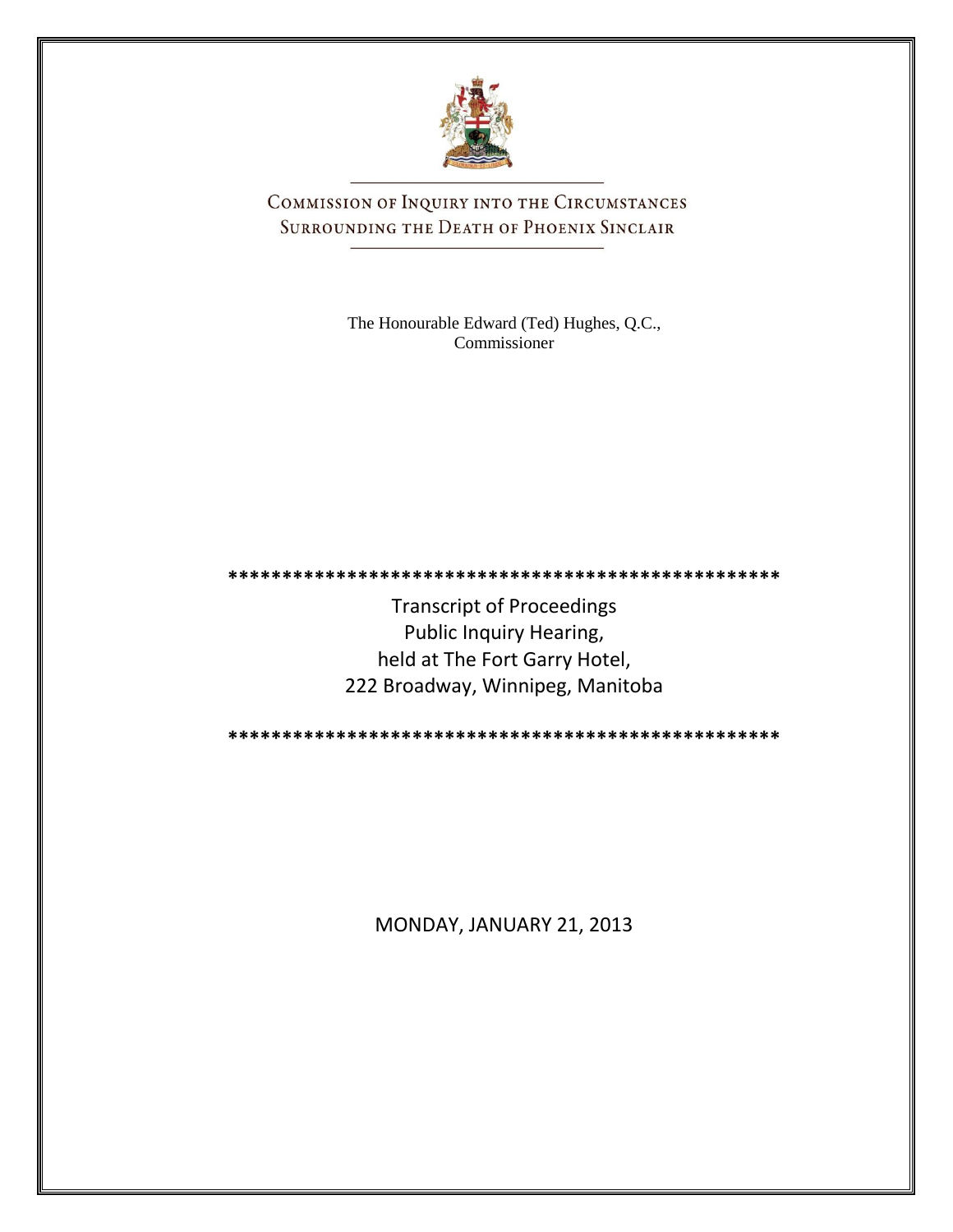## **APPEARANCES**

**MS. S. WALSH,** Commission Counsel **MR. D. OLSON,** Senior Associate Counsel **MR. R. MASCARENHAS,** Associate Commission Counsel

**MR. G. MCKINNON** and **MR. S. PAUL,** Department of Family Services and Labour

**MR. T. RAY,** Manitoba Government and General Employees Union

**MR. K. SAXBERG,** General Child and Family Services Authority, First Nations of Northern Manitoba Child and Family Services Authority First Nations of Southern Manitoba Child and Family Services Authority Child and Family All Nation Coordinated Response Network

**MR. H. KHAN,** Intertribal Child and Family Services

**MR. J. GINDIN,** Mr. Nelson Draper Steve Sinclair and Ms. Kimberly-Ann Edwards

**MR. N. SAUNDERS,** Assembly of Manitoba Chiefs and Southern Chiefs Organization Inc.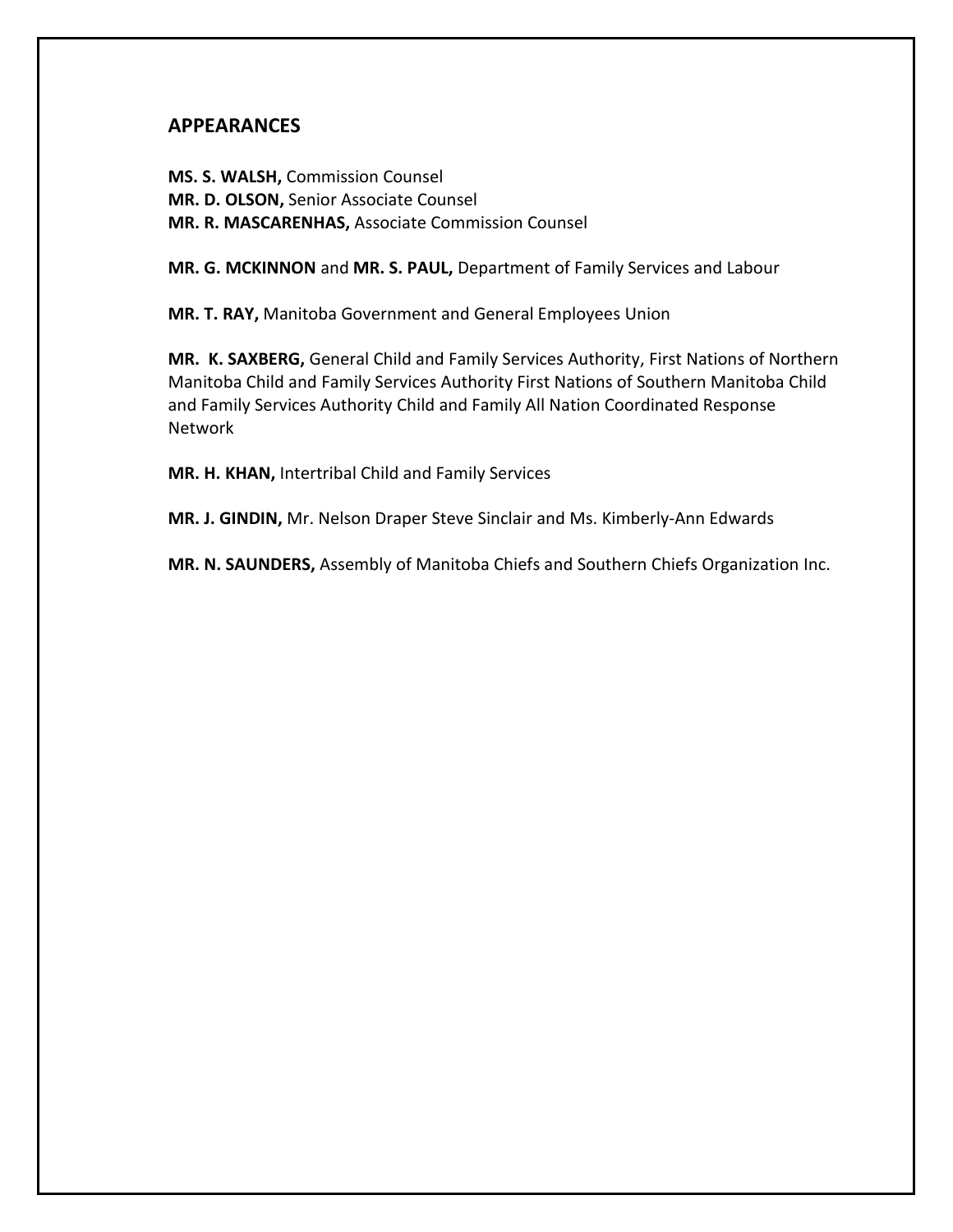## **INDEX**

#### **Page**

## **WITNESSES:**

## DIVA MARIA FARIA Direct Examination (Walsh) 1 Cross-Examination (Gindin) 74 Cross-Examination (Paul) 121 Cross-Examination (Ray) 144 Cross-Examination (Saxberg) 155

# Re-Examination (Walsh) 161 Examination by the Commissioner 162

## PROCEEDINGS 164

### SOR #10

| Direct Examination              | (Walsh)  | 166 |
|---------------------------------|----------|-----|
| Cross-Examination               | (Gindin) | 179 |
| Cross-Examination               | (Ray)    | 192 |
| Re-Examination                  | (Walsh)  | 196 |
| Examination by the Commissioner |          | 198 |
| Re-Examination                  | (Walsh)  |     |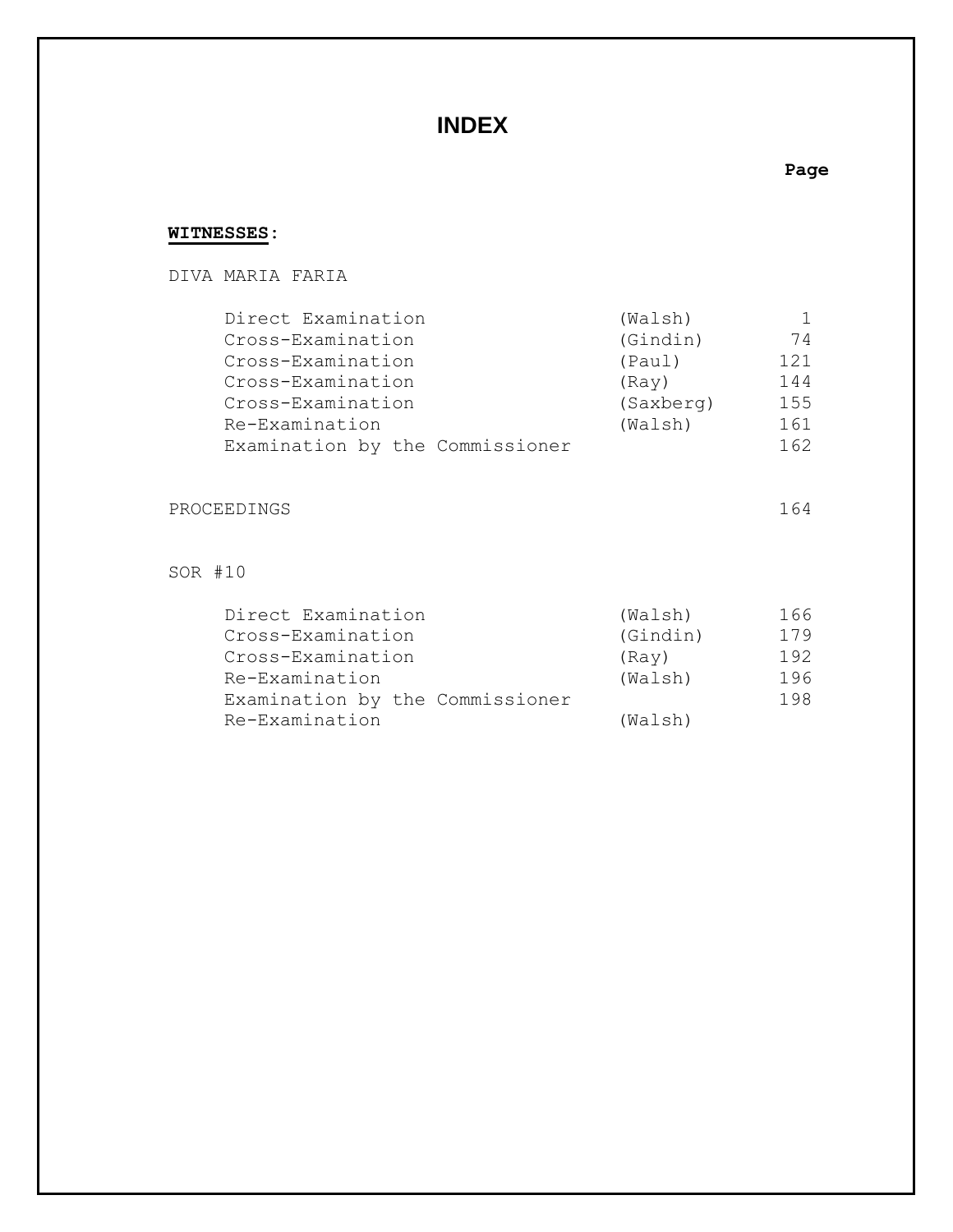JANUARY 21, 2013 PROCEEDINGS CONTINUED FROM JANUARY 17, 2013 THE COMMISSIONER: Good morning. MS. WALSH: Morning, Mr. Commissioner. THE COMMISSIONER: All right, Ms. Walsh? MS. WALSH: Thank you, Mr. Commissioner. My apologies for the delay. We had some technical difficulties with our e-mail at the Commission and -- 10 THE COMMISSIONER: I think that's -- MS. WALSH: -- other difficulties and -- 12 THE COMMISSIONER: -- understandable on a major move like this. That's ... 14 MS. WALSH: Thank you. But we are, we are now ready to proceed. 16 THE COMMISSIONER: Right. 17 MS. WALSH: Ms. Faria, are you ready? 18 THE WITNESS: Yes, I am. **DIVA MARIA FARIA,** previously sworn, testified as follows: DIRECT EXAMINATION CONTINUED BY MS. WALSH: Q Okay. So we're going to go through the reports that were written, after the death of Phoenix was

 $- 1 -$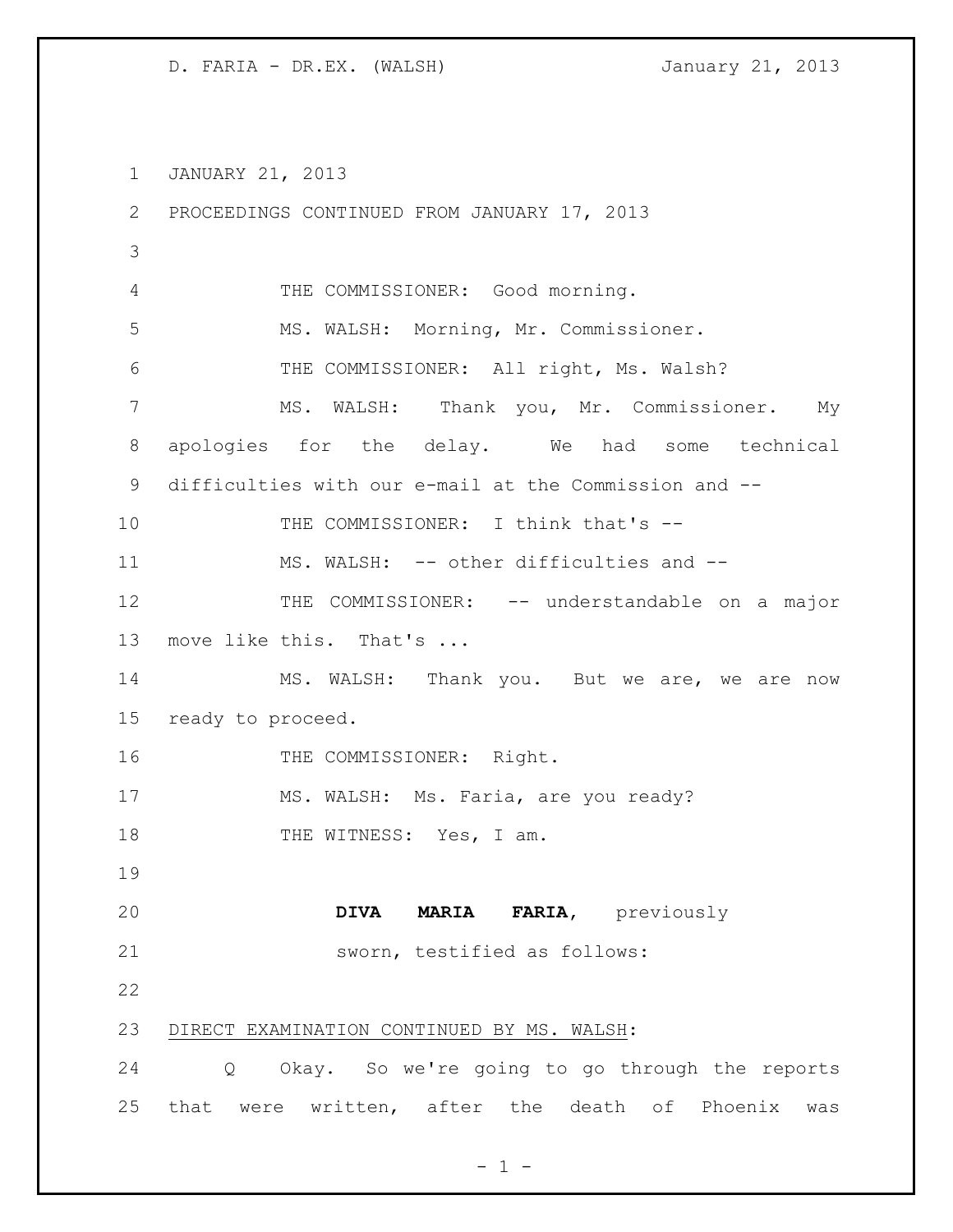discovered. But just before we do that, I just have one, one area of questions that I wanted to ask you about. When you testified last week, you used the term "best practice" and I want to make sure that we understand what you meant when you used that term.

A Okay.

 Q So, in terms of defining best practice, does it include following or complying with existing standards?

A No, it does not.

 Q Okay. What -- how do you define best practice? A Best practice, for me, is, is really looking at what we know about, about trying to achieve optimal outcomes for the children and, and families that we serve. And it's also looking at what we know, in terms of, of, of best practice in other jurisdictions and what we know about the work that's being done elsewhere, so leading practice. And ultimately, it is the achievement of standards. The, the question then, the issue then is, do we know that standards ultimately result in the optimal outcomes that we're wanting to achieve for children? So with a, with a standard, that is a, a, a requirement, a measurable requirement of the work that we do. Best practices is something that we try to achieve, based on what we know about leading practice and based on what we know about optimal outcomes for children.

 $- 2 -$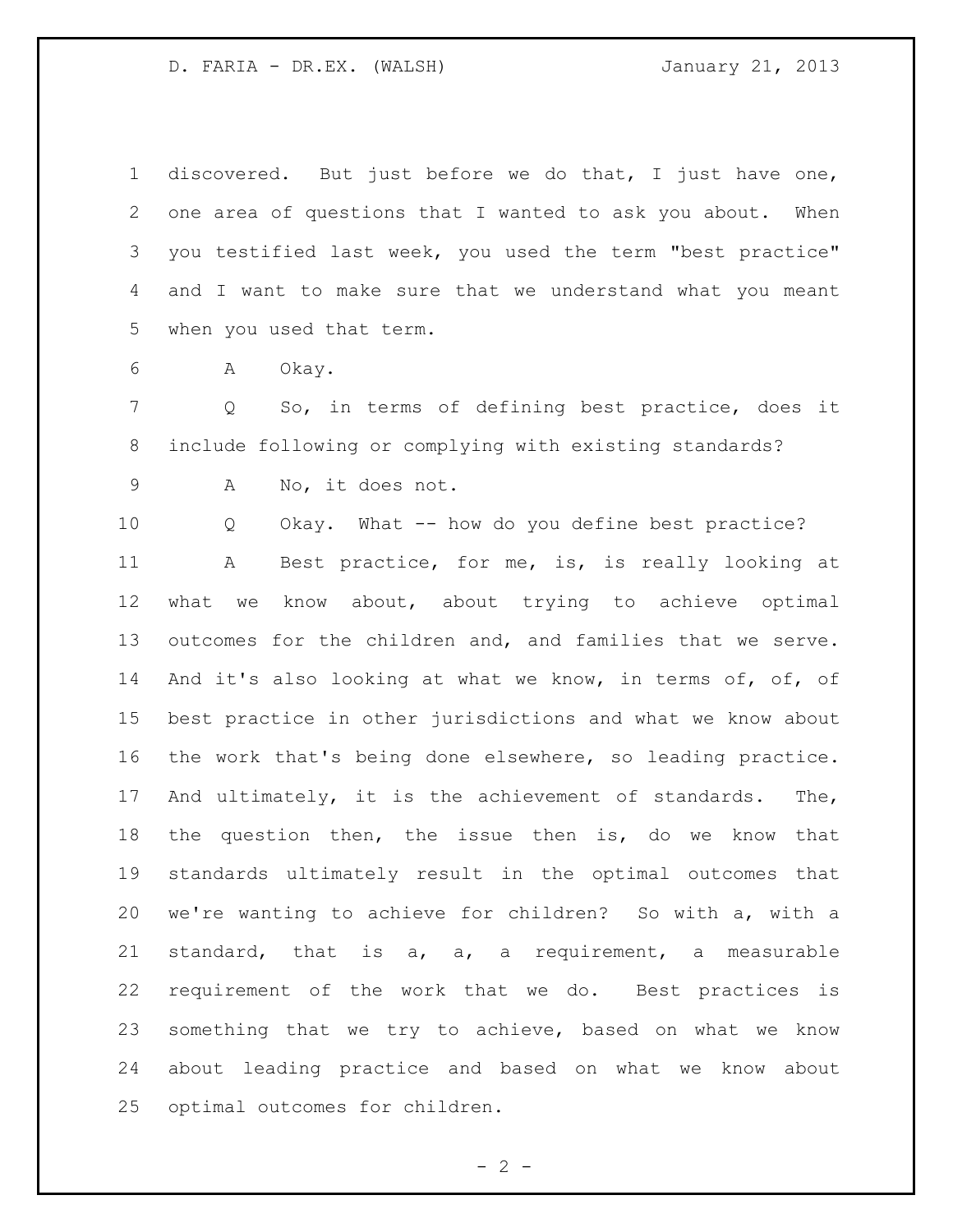1 Q So in the absence of an existing standard then, for instance, is best practice something that ought to be done to carry out the mandate under the Child and Family Services Act?

 A Best practices is something that you try to achieve. So much like we know that -- like, there are four optimal outcomes that we try to achieve for children involved with Child and Family Services, one of them being child safety. We strive to achieve that outcome. Do we achieve that outcome successfully 100 percent of the time? No. And best practices really looks at, you know, looking at doing quality assurance, looking at our policies and procedures and the practice that we do, in order to be able to improve on those outcomes and in order to be able to institute leading practice. Standards are the requirement, the measurable requirement. I think the issue becomes that in order -- part of, part of the problem is that I would say, right now, we don't know that the standards that exist actually result in optimal outcomes for those kids, based on, on what we're looking at, because there's never really been a measure of that. And, and in terms of what we know about quality assurance, very little work has been done to measure outcomes for, for our children and, and the families being served.

Q And I think that research, or lack of research is

 $- 3 -$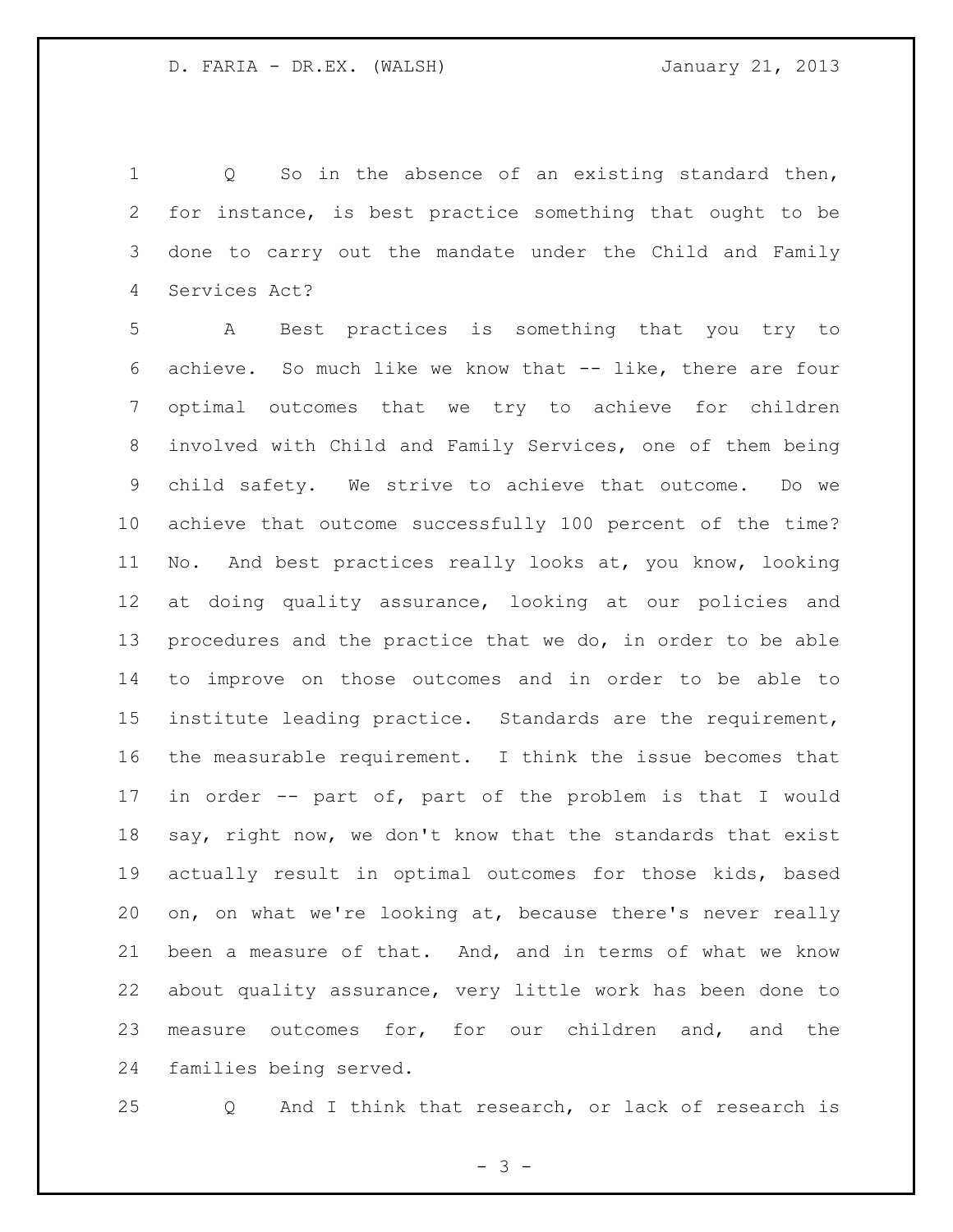something that we will discuss in other phases of this inquiry.

A Yes.

 Q In terms of -- last week you said that seeing the child who's the subject of a child protection investigation was best practice --

A Yes.

Q -- in 2004/2005?

A Yes.

 Q So did you mean in the sense of being an optimal, achieving an optimal outcome?

A That is correct.

 Q And in 2005, you authorized closing Phoenix's file, knowing that best practice had not been followed?

A That's correct.

 Q So let's go to the reports and before we start with the Section 4 report, I want to review with you the notes that were taken by Mr. Koster, which then were used for preparing his report.

A Okay.

 Q So you did tell us, last time, that you were interviewed by Mr. Koster?

A That is correct.

 Q And his notes of your interview start at page 36873.

 $- 4 -$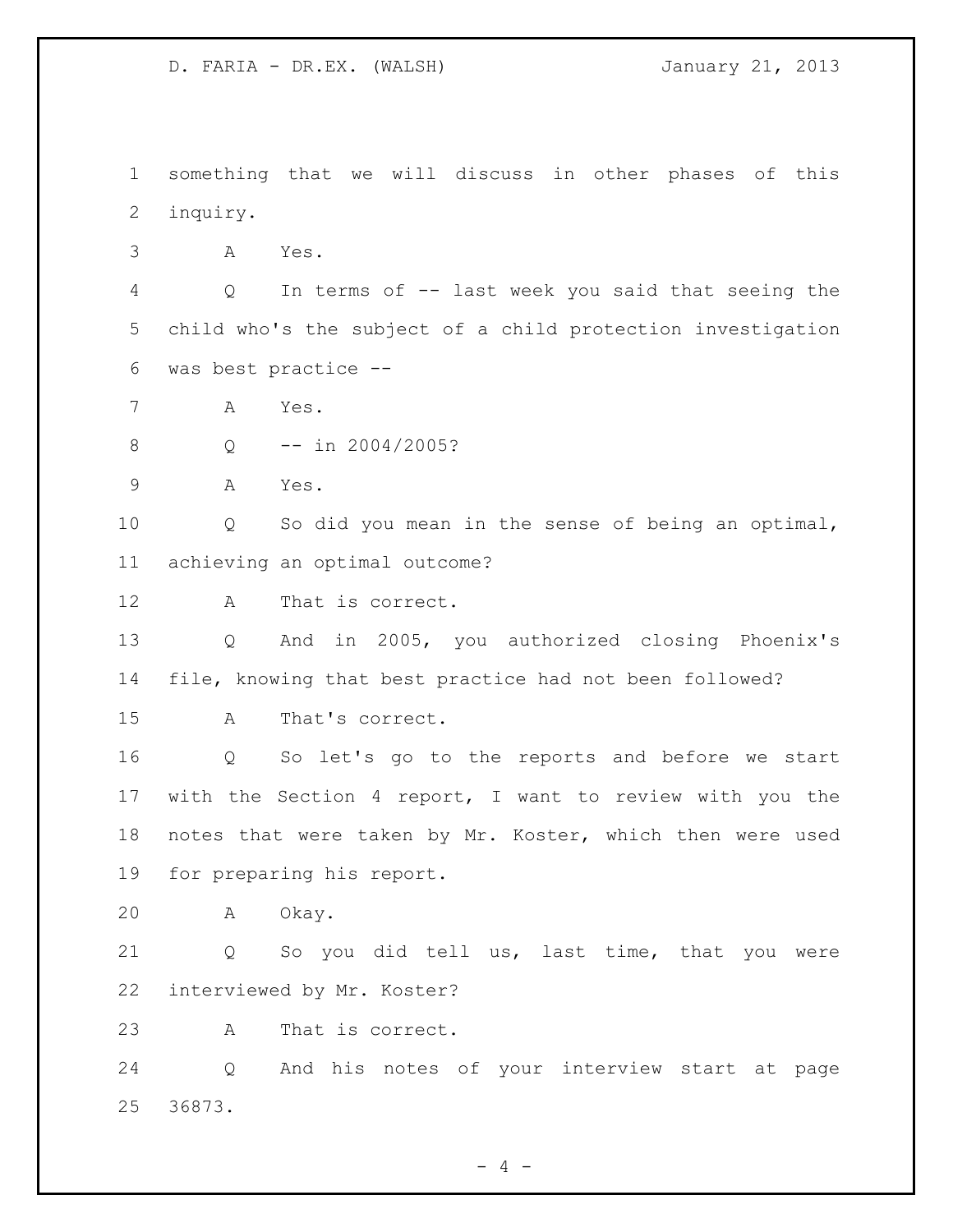1 If we can pull that up on the screen? Now, you've had an opportunity to review -- 3 THE COMMISSIONER: Just, just one moment -- MS. WALSH: Oh, sorry, Mr. Commissioner. THE COMMISSIONER: -- until I get the -- I don't have that by that number. MS. WALSH: You don't have pages that are separately -- it would be, I think, three pages stapled together, that would have been with the documents, not with the reports. THE COMMISSIONER: This is the Section 4 report? MS. WALSH: Yes, but when, when the Commission office gave you a package of documents for this witness -- THE COMMISSIONER: Oh, I, oh, it's in the package? All right. MS. WALSH: -- I think the notes would be in there, yeah. THE COMMISSIONER: I have the full, I have the full report here, but if it's in the package, I'll have it. MS. WALSH: Before we get to the full report, yes. So it's page 36873. MR. SAXBERG: Which CD number is that? MS. WALSH: Think it's 1174. Is it, or (inaudible)? Seventeen ninety-four. 25 THE COMMISSIONER: Yes, all right, 36873, I have

 $- 5 -$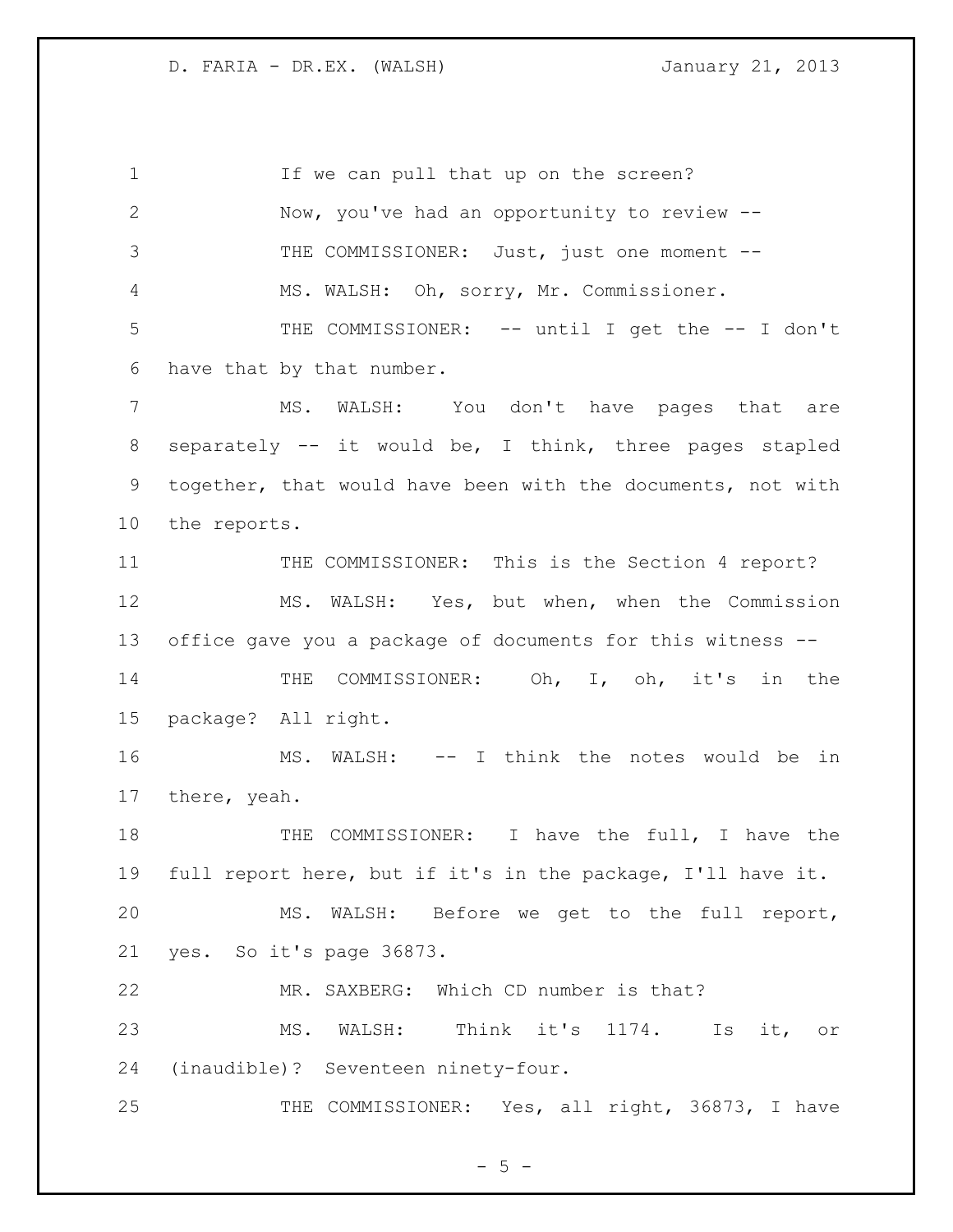it. MS. WALSH: You have that, Mr. Commissioner? THE COMMISSIONER: Yes. BY MS. WALSH: Q And Ms. Faria, you've got that on the screen? You know what we're referring to? A Yes. Q Now, you've reviewed these notes that Mr. Koster took of, of your interview? A Yes, I did. Q Did Mr. Koster send them to you after your interview at any point? 14 A Not that I remember. Q Did anyone? A No. Q So was your first opportunity to review these notes when you were preparing for participating in the inquiry? A That is correct. Q Are the notes accurate? Do they -- are they an accurate reflection of what you said to Mr. Koster? A I believe so. I mean, the language, the wording may not necessarily have been the exact wording that I used, but I believe they're an accurate reflection.

 $- 6 -$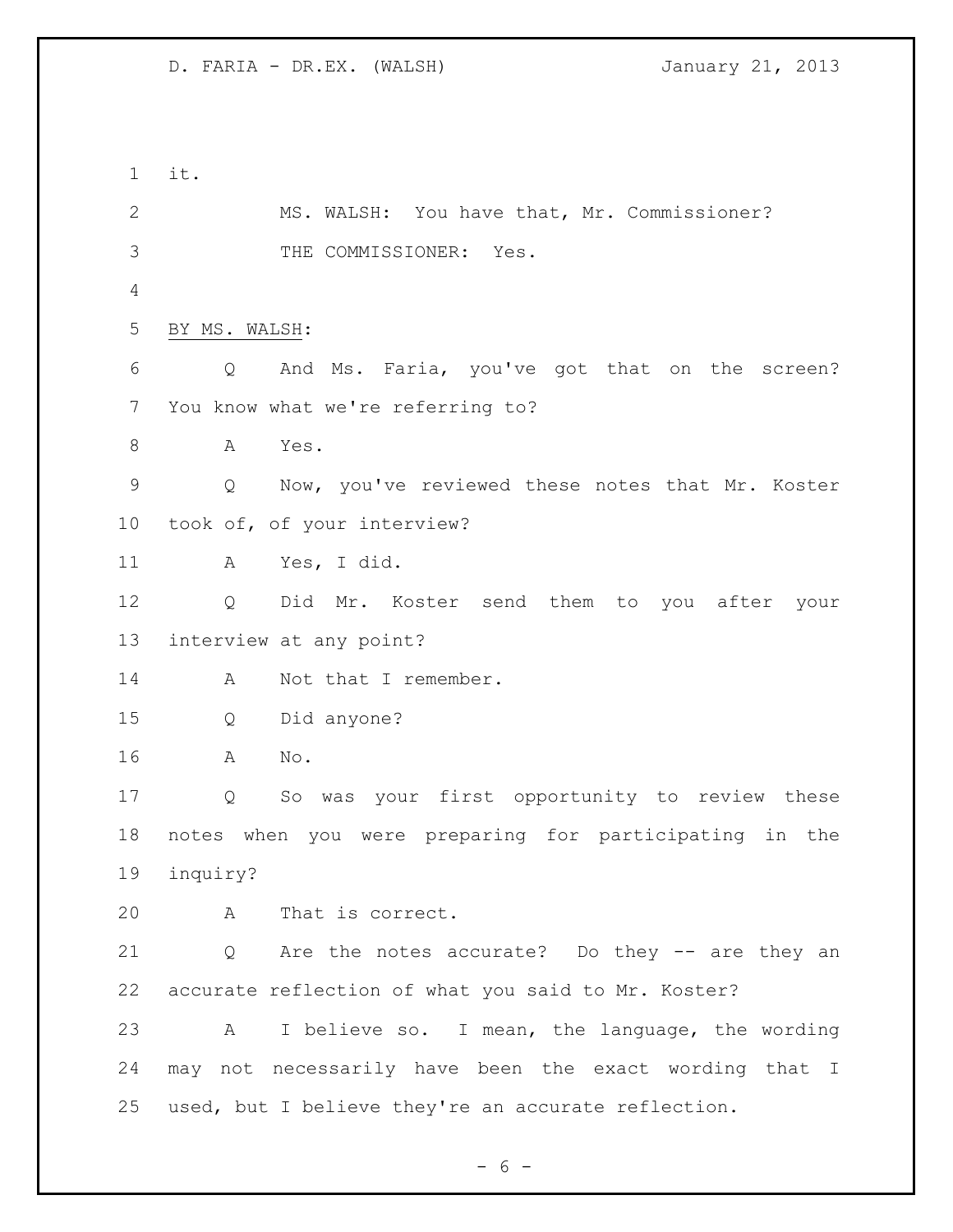Q Okay. And maybe we'll just go through them, so that we understand what it is that you said to Mr. Koster. A Okay. Q So it starts with the heading: "Diva Faria, Now a program specialist for the general Authority and for 5 years previously crisis response unit 10 supervisor, and an abuse co- ordinator for a year and a half. Intake and family services worker 13 for another 8 years." That's fairly straightforward. And of course, since then, you've taken on another position? A That's correct. Q All right. Okay. "Case was not accepted in intake, 21 and so CRU handled it yourself. No clear standard or policy regarding hospital referral regarding clients with past history of child protection

- 7 -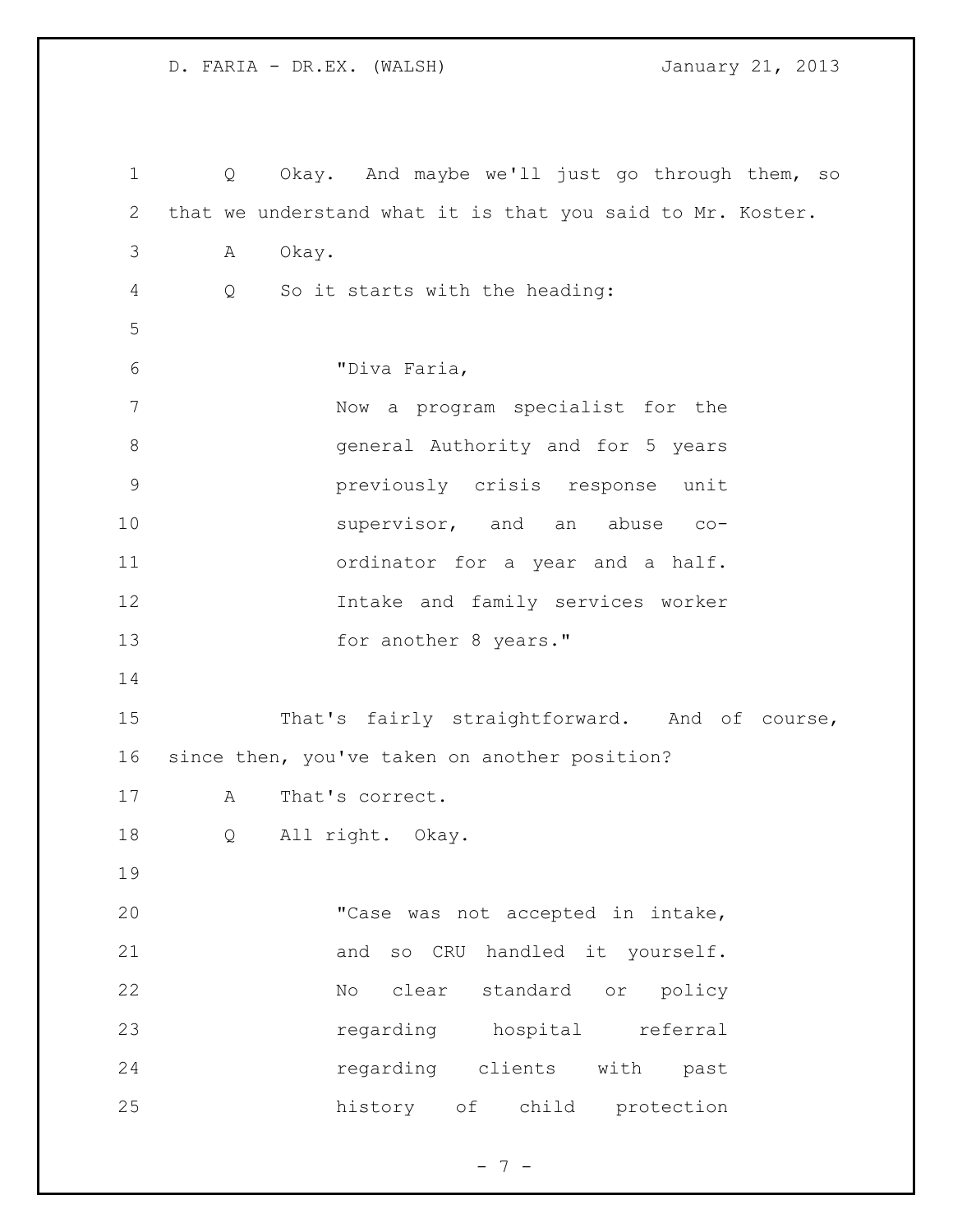| $\mathbf 1$    | involvement yet are not                                          |
|----------------|------------------------------------------------------------------|
| $\overline{2}$ | identifying any present concerns."                               |
| 3              |                                                                  |
| 4              | Now, what is this talking about?                                 |
| 5              | I believe that would be with respect to the<br>A                 |
| 6              | December '04 referral that Ms. Shelley Wiebe took.               |
| 7              | And you, and you told Mr. Koster that the case<br>$\overline{Q}$ |
| $\,8\,$        | was not accepted in intake?                                      |
| $\mathsf 9$    | Yes, the case was not accepted as, at intake and<br>A            |
| 10             | it was based on the fact, based on the information being         |
| 11             | present, there was no new concerning information being           |
| 12             | presented at that time. What I meant by no clear standard        |
| 13             | of policy regarding hospital referrals for clients with          |
| 14             | past history, that this was a, a regular type of referral        |
| 15             | that we would get where the individual may have identified       |
| 16             | to the hospital that there was, that they might have had         |
| 17             | some previous history. But there, where there was no new         |
| 18             | presenting information of concerns, there really was no          |
| 19             | policy or standard that spoke to how to address that.<br>So      |
| 20             | it really had to be dealt with on a case-by-case basis.          |
| 21             | Q                                                                |
| 22             | "Mckay has no birthdate (sic) and                                |
| 23             | if<br>there were more significant                                |
| 24             | related by the referral<br>concerns                              |
| 25             | perhaps<br>the worker would have                                 |

- 8 -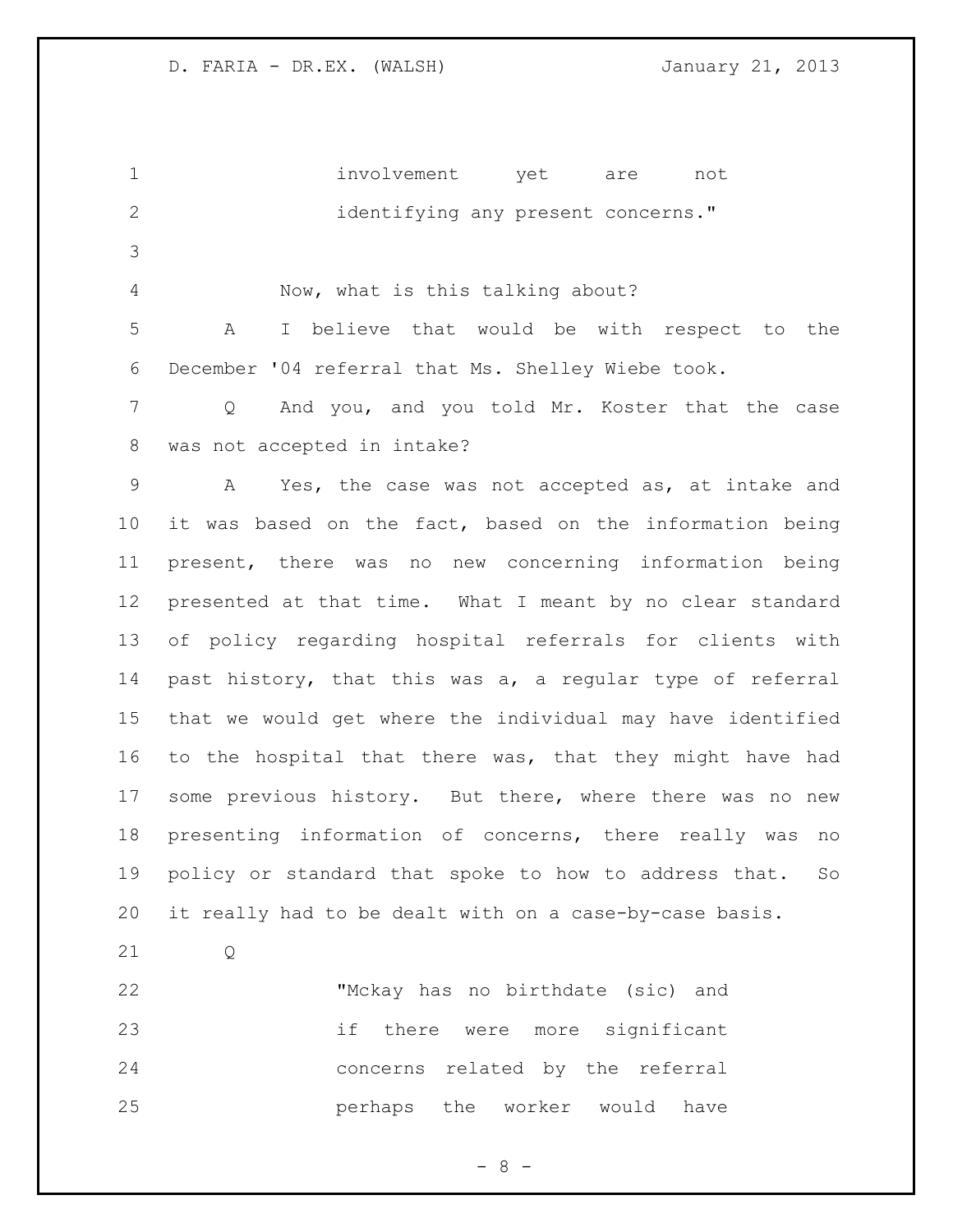done a record check. Shelley contacts ..."

 So what, what were you telling Mr. Koster there? A At this point in time, he -- I, I can only speculate that he's asking me about the identified father of the newborn infant, Wes McKay. And what I've, what I'm indicating to him is that without a birth date and also the fact that there was absolutely no concerning information being presented to us at, at the time, with respect to Mr. Wes McKay, the worker would have had to have done a, a records check to, to determine which Wes McKay, and which would have been difficult to do without a birth date.

 Q So are -- did you tell Mr. Koster that you knew that Shelley Wiebe had not done a, a record check?

A No, I did not.

 Q Did you tell him whether she had done one? That she had done one?

 A As I testified to last week, when I look at the recording, it says worker looked at the -- completed the records, did -- looked at the information on CFSIS. I'd have to go back to the exact record to look at the exact wording. My assumption was that she did complete a CFSIS check.

Q

- 9 -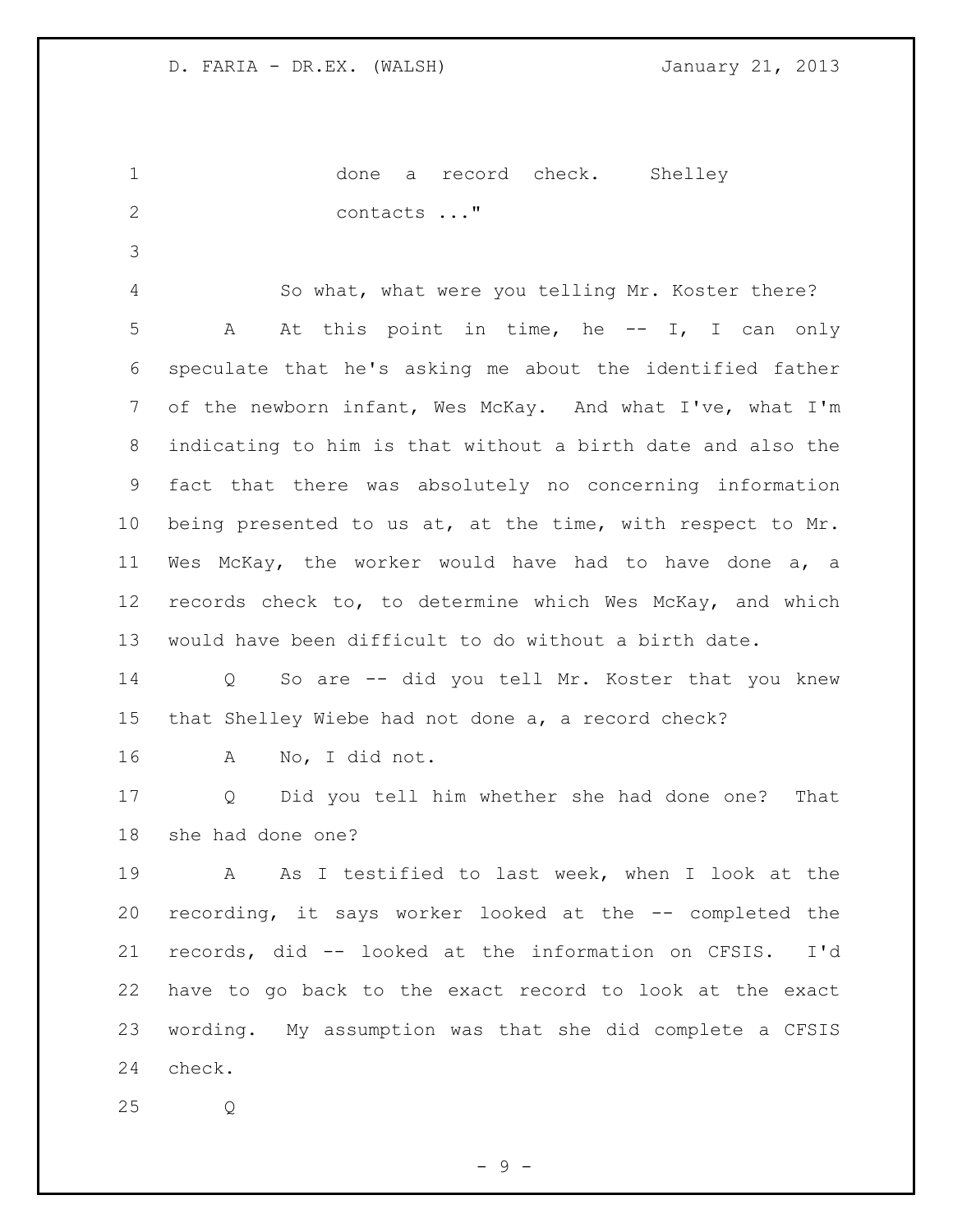"Shelley contacts Employment and Income assistance to get more demographic information on [McKay] ..." Please turn the page. **"...** and [they are aware] they are not aware of any common law partner and so she was not able to 11 have more information. Once again Diva said the referral was not a bad." Now, I'm not asking you to speak for Mr. Koster, but, but are you able to identify what you would've told, what you told Mr. Koster, based on that recording? A Can you -- could they please put up -- so I could see the full -- yeah, thank you. So that, so based -- Shelley does a CFSIS check, because she doesn't have a birth date, she's not able to identify if this is the correct Wes McKay. She then contacts Employment and Income Assistance to get greater demographic information, which would have been a normal procedure at the time. Employment and Income Assistance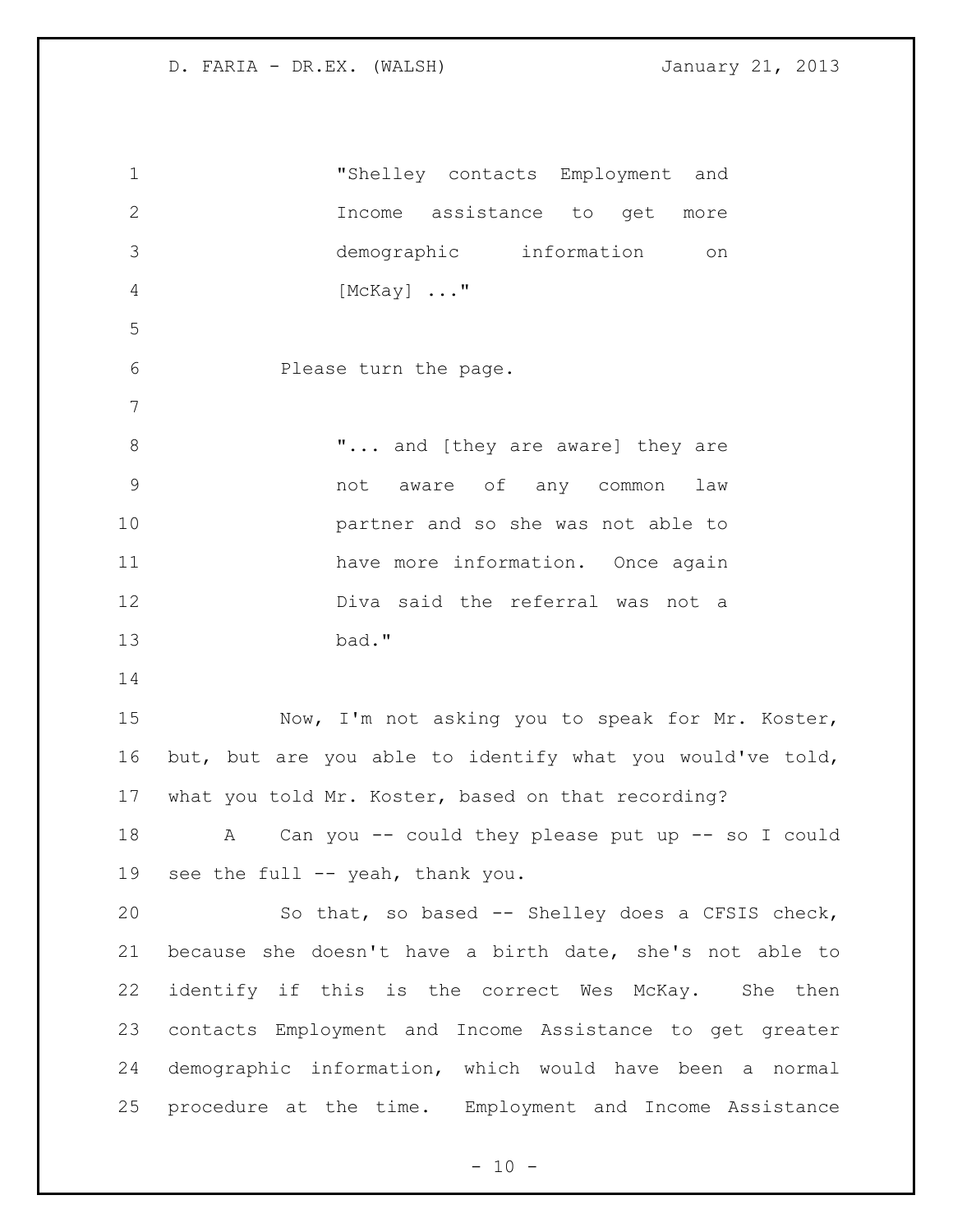identifies to Shelley that they are not aware of any common-law partner in the home by the name of Wes McKay. And again, I'd have to look at the exact wording in the report to verify that.

 And in terms of saying this referral was not bad, that this was, this referral was not exceptional. It did not stand out in any way and again, as I indicated previously in my testimony on Thursday, this would have actually been considered a grey referral, because there was no new concerning information being presented at the time.

 Q Grey, in the sense of whether you would even do an investigation, open a file?

13 A Grey in the sense of whether or not I even, you know, if, if -- whether there was any protection concerns that would mandate services by the agency.

 Q Okay. So that would be determined, based on the investigation?

A Yes.

 Q And you just said Shelley does a CFSIS check; that, that's an assumption on your part?

 A That was an assumption, based on the information in the recording, that she had done a review of the information on CFSIS.

Q So then going on: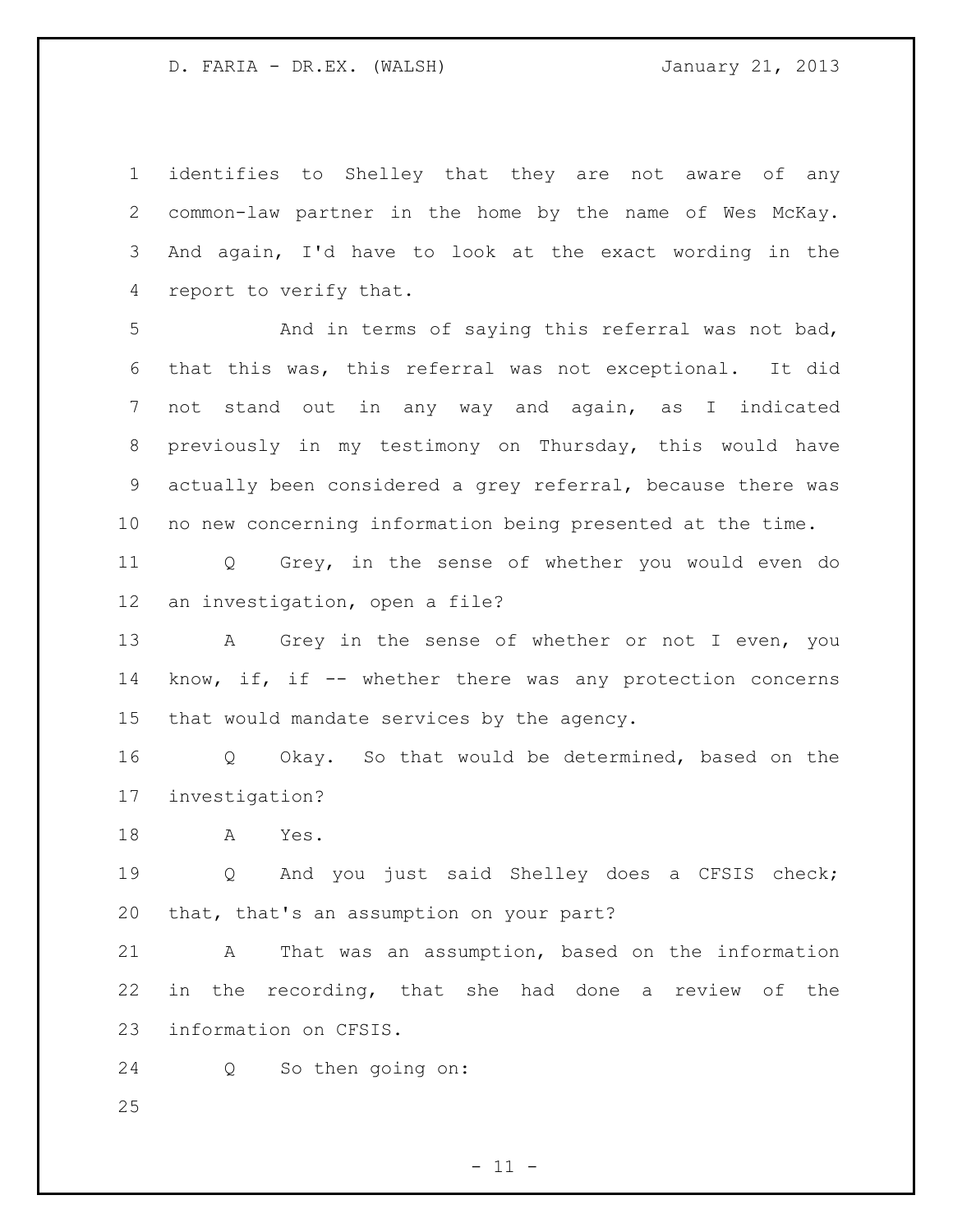"CRU still pursued it and a crucial part of their decision was that Phoenix had been seen in July of 04, was graded as low risk and Samantha seemed to be doing well. Sometimes this was so heated that program managers had to be involved. Diva believes that CRU manager should make the call. It was a huge problem mainly on a workload issue. When she left in November of 2005 it was still an issue. Dan used to call it the 'Walk of Shame' when a supervisor had to return with the file to CRU." So what -- 19 A Again, as I had -- Q Sorry. A -- testified on Thursday, in, in the absence of clear standards at the time, largely the programmers, was referring to the orientation manual that we used and the

criteria for referral for abuse, based on the information

policies and procedures in that. As I identified in the

 $- 12 -$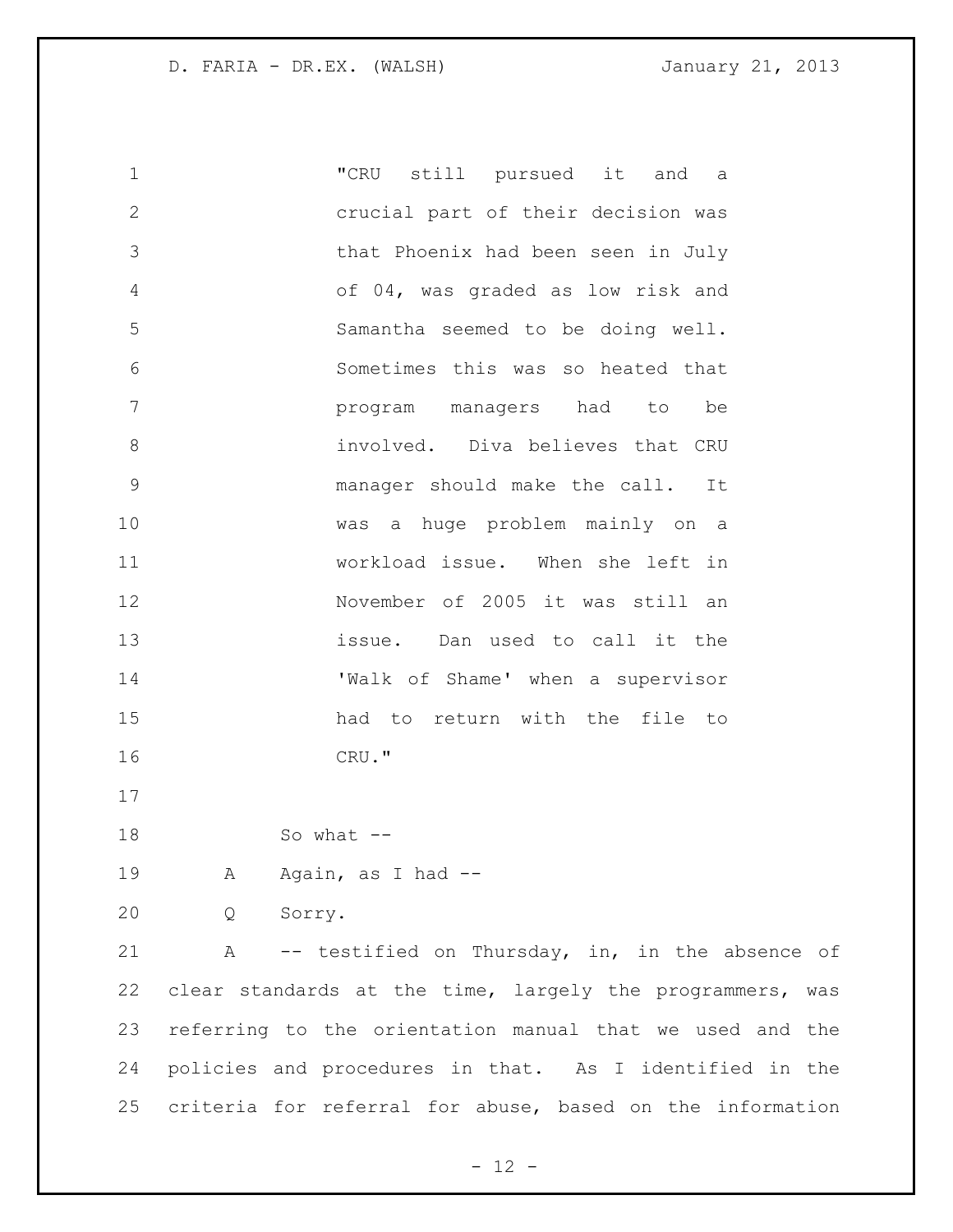that we had, this was not a case that met the criteria for referral to the abuse intake program. The case was set to intake. It was declined and therefore came back to CRU. This was something that occurred on, on a regular, ongoing basis. And there were times when program, a program manager had to become involved in the decision making, because there was disagreements between supervisors. And there were also times when there was, you know, open dialogue and agreement, or some, we would come to some consensus around how the case should be managed.

 In terms of referring to the walk of shame, that was a term that was used and I think the relevance of that is that it was -- the relevance of that is the term being used is significant, in that it was something that everyone was aware of as being aware of as being an issue at the time, within the program.

Q What did it mean?

18 A I, I don't, I don't really know what it meant. I think you'd need to speak to Mr. Berg about that. I think the relevance of that, for me, is that that term, the, that that term even exists, because it really indicates the prevalence of the issue, that, that that terminology was created in order to review that and we, and it was discussed at management teams. At one point, I know that there was meetings that happened with the abuse supervisors

 $- 13 -$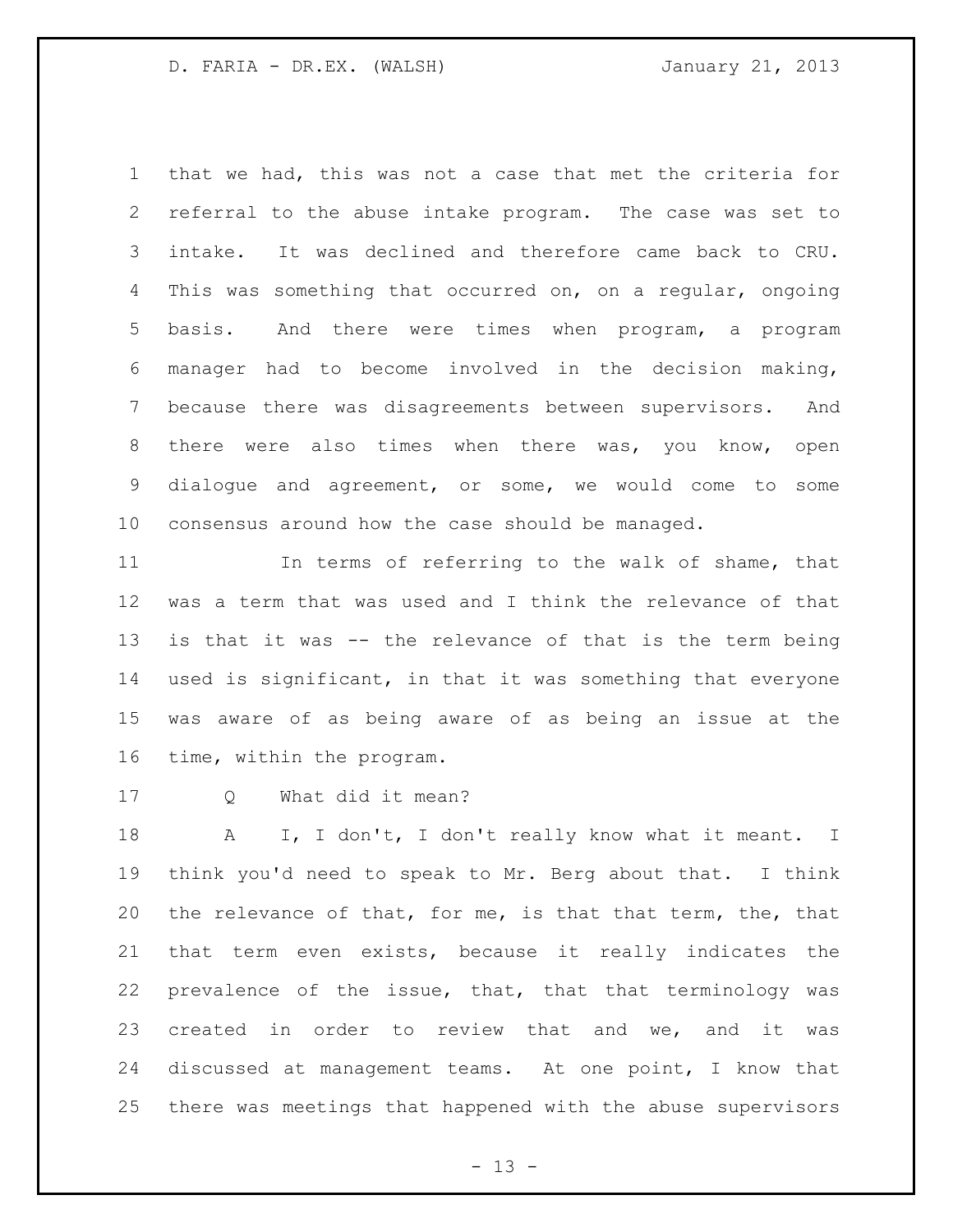to try and resolve the process of referring cases to abuse intake. But I think what's relevant about that is the fact that that term existed and it was well known, within the organization and it really, it really points to the prevalence of the issue at the time. Q Did, did the walk of shame pertain to cases you attempted to send to abuse intake only, or abuse intake and general intake? 9 A Abuse intake and general intake. Q In this case, in December of 2004, you didn't take this file, this intake to your program manager, to discuss? A I have no recollection of that. I don't know if I did or did not. Q If you had, would you have taken notes? A No. Q Why not? A It just, it wasn't regular procedure for us to record those types of discussions in our case recording. Q You said, in the absence of clear standards, clear standards about what were you referring to, with this paragraph? A Well, at the time, the standards were in transition. There were a multitude of, of standards that were in place between that period of '03 to '05. There was

 $- 14 -$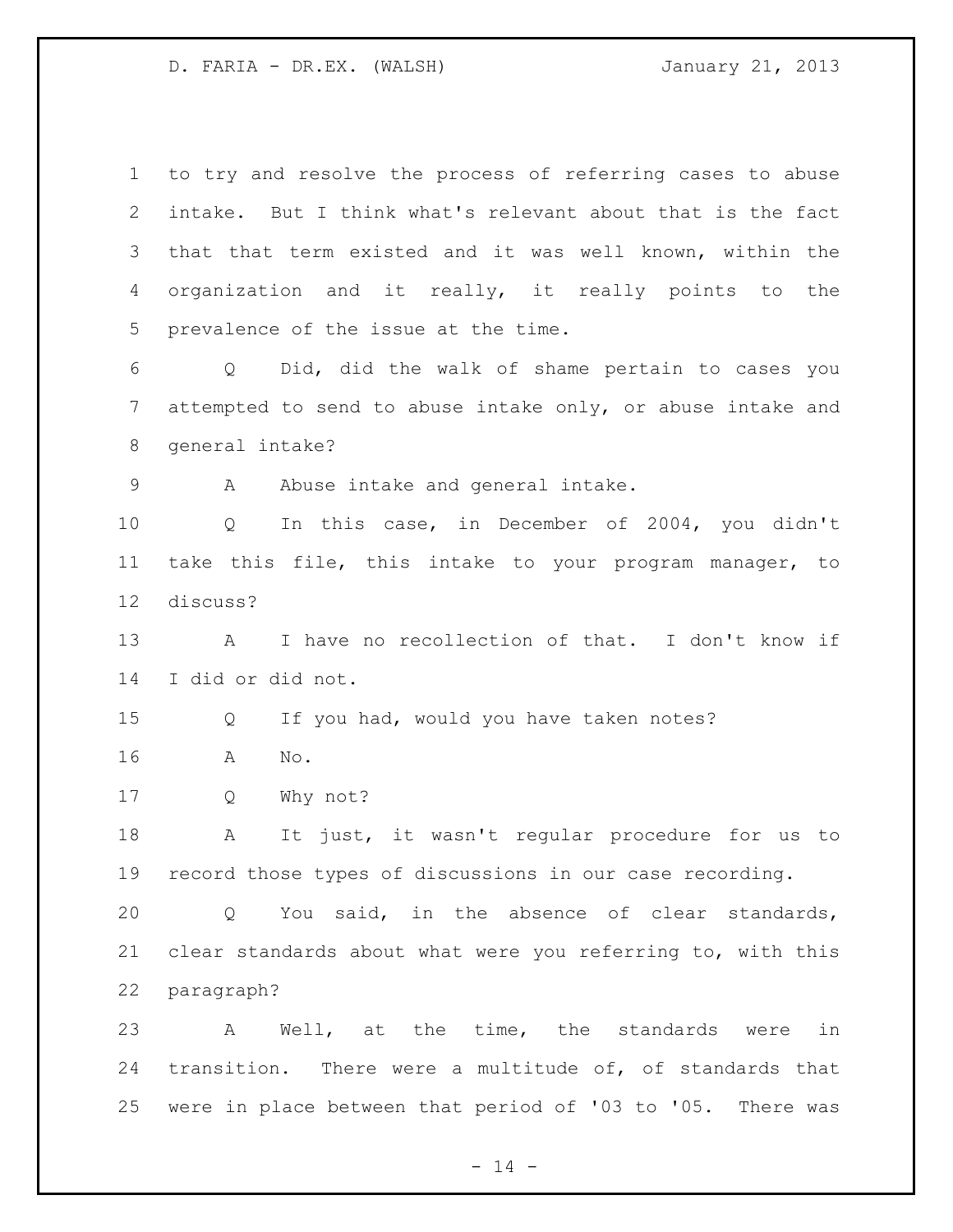absolutely no training that, that happened for social workers or supervisors, with, with respect to standards. And I think, you know, there was a lot of confusion about which standards were in place when and which standards should be, should have been followed.

 Again, as I had testified to on Thursday, in November of -- I'm sorry, I can't remember now, in, I think it was March of '04, we, my manager, Dan Berg, did provide me with a binder that had all the legislation and all the standards in it and that was when we started to follow that. But I think, generally, you know, was there the degree of, of training and accessibility of standards that exist today? Absolutely not.

 Q So in, with respect to the December '04 intake, how, if at all, did that confusion about standards affect how you handled the matter?

17 A I think with the December '04, it was clear to us that the standard was that we were not required to have face-to-face contact, that we could use a reliable resource in the community. Especially with respect to a referral where we're not getting any new protection concerns being presented to us. What -- I think where some of the issues, standards-wise lie, in the '04, was around the, the understanding of expectations around prior contact checks for other partners in the home. Certainly the criteria

 $- 15 -$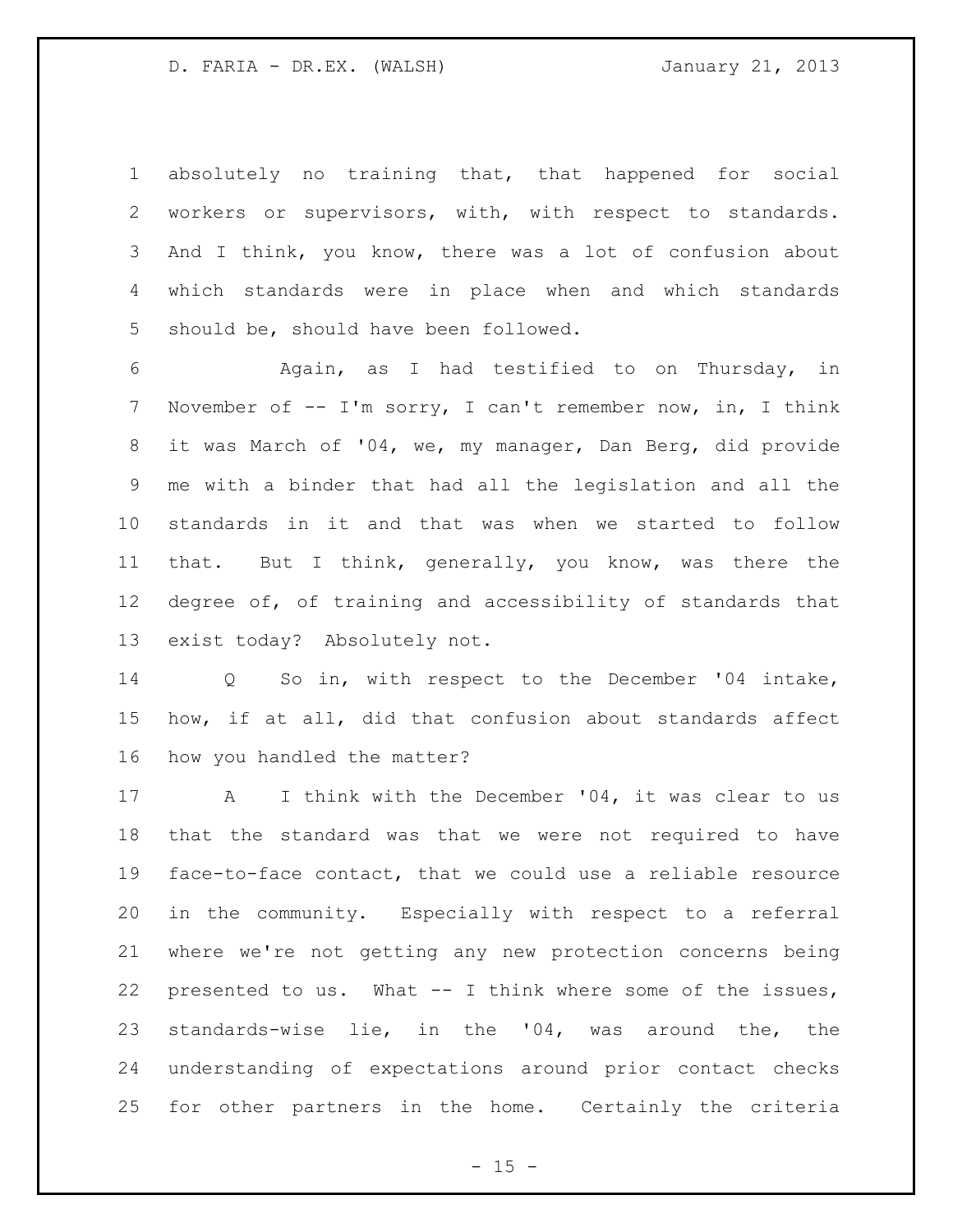today for that is very differently, is very different and I don't think that there was, there was the same emphasis, at 3 the time, in the standards around prior contact checks, with respect to secondary caregivers in the home.

 Q And just before we leave this paragraph, I just want to confirm, after Shelley Wiebe made some attempts to find Mr. McKay's birth date and, and didn't, before you signed off on closing the file, on December 7th, '04, did you refer it back to intake, or make any attempts to have it referred back to intake?

A This is the December '04 contact?

Q Yes.

13 A No, the case had, there had been a determination that the, that the case was, was not going to be sent to intake initially. Based on the reasons outlined in my testimony on Thursday, and based on confirmation by a public health nurse that she, that she had nothing to report and she understood her obligation, we made the decision to close.

Q Okay.

 "Maybe Carolyn Parsons who did the July 14th assessments and close off in 2004 would have been the Central area manager who turned it

 $- 16 -$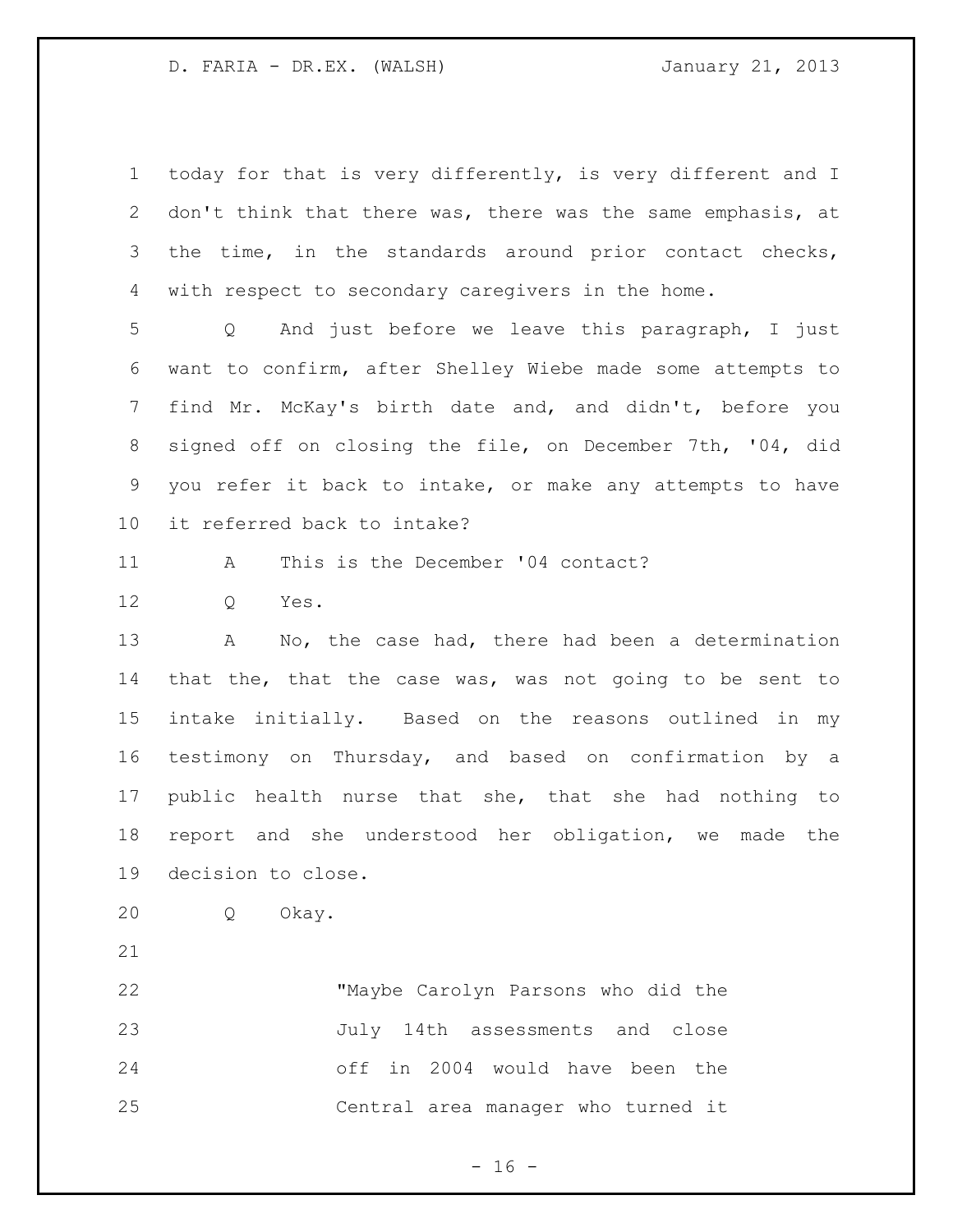| 1             |   | down."                                    |
|---------------|---|-------------------------------------------|
| $\mathbf{2}$  |   |                                           |
| 3             |   | That's fairly straightforward.            |
| 4             | A | Yeah.                                     |
| 5             | Q | You don't have a specific recollection -- |
| 6             | Α | I do not.                                 |
| 7             | Q | Okay.                                     |
| 8             |   |                                           |
| $\mathcal{G}$ |   | "Supervisor recommended public            |
| 10            |   | health since the phn would be             |
| 11            |   | going out within the first week           |
| 12            |   | after discharge from hospital             |
| 13            |   | after birth. Worker contacts              |
| 14            |   | public health and they say I              |
| 15            |   | cannot have discussion with you           |
| 16            |   | because of Fiffa unless there are         |
| 17            |   | protection concerns. Declares to          |
| 18            |   | and confirms this and then<br>Phn         |
| 19            |   | says I have nothing to say to you         |
| 20            |   | on this. Mary Wu  supervisor              |
| 21            |   | Nettie Strople  Shelley Wiebe             |
| 22            |   | closes the case but supervisor            |
| 23            |   | asks whether phn got back to her.         |
| 24            |   | No record and the assumption was          |
| 25            |   | that if there had been concerns.          |

- 17 -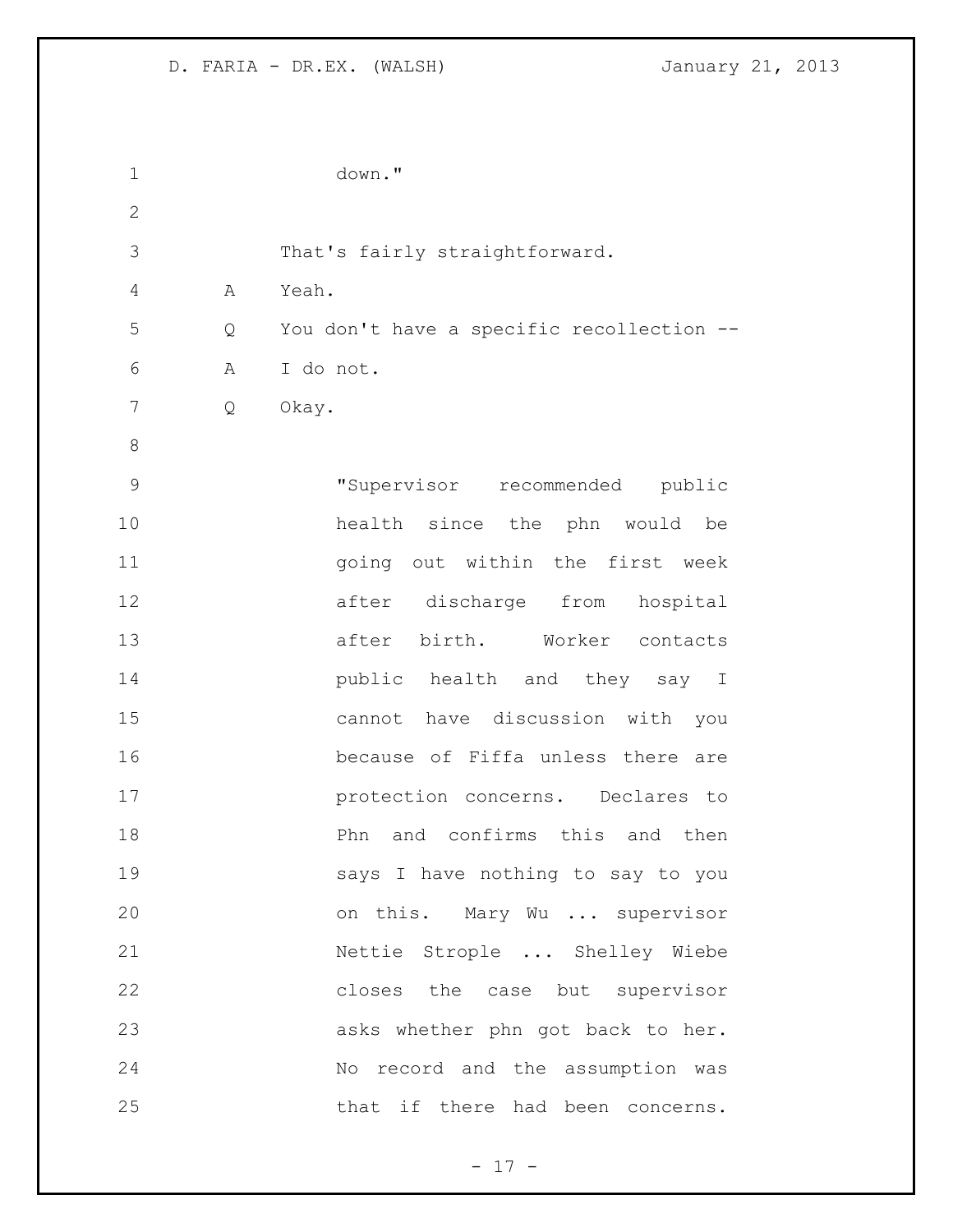This was not the norm for public health since most of the cases there is co-operation." A And that's consistent with what I testified to on Thursday. Q 8 The supervisor had spent time with staff on Employment and 10 income Assistance, Mental Health, Fiffa ..." Should that be PHIA? A Yes. Q **"...** Staff are supplied with 861 of the CFSA which shows that this 18 supersedes. See notes made by Diva." Now, what's 861 of the Child and Family Services Act? What was that referring to? Do you know? A Off the top of my head, I do not know. I'd have to look at the Act. Q And notes made by Diva?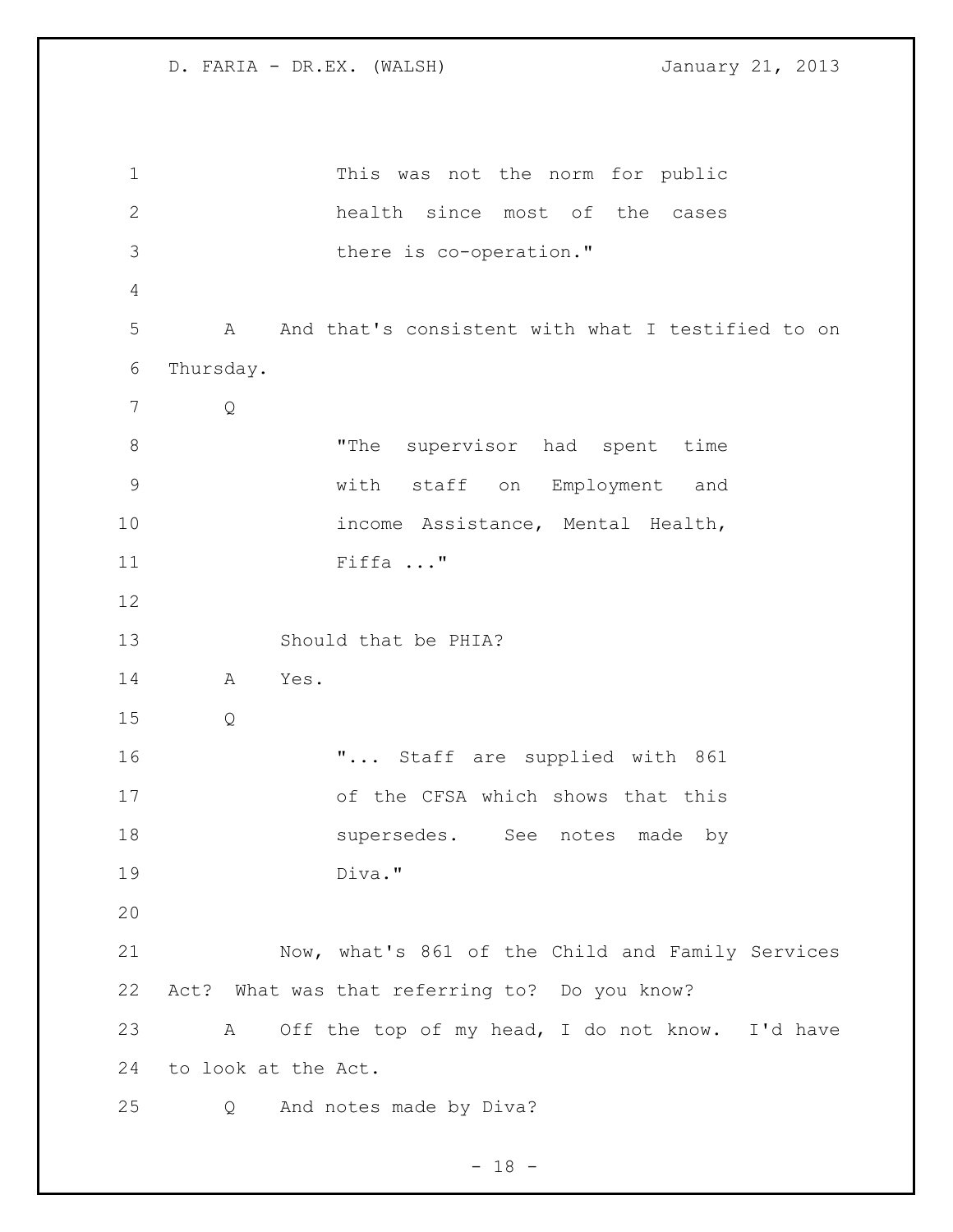| $\mathbf 1$    | I don't know what he's referring to there.<br>A             |
|----------------|-------------------------------------------------------------|
| $\mathbf{2}$   | Okay. Did you give Mr. Koster some notes?<br>Q              |
| 3              | I gave Mr. Koster the CRU program statistics.<br>Α          |
| $\overline{4}$ | Um-hum.<br>Q                                                |
| 5              | I don't remember giving him any notes. I don't<br>Α         |
| 6              | have any recollection of that.                              |
| 7              | Okay. Maybe while we're -- well, we'll, we'll<br>Q          |
| 8              | come back to the, to your dealings with employment and      |
| 9              | income assistance.                                          |
| 10             |                                                             |
| 11             | "Diva<br>never had training<br>on                           |
| 12             | Standards and left because<br>she                           |
| 13             | could not get the needs that were                           |
| 14             | required. People in silos and the                           |
| 15             | higher up people got the more                               |
| 16             | detached from the front<br>line                             |
| 17             | experienced."                                               |
| 18             |                                                             |
| 19             | What were you saying there?                                 |
| 20             | A I left CRU for a number of reasons, some                  |
| 21             | personal. I certainly was very frustrated with the          |
| 22             | administrative processes there, with the volume of work,    |
| 23             | with the level of risk associated with the cases and you    |
| 24             | know, I just -- and, and really not seeing any movement, in |
| 25             | terms of, of change, which was part of the reason why I     |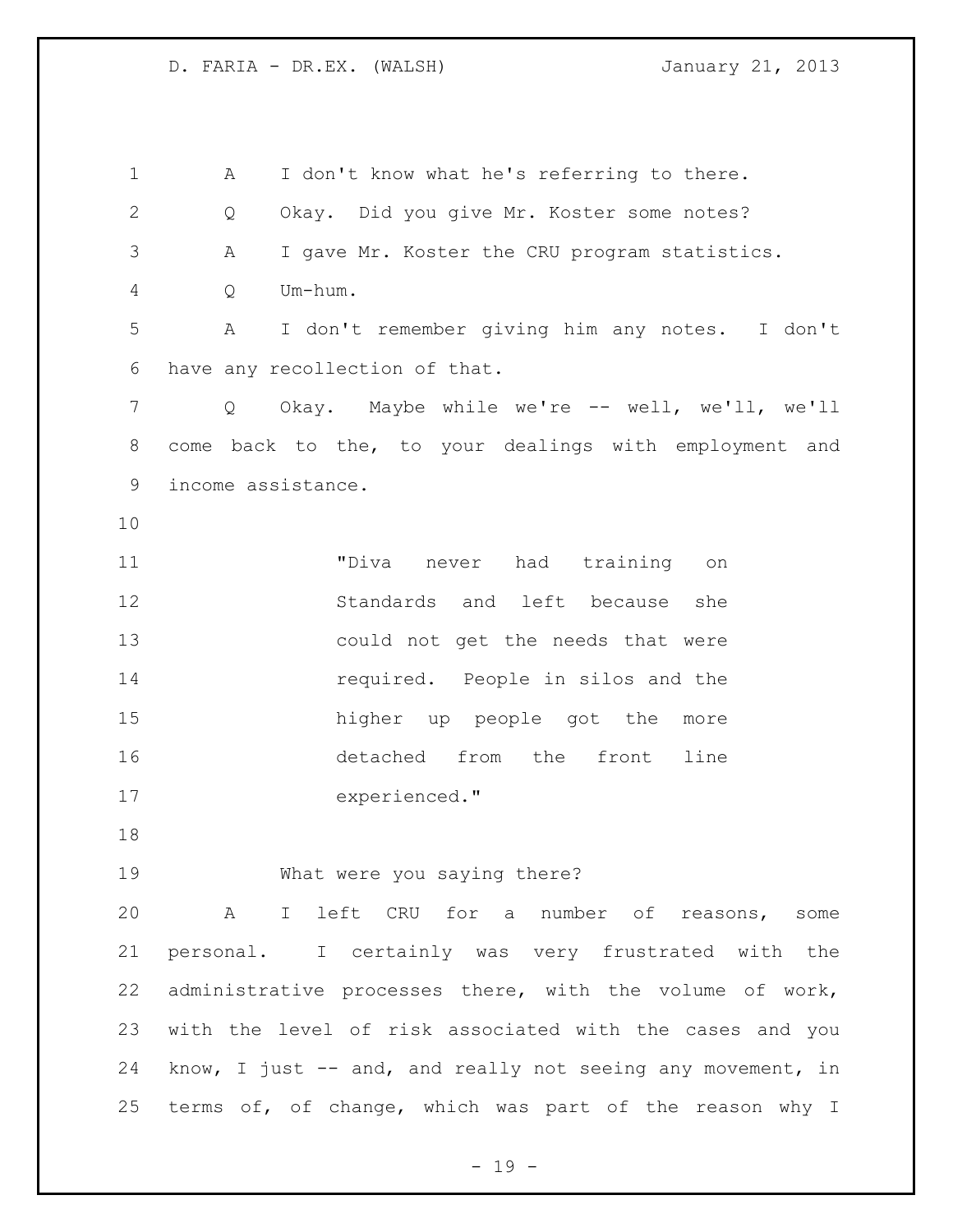| $\mathbf 1$    | left. I mean, I left for other reasons as well. I had       |
|----------------|-------------------------------------------------------------|
| 2              | other interests and but one of the primary reasons was just |
| 3              | the, the, you know, the level of responsibility and the     |
| 4              | stress associated with the job was, was incredibly high and |
| 5              | it's, it's work that you could only do for an, for a period |
| 6              | of time before it starts to impact you personally.          |
| 7              | And the reference to:<br>Q                                  |
| 8              |                                                             |
| $\overline{9}$ | " higher up people got the more                             |
| 10             | detached from the front<br>line                             |
| 11             | experienced."                                               |
| 12             |                                                             |
| 13             | I can only speculate what I was speaking to, but<br>A       |
| 14             | you know, I'm not really certain, but it could be that, you |
| 15             | know, there really was an awareness of what was happening,  |
| 16             | for people that were doing the direct service. And that     |
| 17             | largely speaks to the fact that there was minimal quality   |
| 18             | assurance happening, you know, at the time. There was,      |
| 19             | there wasn't a lot being reported back to staff about how   |
| 20             | we were, how we were doing, in terms of achieving optimal   |
| 21             | outcomes for kids and families and I think, you know,       |
| 22             | because part of my job now is to do program reviews and     |
| 23             | workload assessments, there really wasn't that type of, of  |
| 24             | quality assurance happening at the time, so that you could  |
| 25             | understand the needs and the challenges that people at that |

 $- 20 -$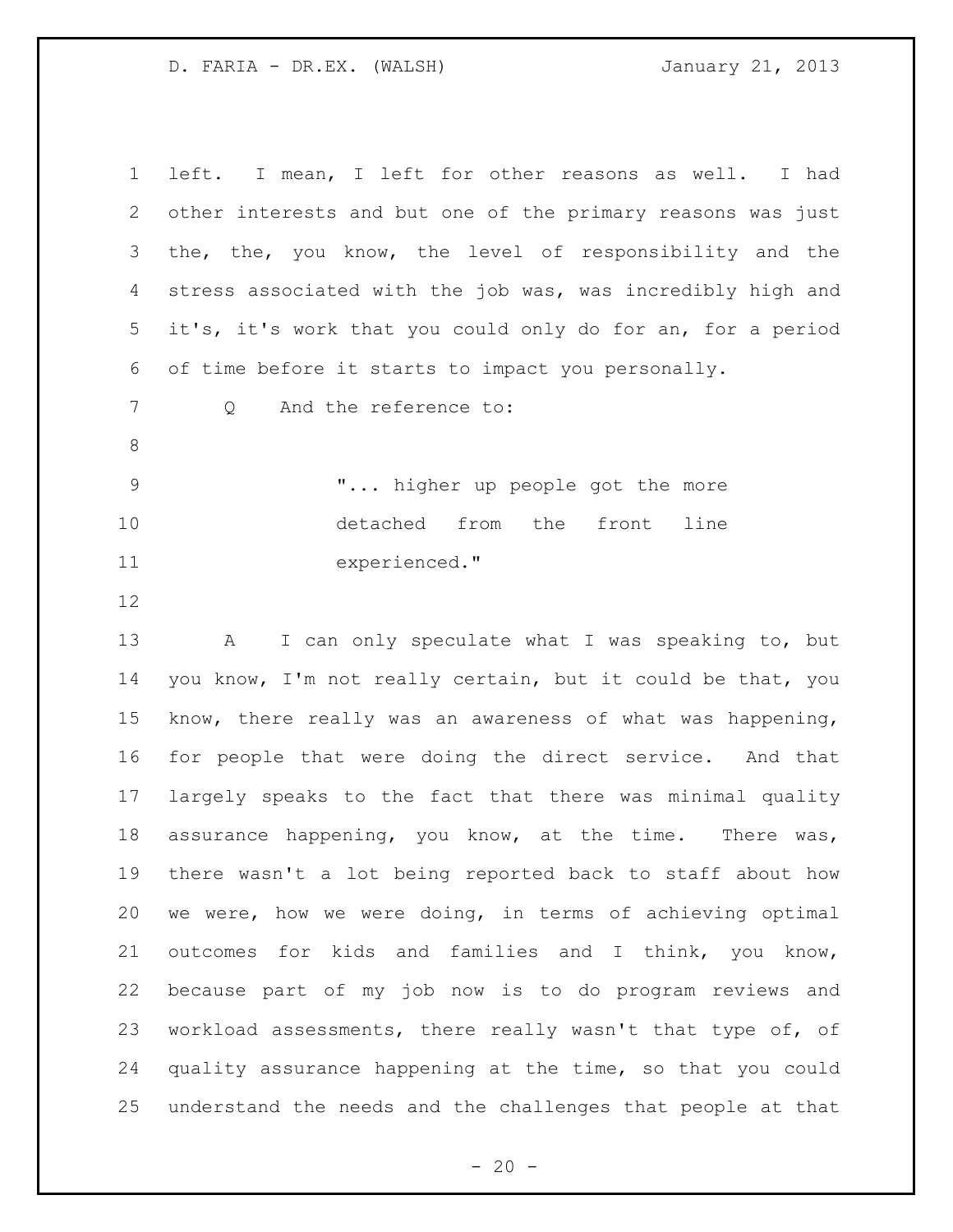front line level were facing. Q You mean so that management could understand? A Management, administrators, senior administrators, whoever. Q "Supervisor Diva had 16 staff and 7 on average 1300 a month. Xxxx" I don't know what that is. A Well, I had eight staff. But when I was covering for Diana and for a, a lengthy period of time, prior to Diana coming, that would have been correct, I would have had 16 staff. And caseload, not workload, caseload, I did provide statistical data to Mr. Koster at the time and for that, for the month of December '05, we received 1300 requests for service. Of those 1300 requests for service, we opened 411 and we closed 192. So that would have been an average -- well, that would have been 603 cases that we opened and closed for the month of December '05. So when we look at that and we take -- Q December '05? A December '05, yes. So when we look at that, if we divide 603 by 20 workdays, that's 30 cases a day that were coming in and we divide that by 12 staff, that's 2.5 cases a day, per staff. And then when you look at the

 $- 21 -$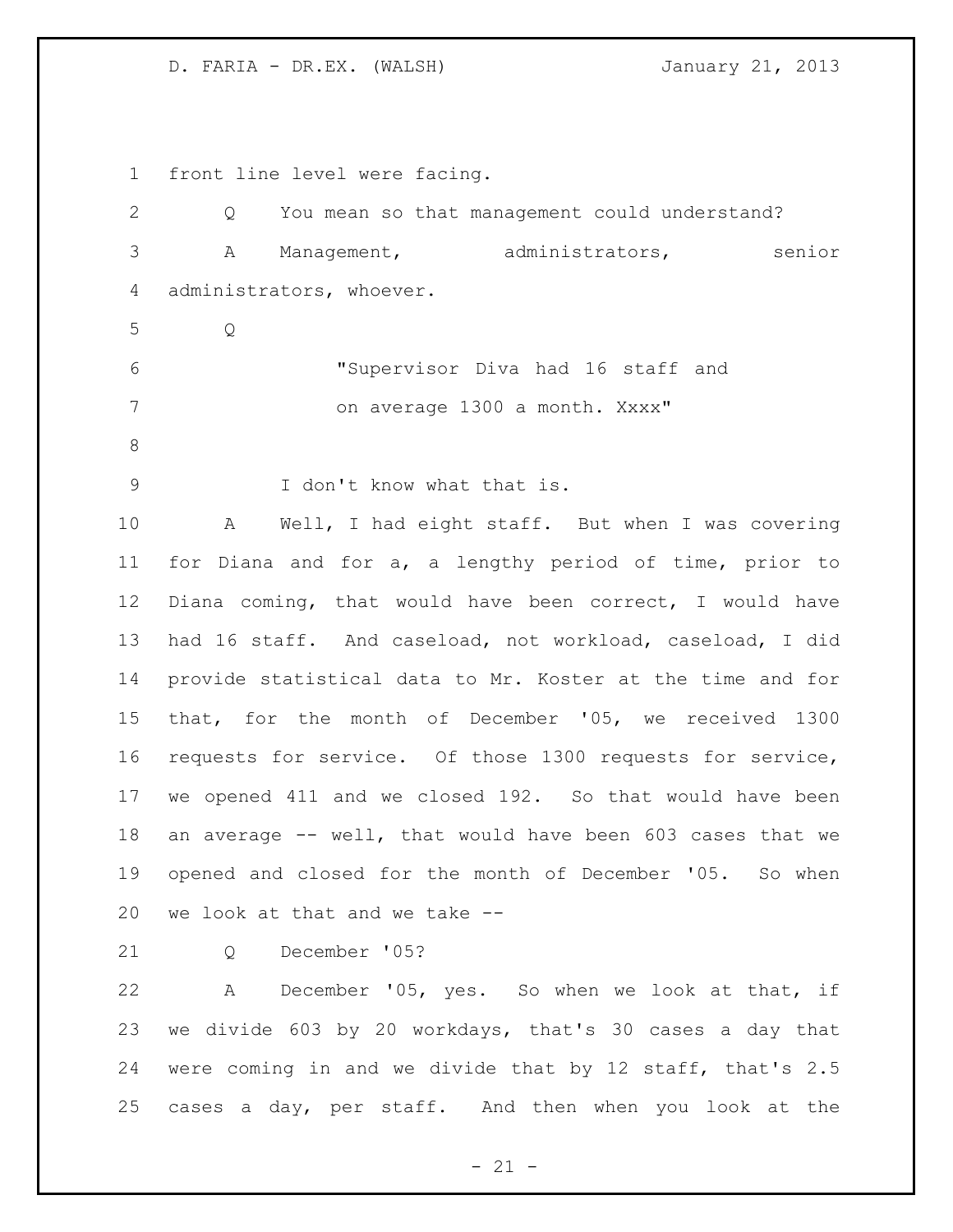Child Welfare League of America standard is, for excellence in child welfare, to achieve best practice, it's 12 cases, per one social worker, per month. Our staff were dealing with 50 cases per one social worker, per month.

 Q You know, do those standards refer to intake workers, or family service workers?

 A Those standards are specific to intake, so the -- for intake, it's 12 cases, per one worker, per month.

 Q And we'll come back, after we've reviewed the reports, we'll come back to discuss workload some more.

11 A Again, that speaks only to caseload. That does not speak to workload, which would include the gravity of the cases that CRU was managing at the time, which were all within immediate to 48 hours. When you look at the, the safety assessment, those are all high risk complicated extremely difficult cases to manage.

 Q So then we go on to the notes relating to the March '05:

 "Next referral-abuse allegation and locked in room, second hand information, not provided with original source, no details on allegations. Worker pursues foster parent telling but she will

 $- 22 -$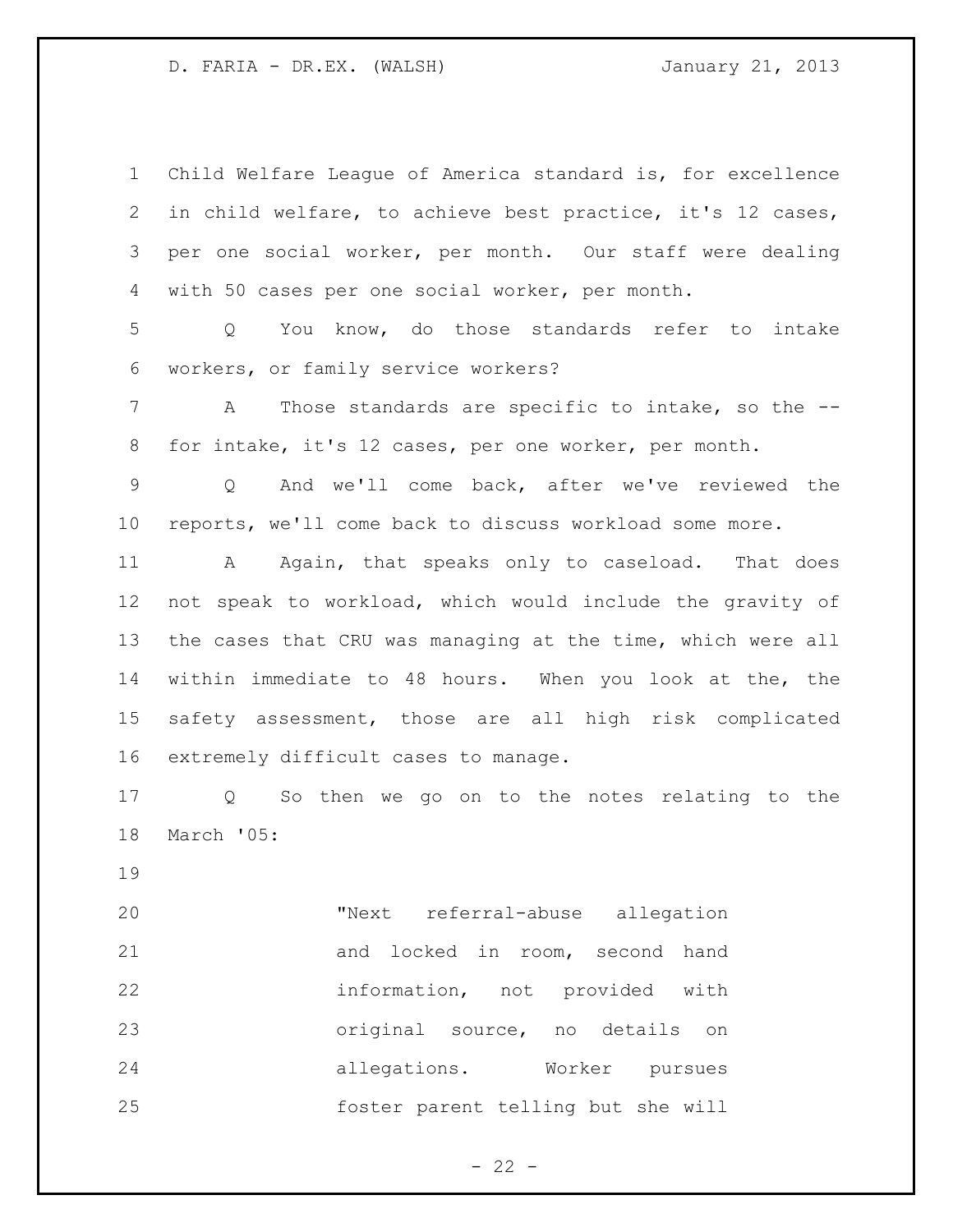not. This is problem number 1."

 A Well, I, I, as I testified to last week, when we cannot speak to the original source, we really miss an opportunity to get information about what the exact detail is that's being discussed and again, often the word "abuse" is used, when people are contacting the agency. It does not always mean abuse. And so when we have an opportunity to speak to the original source, we have an opportunity to get detailed information, greater information, that could, could potentially have, have changed the outcome of this. And, because what's important to realize is that we were making decisions, based on the information we had available to us.

 Q And when you say problem, a problem with respect to what?

 A With, with respect to not being able to get more detailed or specific information about the exact nature of what abuse meant in this matter, because we have no, no identified incident. We, you know, we don't have any details and that's critical, because we, you know, we need to make the determination as to whether or not this would be something that would be eligible for referral to our abuse team.

Q So that's -- or to intake?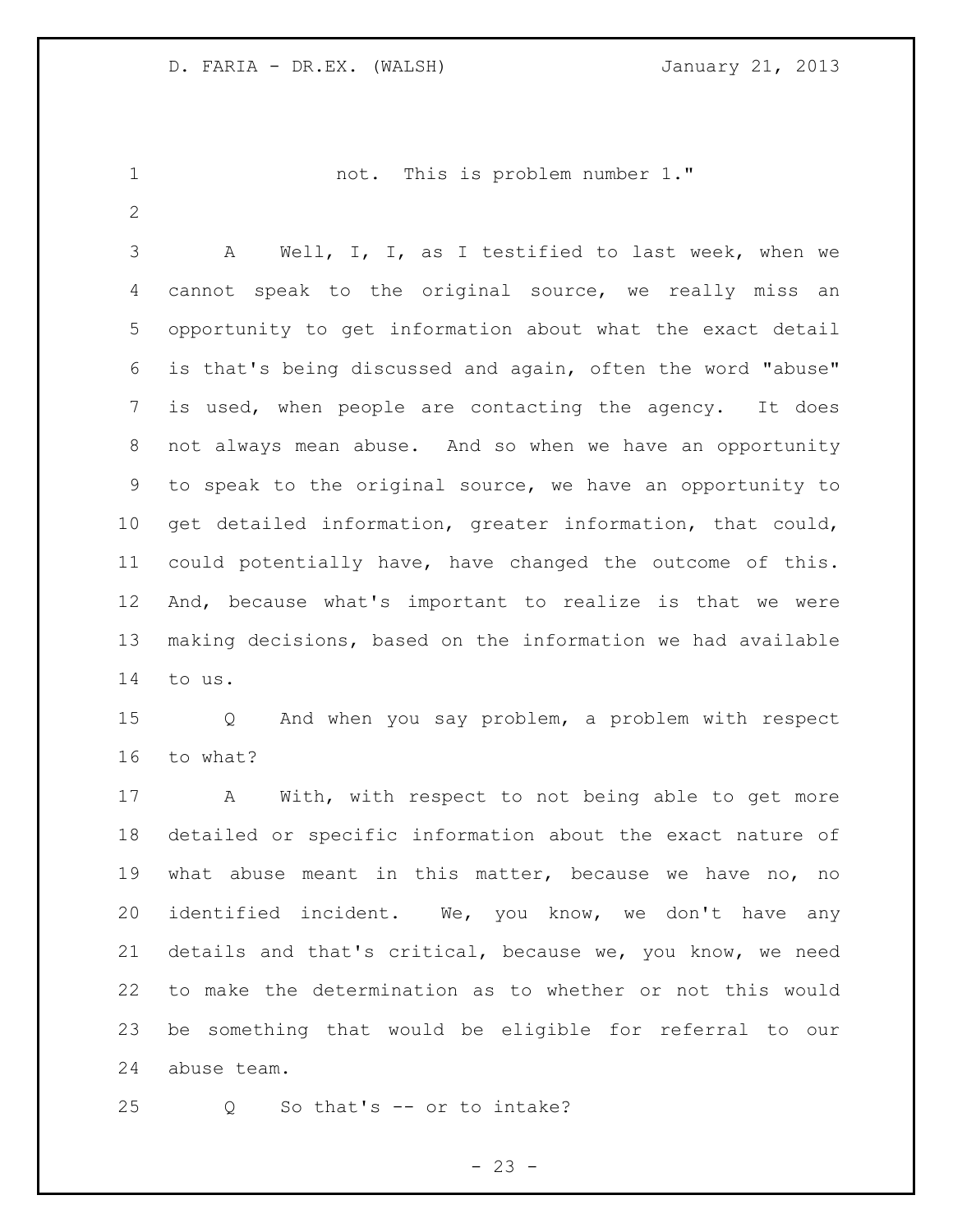1 A Or, or to intake, yes.

 Q So that's all the more reason to go out and do an investigation; right?

 A Yes, there, you do need to do an investigation, but you need to, you need to look at what the function of CRU was and what the context of an investigation means. And CRU was designed to be a crisis response unit, immediate to 48 hour response. We were not structurally, operationally designed to conduct full investigation, either at an intake level or at an abuse level. So when you -- a good example of that would be the referral that was closed in, in May of '04. That was open for three months at intake.

Q Sure.

 A That, that is not something that was manageable at a CRU level.

 Q And, and I think that we discussed that at some length last week, that CRU was not set up for long term, ongoing investigations?

A That is correct.

 Q But you did say that if you were not able to determine whether there were child protection concerns, then you would refer the matter to intake, because they were set up for doing those investigations?

A If -- that is correct.

 $- 24 -$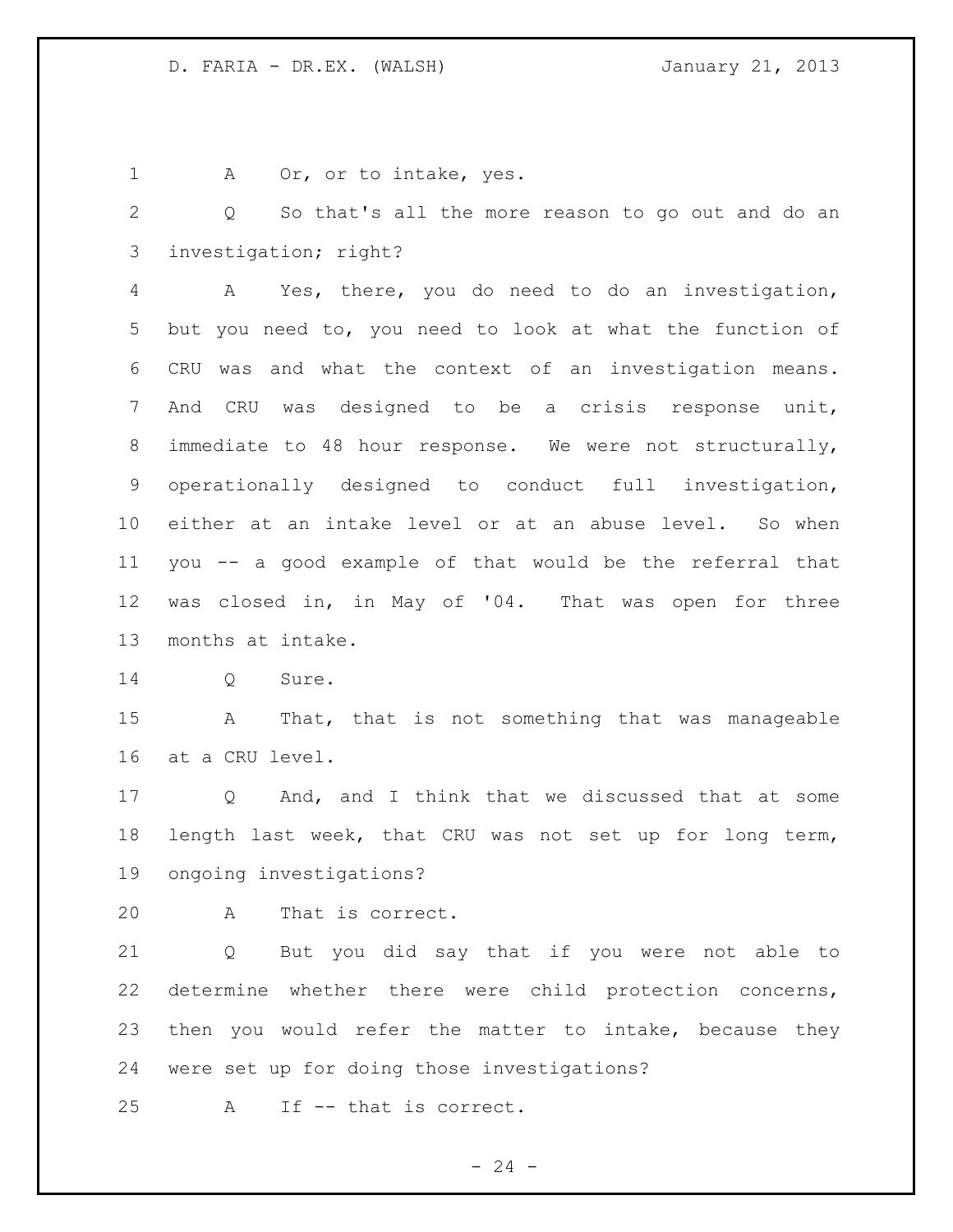Q "Supervisor attests that abuse never would have taken this and there had been general meetings to resolve. The abuse criteria for referral to them at the time would be abuse as defined under the act ... which would be injury or sexual abuse and or discipline 10 with an implement. No pre occurance (sic), no identified incident, no description of what occurred and so abuse intake would not necessarily receive this and 15 go from there." A And that speaks to what I testified to on Thursday and I, and I further reinforced that with the

 criteria for referral to abuse, as outlined in the orientation manual.

 Q And I think you confirmed though that abuse was not the only intake option? You could have referred to general intake?

 A Yes, I could have, but the case had been declined by general intake.

 $- 25 -$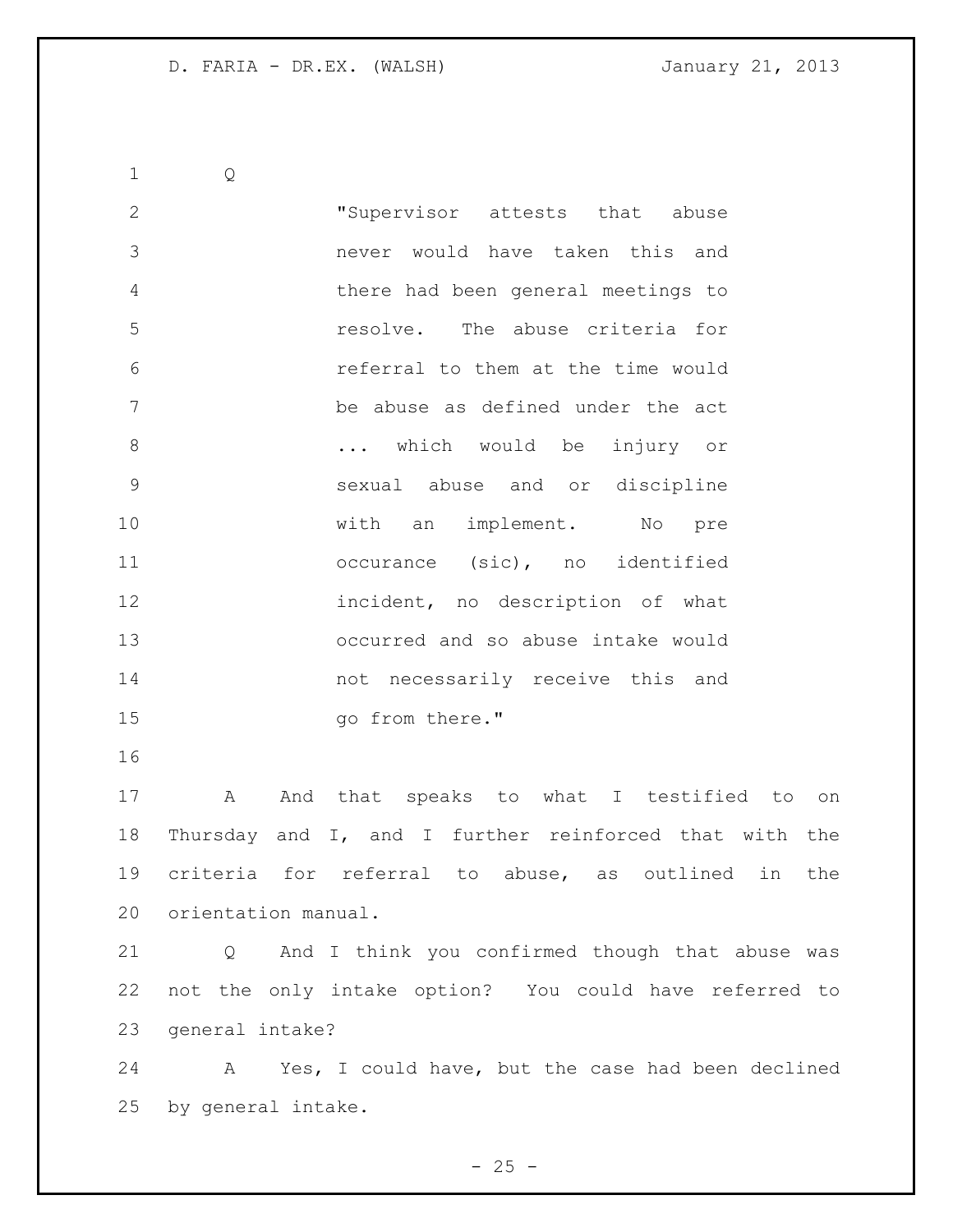1 Q Not once Mr. Zalevich had it, that was before Mr. 2 Zalevich got it; right? A We had, after Mr. Zalevich had it, we had no new additional information that would have supported the case going back up to intake and the case had already been declined by intake. Q But once it came under your supervision, you never made any attempts to send it to general intake? 9 A After Mr. Zalevich's involvement? Q Yes. A No. 12 THE COMMISSIONER: But before his involvement, you did? 14 THE WITNESS: Yes, that's correct. BY MS. WALSH: Q Well, not you, you weren't involved with that? A My colleague, Diana Verrier did. Q That was before anyone had gone out to the house? A That's correct. Q 22 TIT is treated as a case that they have to go out on and a determination as to whether it would then be treated as an abuse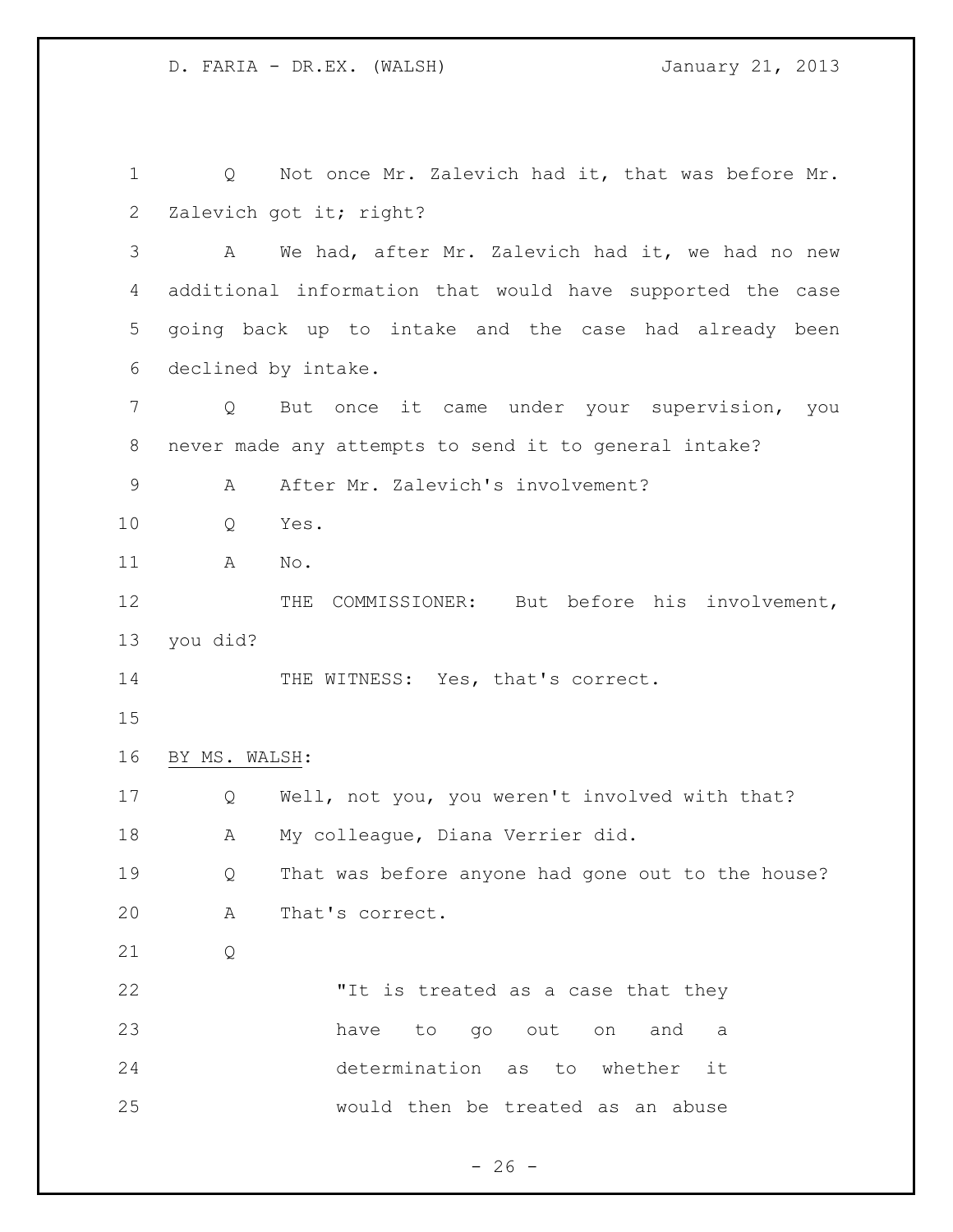| $\mathbf 1$    | Without specifics the<br>case.                              |
|----------------|-------------------------------------------------------------|
| $\overline{2}$ | worker felt that they were                                  |
| 3              | limited. They felt that they had                            |
| $\overline{4}$ | to talk outside [if] she<br>had                             |
| 5              | company and they were trying to                             |
| $\epsilon$     | respect her confidentiality."                               |
| 7              |                                                             |
| $\,8\,$        | Could you flip this?<br>A                                   |
| $\mathsf 9$    | Can you turn the page, please? Good, thank you.<br>Q        |
| 10             | I think that just speaks to the nature of<br>Α              |
| 11             | information that was present at the time and again, I could |
| 12             | only speculate because when I met with Mr. Koster, and even |
| 13             | today, I had no recollection of the case. I was just going  |
| 14             | based, strictly on what was documented.                     |
| 15             | Q                                                           |
| 16             | "This would not have been normal                            |
| 17             | supervisory sign off.<br>The                                |
| 18             | supervisor indicated that normally                          |
| 19             | they would wanted children to be                            |
| 20             | seen. The referral is<br>not                                |
| 21             | alleging the common law partner                             |
| 22             | and even on the visit. There was                            |
| 23             | no expectation on the unit by the                           |
| 24             | supervisor's managers that in                               |
| 25             | every case that a child be<br>seen                          |

- 27 -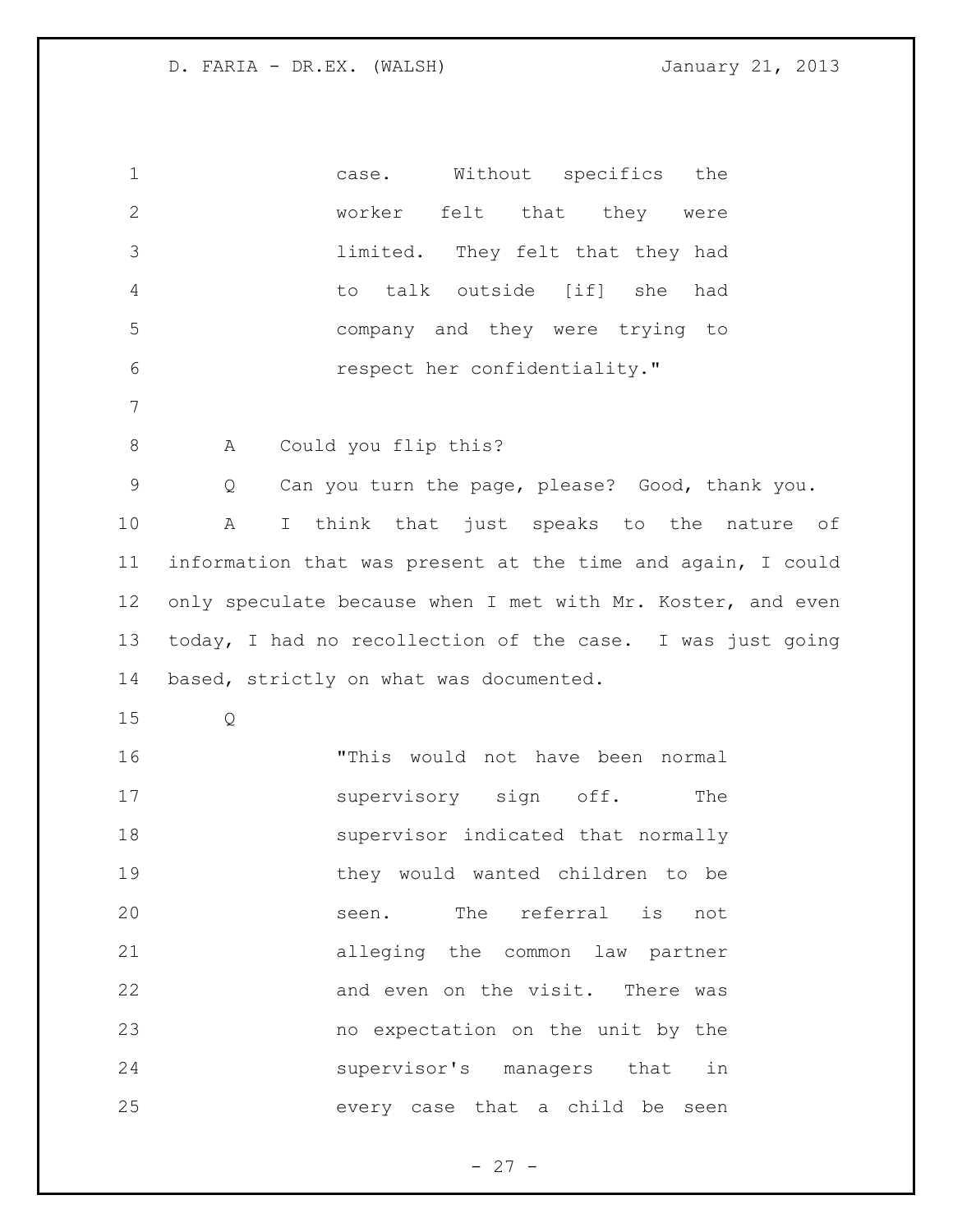```
1 ... no."
```
 A Yeah, and as I -- I guess that's consistent with what I testified on Thursday, that it would have been best practices for us to have seen Phoenix and normally this would not have been something that I would have signed off. Again, I can only speculate, because I have no, you know -- what's in that recording is only a measure of what's been recorded. It's not a measure of any discussions I would have had with staff at the time, which neither myself or staff remember. And that information would have also been taken into consideration when I made the decision.

 Q So are you able to say why it is that you signed off on closing the file without best practice having been followed?

16 A Again, I can only speculate as to -- I -- looking at the information, you have a allegation of abuse that's non-specified and you have an allegation of a child being locked in their room. When I look at the report, you know, I see that this has gone up to intake. It's been refused by intake. In the report, it indicates that mom identifies that there's a lock on the door. It never really says that there, that she admits to locking the child. There's information that the workers speak to the mom about this, because this is not an acceptable parenting practice. And

 $- 28 -$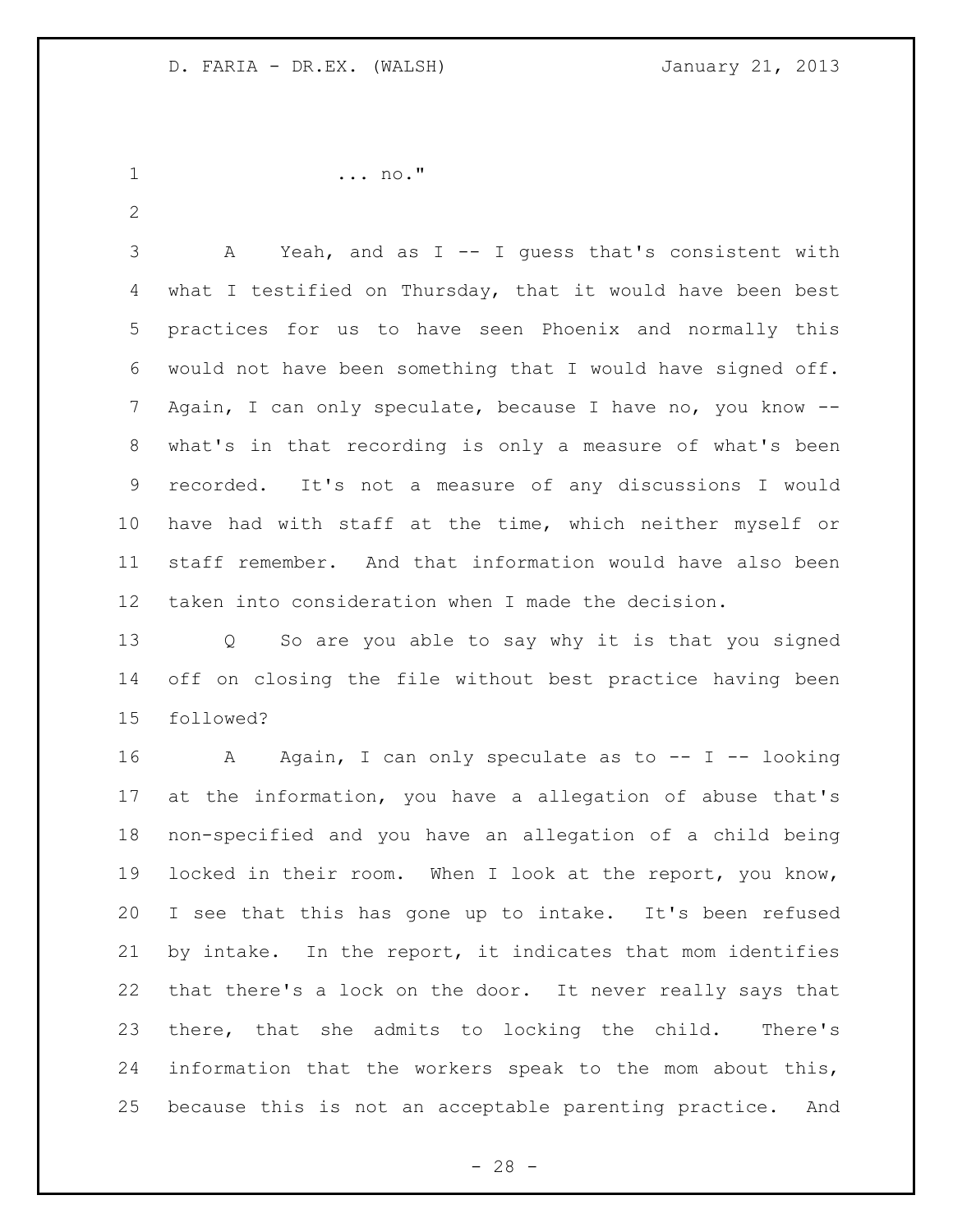based on the recommendations of the two staff that attended to the home, one of which had seven months of abuse experience and one of which was a 17 year veteran to the agency, based on their recommendations that there were no protection concerns, I made the decision to conclude the case and close it.

 Q Was there anything that prevented you from asking Mr. Zalevich to go back and try to see Phoenix?

 A I can only speculate, because I do not know what the other work we would have been managing that particular day. So given the case numbers that we were dealing with on that particular day, given the gravity of the nature of our work, which was crisis response, that may have impacted whatever decisions I made that day, in terms of feeling satisfied and in terms of prioritizing the work that we needed to do for that particular day. I can only speculate to that, I don't know.

 Q And is your answer the same if I ask you whether there was anything that prevented you from going back and insisting that intake open it to do, to go see Phoenix?

 A Can you repeat the question? I'm not sure I -- Q Sure.

A -- understand it.

 Q Is there anything that prevented you from insisting that intake accept the file, take the file, so

- 29 -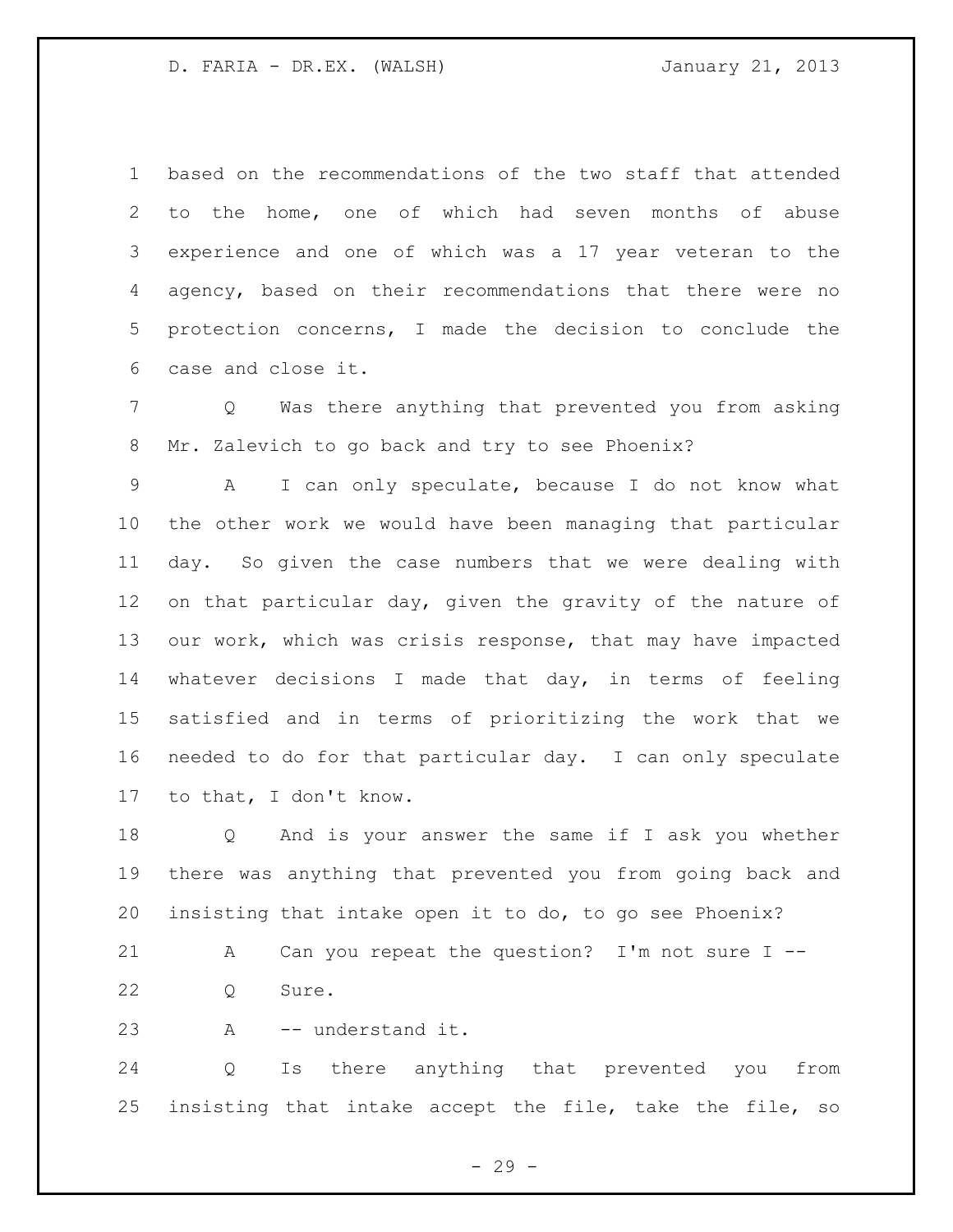that someone could go see Phoenix? A At this point, I have -- intake has already refused this case and I have two social workers that have gone out to the home and are identifying that there are no protection concerns and are recommending the case be closed. Q So you didn't think you needed to ask intake to take the file, to go see Phoenix? A No. Q Okay. Then you go on to say: 12 This was pre intake module, and 13 iust in terms of making the reporting more accessible to the supervisor. It makes information more accessible." 18 A I think what was happening, I mean, there's been improvements made to CFSIS since this time. So there definitely were some challenges with CFSIS. But I think the other really significant piece was that the intake

 $- 30 -$ 

module was non-operational at this time. And that's a

significant for a multitude of reasons. Because intake,

24 the intake module actually has a, an electronic safety

assessment built in. So that certainly was very helpful,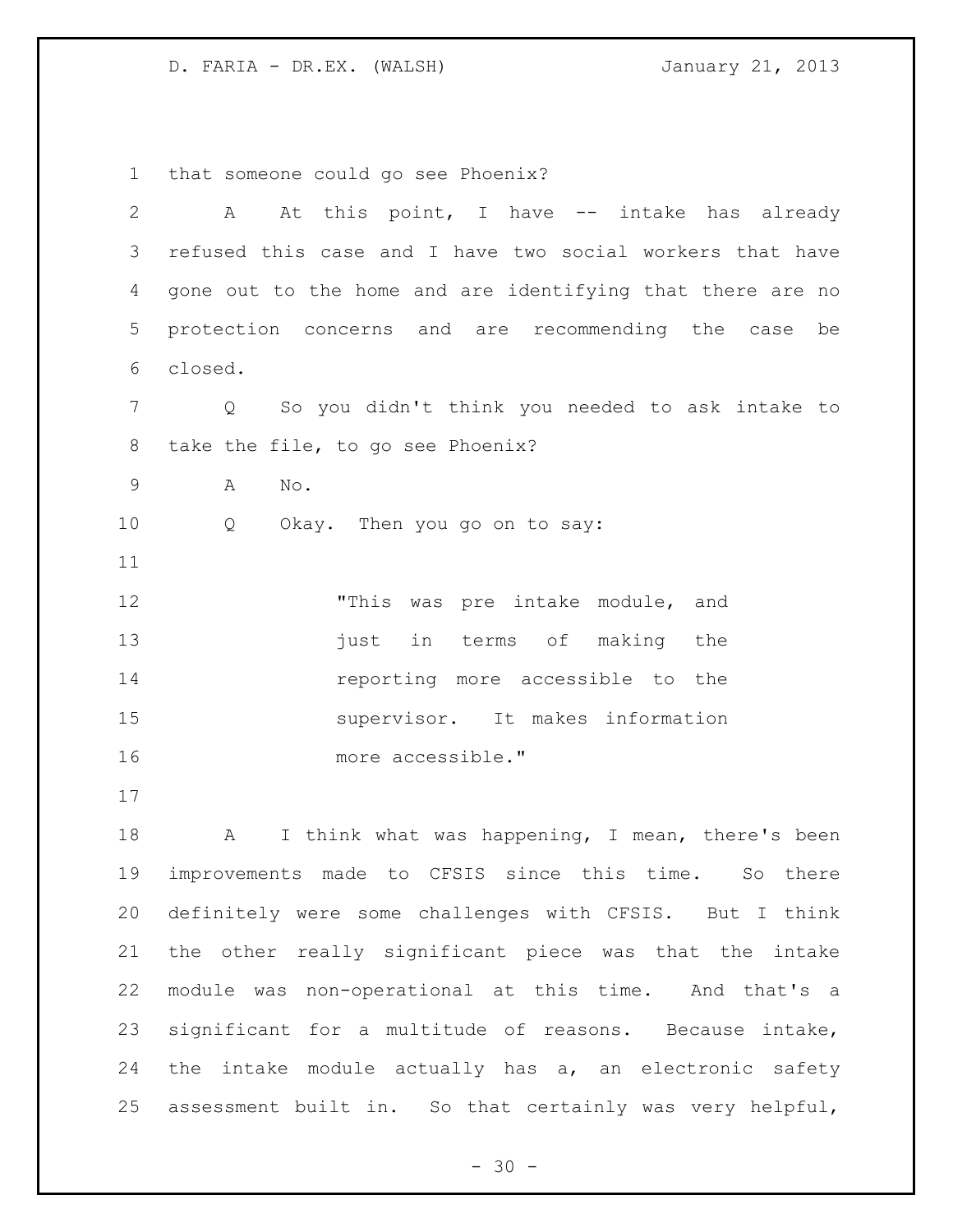not only to myself, as a supervisor, but it was also helpful to the front line protection workers that were doing the work. And as well, for me, as a supervisor, I was only there briefly after the intake module was introduced. So I'm not an intake module expert, but for me, as a supervisor, my recollection was that it made my work as a supervisor easier, because I could access, I could easily access the information on the intake module. I could see what my staff were doing. If I was getting calls from families or collaterals in the community, that information was more accessible to me. And I think, just in terms of, like, in terms of tracking the history of 13 contacts at intake, it was just a much better system. So I think that that was also a significant factor.

 Q Was there anything that you were not able to review that you wanted, or attempted to review, with respect to the history or file recordings in this matter, before you signed off on closing in '04 and '05?

 A I reviewed everything that would have been the normal, in the normal course for any case, which would have been the CFSIS information sheet, the intake CRU report and the safety assessment.

 Q There was no safety assessment for the '05 opening?

A That we're aware of. I don't know that at some

 $- 31 -$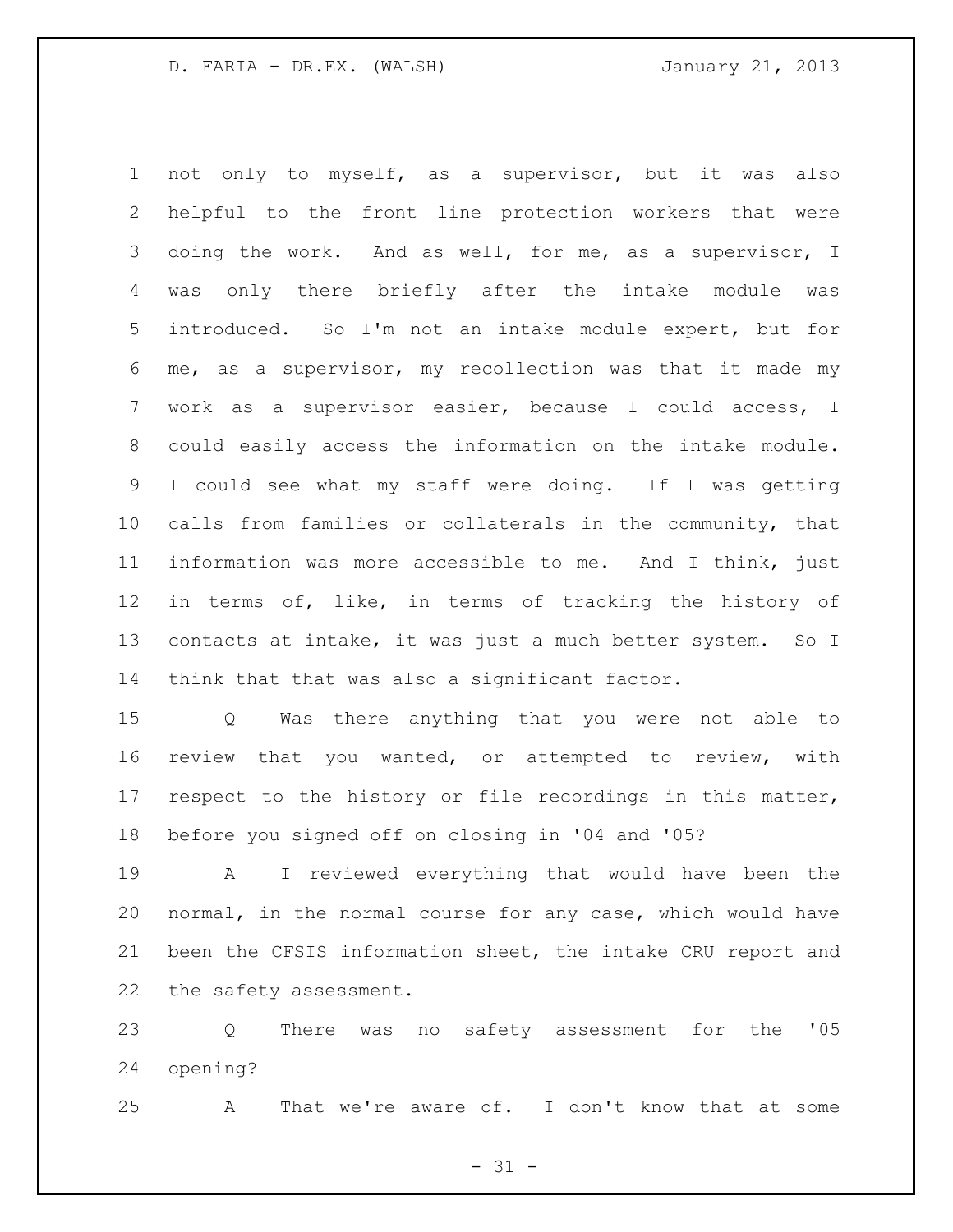| $\mathbf 1$  | point there might have been a safety assessment and through |
|--------------|-------------------------------------------------------------|
| $\mathbf{2}$ | the course of, you know, multiple reviews of the file, that |
| 3            | assessment went missing. I don't know. All I know is that   |
| 4            | today I -- there's no safety assessment.                    |
| 5            | So but do, do you recall whether, when you were<br>Q        |
| 6            | dealing with this '05 intake, did you have a concern that   |
| 7            | you needed more information and you weren't getting it?     |
| 8            | Are you --<br>Α                                             |
| 9            | I'm trying to $-$ -<br>Q                                    |
| 10           | -- referring to Mr. Zalevich?<br>Α                          |
| 11           | $--$ that, that $--$<br>Q                                   |
| 12           | Α<br>$Who$ --                                               |
| 13           | -- opening, because you said that the intake<br>Q           |
| 14           | module would have made a difference, so I'm trying to       |
| 15           | understand how.                                             |
| 16           | It would have made a difference in that it would<br>A       |
| 17           | have, there would have been an electronic safety assessment |
| 18           | completed which would have provided a, a more -- you know,  |
| 19           | basically what it did is based on its, and it's based on    |
| 20           | issue identification, because there were a number of issues |
| 21           | of the safety -- like, I look at the, the safety, the       |
| 22           | safety assessment that we were using at the time and I see  |
| 23           | a number of concerns with that safety assessment.           |
|              |                                                             |

 Q Very -- are you able to be specific as to how the intake module would have made a difference with respect to

- 32 -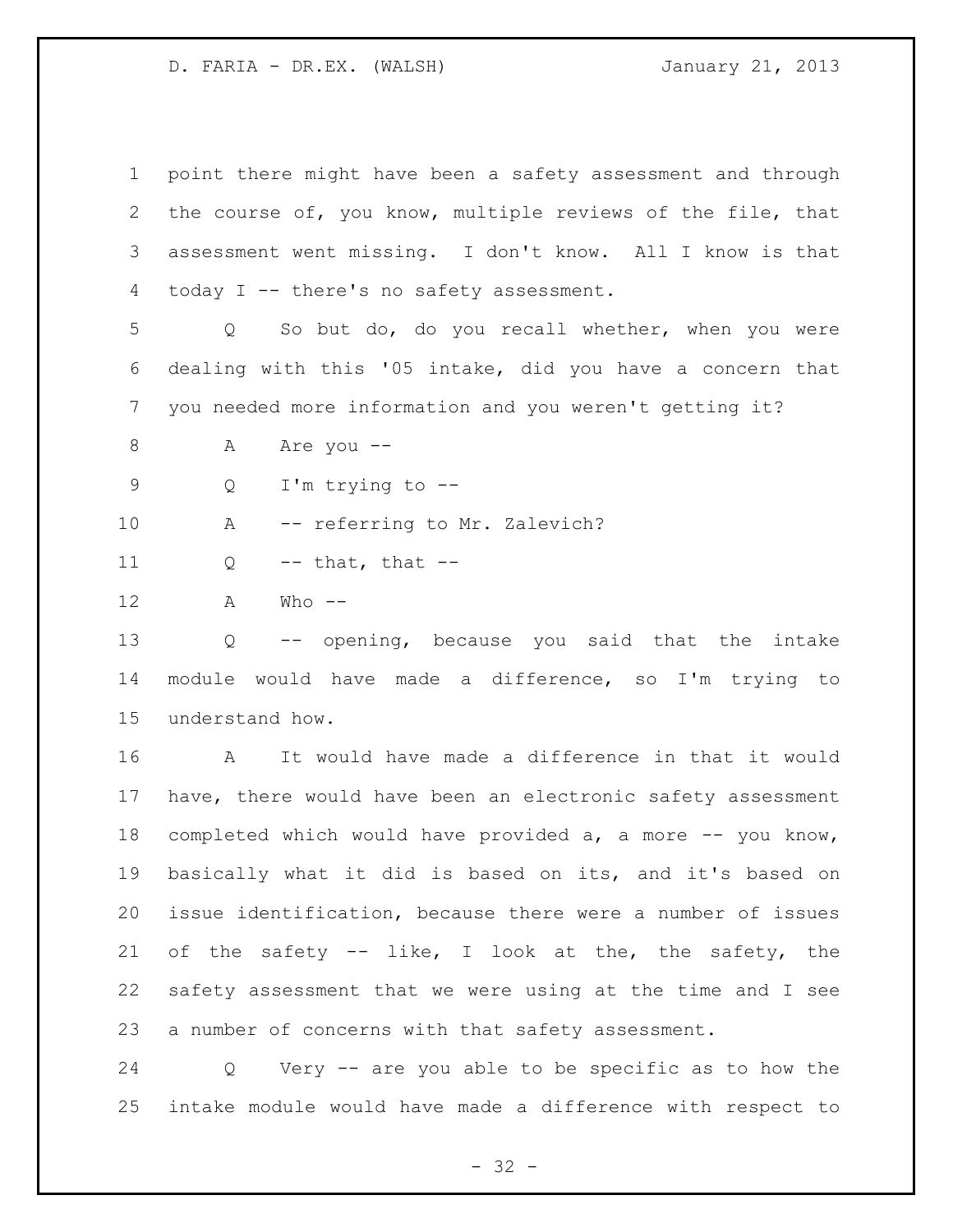either the '04 or '05 intakes that you supervised? A There would have been an electronic safety assessment, which would have increased consistency, validity and it would have been less based on clinical judgment. And there was also some, there was also some significant improvements to the safety assessment, the electronic safety assessment on, on the intake module. Q "4 referrals per day per worker. Cannot necessarily resolve them 11 and that assumes that you have a **full complement which was not ...**  sick leave, calling in sick, no 14 replacement at that time. CRU did not have fill in. Other units did on occasion." 

18 A Again, that's, that in light of our caseload numbers, in light of the gravity of the, of the cases that we were managing, there was also the, the issue of staffing. So the, the numbers that I gave you earlier, that's assuming we had a full complement of staff. So when you factor in vacation, sick time and also the fact that we did to have the capacity to call in casual staff, our after hours did. They were also considered an emergency response

 $- 33 -$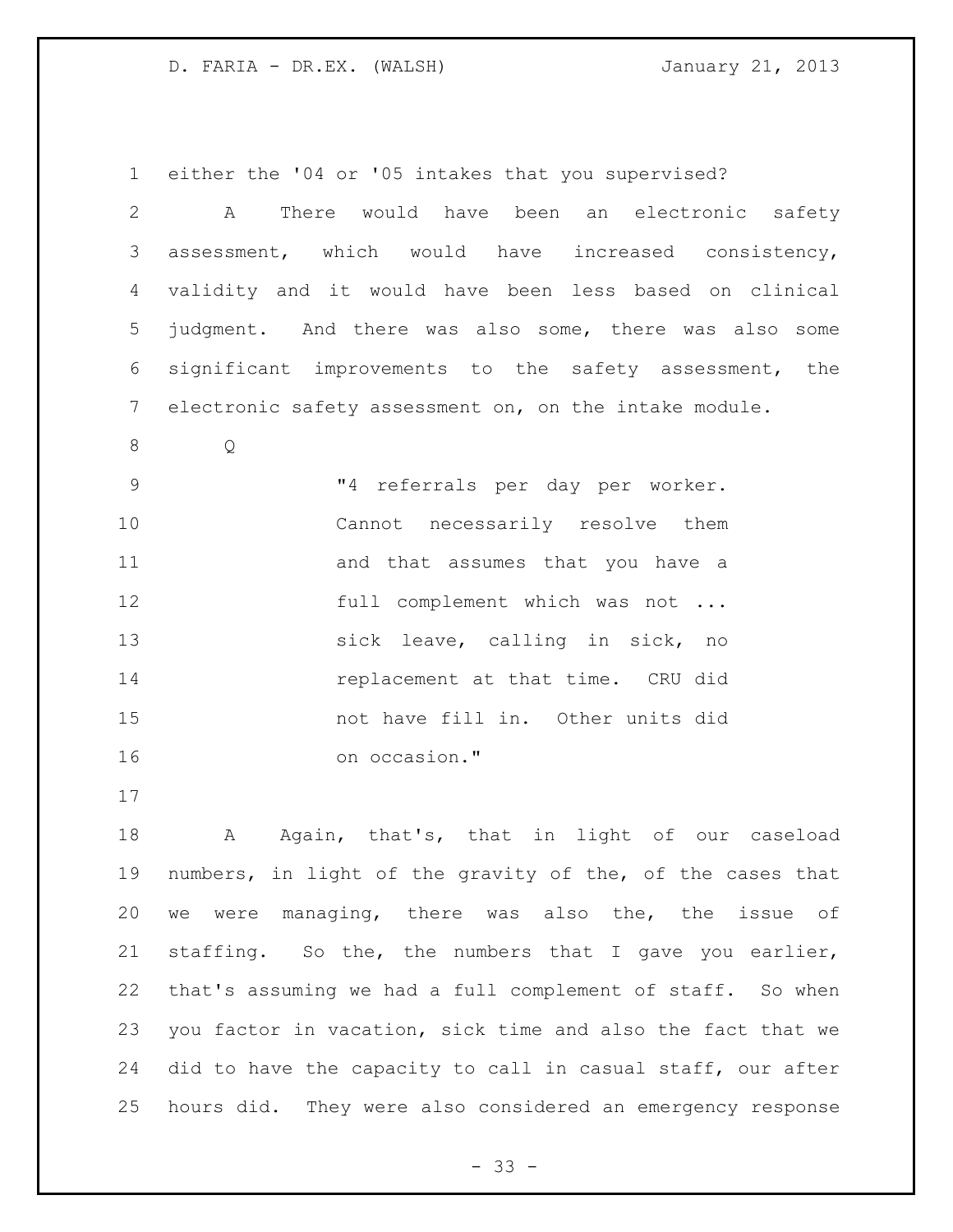team. They had the capacity to call in casual staff, CRU did not.

 Q Are you, were you saying to Mr. Koster that workload had an impact on how you handled the '05 intake? A I think workload did have an impact, yes. Q Would you ever have compromised a child's safety because of workload? A No. Q So when you, when you signed off on closing the file in '05, that was because you were convinced there were no child protection concerns? A That's correct. Q And then: "Bill was a seasoned worker and 16 the supervisor would trust that judgment when he went out with a less experienced worker who did not do abuse." A That's consistent with what I testified to on Thursday. The difference is, when I was interviewed by Mr. Koster, my understanding was, I didn't realize that Mr. Zalevich had, actually had abuse experience, so that's,

that's an error.

- 34 -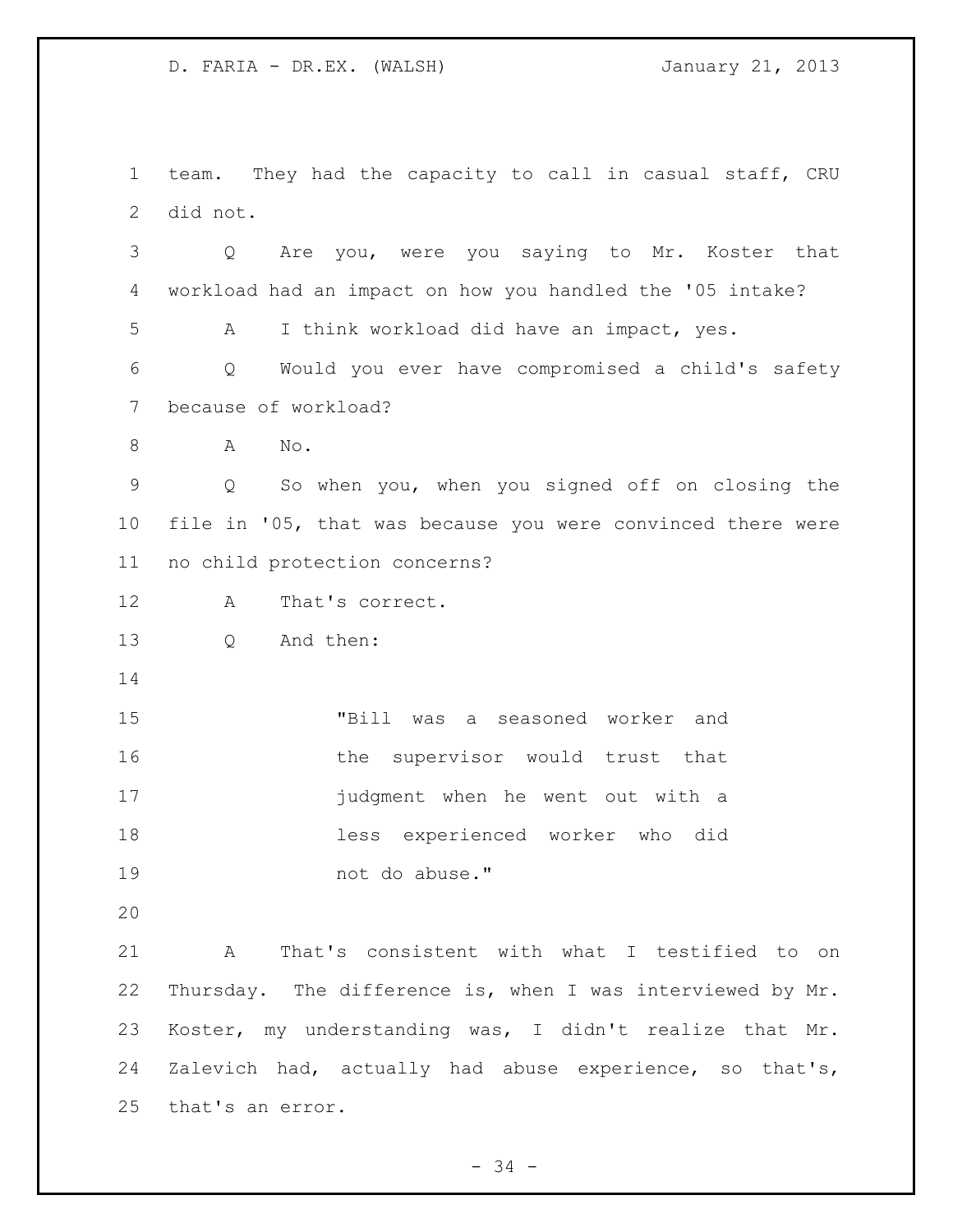Q And then finally: "There is an abuse program proposal for Joint Investigation." A Today, I don't remember specifically what that was about, but there certainly were efforts underway to try and address some of the concerns that were happening with cases being returned to CRU by abuse and intake. I don't remember specifically what that refers to today. Q Anything else -- I think that's it for the notes of your interview, anything else you want to comment on before we leave those? A No. Q So let's turn to Mr. Koster's report, the Section 4 report, starting at page 29. Did you -- before, before we get into the report, how did you find out about Phoenix's death? A I don't remember specifically, but I believe -- I was, I was already at the General Authority and there was a document prepared, an information document that was prepared for the Child Protection Branch and my name shows up on that document as one of the people that prepared that document. And I suspect that probably would have been how I learned about her passing.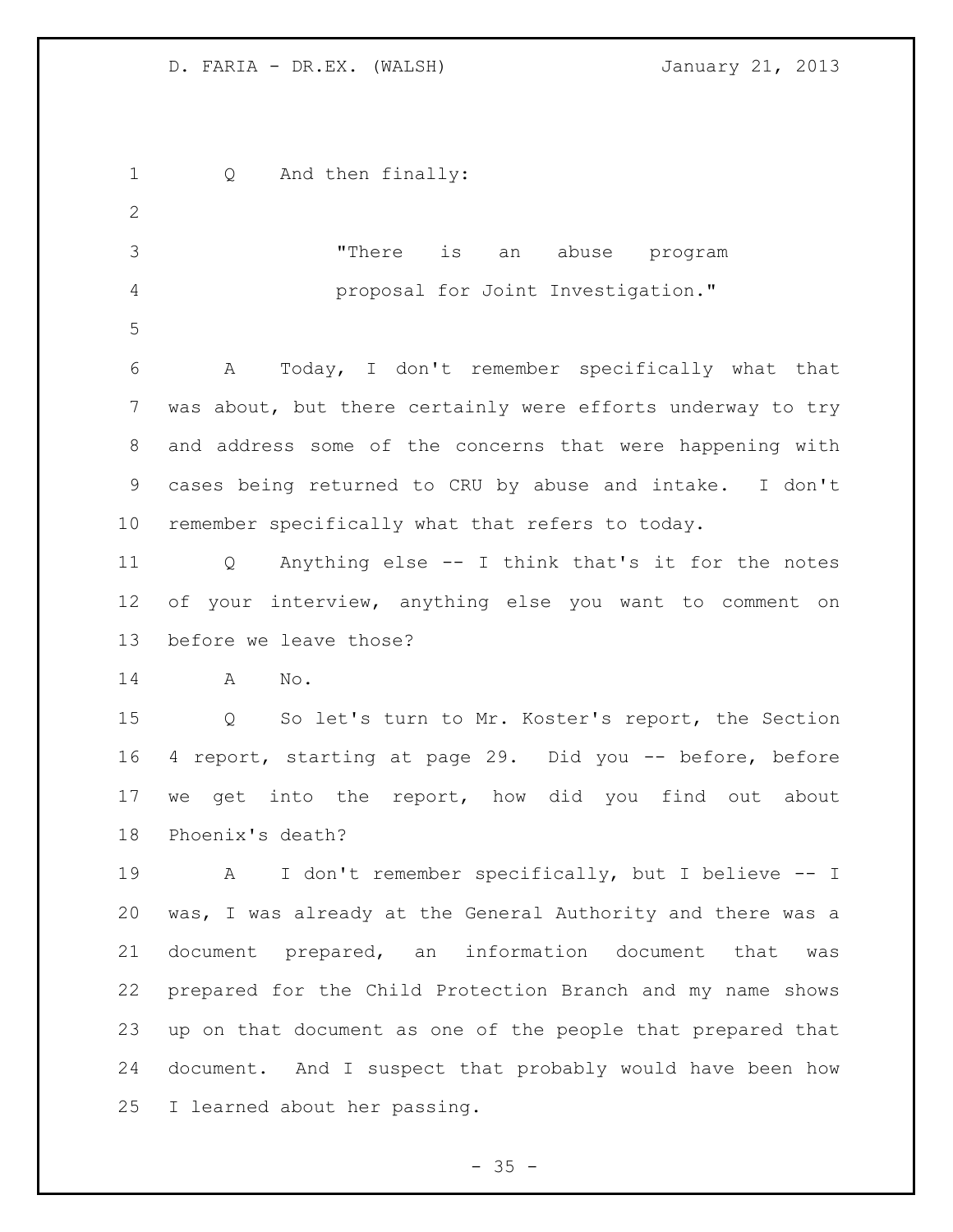Q Did, did anyone from the agency, Winnipeg Child and Family Services, contact you after Phoenix's death was discovered, to discuss your involvement in the matter? A Not that I remember. Q Would that have been useful? A Yes. Q And with respect to Mr. Koster's report, or the Section 10 report and Rhonda Warren's report, when did you first see any of those reports? A Those reports were given to me by my counsel, Mr. Saxberg, in preparation for, for my testimony -- Q Here? A -- here. Q Would you have liked to have seen those reports sometime sooner? A It would have been helpful for me to have seen those reports. Well, not just for me, for everyone involved in this matter, to have seen those reports and to have actually been able to provide feedback as to the, the findings and the recommendations. Eight years after the fact, I was privy to the recommendations because of, of the Changes for Children, you know, initiatives that were happening, to try and implement the recommendations of all the reviews that occurred, but I did not, I was never -- these reports were never made available to me, no.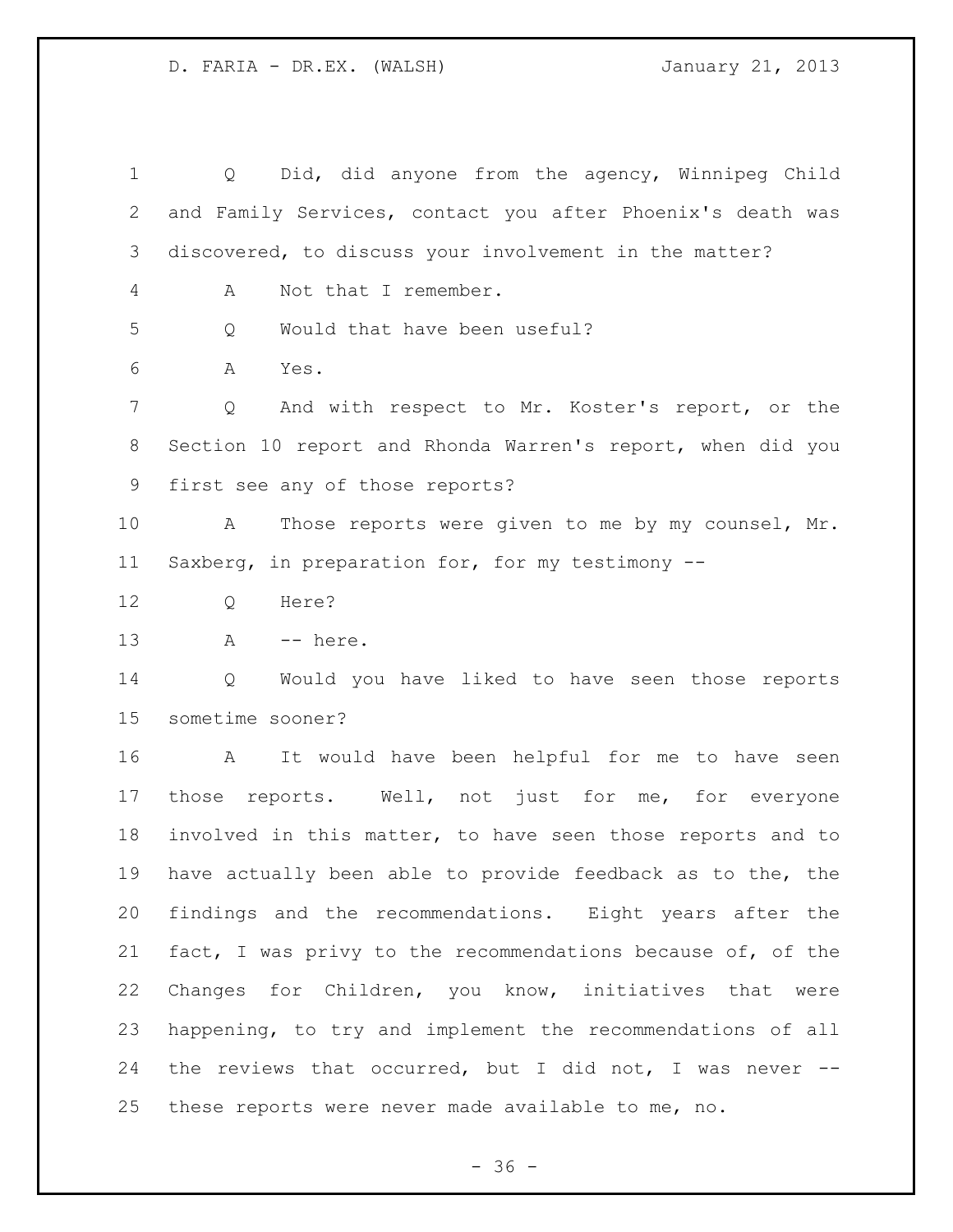| $\mathbf 1$    | Q So page 29 of Mr. Koster's report, you met with         |
|----------------|-----------------------------------------------------------|
| 2              | Mr. Koster in person?                                     |
| 3              | Yes, I did.<br>Α                                          |
| $\overline{4}$ | Finding 15:<br>Q                                          |
| 5              |                                                           |
| 6              | "The initial contact after the                            |
| 7              | referral was made in two days                             |
| $8\,$          | rather than the five indicated on                         |
| $\mathsf 9$    | the safety assessment. This was                           |
| 10             | appropriate since the child was                           |
| 11             | very young.                                               |
| 12             | The safety assessment provided too                        |
| 13             | low a risk. Phoenix was a young                           |
| 14             | child and it was important to                             |
| 15             | establish that she was recovering.                        |
| 16             | was commendable that the<br>It                            |
| 17             | assigned worker went earlier than                         |
| 18             | had been previously assessed."                            |
| 19             |                                                           |
| 20             | You want to comment on that? That's with respect          |
| 21             | to the safety assessment that was done by Roberta Dyck    |
| 22             | (phonetic) that indicated a response time of five days.   |
| 23             | As I testified to last week, I support my<br>A            |
| 24             | decision to, to give that a five day assessment, based on |
| 25             | the safety assessment that existed at the time. Again,    |

- 37 -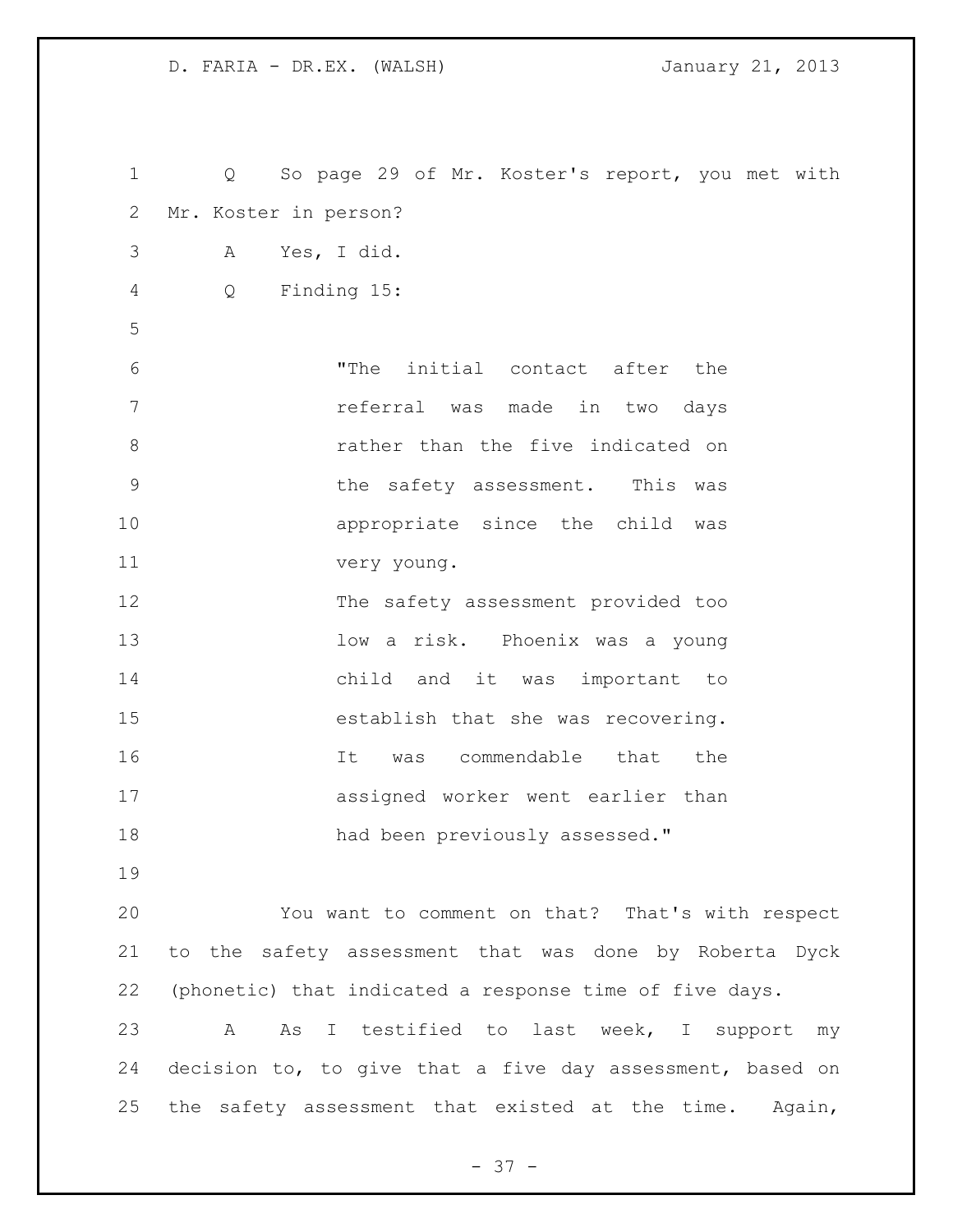| $\mathbf 1$     | you're looking at a safety assessment where there<br>was    |
|-----------------|-------------------------------------------------------------|
| 2               | absolutely no training, where there was no policy, no       |
| 3               | procedure manual that accompanied it and that had, that,    |
| 4               | that was also not accompanied by any clear definitions. So  |
| 5               | based on the fact, on what I testified to last week, I      |
| 6               | support my decision for a five day response on that matter. |
| 7               | Again, it's up to the discretion of intake to go out        |
| 8               | earlier.                                                    |
| 9               | Then page 45 is where the report starts to talk<br>Q        |
| $10 \,$         | about the sixth protection opening, from December 1, '04 to |
| 11              | December 7, '04. Page 45. So that's, that's the             |
| 12 <sup>°</sup> | involvement where Shelley Wiebe was the CRU worker; right?  |
| 13              | Um-hum.<br>Α                                                |
| 14              | Now $--$<br>Q                                               |
| 15              | THE COMMISSIONER: What page is that?                        |
| 16              | MS. WALSH: Page 45, Mr. Commissioner.                       |
| 17              | THE COMMISSIONER: Yes, I have it.                           |
| 18              |                                                             |
| 19              | BY MS. WALSH:                                               |
| 20              | Q So pages 45 and 46 outline the facts and the              |
| 21              | results of your interview with Mr. Koster and I, I          |
| 22              | understand that you've had an opportunity to review this    |
| 23              | report recently, as in, in preparation for your testimony.  |
| 24              | Is there anything in this report, including the, the        |
| 25              | findings that are made at pages 47, 48, related to the      |

- 38 -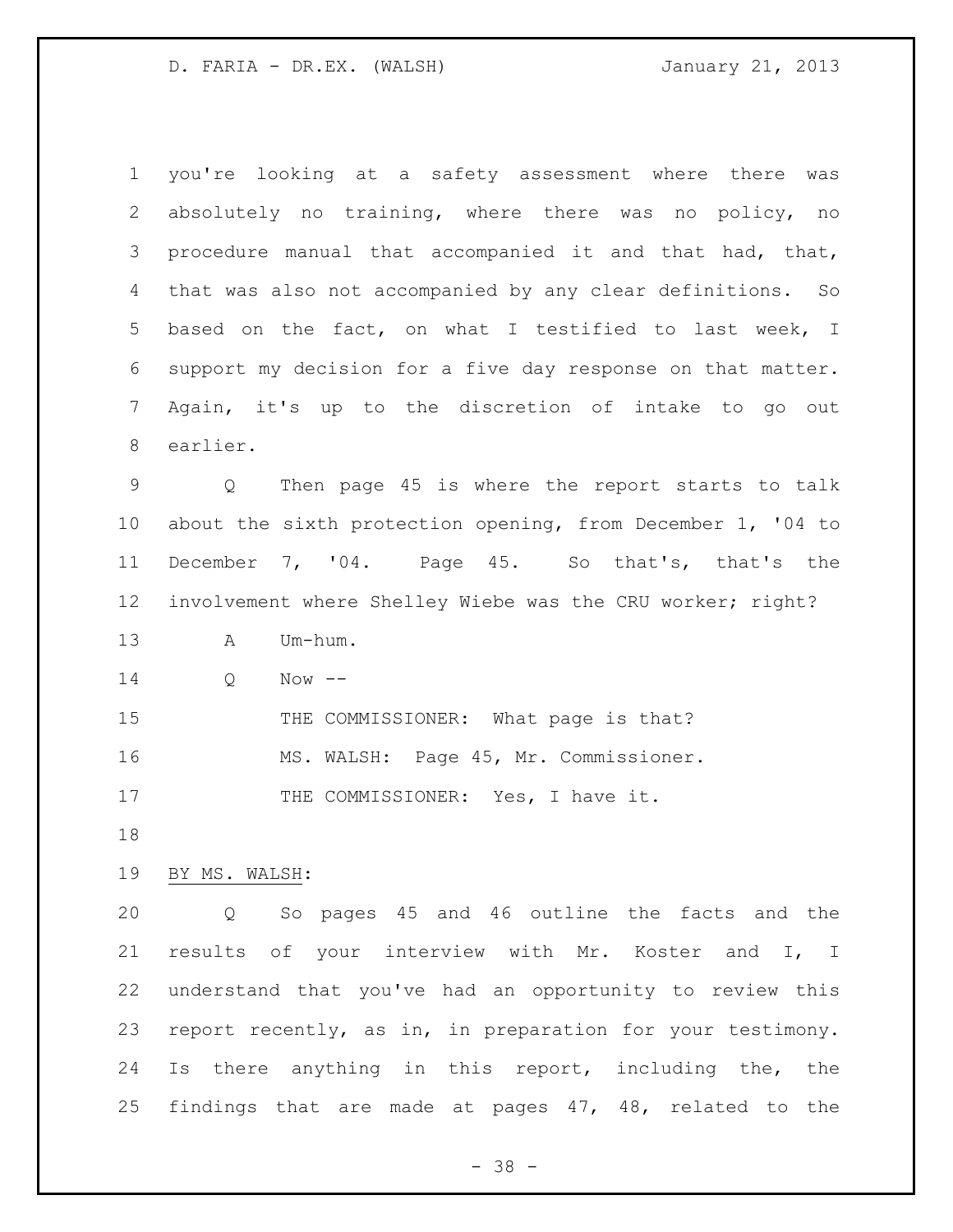sixth protection opening, is there anything that you want to comment on?

 A Just with respect -- no, I don't think I have any, anything to respond to here.

 Q Okay. Thank you. Then if we turn to page 49, this entitled the seventh protection opening, from March 5, '05, to March 9, '05. Page 49 has -- and the facts set out in page 50, starting at 51, there's a description of the interviews that Mr. Koster had, including then, on page 52, the interview he had with you. And then on page 53, he sets out a number of findings. Again, is there anything that you want to comment on with respect to this report?

14 THE COMMISSIONER: Take your time, witness, there's a lot of pages there --

16 MS. WALSH: Absolutely.

17 THE COMMISSIONER: -- so just take as much time as you want.

THE WITNESS: Yeah. Just on page 53 --

MS. WALSH: Yes?

21 THE WITNESS: -- around the findings that a 14 step abuse investigation should have been conducted in this matter, one that this should have been referred to abuse intake and two, that a first 14 step abuse investigation should have been conducted. And I think he is referring to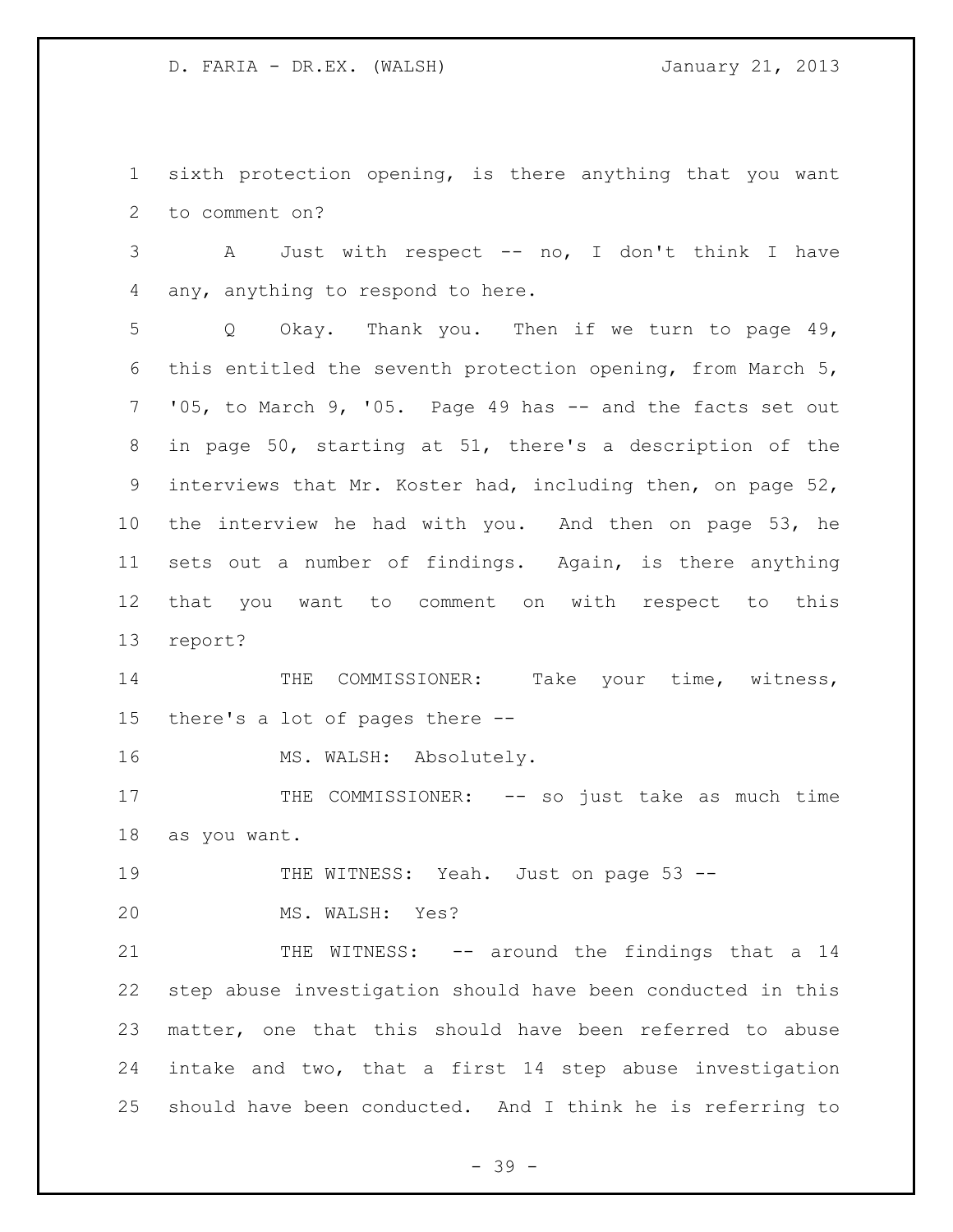the '04 referral here? BY MS. WALSH: Q No, this is under the '05 referral -- A Okay. Q -- according to the report. A I think he correctly indicates here that the case was overturned by intake, we really didn't have a choice, but to close it. As, as outlined, this did not meet the criteria for, for referral to abuse. And I think it's really important to clarify that CRU would not have been in a position to conduct the 14 step abuse investigation, because that wasn't our function. That really would have been something that should have happened by abuse intake. And clearly, based on the criteria for referral to abuse, based under the definition of abuse, under the Act, and the information that we had available to us at the time, this did not meet the criteria for referral to abuse, nor was CRU in a position to complete that 14 step abuse investigation. That's all. 21 0 That's it? A Yeah, thank you. Q Anything else before we leave this report? A I would support his findings that: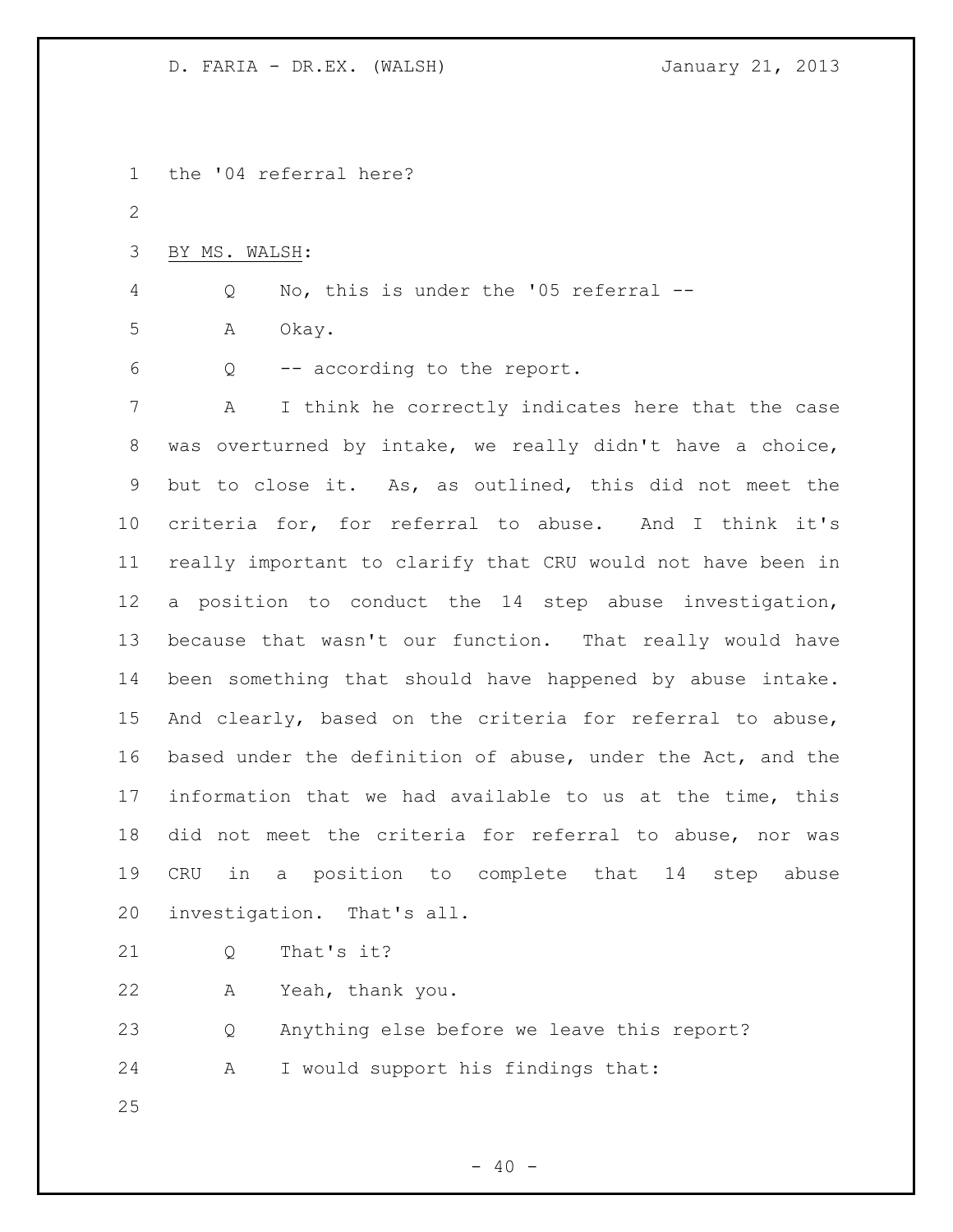"The Crisis Response Unit had case load expectations that far exceeded reasonable limits." And that this was a -- Q What page are you looking at? A This is -- Q We're using the right hand corner -- 9 A  $-$  54, F42. Q Okay. So sorry, you support that finding? A Yes, I do. Q And that finding is actually on page 57, if you pull that up please. That's the one you're referring to? A Yes. That's all I have to say -- Q That's, that's -- 17 A -- yeah. Q -- all for this report? Okay. Let's go to the Section 10 report. That's the report that was prepared by Jan Christianson-Wood. 21 A Okay. Q Think the reference to the intake that you were involved in starts at page 160. You were never interviewed by Ms. Christianson-Wood? A No, I was not.

 $- 41 -$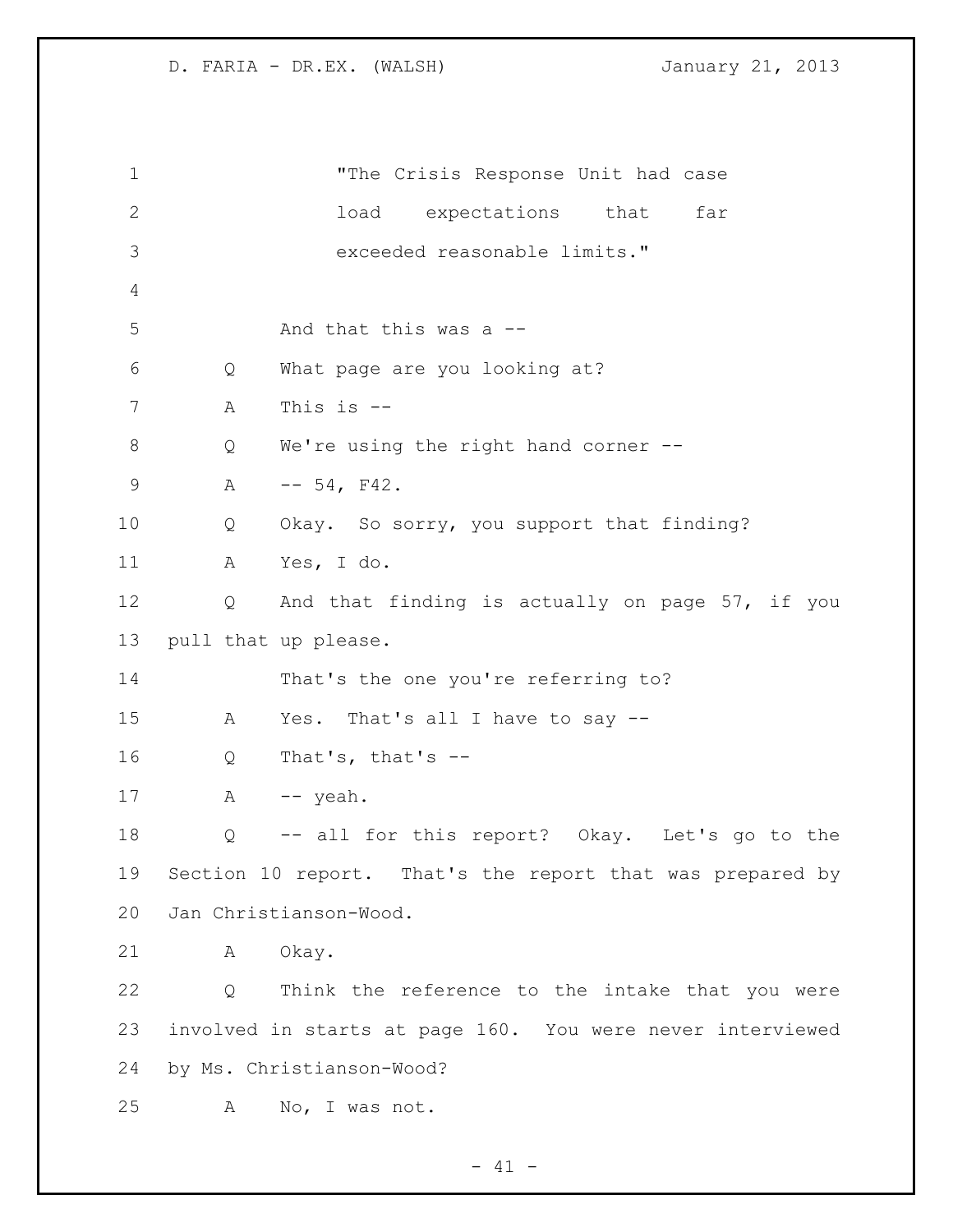1 Q Her report, starting at 160 and carrying on to, I think, 170 -- THE COMMISSIONER: Did you say 150 or 160? BY MS. WALSH: Q It starts at 160, through to 173, covers the, among other things, the intakes from '04 and '05. 8 A Yeah. Q Is there anything -- and take your time again, I know that you've had a chance to look at it, but take your time again today, is there anything there that you want to comment on? A Just page 56. Q Can you -- okay, so that's -- A I'm sorry -- Q -- that's 172? 17 A -- page 172. Q One seventy-two? A Sorry. Q Yeah, no problem. 21 THE COMMISSIONER: What page? MS. WALSH: One seventy-two. THE WITNESS: In that she refers to the: **"...** the current program standards

 $- 42 -$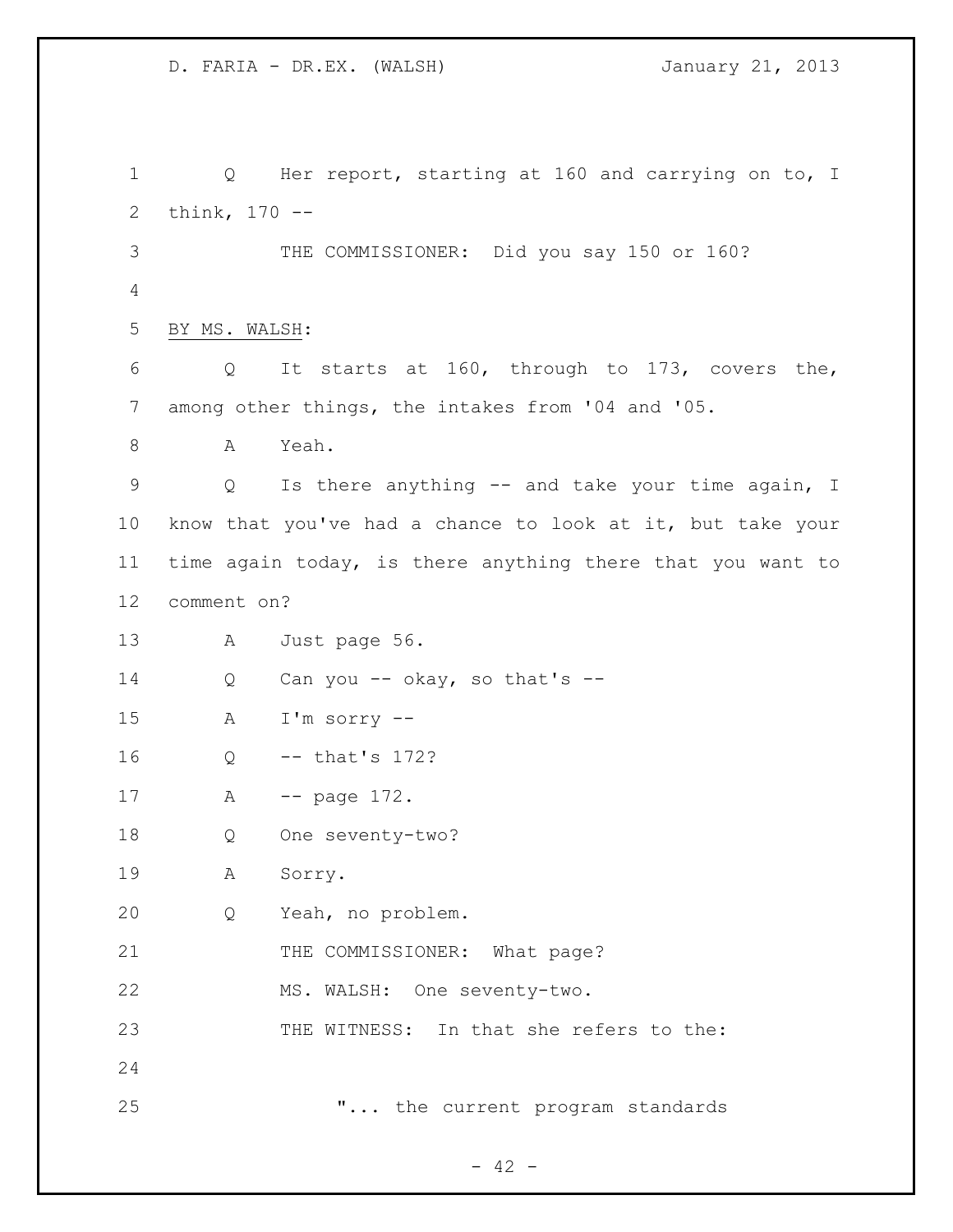for child protection (2001) specifically require that [a] child who is the subject ... an abuse report be seen by the investigating worker." And the standards that were in place at the time were the 2005 standards, which required that in a protection investigation, that we have contact with the person or family. It was -- if there was an abuse investigation, then we would have required to have face-to- face contact with the child. 13 The, the following paragraph, which states: "The new online Child Welfare Standards ..." So now I, I assume she's referring to the 2005 standards. "... for Intake services provide direction to workers In situations 23 such as these. Under 'intake Decisions' on p.3 of the intake section, the case management

 $- 43 -$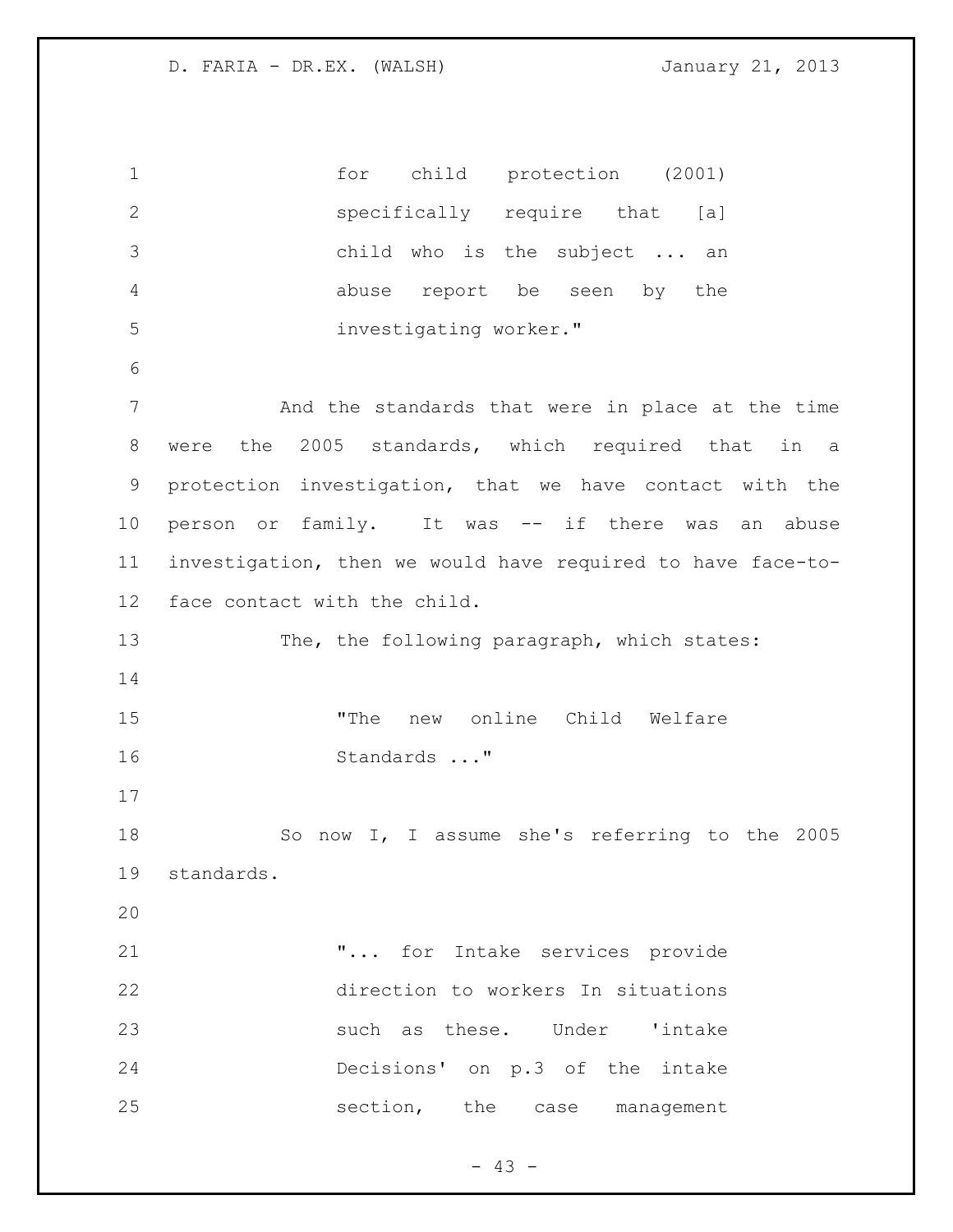| $\mathbf 1$     | decision at [this] point  [is                             |
|-----------------|-----------------------------------------------------------|
| $\mathbf{2}$    | that] 'Are all children involved                          |
| 3               | safe?' Based on this question,                            |
| $\overline{4}$  | the decision to close the Intake                          |
| 5               | without ensuring that Phoenix                             |
| 6               | was safe was a violation of the                           |
| $7\phantom{.}$  | newest Provincial Standards."                             |
| 8               |                                                           |
| $\mathsf 9$     | But really, I mean, when you look at are all              |
| 10 <sub>o</sub> | children safe, that does not specifically outline that    |
| 11              | there is a requirement that all children be seen in order |
| 12              | to ensure that. There were many cases where we didn't see |
| 13              | all children, but -- and children were safe. There are,   |
| 14              | are circumstances where that does happen. Is that best    |
| 15              | practice? Absolutely.                                     |
| 16              | And again, she says:                                      |
| 17              |                                                           |
| 18              | "The report, which [includes]                             |
| 19              | allegations of confinement and                            |
| 20              | physical abuse "                                          |
| 21              |                                                           |
| 22              | The report was abuse, non-specified. There as no          |
| 23              | information in, in the referral information that<br>we    |
| 24              | received that there was any concerns with respect<br>to   |
| 25              | physical abuse. It was a non-specified allegation<br>оf   |

- 44 -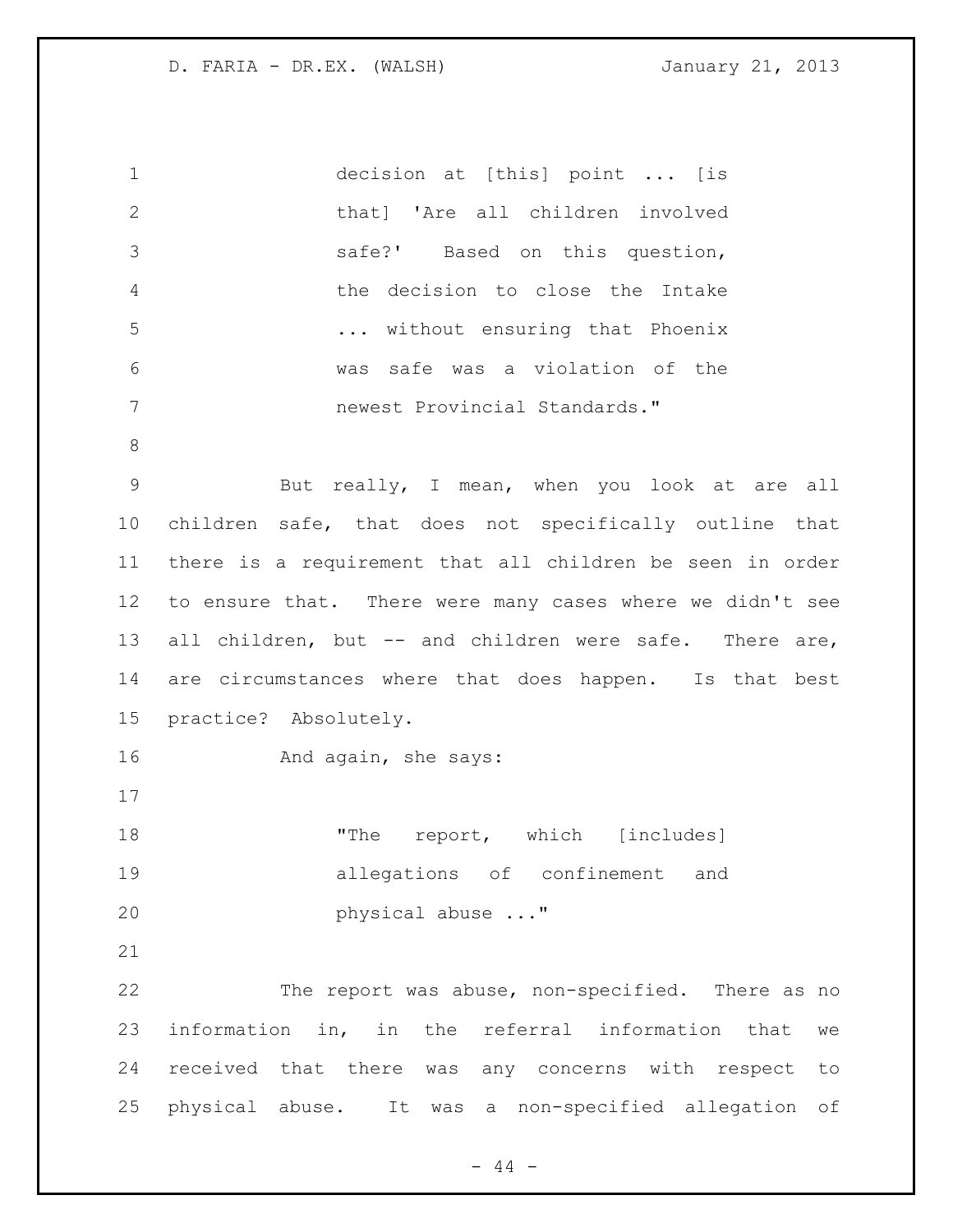abuse. So looking at it in hindsight, I mean, that's a perspective, a hindsight perspective on that.

 Q Are you taking issue with the allegation of confinement too, the reference to that?

 A Well, the allegation that we had was that a child was being locked in their room. And when we look at, at the issue of a child being locked in their room, that could mean a number of different things on a spectrum. It is a, a completely unacceptable parenting practice. It is something that we would discuss with a parent. And why I say parenting practice and not an unacceptable form of discipline, is because locking a child in a room is sometimes not even used as a form of discipline; right? So sometimes it's used as a form of time out. Parents use it as a form of time out. Sometimes locking a child in their room is used as a, a, a form of sleep management, you know, 17 if the parent is outside of the door, listening, that doesn't necessarily constitute abuse. And on the other end of the spectrum, you know, if a child is locked in their room for excessive periods of time, or is being unattended, or is being denied the necessities of life, then absolutely, that's abuse. So that could mean greatly different things on a spectrum.

 Q But in terms of separating allegations of abuse and confinement, did you understand the source of

 $- 45 -$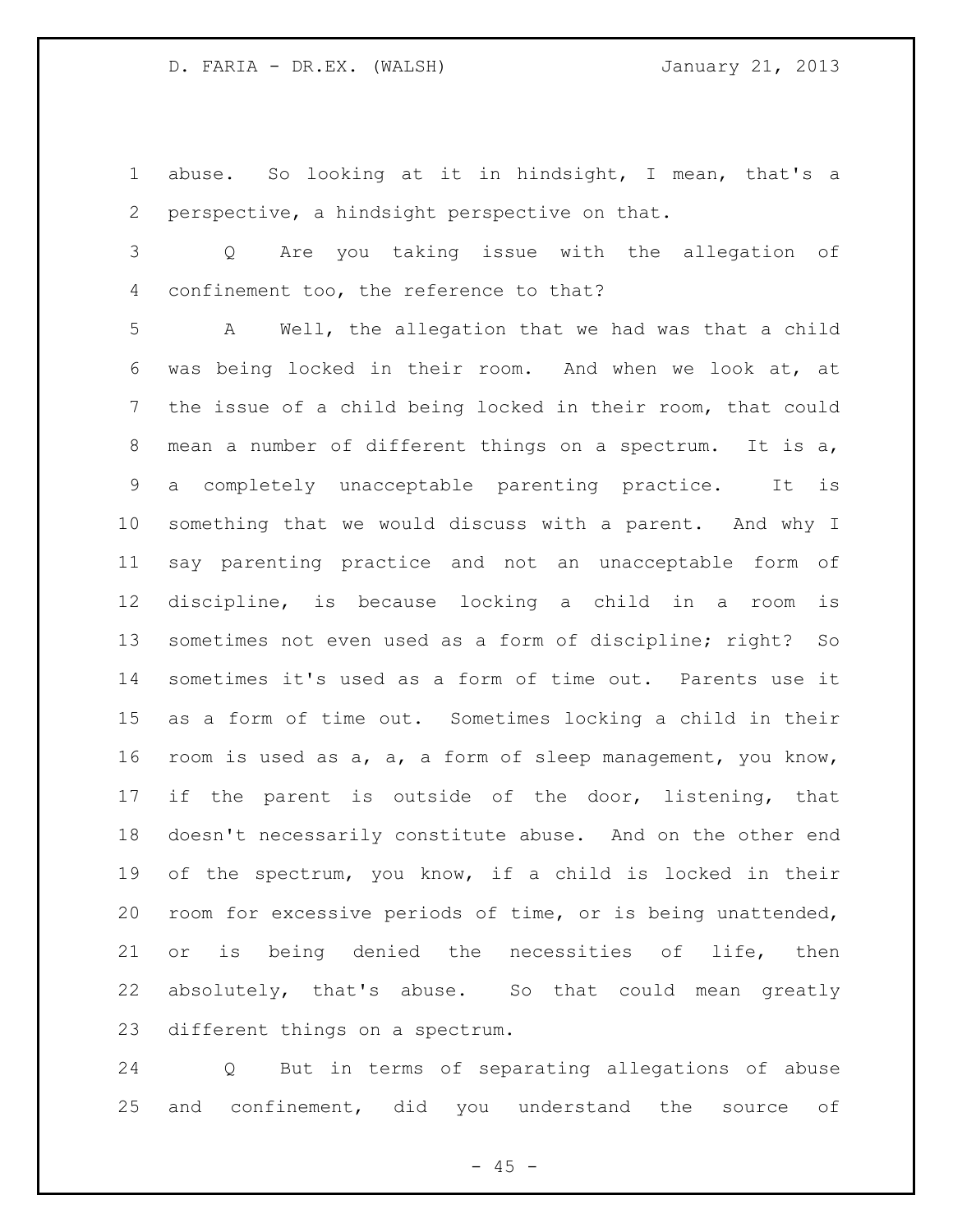referral's reference to suspecting that Phoenix was being locked in the bedroom as meaning confinement? A I, I think that at the time, we, we weren't sure what that meant. Q Okay. Anything else in the Section 10 report? A She -- if you could -- I'm sorry, if you could scroll down please? Here, she, she does comment on the current situation of fragmented standards. And the reviewer, herself, is indicating that, that it's: "... [a challenge] to determine **precisely** which standards are **applicable.** The existing standards do not provide an easy to access package for workers under pressure to meet deadlines 17 [or] caseloads. [And] further, 18 the provision of the newest standards online may place workers in Agencies without easy access to 21 the Internet at a significant disadvantage." So even here, she's, she's acknowledging, you know, that the standards were in transition and during that

 $- 46 -$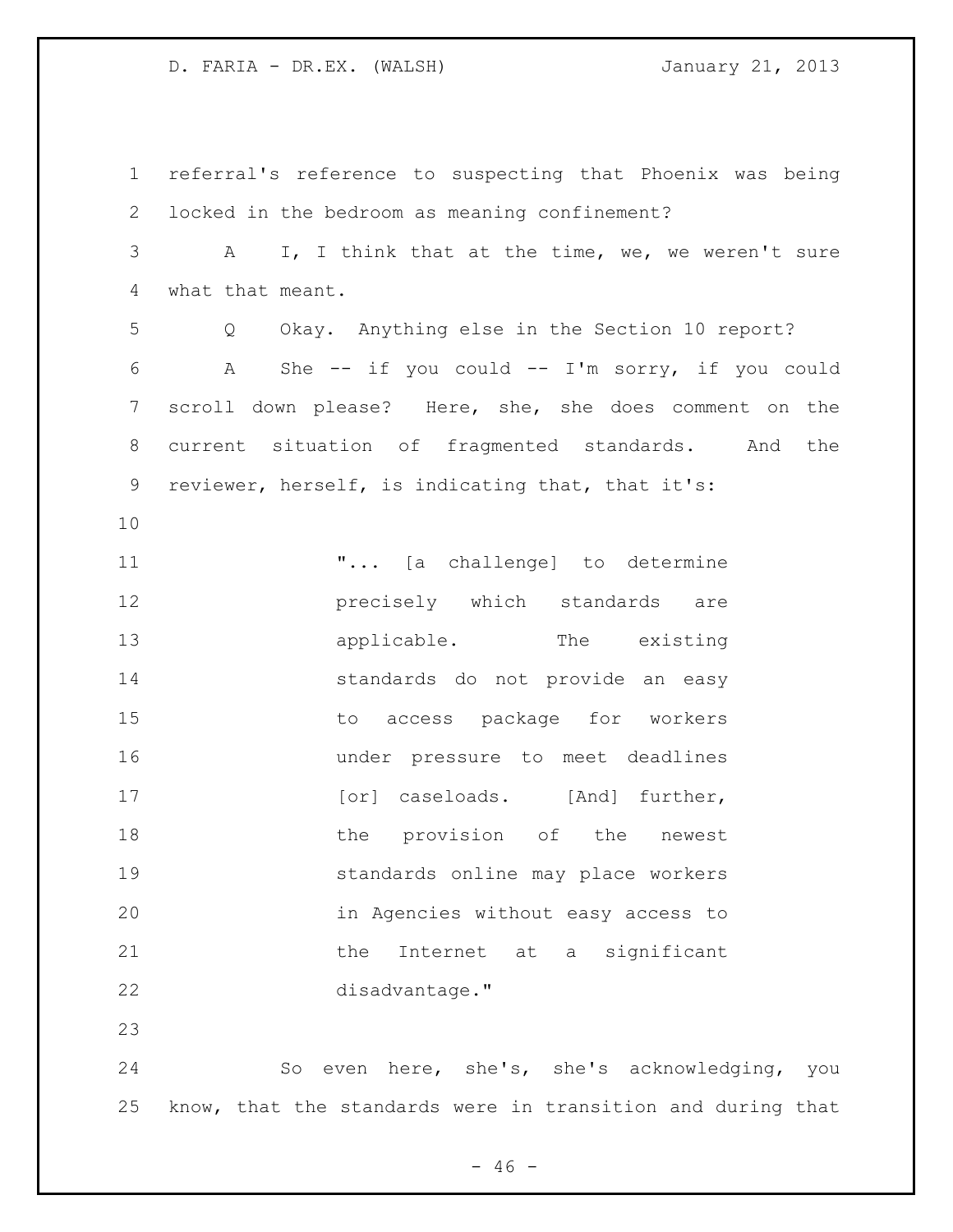period of time, there was five or six different sets of standards that were in place. And I have no further comment. Oh, I'm just looking at the recommendations. Q Sure, did you want to comment on any of those? A On page 176 ... Q Yes? A I guess here she's basically indicating that she's recommending -- Q Are you looking at number 2 -- A Yes, recommendation -- Q -- towards the bottom of the page? A -- number 2. 15 T... the program standards [are in] for investigation of allegations of mistreatment of children are followed by agencies under its jurisdiction ... to ensure that ... children [you 21 know, are seen]." I, I think it's also important to note with that that, in terms of regular quality assurance, to ensure that, we also need to have quality, quality assurance to

- 47 -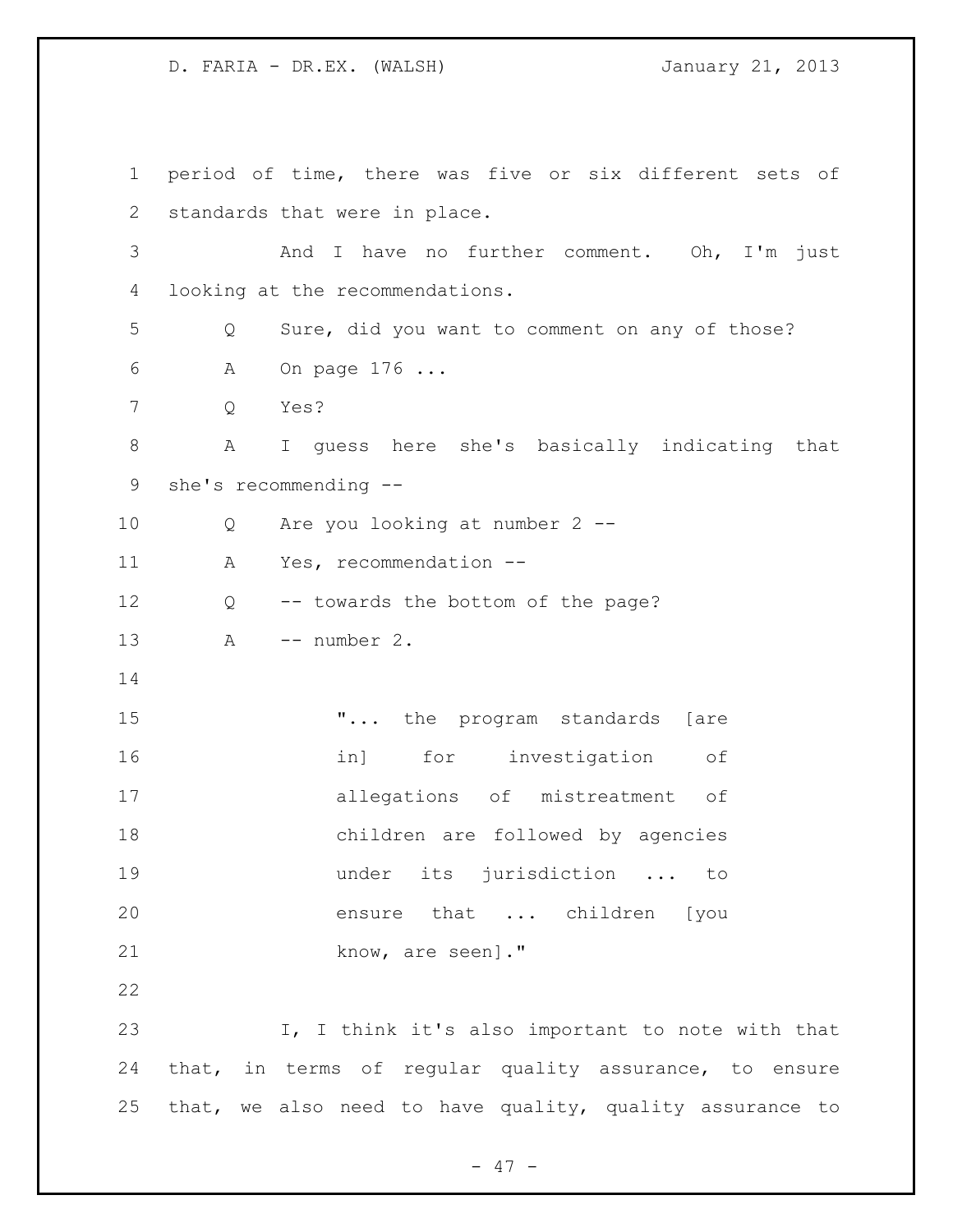ensure that, that social workers and supervisors actually have the organizational conditions that exist that will allow them to achieve those standards. Because it's one thing to say this is the requirement, comply with that and then it's another thing to know whether or not, organizationally, you're setting up the conditions in which staff could actually achieve that. And I don't think that's ever happened, to my knowledge. I think that's starting to happen. Today, when we're, where we're looking at, you know, are we able to achieve these standards, because these standards, supposedly, are supposed to result in the best outcomes for children and we really need to understand it's not just about ensuring that there's compliance, but it's also about ensuring that there's operational systems that support that compliance. And then measuring that, measuring whether or not it actually results in the outcomes that we want to produce for children, in particular with respect to child safety. With respect to 178: 21 [This] point should be extended to eliminate the use of household cleanliness and order as a ..." 25 THE COMMISSIONER: Which, which paragraph is she

 $- 48 -$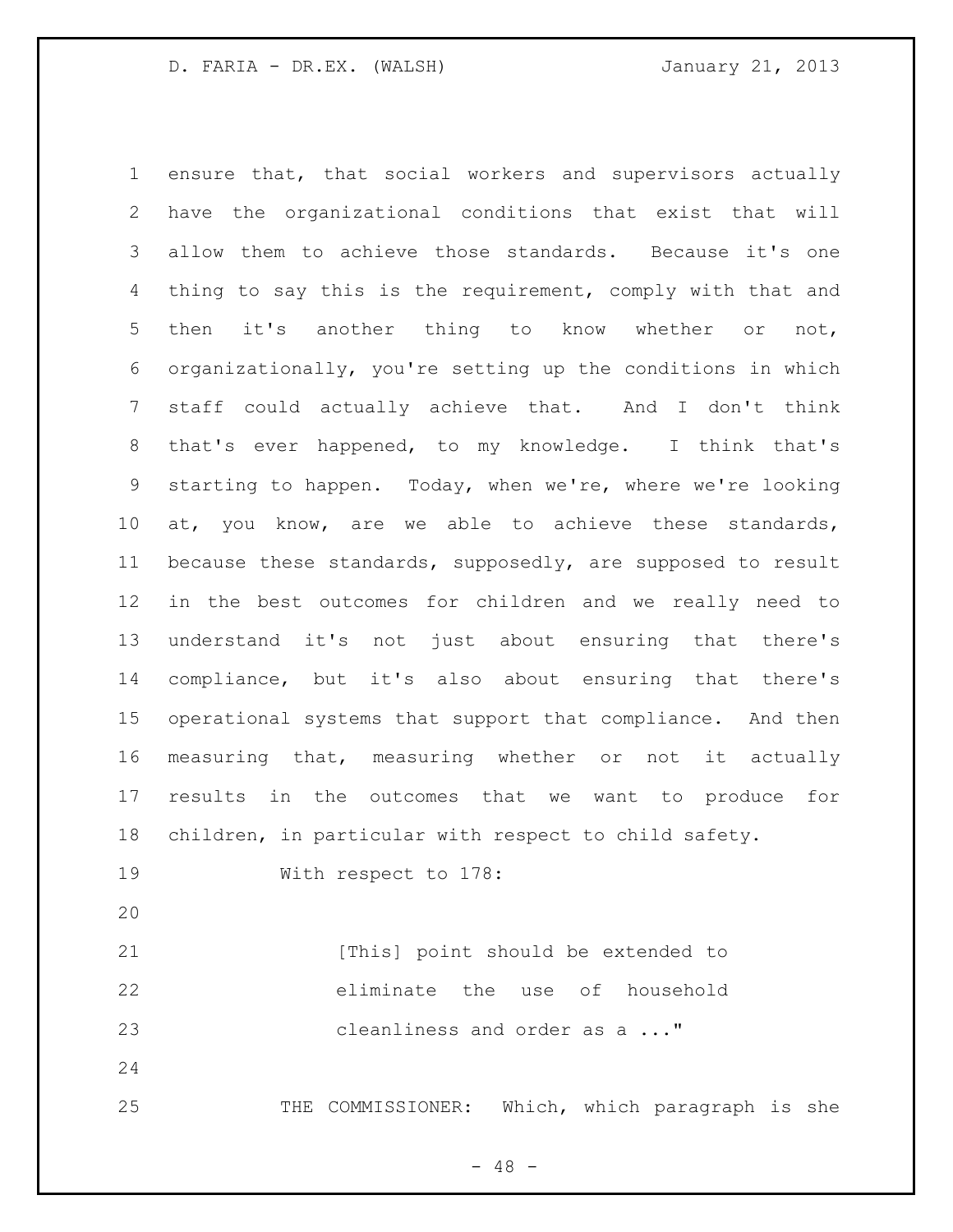reading from?

| $\mathbf{2}$ | THE WITNESS: At the top, the very top.                      |
|--------------|-------------------------------------------------------------|
| 3            | MS. WALSH: So this would be part of                         |
| 4            | recommendation 3 from the previous page.                    |
| 5            | Let's look at page 177.                                     |
| 6            | THE WITNESS: Yeah, so:                                      |
| 7            |                                                             |
| $\,8\,$      | [The] point should be extended to                           |
| $\mathsf 9$  | eliminate the use of household                              |
| 10           | cleanliness and order as a proxy                            |
| 11           | for good parenting and the absence                          |
| 12           | of abuse."                                                  |
| 13           |                                                             |
| 14           | And I think it's important to note that today, in           |
| 15           | our safety assessment and our risk assessment, the, the     |
| 16           | physical care of, of the child, the care of the child being |
| 17           | consistent with the child's needs, the physical state of    |
| 18           | the home, are important factors in considering safety and   |
| 19           | risk, when assessing a home. So --                          |
| 20           |                                                             |
| 21           | BY MS. WALSH:                                               |
| 22           | So you're saying those factors are<br>still<br>Q            |
| 23           | important?                                                  |
| 24           | They're still important and even<br>though<br>Α<br>it       |
| 25           | identifies that they shouldn't be considered in isolation,  |

- 49 -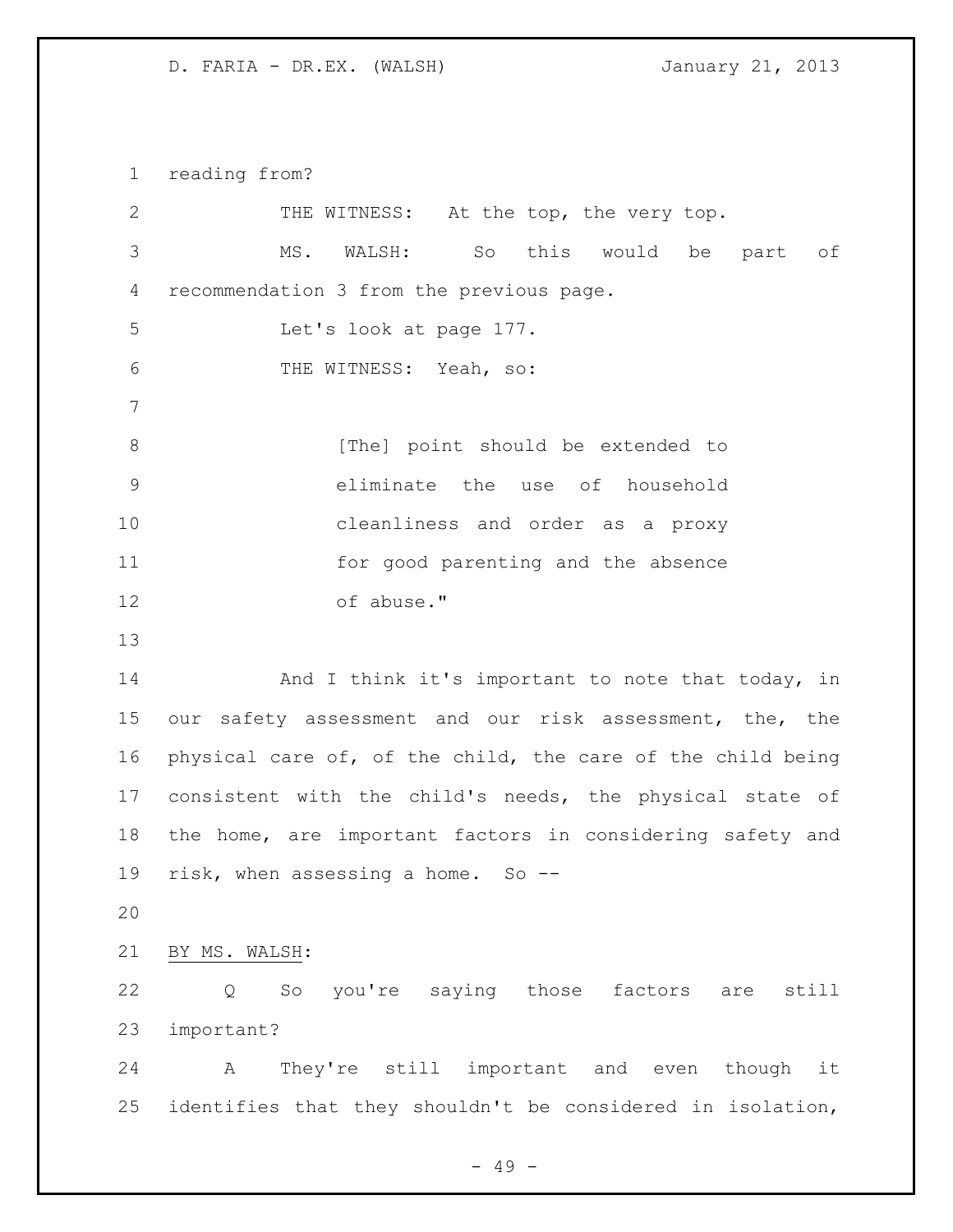they can be considered in isolation, because if one of those factors exists, that could have an impact on safety and risk.

 Q Let me ask you, when, when you signed off on Mr. Zalevich's recording, did you -- you knew that he had seen the baby, who looked fine --

- A Yeah.
- 8 Q -- but not Phoenix?
- A Yes.

 Q So were you using the assessment of the baby as a proxy for Phoenix's safety?

 A I think that I was using the information -- all I can -- again, what's in the report is only a reflection of what's been recorded. I don't know what discussions, what other discussions I would have had with Mr. Zalevich and Mr. Leskiw. So ultimately, I can only speculate as to why I, you know, I make the conclusions that I made and what discussions I would have had with them about their sense of the home and why they were reporting that there were no 20 protection concerns. So ...

 Q In terms of signing on a recording, would you sign off on the recording if it was missing important information that had been the subject of discussion between you and a worker?

A Given the volume of work that we were dealing

 $-50 -$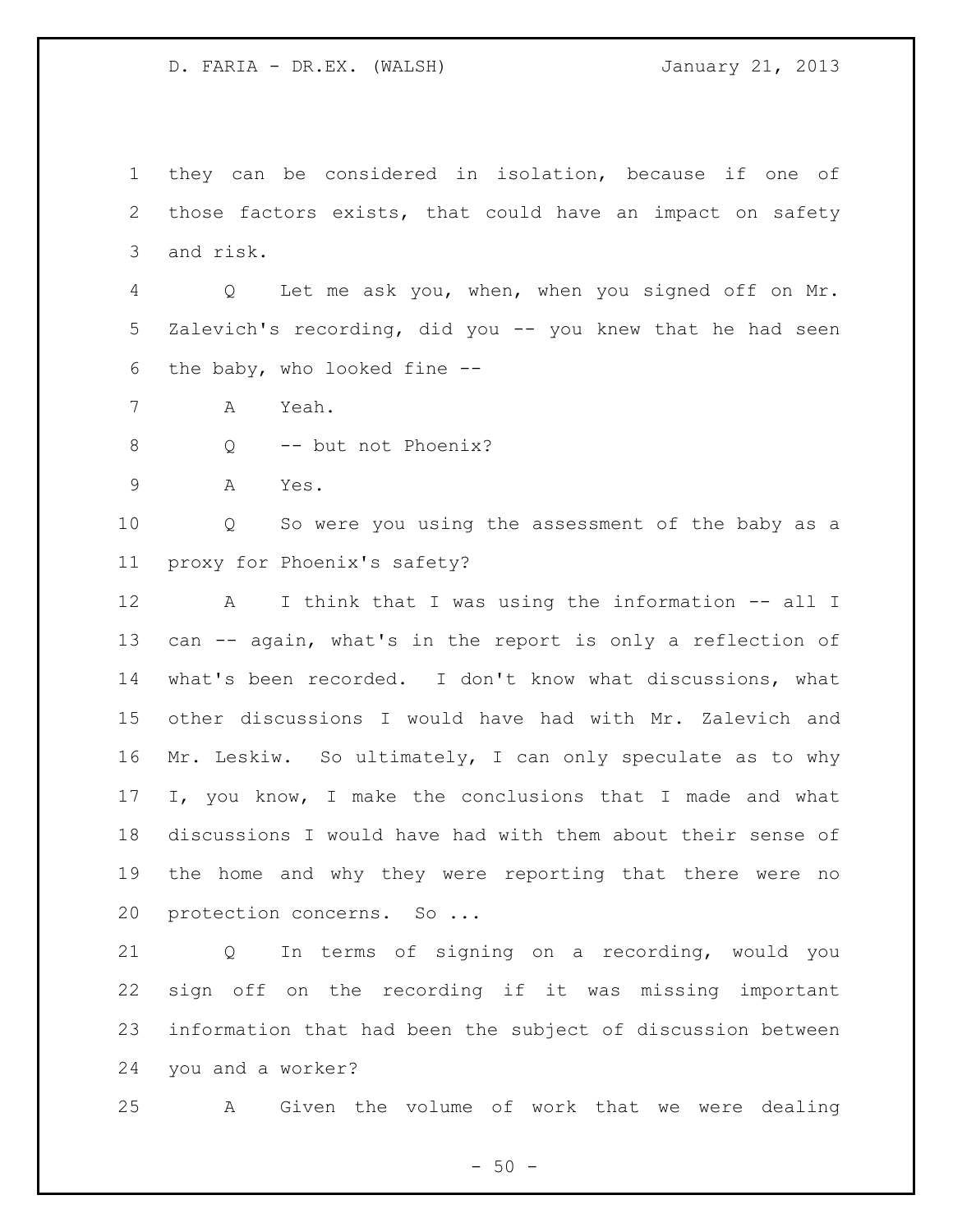with at the time, I, I think we tried to be as meticulous as we could. Were there, were there instances where, where that occurred? Yes. Q Do you know whether that happened in this case? A I do not know. Q Anything else with respect to the Section 10 report? 8 A No, nothing further. Q In terms of, of understanding standards, you've referred to the orientation manual from, it was December of '04 and, and we also looked at the intake procedures manual. If we pull up the, the orientation manual, first, first of all, let's pull up the first page, 29048. 14 I don't think you have that, Mr. Commissioner, I think you'll just have to, to see it on the screen. 16 THE COMMISSIONER: Right, right. BY MS. WALSH: Q Is this the orientation manual that you've been referring to? A Yes. Q Okay. So then if we go to page 29076, the crisis -- this is the detailed program functions, crisis response unit program description. And under: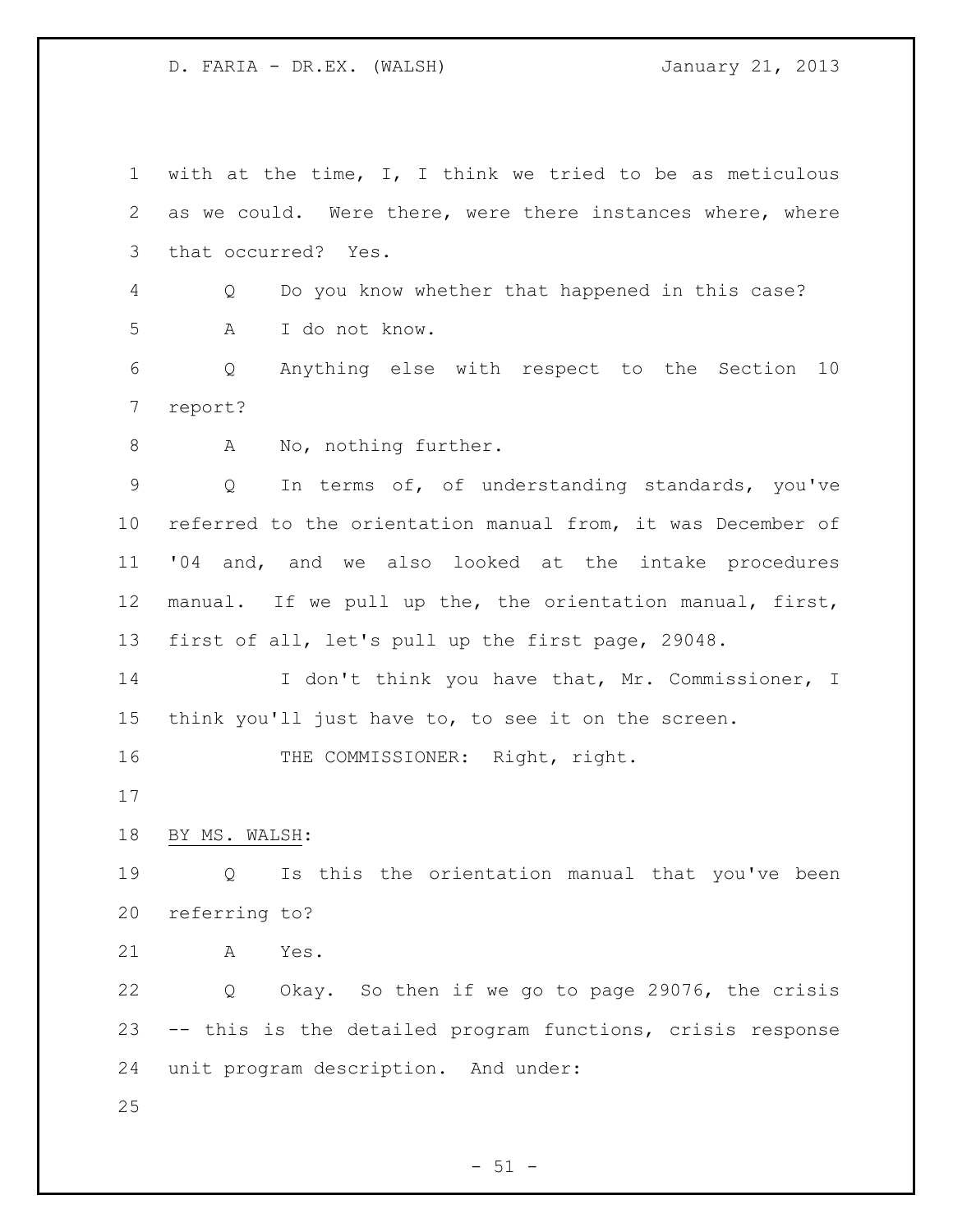"The case management decisions at 2 the CRU would include ..." Could you scroll up please? "Are the children safe or in need of protection?" You agreed that was, that was part of, of the -- A Yes. 11 O -- matters that CRU had to determine? A Yes. Q Okay. And with respect to, to your referring to standards and what standards existed, you're not saying that because there was not a specific standard that said you must see the children, that's why you determined it was safe to close the file? A No. Q So let's go to the last report, the internal report prepared by Rhonda Warren. Page 38009 describes the December 1, '04 intake. And again, is there anything in that description of the '04 intake that you want to comment on? It goes over to the top of the next page. Take your time. A So it looks like, in these two pages, she's

 $-52 -$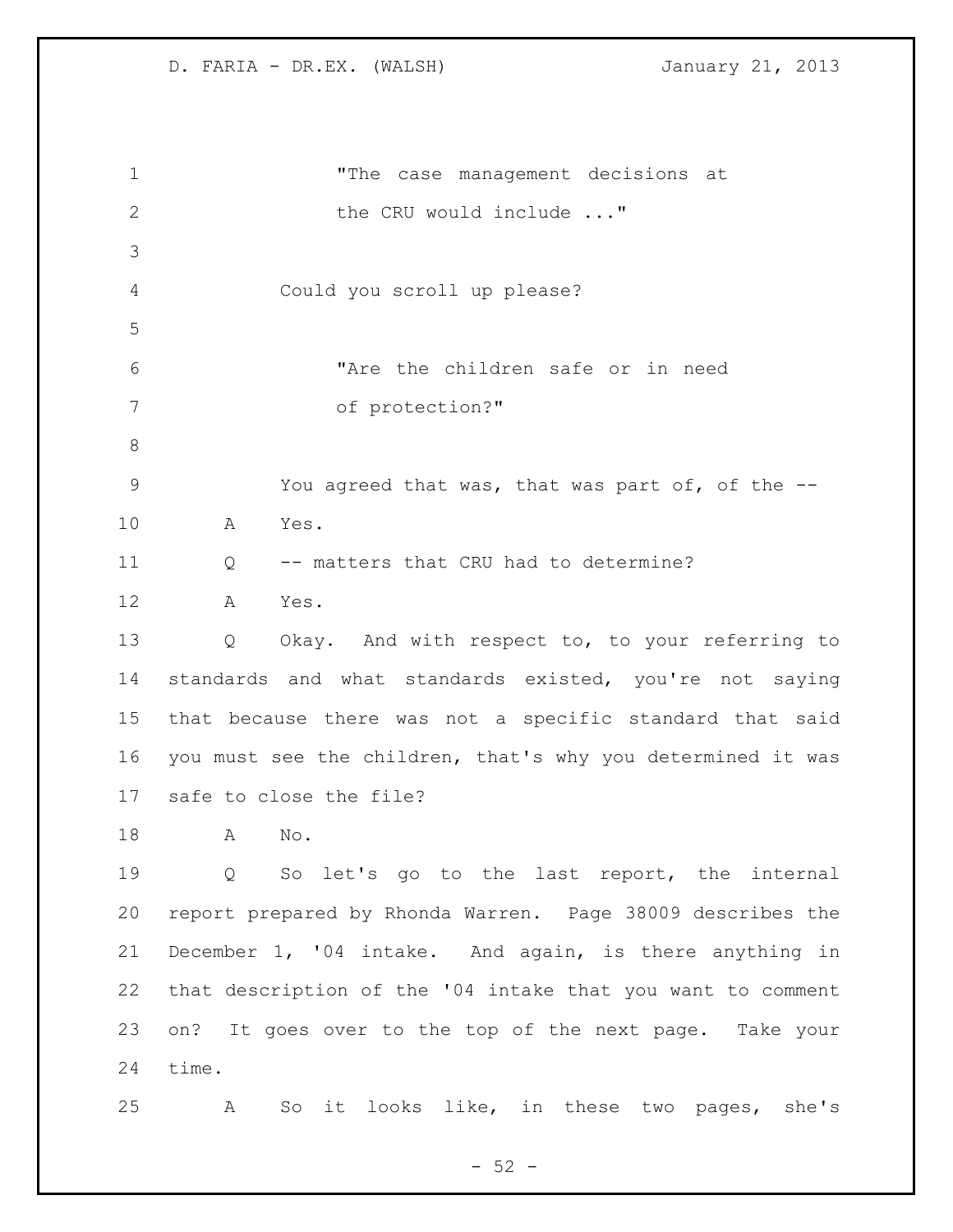basically just outlining what the contact was? Q Yes, and is that accurate? Was there anything that was inaccurate in how she outlined it? A Not that I could immediately see. THE COMMISSIONER: You're, you're talking about the May to July '04 opening and closing? 7 MS. WALSH: No, starting December 1, '04, on page 38009 -- 9 THE COMMISSIONER: Oh, I, I, I had --10 MS. WALSH: -- so that would be what had been --11 THE COMMISSIONER: -- I have that, but I thought you said you were going to page 11, but it's page 12, is it? MS. WALSH: Well, if I said page 11, I, I misspoke. THE COMMISSIONER: Well, maybe I, I misunderstood, but -- MS. WALSH: In any event, Mr. Commissioner, so the -- 20 THE COMMISSIONER: -- I, I --21 MS. WALSH: -- it's page 38009 -- THE COMMISSIONER: -- I understand now. 23 MS. WALSH: -- that, that covers the December 1, '04 intake -- THE COMMISSIONER: Yes.

 $-53 -$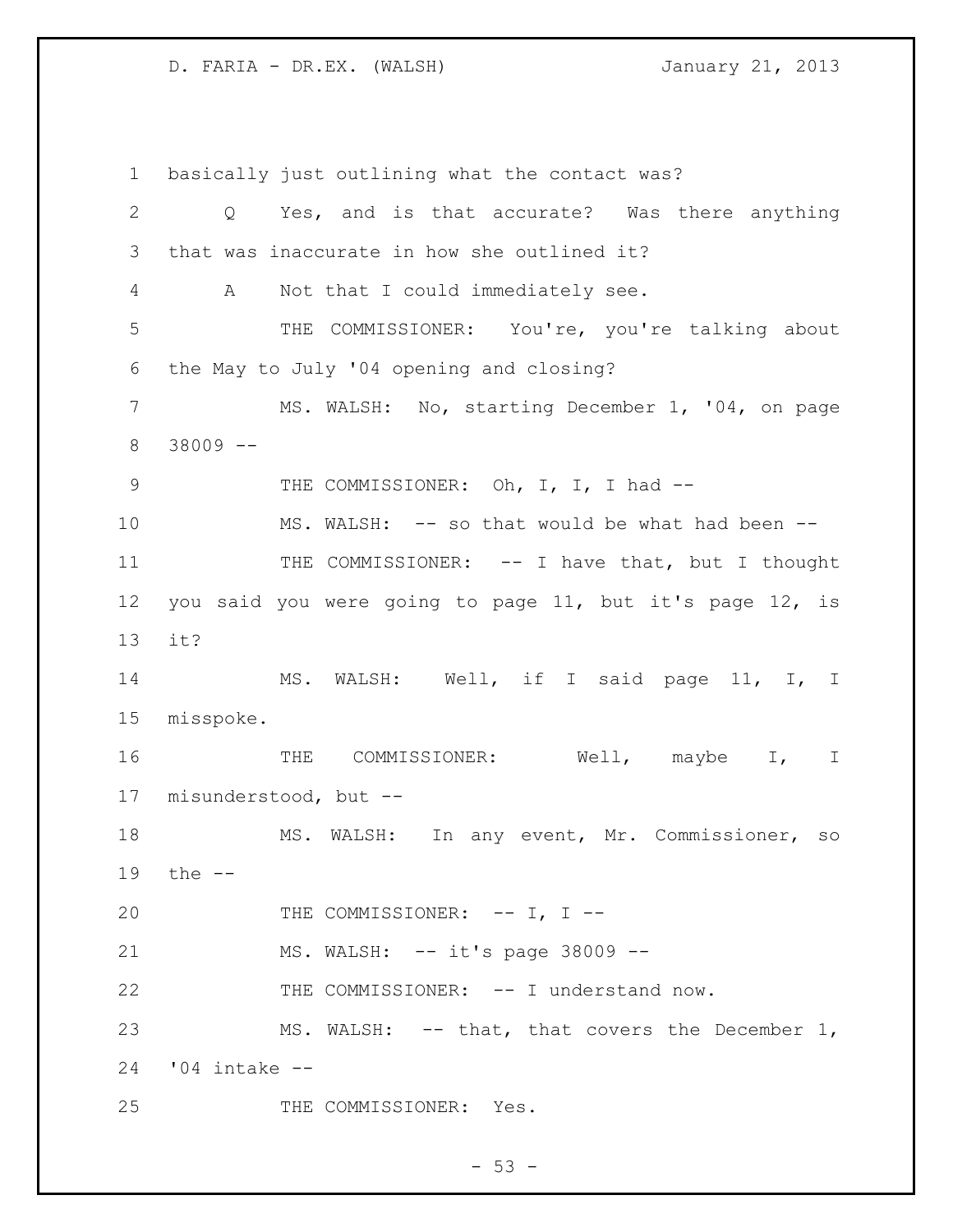MS. WALSH: -- and then the following, goes on to the following page and then -- THE COMMISSIONER: And the one -- and it was closed on December 7th? MS. WALSH: That's right. THE COMMISSIONER: Yes. MS. WALSH: And then on page 38010, it discussed the March 5, '05 intake and the, that intake being closed on March 9. So -- 10 THE COMMISSIONER: That's on, that's on page 13? MS. WALSH: Yes, 13 of the report, 38010 of our disclosure. 13 THE COMMISSIONER: Yeah. MS. WALSH: I know it's confusing, having all the different page numbers. THE WITNESS: So just with respect to the December 1st, '04 -- 18 MS. WALSH: Yes. 19 THE WITNESS: -- where it says: "On [the] date the worker did connect with the Public Health Nurse but the nurse refused to share information based on recent training relating to the Personal

 $-54 -$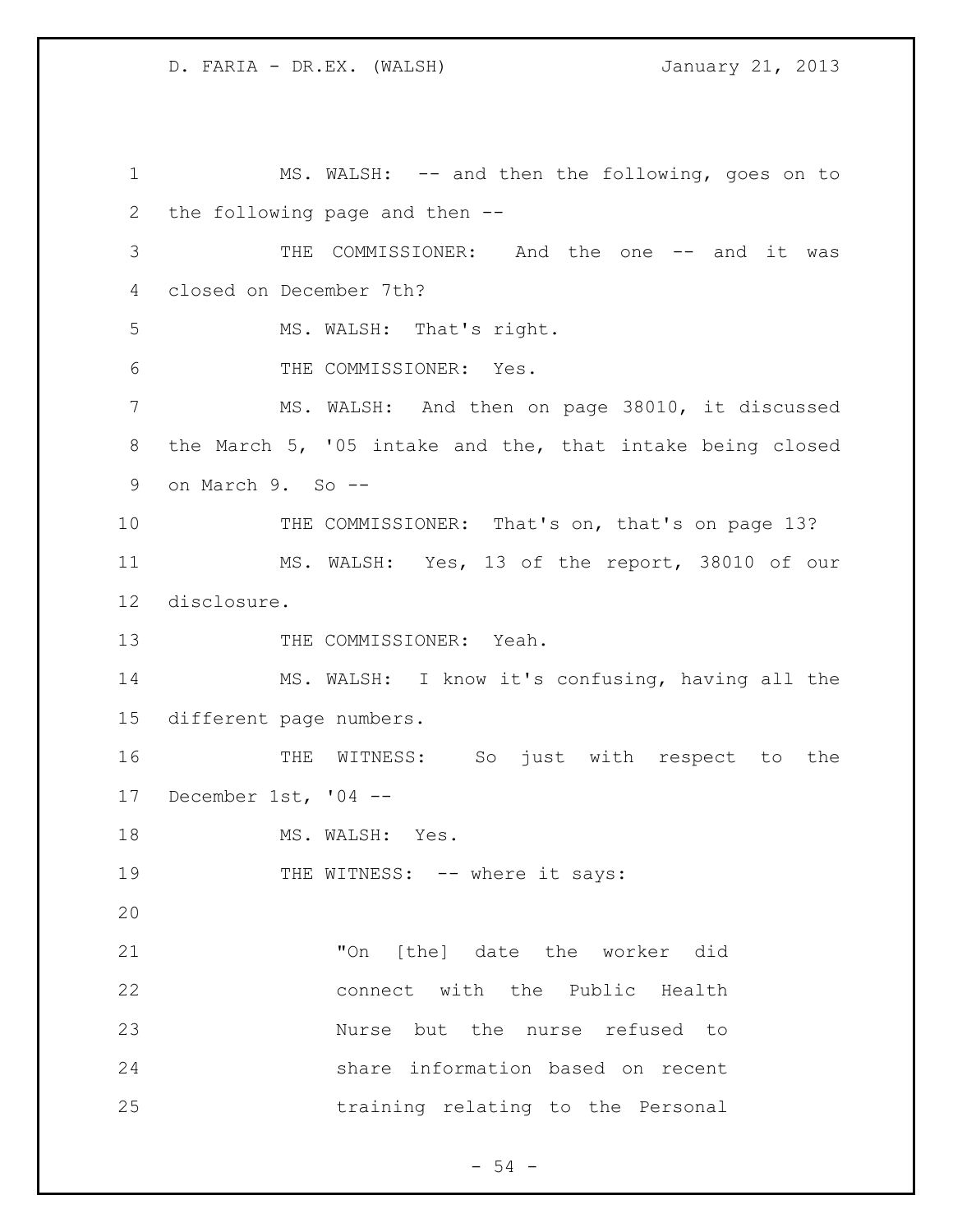**Health Information Act (PHIA).**" BY MS. WALSH: Q That's on page 38009 that we're looking at; right? A Yes. Q Okay. Yes, towards the bottom of that paragraph. A Okay. I think what should be added to that is that Ms. Wiebe made, made clear to the public health nurse that the Child and Family Services Act supersedes PHIA and FIPPA and advised her of her legal obligation to report if she had any concerns. The public health nurse acknowledges that she fully understood what her legal obligation was. So that would -- I would add that to, to that paragraph. Q Okay. Thank you. And on the next page, 38010? A No, nothing further on that. Q Then, by my reviewing this document, the next reference to the December 1, '04 intake is at page 38036. If you've got something before that, let me know. Three eight-o-three six, please. A Okay. Q And, and this portion of the document, my understanding is that this represents a series of questions that the general authority posed to Ms. Warren that she then filled answers in for. So you see that the bullet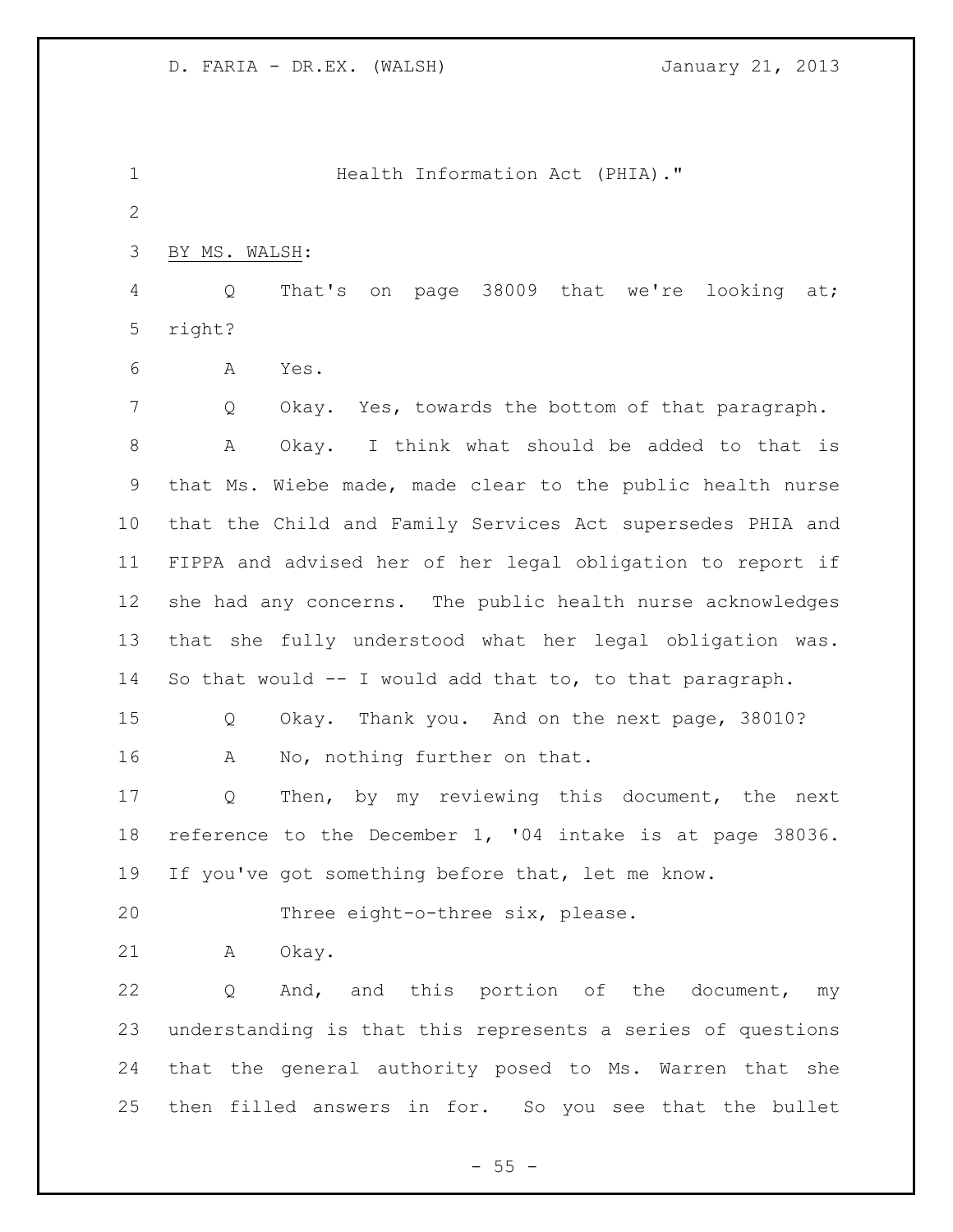talks about the December 1, '04 intake and then page goes on. Is, is this a page that you've reviewed in preparation for testimony? A Yes. I'm just looking at -- Q Sure. A -- I'm just looking at her recommendations -- Q Okay. A -- which come before this document. And there's on recommendation -- Q What page? A -- that I think is particularly important and that pertains to risk assessment. Q What page? A Three eight zero one eight. Q Okay. What, specifically? A Around: "Statements of Safety are referred 19 to as Statements of Risk." And I know that this doesn't necessarily pertain to our outcome, but it's really important, in terms of the recommendations. Because when I -- I think it's really important to note, for this Commission, that when you look at the, at the safety assessment that was being utilized at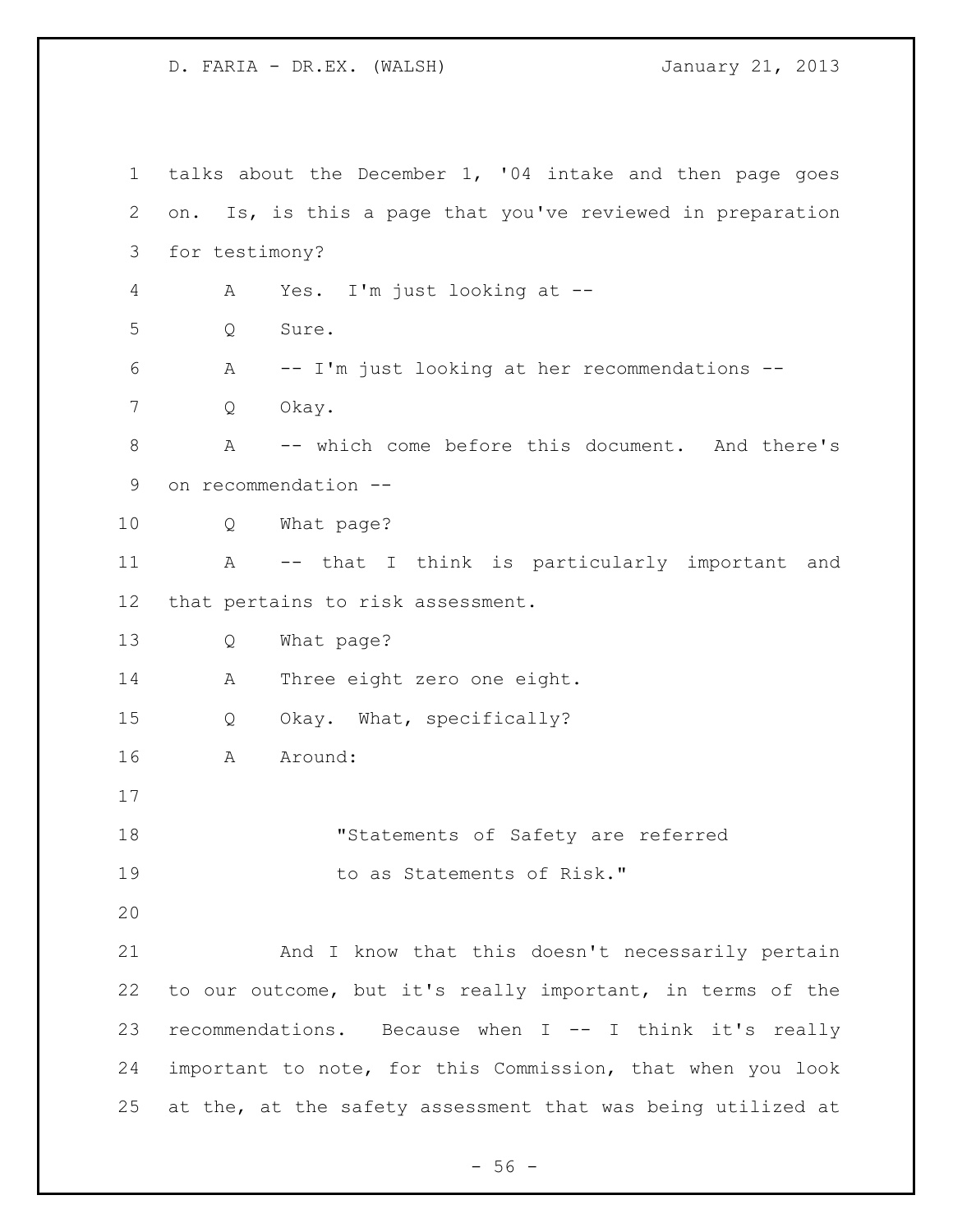the time, it's kind of, it really is a melding of a safety risk assessment. Because the purpose of a safety assessment is to make the determination, are children safe now? And to develop a safety plan; right? That's very different from a risk assessment, which looks at, what is the probability of future harm? And then based on what you determine the probability of future harm, that then determines response times or intake times, or, or contact expectations, which are then defined in the standards. So safety assessment are two completely different things. What we had, during this time period, was a safety assessment that really asks you to define risk. And I think that's hugely problematic. And, and on top of that, you add the fact that there was no training, there was no policy and procedure manual that accompanied it and there was absolutely no clearly defined definitions. And then when you look at response times, those are usually -- or contact guidelines, those are usually outlined in the standards. So then you have complete confusion about what, which standards are in place at which time. So that is significant because it, it, I think it, it impacted some of the decisions that were being made.

 Q So in '04 and '05, did you understand the difference between a safety assessment and a risk assessment?

 $-57 -$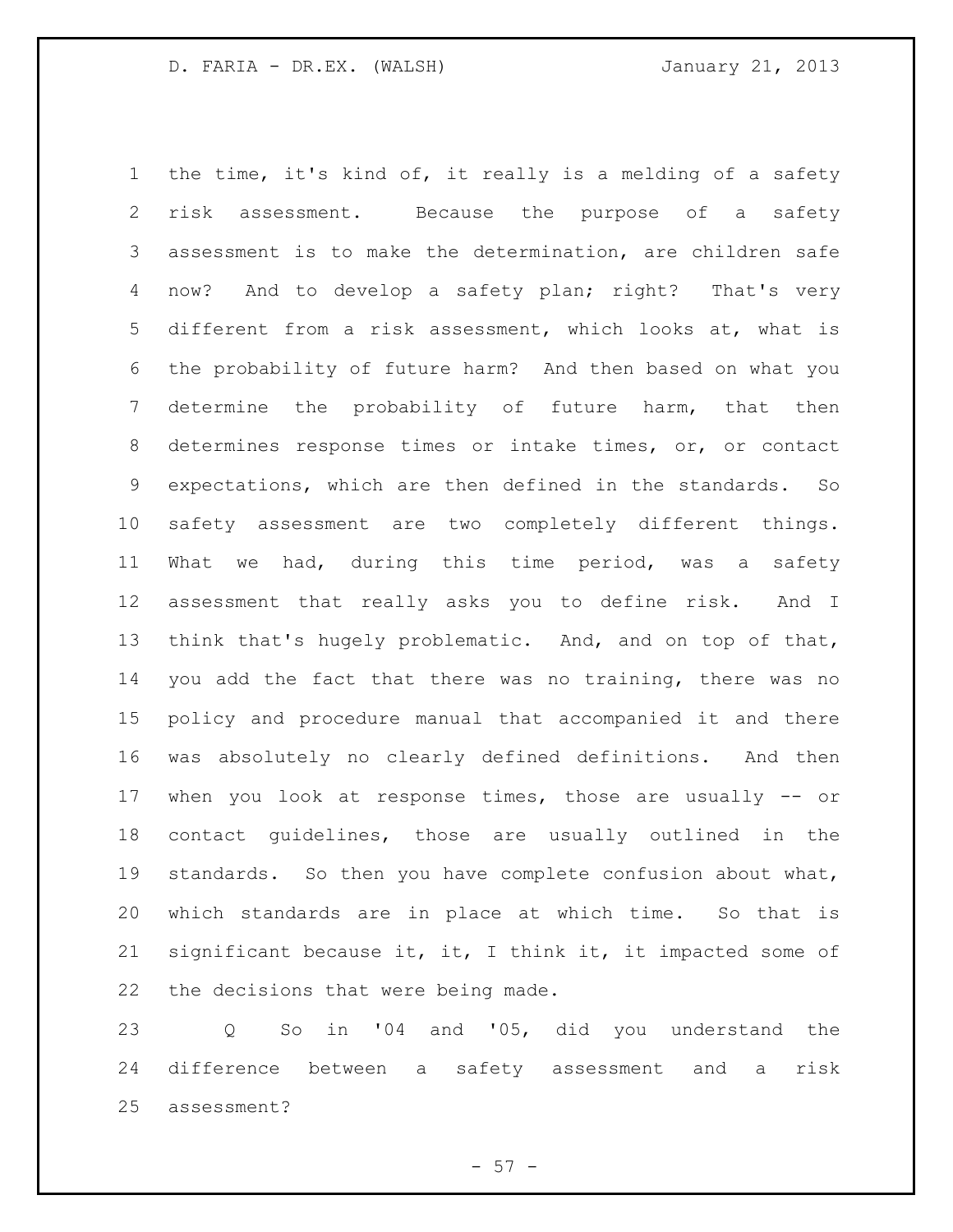A No, I did not.

 Q And in terms of impacting decisions that were made, are you saying that what you've just described to us had an impact on the decisions you made in '04 or '05? A Absolutely, because if, today, we were using the current safety assessment, or the current risk assessment that exists, CRU would have -- you know, the, the outcome of that would have been that we would, would have considered the vulnerability of the child, which the safety assessment, at that time, did not take into consideration. And that was demonstrated when you asked me to identify a risk level for our contact, for, for our '03 contact. When we went through that safety assessment, it did not identify vulnerability of the child.

 The other thing that that safety assessment doesn't, did not identify at the time was protective capacities of the child, protective abilities of the child and protective abilities of the caregiver. So it really doesn't take into consideration, you know, cognitive delays, developmental delays for the child, physical disability. It -- and it also doesn't take that into consideration for the parent, as well as the parent, what the parent's perspective is around allowing access to the child. Whether or not the child is protective, what the parent's perception is of the child. That safety

 $- 58 -$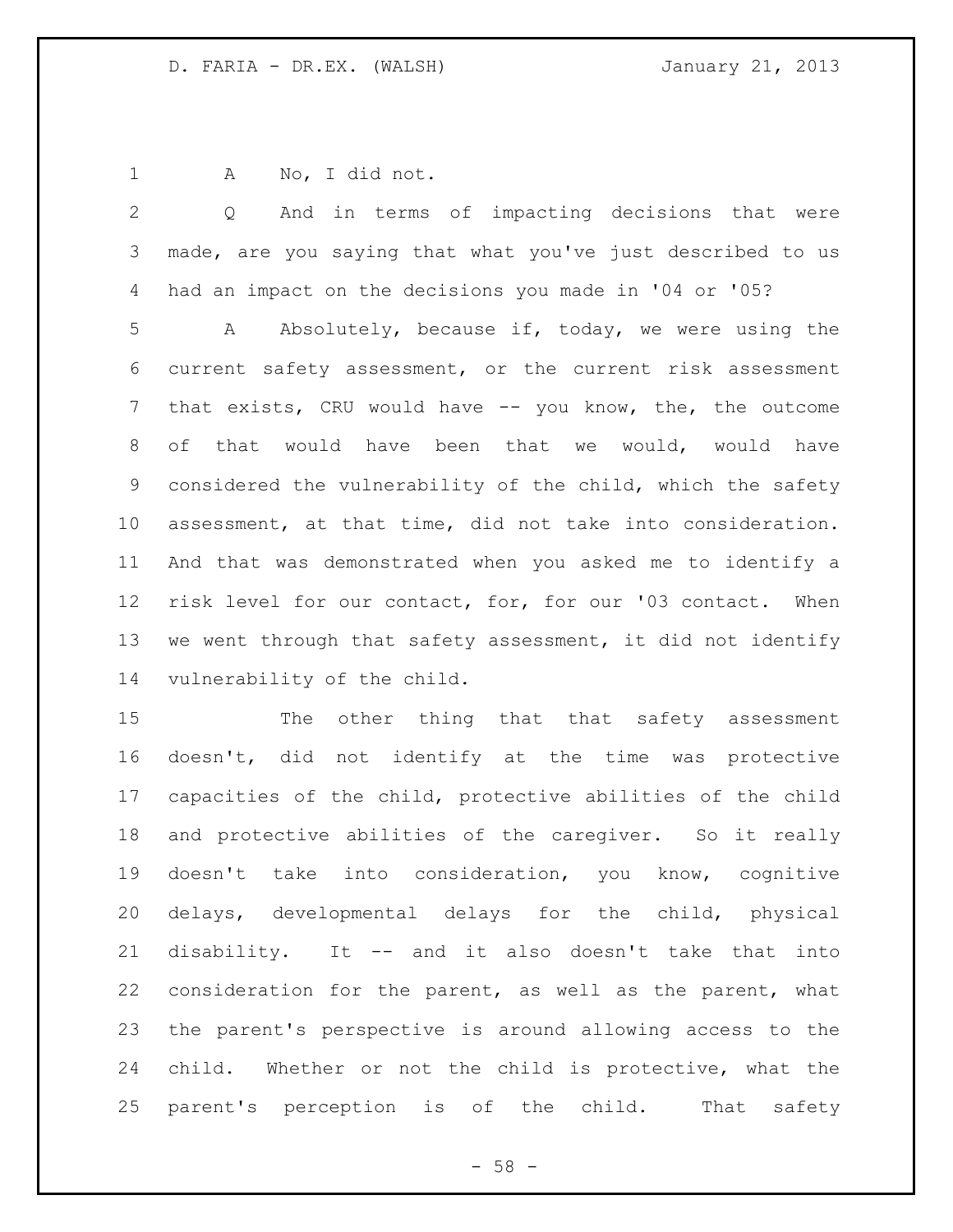assessment did not take any of those factors into consideration.

 Today, if, if a comprehensive safety assessment had been utilized, the risk, the safety assessment would have required us to do a safety plan and then further, it would have required us to do a risk assessment, a comprehensive risk assessment, which would have, which would score both abuse and neglect and based strictly on the history, that risk assessment would come out high.

 Q You knew -- in '04 and '05, you did have information about Ms. Kematch's history with CFS?

12 A We did, but the safety assessment that was in 13 place at the time, the new safety assessments and risk assessments actually identify those as safety harm and danger items. And the safety assessment that existed at the time did not. We were going on clinical judgment.

17 Q And a review of, of the history?

18 A That's correct.

 Q And when we reviewed, last week, the intake program's description and procedures manual, we reviewed that the safety assessment criteria included, under the 24 hour response, the age of the child and the fact of a young child being vulnerable, that that was an known criterion to take into account, by a CRU worker?

A In the orientation manual, but not in the actual

- 59 -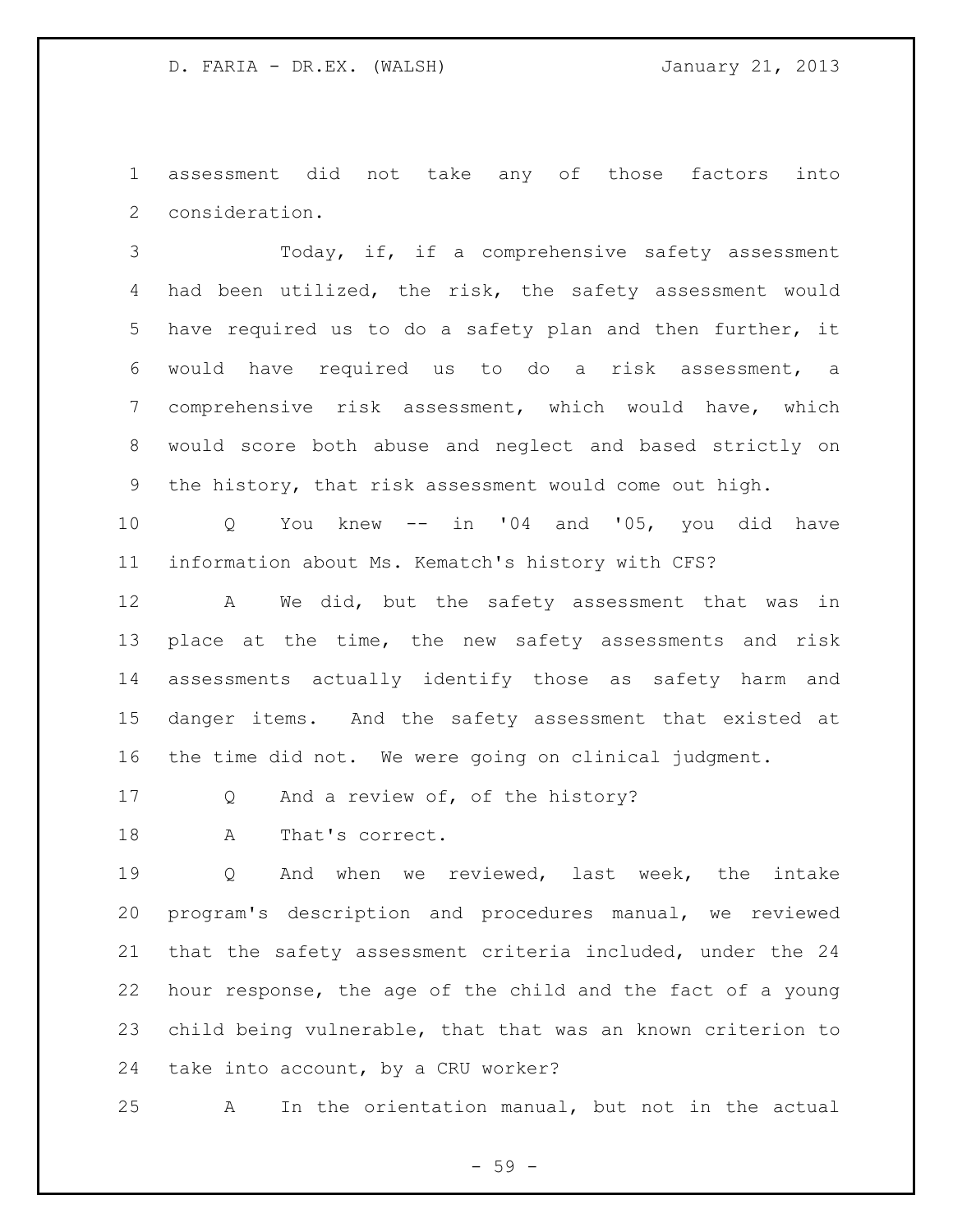1 tool. 2 Q But it was something that was known to you and 3 your workers? 4 A Oh, absolutely. 5 Q Yes. 6 A Yes. 7 Q And I think you told us that, that you took that 8 into consideration when you were assessing a matter? 9 A Yes, absolutely. 10 Q So if we turn to page 38036 -- 11 THE COMMISSIONER: Now, Ms. Walsh, are you nearly 12 through with this witness, or are, is it time to break? 13 MS. WALSH: We could take a break. 14 THE COMMISSIONER: Well --15 MS. WALSH: I think it'd be -- 16 THE COMMISSIONER: -- how far are you from being 17 finished? 18 MS. WALSH: Maybe 10 minutes, at the most, but --19 THE COMMISSIONER: Well --20 MS. WALSH: -- we could certainly take a break 21 now. 22 THE COMMISSIONER: -- are you all right to --23 THE WITNESS: Yeah. 24 THE COMMISSIONER: -- go for 10 minutes more --25 THE WITNESS: Yes, thank you.

 $- 60 -$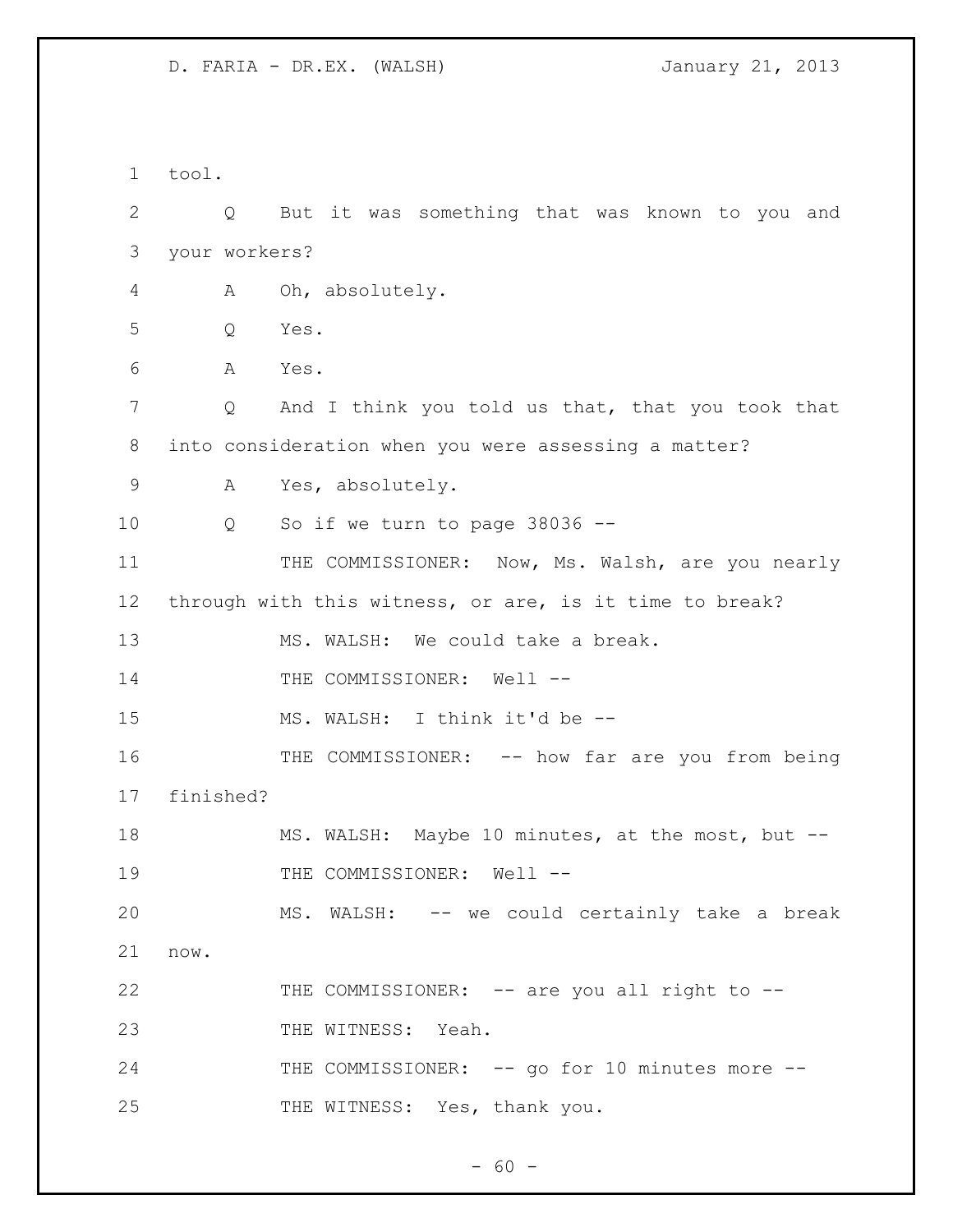1 THE COMMISSIONER: -- before we break? All right. We'll, we'll finish your examination then. MS. WALSH: Okay. Thank you. So page 38036, 389036, scrolling down towards -- so we can see the whole page. Good, thank you. BY MS. WALSH: 8 Q So where it says: "In that it was now confirmed that Samantha was living with McKay, was there consideration given to conducting a PCC or criminal **records** check on McKay? In reviewing the file information it is determined that the [CRU] recommended that the file be sent to Intake for further assessment of the home environment. Further notes indicate the file was **returned to CRU with the request** 22 ... CRU connect with Samantha, offer family supports and close the file ... if mandated service were not required. After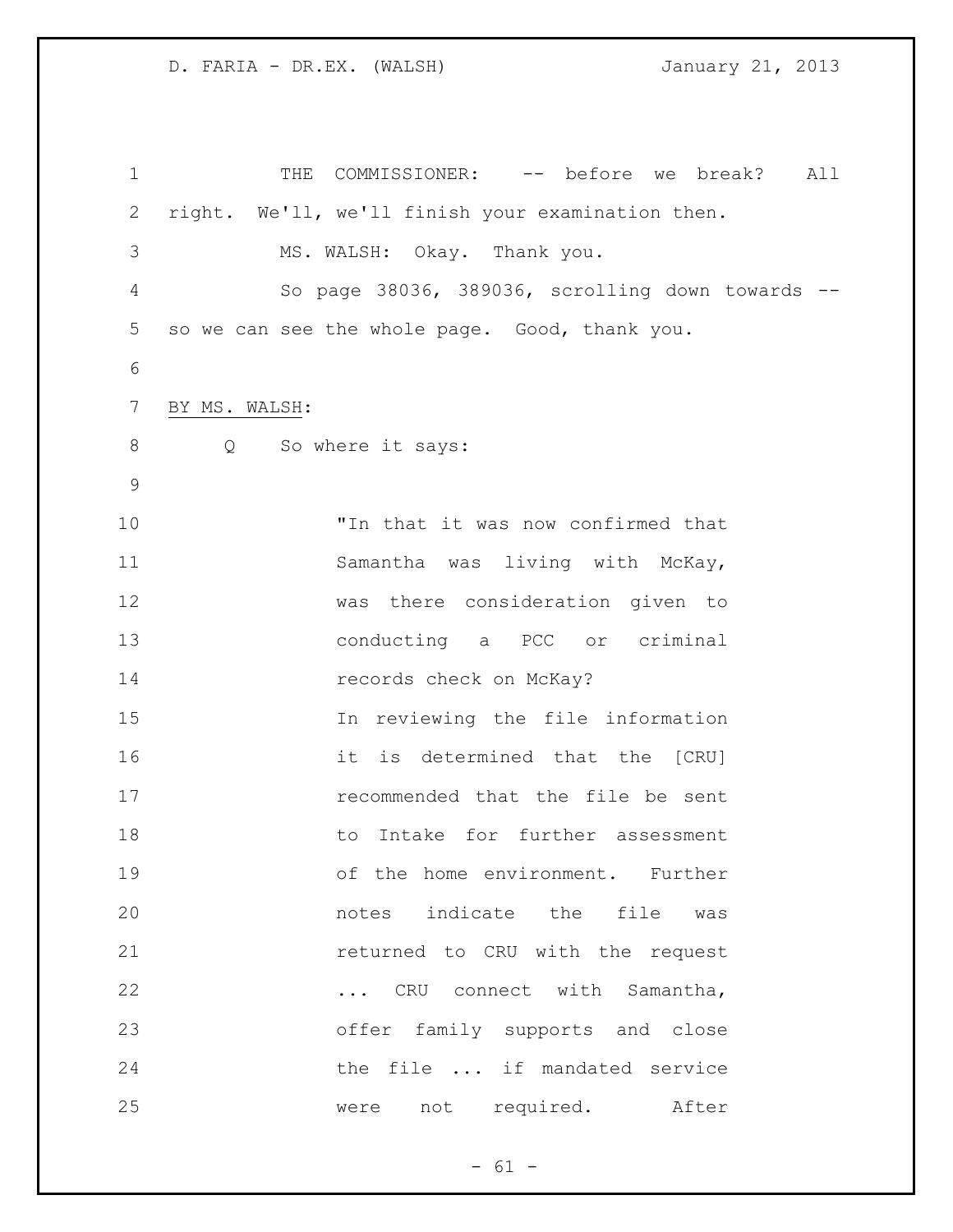| $\mathbf 1$   | consultation with the<br>$\mathsf{CRU}$ |
|---------------|-----------------------------------------|
| $\mathbf{2}$  | Supervisor, the Social Worker in        |
| 3             | CRU then called Public Health to        |
| 4             | see if they had been out to the         |
| 5             | home to see Samantha and the new        |
| 6             | baby. When the Public Health            |
| 7             | Nurse refused to share                  |
| 8             | information, based on recent            |
| $\mathcal{G}$ | 'Personal Health Information Act'       |
| 10            | training her supervisor's name was      |
| 11            | taken and passed to the CRU             |
| 12            | supervisor for follow-up. There         |
| 13            | is no information on the file           |
| 14            | stating this issue was ever             |
| 15            | followed up on.                         |
| 16            | Although Wes McKay's birth date         |
| 17            | was not known his name was in           |
| 18            | CFSIS and in fact he had a file         |
| 19            | under his own name as well as           |
| 20            | being a significant other in            |
| 21            | various other files. By reading         |
| 22            | the dictation in these other files      |
| 23            | it was easy to determine that he        |
| 24            | the<br>The<br>was<br>same person.       |
| 25            | information in these<br>files           |

- 62 -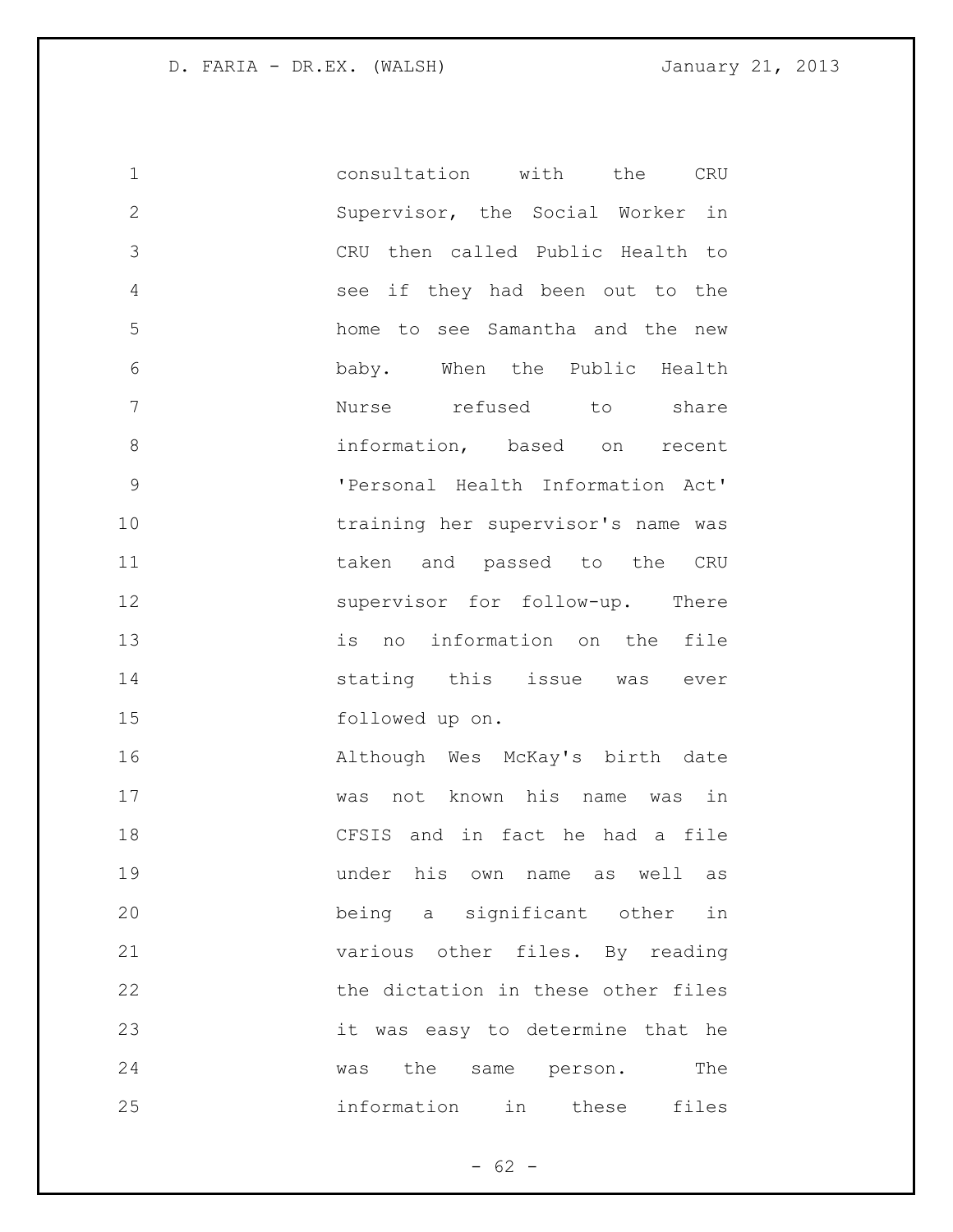presents concerning information on Wes McKay's violence to previous partners and possibly children. To be absolutely sure it was the same person the Social Workers should have made direct contact with both Samantha and Wes to do a **b** proper assessment and conclude this Intake." "Given the previous recorded 12 documentation on CFSIS, the matter was referred to Intake for ongoing follow-up and assessment of the 15 home environment. 16 The Agency could not obtain the birth date of Mr. McKay from EIA records as Samantha had only one child listed on her budget and there is not expected to be a common-law partner residing in the home." So do you have any comments on that recording? A The only comment I have is what I've commented to

 $- 63 -$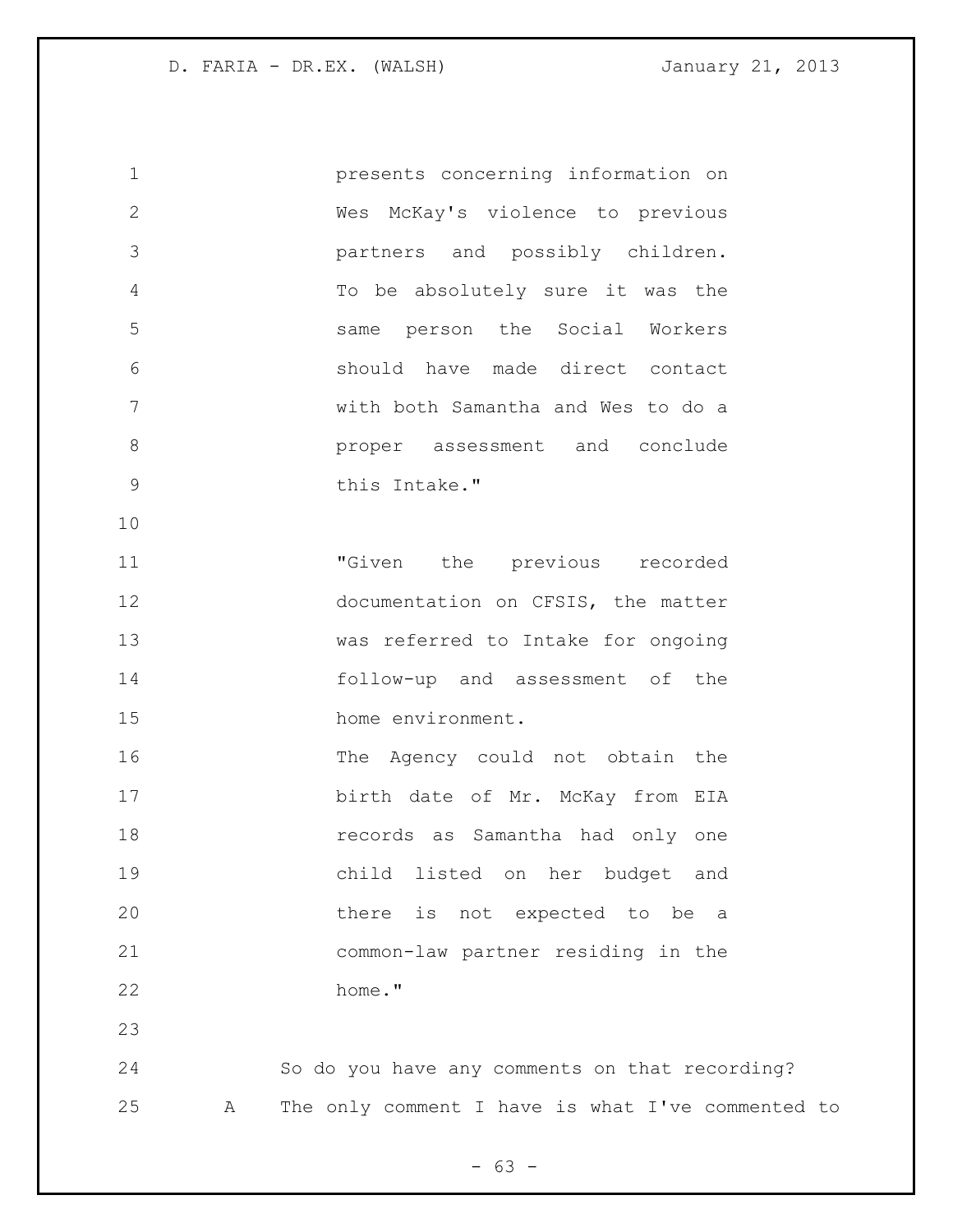already in my testimony, was that there was no new concerning presenting information being given to us for that contact and there was absolutely no new concerning information being given to us with respect to Mr. McKay. Based on that and based on the fact that public health indicated she understood her obligation to report, we made the decision to close the case. Q And if we go to the next page, 38037, scrolling down please, so that we can see the full bottom of the page. That's good. Where it says: "What assessment was done to 14 change the plan not to conduct an assessment of the home environment and close the Intake given that non-committal response from the PHN? To this reviewer's knowledge from *reviewing* the entire file information there was no reason to 22 change the risk assessment." Anything more you want to say about that? A I would say I disagree with that because we have

- 64 -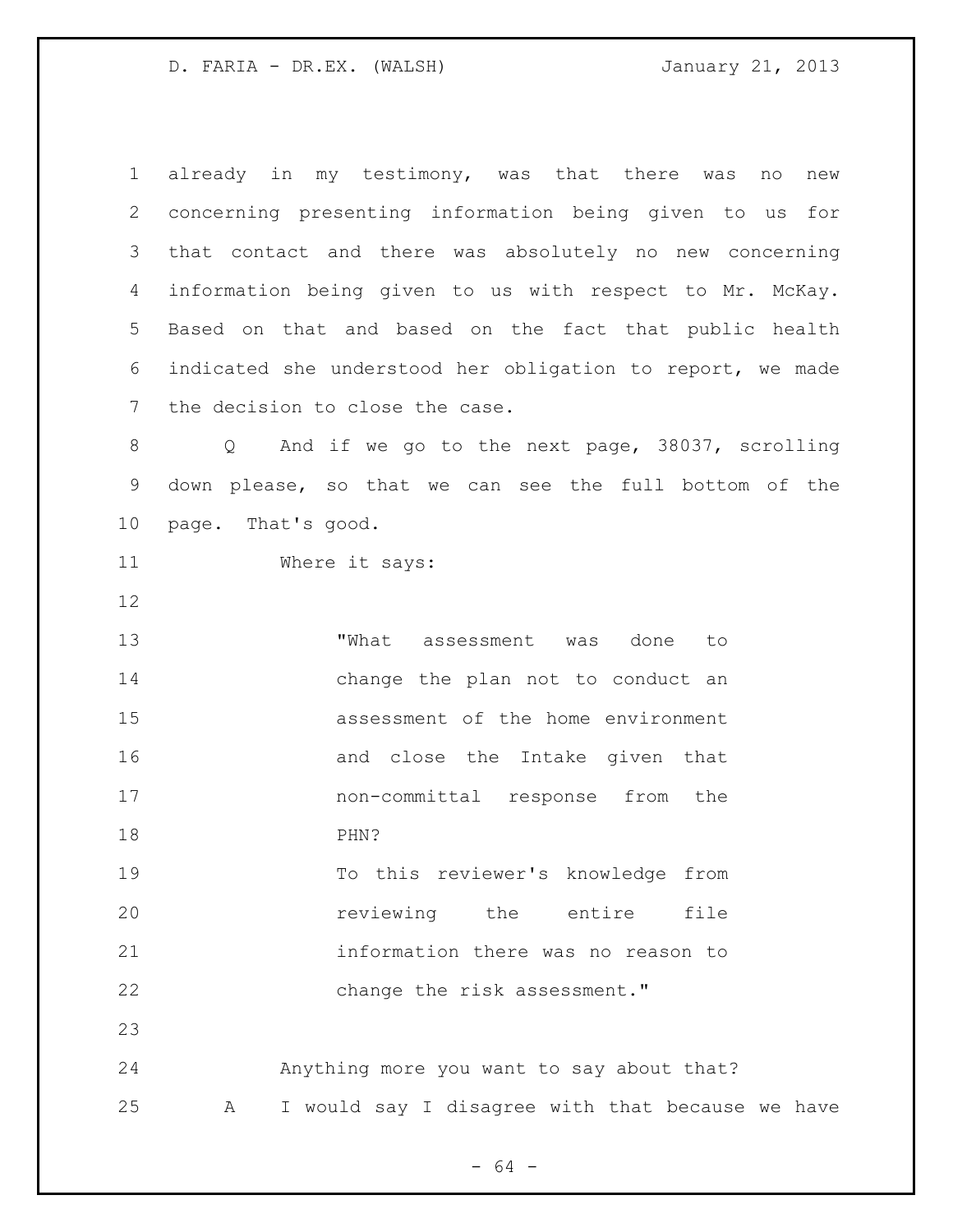public health confirming that she's been out to the home and that she has not, no concerns to report. Q And then on the next page, "What is the obligation of foster parents to comply with Agency 7 requests for information? There would be no 'obligation' for the foster parent to provide the name of the source of information as the Act clearly states that community members do not need to provide their name in order to make a report of a child possibly in need [of] to protection. It 16 certainly would have been beneficial to have [this] name so 18 the Agency could make direct 19 contact with the source of ... information but since the source had asked the foster parent not to provide the information the Agency would need to respect those wishes."

 $- 65 -$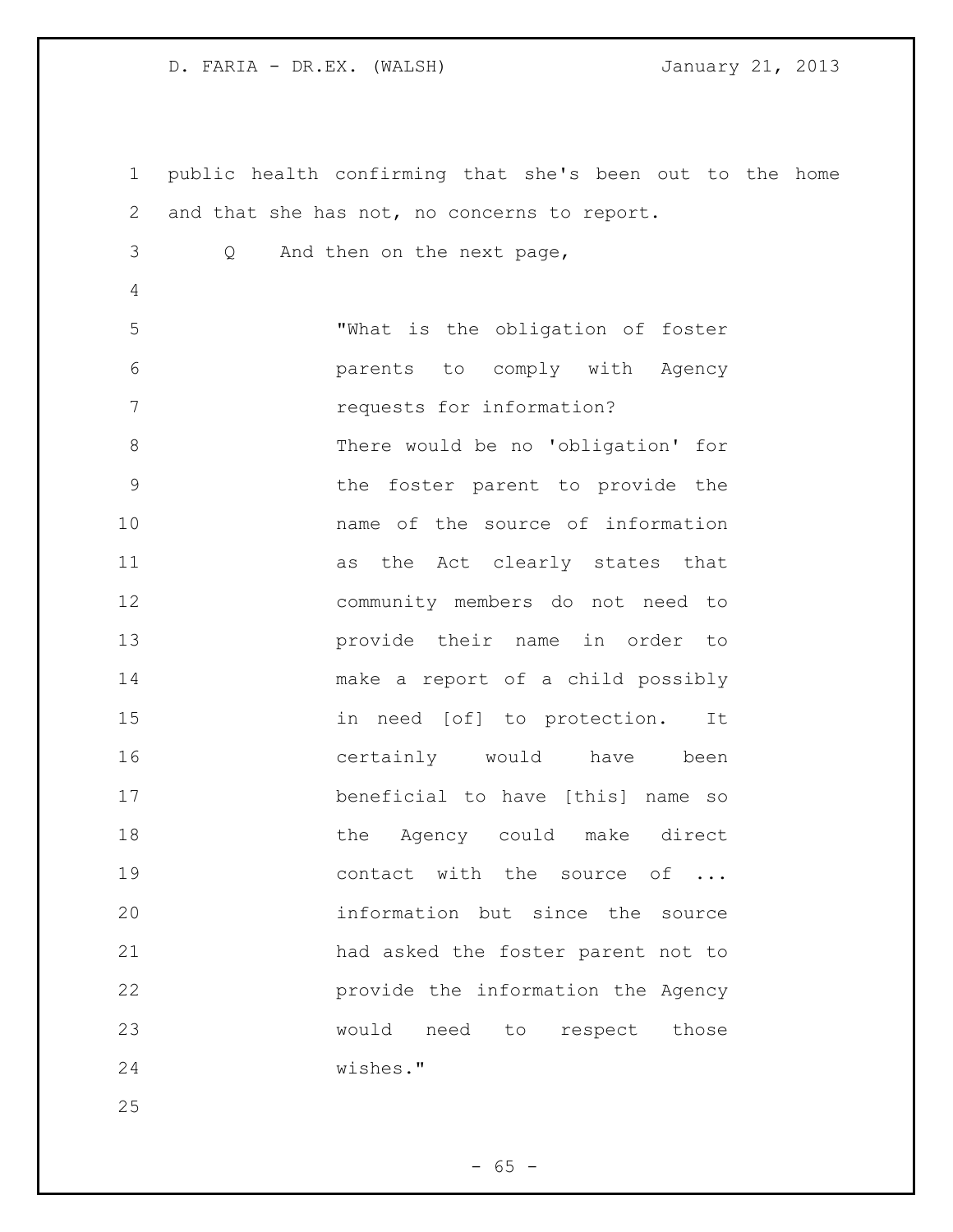Any comments? A That's accurate, we took, we took requests for information from anonymous sources all the time. Q And then you've told us that this was not an -- didn't meet the criteria for an abuse investigation. Then: "Did the Agency comply with Agency **8 procedures** when conducting this investigation?" 11 If we can just scroll down please. "The Agency's response to this complaint is concerning. Phoenix was not seen. The apartment was not seen. Samantha admitted that 17 there was a lock on the outside of the bedroom door she and Phoenix shared. No reason for this lock was given. If the lock was deemed necessary by Samantha due to acting out by Phoenix, this would indicate that there were problems in Mom's ability to control this little girl. The history of

 $- 66 -$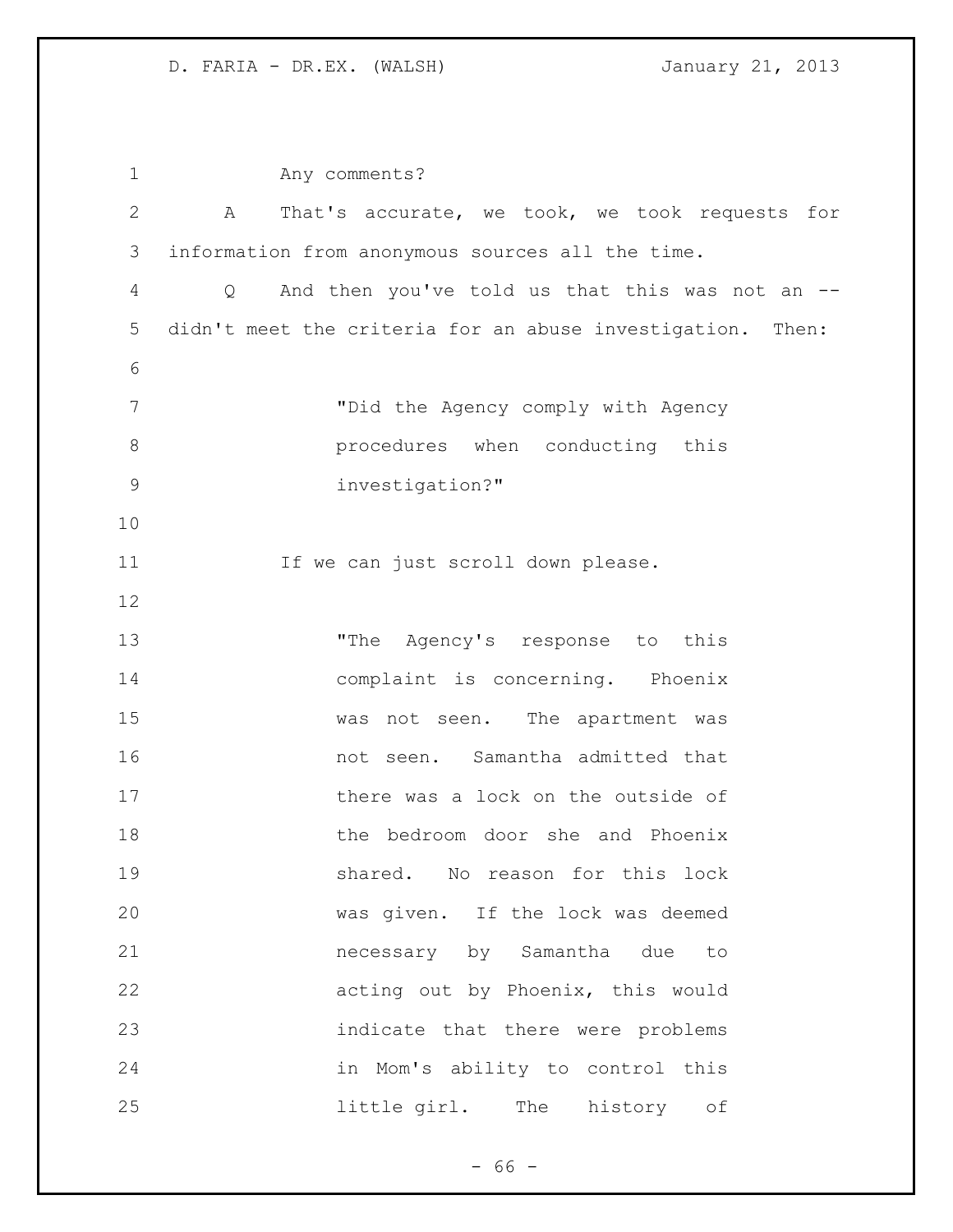1 this case, whereby so many sporadic caregivers had cared for Phoenix should have resulted in a red flag to the workers that all was not well in this home. No questions were asked about Samantha's present partner and **6 father to [the new baby].** Add the allegation that Samantha (and or Wes) was being abusive to Phoenix should have put this case in a 'high risk' category and a complete investigation and **assessment** should have occurred." 

You have any comment?

 A Well, as I indicated to you on, in my testimony last week, when we completed the safety assessment and we looked at the categories that would deem this matter to be immediate to 24 hours or high risk, the, the presenting information we had at the time would not come out as high risk on the safety assessment that existed at the time.

 Q So, finally on this -- is there anything more with respect to, to Ms. Warren's report that you wanted to comment on?

 $- 67 -$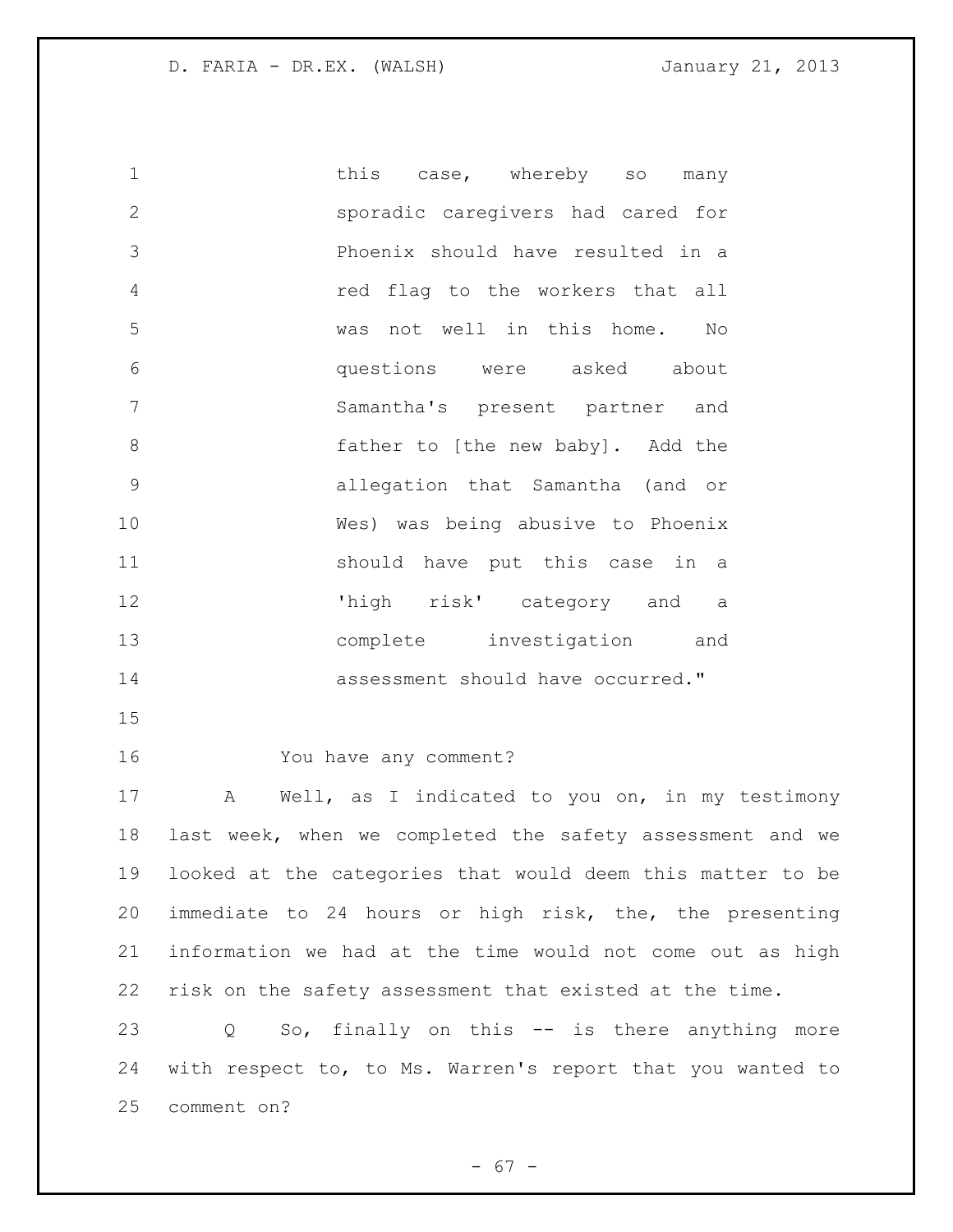A No.

 Q Okay. So then the last area that I want to ask you about is workload. You've talked about it a bit and there may not be anything more you want to say, but I did want to ask you specifically, was workload at the crisis response unit that you supervised, in '04 and '05, an impediment to achieving best practice and complying with standards? A Yes, it was. Q Can you be specific? A I've already outlined that the case numbers for

 our staff far exceeded what the Child Welfare League of America identifies as what is required to achieve best practices, or excellence in, in child welfare. So they're recommending 12 cases for one social worker, per month. Our staff were dealing with 50 cases for one social worker, per month. You add to that the gravity of the cases that we were managing, which were immediate to 48 hours. If you look at that safety assessment, it outlines specifically what we were looking at. We're looking at parent homicide, child suicide, severe physical abuse. You're looking at, you know, drug, alcohol involvements, children in withdrawal, attending to grow operations, you know, those were the types of situations that we were managing that were high risk. And then you factor into that staff, what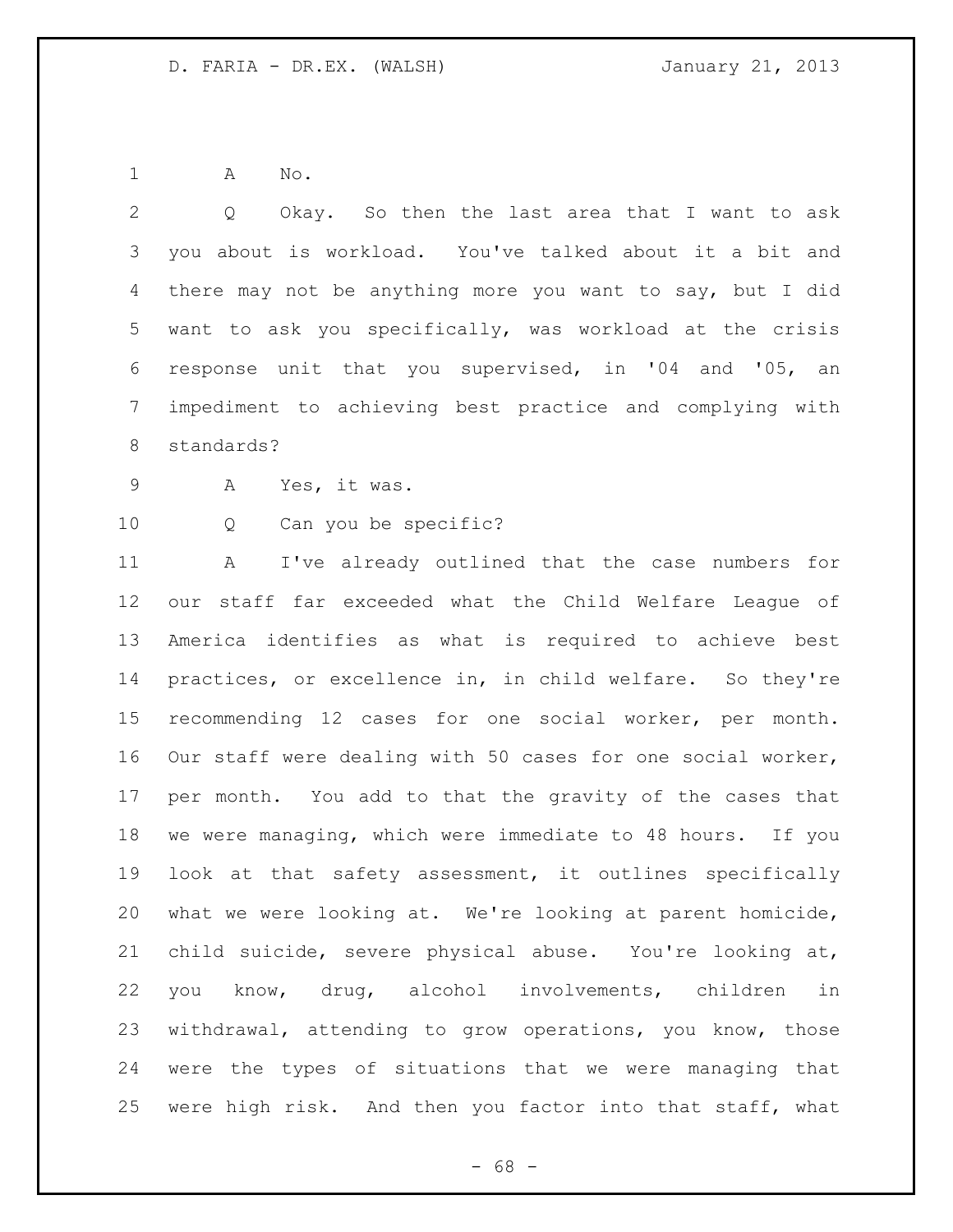was happening with respect to staffing, that's assuming you have a full complement on any given day and not having the 3 capacity to call in casual staff, that, you know, there is, there's a difference between caseload and workload. Collectively, that was our workload.

 Q So then -- thank you. So then my question was, when I, when I asked for specifics, it also referred to, can you give a specific example of how workload affected the delivery of services in '04 and '05?

 A Well, a, a specific example of that was some of the challenges that we were having with cases being returned from intake and abuse intake to CRU. It was a matter of every program -- I mean, I can speak to workload at CRU. But I know that workload was equally as significant with intake and our abuse intake units. And with abuse intake, you add to that, you know, the severity and the complexity of the cases that they're managing. And 18 I think that what was happening was that, yeah, there was a push and pull, in terms of who's going to manage the work, based on what was happening, with respect to the volume.

 Q And so, were children at risk in '04 and '05 because of workload?

 A There was, there, there was -- if I felt, at the end of the day, that children were at risk, I would have done what I needed to do to ensure that that wasn't the

- 69 -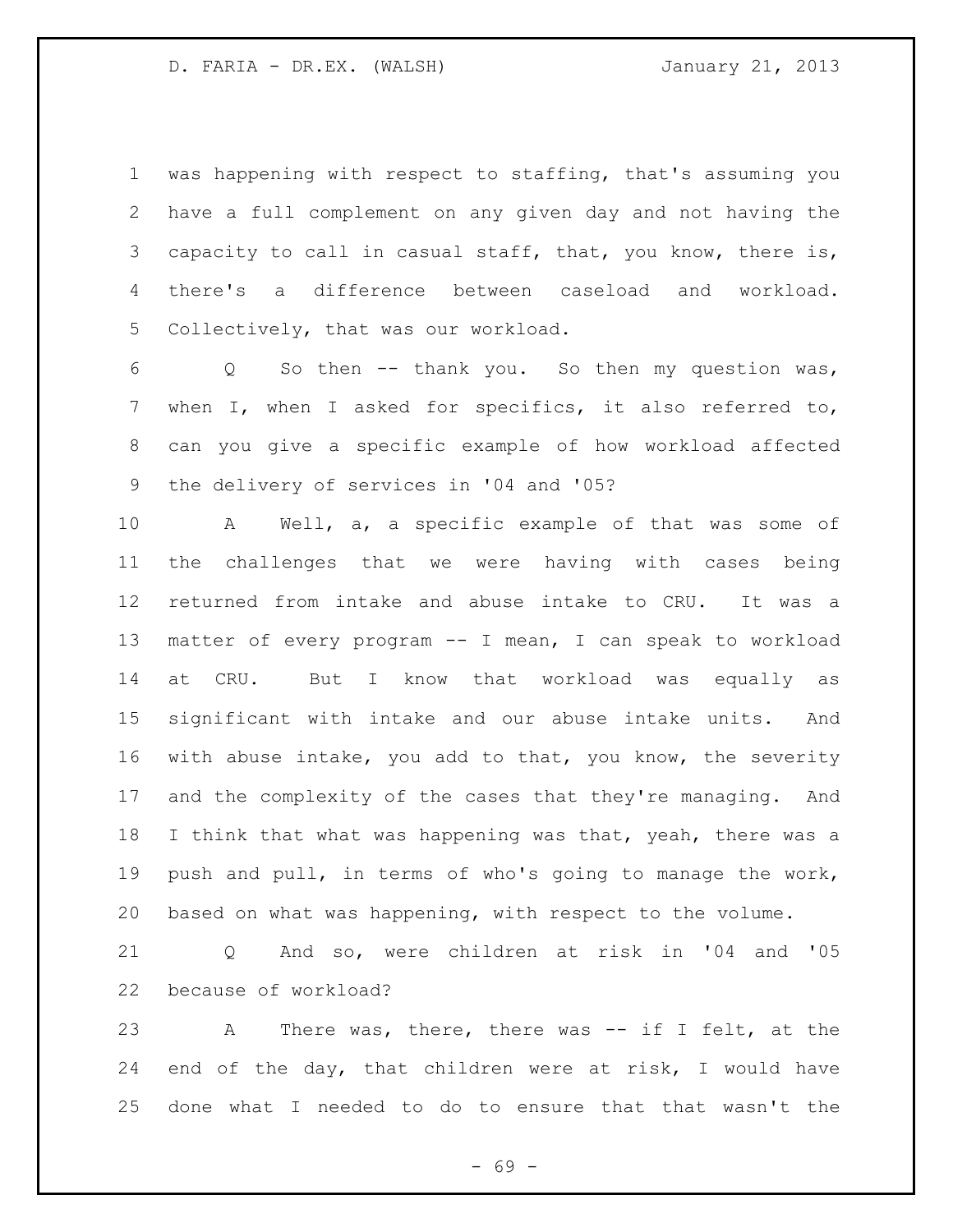D. FARIA - DR.EX. (WALSH) January 21, 2013

case. So I would say no.

| $\overline{2}$ | And when you say you would have done what you<br>$Q \qquad \qquad$  |
|----------------|---------------------------------------------------------------------|
| 3              | needed to have done, or do, that would include going to             |
| 4              | your assistant program manager and, and insisting that a            |
| 5              | file go up to intake, for instance?                                 |
| 6              | Yes, absolutely.<br>A                                               |
| 7              | And so then, specifically, did workload have an,<br>Q               |
| 8              | an impact on the delivery of services to Phoenix Sinclair           |
| 9              | and her family in '04 and '05?                                      |
| 10             | I can, I mean, based on the information that I<br>A                 |
| 11             | have, I would say yes, that it did.                                 |
| 12             | Was Phoenix put at risk because of workload in<br>Q                 |
| 13             | '04 and '05?                                                        |
| 14             | I have, I would say no, I don't know.<br>$\mathbf{A}$               |
| 15             | THE COMMISSIONER: You said no?                                      |
| 16             | THE WITNESS: I would -- not that we knowingly                       |
| 17             | were aware of, that we were placing a child at risk, or any         |
| 18             | child at risk.                                                      |
| 19             |                                                                     |
| 20             | BY MS. WALSH:                                                       |
| 21             | Did you make your concerns, with respect<br>$Q \qquad \qquad$<br>to |
| 22             | workload, known to anyone in management, anyone<br>in               |
| 23             | authority?                                                          |
| 24             | Yes, we had regular discussions, I had regular<br>A                 |
| 25             | discussions with my program manager, Dan Berg.<br>We had            |

- 70 -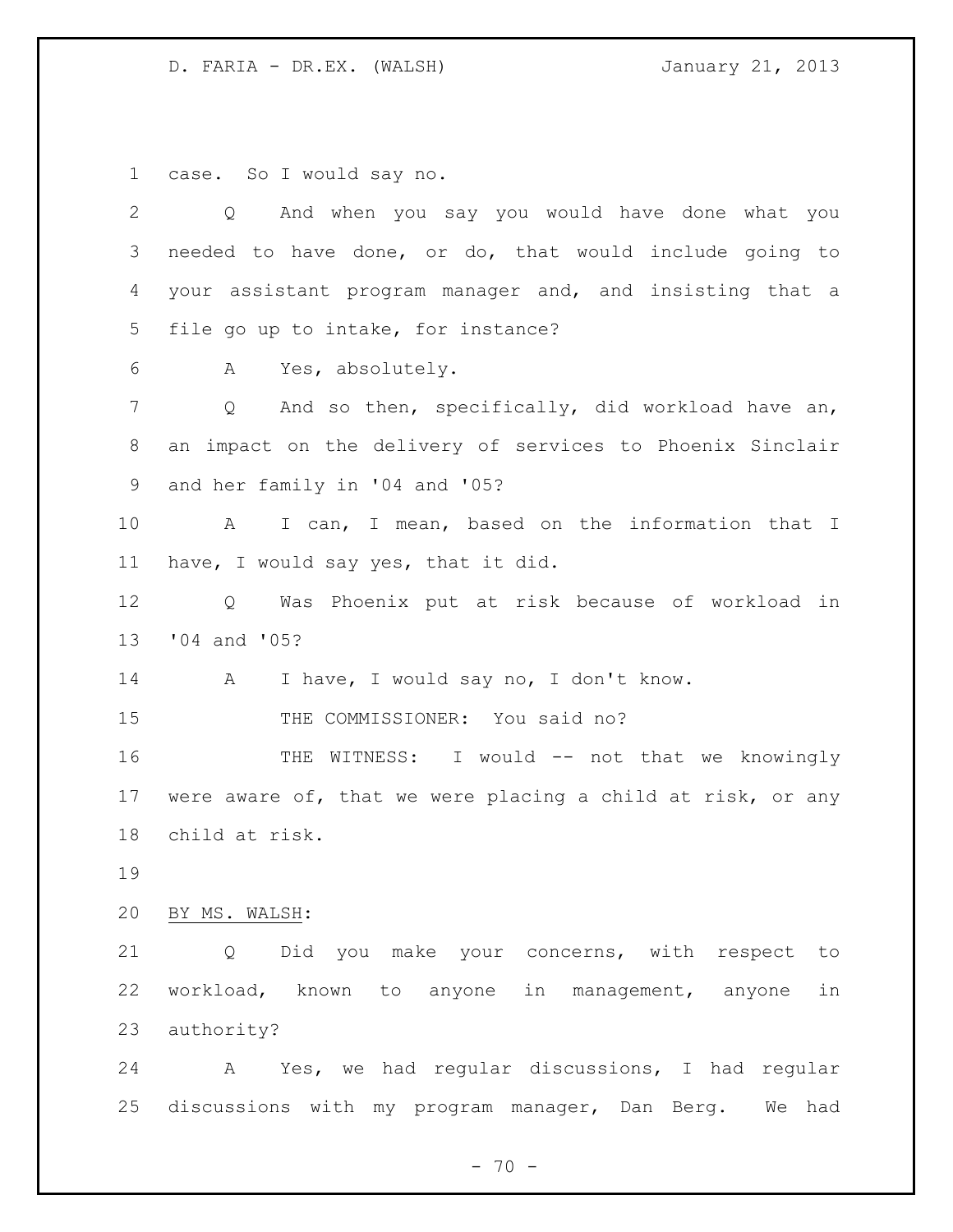D. FARIA - DR.EX. (WALSH) January 21, 2013

 regular management meetings where we discussed workload. Our program statistics, with CRU, program statistics were distributed to our senior management and they were also distributed among our supervisory staff. So the, the 5 numbers speak for themselves. So, yes, it was, it was --

- Q Was that in --
- 7 A -- known.
- Q -- '04 and '05?
- A Yes.

 Q Were you aware of, of any actions that were taken with respect to your concerns?

12 A I know that there -- I remember that there were meetings with abuse intake, to look at the referral criteria for abuse and to look at the issues that we were having around transferring cases to abuse intake. And I don't remember specifically what other initiatives would have been underway at the time. That would be something that my program manager, Dan Berg, would speak to more eloquently.

 Q So is it fair to say that workload was an issue for you throughout the time that you were a supervisor at CRU?

A Yes.

MS. WALSH: Can we pull up 20260?

I have -- this is my very last question, Mr.

- 71 -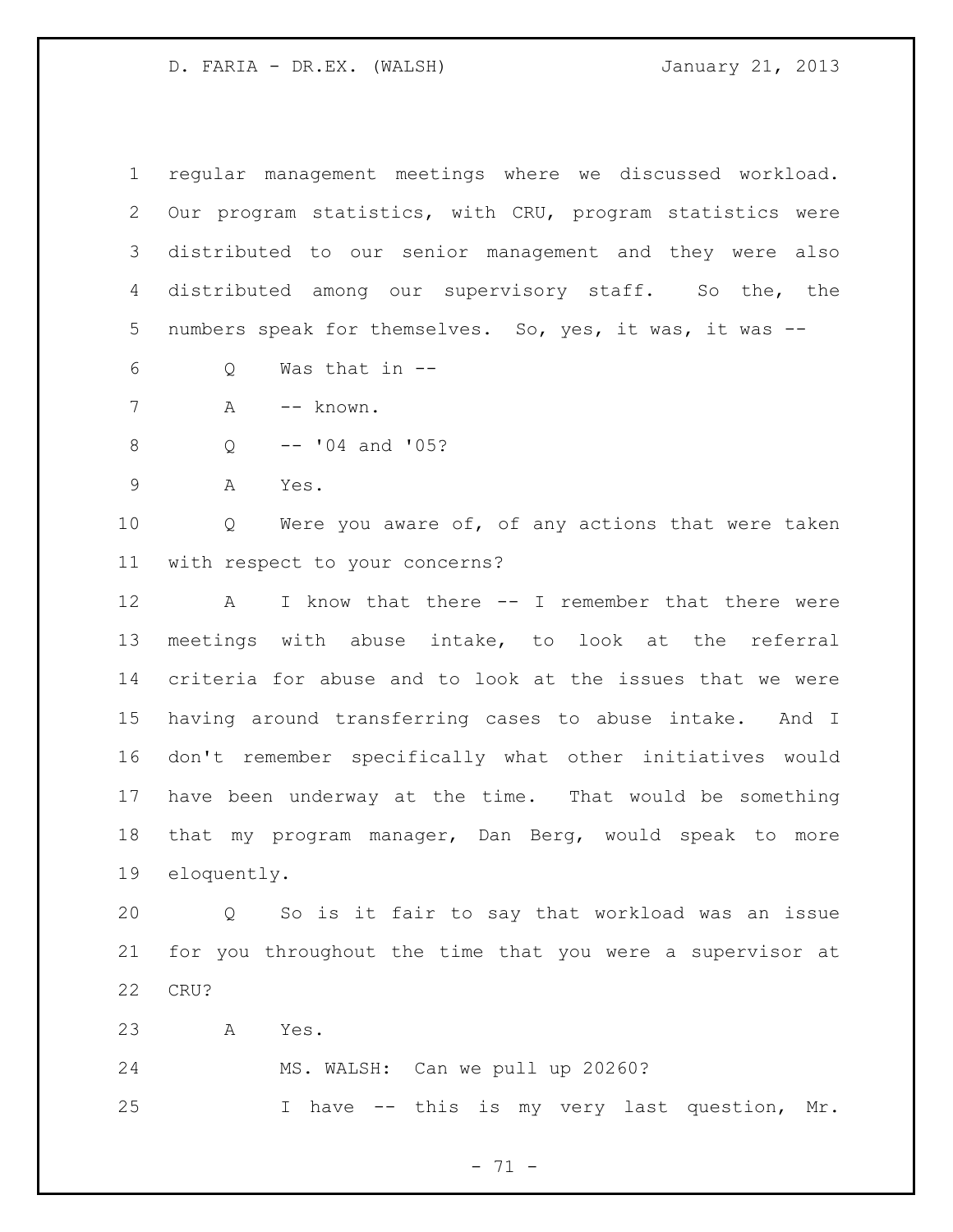D. FARIA - DR.EX. (WALSH) January 21, 2013

 Commissioner and then ... BY MS. WALSH: Q There was one other area that I wanted to ask you about. This CRU joint meeting that took place in February of '04, if we turn to the next page, 20261, we already talked about item number 13 on the agenda, but item number 12, do you see that? A Yes. Q It says: "There have been issues with E.I.A. re: Helen and Stella 14 requesting specific information about cases before giving out demographic information. It was determined that they were given 18 direction to do so, and therefore **there** will be a meeting at management level with their manager, Brian Barton, to work this out. Dan and Diva will be meeting with Brian Feb 17, 2004." Do you recall what that was about?

 $- 72 -$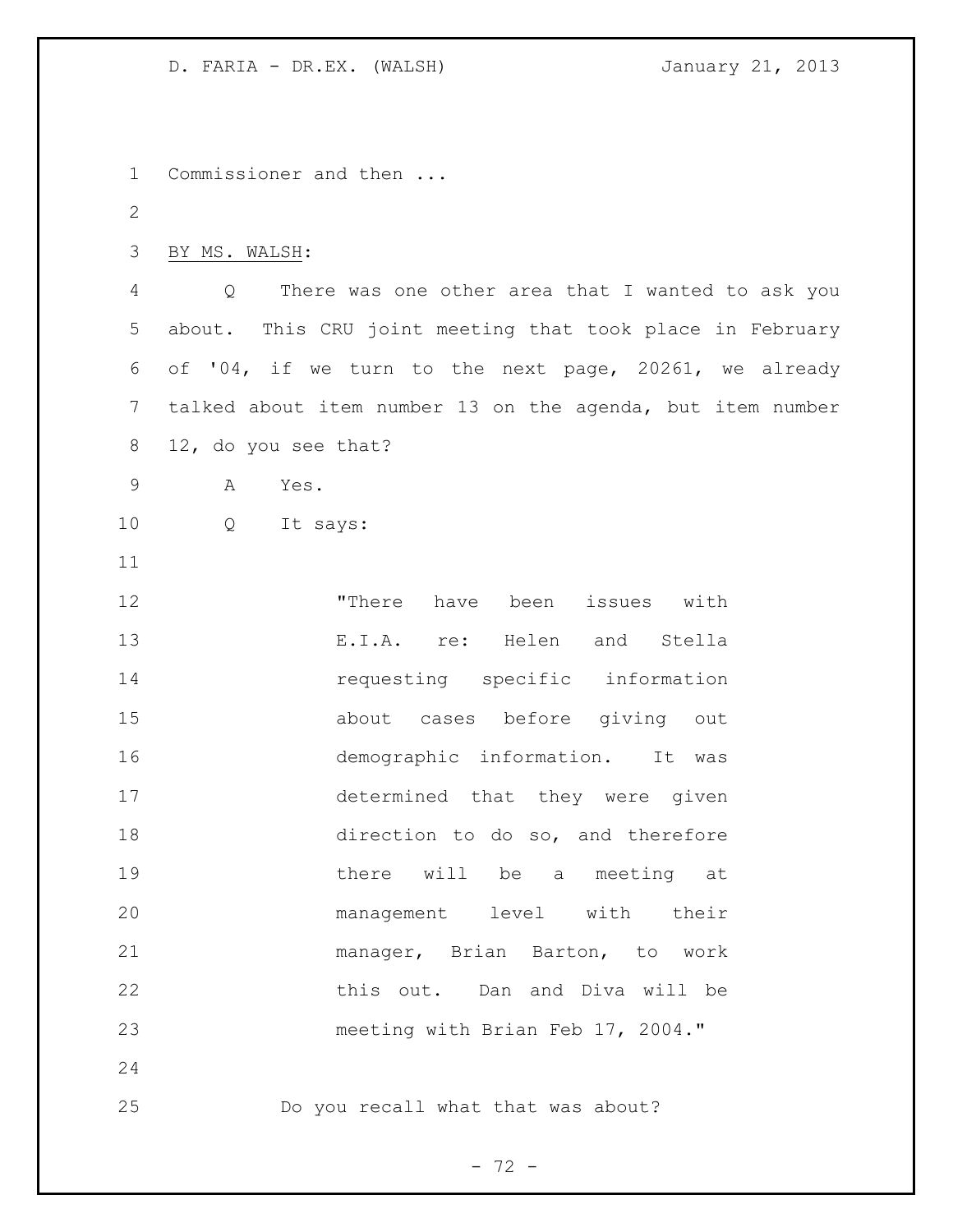A That was about concerns that we had related to information sharing with Employment and Income Assistance. I don't remember all the specifics of the meeting, but it was, the process, at the time, was that our CRU staff would contact the individuals identified here and would request information and the process had become quite cumbersome, in that, you know, they were being selective, in terms of what they shared and they were requesting information, confidential information. So obviously, we needed to 10 clarify what that process was, in order to, you know, facilitate the process at our end and at the Employment and Income Assistance end as well.

 Q So was that clarified? Was the issue resolved after February of '04?

15 A I think that there was improvements. However, I, I think information sharing with Employment and Income Assistance has, has been an ongoing issue. And I know that in other provinces, there is a joint information sharing system with Employment and Income Assistance and Child and Family Services. And given the workload at, with, at Child and Family, the easier it is for us to obtain information, in the most accurate possible, that really facilitates our, our, our ability to do effective assessments. But it also assists us with respect to workload. Because when we encounter these types of challenges, that only adds to the

- 73 -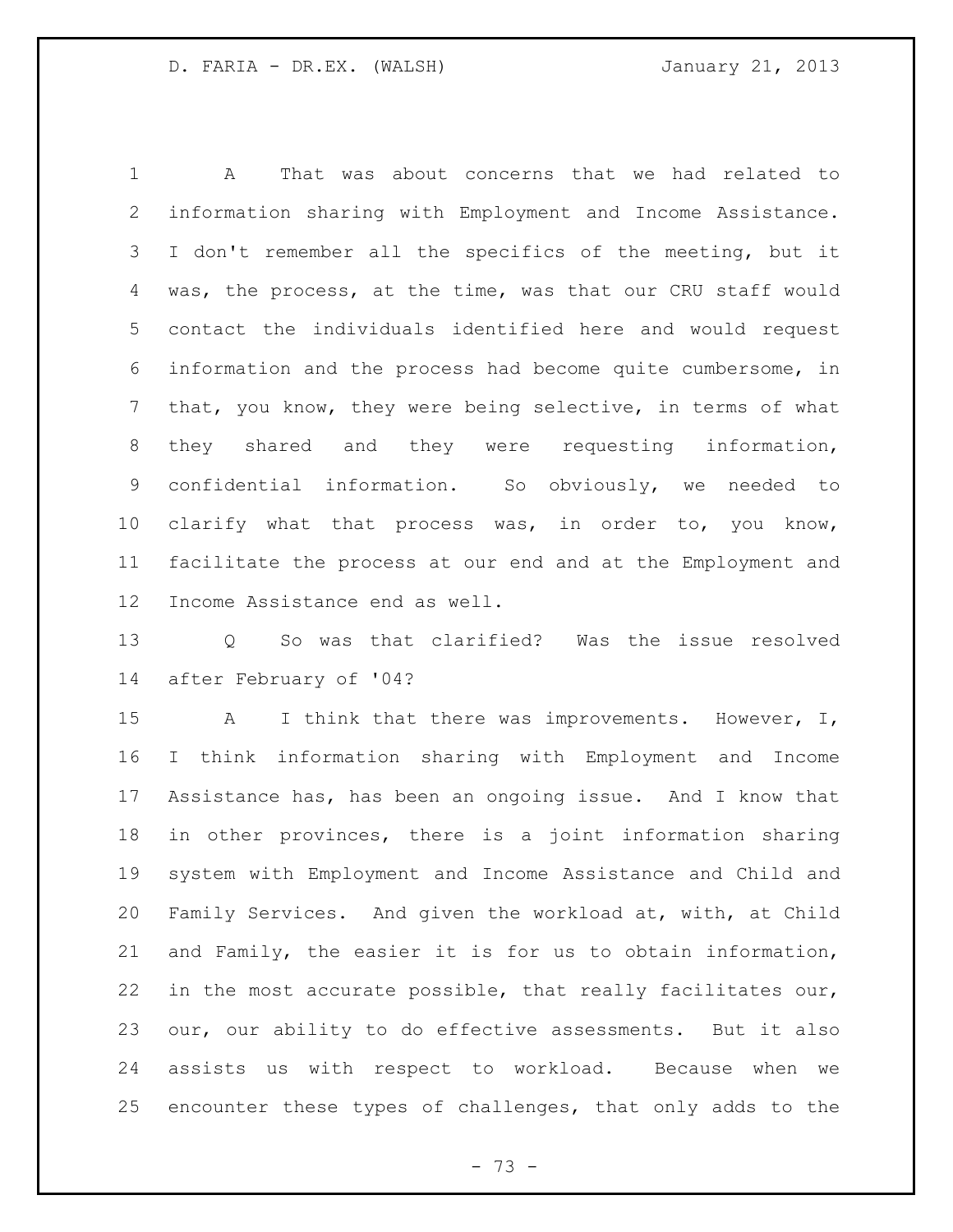workload issues that we're experiencing. MS. WALSH: Thank you. Those are my questions for the witness, Mr. Commissioner. THE COMMISSIONER: All right. We've been a long while. We ought to break, which is unusual. But I, I think it was consistent to get through evidence of this witness. So we'll, now we'll take a 15 minute break and then some of the other lawyers will have questions for you. 10 THE WITNESS: Great, thank you very much. 11 MS. WALSH: Thank you. 12 THE COMMISSIONER: Thank you. (BRIEF RECESS) THE COMMISSIONER: All right, Mr. Gindin, we'll get adjusted here and see you. 18 MR. GINDIN: Thank you. CROSS-EXAMINATION BY MR. GINDIN: Q Ms. Faria, my name is Jeff Gindin. I represent Kim Edwards and Steve Sinclair. I have some questions for you. A Okay. Q You spoke about standards quite a bit in the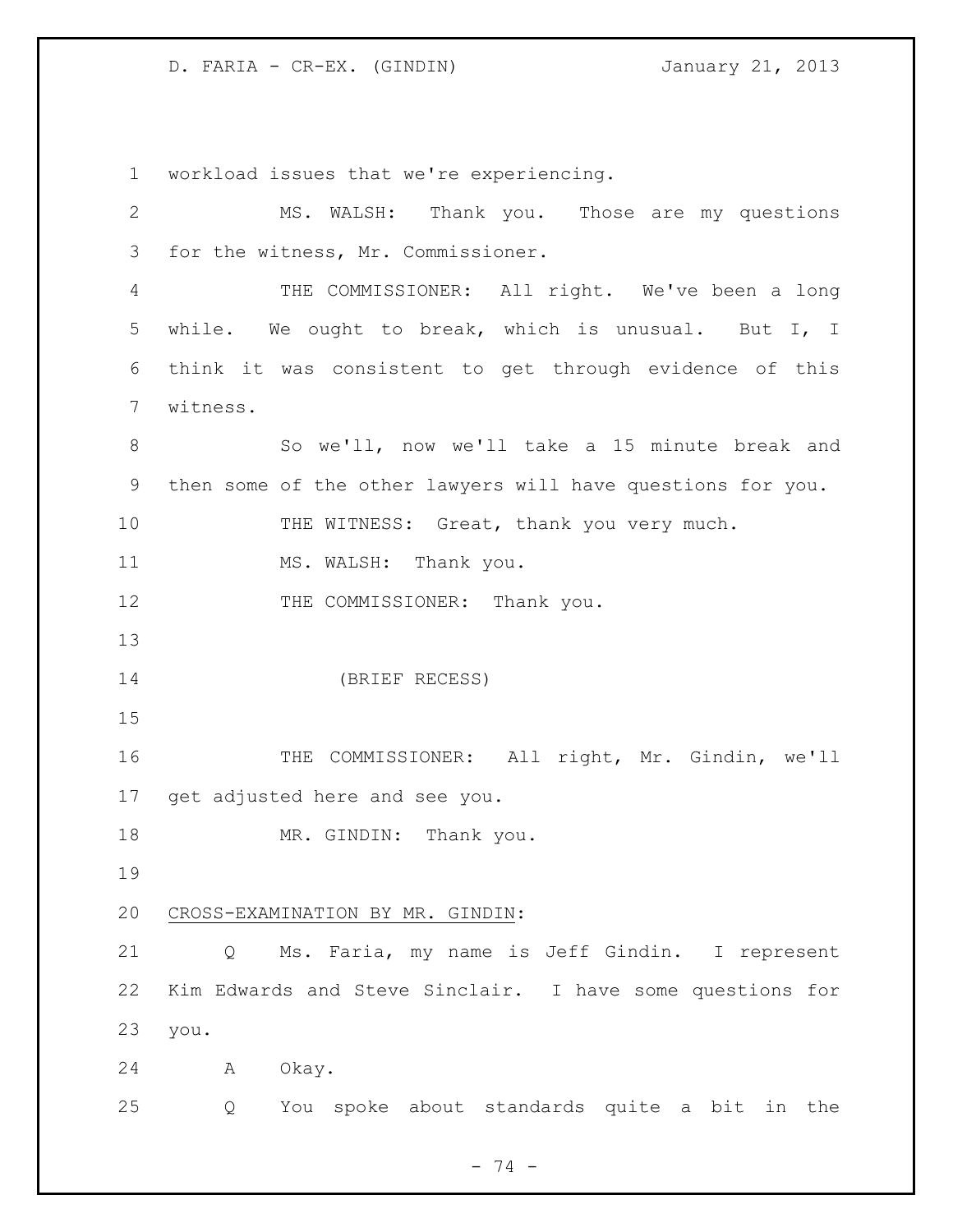last, last week and today and I understand that you, yourself really only received training in standards in, in September of 2010; I think that's what you said? A That's correct. Q And many of the social workers that were, that you were supervising, hadn't received training standards, I think you said, in '04 or '05 certainly? 8 A That's correct. Q And there was also quite a bit of confusion, you said, about, even though you hadn't received training, in, in fact, which standards applied, because there were many drafts and many versions; right? A That's correct. Q But regardless of what the standards may have been, you've also told us about certain things that would be considered best practice? A Yes. Q And best practice, as I understand it, is what you try to achieve, based on the literature, I suppose; is that fair? A Well, based on what we know, in terms of being optimal practice in other jurisdiction, based on the literature, based on outcomes -- Q Um-hum.

A -- and ultimately, based on standards that exist.

- 75 -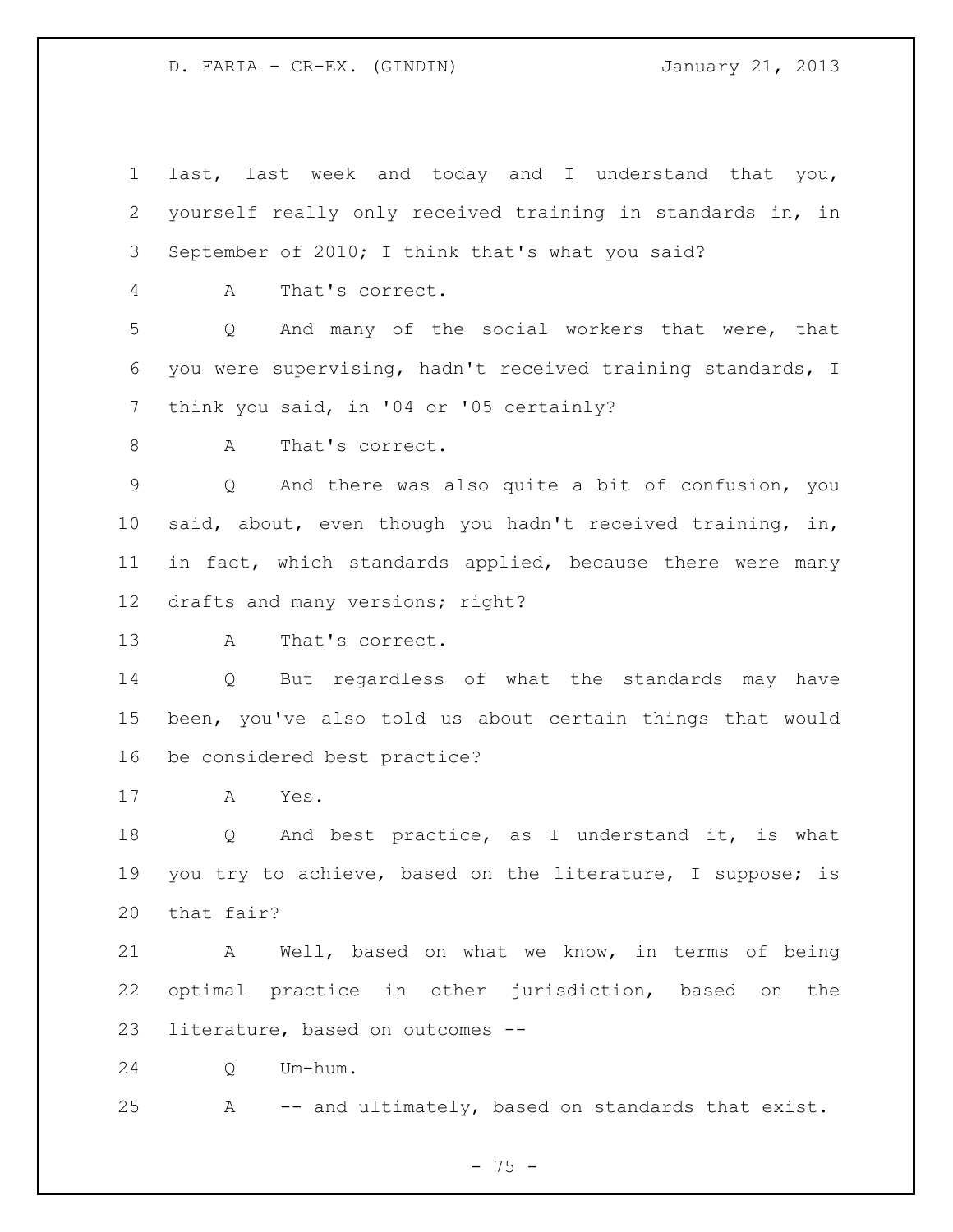Q Right. So best practice, for example, in this case, is something that you tried to ensure, as supervisor, that the social workers tried to achieve? You tried to make sure that they would follow best practice? A Yes. Q Now, in terms of best practice, and I think you've already said some of these things, I just want to make it clear, reviewing the history, with respect to the matter that a social worker is faced with, would be considered best practice? A Yes. Q In this case, I think you said, both files should be reviewed, that is Samantha Kematch, Steve Sinclair? A Yes. Q So best practice would be then to review as much history as you can and where there are several files, to review them as well; correct?

 A Well, at CRU, that would have been reviewing the CFSIS information for both the primary caregiver, which would have been Samantha Kematch and the birth father for the, for the, for the children, which would have been Steven Sinclair. So the expectation would that, would have been that the CFSIS information at CRU be reviewed for both of those files.

Q I didn't mean the paper files, I meant the

 $- 76 -$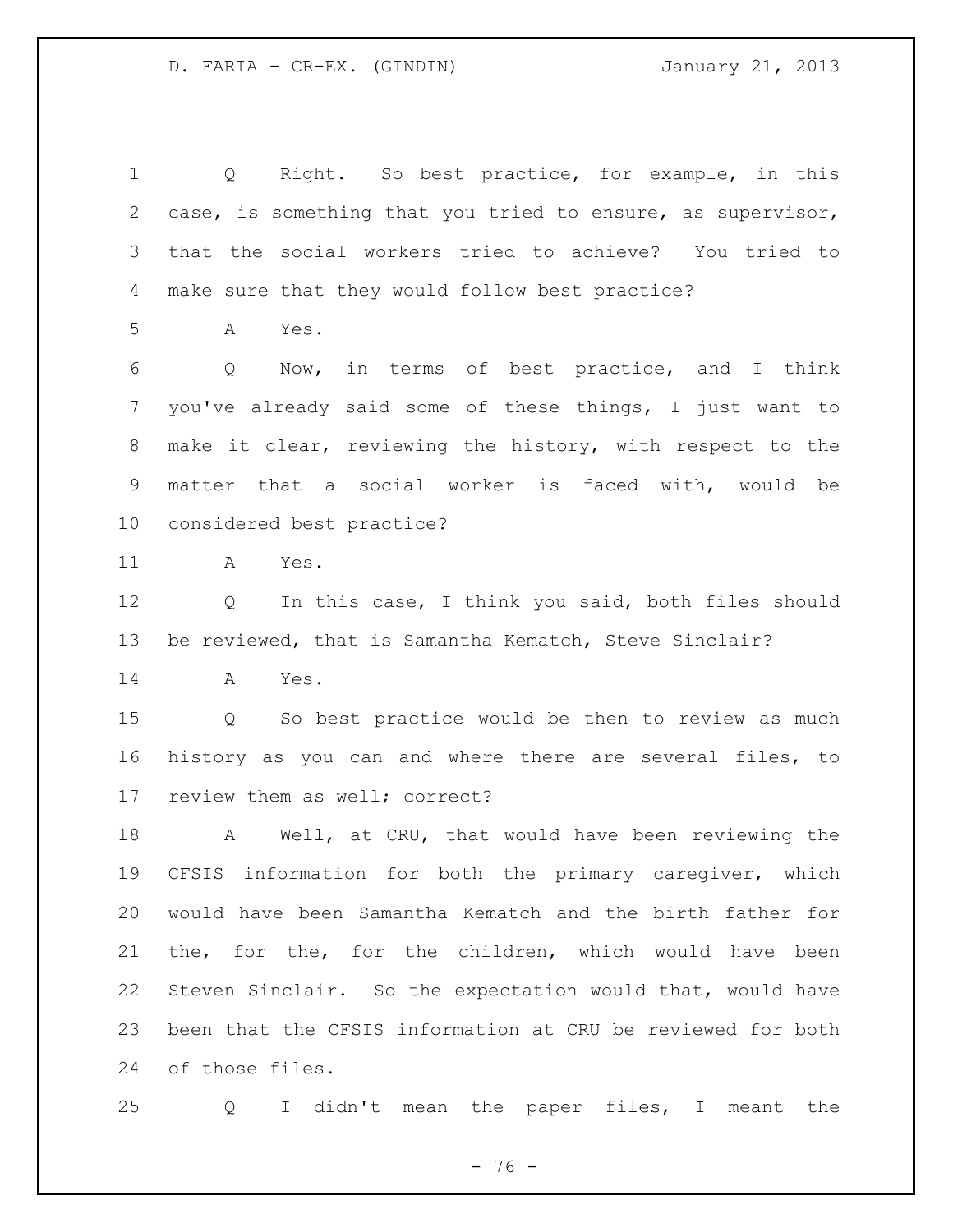information that you could glean from looking at CFSIS?

- A Yes.
- Q Right?
- A Yes.

 Q And if the, some information came to light that there was another partner involved, as we've heard about here, certainly with respect to the December '04 involvement, best practice would have been to try and find out some information about this partner, regardless of whether it was in any standard or not?

A Yes.

Q It just makes good common sense; right?

A Yes.

 Q Best practice would also include, at any time, regardless of when standards might be changed or not, is to see a child that is --

A Yes.

 Q -- the subject of a, an allegation or a safety concern?

A Yes.

 Q And in fact, some of the documentation you were referred to used the phrase "to establish safety"?

A Yes.

 Q Now, toward the end of your testimony, you were asked by Ms. Walsh if workload might have affected the

- 77 -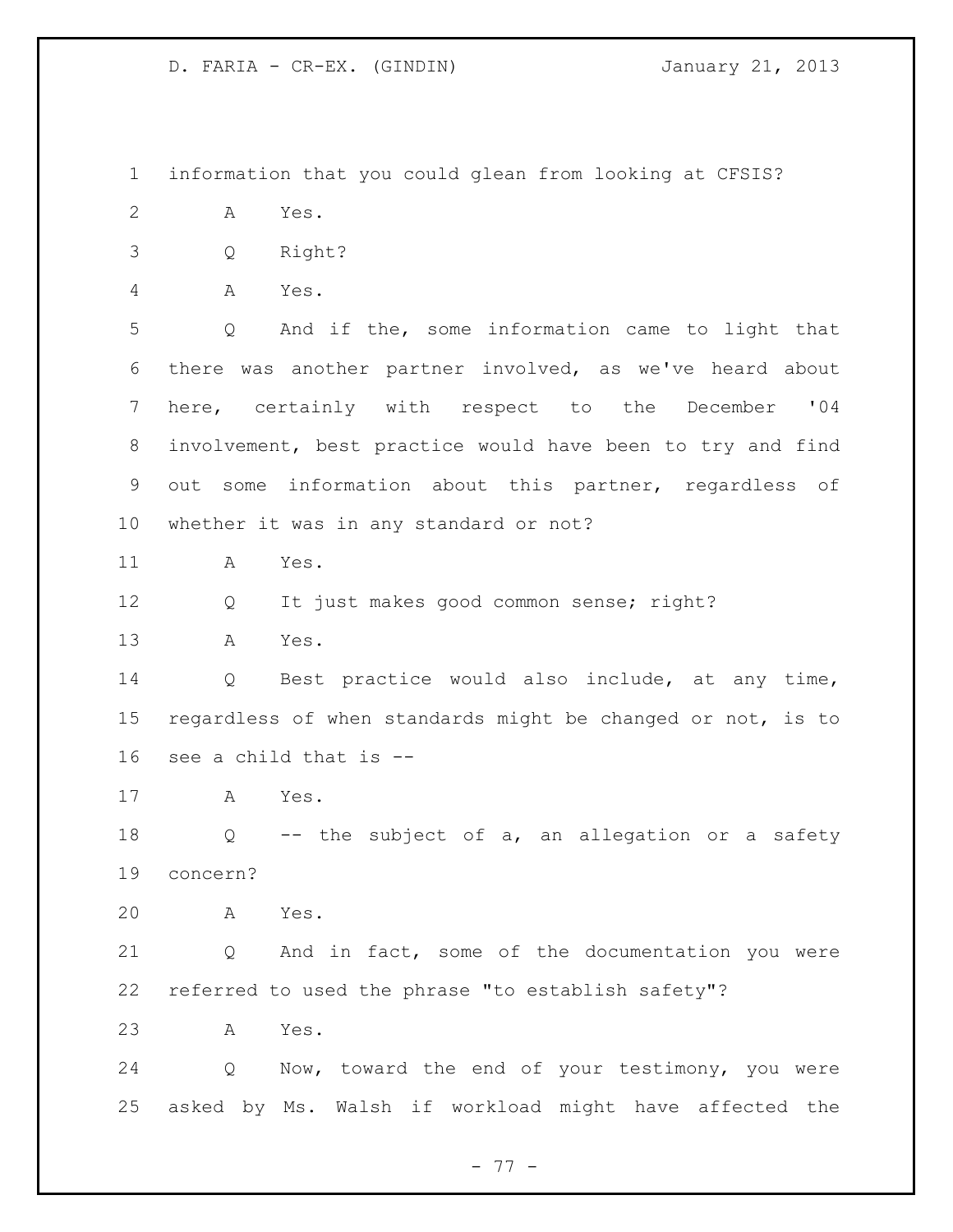ability to use best practice methods and you said that it did. I'm not sure you answered the question as how it did in this case. Are there things that would have been done differently if the workload was less in this case? A I think that in this case workload was one factor that impacted best practice. There are multiple factors that impult (phonetic), impacted best practice. Q What were the other factors, other than workload and -- A Well, I think -- Q -- busyness? A -- I think definitely the case, you know, in terms of workload, there was the, the, the case numbers, the gravity of the cases we were dealing with, staffing. Then the other issues that impacted best practice, I think, really, was the lack of the intake module, the CFSIS program that existed at the time. I think also what was happening, in terms of the policies and procedures that existed at abuse and intake, in terms of cases being transferred to those programs from CRU, definitely a clear understanding of risk assessment, safety assessment, confusion about the standards -- Q Um-hum.

 A -- those were all factors that contributed. Q Contributed, contributed to what occurred in

- 78 -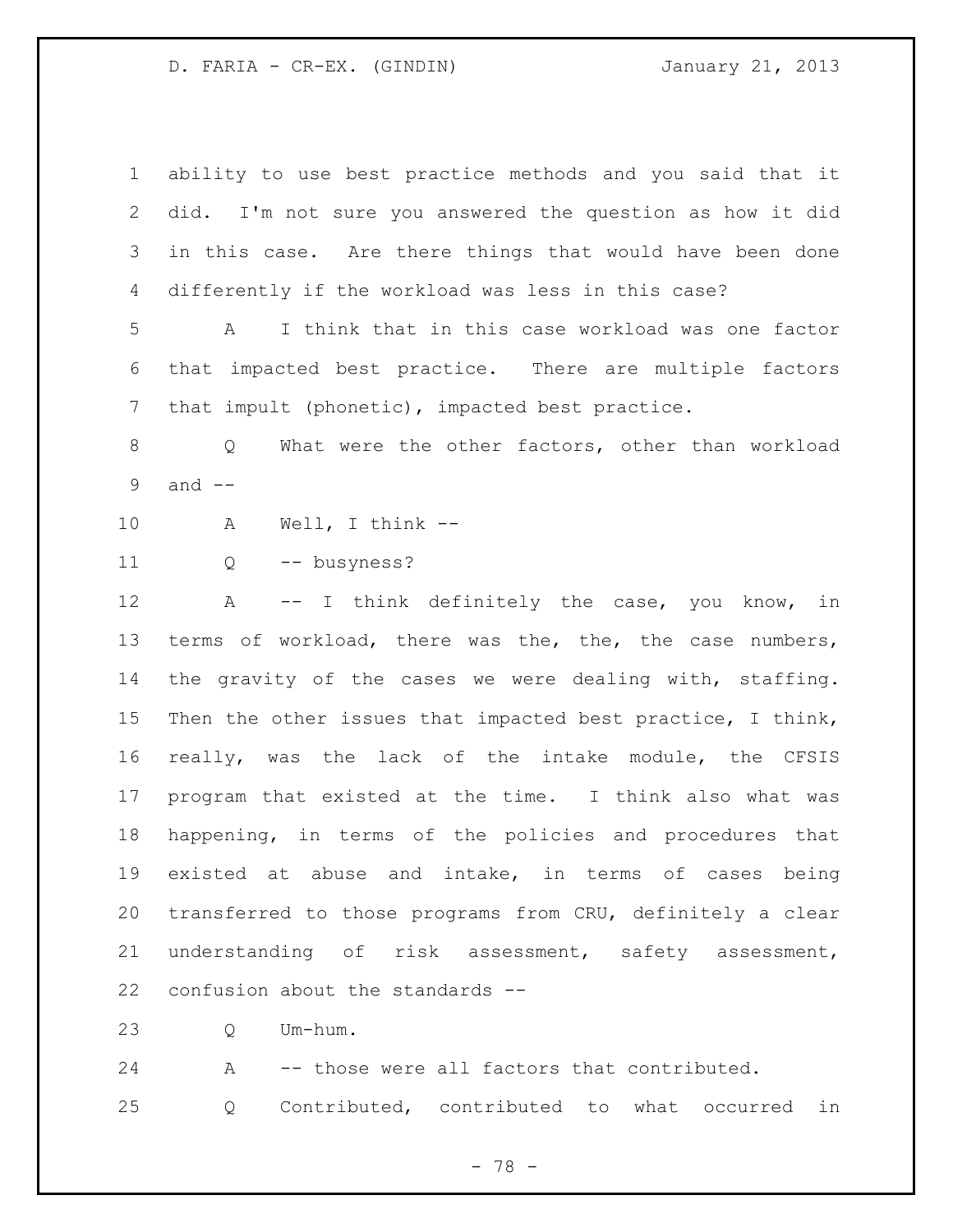these various openings we've talked about?

A Yeah.

 Q Right? But despite all of that, best practice remained the same, that is, reviewing as much information as you can get, seeing the child. Those kinds of things were clearly still best practice back then?

 A Yes, if it's, if it's achievable, based on the organizational and systemic challenges.

 Q Are you saying that those organizational issues and systemic challenges actually had an effect here, as to whether Phoenix might have been seen or not --

A I can only --

 Q -- in March of 2005, when the workers went out? 14 A -- I can only speculate, based on the information that's in the written report --

Q Um-hum.

17 A -- and what I knew to be best -- what, what I knew to be regular practice at the time --

Q Um-hum.

 A -- and what I understood to be best practice at the time.

 Q Okay. I'm not sure you're answering the question. If it wasn't for the caseload, or workload, or what, whatever pressures were taking place at that time, are you suggesting that Phoenix Sinclair might have been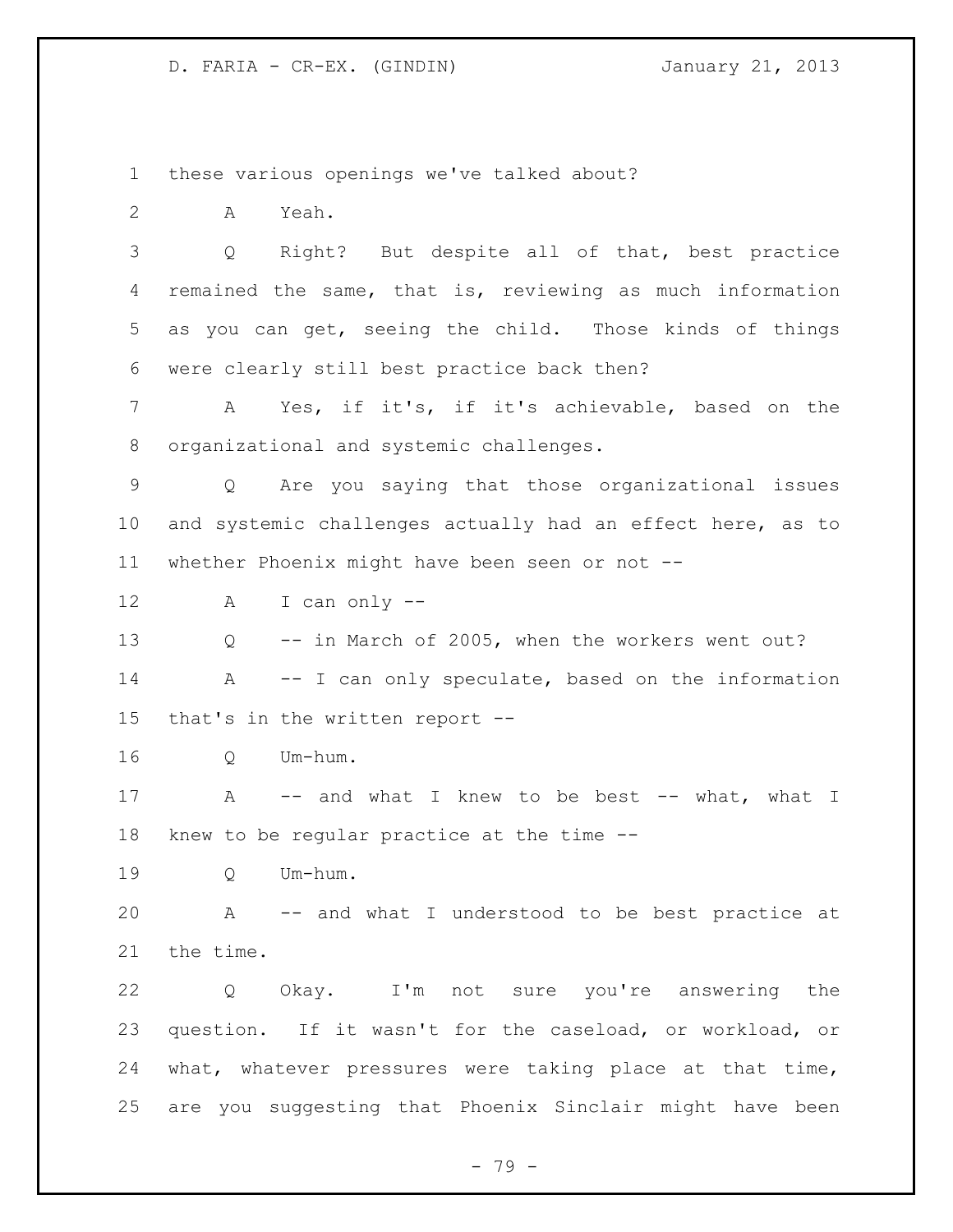seen in March, before that file was closed?

| $\overline{2}$ | I can only speculate based on the information<br>A          |
|----------------|-------------------------------------------------------------|
| 3              | from the reporting that I would, that, based on my          |
| 4              | experiences there and what I can see in the recording, yes. |
| 5              | Now, you spoke about your responsibilities, as a<br>Q       |
| 6              | supervisor and went through a list of things that you have  |
| 7              | to do and then you talked about your approval being         |
| 8              | required for certain matters to take place. Certainly your  |
| 9              | approval is required when a file is going to be closed?     |
| 10             | Α<br>Yes.                                                   |
| 11             | So with respect to the March matter, March of<br>Q          |
| 12             | '05, I think it's clear that you would have to approve the  |
| 13             | recommendation that was put to you by Chris Zalevich and    |
| 14             | Bill Leskiw; right?                                         |
| 15             | Yes.<br>A                                                   |
| 16             | That doesn't mean that it's something that you<br>Q         |
| 17             | must accept; you have some discretion, obviously?           |
| 18             | Yes.<br>A                                                   |
| 19             | And I presume that, in your experience, there are<br>Q      |
| 20             | times when you don't agree --                               |
| 21             | Yes.<br>А                                                   |
| 22             | -- with the recommendation? And when you don't,<br>Q        |
| 23             | I take it, from your evidence, that you'd probably discuss  |
| 24             | it with the workers who you didn't agree with?              |
| 25             | Yes.<br>А                                                   |

- 80 -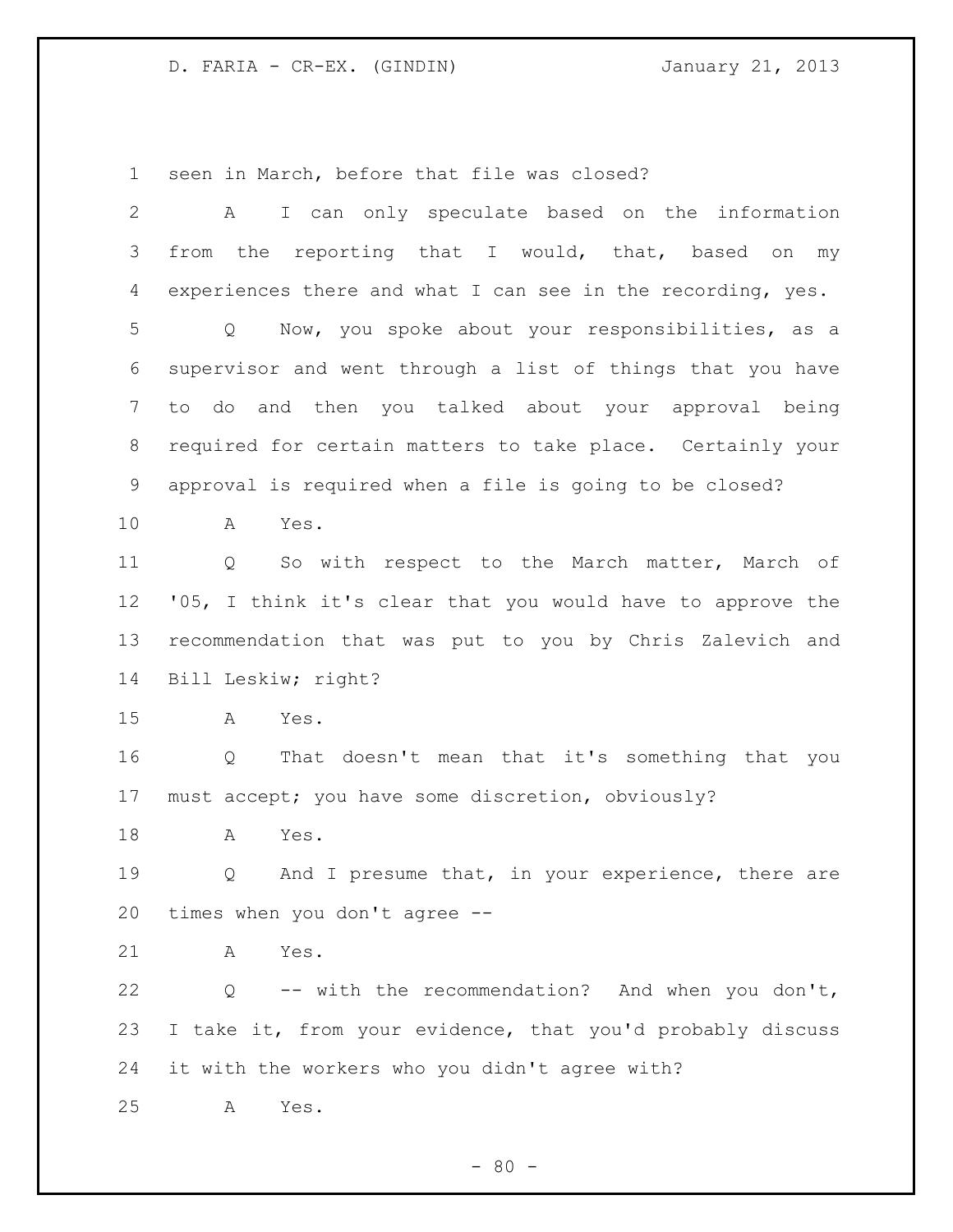Q And I think the way you put it was that if that happened, you would meet with the workers and try to arrive at a mutual understanding, is -- to quote your words? A Yes. Q Now, I was troubled by that, because I would think that if you're reviewing your work, you would simply make your decision, based on what you thought was right, rather than getting them to try to agree with you? A We would try to -- what I would do is I would meet with my staff, because keeping in mind, they're the ones that are going out. They're the ones that are doing the assessment. They're the ones that are in the home. They're the ones that are seeing, seeing the children. So I don't remember specifically what discussions I would have had with my staff with respect to this matter. Q Okay. A The course was that I would be sitting down with

 my staff, reviewing the information and then attempting to come to some mutual decision. If, for whatever reason, I felt that, that there were concerns that remained, then I would have directed my staff accordingly.

 Q But when you say you try to arrive at a mutual decision, does that mean that you try to arrive at something that, in this case, all three of you would be happy with?

- 81 -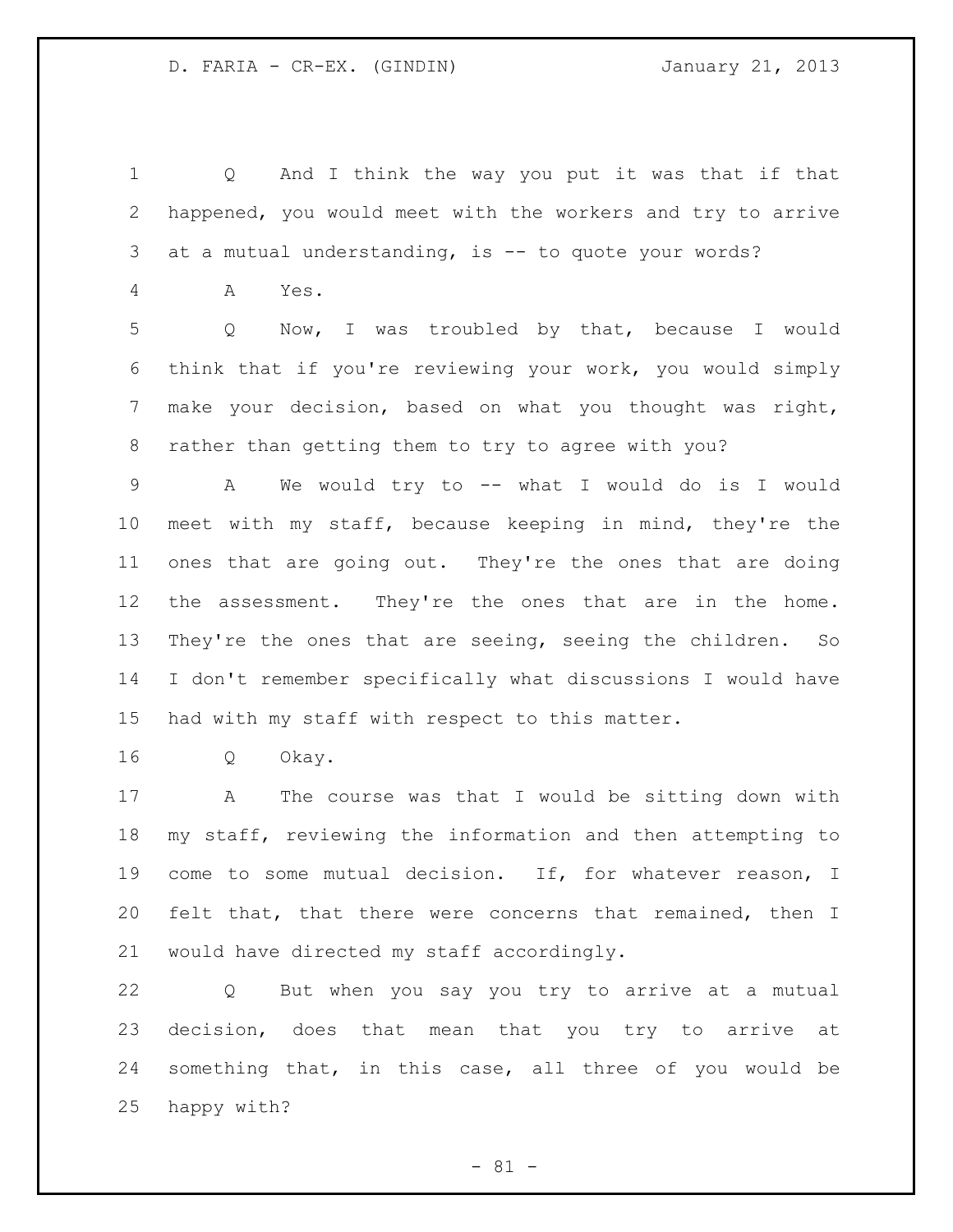A No, I would be taking whatever assessment information they had into consideration. If I felt that there were any concerns, I would be providing direction accordingly. Q And if, if Chris Zalevich said anything about well, maybe I should go back and see Phoenix, which you said something like that. It wasn't clear how it came up, but something like that, I think your evidence was that you would never say to him, no, no, don't do that? A No, I would never direct a social worker not to see a child. Q Okay. Especially when it's raised by them as something that maybe should be done; right? If it was raised by them? A If it was raised that -- Q I'm questioning the -- 17 A -- it should be done, then I would be saying yes, go see the child. Q Or even questioning whether he should have or not, you would likely say, well, maybe we should go see it? 21 A If he was questioning it? Q Yeah. A It would be based on -- I would be taking all the information into consideration. Q But you wouldn't say no, no, no?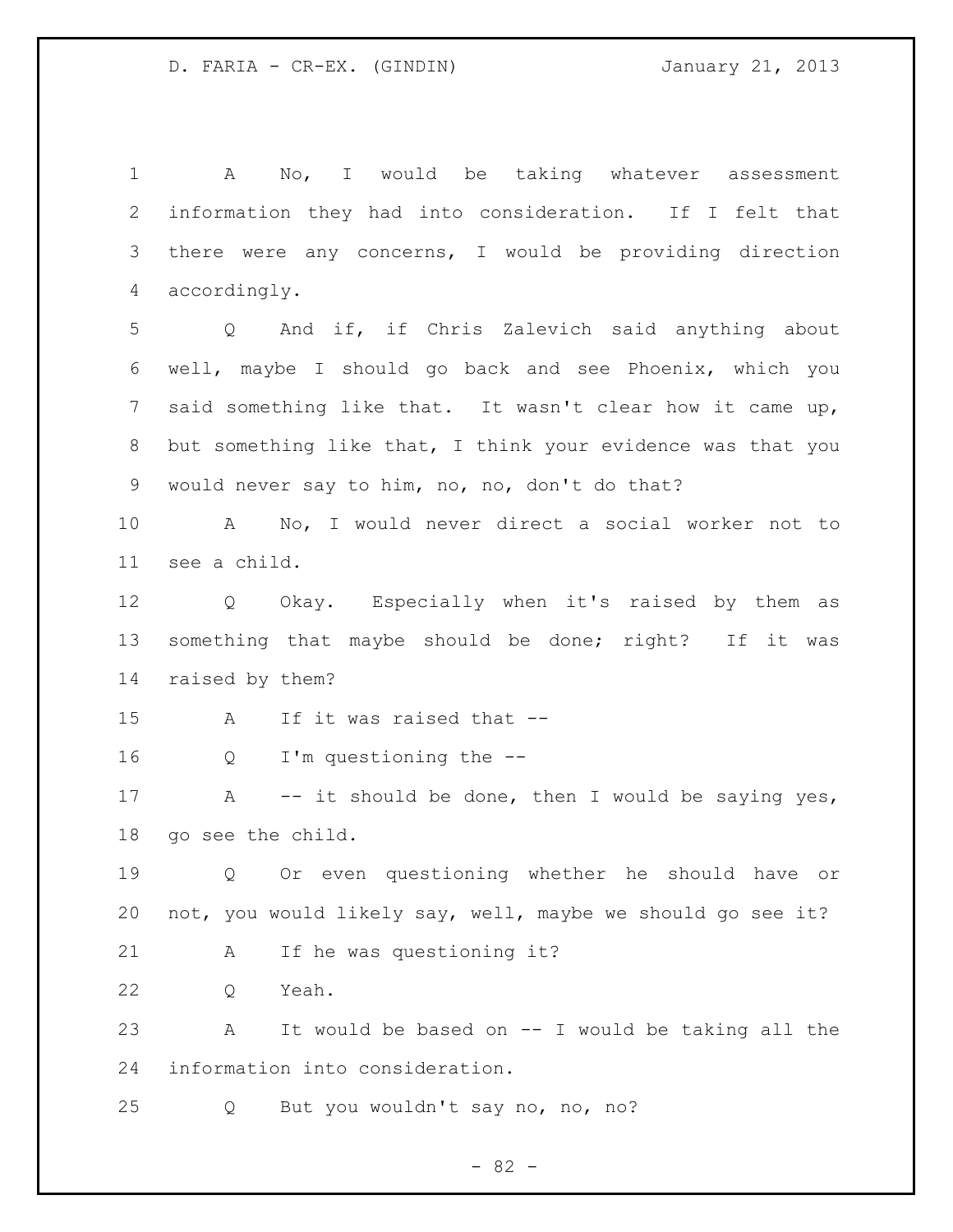A I would never -- I wouldn't tell a, a social worker not to go out --

Q Um-hum.

A -- and see a child.

 Q You were also asked about what notes, if any, that you made about these types of discussions we're talking about now, where you might meet with the workers, review the recommendation and have some discussions. And I think you were saying that you really didn't have notes of that, or keep notes of that?

 A No, the expectation was that the CRU worker would document any consultation.

Q Okay.

14 A And that was simply because of the volume of the work.

16 Q And you were, you were referred, several times, I think, to the supervision policy, at page 2940, if we -- if you need to look at it again, we can get that up. But it was simply the, the recording that, and documentation of these kinds of notes and it, it's clearly suggesting that should be done; you recall that?

 A That supervision policy applies to family service. At crisis response unit, with the volume of cases that we would have been managing, as supervisors, coming across our desks, I'm not really certain that that would

- 83 -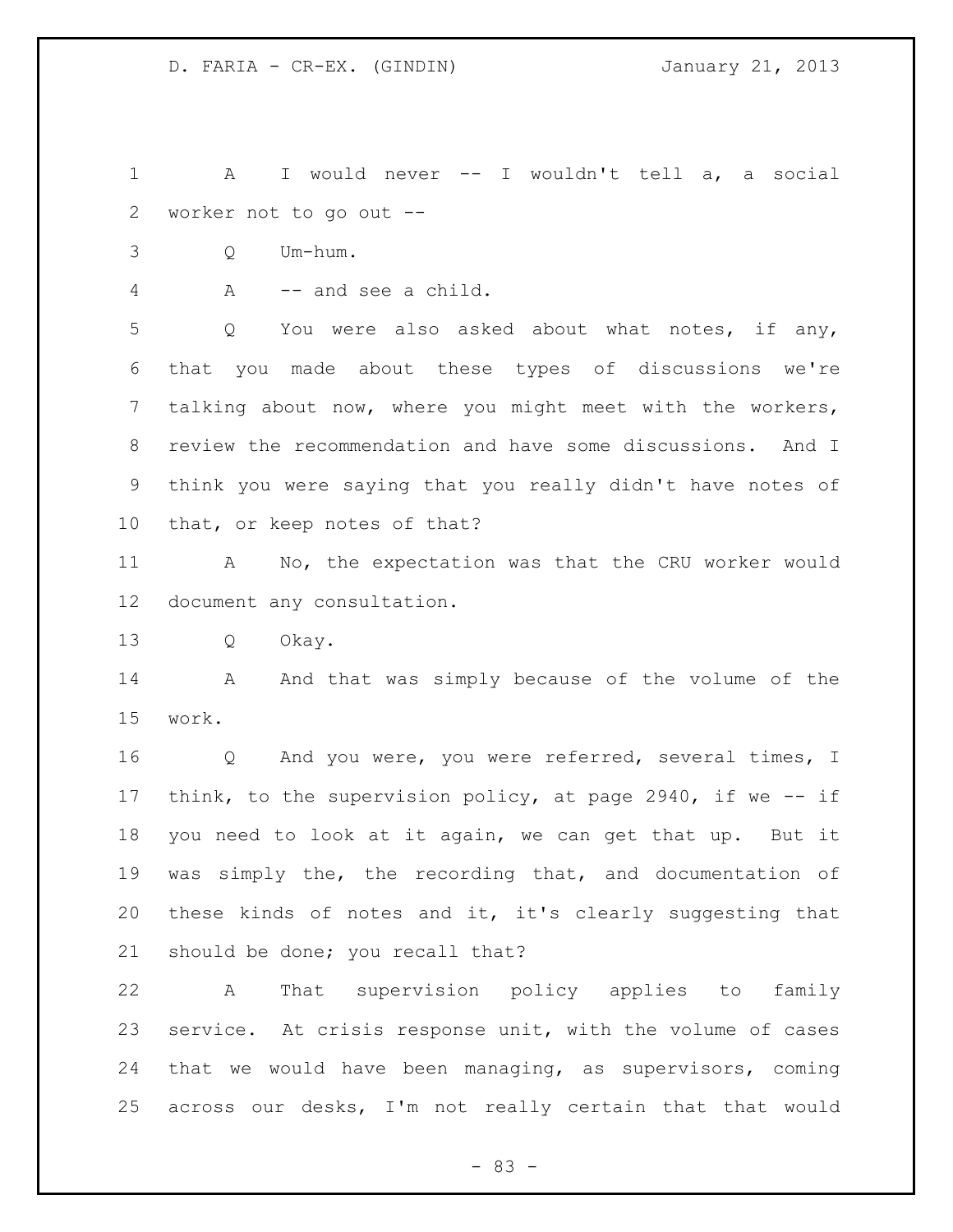have been feasible.

 Q Okay. At page 2944 and we may or may not have to get this up, but there's a section on supervisor notes and 4 it states there that -- and this was quoted to you earlier, it's recommended that supervisors recording the following case material discussed in supervision and some other things.

8 Mow, and you were -- that was pointed out to you earlier and I think you indicated that it was just something that was hard to do, or wasn't done by yourself?

 A That is an expectation for family service. For crisis response unit, where the turnaround was within 48 hours, that just would not be feasible to do.

 Q Was it the expectation that the worker might record some of the conversations they had with the supervisor?

A Yes.

18 Q We know that wasn't done here, because we've seen the notes and there's nothing at all about that?

A That is correct.

 Q And you would agree with me that that, it would be nice if we had that?

A Yes.

 Q Particularly because you have, on very many occasions, when asked about what your decision was,

- 84 -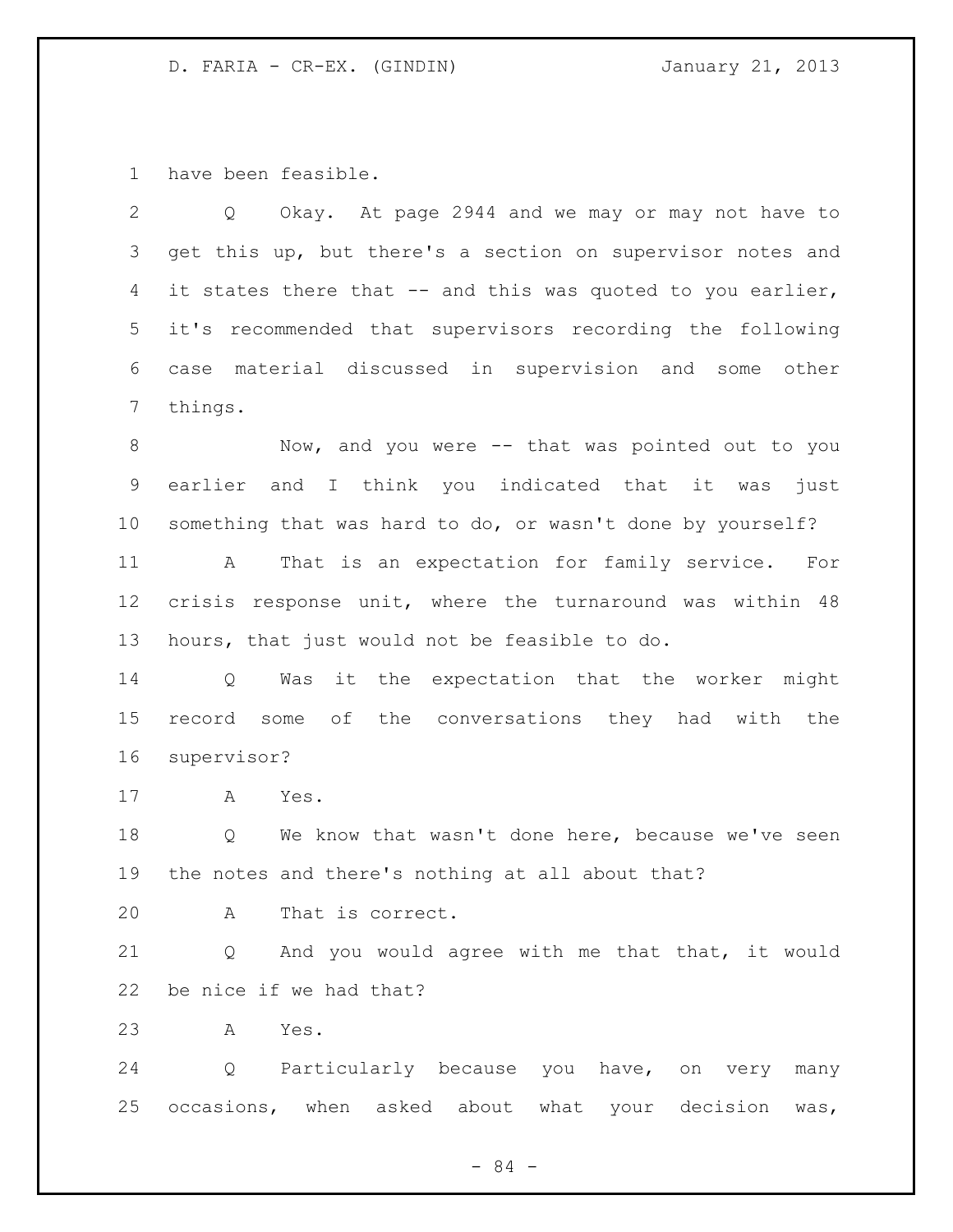referred to the fact that you can't see what you guys spoke about and so you have to go on the notes that are there; right?

A That's correct.

 Q So it certainly would be nice to have had notes of those discussions; right?

A Yes.

8 Q But whatever those notes might say about that, about any discussions you may have had, the fact remains 10 that Phoenix wasn't seen. Nothing would change that; correct?

A Correct.

 Q Certainly if, if there was some important information about Phoenix, you would expect it to be in the report they prepared?

A Yes.

 Q So essentially, whatever discussion you might have had with Chris Zalevich and Bill Leskiw, when they returned, whatever that might have been, it certainly didn't mean that Phoenix was seen; correct?

A Correct.

 Q And it certainly couldn't have told you, for example, that they actually had a look at the bedroom, to see what was going on in there? That's clearly contrary to what is in their notes as to what happened; right? So that

 $-85 -$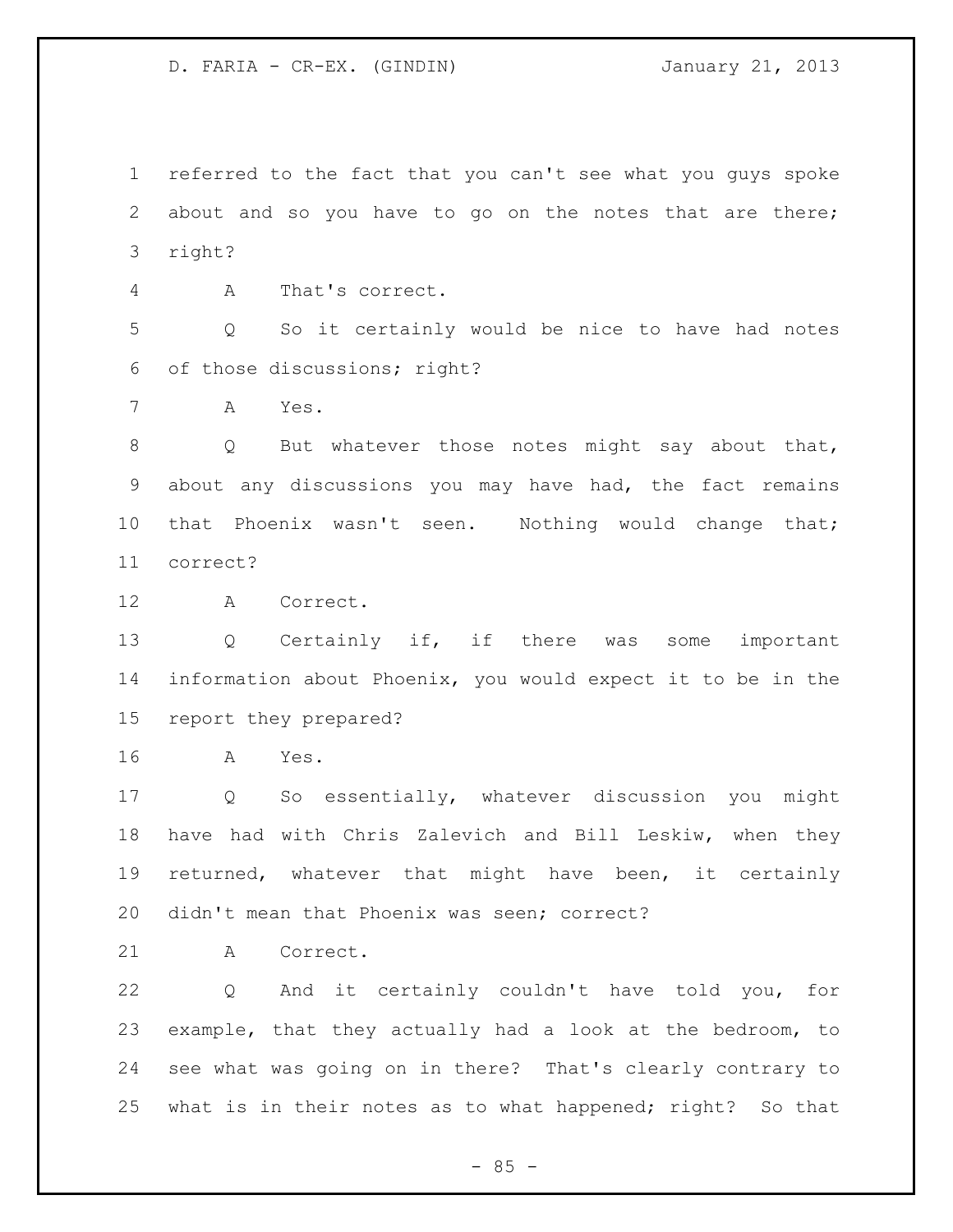you could have had no discussion that would have given you more information about whether a child was locked in that bedroom or not? A I don't think that the notes indicate either 5  $way$   $--$  Q Right. 7 A -- so we really don't know. Q Yeah. But had they gone in and looked in the bedroom, certainly they would have made a note of that? 10 A I don't know, I can only speculate. Q And your speculation would have to be that they would have made a note; isn't that the most logical conclusion? 14 A I, I don't know what they, they potentially -- all I could say, all I could speak to is what's in the recording and that is not in the recording. That doesn't mean that that didn't happen. Q You're telling -- A We will -- Q -- you're telling -- A -- we will -- Q -- you're telling -- A -- never know. Q -- now, under oath, that your workers might have actually gone into a house and saw things and left it out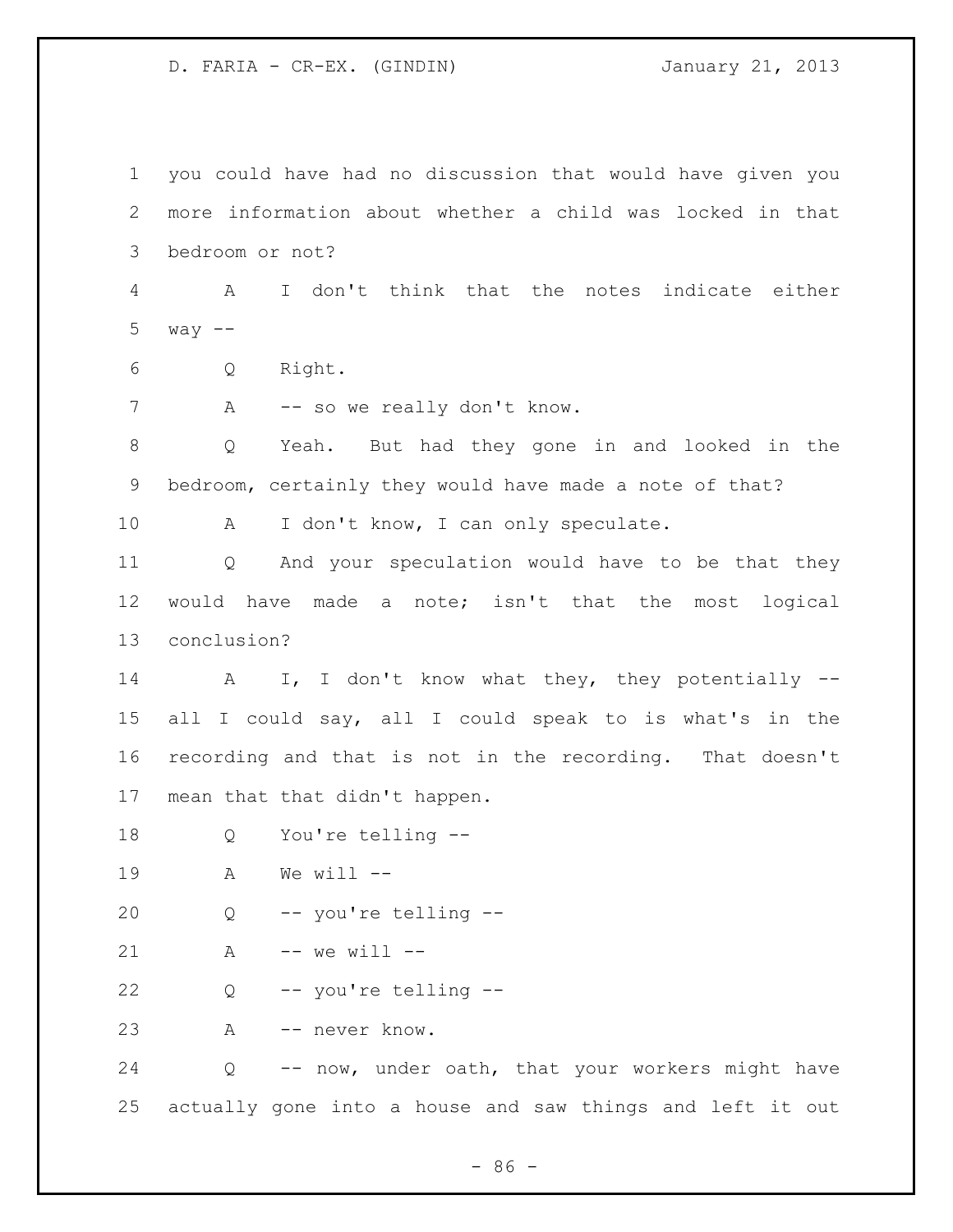of a recording? Is that, is that even conceivable?

- A It's possible, yes.
- Q Is it likely?

A Is it likely?

Q You really have to think about that?

A It's possible.

Q Highly unlikely though?

A It's unlikely.

 Q If a social worker that was working under you went to a house and didn't record whether they saw a child or went into the house, that would be a pretty serious problem, wouldn't it?

A Yes.

 Q And remember, you were asked about when you got involved in the March '05 involvement that we talked about, that you didn't recall if you were actually involved about three months earlier in the December '04 involvement; correct?

A That's correct.

 Q Yeah. And so, after only three months or so, you had difficulty recalling your previous involvement; right?

A That is correct.

 Q All of which, I submit to you, points out the necessity of taking good notes, because here we are so much, so many years later and we're kind of left without

- 87 -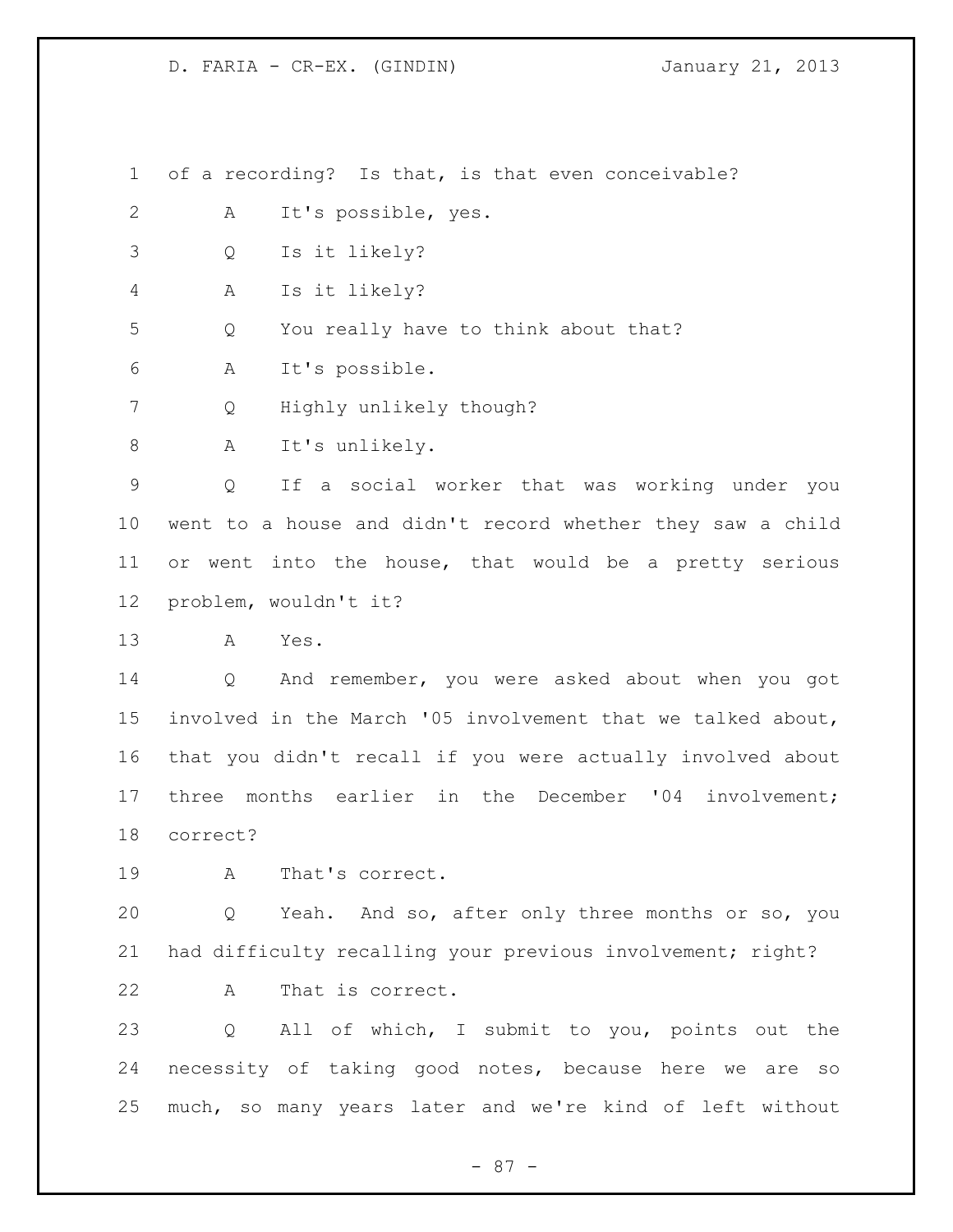any knowledge of what you may have spoken about with Chris or Bill; right?

A I, I agree with that.

 Q You talked about CRU being the kind of unit that was involved for a, a very short period of time usually; correct?

7 A Yes, that's correct.

Q Sometimes perhaps a day or perhaps two?

A Yes, that's correct.

 Q So with respect to December, we know it was from December 1st to December 7th, which is six days; right?

A Yes, that's correct.

 Q So sometimes, for various reasons, you might have a file for a little bit longer?

A Yes.

 Q And with respect to the December '04 involvement, one of the reasons you had it a bit longer was because 18 there was some things you wanted to have checked out; right? You wanted to know more --

A Yes.

 Q -- right? So with respect to the March '05 involvement, after you became aware that Phoenix wasn't seen, one option certainly would have been, let's see if we can know more, can always keep this file for an extra day and see if we can find out more. That, that was obviously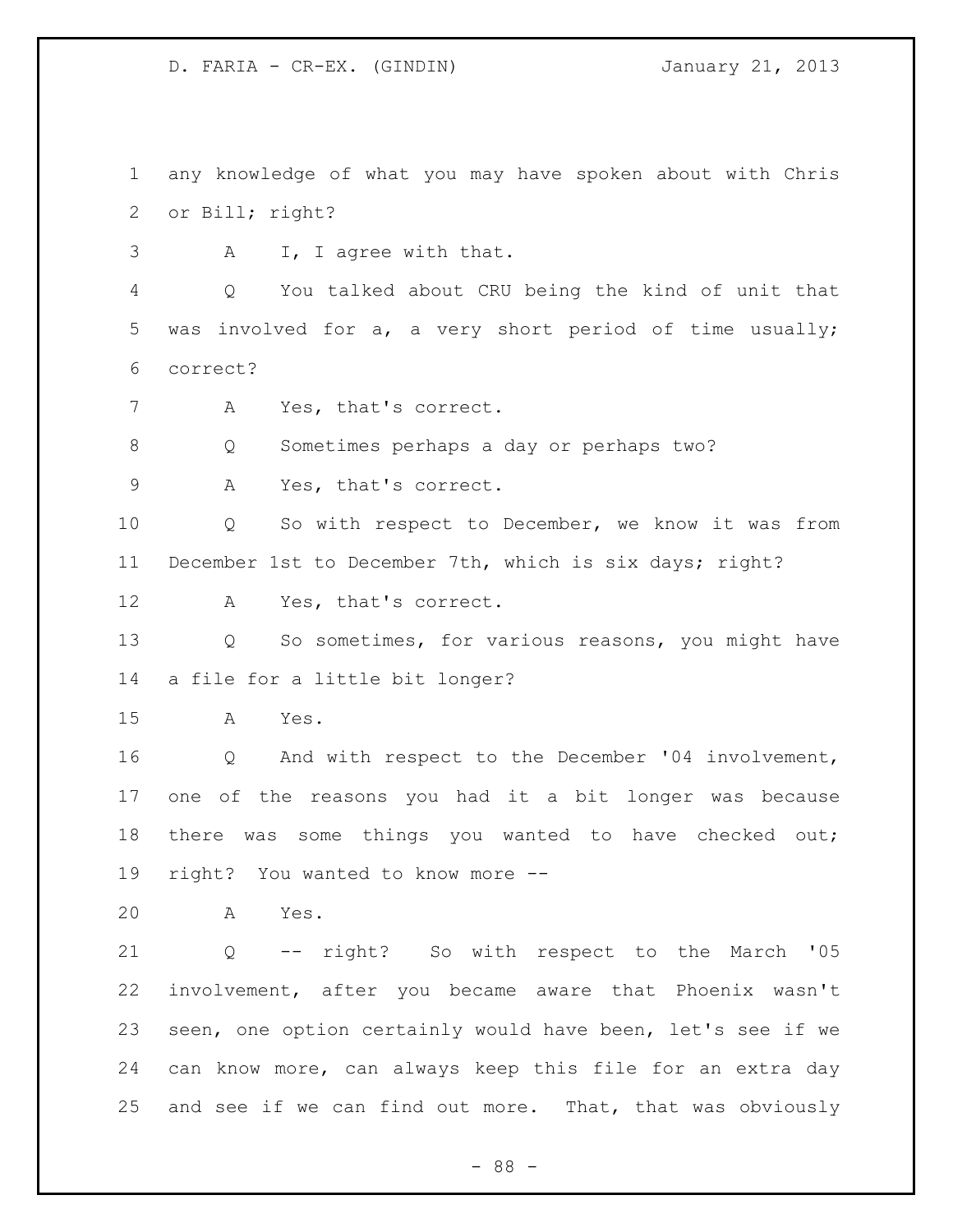an option. I realize you decided against it, but certainly it was an option, to keep that file a little bit longer open before it was closed?

 A It would have been an option to keep the file longer, open longer, if we felt that, you know, there was, there was a need to keep it open longer. And again, I don't remember what discussions I had with the worker that would have made the, that ultimate determination.

Q But the child wasn't seen yet?

A That's correct.

Q The child was not seen?

A Yes.

 Q So one obvious reason to keep it open longer is 14 to see if the child could be seen, perhaps the next day, perhaps that evening; isn't that an option of, upon reflection, at least, it sounds pretty reasonable?

 A At the time, we made the decision to close the case without the child being seen. I can only speculate as to why that was.

 Q Okay. Well, we know that's the decision you made, there's no need to repeat it. The question is, wasn't it a reasonable option to have kept the file open a little bit longer, as happened in December of '04, which was six days, a little bit longer, just to see if perhaps there was a way of coming back and seeing Phoenix before

- 89 -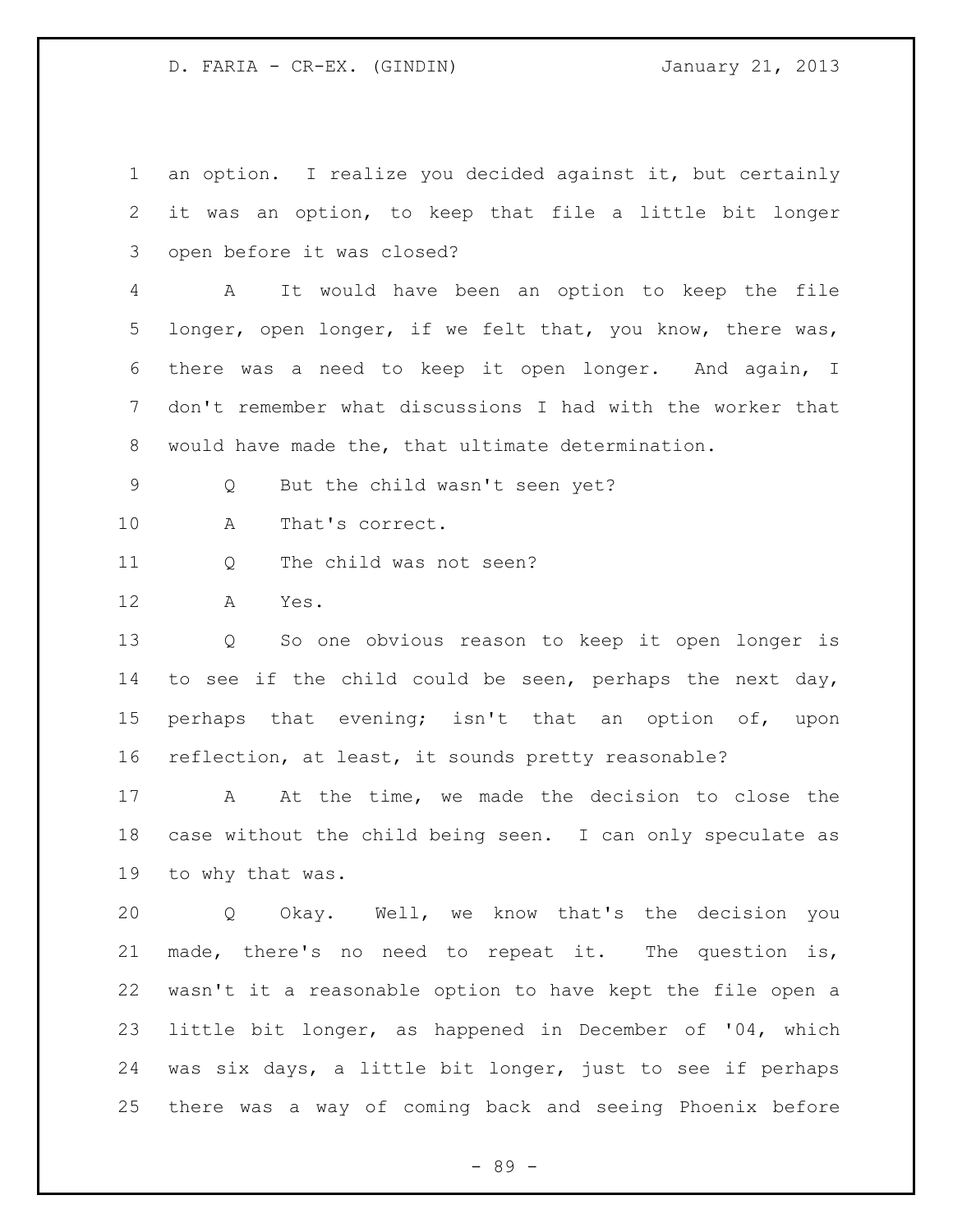closing it?

 A Well, at that time, we had two social workers that went out to the home. There was no protection concerns identified. The case was not eligible for referral to abuse intake. Q Well, you're, you're again going into why you made that decision. THE COMMISSIONER: Yeah, the, the question is whether the option was available to you? THE WITNESS: Yes, the option was available to me. BY MR. GINDIN: Q Now, when we look at what occurred on March the 7th, '09, the information is that Samantha met the workers out in the hallway and essentially wouldn't let them into her apartment; correct? You know that, from what you've read? A That's correct. Q And apparently the reason given was that there was some adult, I think, in the apartment, a visitor of some kind and the workers didn't insist, because of confidentiality? A That's correct. Q Now, I don't see anywhere in the notes, nor did

 $-90 -$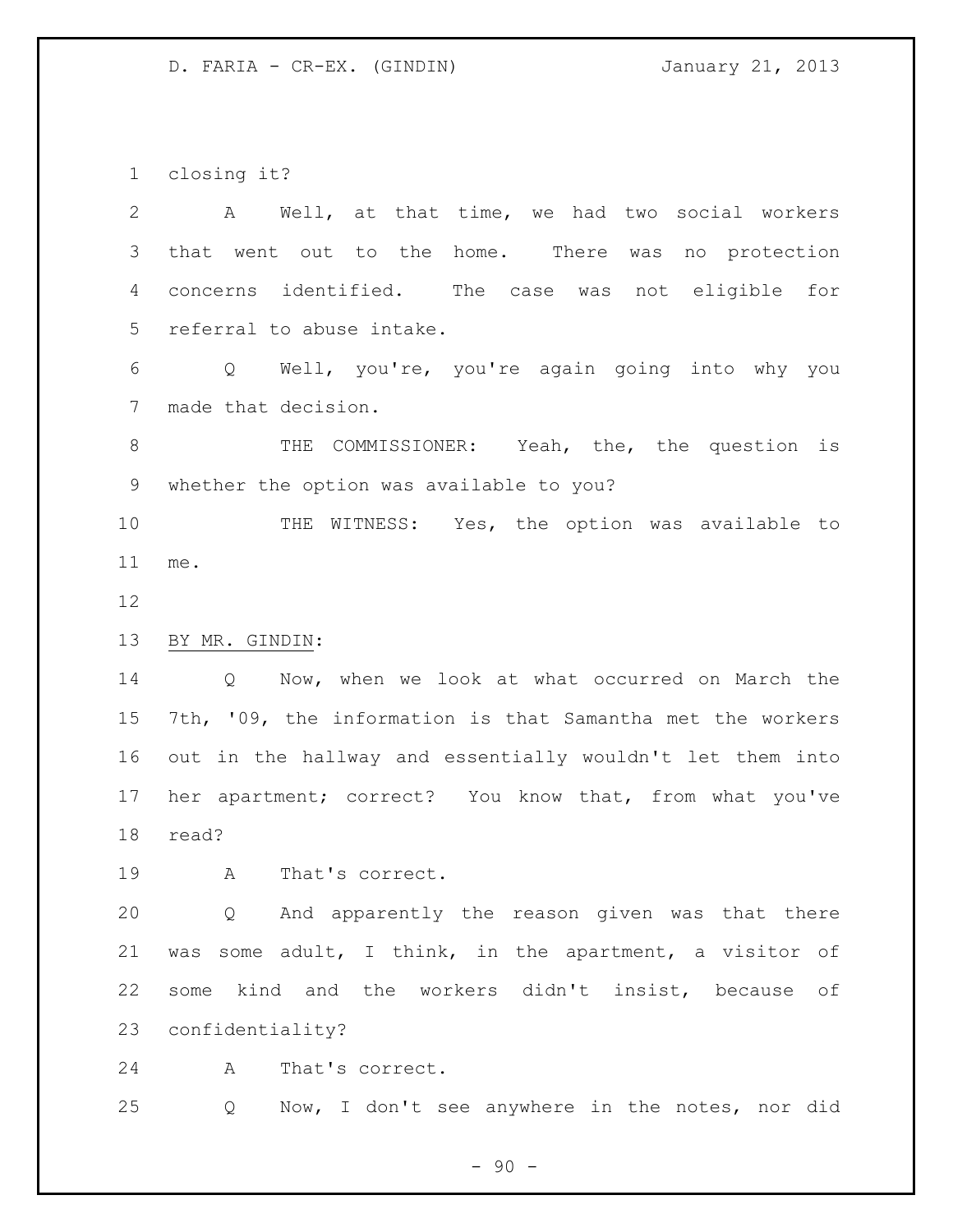| $\mathbf 1$ | they testify that they said to her, well, perhaps we can               |
|-------------|------------------------------------------------------------------------|
| 2           | come back sometime when you don't have a visitor, like this            |
| 3           | evening, or tomorrow, let's make an appointment. Certainly             |
| 4           | that is an option?                                                     |
| 5           | Yes.<br>A                                                              |
| 6           | But we know that that wasn't done?<br>Q                                |
| 7           | Α<br>Yes.                                                              |
| 8           | Now, Mr. Zalevich testified that he noticed that<br>Q                  |
| 9           | there wasn't any real noise, it was pretty quiet in the                |
| $10 \,$     | suite and I think he -- and he told us that had there been             |
| 11          | evidence of a party going on, with some noise, et cetera,              |
| $12 \,$     | he would have gone in. That was his evidence.                          |
| 13          | A<br>Okay.                                                             |
| 14          | What do you think about that?<br>Q                                     |
| 15          | Well, that would have made sense to me, that if<br>A                   |
| 16          | he had concerns about what was happening in the home --                |
| 17          | Okay. So --<br>Q                                                       |
| 18          | -- at the time, that would have compromised the<br>A                   |
| 19          | safety of the children, then he could, he could have                   |
| 20          | insisted on entering the home.                                         |
| 21          | So if there was a party going on, confidentiality<br>$Q \qquad \qquad$ |
| 22          | issues take a back seat; is that it?                                   |
| 23          | Well, if there's concerns about immediate safety<br>A                  |
| 24          | of children, yes.                                                      |
| 25          | Okay. His evidence was simply that if it was<br>Q                      |

- 91 -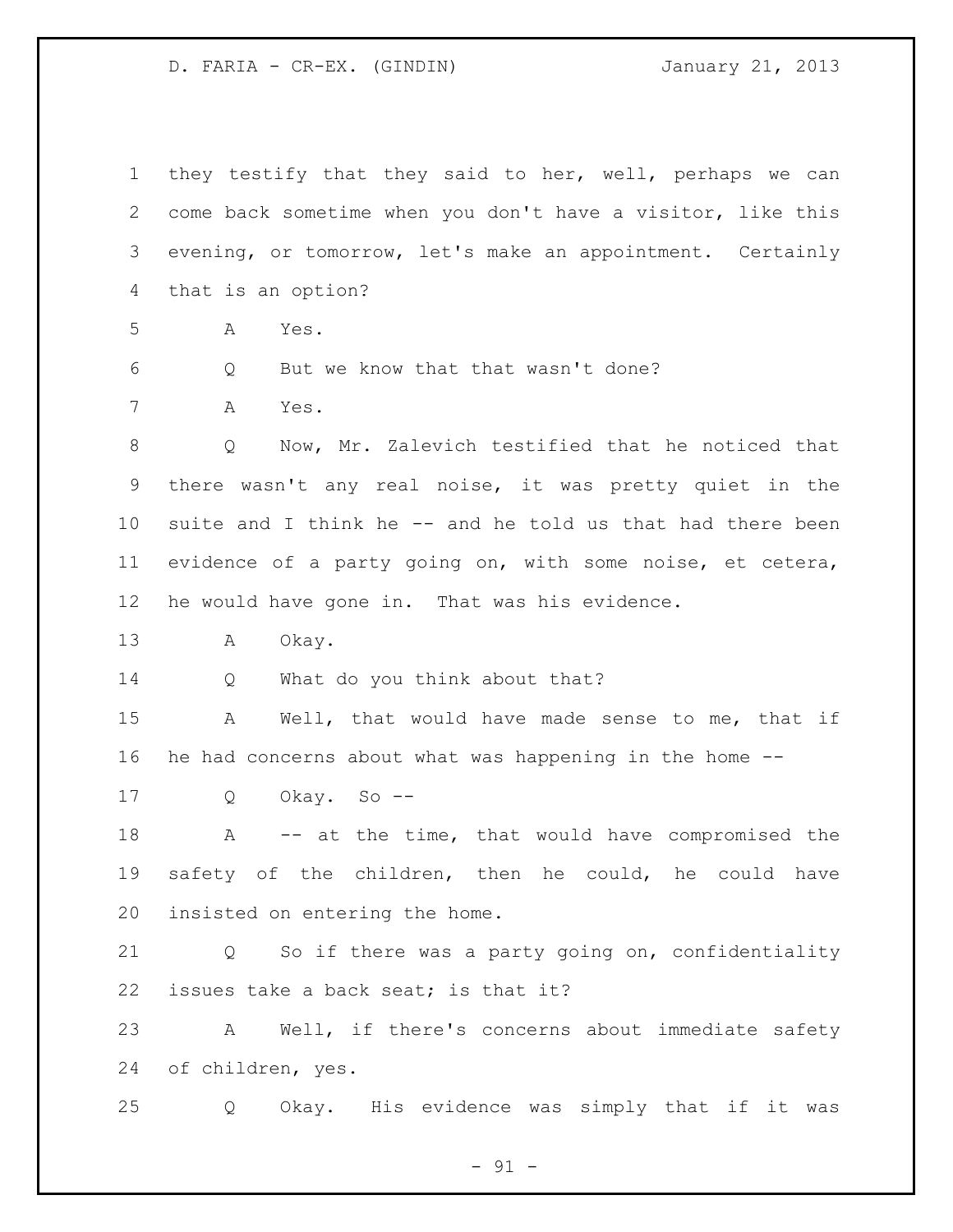noisy and it appeared as though a party was going on, he certainly would have done in then. But the same confidentiality concerns would still exist and perhaps even more so, because there's more people there. I'm just wondering how that makes sense.

 A Well, then he would be going in to assess new information, not necessarily the information that we would have received on the initial referral. Because now he's gone to the home --

Q Um-hum.

 A -- and he's gotten new information. So it would be the same as I initially get a referral that there might be neglect and I go to the home and all of the caregivers in the home are, are completely inebriated and unable to provide care and there's young children in the home. So my -- the initial call, which could potentially be neglect, say, children not having adequate food or clothing for 18 school and winter conditions. When I attend to the home, I now encounter an emergency situation, I'm, you know, in terms of insisting to enter the home, to ensure the safety of the children, that now changes because there's new information.

 Q Okay. So another thing that Mr. Leskiw said, that if Samantha didn't admit to having a lock on the door, then he would think that would be a good reason to go in

- 92 -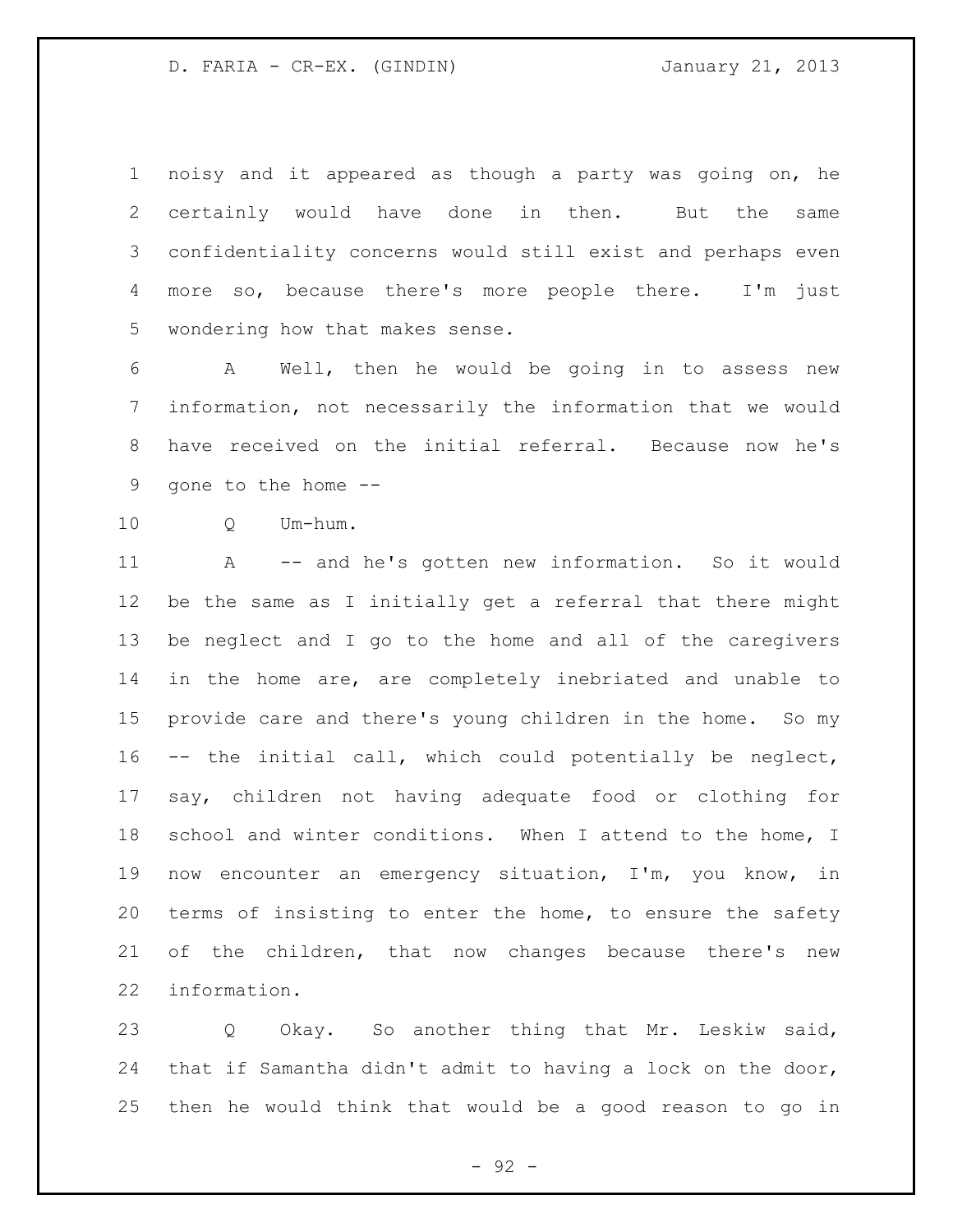now. Now, what do you think about that piece of evidence?

A If she didn't admit?

Q Yes.

 A I think whether or not she admitted to it or, or didn't admit to it, you would still be having a conversation with the mother about the concern that's being presented. Now, the decision around insisting to enter, you know, again, that would have been based on a number of factors. I don't know that her not admitting would have necessarily been one of those factors.

 Q Okay. So what was different when Zalevich and Leskiw went out there, that no one knew before, was that, first of all, Samantha wasn't allowing them to come in. We know that; right?

 We know that her explanation for the abuse allegation was, well, she may have yelled at Phoenix. We knew that; right?

18 We also knew, of course, that they never got to see Phoenix, or go inside the apartment; right?

 And the original reason for going there as to find out things; right?

A Right.

 Q So wouldn't you agree, there were still more things to find out?

A Again, I could only, I mean, in hindsight, or

- 93 -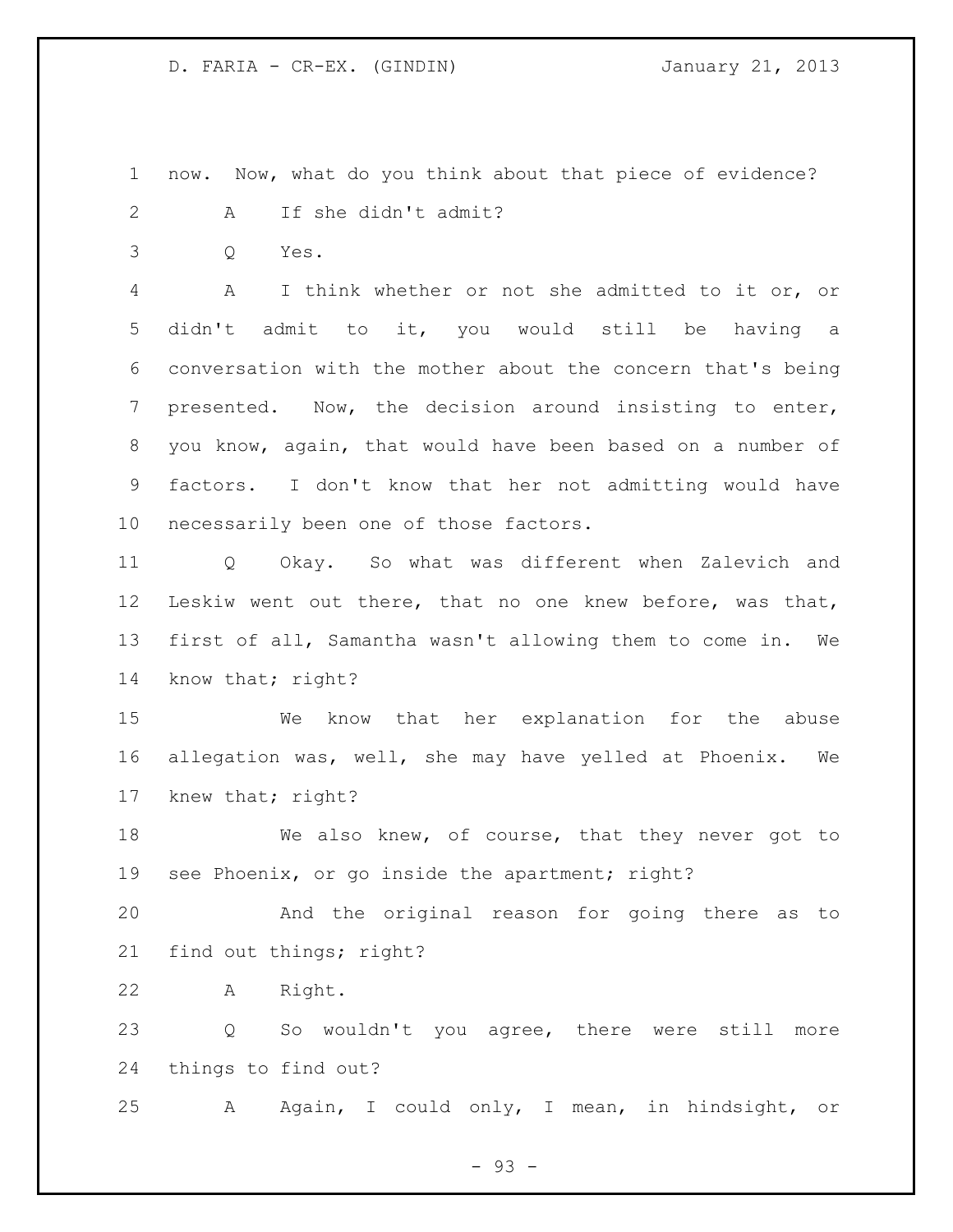based on the information I --

| 2 | O | Well, even in $-$                                |
|---|---|--------------------------------------------------|
| 3 | A | -- knew at the time?                             |
| 4 |   | Q -- even in hindsight.                          |
| 5 | A | In hindsight? Absolutely.                        |
| 6 | Q | Okay.                                            |
|   | Α | Based on the information we have available to us |

today.

 Q But even based on what you had at that time. You had Mr. Buchkowski having gone out on two occasions, but couldn't get in. We had the evidence that he felt it was important enough to go twice on the same day. His evidence was that he felt it was a high priority situation. Then you have Mr. Zalevich going out with Mr. Leskiw, getting in, but not seeing Phoenix and not getting into the apartment. Even based on that, as you've said earlier, certainly there's good reason here to note close it immediately, but look a little further; don't you think?

 A Today, based on the information we have today, absolutely. This case should have been closed to intake and Phoenix should have been seen.

 Q And I'm suggesting even further, that based on what you had at that time, that would have been a wise decision also?

A Yes, and we made, we made a test to refer this to

- 94 -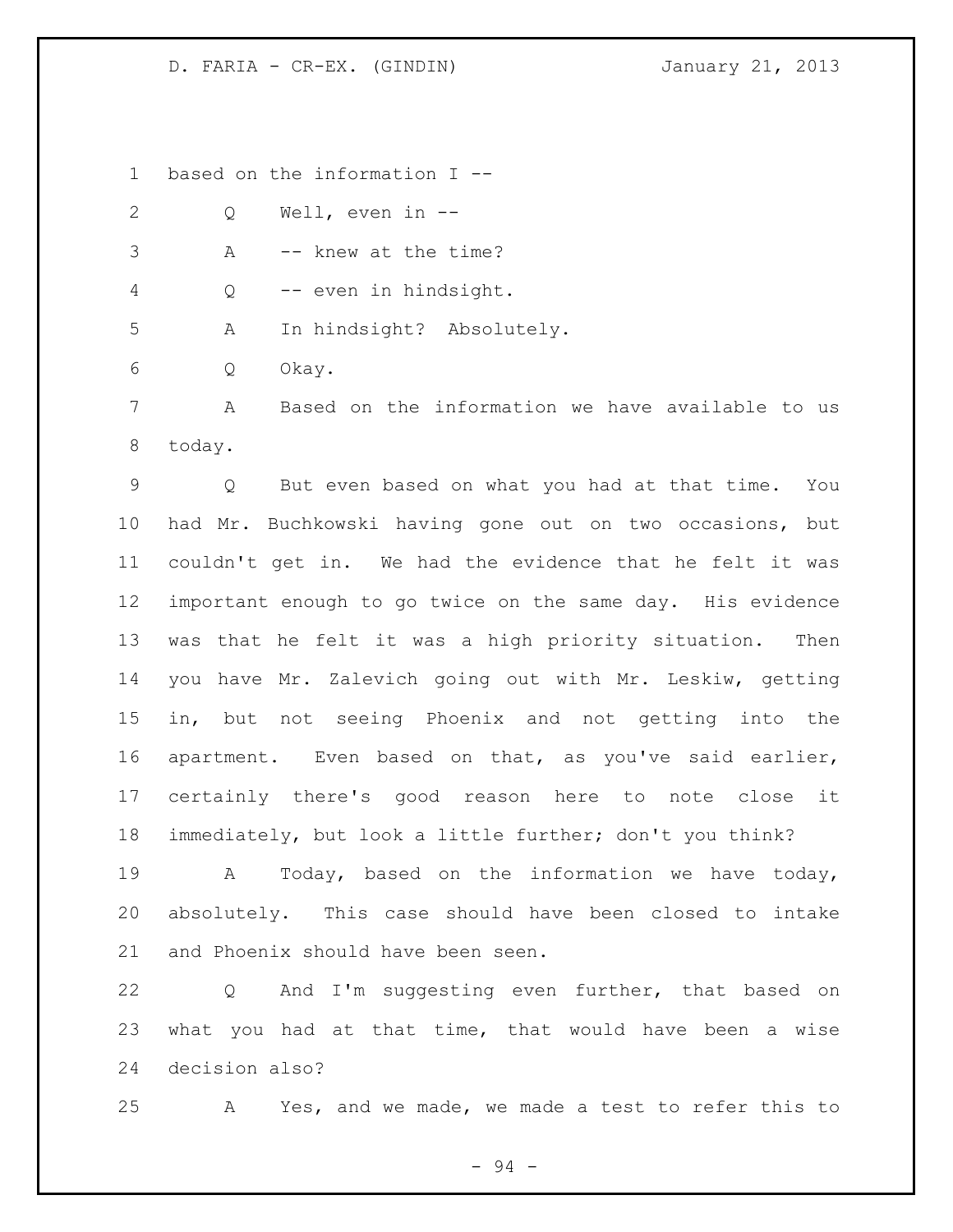intake and it was not accepted at intake.

 Q Okay. So an example of how different social workers might have different judgment calls and view things differently? You thought it should go to intake, they didn't agree; right?

A Yes.

Q And you say that happens from time to time?

8 A Yes.

 Q In fact, it happened on these very two involvements you're talking about here?

A Yes.

 Q Anything stopping you from trying again, sending it back there again? After all, here, you had a little bit more information, didn't you? You had the information from Chris Zalevich and Bill Leskiw, as to what they observed, what they were told, what they didn't see, what you still didn't know and you had that new information and you could have tried intake again?

 A Based on the fact that the case had been closed by intake and based on the fact that we had two workers attend and identify no protection concerns, the case would not have been accepted by intake.

 Q Well, that's your, your view, but the point is that you didn't try again?

A No.

 $-95 -$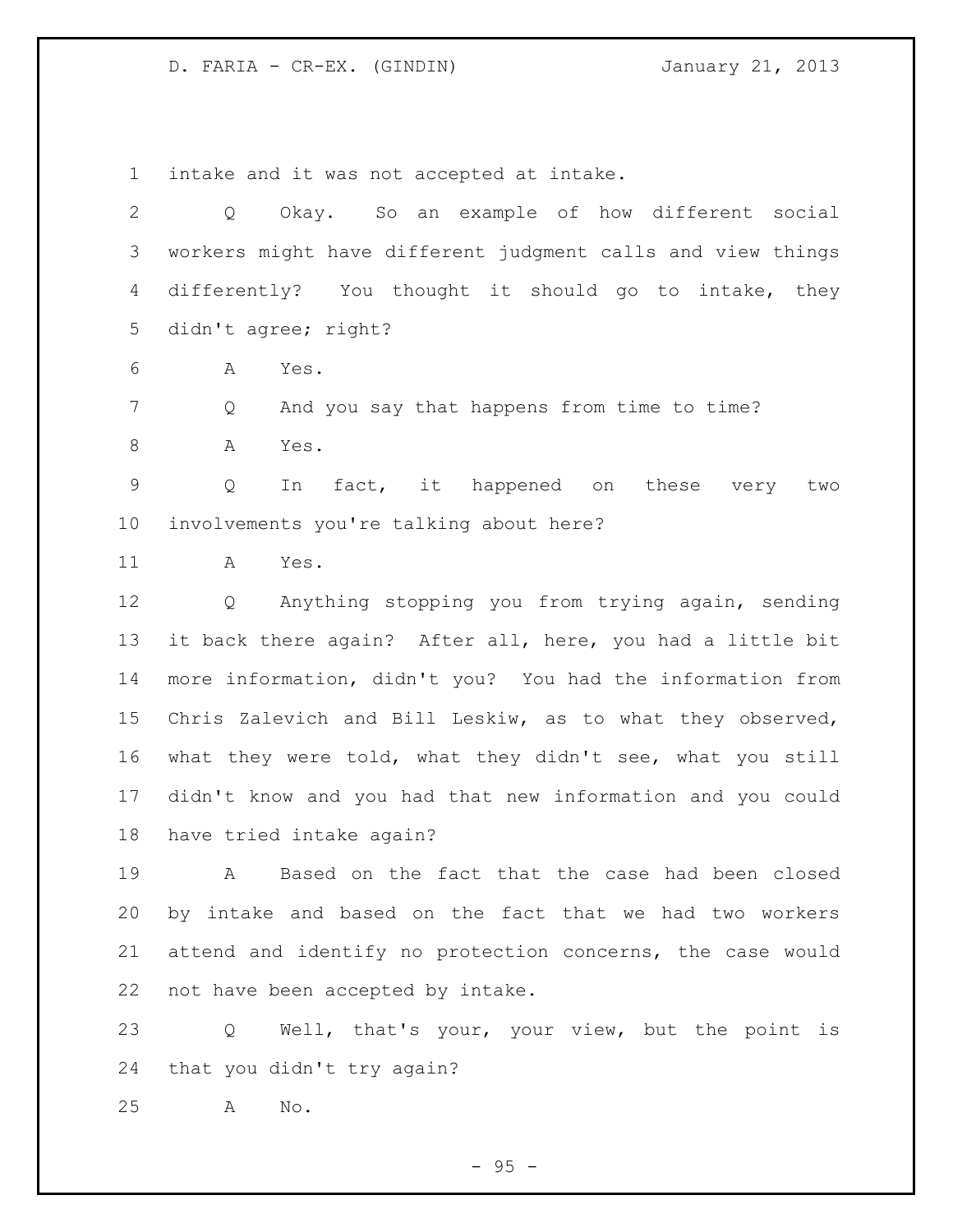Q Going back to the December '04 involvement for a moment, and correct me if I'm wrong, but you were talking about, you know, the grey type of file? A Um-hum. Q And I think you said that that December '04 would, would be one of those grey type of situations? A Yes. Q And do I take it that that means it's not an obvious situation one way or the other; is that basically what you're saying? 11 A I'm sorry, could you repeat the question? Q It's not an obvious situation, one way or the other, but it's kind of in between and debatable; is that what you mean by a grey file? A Yeah, that it didn't necessarily -- that we were struggling to determine whether or not it meant the mandate under the Act, because there was no new presenting concerning information. Q Now, when you say there's no known child protection concerns, that's a phrase we've heard quite a bit here, no known child protection concerns. That's a little different than saying that you know there are no child protection concerns; isn't it? Those are different things? A What I meant by that is that there was no

 $-96 -$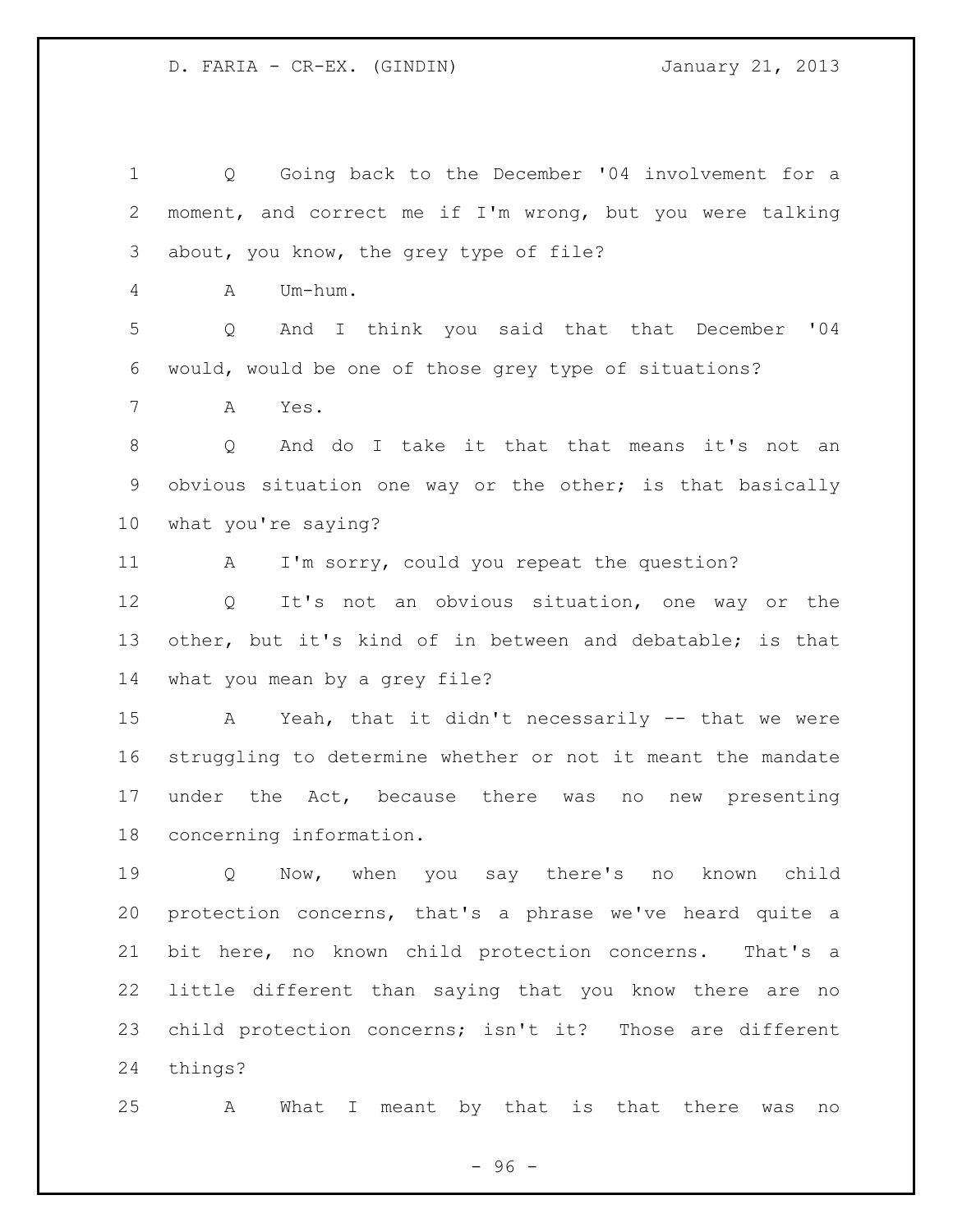reported concerns being made to the agency.

- Q So no known concerns --
- A Yes --
- Q -- essentially?

 A -- by anyone, by, by the source of referral, or anyone else, at that point.

7 Q And with respect to the March '05 matter, similar phase was used, there was no known protection concerns and I think you answered a question from Ms. Walsh this morning, you were convinced you said, based on the information you had, you were convinced that there was no safety concerns? That's the phrase you used, you were convinced that there were no safety concerns. And I'm wondering how you could possibly be convinced of that, when Phoenix hadn't been seen?

 A Again, I can only speculate, based on the recording, as to why I closed the case.

Q Um-hum.

 A If I felt that there were any protection concerns, I would have never closed the case.

21 0 But --

A So yes, I was --

Q -- you didn't, you didn't know --

24 A -- I was convinced.

Q -- but you didn't know; isn't that a fair

- 97 -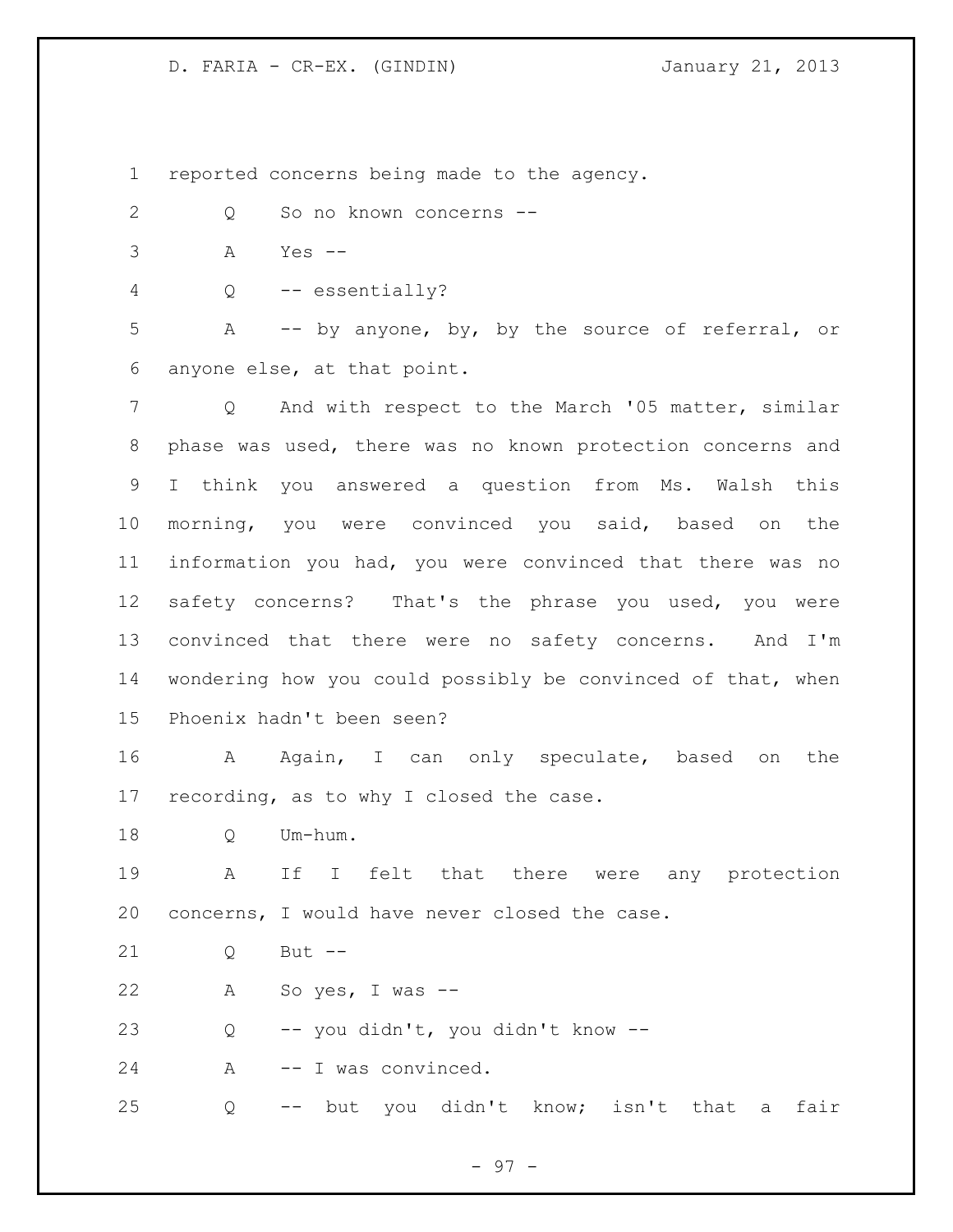statement? You simply didn't know?

 A In hindsight, that is correct. Q Yeah. There was no way you could know at the time, because the child hadn't been seen?

 A I'm, basically, I'm looking at the information that's available to me at the time, which is an allegation of unspecified abuse and an allegation of a child being locked in their room. Would it have been best practice for us to have seen Phoenix? Absolutely.

Q Um-hum.

 A With the information available to us today, should have been, should she have been seen? Absolutely. At the time, we were responding, based on the information we had and it would have -- I don't know what other information would have been available, based on my discussion with staff, but I had two social worker staff that were identifying that there were no protection concerns. And based on their assessment and whatever other discussions we may have had, we, we concluded the case.

 Q You said a few times, well, Phoenix (sic) didn't admit to locking the child in the room?

A The mother --

Q Yes.

A -- didn't admit?

Q Well, she didn't say she did, or she didn't say

- 98 -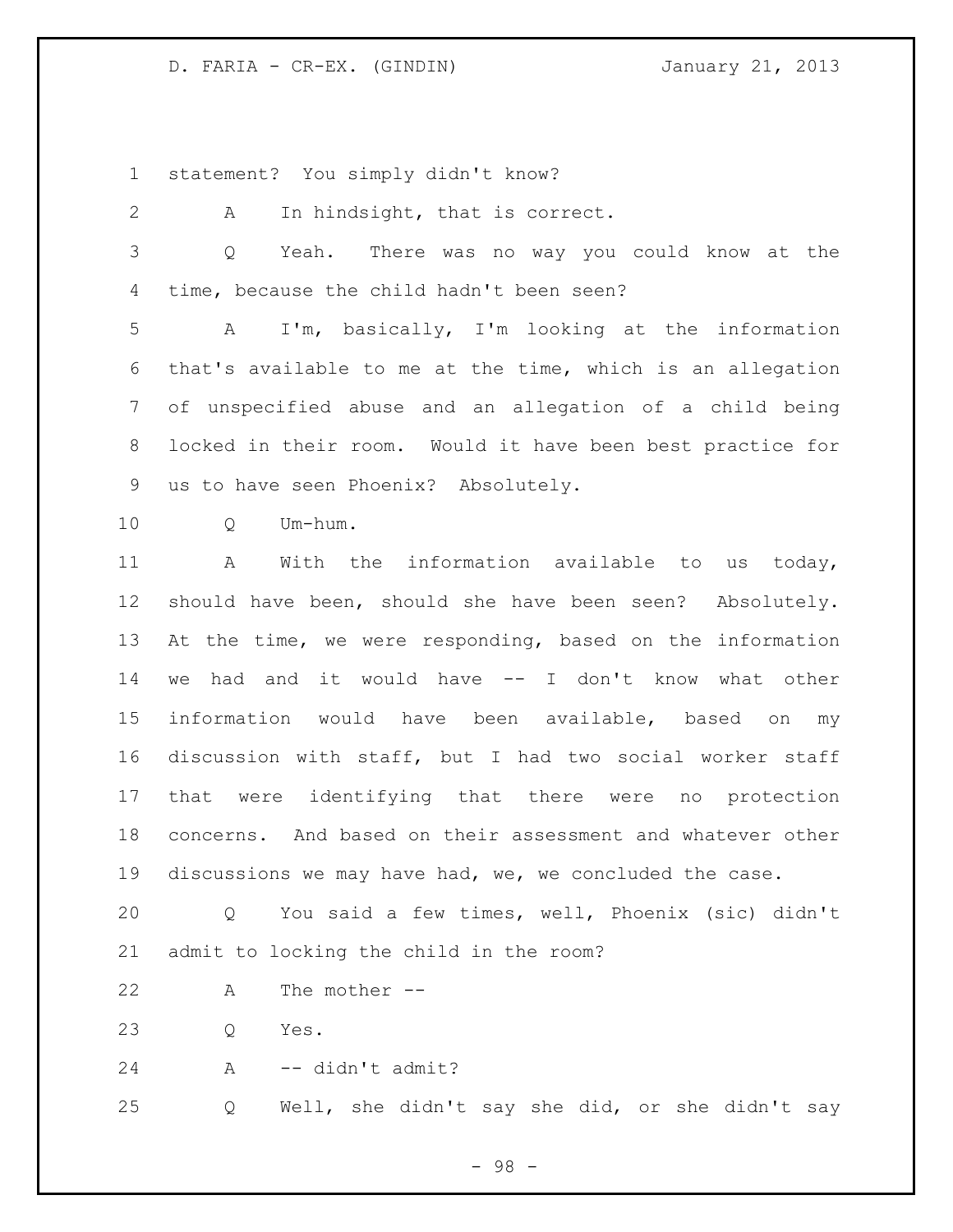she didn't. A All I can say is that the report indicated that - - just trying to remember that specifically -- Q It's -- A  $-$ - that there  $Q = - i t's - -$ 7 A -- was a lock. 8 Q There was a lock on the door. A Yeah. Q That's as far as she went -- A Yes. Q -- right? So there was nothing in the report at all as to whether or not she admitted locking the child in the room or not? A That's correct. Q And there was a question asked, during that visit, whether Phoenix was in school or in childcare; right? You recall that? A Yes. Q And I think you told us before that when you have a child of that age, if they're not in, in school, or childcare, they're even in a more vulnerable position, because there wouldn't be any corroboration, in essence -- A Yes. Q -- of anything that would have gone on?

- 99 -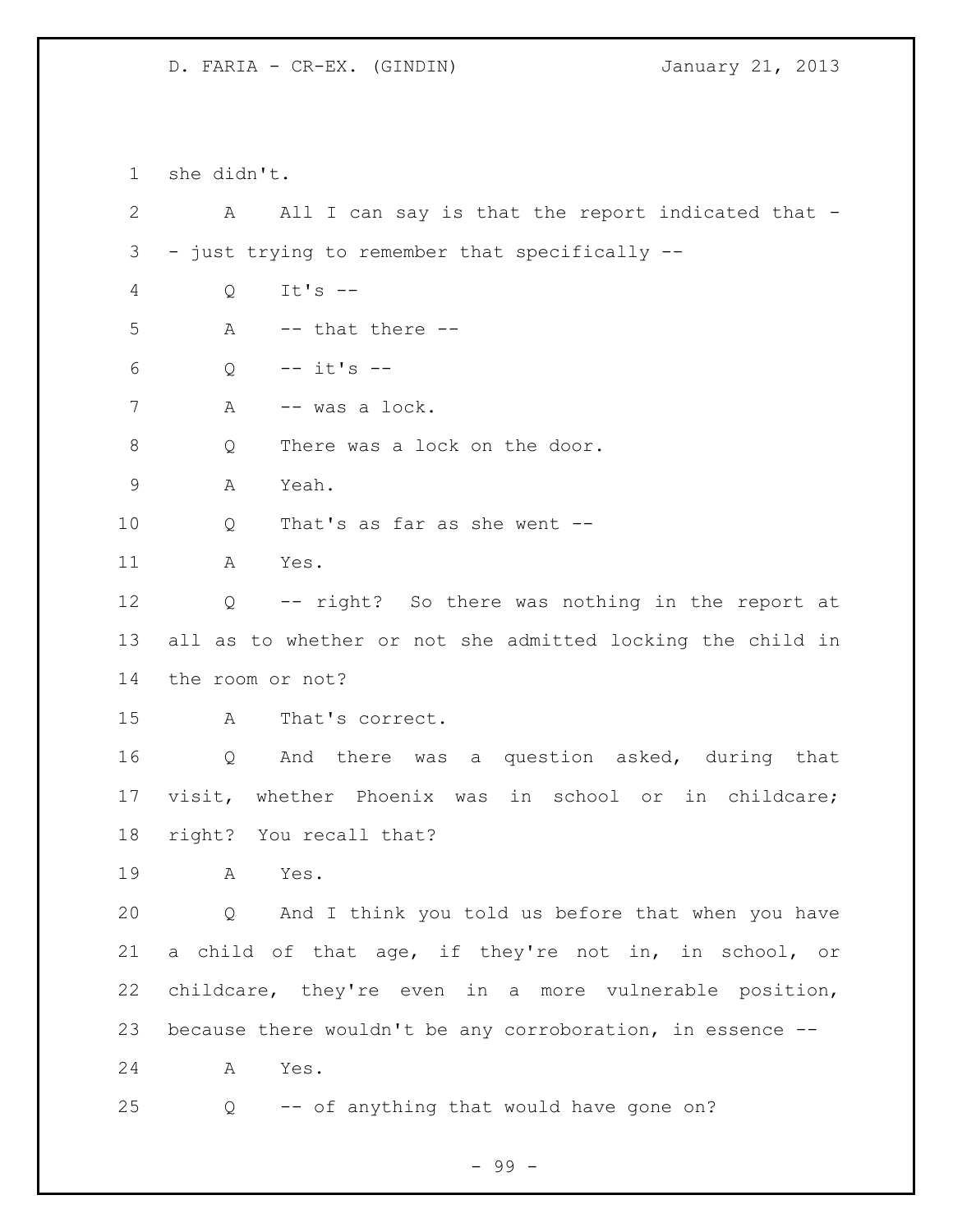1 A Yes, that's correct. Q So when the answer is no, Phoenix is not in childcare or school, doesn't that make Phoenix more vulnerable? A Yes, it makes both children in the home more, more vulnerable. Q And when a child is more vulnerable, it become more important to, to see the child? A Yes. Q So, I think you also said, that a factor, particularly with respect to the March '05 involvement, was, as you put it, this was a soft referral. I think the, 13 the word you used. Now, we know that that referral was from a foster parent who was employed by CFS. So you certainly weren't referring, I take it, to the person who called in -- A No. Q -- when you said that? All right. And you did tell us that part of your job is to rely on community involvement -- A Yes. Q -- for referrals? That's pretty much where they come from? A Yes. Q And here we have one, who is a foster parent, who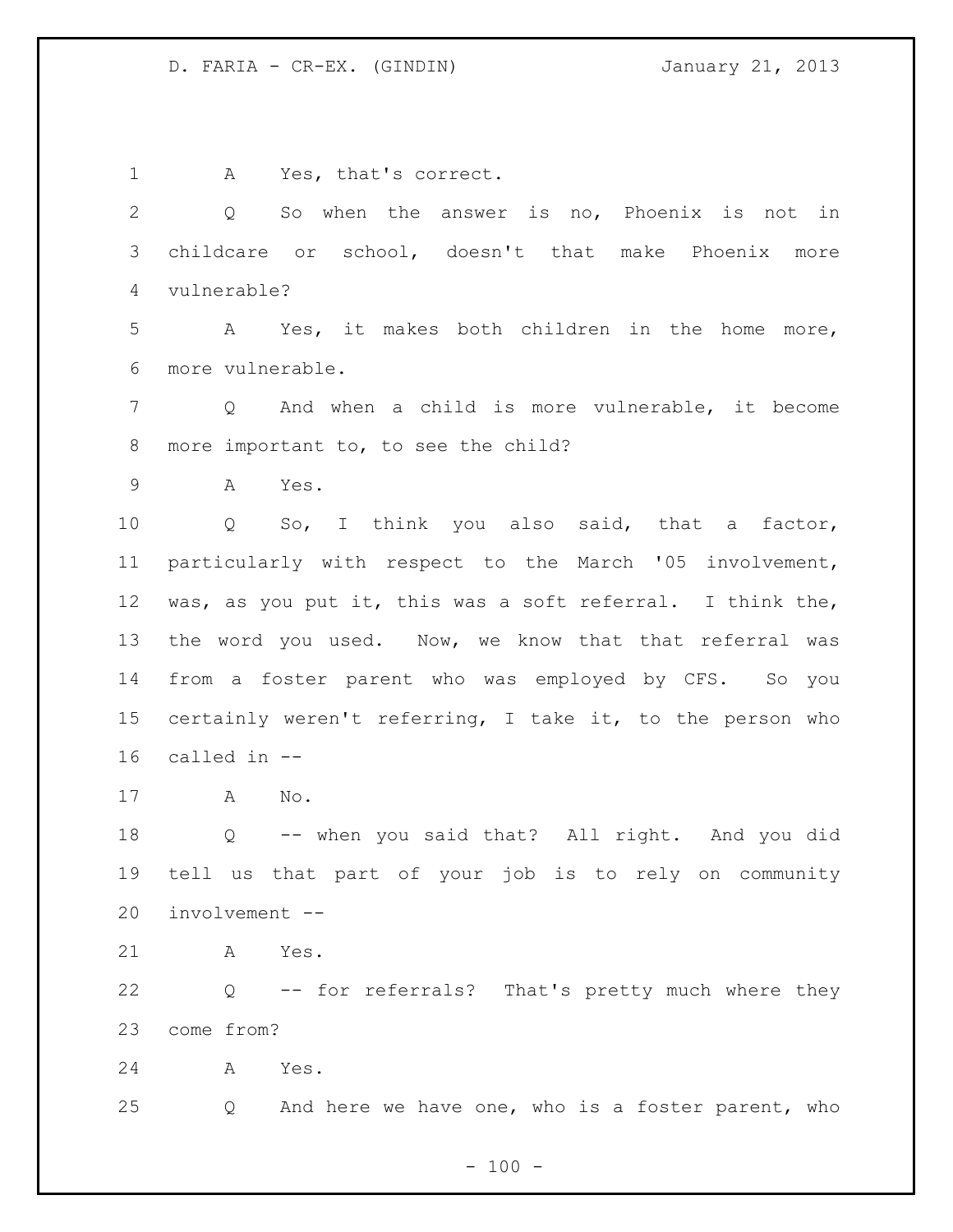worked for CFS, took the time and trouble to make this call --

A Right.

 Q -- correct? But what you were referring to was, it was perhaps vague, in terms of what they, what was meant by abuse; correct?

A Yes.

 Q So did you consider that maybe we should call, we know her as SOR number 7, that we should call SOR number 7 back again and just give it another try and see if we can get more details as to what she was told, or perhaps she could get more details from her source. Anything along that line?

14 A Not that I can see in the recording.

 Q It would have been a good idea, wouldn't it? A Yes.

 Q Just as it might have been a good idea to make another appointment with Samantha when she had nobody home?

A Yes.

 Q Just like it would have been a good idea to, for the workers who went, to have gotten as much information on Samantha and Steve and the whole history of the file before they went there; right?

A Yes.

Q With respect to the December '04 referral, that's

 $- 101 -$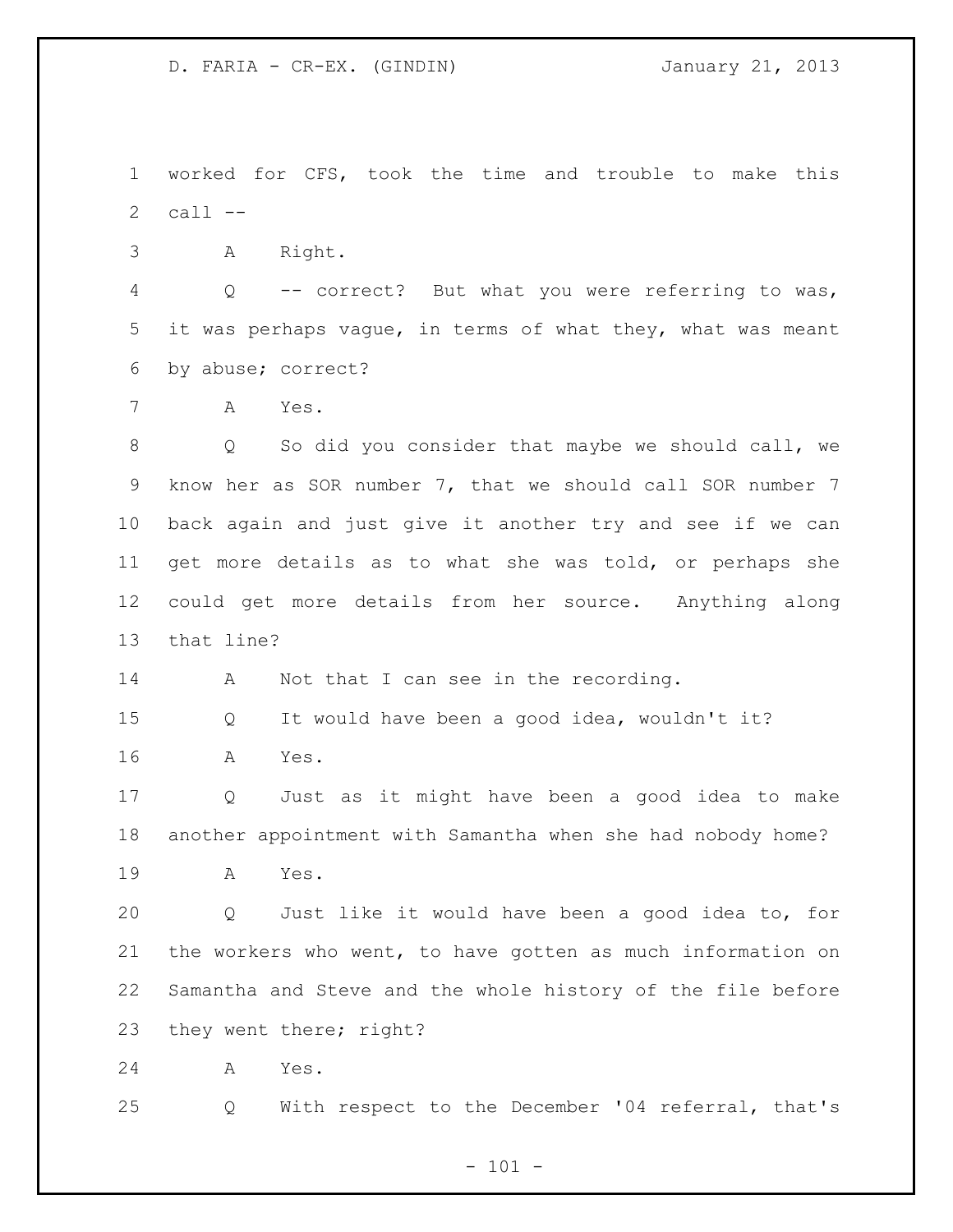where it became known that Wes McKay was the putative father?

A Yes.

 Q Now, would you expect that a hospital, for example, would certainly record the birth date or at least some more information about the putative father?

 A I believe that in the report Shelley does identify no birth date.

 Q No, but, I understand that, that was the evidence.

11 A Right.

 Q She wasn't aware of a birth date, but is that something that would surprise you as a, as a social worker, that someone comes in to the hospital to have a father, putative father's name is given and the hospital doesn't record or request, or find out the birth date of the father? Because the information has her birth date, Samantha's birth date --

A Right.

Q -- so is that surprising?

 A When -- the, the normal -- the regular practice would have been for the CRU social worker to get as much information as possible. So that would have included the full name and birth date for the primary caregiver and, and the biological, or any other fathers for these children and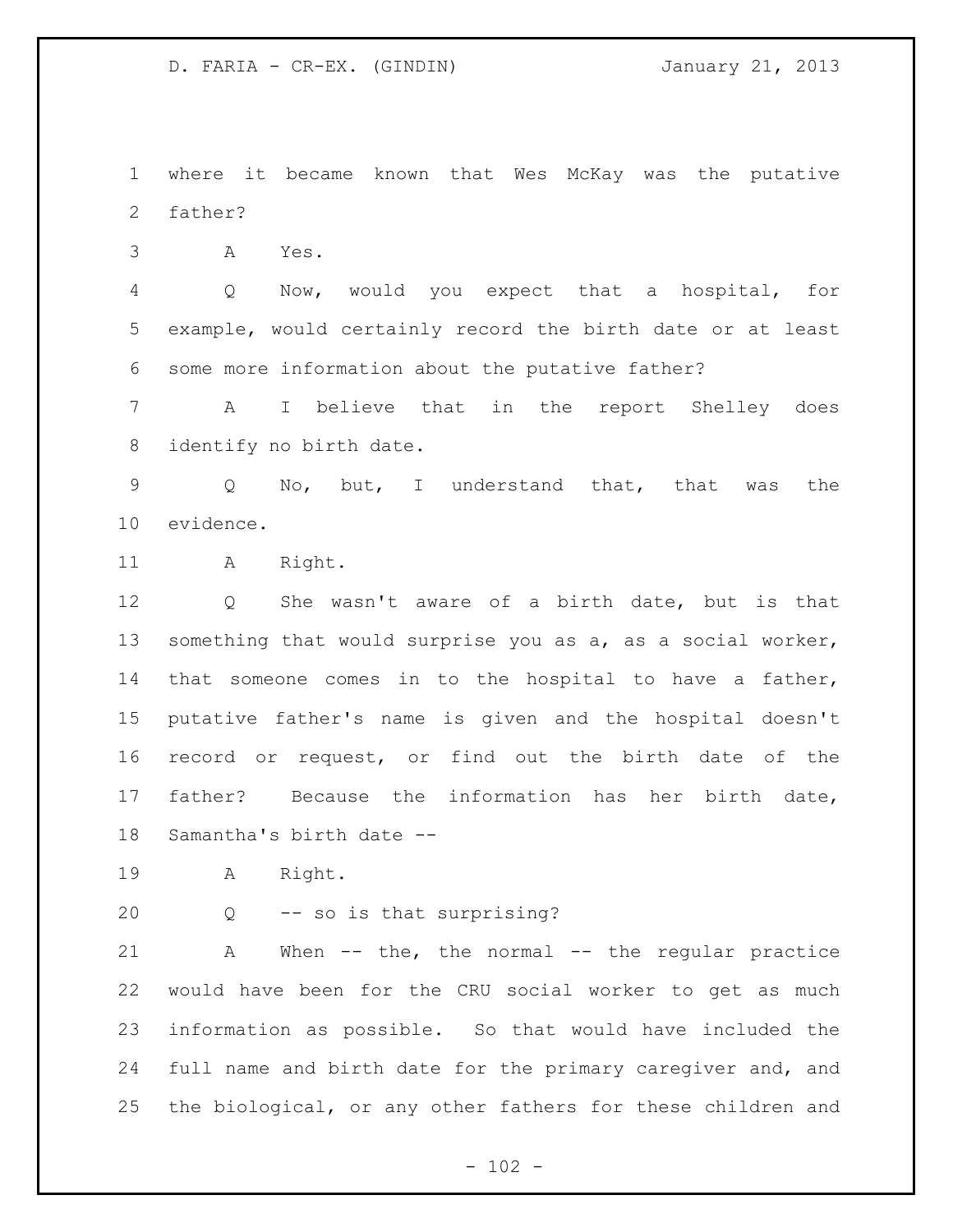their birthdates.

| $\overline{2}$ | From looking at the report, it indicates on there                     |
|----------------|-----------------------------------------------------------------------|
| 3              | that, that the hospital identified that the birth father to           |
| 4              | this new baby was Wes McKay and in brackets following that,           |
| 5              | date of birth unknown.                                                |
| 6              | Right. You would expect the hospital to at least<br>$Q \qquad \qquad$ |
| 7              | inquire of that information, try to find out that                     |
| 8              | information, would you not? You've dealt with hospital                |
| 9              | referrals before?                                                     |
| 10             | We would inquire as to whether or not the<br>A                        |
| 11             | hospital would have that information.                                 |
| 12             | Um-hum.<br>Q                                                          |
| 13             | Whether or not the hospital $--$ I mean, what their<br>A              |
| 14             | procedures are, I can't speak to.                                     |
| 15             | But you've had previous experience with hospital<br>$Q \qquad \qquad$ |
| 16             | referrals?                                                            |
| 17             | A<br>Yes.                                                             |
| 18             | And is it normal that, is it the norm that they<br>$Q \qquad \qquad$  |
| 19             | often have this type of information, the putative father's            |
| 20             | birth date?                                                           |
| 21             | They, they might have the putative father's name,<br>Α                |
| 22             | but not necessarily the birth date.                                   |
| 23             | Have you seen that before, where they do have the<br>Q                |
| 24             | birth date?                                                           |
| 25             | Yes.<br>Α                                                             |

- 103 -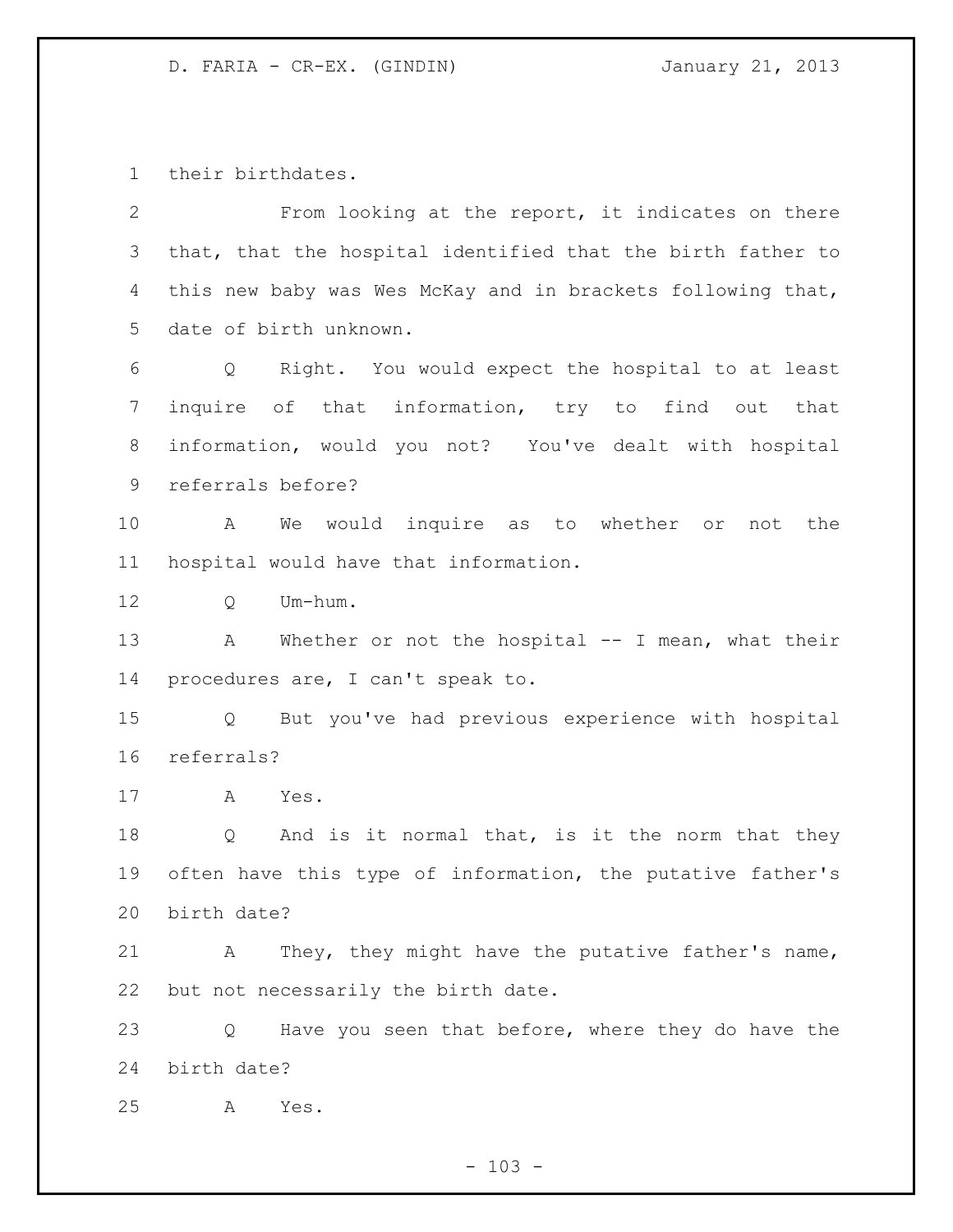Q Okay. Think you said that the December '04 file, you actually walked it over to intake. You seemed to recall that; right? A I have no recollection of that, but -- UNIDENTIFIED PERSON: No, no, it's not. MR. GINDIN: Do I have that wrong? UNIDENTIFIED PERSON: No, yeah, she had no memory, that was Carolyn Parsons -- MR. GINDIN: Oh. UNIDENTIFIED PERSON: -- who said that. MR. GINDIN: I'll take that back, I might be mistaken there. BY MR. GINDIN: Q Now, with respect to that referral, December of '04, according to the information, Phoenix wasn't at the hospital? When -- 18 A That's, that's correct. Q And we don't seem to know where she might have been? A Well, that's not uncommon, when you have a baby, that other children are not going to be at the hospital. Q Okay. A They -- Q But, but --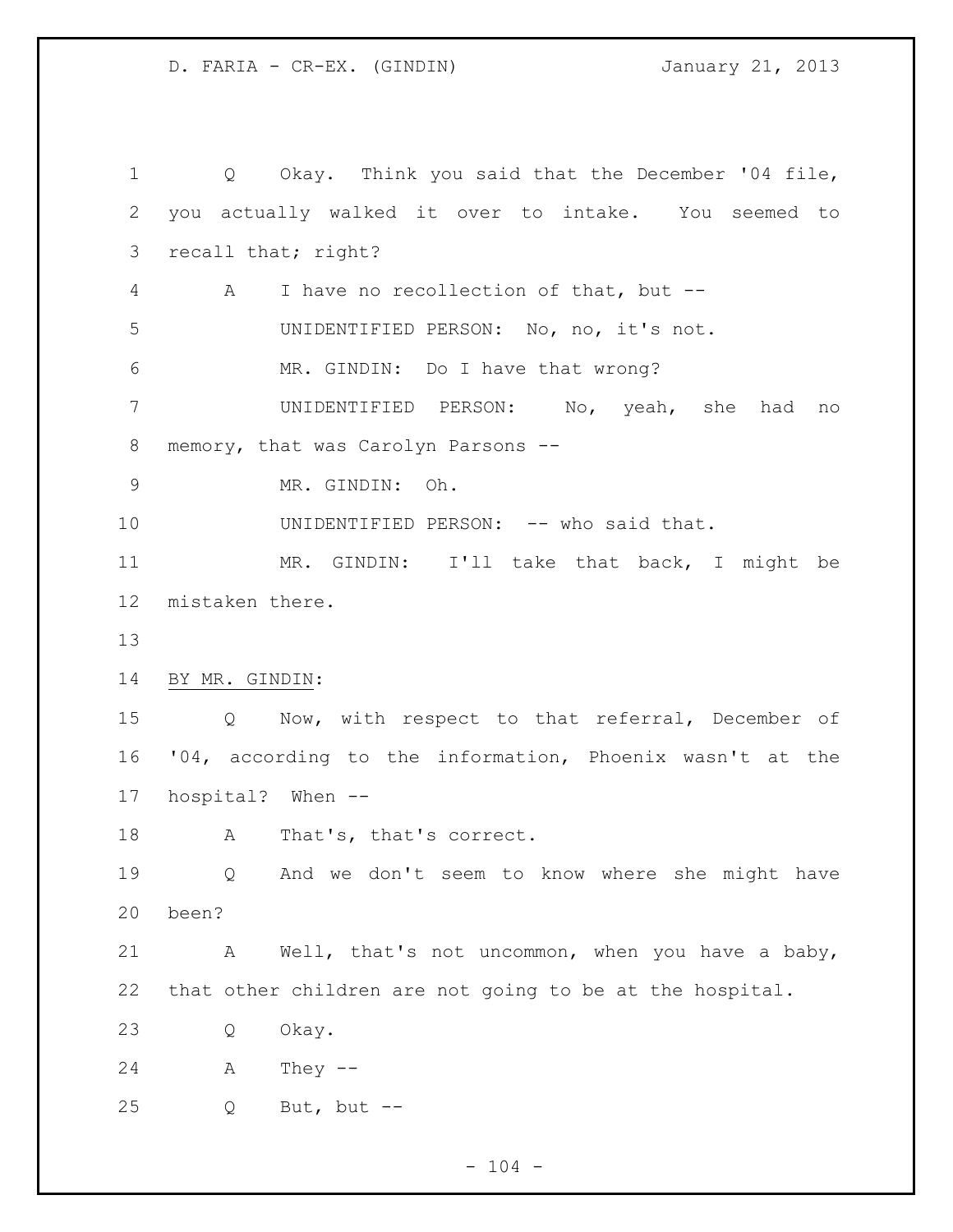A -- it's, it's, it's --  $2 \qquad Q \qquad -- \text{ in terms of } --$  A -- it would be normal to make other arrangements for other children, if you're having a baby. Q But the, the point I'm making is there would be no way to observe Phoenix and what she's like, or how she looks, or anything like that, because she wasn't there; right? A Exactly. Q Um-hum. And having found out at least who the putative father was, policy or no policy, standard or no standard, best practice would be let's find out what this fellow's all about; right? A Yes. Q Now, it appears as though whatever's being said by Samantha on March the 7th to Chris Zalevich and Bill Leskiw -- March 9th, pardon me, not March 7th, her answer to the abuse allegation being that, well, I may have yelled at Phoenix, that's the kind of thing that you, I suppose, just simply accept at face value; is that the way, the way it works? A Not normally, no. Q Seems to have been accepted here. A Pardon me? I'm sorry. Q It seems to have been accepted here, as a simple

 $- 105 -$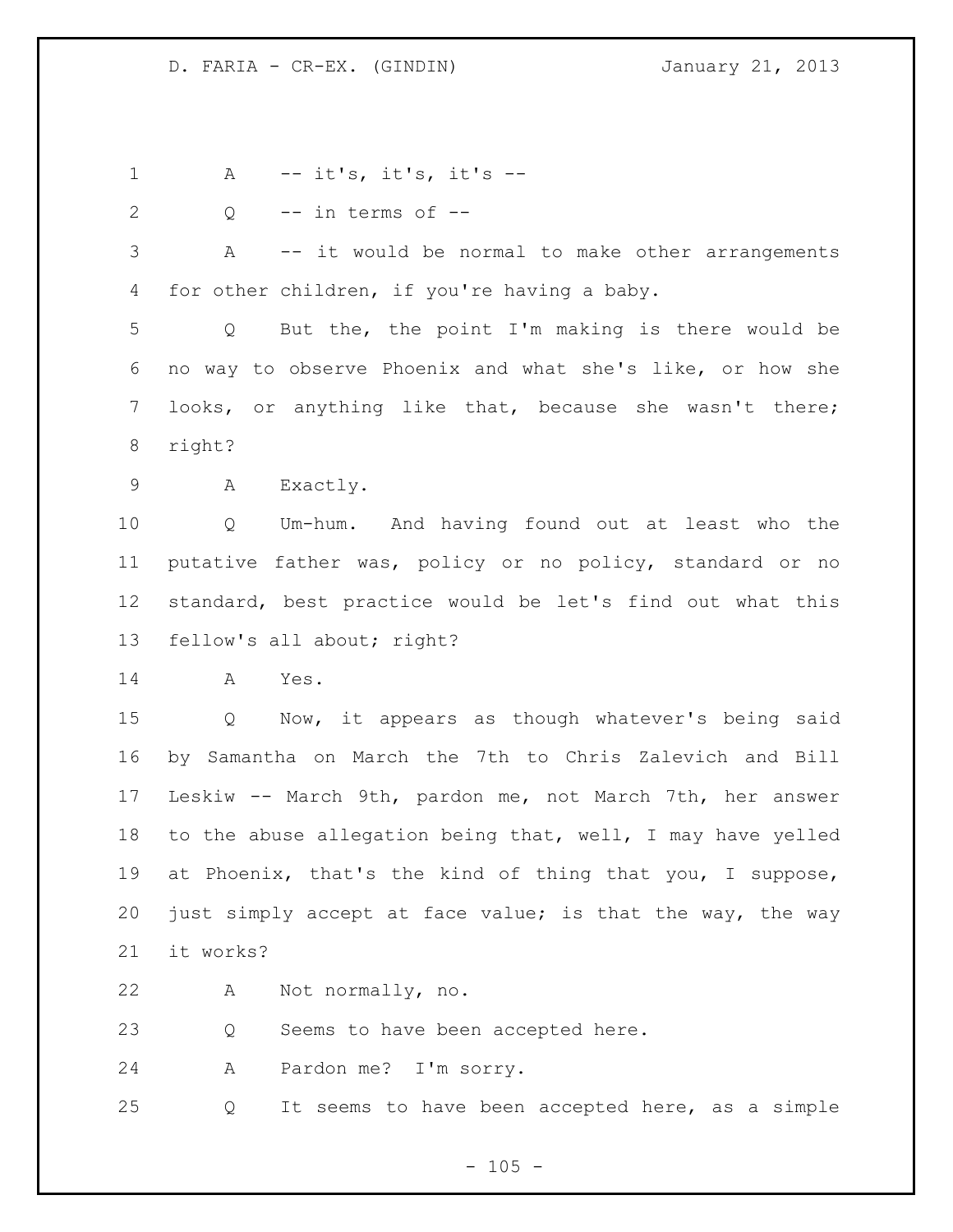explanation for the, for an abuse allegation.

| $\overline{2}$ | In absence of any other information, with respect<br>A              |
|----------------|---------------------------------------------------------------------|
| 3              | to a specific incident, you know, any information about,            |
| 4              | you know, identifiable abuse, you know, the workers, you            |
| 5              | know, spoke to the mom about what that, what abuse meant.           |
| 6              | But, essentially, you're simply accepting what<br>$Q \qquad \qquad$ |
| 7              | she has to say?                                                     |
| 8              | Based on the recording, I don't -- I'm only, I<br>A                 |
| 9              | only speculate. I don't know what the actual<br>can                 |
| 10             | discussions would have been at the time.                            |
| 11             | Q Both the workers, Mr. Zalevich and Mr. Leskiw,                    |
| 12             | told us they had, that they had very little history of this         |
| 13             | matter, other than the actual intake form; right? You               |
| 14             | would agree that it would have been wiser for them to have          |
| 15             | more history at their disposal; correct?                            |
| 16             | By that, do you mean a review of the CFSIS<br>A                     |
| 17             | history?                                                            |
| 18             | Well, yes, whatever you can find out --<br>Q                        |
| 19             | Α<br>Yes.                                                           |
| 20             | Q -- right? And for example, you'd like to know                     |
| 21             | how someone like Samantha might have responded over the             |
| 22             | years to a number of concerns that might have been present          |
| 23             | in the file? That would be a nice thing to know when                |
| 24             | you're assessing someone's response to an allegation?               |
| 25             | I guess when you say file --<br>A                                   |

 $- 106 -$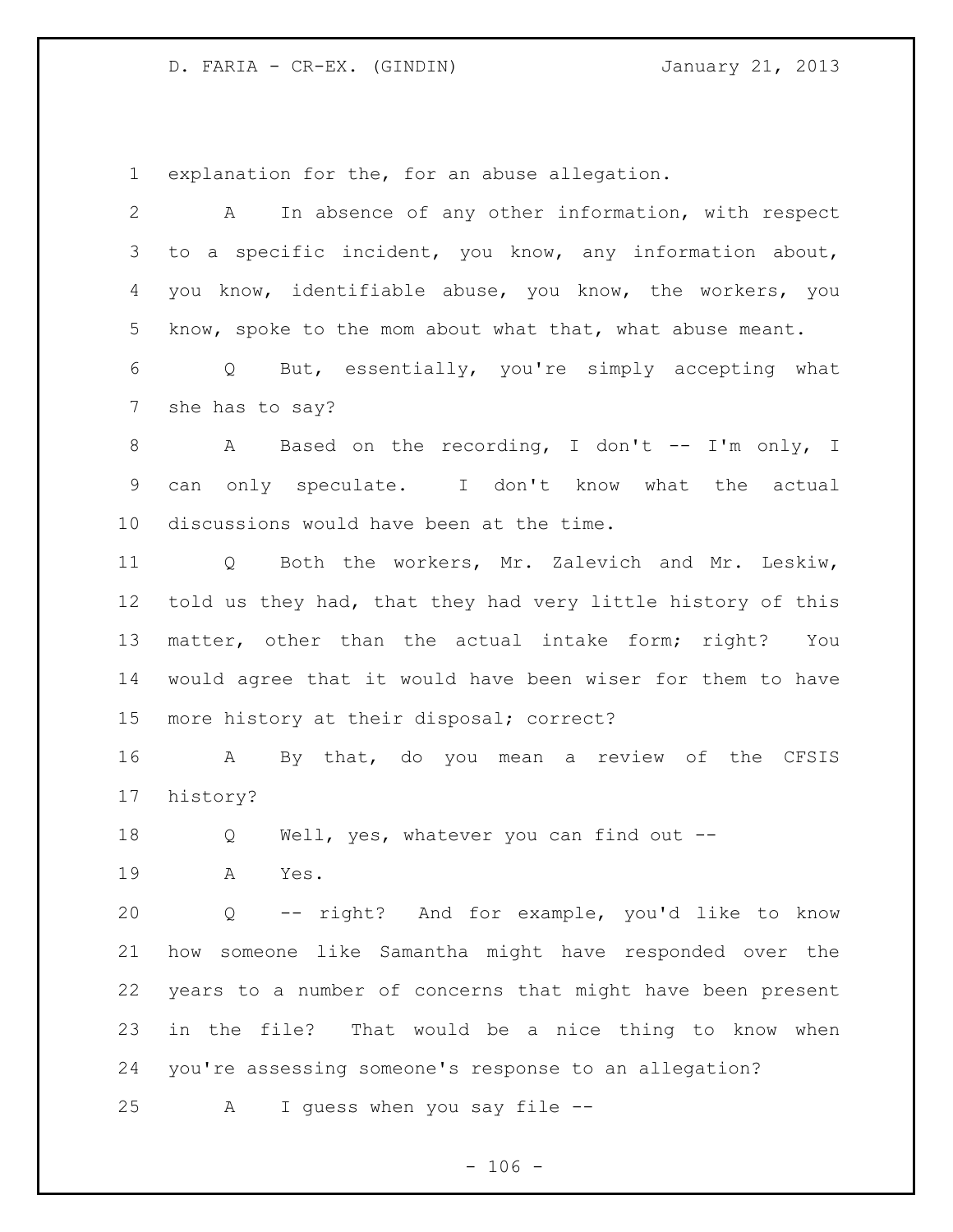1 Q I, I mean information. A -- like, information that's on CFSIS? Yes. Q Yeah. All right. And I think you said actually, in your testimony, that it was your expectation, with respect to the March opening, that Chris would review the past history; correct? A Yes. 8 Q Because it would be best practice to do that; right? A Yes, and it was, it was regular practice as well. Q So your recommendation, or your approval of his recommendation, in the end, was based on this expectation, in part, that he would have read the whole history? A Yes. Q And one of the options that I suggested to him is that on that day, March 9th, he indicated it was the end of the day and the AHU unit was coming in, that he simply could have asked one of them to follow-up in some fashion, that particular evening, or even the next day. And he indicated, yes, they were right there. It's -- they were right in the same area. It wouldn't have taken much time or effort to have done that; would you agree? A If we felt -- well, first of all, it wasn't normal course for us to refer matters to after hours unit, unless they were emergent. So if there was, you know,

 $- 107 -$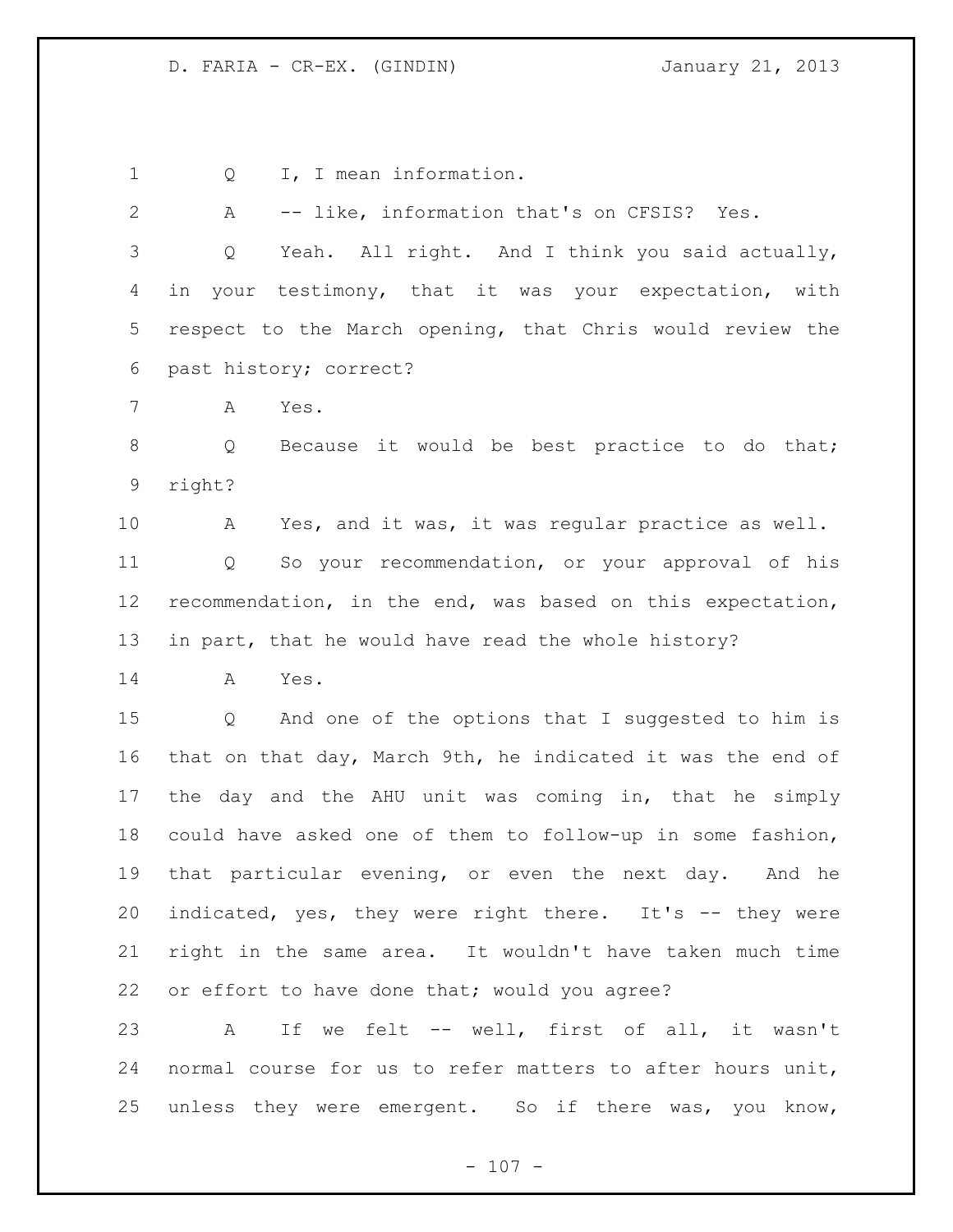something that was immediate to 24 hours, that would go to our after hours unit. And again, I can only speculate, because I don't remember what discussions took place. If, if, at the time, the social workers were indicating that there were no protection concerns and recommending the case be closed, we wouldn't be looking at referring this to after hours unit.

 Q But if the whole idea is to see how Phoenix is and to see if she's okay, and she hasn't been seen, I'm suggesting that one of the options would be to simply give it to somebody in the AHU unit, who are coming there 4:00, 4:30 in the afternoon, to begin work. Clearly that would be one way that somebody might see her. I think you've basically agreed with that already?

 A Yes, if, if -- in, in -- I don't know if we would have referred it to after hours, we would have likely kept it at CRU for somebody to follow up with.

Q Yes.

19 A Again, that would not have been an appropriate referral for after hours.

 Q Mr. Leskiw was the backup worker and he had much more experience, you said --

A Yes.

 Q -- right? Would you consider him to be sort of a mentor?

 $- 108 -$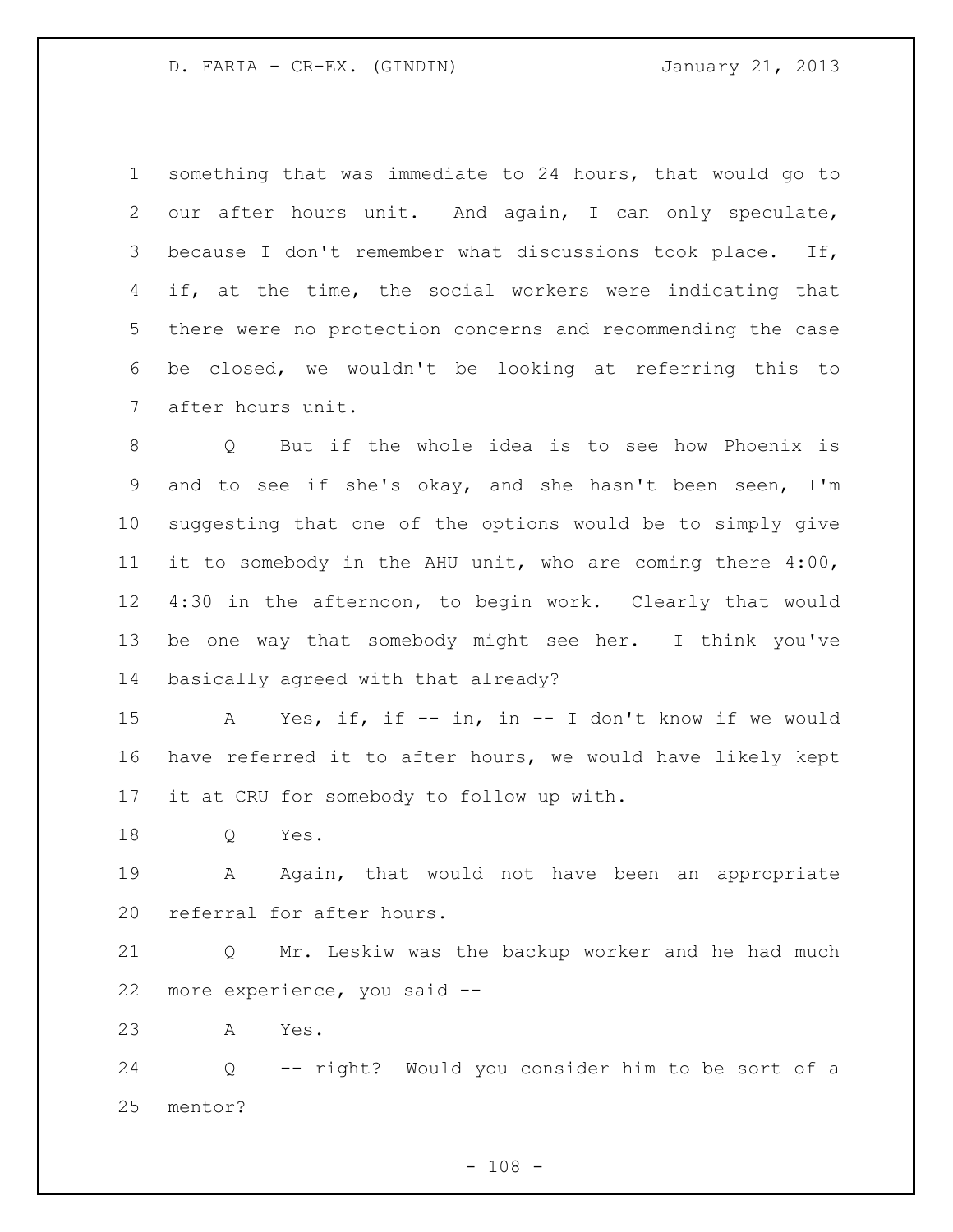1 A It's not that I expected him to be a mentor -- Q Um-hum. A -- Mr. Leskiw was a 17 year veteran, a respected social worker, one of my stronger staff. Q Um-hum. A He attended to the home with Chris. And by virtue of just being there -- Q Um-hum. A -- if Bill had any questions, concerns, he would, you know, either redirect Chris, or, or consult with Chris, or bring, bring anything to my attention. Q So one of the, that was one of the factors you used, in deciding to close it, was because Bill Leskiw seemed to acquiesce in whatever was going on without -- A No -- Q -- objecting? A -- it was, it was because I had two staff that attended to the home and were not identifying any protection concerns and were recommending the case be closed. Q A decision you could have disagreed with? A Yes. Q When you were referred to Mr. Koster's interview with you, you corrected something he said by saying that at the time, I didn't know Chris had abuse experience; do you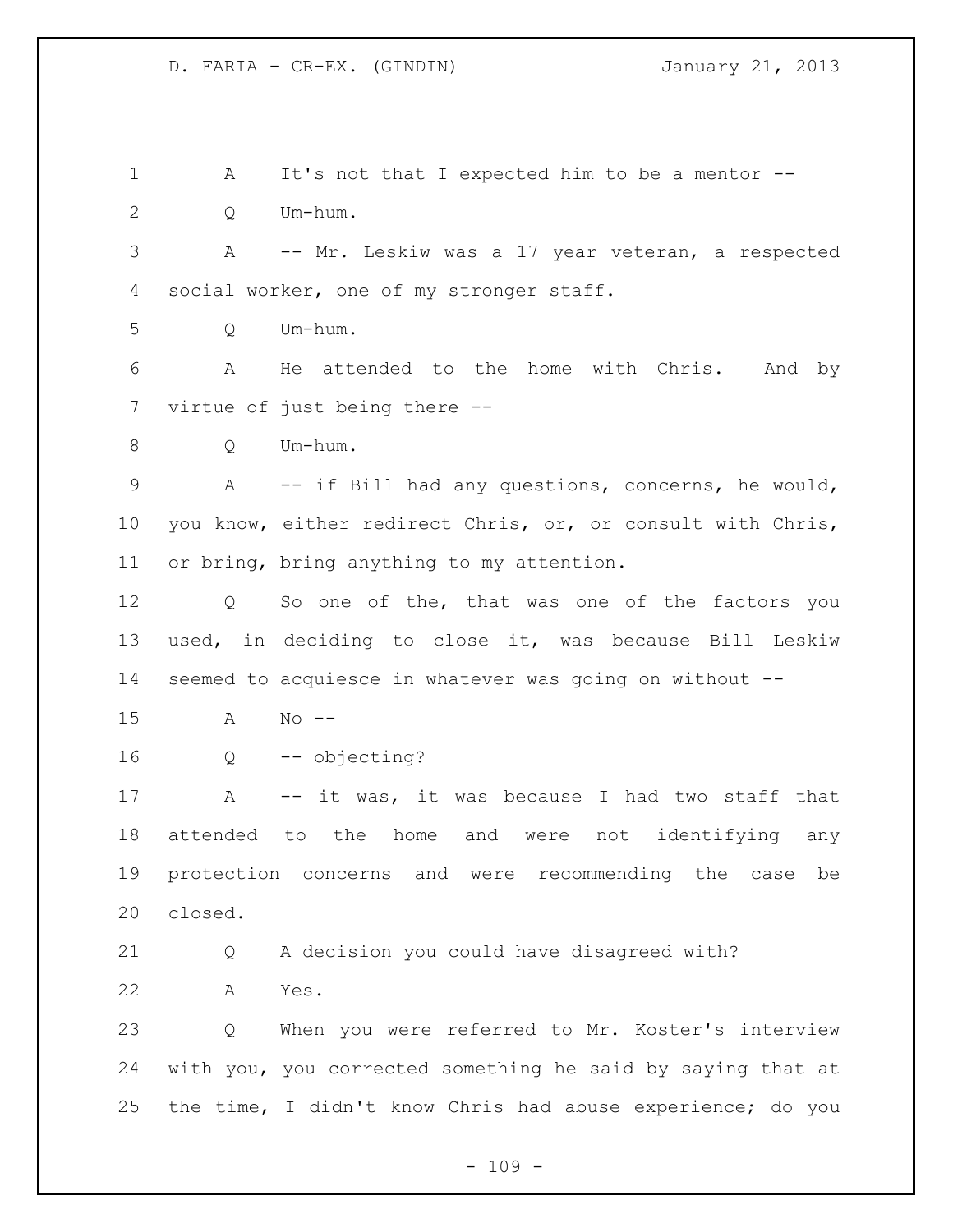recall? 2 A At the time of my interview -- Q Of your interview. A -- with Mr. Koster. Q Yeah. So I take it, are you suggesting that at the time of the actual event, you didn't know he had any abuse experience? A I did note that he had abuse experience. 9 Q And then you forgot, is that -- A Yeah, I forgot when I -- Q All right. 12 A -- when I spoke to Mr. Koster. Q And just this morning, you were talking about this phrase "locked in the room"; remember that? You were asked some questions about what that could mean -- A Yes. Q -- and you said it could mean a lot of different things -- A Yes. Q -- right? One you said was possible -- it had something to do with sleep management? A Yes. Q Is there anything in the file that that question was asked and that was given as the response? A Not in the recorded record, no.

 $- 110 -$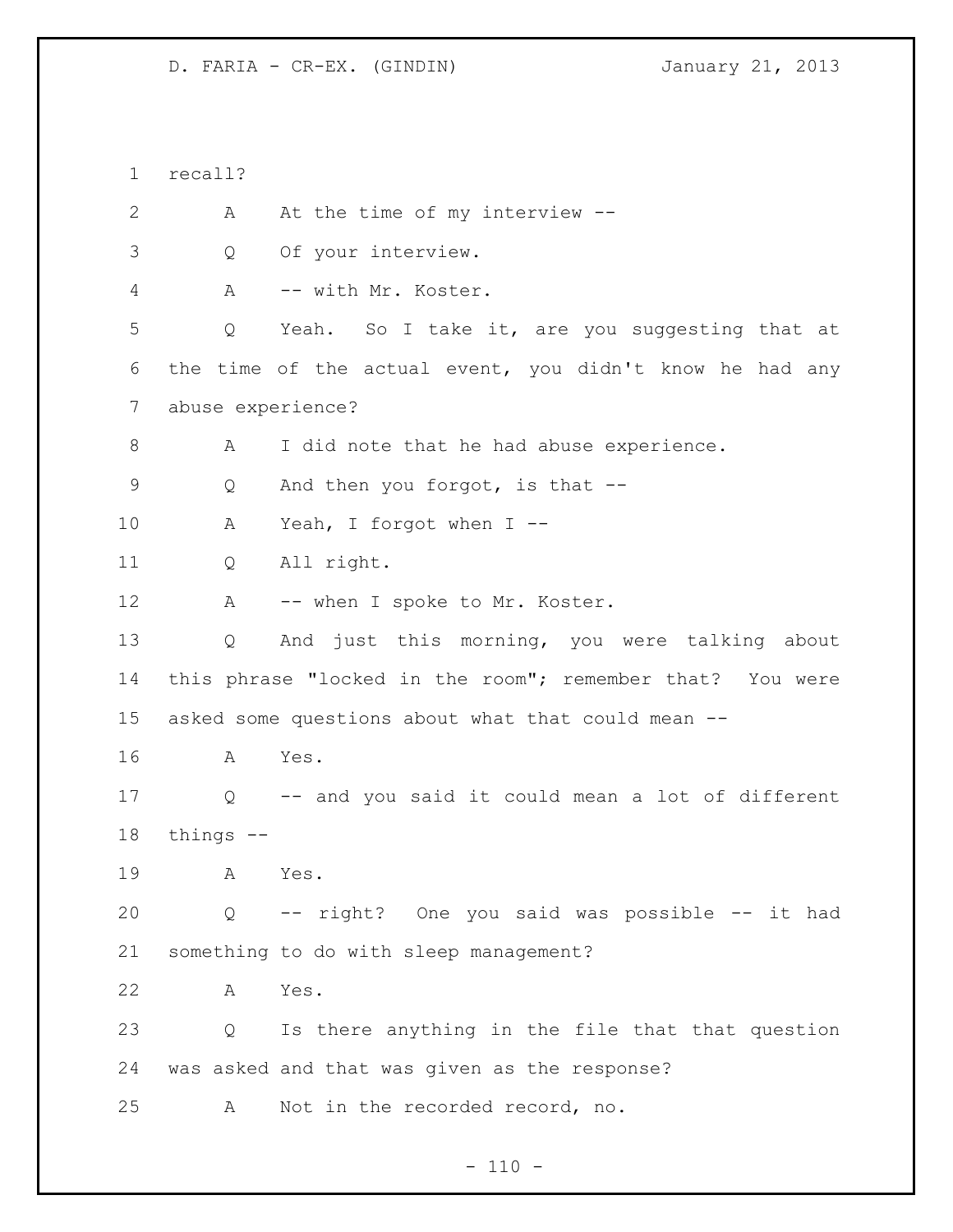Q You talked about maybe this was a time out and again, there's nothing in there about anyone suggesting that? Or even asking that? A When I made the comments about that this could mean anything on a spectrum -- Q Um-hum. A -- I wasn't necessarily referring -- I was referring generally -- Q Okay. A -- in terms of that information, when that, when that type of information is presented, not necessarily with respect to this, this specific matter. Q But even specifically, if you're trying to figure out what is meant by that phrase -- A Um-hum. Q -- which was the phrase in the call -- A Um-hum. Q -- that came in, there's nothing in the conversation, the material that you saw, that talks about sleep management or a time out; correct? A Not in the recorded record, no. Q That phrase could also mean confining somebody in a room and leaving them there alone, possibly, as well? A Yes. Q And I take it you don't know, either way, what it

- 111 -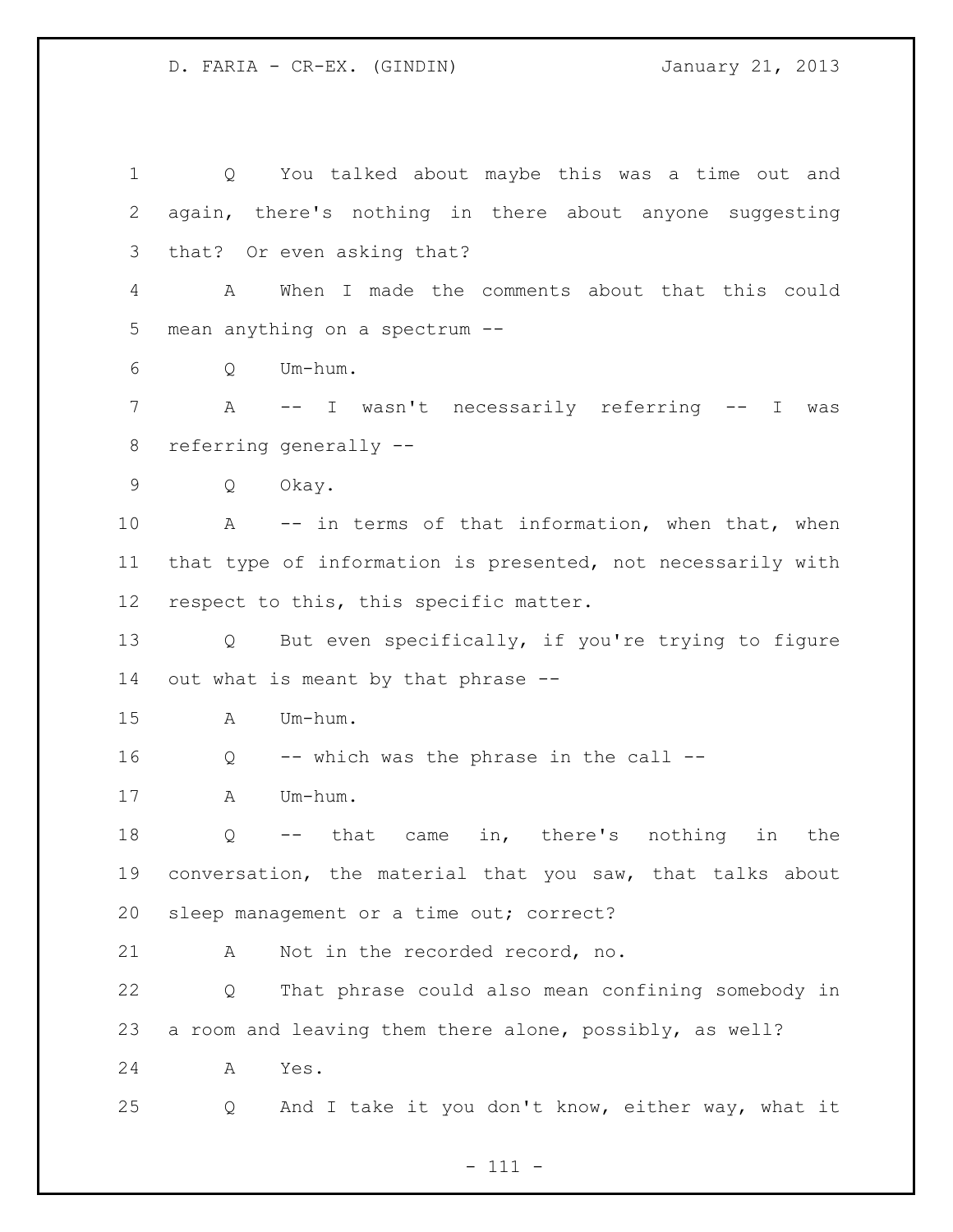meant in this case? A Based on the recording, no. Q And the recording is what you had to work with when you were making you decision whether to approve the closing or not; correct? A It would have been based on the recording and, and any discussions I would have had with the social workers that attended the home. Q Which were, which aren't required? A That's correct. Q You were talking about safety assessment -- A Yes. Q -- versus risk assessments; you recall that? A Yes. Q So the safety assessment talks about the present safety, right now -- A Yes. Q -- right? And the risk assessment talks about potential for risk or harm in the future? A Yes. 21 Q And those are really connected, are they not? Doesn't a child's safety today have some connection to the potential for risk that might still occur? A when you're looking at safety, you're looking at current harm --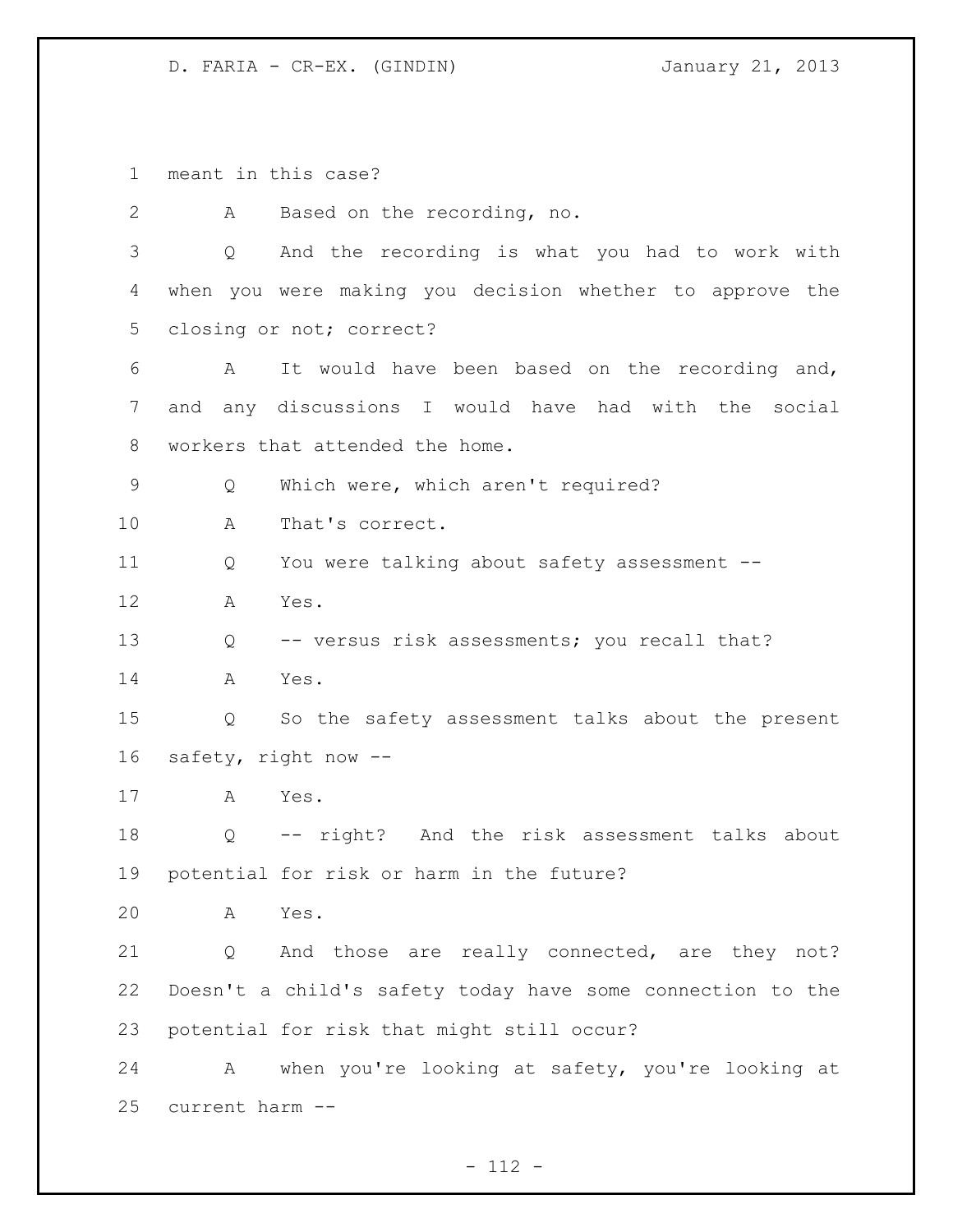Q Um-hum.

 A -- or imminent danger. When you're looking at risk, you're looking at the potential for future danger. Q Well, when you're deciding whether to close a file, even back then, shouldn't you be considering both of

those issues?

A Yes, absolutely.

 Q Okay. Because you were talking about how the forms were different then and the policies were somewhat different, as a reason for why you concluded that would close. But essentially, whatever the polices and forms were, the point is, you're assessing the safety of a child, not only at the present moment, but any potential for risk 14 or harm in the future, whenever you're deciding whether to close a file?

 A But the quality of the safety assessment impacts the capacity of front line staff and supervisors to be making those decisions in a more consistent, valid, reliable way. And at the time, I would argue that there was no risk assessment tool in place. What we, what we had was a mutation, without clear policies and procedures and without any training. So that would have had a direct impact on our capacity to do a safety assessment in a, in the reliable, consistent way that exists today.

Q But specifically with respect to this matter,

- 113 -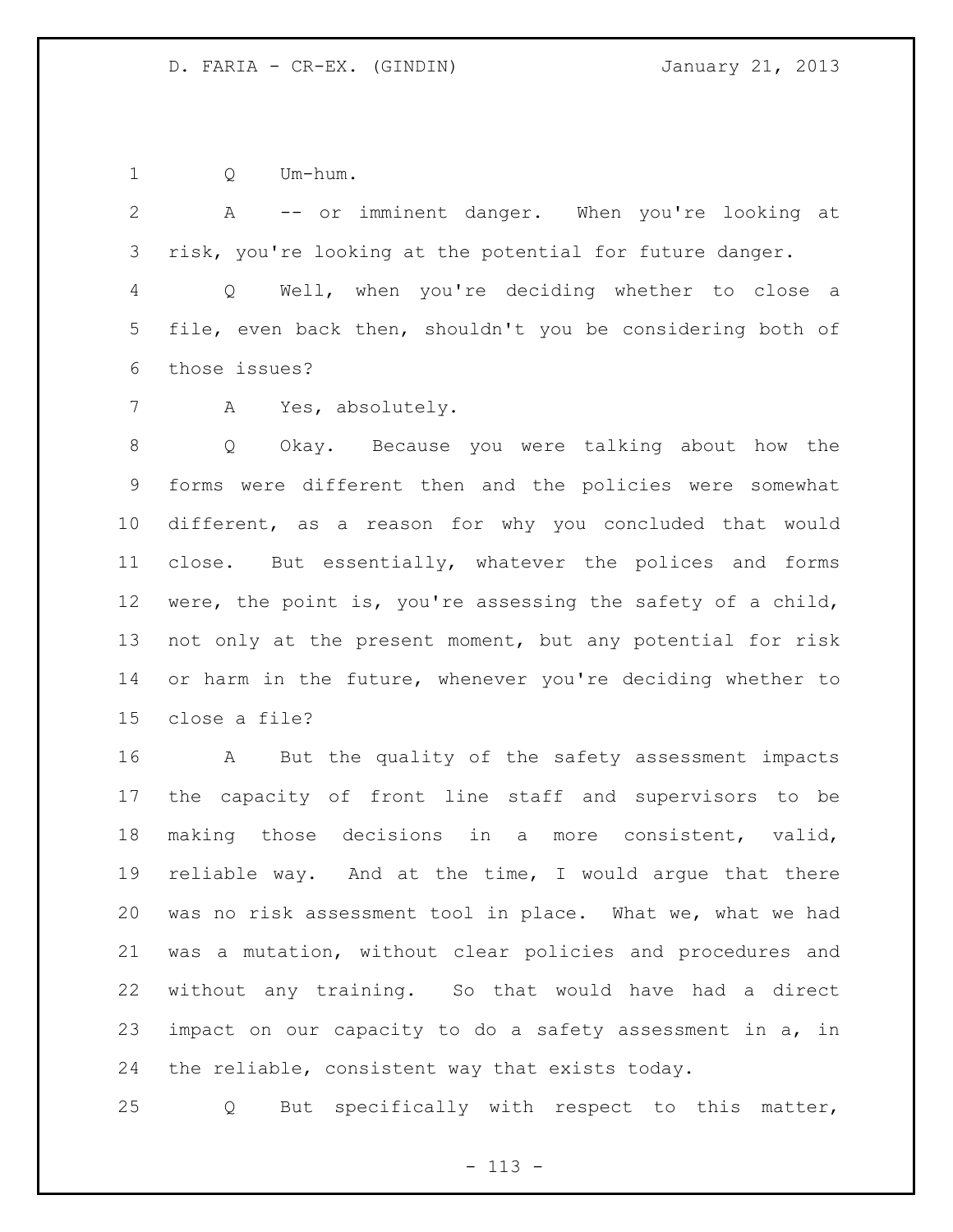what you did have at that time was commonsense?

 A What we had at that time was clinical experience and our, our judgment and the information that was available in the --

Q Um-hum.

 A -- safety assessment that existed at the time, which really did not -- which I am saying is lacking and really did not include any provisions for the, for the establishment of a safety plan. And then factor that with the fact that there was no risk assessment that directly tied risk to response times and contact guidelines and then there was confusion about the standards, what, with respect to those contact guidelines. It certainly impacted the types of decisions that we were making and accuracy, reliability and consistency.

 Q But you're not telling us that commonsense doesn't play a role? You'd always --

18 A At the end of the day, those assessment tools guide your decision.

Q You're not answering my question.

A Clinical -- you're --

Q Does, does commonsense --

 A -- clinical judgment and judgment actually is, is, makes, is what results in the final decision.

Q Okay. What about --

 $- 114 -$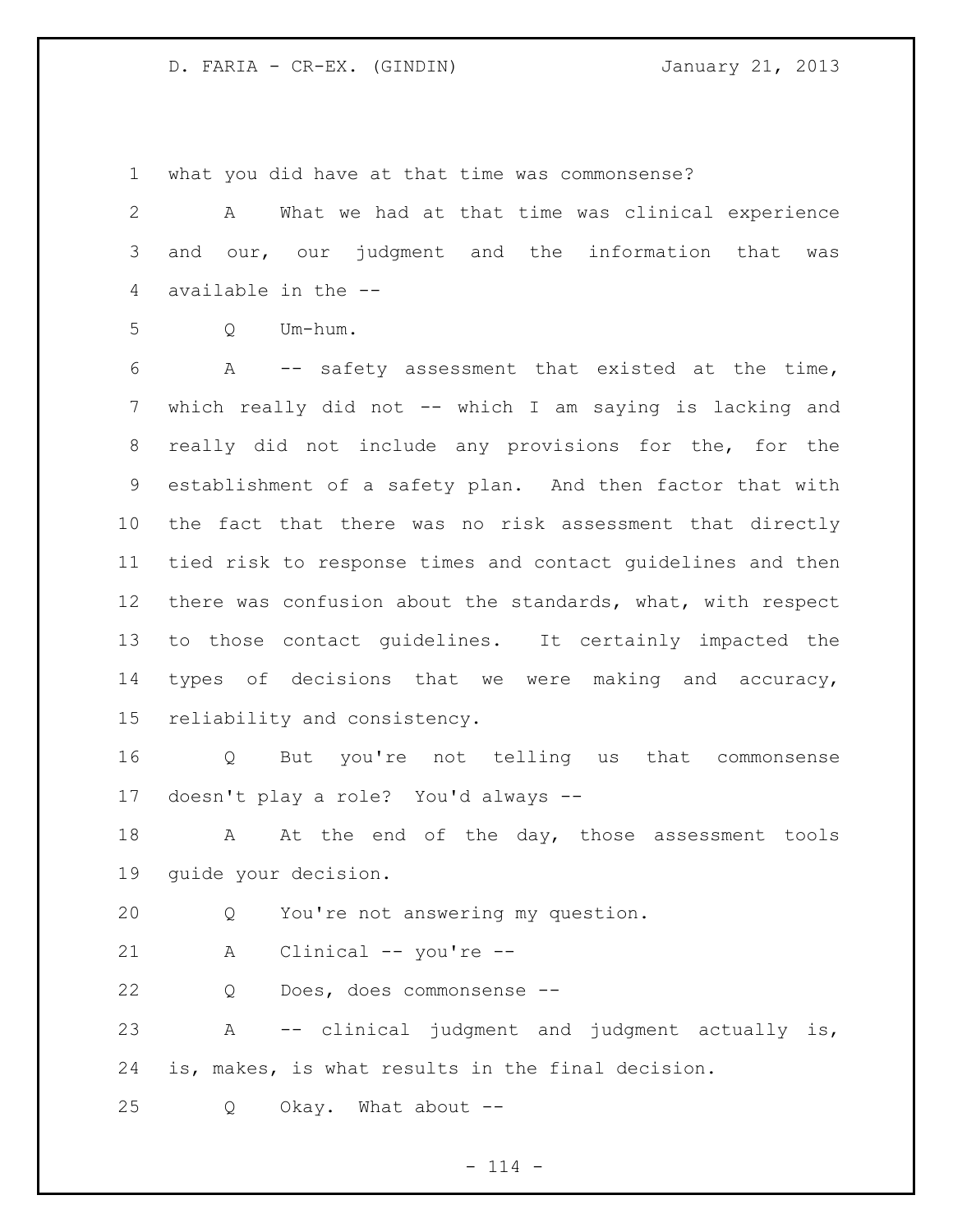1 THE COMMISSIONER: No, but I think --2 MR. GINDIN: -- plain commonsense? THE COMMISSIONER: -- Mr. Gindin is asking you whether commonsense plays a role, as you put it -- 5 THE WITNESS: Absolutely. THE COMMISSIONER: -- at the end of the day, in making -- 8 THE WITNESS: Yes. 9 THE COMMISSIONER: -- your decision? The answer is yes? 11 THE WITNESS: Yes. 12 THE COMMISSIONER: Now, Mr. Gindin, are, are you going to be long, or? MR. GINDIN: No, I just have one possible -- THE COMMISSIONER: I don't want to -- MR. GINDIN: -- further question, if I can -- 17 THE COMMISSIONER: -- I don't want to rush you, but if you were going to be long, we'd adjourn, but -- MR. GINDIN: No, I think I can conclude with one final reference. If we can just get page 38038 on the screen. Little bit further up please. BY MR. GINDIN: Q You were asked to comment on that middle

 $- 115 -$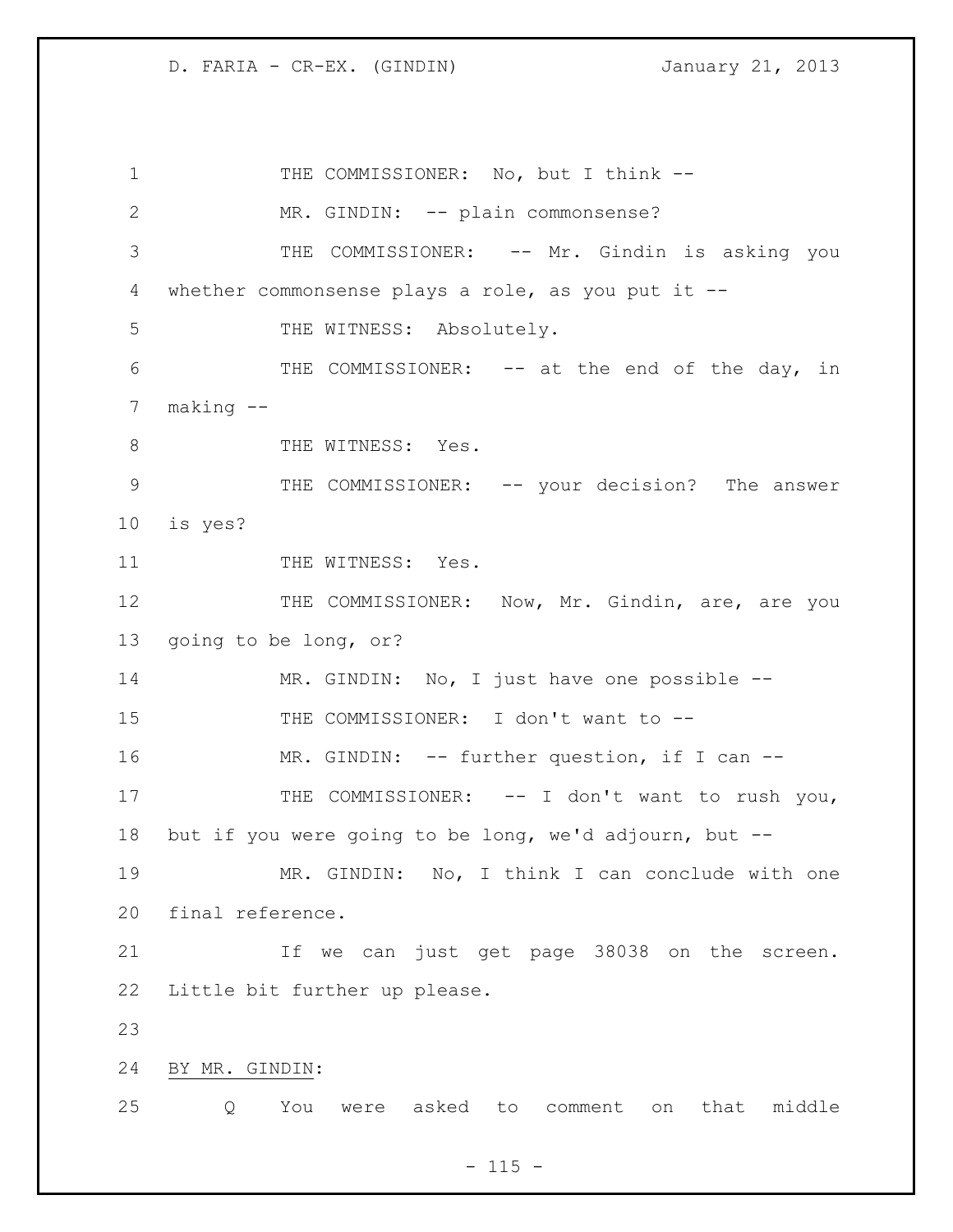paragraph that we see on the page there; right? Do you recall that particular paragraph as read out to you? Starting off with: "The agency's response ... is concerning ..." 8 You see that first sentence? A Um-hum. Q All right. And you were asked about that particular paragraph and just very quickly, the next sentence is: "Phoenix was not seen." That's clearly correct; right? A Yes. Q 19 The apartment was not seen." 21 That's also correct; right? A Yes. Q "Samantha admitted that there was a lock on the outside of the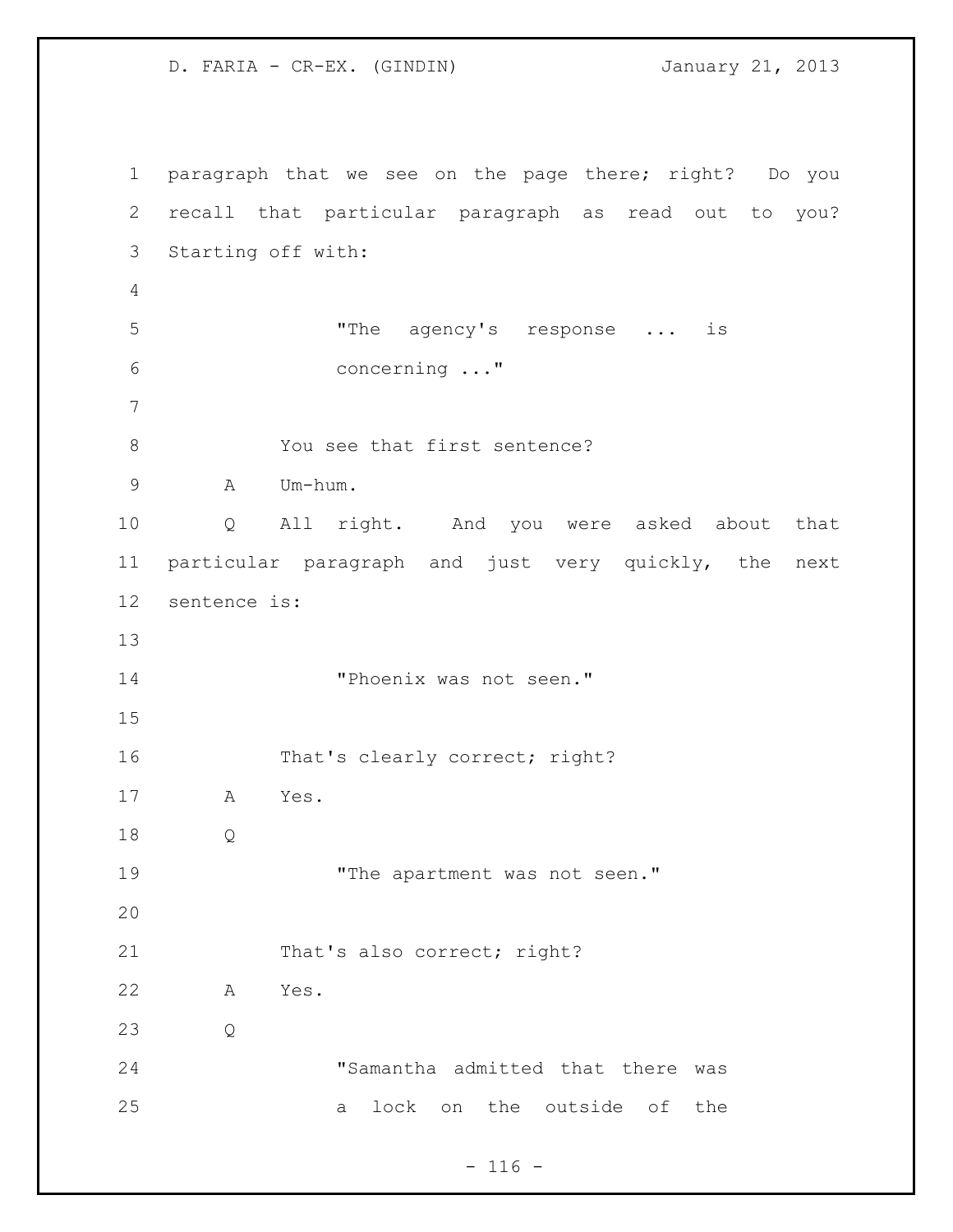```
1 bedroom door she and Phoenix 
2 shared."
3
4 So that's also a fact that you accepted --
5 A Yes.
6 Q -- right?
7
8 The More reason for this lock was
9 given."
10
11 You see no reason in your reports that would have 
12 been given; right?
13 A No, not on the written report.
14 Q Little bit further down in that paragraph, where 
15 it says:
16
17 "No questions were asked about 
18 Samantha's present partner and 
19 father to baby ..."
20
21 That appears to be correct, factually?
22 A Yes.
23 MR. GINDIN: Those are all my questions.
24 THE COMMISSIONER: Thank you, Mr. Gindin.
25 Will other counsel have questions?
```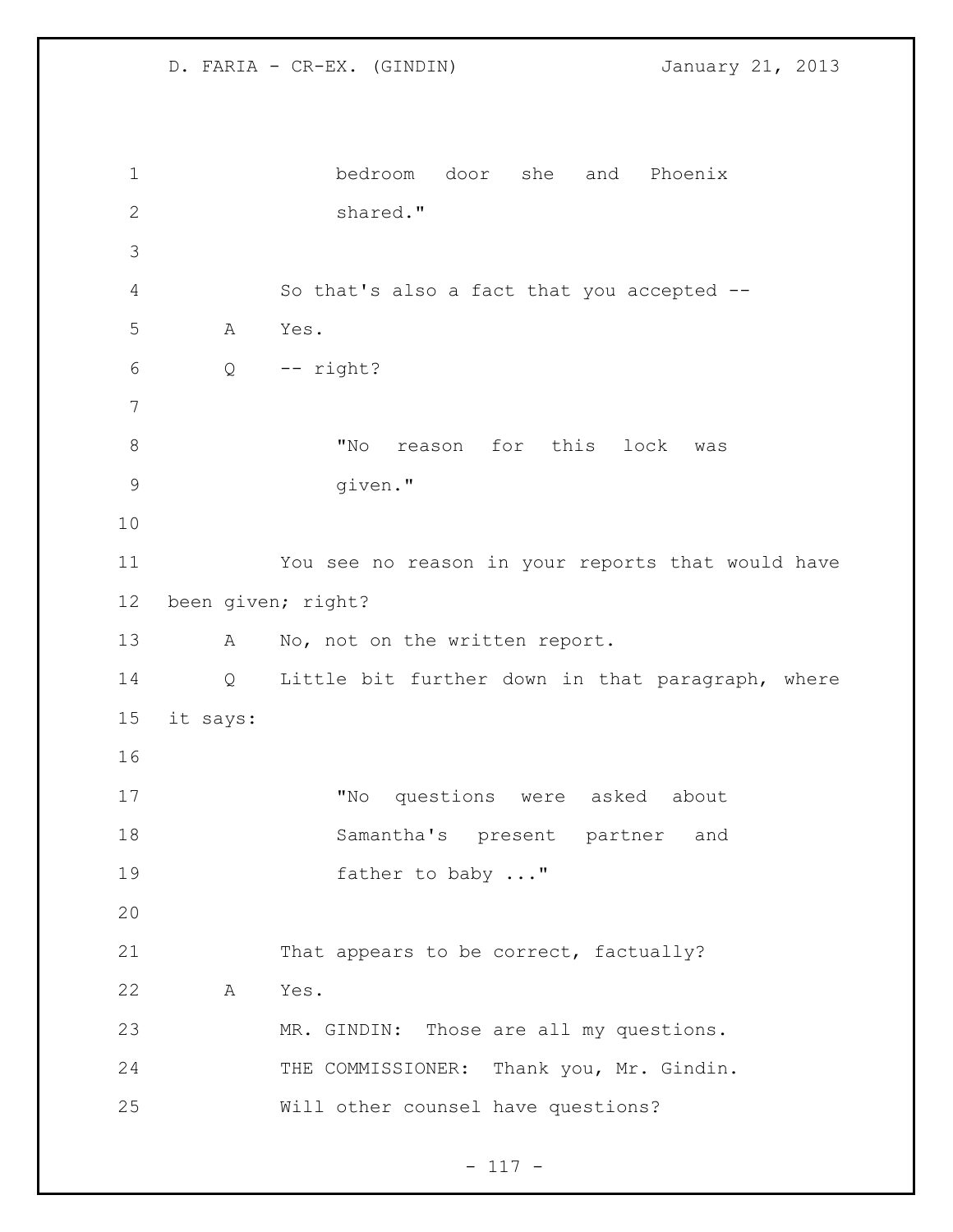1 Mr., Mr. Paul -- MR. PAUL: Yes. THE COMMISSIONER: -- yes? All right. Well, I think we, considering we're at one o'clock, I think we're best to adjourn. Do you agree, Ms. Walsh? MS. WALSH: I do, Mr. Commissioner. We have, excuse me, SOR 10 is scheduled to testify at 2:00. Now, I might be able to move their testimony to 2:30. I don't think I can move them much later. It won't be a long testimony, but I think what I'll do, perhaps, is confer with -- THE COMMISSIONER: Is it from a distance, or in the, in the city? MS. WALSH: It's in the city, it's an SOR though, 15 so not in, in  $-$  THE COMMISSIONER: Yeah, I understand that. 17 MS. WALSH: Yes. THE COMMISSIONER: But the person is in Winnipeg? MS. WALSH: Yes, but I don't think they can stay past 4:30, for instance. THE COMMISSIONER: Okay. Well, what, what's your, what's your recommendation for adjourning? MS. WALSH: Well, let's start at 2:00, but I think what I'd like to -- I mean, if, if -- unless you --

 $- 118 -$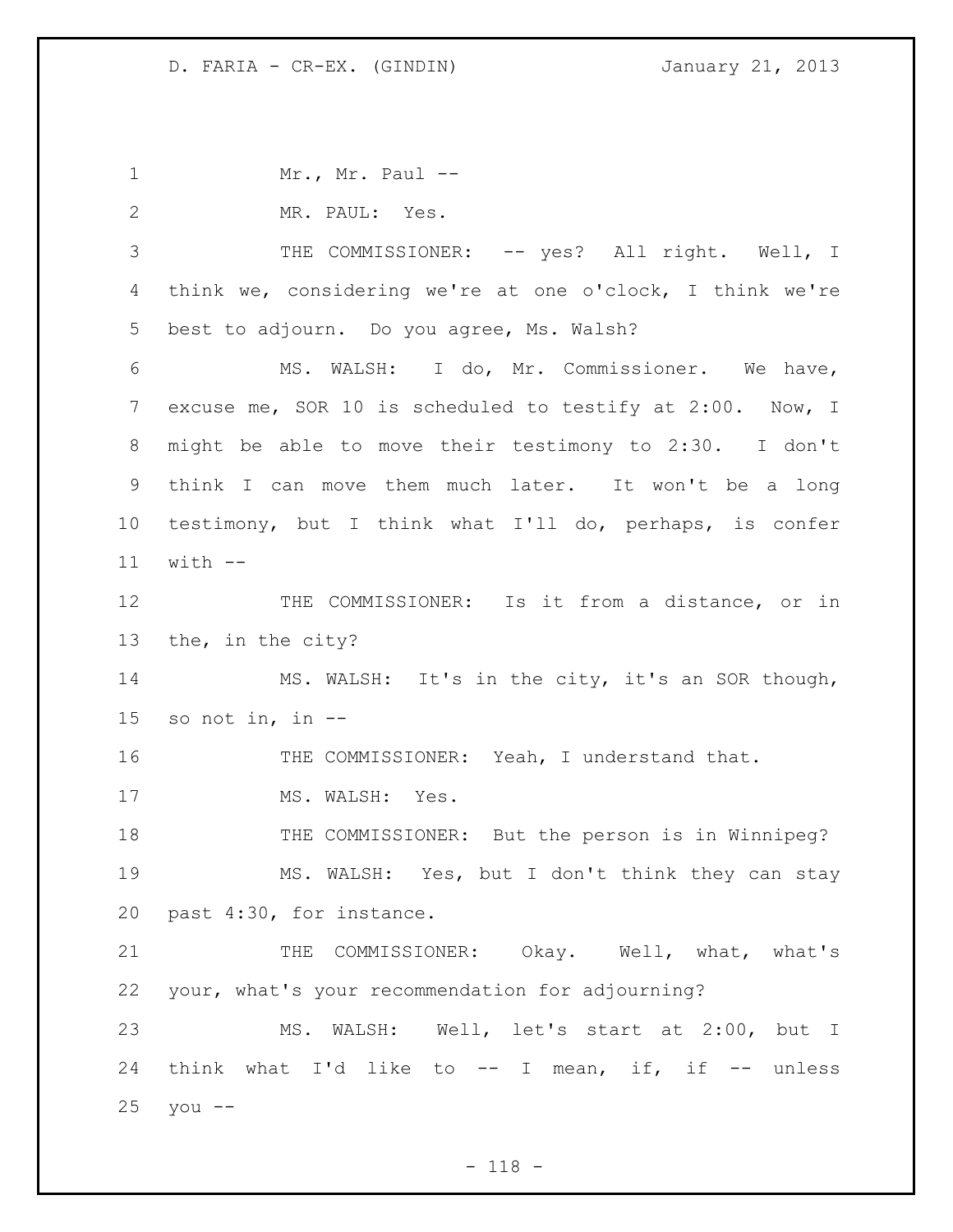1 THE COMMISSIONER: Well, does --2 MS. WALSH: -- want to take longer. 3 THE COMMISSIONER: -- does 2:00 give people enough time to have their lunch? I'm not sure -- MS. WALSH: Don't know. 6 THE COMMISSIONER: -- it does. MS. WALSH: If it doesn't, what I think I need to do is talk to the other lawyers and see how long they think they're going to be. I'm sure the preference -- 10 THE COMMISSIONER: Well, well -- MS. WALSH: -- is not to split this witness' testimony. 13 THE COMMISSIONER: -- but, but I thought you were suggesting this one will stand aside until we get the video witness. MS. WALSH: Well, I'm wondering whether that is a possibility. 18 THE COMMISSIONER: Well, do you want to meet with your counsel for two to three minutes now? MS. WALSH: Sure. 21 THE COMMISSIONER: Well, I'll just sit here, you go ahead. MS. WALSH: Okay. Thank you. So the consensus appears to be that 45 minutes would be needed by all counsel. What I'm going to try to do is see if SOR 10 can

 $- 119 -$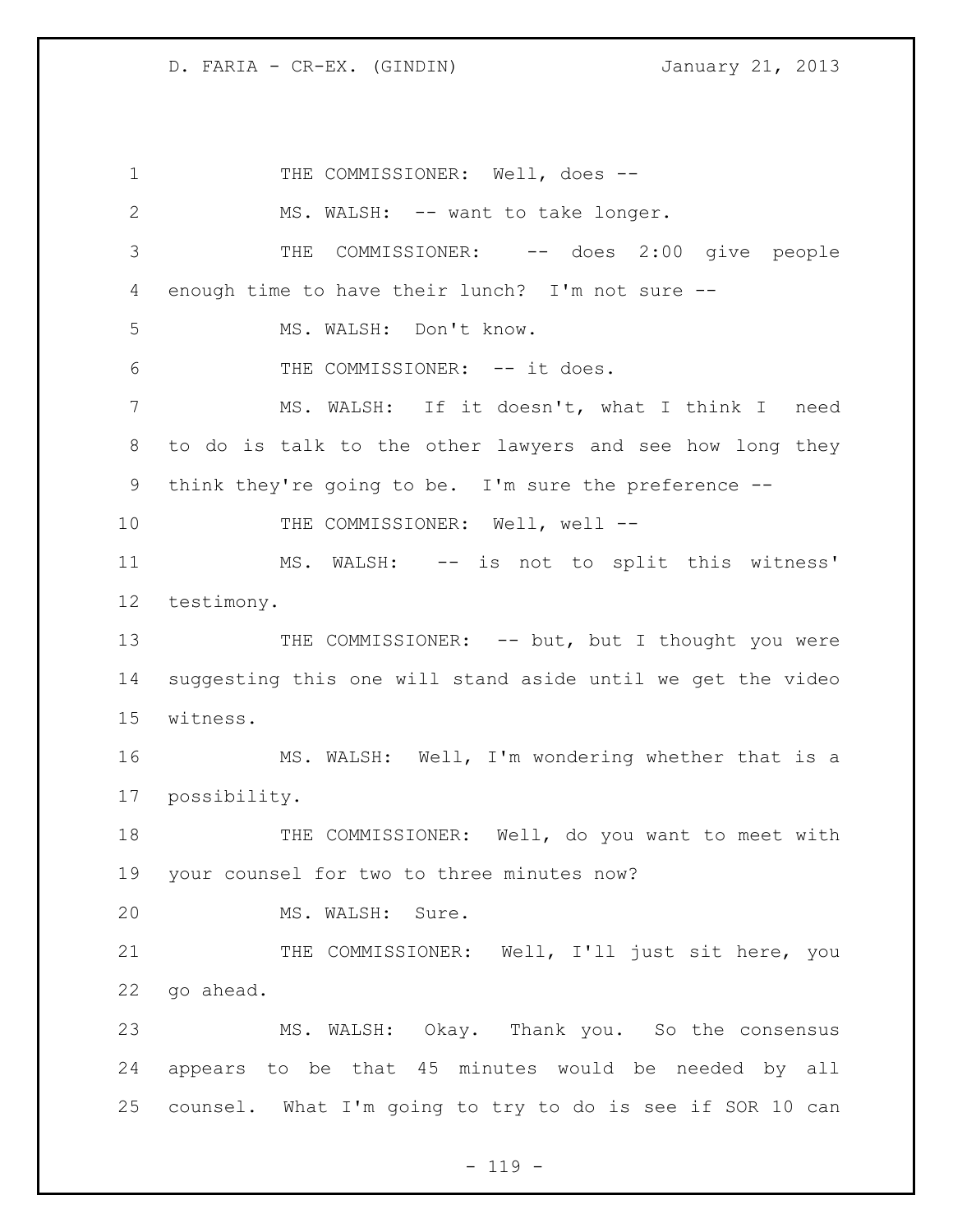be delayed in testifying by 45 minutes, so that when we come back at -- now, we didn't talk about having more than hour. That's assuming that we start at 2:00. THE COMMISSIONER: Well, what -- MS. WALSH: I, I think, I think that we'll have to start at 2:00. I think people will just have to have a, a brief lunch. 8 THE COMMISSIONER: Well, we'll adjourn until 2:00 and if it's, turns out to be five past, we'll have to accept that. But -- 11 MS. WALSH: Right. 12 THE COMMISSIONER: -- we'll adjourn until two o'clock. 14 MS. WALSH: Thank you. (LUNCHEON RECESS) 18 THE COMMISSIONER: Mr. Paul? MS. WALSH: Sorry, I just -- the sun is right in my eyes, Mr. Commissioner, I can't -- 21 THE COMMISSIONER: Oh, right, right. MS. WALSH: -- see the witness. I'm just going to ... Perfect, thank you. MR. PAUL: Good afternoon, Mr. Commissioner.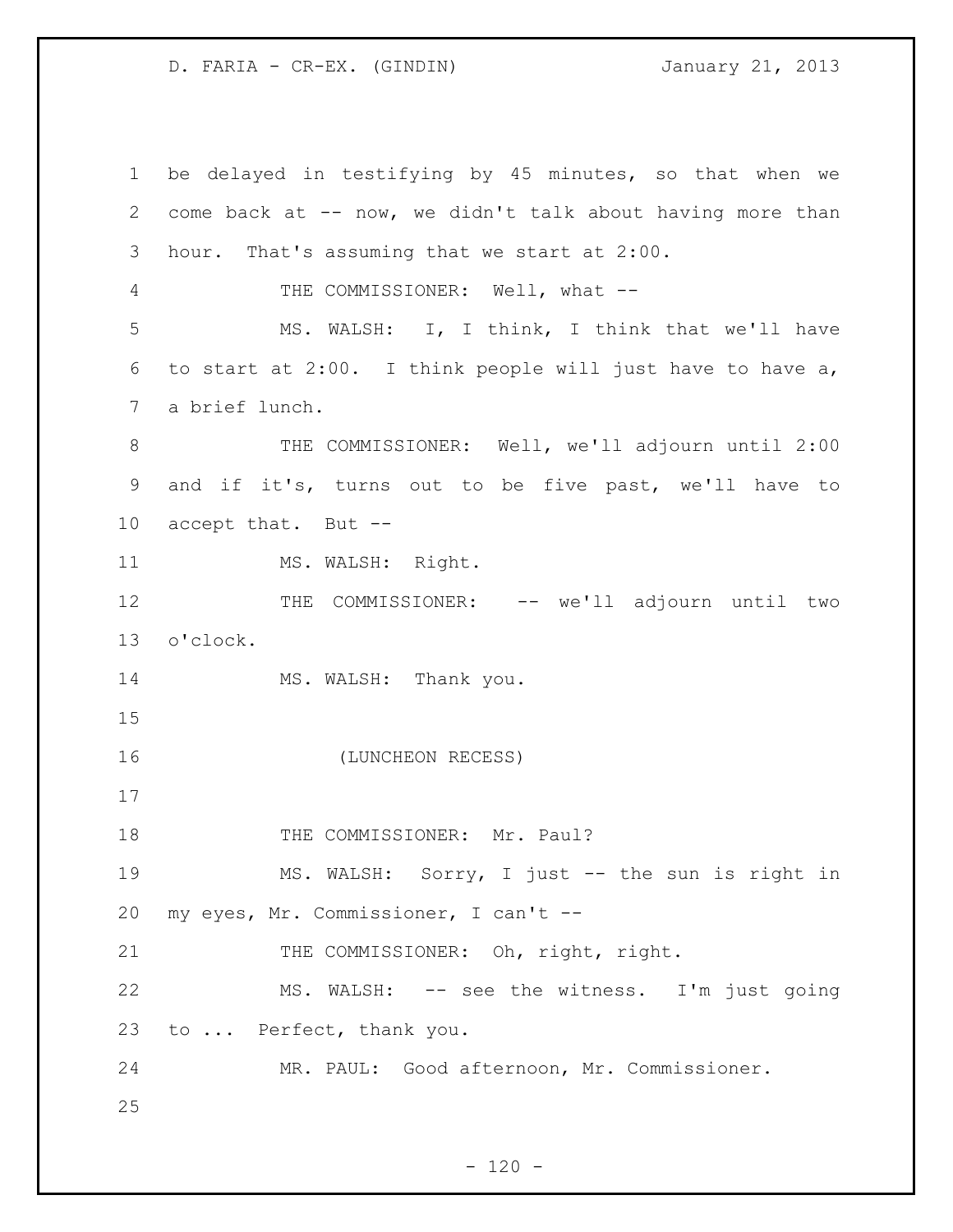CROSS-EXAMINATION BY MR. PAUL:

| $\overline{2}$ | Good afternoon, Ms. Faria. My name<br>is Sacha<br>Q        |
|----------------|------------------------------------------------------------|
| 3              | Paul, I'm one of the lawyers for Winnipeg CFS and the      |
| 4              | Department. Couple areas that --                           |
| 5              | THE CLERK: Mic's not on.                                   |
| 6              | MR. PAUL: Mic's not on? Oh, sorry. I hope you              |
| $7\phantom{.}$ | can hear me now. Is there a bit of feedback? Should I      |
| 8              | step back?                                                 |
| $\mathcal{G}$  | THE CLERK: I'll, I'll (inaudible).                         |
| 10             | MR. PAUL: Okay. Sorry, my apologies.                       |
| 11             | Before we begin, witness, is your microphone on?           |
| 12             | THE WITNESS: I believe so.                                 |
| 13             | MR. PAUL: Okay. Great. It was just me then.                |
| 14             |                                                            |
| 15             | BY MR. PAUL:                                               |
| 16             | Again, for the record, my name is Sacha Paul. I<br>Q       |
| 17             | one of the lawyers for Winnipeg CFS and for the<br>am      |
| 18             | Department and I have just a couple of areas that I'd like |
| 19             | to explore. My, I guess my first question deals with the   |
| 20             | concept of intake generally.                               |
| 21             | And if I can bring up Exhibit 13, page 5?                  |
| 22             | And what, Mr. Commissioner, I'm referring the              |
| 23             | witness to is a summary of, of the program description of  |
| 24             | Winnipeg CFS that was tendered through the witness, Alana  |
| 25             | Brownlee. And you can see it on the screen there.          |

- 121 -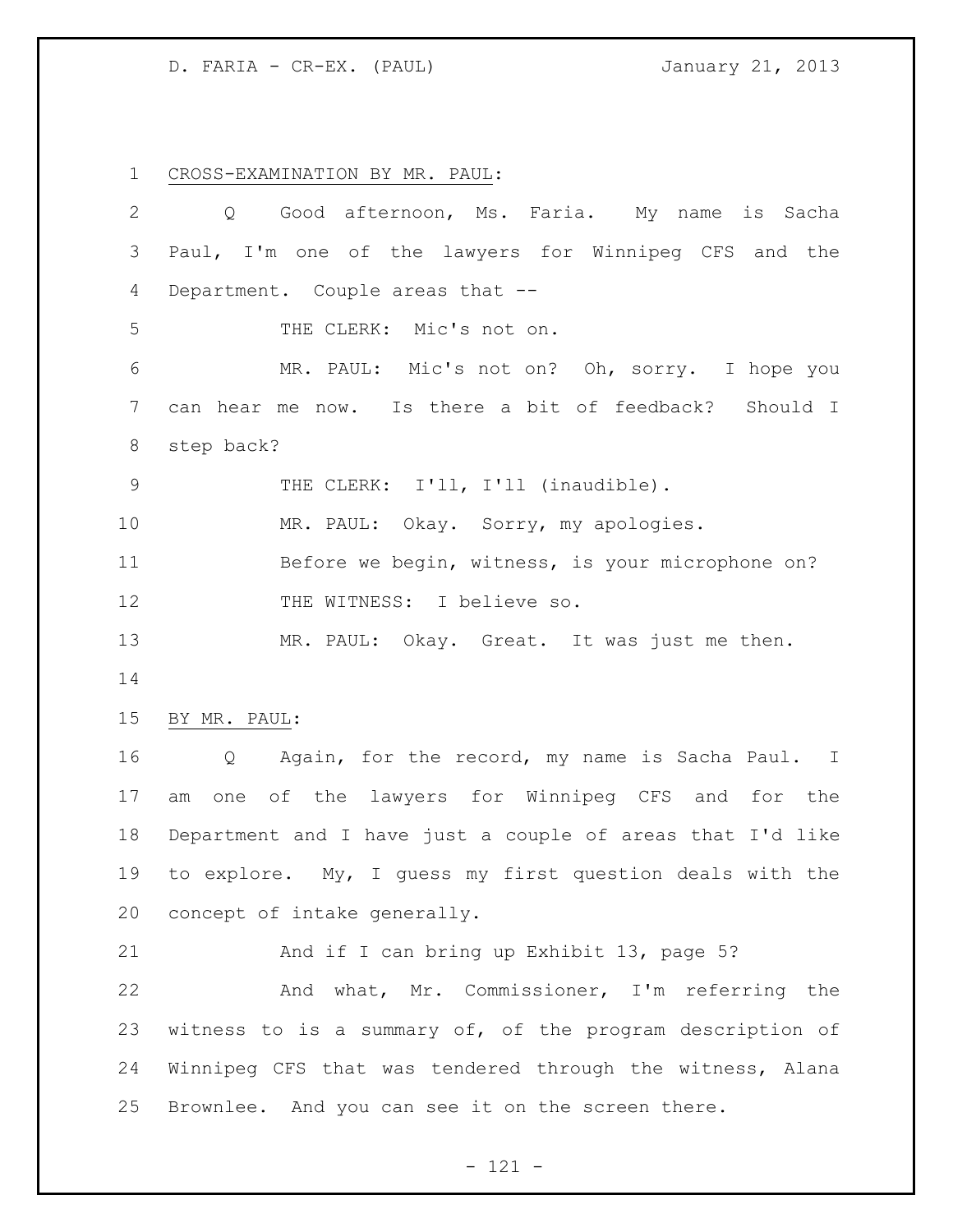If you could scroll it up so I could see numbers 1 through 8.

 Now, again, if we could back up, if we can forget about Winnipeg CFS and forget about the structure, at the very basic level of the child protection scheme, you need, if I can put it this way, the entry door. The referrals have got to come into the system somehow; correct?

8 A Yes.

 Q And that somehow is through the concept of intake?

A Yes.

 Q Right. And intake, however it's structured, has to achieve some objectives and I want to see if you agree with these objectives that Ms. Brownlee has put out, which is that one of the things that an intake system must do, of course, is receive referrals; correct?

A Yes, that's correct.

 Q Correct. They must also do some information 19 gather, as you see there, to determine the appropriateness and validity of that referral?

21 A That's correct.

 Q They must then also get community referrals for those not requine (phonetic), requiring child welfare involvement. And if I can try and explain that in English, I understand that to be non-emergent calls, sort of like, I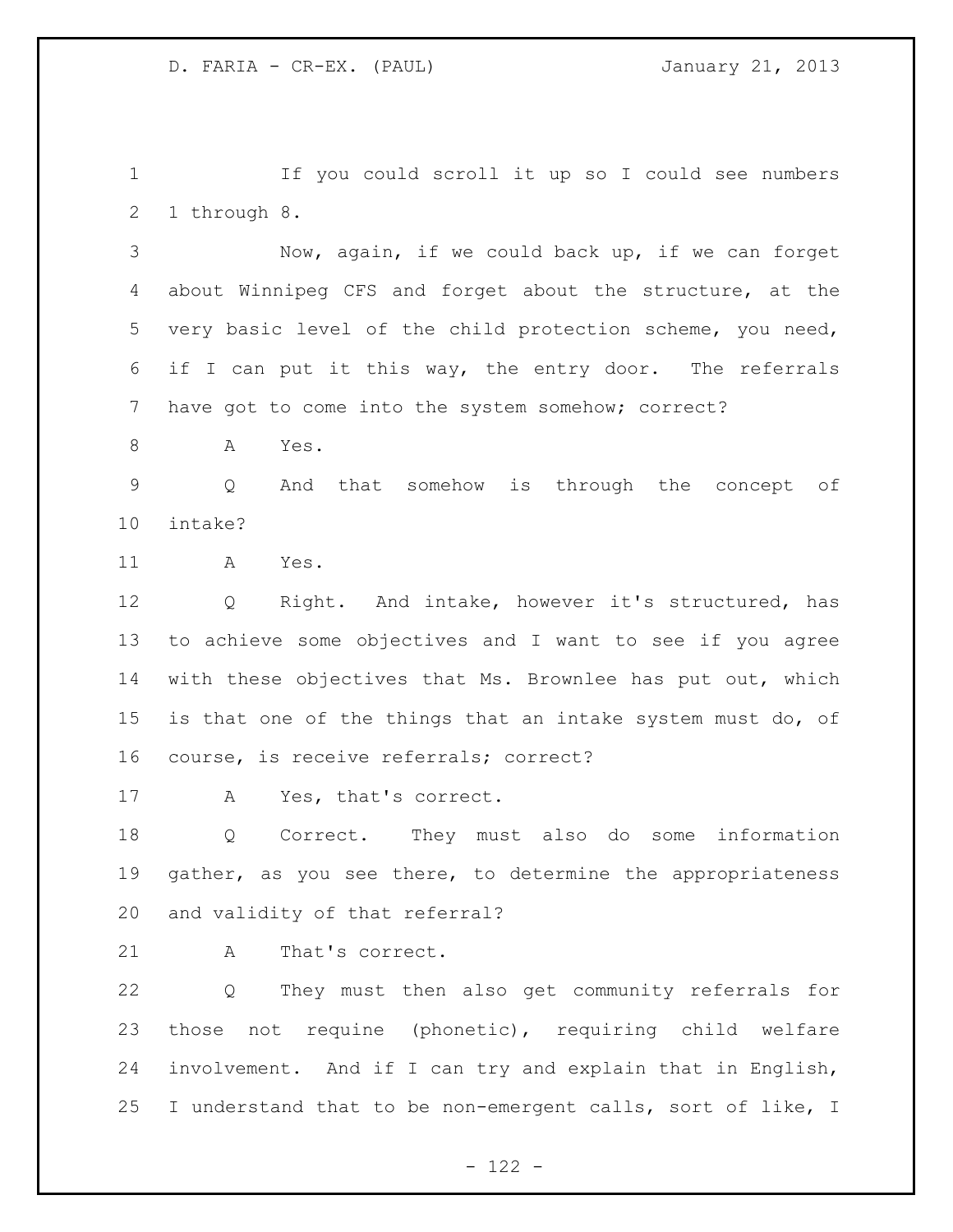need to know about a daycare, or community resource? A That is where we receive a request for service that can -- where the request for service does not meet the mandate of the Child and Family Services Act and can be fulfilled by another community resource. Q So a non-child protection related call? A Yes. Q Right. And as we've talked about a bit this morning, again, one of the things that intake has to do is do a safety assessment -- A Yes. Q -- right? That's to determine also -- the concept of response time must be considered by an intake agency? A Yes. Q Right? And again, in point 5, you'd agree that intake is also there to do an emergency intervention, if necessary, in a particular case? A Yes. Q And that, as an example, would be apprehension, for example? A Yes. Q Right. And then when you go to point 6, there is further assessment and inveshagation (phonetic) (sic) as the file's being worked up, if I can put it that way?

- 123 -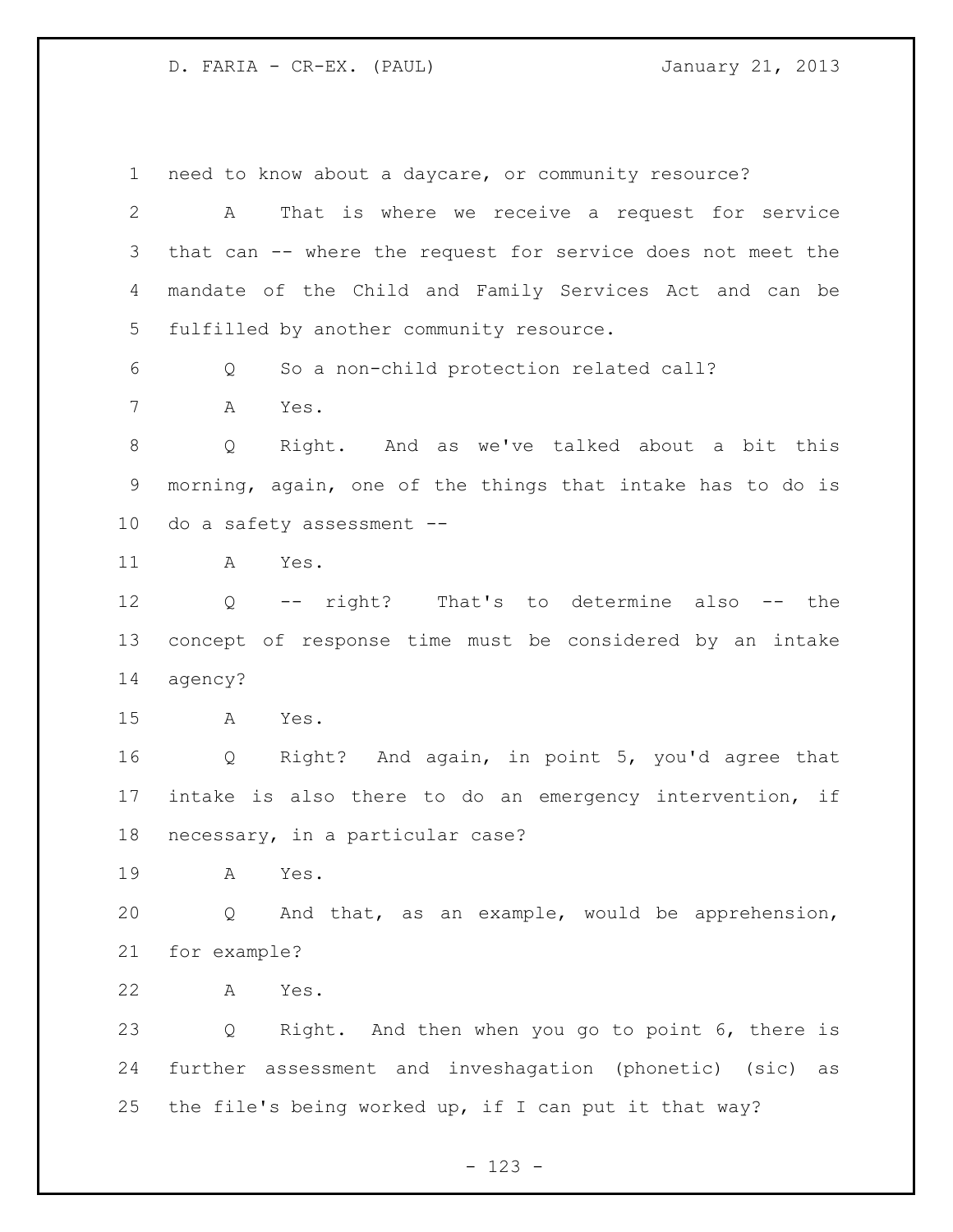A Yes, and with, with the structure of joint intake response unit at the time. Q And we'll, we'll get, we'll get to the -- A Okay. Q -- the structures -- A So yes. Q -- particularly in Winnipeg. But again, if we look at intake writ large, as one of the -- A Yes. Q -- one of the functions that you'd agree with Ms. Brownlee on? A Yes. Q Another point there, you see brief intervention to reduce risk; you'd agree with that? A Yes. Q And again, finally, number 8, you'd agree that one of the functions of intake is to refer to a family service unit for long, longer term work? A That's correct. Q Right. And how each individual system organizes it, its intake function can vary from province to province, or from state to state? A That's correct. Q And you were aware that before 2000 or so, I don't have the exact date, crisis response unit didn't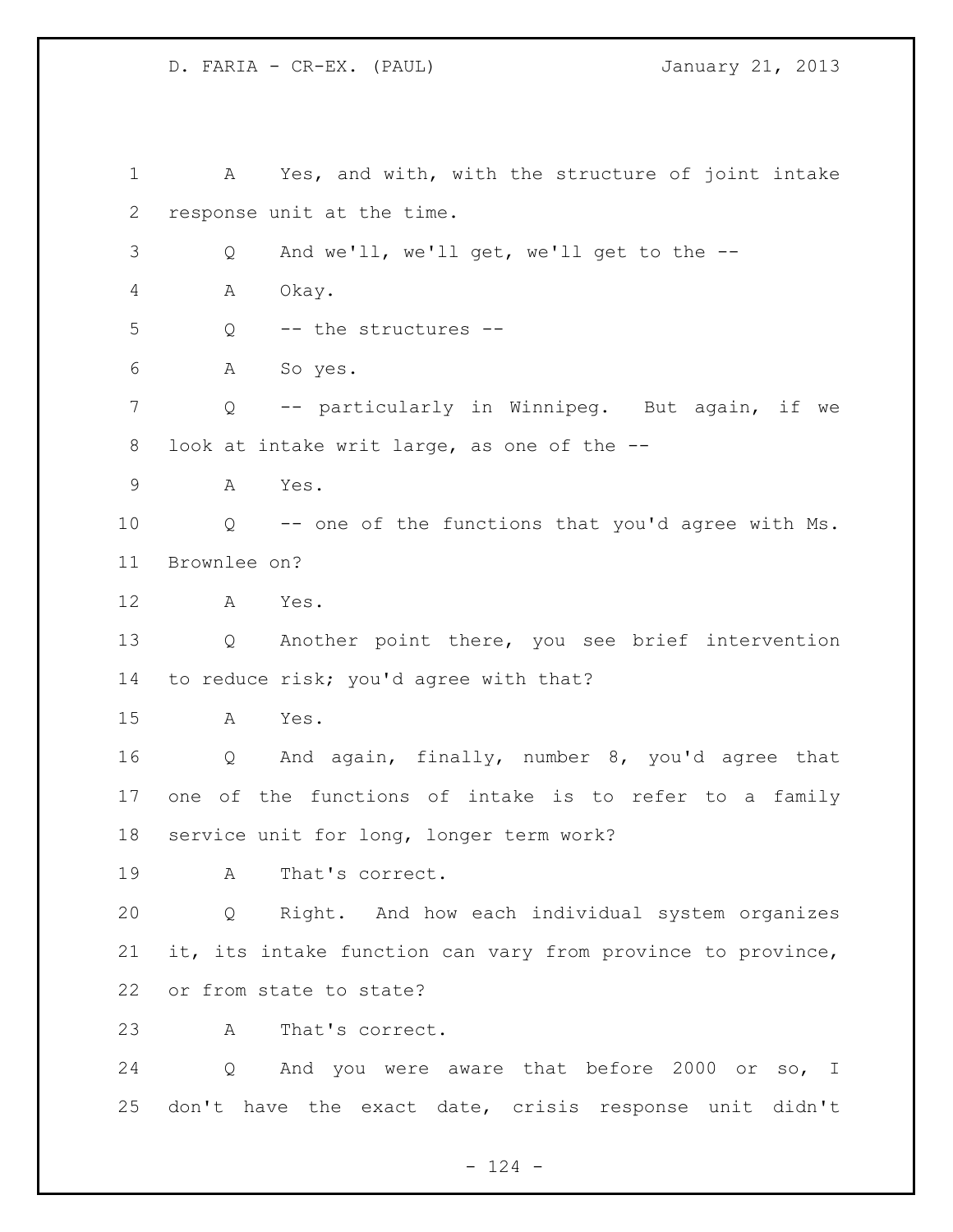exist in Manitoba?

| 2              | A<br>I'm not sure of the exact date, but yes.                        |
|----------------|----------------------------------------------------------------------|
| 3              | MR. PAUL: Okay.                                                      |
| $\overline{4}$ | THE COMMISSIONER: Before what date?                                  |
| 5              | MR. PAUL: I, I thought it was 2000 and I, I'll                       |
| 6              | if the document speaks to it. I believe that is<br>see               |
| 7              | correct. Mr. Commissioner, if I'm wrong on that point,               |
| 8              | I'll advise.                                                         |
| 9              | THE COMMISSIONER: 2000?                                              |
| 10             | MR. PAUL: Yes.                                                       |
| 11             |                                                                      |
| 12             | BY MR. PAUL:                                                         |
| 13             | So prior to the creation of the crisis response<br>$Q \qquad \qquad$ |
| 14             | unit, the way that Winnipeg handled referrals was they had           |
| 15             | a series of general intake teams that handled the phones             |
| 16             | and then went on to their investigation of those calls.              |
| 17             | There was no screening function, per se?                             |
| 18             | No, there was no screening function, nor was<br>A                    |
| 19             | there a specialization. So if you were doing intake, you             |
| 20             | would do abuse and general intake.                                   |
| 21             | And you were doing all eight of those things that<br>Q               |
| 22             | you see listed on that screen?                                       |
| 23             | Yes.<br>A                                                            |
| 24             | Right. And of course, in Winnipeg, in 2000, the<br>Q                 |
| 25             | scheme changed, it was altered to create the concept of              |
|                | $-125 -$                                                             |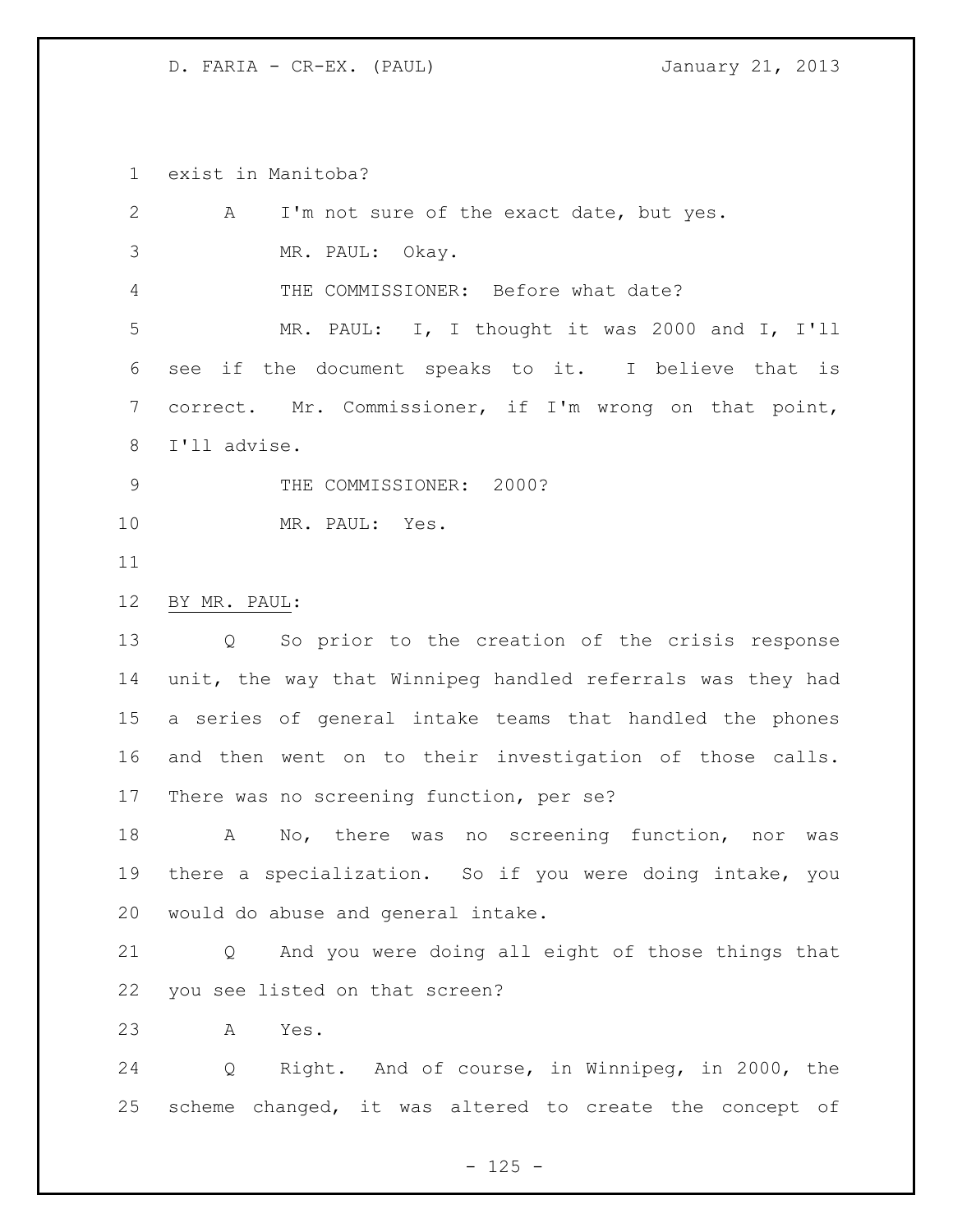crisis response?

A Yes.

 Q Right. And I think, as you said, that's to try to get some level of specialization for the crisis response unit?

 A I don't know. I, I know that there was, abuse units were created to create a, a specialization.

Q In abuse.

 A I don't really know what the, what the foundation was for creating a crisis response unit.

 Q And, and, and that's fair, but at the very least, in 2000, we took the concept of intake and split it into two parts; you'd agree with that?

A Yes.

 Q Okay. And more specifically, it's my understanding of, of Ms. Brownlee's document that points 1 to 5 were to be handled by the crisis response unit; would you agree with that?

THE COMMISSIONER: What was that question?

 MR. PAUL: Would the witness agree with Ms. Brownlee, that points 1, 2, 3, 4 and 5 were meant to be handled by the crisis response unit?

23 THE WITNESS: I would agree, with one exception.

MR. PAUL: Um-hum.

THE WITNESS: If we received referrals on minor

 $- 126 -$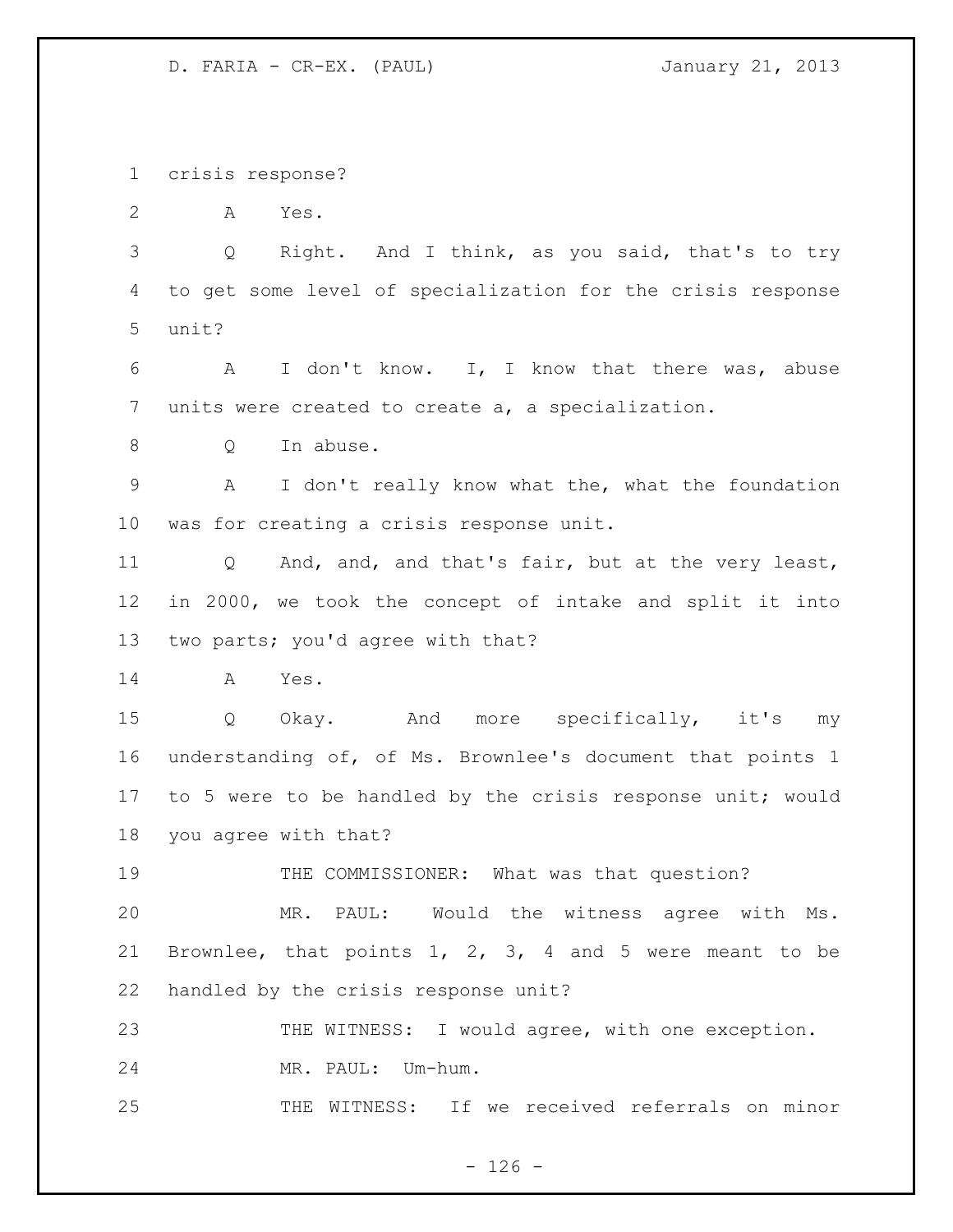expectant parents, crisis response unit actually did do a direct referral to our perinatal team. So, in those circumstances, number 8 would apply. BY MR. PAUL: Q And the peri-natal team being a family service unit, if I can -- A Yes, it's a specialized family service team that works with minor expectant moms -- Q Okay. 11 A -- and their newborn infants. Q And correct me if I'm wrong on this point, maybe this is too much of the details, but crisis response unit, their main referral source would be tier 2 intake; correct? If they were to refer a file on, it would go to tier 2, as a general rule? A Yes, I'm -- would be tier 2 intake, which would be abuse and general intake. Q Right. But if there was a file already open, CRU could direct it to the family service unit where that file was opened to? A Yes. Q Right. And again, I think the point that you've agreed with me is that with the exception of the peri-natal unit, or even with the exception of files that area already

- 127 -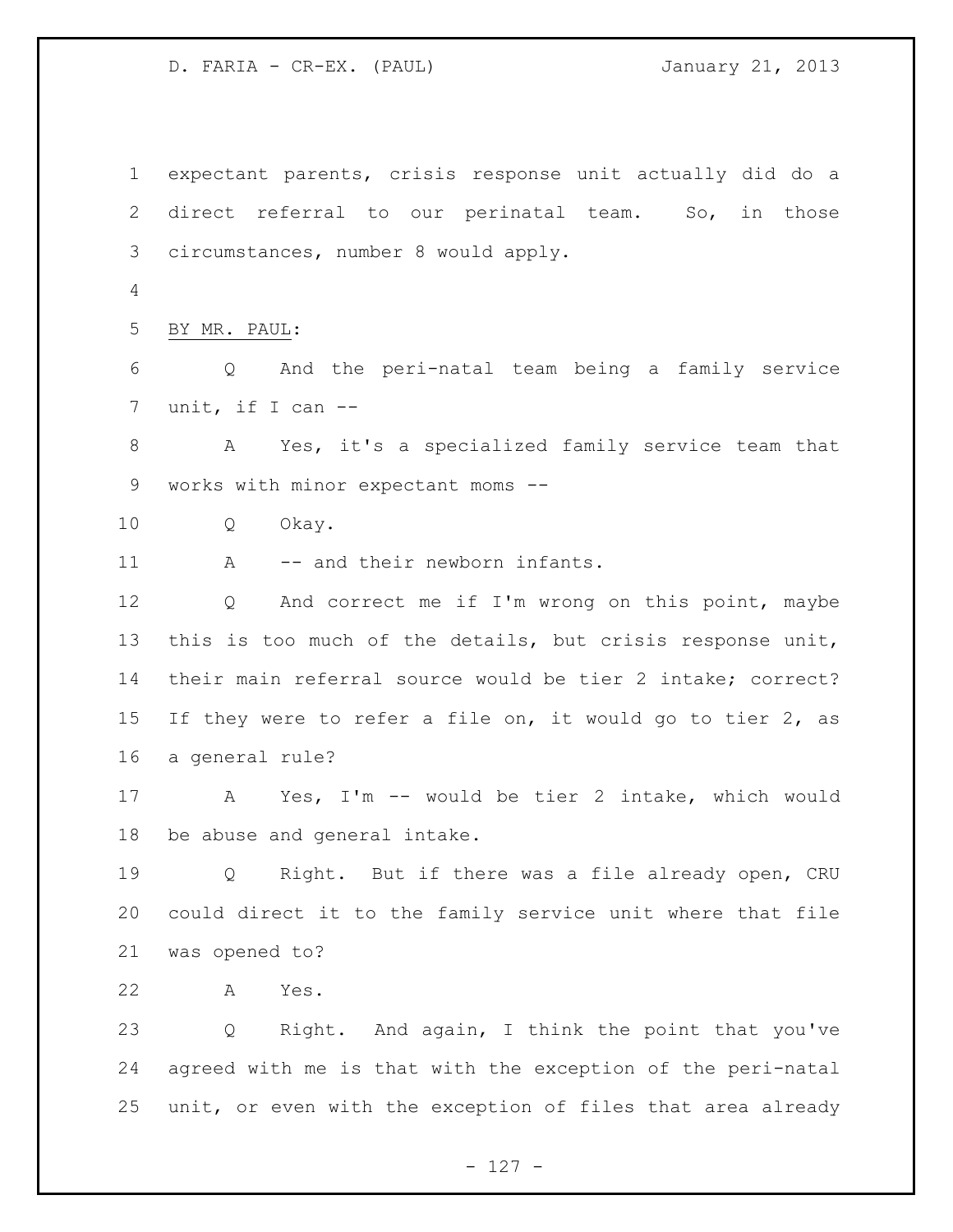open to family services, CRU's doing points 1 through 5 -- A Yes.  $3 \qquad Q \qquad -- \text{ right?}$ A Yes.

 Q And you'd agree with me that points 6, 7 and 8 are done by tier 2 intake?

A Yes.

 Q Right. And again, by tier 2 intake, you understand me to mean what we've called general intake and abuse intake; is that correct?

A Yes.

 Q Right. And I think that, again, this structure was new in 2000. It's -- I think the structure, as used 14 today, of breaking up intake into two parts; is that correct?

A Yes.

 Q Right. And again, CRU was meant to have very short interactions and then, if necessary, refer it to tier 2 intake to do, as you see in point 6, further assessment?

A Yes.

 Q Right. My understanding then, of the Child Welfare League of America's standards, is that when they talk about the unit, the 12 investigations to, to one worker, what they are talking about is a general intake, points 1 through 8 lumped together, as opposed to what we

- 128 -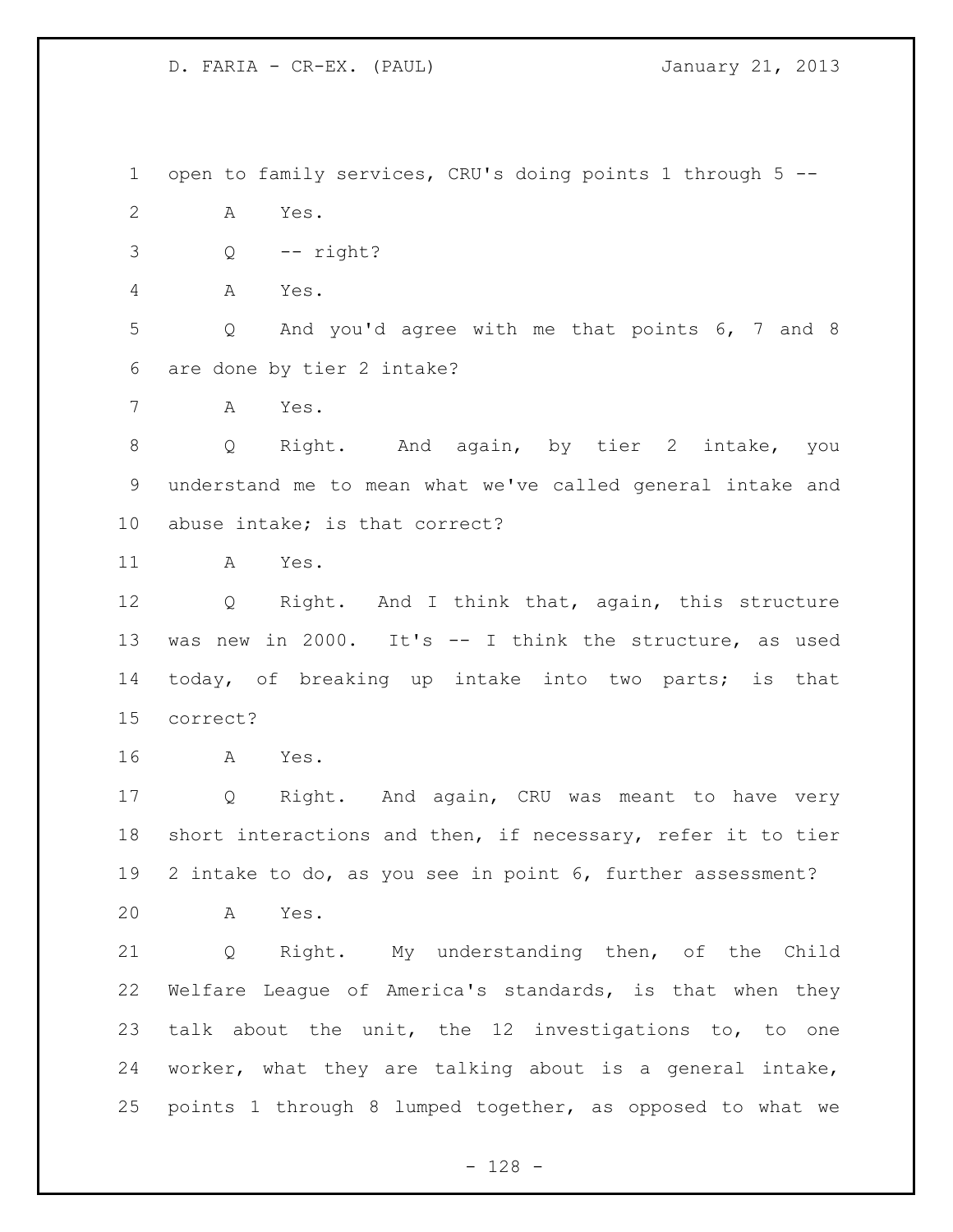have here in Manitoba, which is a division of the intake structure between tier 1 and tier 2; would you agree with that?

 A No, I would not. Intake, in Manitoba, is considered after hours crisis response unit, intake and abuse intake.

 Q But when it comes to the, to the numbers, at the very least, when it's coming to the concept of investigation on the 12 Child Welfare League standards, it's my understanding, and I want to see if, if you agree with this, is that what one of the functions that the Child Welfare League is considering is number 6, further assessment and ongoing. Things that are not done by CRU?

 A I wouldn't know that, I'd have to look at the criteria.

 Q Okay. Fair enough. If I can then talk, move on to another concept, being referrals to tier 2 intake, my understanding of your evidence that you've given over the past day or two, is that as we sit and breathe here today, you don't have any knowledge as to any discussions on the Phoenix Sinclair file, as between CRU and tier 2 intake; that'd be correct?

A I don't have any recollection, no.

 Q Right. And, of course, I think that you told the Commissioner previously and you'll correct me if I'm wrong,

 $- 129 -$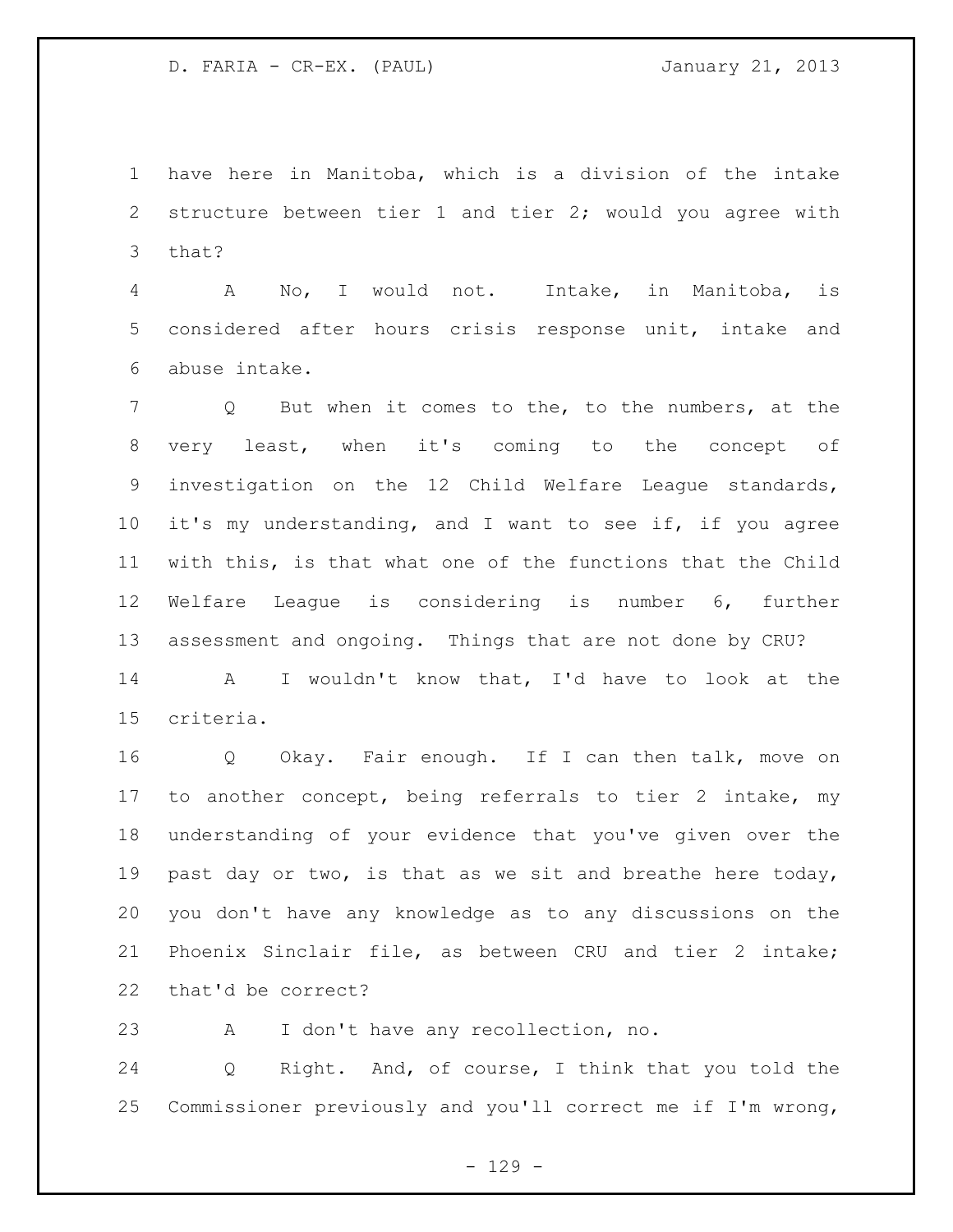is that when you are making a determination on a file, one of the things, of course, that you're doing is, you are looking at whether or not there's any child protection concerns, to either close a file or refer it on to intake --

A That's correct.

 Q -- right? And that, in the process of doing that, you're using your, what I'll call, clinical judgment, in making a determination as to whether or not something should continue on to tier 2, or something should be closed?

A That's correct.

 Q Right. And my understanding is that in the event that you wanted to refer something to tier 2 intake and there was some issue at tier 2 intake, what was available to you was that you were able to speak to your program manager to address that particular issue, if you saw fit?

A Yes.

 Q Right. And again, if we go straight down to the Phoenix Sinclair file, my understanding is that in December, in March of '04 and '05, where this file would have done is to central intake?

A That's correct.

 Q And the reason it would have gone to central intake is because of the location of the mother?

 $- 130 -$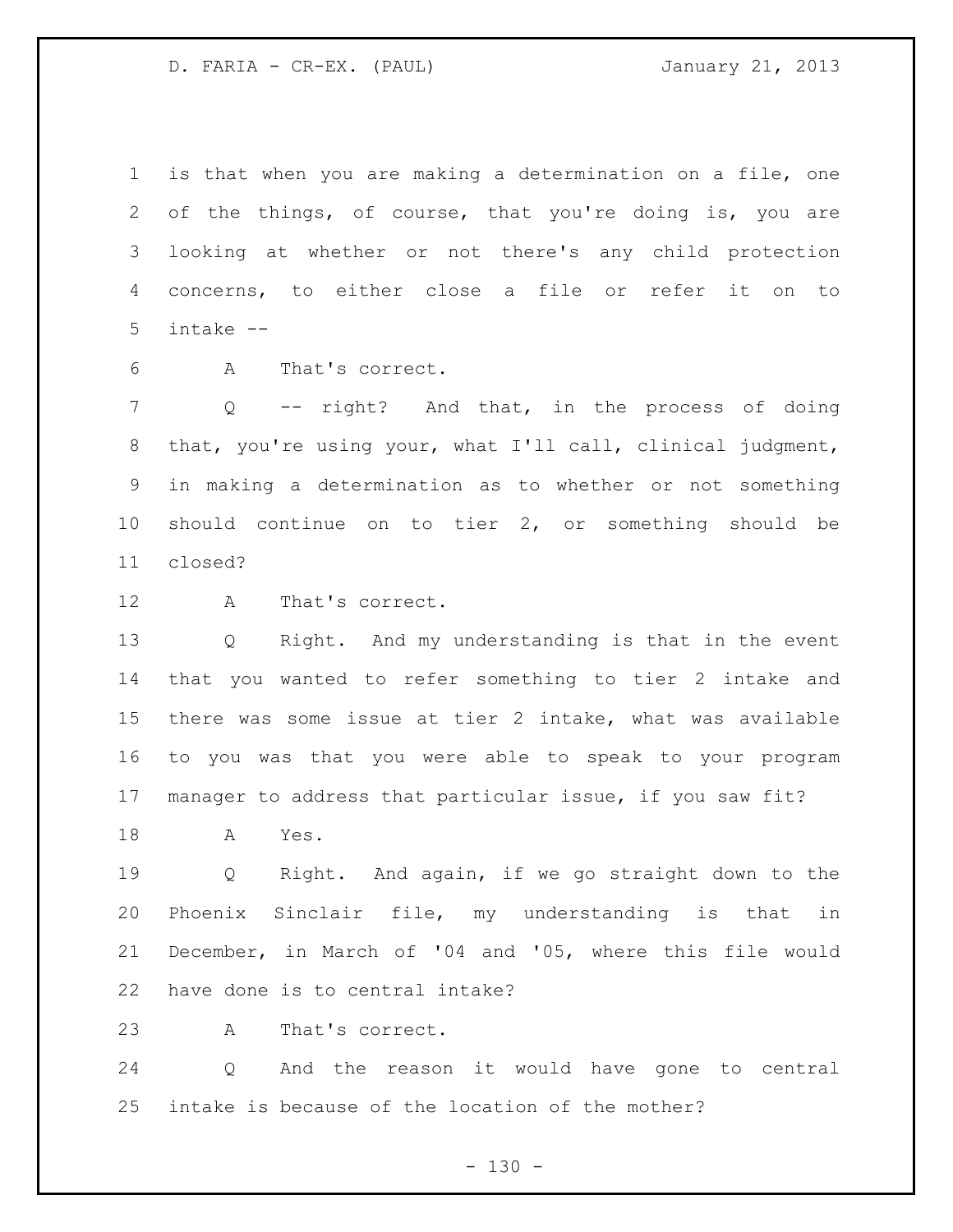A Because of the residence, yes. Q Right. I'm sorry, residence is a better term. And at that point in time, the supervisor of central intake was Carolyn Parsons? A Yes. Q Right. The evidence of Carolyn Parsons is that she would never outright reject a referral CRU; would you agree with that? A I think that there were times where cases would have been declined which would have involved involving a program manager. Q So when -- A But generally, we would have had a discussion and, and tried to come some, to some mutual understanding as to where the, the case should go. Q So then my understanding of Ms. Parsons' evidence was precisely that, that if there was an issue with a referral from CRU to tier 2 intake, she, as the tier 2 intake supervisor, would attempt to reach a collaborative decision with the CRU supervisor and herself. So you'd agree with that -- A Yes. Q -- statement? Okay. And Ms. Parsons' evidence that she would never outright reject a referral, but

- 131 -

instead would try and reach a negotiated resolution to a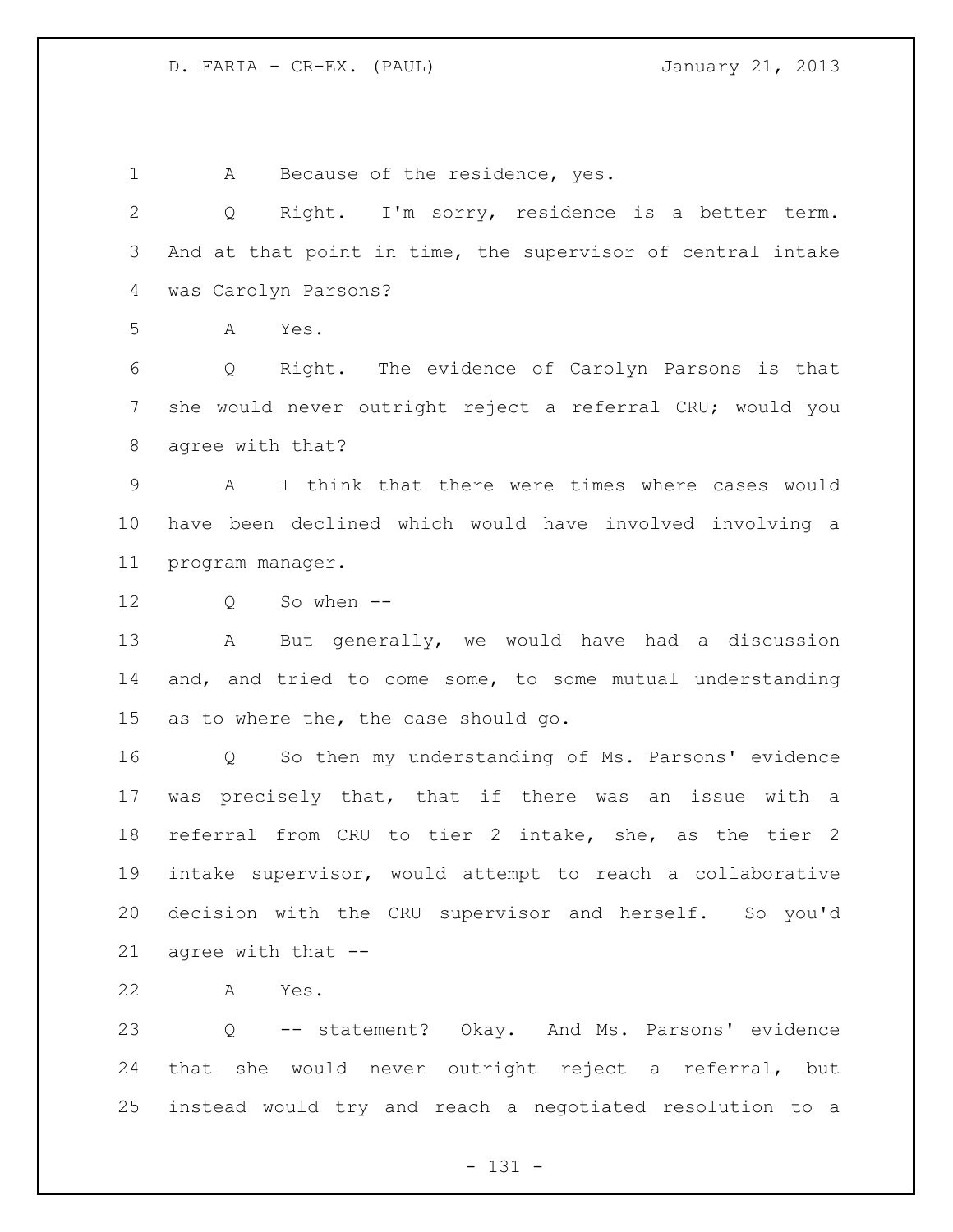referral, is something that you disagree with? You're saying, your evidence is that Carolyn Parsons would, indeed, reject files?

 A I think that there were instances where that did occur and it would have involved -- it wasn't necessarily a rejection, it was that, you know, we, we -- there could be instances where we might disagree on, on the course of a case, at which point then a program manager would have to make the ultimate decision with respect to what would occur.

11 0 Of course.

 A I wouldn't say that 100 percent of the time, that the two of us just, like, with, and I'm not saying Carolyn specifically, with any intake supervisor or with any abuse supervisor, that there was consensus, or that we reached consensus 100 percent of the time.

 Q But consensus was reached, on average; would that be fair to say?

19 A I would say with, with Ms. Parsons, yes.

 Q So as a result, I think your evidence was that you couldn't recall this particular case, about the interaction between you as the CRU supervisor and Ms. Parsons as the central intake supervisor?

A No, I can't.

Q Right. And I think what, what you just told the

- 132 -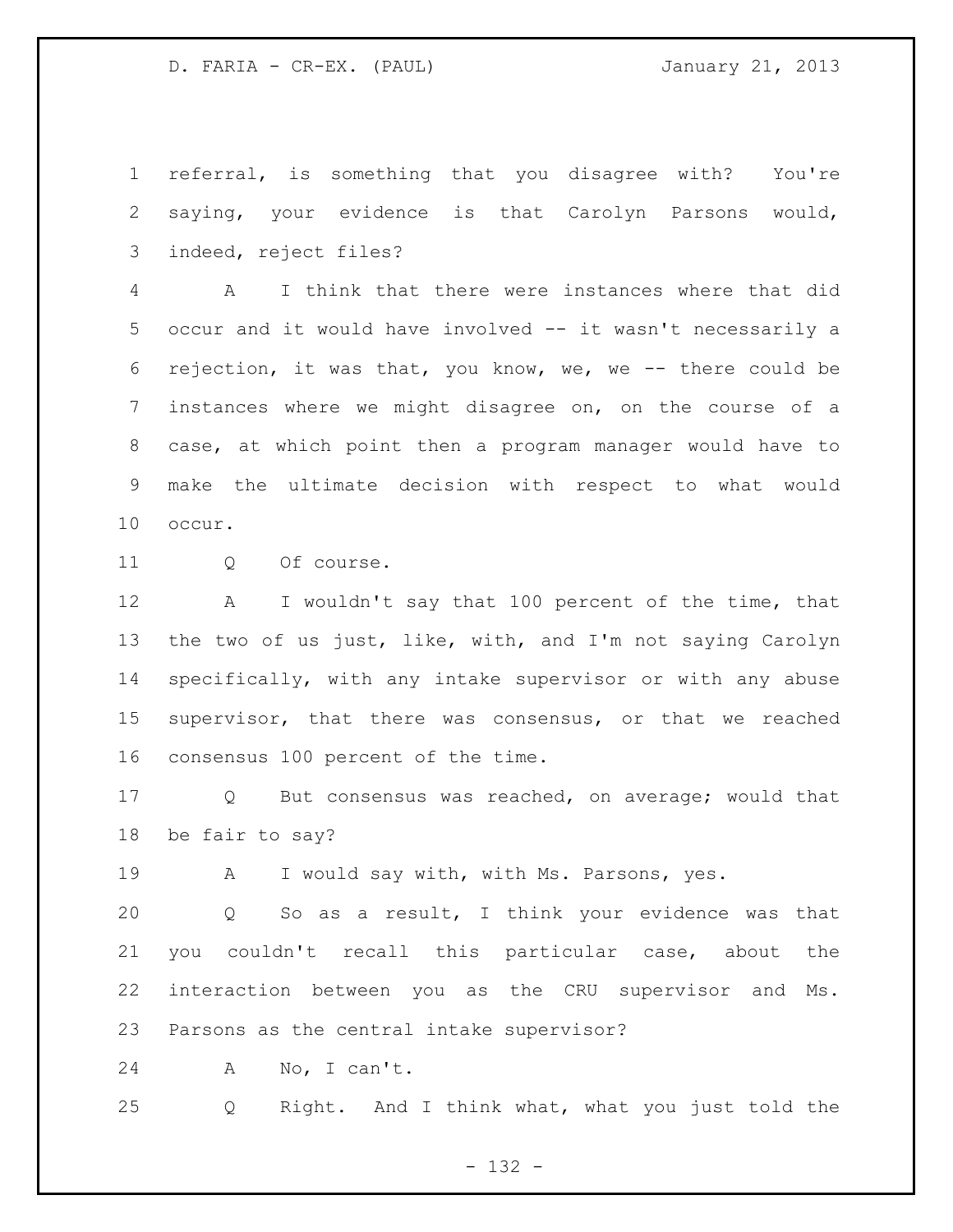Commissioner then is that, on average, you and Ms. Parson would, indeed, reach an amicable conclusion to an issue of referral?

A Yes, absolutely.

Q Right.

 A She was a knowledgeable and respected colleague. Q So that in an instance then, when you and Ms. Parsons had an, a discussion, about a, a particular referral, there would be instances in which your dialogue between Ms. Parsons and you would result in a negotiated agreement where you decided to keep the file in CRU?

A Yes.

 Q One last area: In terms of the nature of the work at CRU, I believe it was Shelley Wiebe, or Shelley Willox, said that CRU works, in essence, ebbs and flows, goes up and down; would you agree with that statement?

 A I'm not exactly sure what that is referring to. Is that referring to --

Q You --

 A -- with respect to the number of emergencies that we had to manage in a particular day? Is that in, in respect to the number of requests for, for service that we were receiving in a particular day?

 Q I apologize, let, let me try and be clear. In terms of the number of calls coming into CRU, that could

- 133 -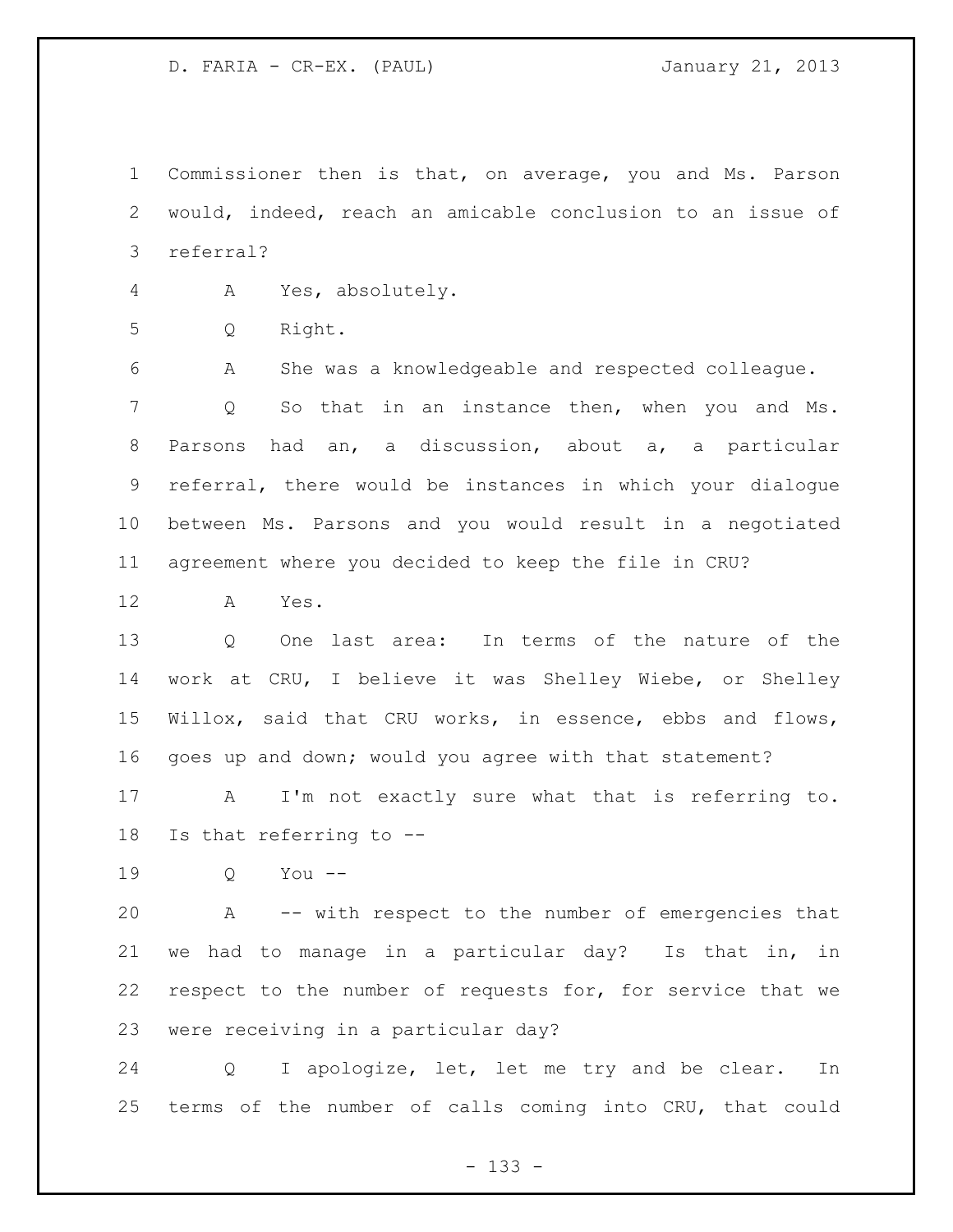depend on the given day? Some days are heavier than other 2 days  $-$ 

A Right, but the work --

 Q -- right? And that because (sic) is the nature of the fact that CRU, by its existence, is meant to be the front lines and is meant to be responsive to the calls coming in?

8 A Right. But the receipt of, of telephone calls, or requests for service was only a part of the function of CRU.

 Q Right. Of course. There is then, of course, the other -- I think you talked about the fact that CRU is split up between those on phones and those on backup --

- 14 A Exactly.
- Q -- right?

 A So if we receive less requests for service on that particular day, that doesn't mean that we would have not been dealing with more emergent matters, or that we wouldn't be getting referrals, an equal amount of referrals coming in either via fax or you know, written referrals or whatever. So I think I would need to know specifically, you know, what function she is referring to.

 Q And I think she was speaking about generally, generally, some days have a lot of calls, some days don't. A I, I mean --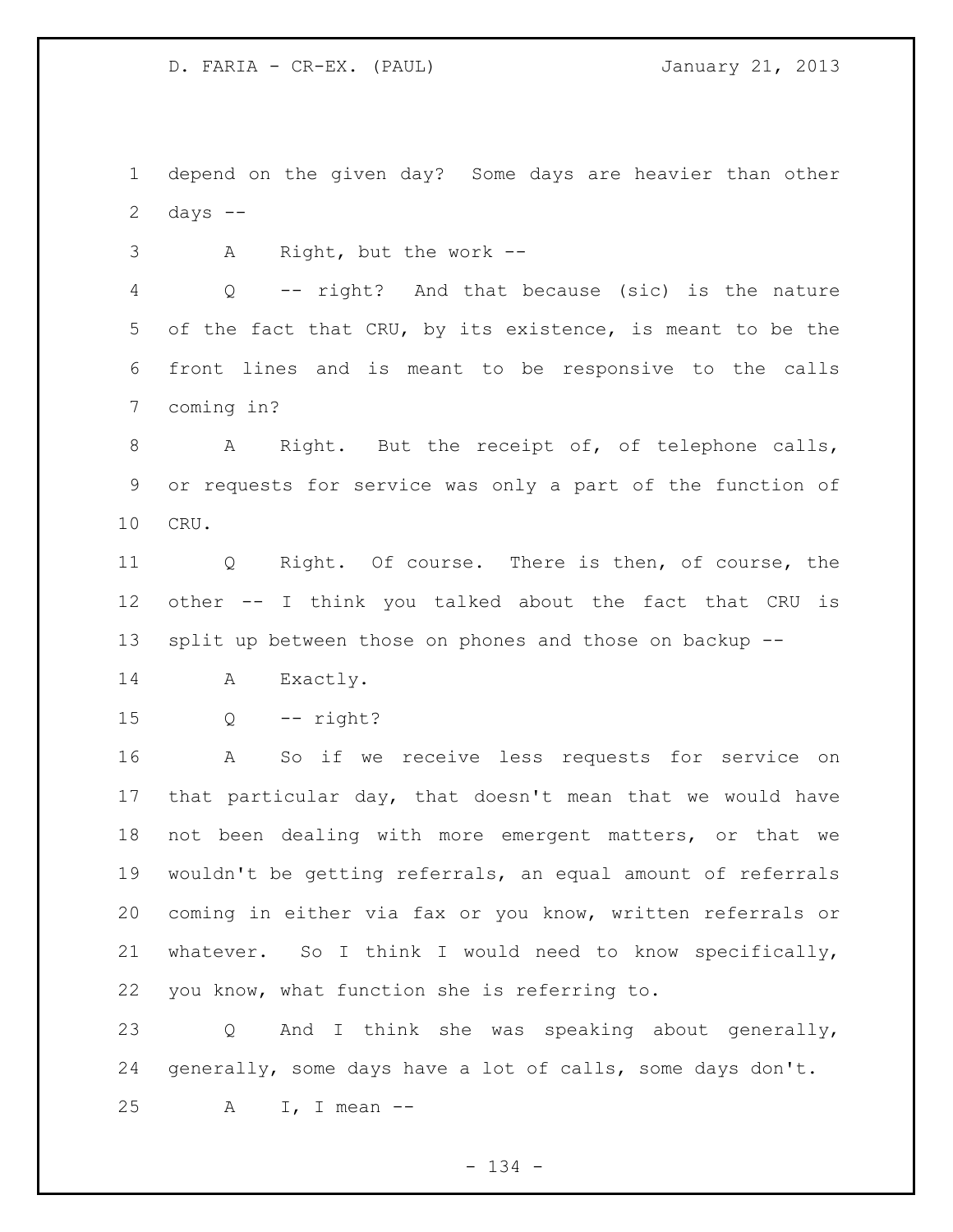1 Q And if you don't agree, if you -- A -- I, all, all I -- Q Yeah. A -- all I can do is, is speak to the numbers that, that we produced. Q And, and, and that, and that's fair. If we go specifically to this case then, in terms of what was happening in March of, of 2005, this case comes to CRU from after hours? A Yes. Q Jackie Davidson creates a report that goes to your compatriot supervisor, Diana Verrier? A Yes. 14 Q Right. And what you know, from the record, is that when it went to Ms. Verrier's CRU unit, what happened was that Richard Buchowski took that file at CRU? A Yes. Q Right. And I think the evidence is that he took that file on March 7th -- A Okay. Q -- and my understanding is that during the course of that day, as a CRU worker, Buchowski called EIA; right? A Okay. Q That he called the school; correct? A Correct.

 $- 135 -$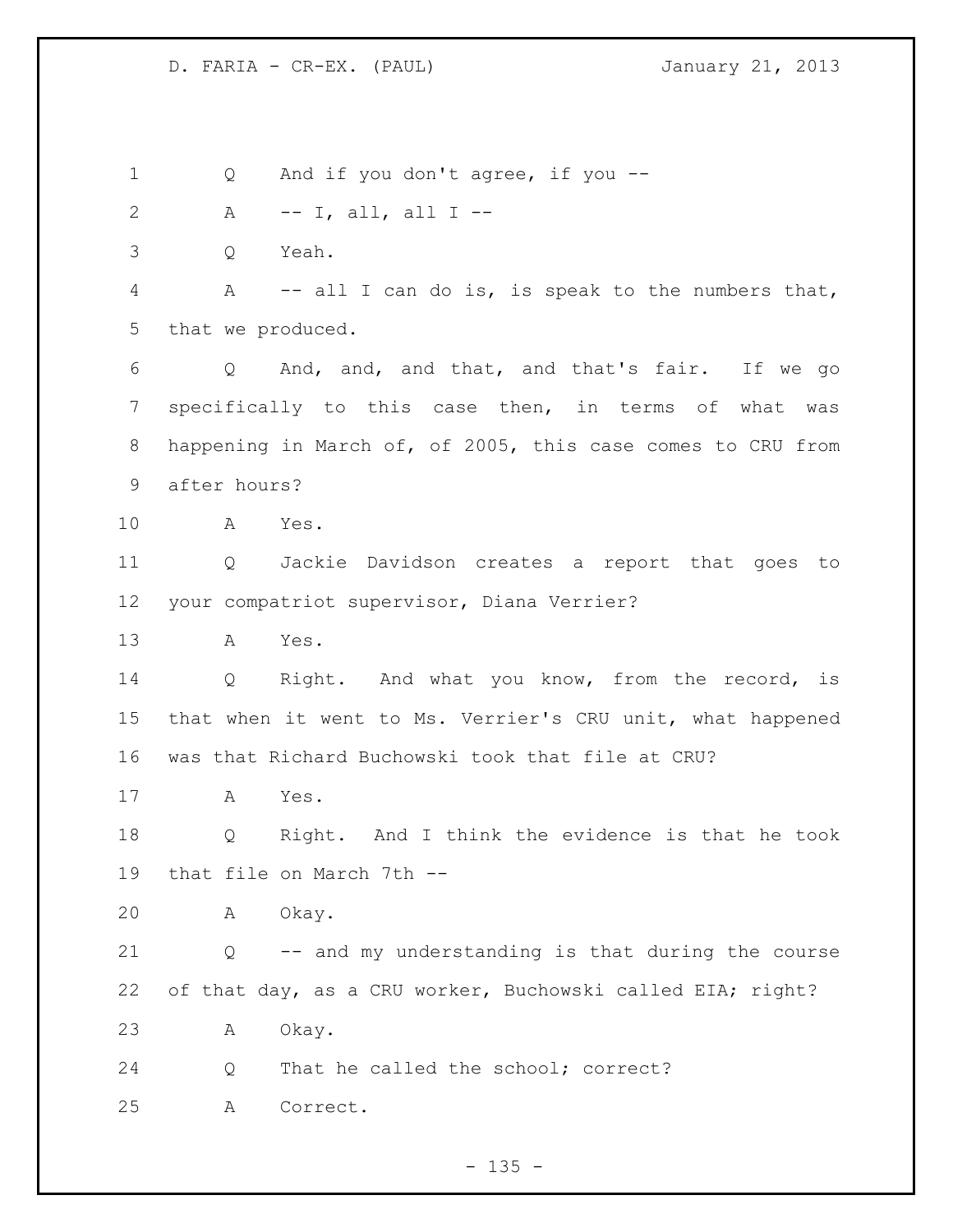1 0 That he attended the house of Ms. Kematch? A Okay. Q Would you agree with that? Then he made another call to EIA; correct? A Correct. Q And that he made another attendance out at the Kematch residence during that day on March 7th; would you agree with that? A Yes. Q Okay. And that my understanding is that this documented interaction by this CRU worker occurred during the course of, at the very least, 10:45 to 2:30 in the afternoon; you have no reason to dispute that? A No. Q Okay. And that, in terms of what was happening at CRU on that day, by Richard Buchowski, what he did then was he created a report -- A Yes. Q -- right? And he then submitted that report to Ms. Verrier, who's your CRU supervisor -- A Yes. Q -- right? And they both signed, recommending the file go to intake?

A Yes.

Q But we know that the file was then assigned to

- 136 -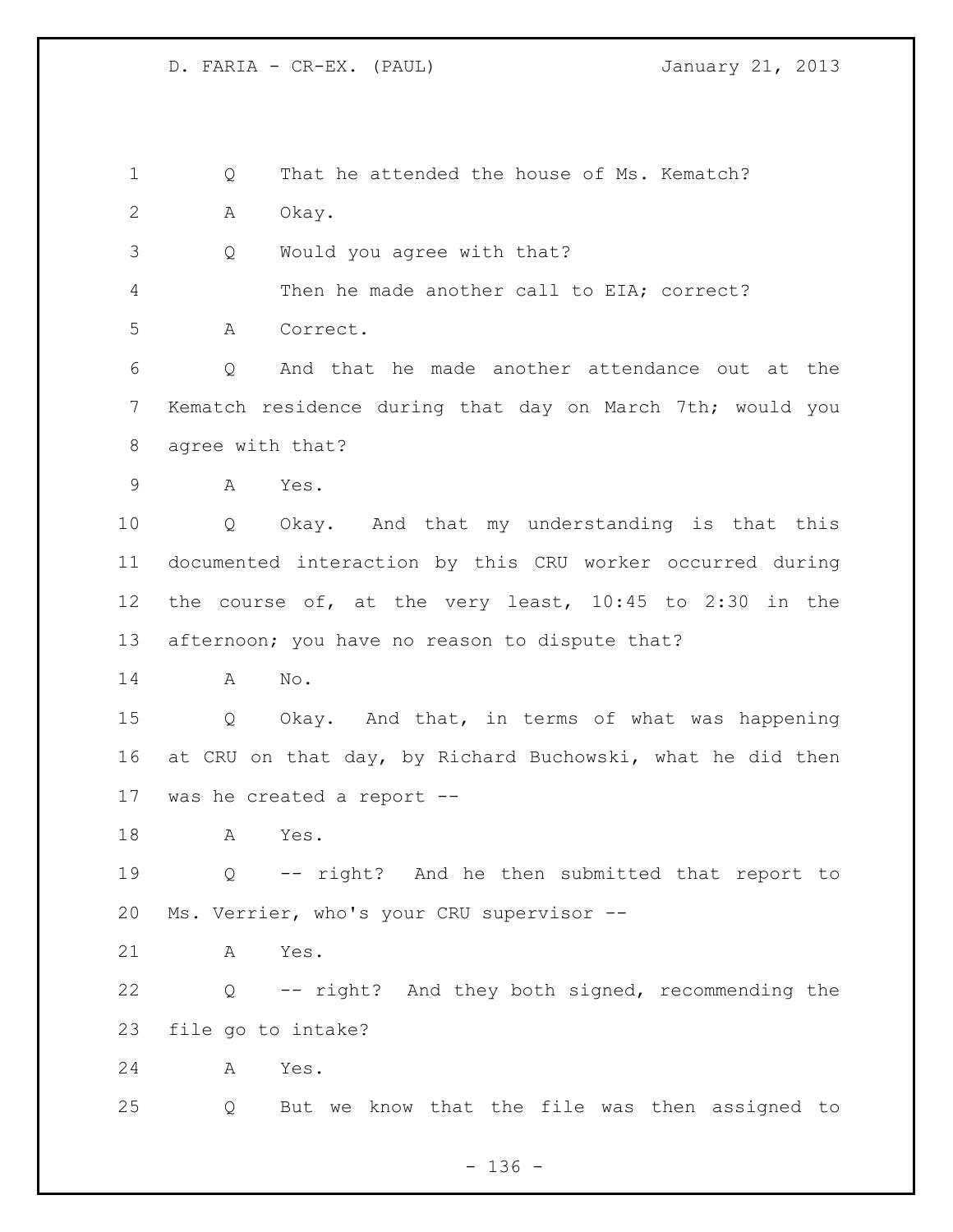Mr. Zalevich, who was then part of your unit?

A Yes.

 Q Right. And that, again, my, my recollection of your evidence here is fuzzy, but in terms of your general practice, at least, I think your evidence was, before you would have given it to your worker, you may have read the after hours and CRU report prior to assigning it to, to Mr. Zalevich?

A It's possible, yes.

 Q It's possible. And that you know that on March 9, you sent two of your workers to the residence of Ms. Kematch?

A Yes.

 Q Right. And I think your evidence was that was two out of six of your unit?

A Yes.

 Q Right. And your expectation then, as a CRU supervisor was that Mr. Zalevich would use his judgment in how to deal with this particular complaint, this particular referral?

21 A That's correct.

 Q Right. And in fact, I think you've mentioned Mr. Leskiw's experience, I think, at the very least, your evidence is that you gained some comfort from the fact that Mr. Leskiw was on that call with Mr. Zalevich at that time?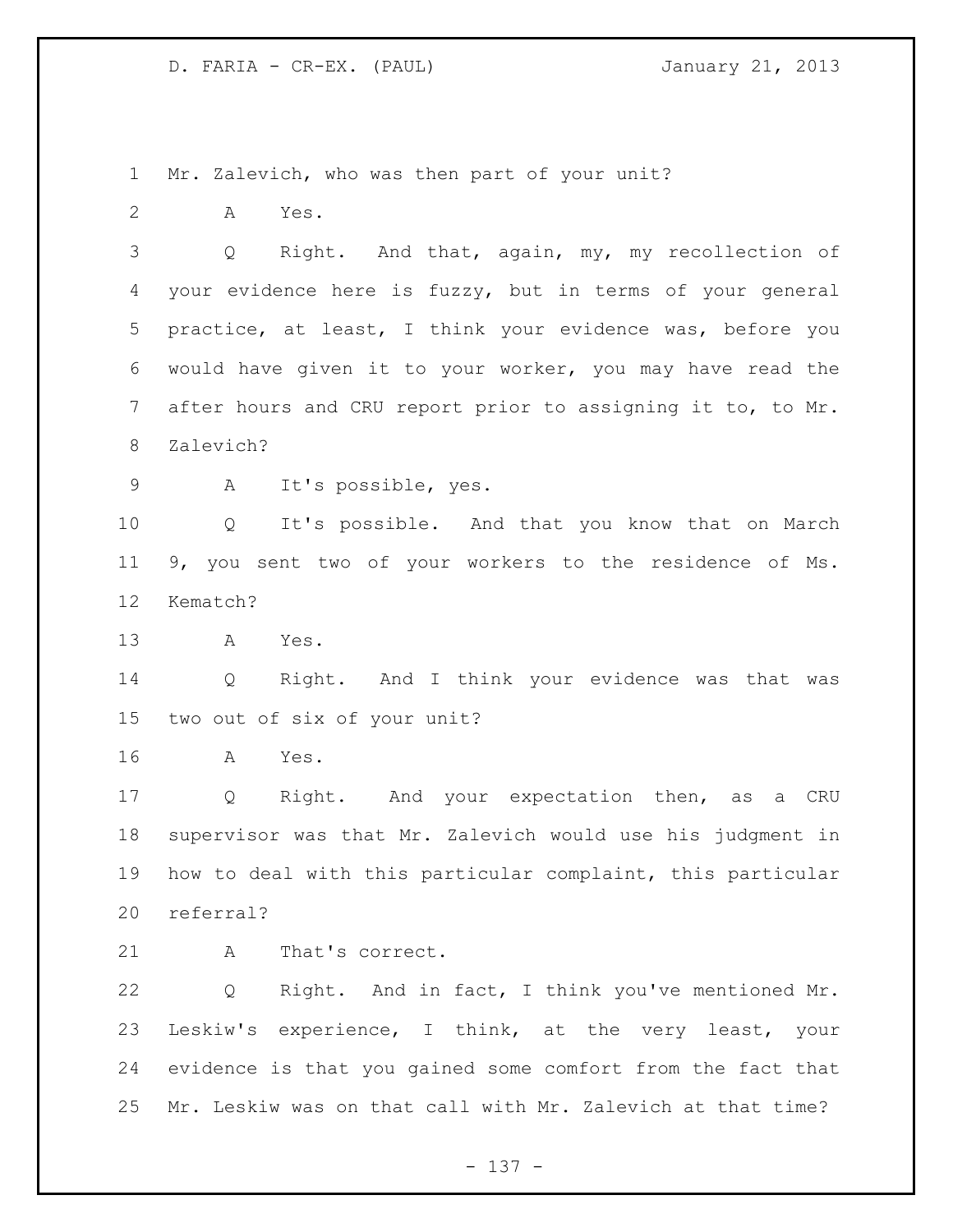A Yes. Q To bring his years of experience to this particular call? A Yes. Q So that how he would do it, at least his professional judgment could be brought to bear if necessary? 8 A Yes. Q Right. And of course, when they went out on March 9, they would, of course, have to leave the office at 835 Portage and go to Samantha Kematch's house -- A Yes. Q -- right? So they're driving there; right? A Yes. Q And as they're driving there, it's your expectation that if their clinical judgment required that they apprehend a child, your expectation is that they would do that? A Yes. Q Right. And my understanding of the apprehension process is that, of course, the very first step is that the workers have to make the information gathering process, they have to assess the situation to say, I need to act now? A Yes.

- 138 -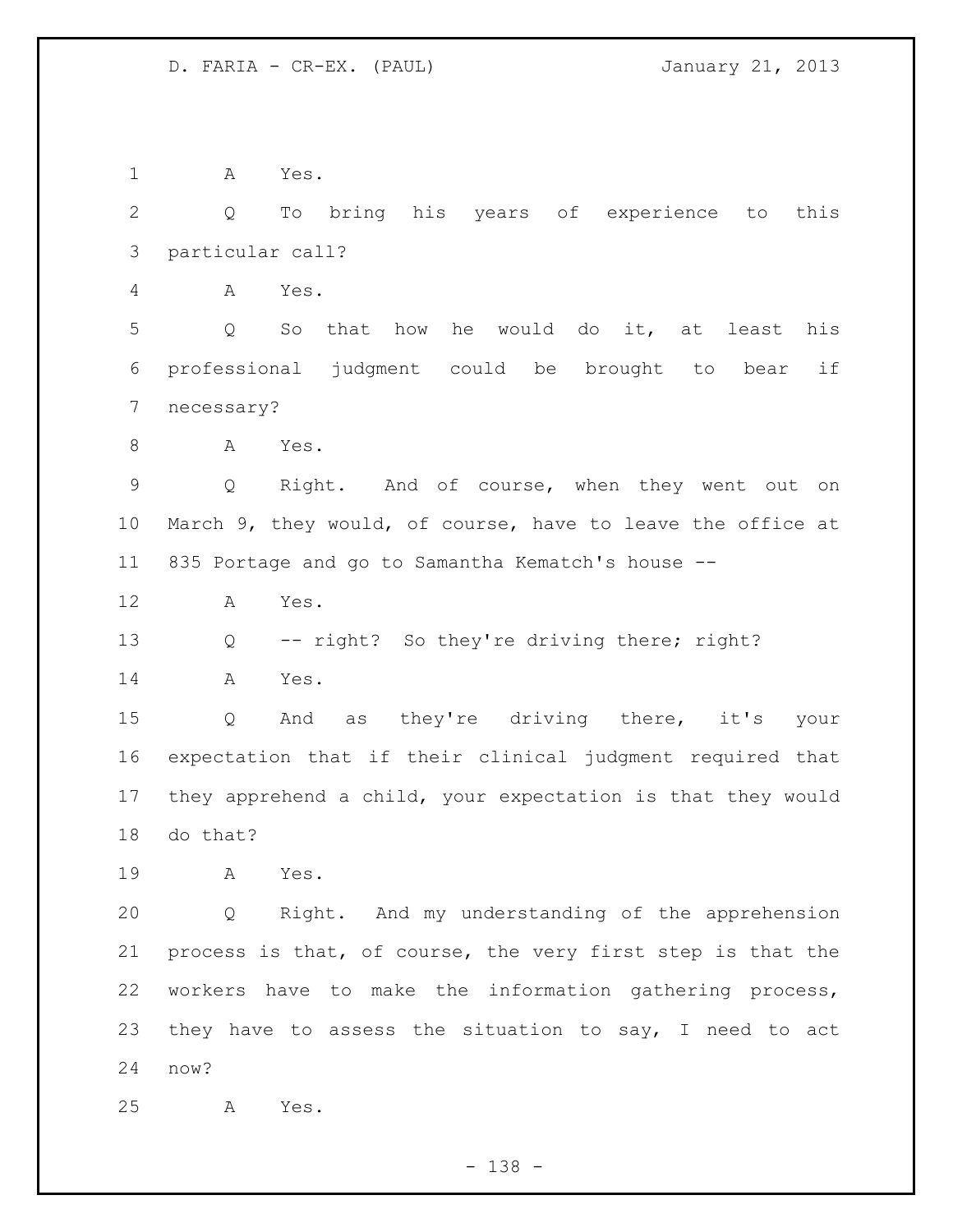Q Right. And that could be done simply by opening a door and seeing an unattended child, or something else? A Yes. Q Right. And that through the process of apprehension, they, of course, would have to call back to get your approval to apprehend? A Yes, unless it was -- 8 Q Really emergent? 9 A -- it was -- yes, like, there was -- Q Right. A -- imminent risk to themselves or to the children -- Q Right. 14 A -- that were involved. Q But the general practice is that the workers have to make an assessment that apprehension's warranted and then call you for approval? 18 A That's correct. Q Right. And then during that period, you have to hear the information on that phone and make that assessment as to whether or not you're going to do the apprehension? A Yes. Q Right. And then provided that you believe that there was appropriate information to apprehend, you would then give your authorization?

- 139 -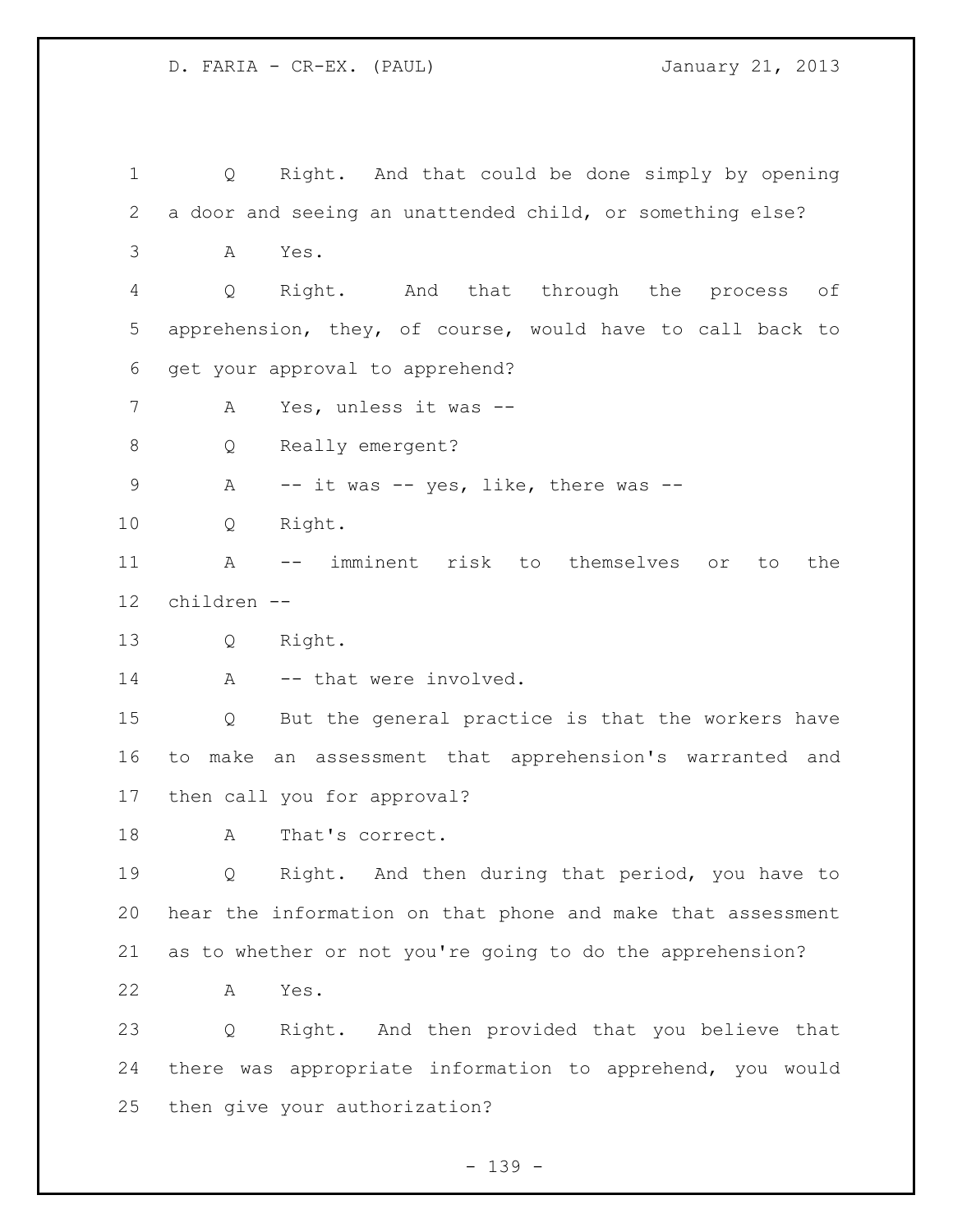A That's correct. Q Right. And that your expectation then would be that the workers would take the steps necessary to do that apprehension? A Yes. Q Right. And that would, at the very least, require that they take physical control of that child? A Yes. Q And then to transport that child to a shelter, or to a placement? A Yes. Q Right. And so that you knew that when Mr. Zalevich and Mr. Leskiw were leaving the office, on March 9th, that that was a possibility, depending on what they saw? There was a conceivable possibility that they may have to apprehend? A Yes. Q And that your expectation was that those workers would spend the time necessary to do that apprehension, if they believed it was necessary? A Yes. Q In any event, when the workers get to the door, they have their interaction with Ms. Kematch, that's been documented and we've talked about it. And during that interaction at the door, again, you're relying on your

 $- 140 -$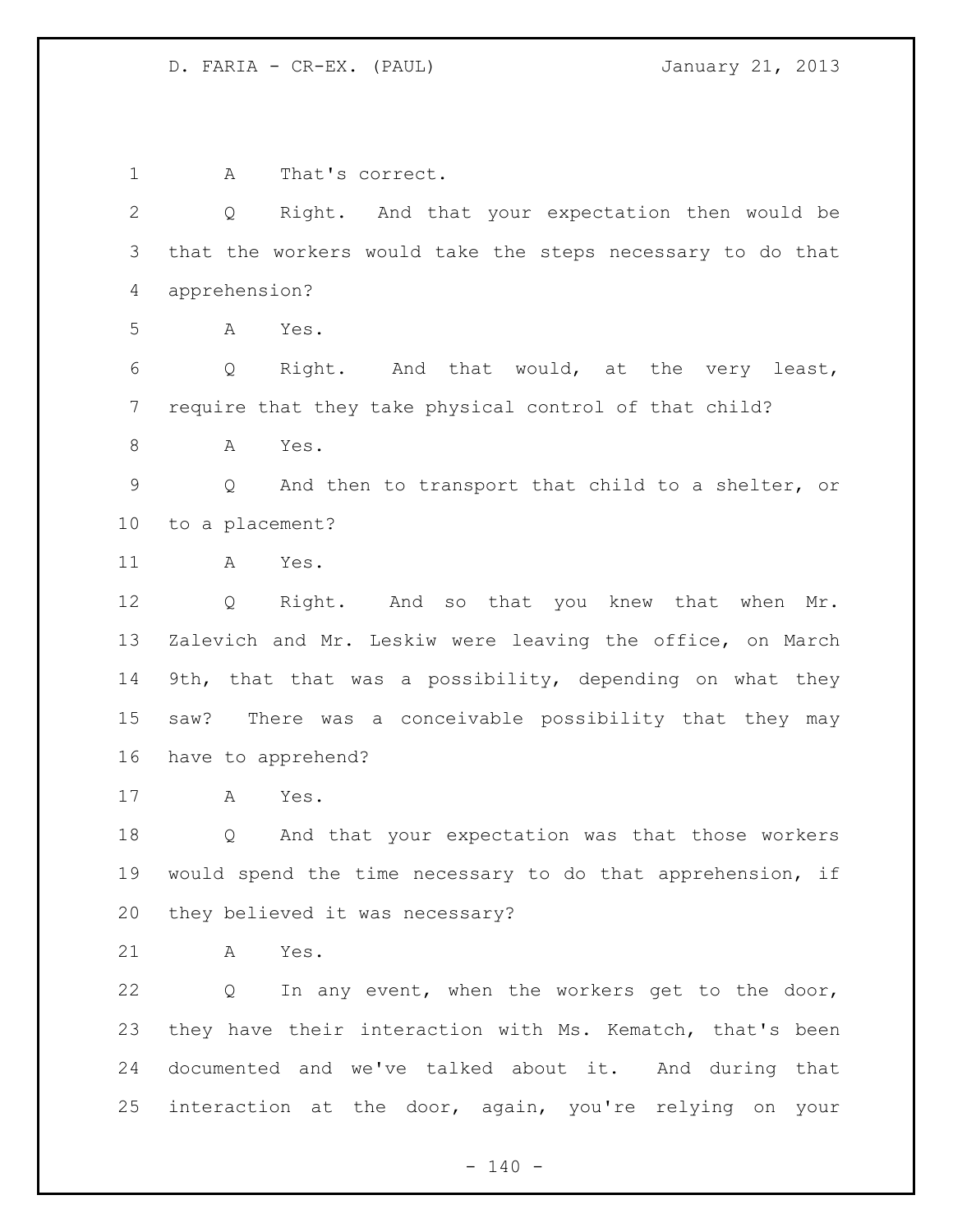workers' professional judgment to assess how that situation should go; correct? A Yes. Q Right. And that when they're at the door, they could pose a whole number of questions that they believe is appropriate, based on their professional judgment? A Yes. Q Right. One of the questions that they could ask is where's the child? A Yes. Q Right. Another question they could ask is, who are the other caregivers in that house? A Yes. Q Right. Another question they could ask is can I come in and, and see the lock on the door? A Yes. Q Right. And again, you're relying on your workers to decide whether or not it's appropriate to ask those questions at that time? A Yes. Q Right. And of course, you'd agree with me that when Mr. Zalevich and Mr. Leskiw leave the office and attend on McGee Street, the only case they're dealing with at that time is the Phoenix Sinclair case? A They would have had other cases assigned. The,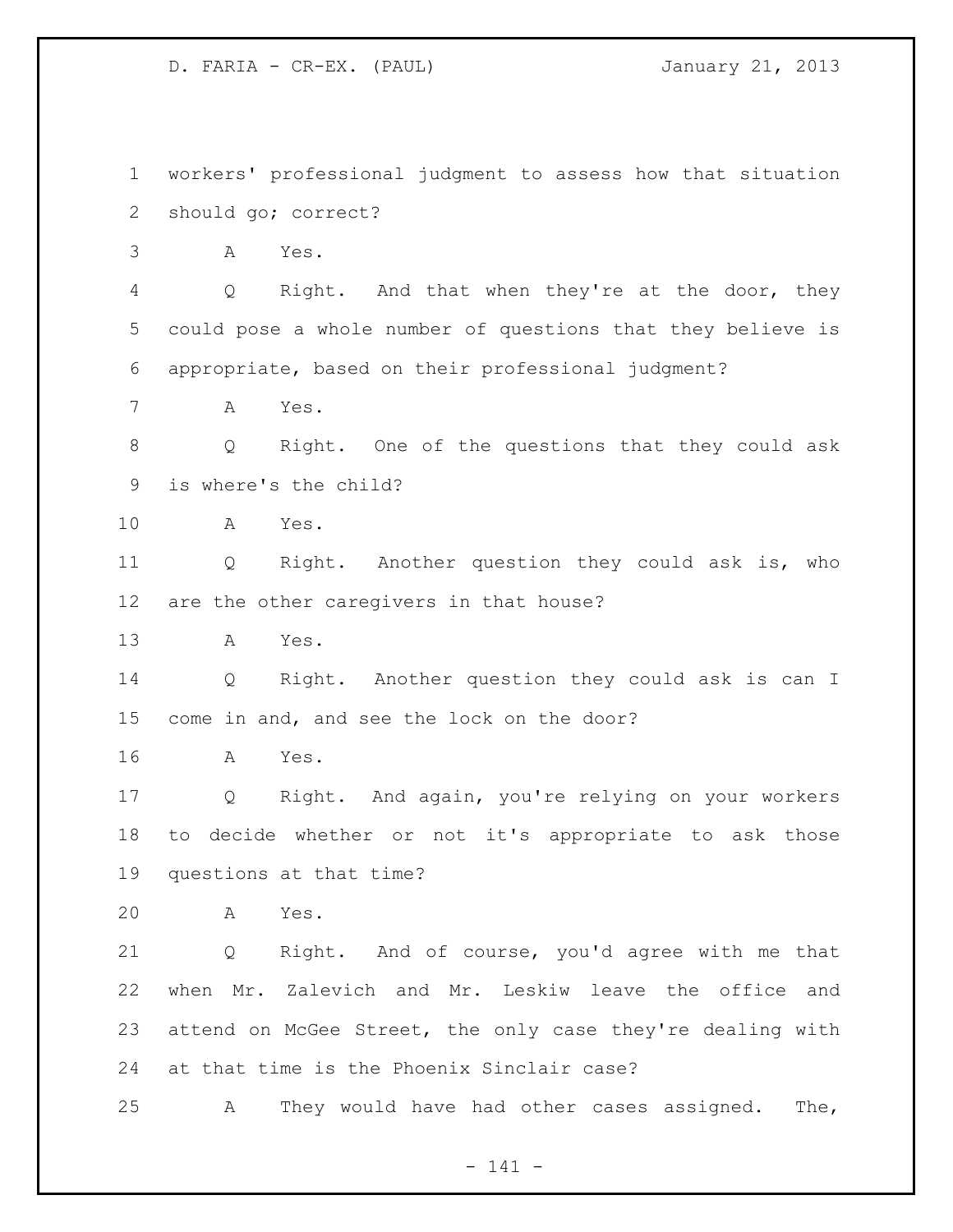D. FARIA - CR-EX. (PAUL) January 21, 2013

 the two of them would have had other cases assigned to them.

 Q Undoubtedly, but when they're at that door, talking to Ms. Kematch, that's the only case they're dealing with at that time?

A Yes.

 Q And that's the only case that they're using their professional judgment on at that time?

A Yes.

 Q And based upon the professional judgment of your workers, we know that after they had that interaction with Kematch, they got back into their car and they came back to the office?

A Yes.

 Q Right. And when they came back to the office, Mr. Zalevich then wrote a report?

A Yes.

18 Q Right. And when he wrote that report, part of the effort involved in writing that report was exercising his clinical judgment as to what should happen in this particular case?

A Yes.

Q And he made a recommendation?

A Yes.

Q Right. AND that report is something then that

- 142 -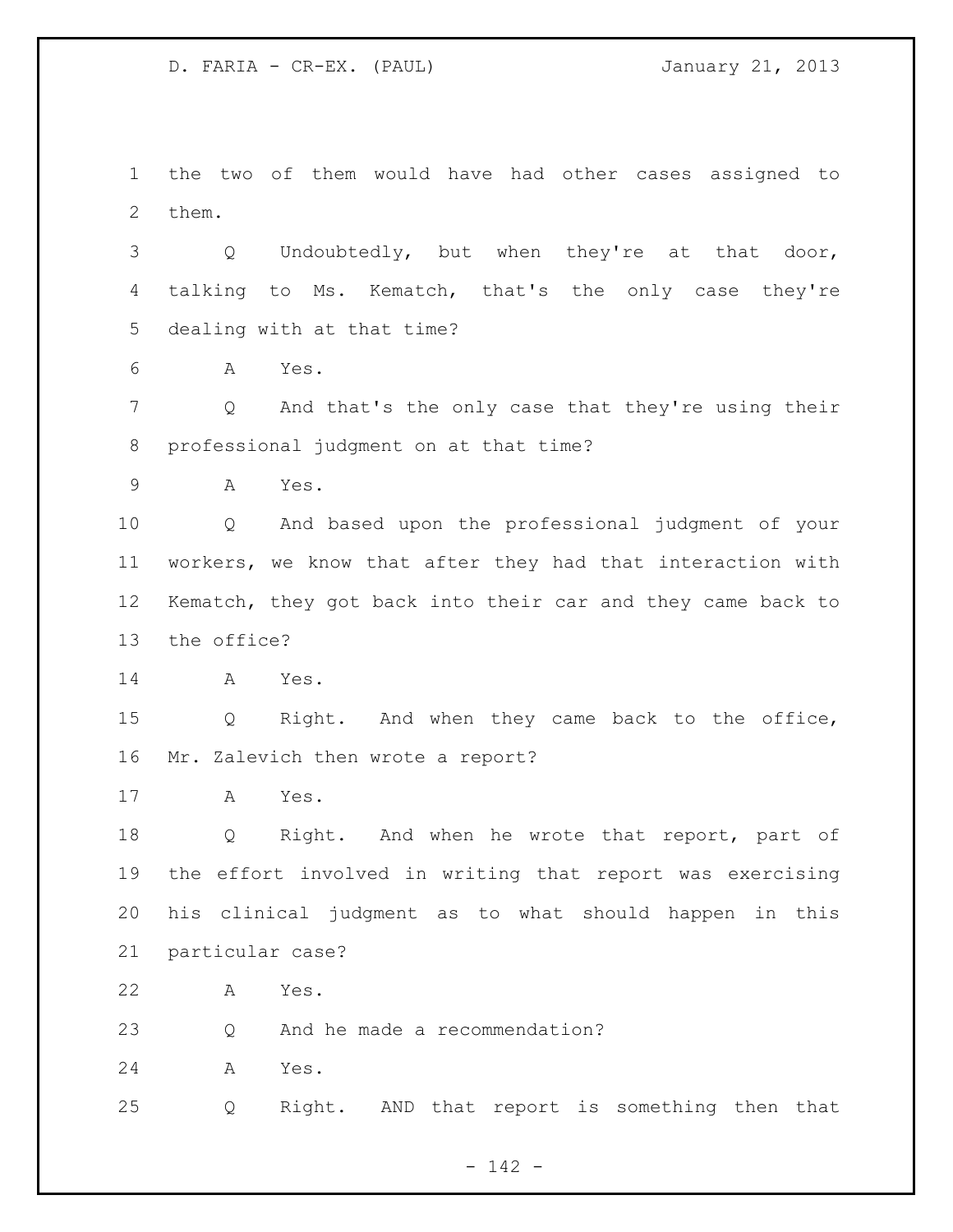D. FARIA - CR-EX. (PAUL) January 21, 2013

was submitted to you?

A Yes.

 Q And that's something that, of course, you read? A Yes.

 Q And you assessed the situation and you made your decision in this particular case?

7 A Based on the written report, I can only -- I don't know what conversations or what discussions I would have had with my staff, which also would have been a factor in, in the decision I'm making in this case.

 Q And that's fair. But the point is, when Mr. Zalevich came back to the office, he gave you a report to read --

A Yes.

Q -- which you read?

A Yes.

 Q And you may have had to spend the time to actually speak to Mr. Zalevich?

A Yes.

 Q Right. And that was all stuff that you were prepared to do at that time in order to determine what to do with this particular case?

A Yes.

 Q Right. And your decision then on your case was based upon your professional judgment and your workers'

- 143 -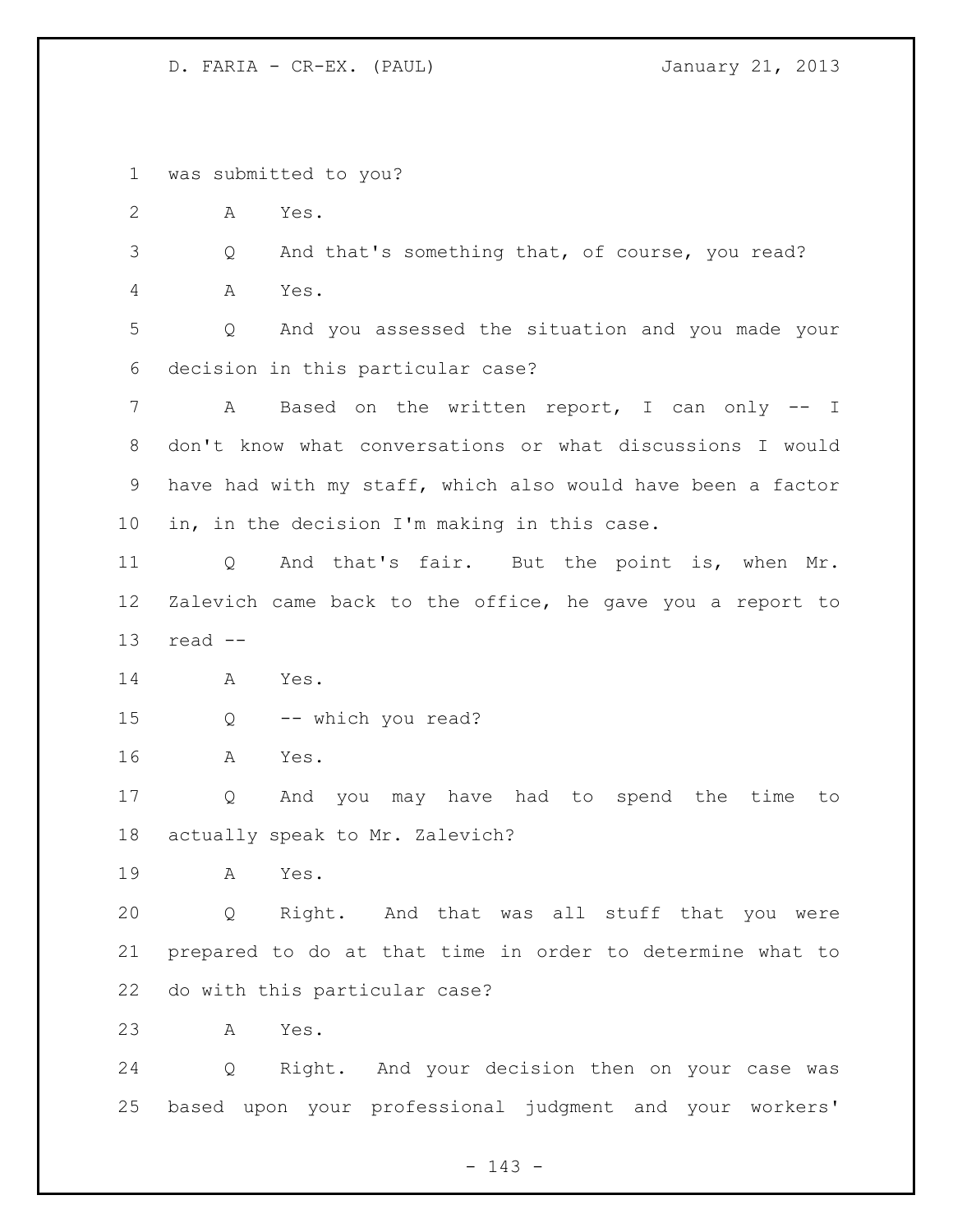D. FARIA - CR-EX. (PAUL) January 21, 2013 D. FARIA - CR-EX. (RAY) professional judgment as to what should happen with this case? A Yes. Q And your determination, based upon the information available to you, was that this file should be closed? 7 A That was what we concluded, yes. Q Right. Based upon your assessment, there was no child protection concerns? A That's correct. 11 MR. PAUL: Right. Sorry, Mr. Commissioner, just one moment. 13 THE COMMISSIONER: That, that's fine. 14 MR. PAUL: Those are all my questions, Mr. Commissioner -- 16 THE COMMISSIONER: Thank you --17 MR. PAUL: -- thank you. 18 THE COMMISSIONER: -- Mr. Paul. Anyone else before Mr. Saxberg? Mr. Ray? MR. RAY: Good afternoon, Mr. Commissioner. CROSS-EXAMINATION BY MR. RAY: Q Ms. Faria, my name's Trevor Ray, I represent a number of social workers and the MGEU, including Mr. Leskiw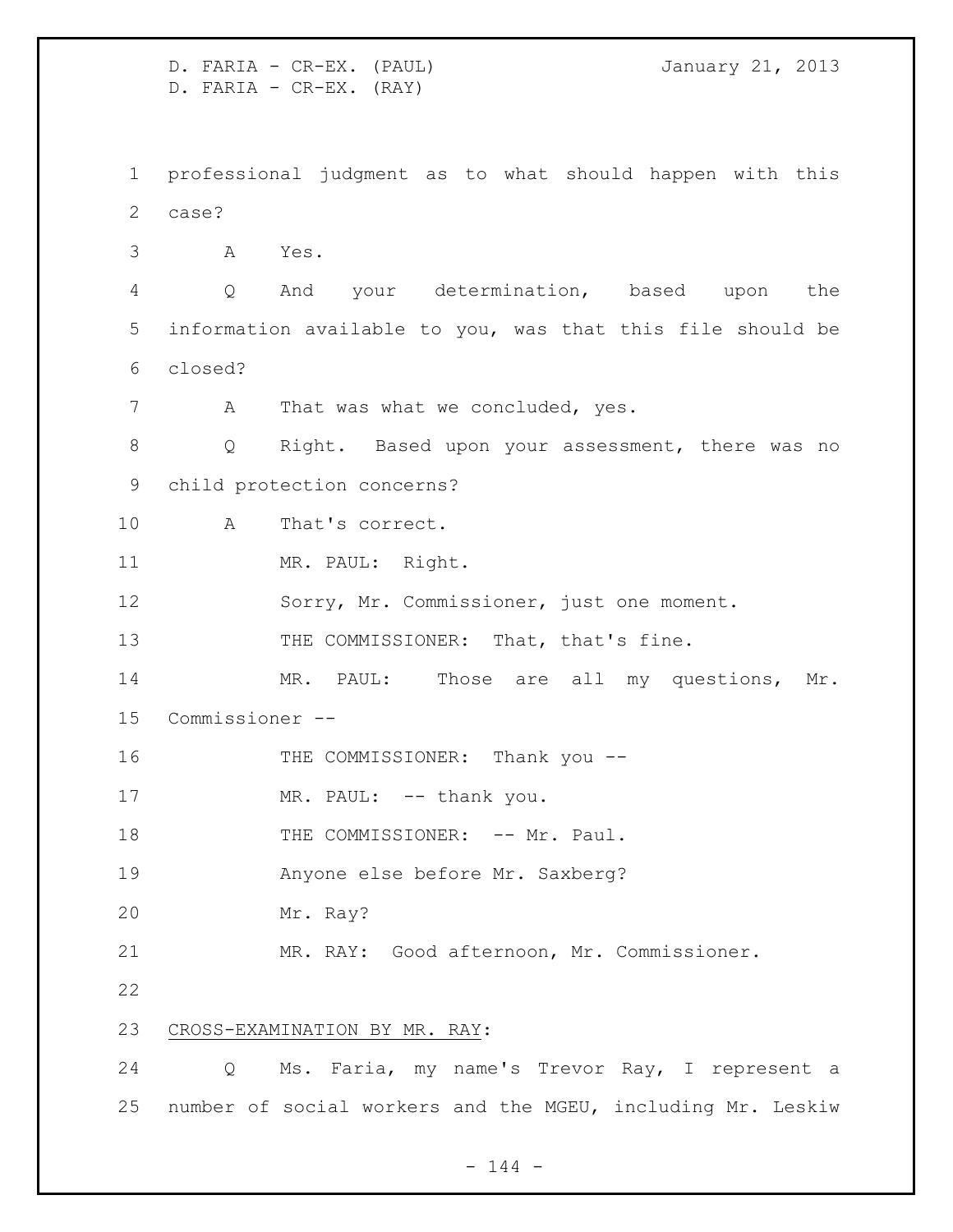D. FARIA - CR-EX. (RAY) January 21, 2013

 and Mr. Zalevich who were working with you on this file. I have a, just a few questions for you. I shouldn't be long.

 You had given us some evidence about your rough calculation of the numbers of cases that social workers were dealing with, based on your review of the CRU stats for certain periods of time; correct?

A Yes.

 Q And I just would like to review that with you just quickly, if I may.

A Okay.

 Q You said December 2005 was the time period you were dealing with?

A Yes.

 Q But if I, and I've just reviewed the CRU stats just generally, you picked December 2005 and you mentioned there were roughly 1300 cases that came in in that month?

A Yes.

 Q That was fairly common for every month? I mean, 19 it was in the thousands every, every, around that every month, wasn't it?

 A Yes, those numbers are consistent. That was not, those numbers were not unusual.

 Q So that was my, my point, that was not an unusually high number of cases to receive in that month? A No.

 $- 145 -$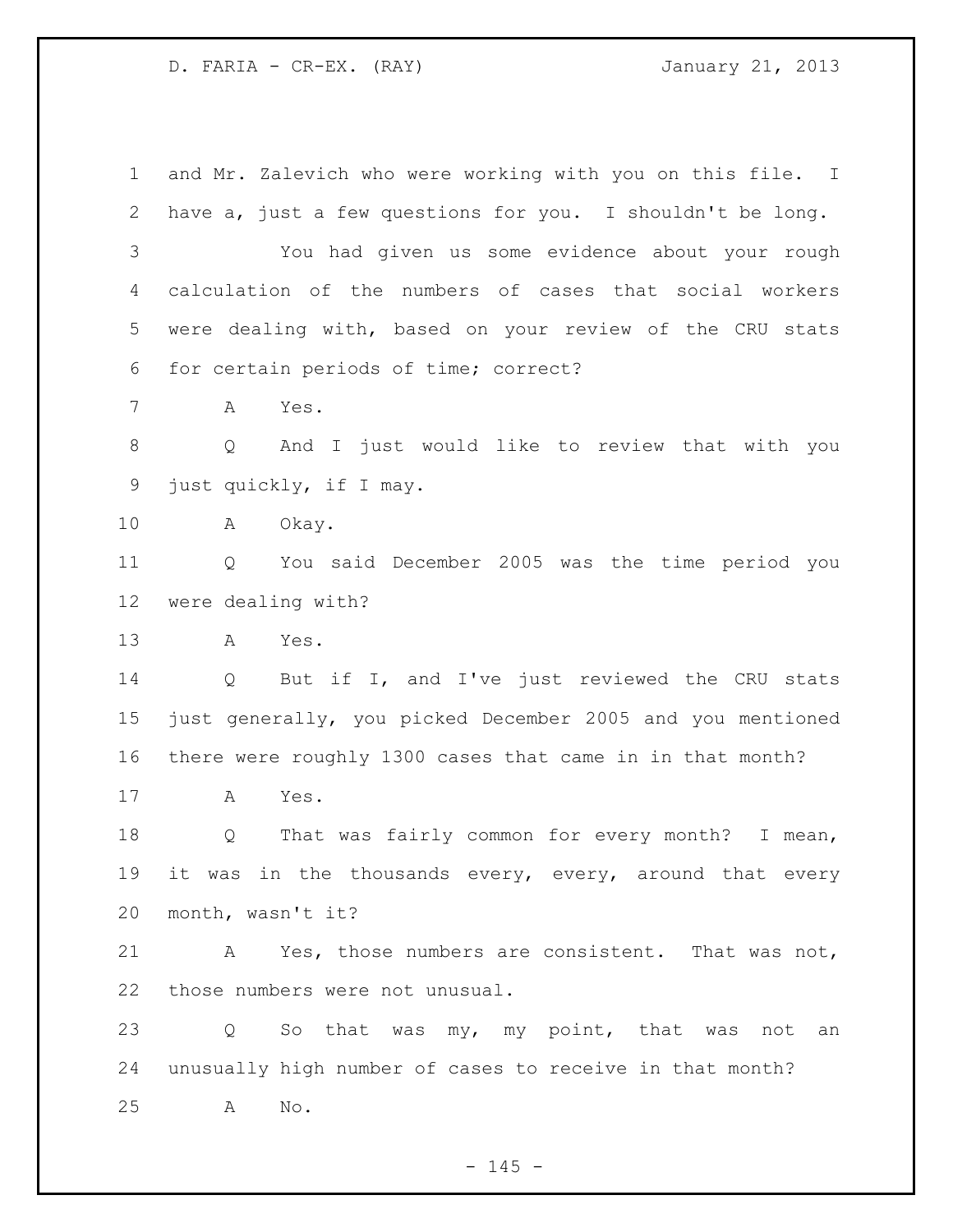1 Q And then you mentioned that of those 1300 cases, roughly 600 were opened to CRU for you to deal with. And by that, I gather you mean you have to determine what to do with the case. You have to assess it. You may have to speak to collaterals. You may have to go out to the home, in this case, as you did on the Phoenix Sinclair matter. And you would do all of those things with 12 social workers; correct? A Yes. Q And you, you had -- A That's assuming we had a full complement of staff. Q Of course, assuming a full complement. And that would result in roughly 50 cases per social worker, per month. And I gather your, your math is based on the assumption that there are 20 working days per month, roughly? A Yes. Q Okay. So -- and I think you said that comes out

 to roughly two and a half cases per day, per social worker, to deal with? Now --

A That's correct.

23  $Q$  -- the reality is though --

24 THE COMMISSIONER: Is that new cases coming in, you're talking about?

 $- 146 -$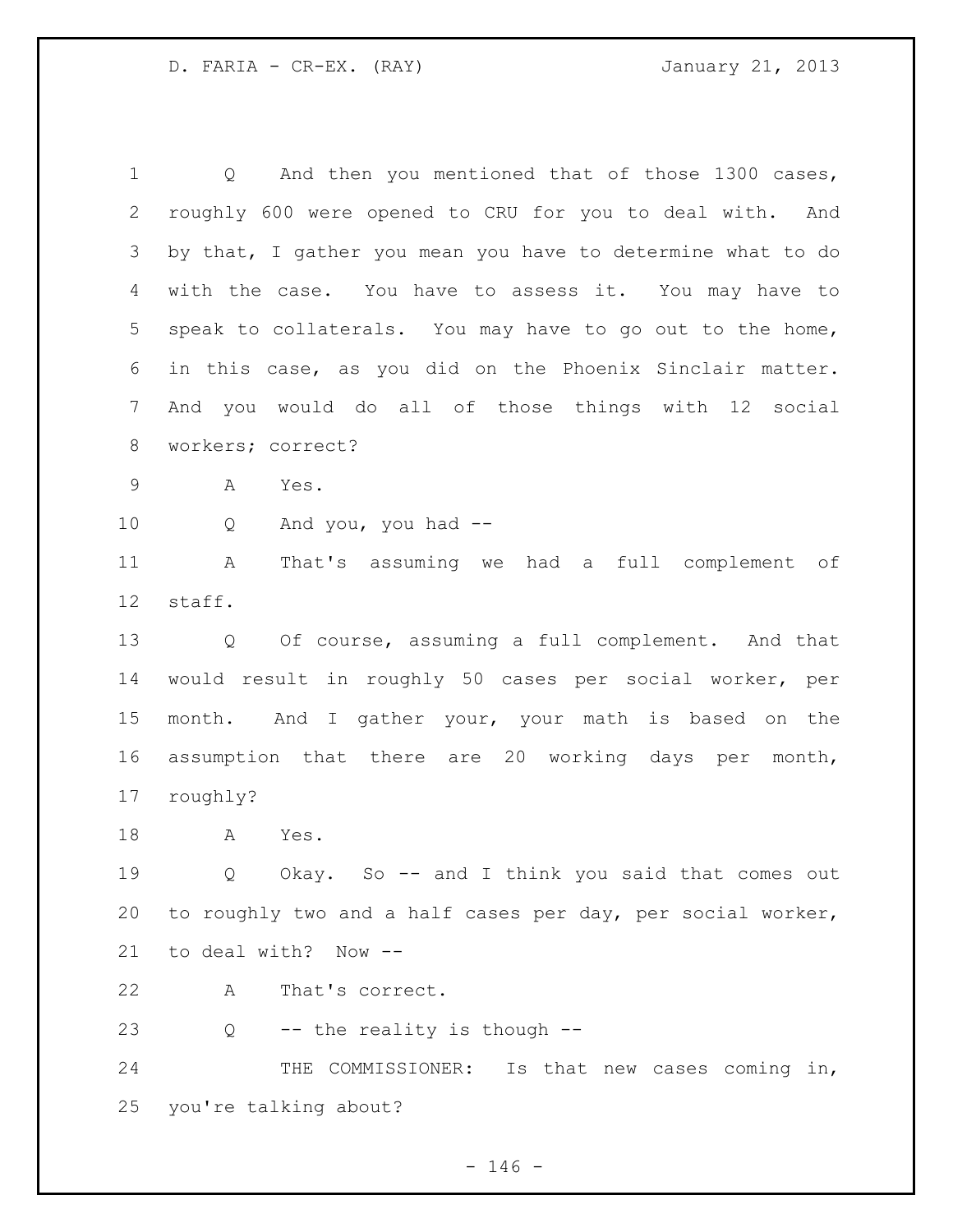MR. RAY: That's correct, Mr. Commissioner. 

BY MR. RAY:

 Q And, and then there was an additional 700 cases that although the calls and cases came into CRU, they were just not opened for further investigation by CRU?

A Right.

 Q And the people who -- CRU still had to deal with those cases in some manner, by speaking to the person who's calling on the phone, which could take two minutes, it could take 20 minutes, it would depend on what that person was, was trying to get from you, for CRU; correct?

A Exactly.

 Q Okay. So I want to then just ask you, you're basing your math on the fact that there are 20 working days per month, to deal with those cases, but in reality, isn't it the fact that assessing and dealing with these cases, these 600 cases, can be done primarily only on days when a worker is fielding and going out and assessing and having time to deal with the case when they are, when they are acting as backup?

A Yes.

 Q So that means, because a worker only does backup one-half of the time, that you only really have, as a social worker, 10 days per month to do those types of

- 147 -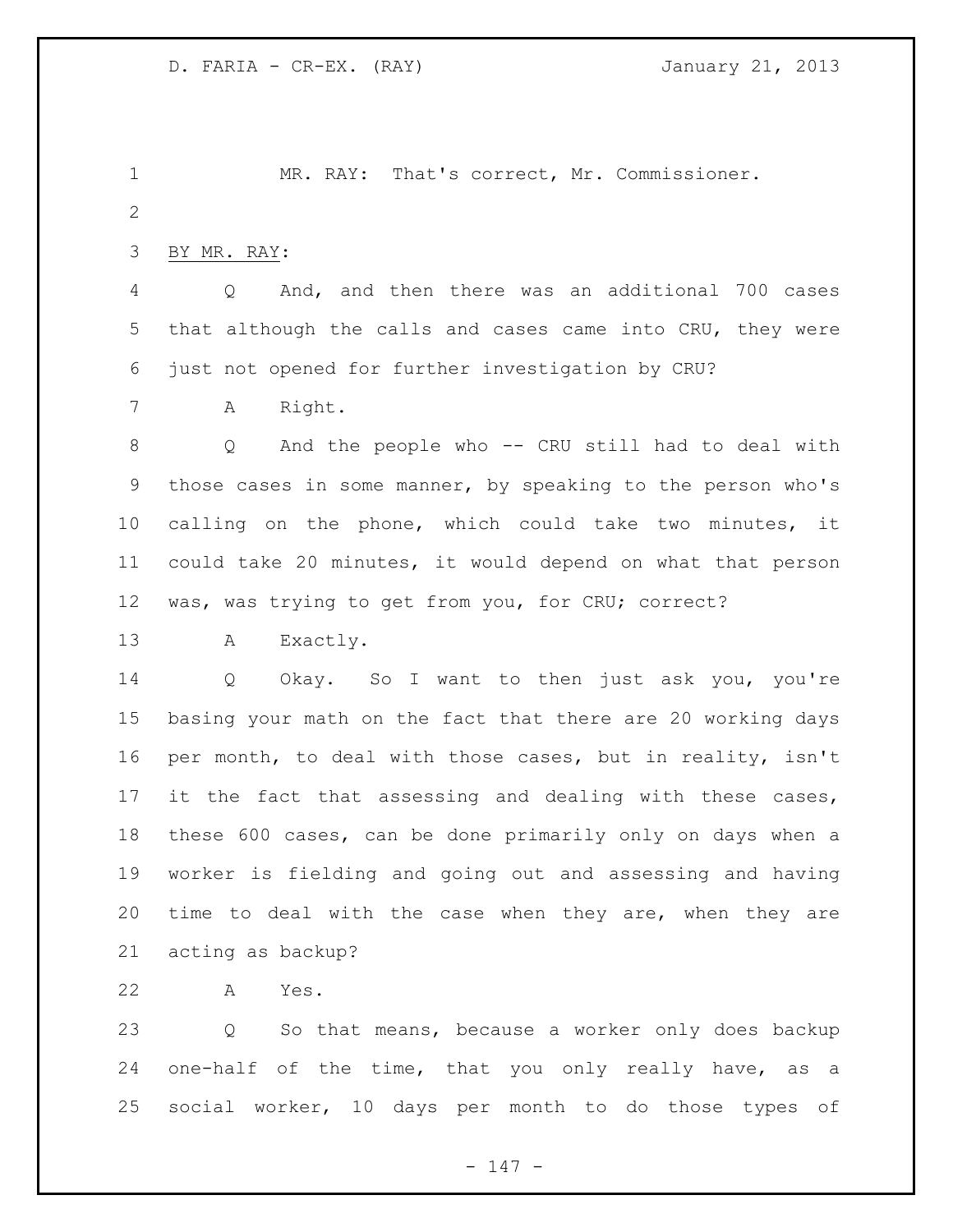D. FARIA - CR-EX. (RAY) January 21, 2013

thorough assessments; isn't that right?

A Yes, that's correct.

 Q Because while you're on phones, you're dealing with not only taking the information as the social worker, but also in dealing with the other 700 calls that come in, that actually don't go anywhere; right?

A That's correct.

 Q So the actual case numbers then, per social worker, per day, to deal with, is actually close to five cases per day, per social worker; isn't that right?

A Yes.

12 0 And that would be to deal with them in approximately an eight hour day?

A Yes.

 Q So that leaves you, per social worker, just a little bit over one hour per case; isn't that right? On average?

A Yes.

 Q And we've heard about workload and various people, including yourself, have testified about the things, the types of duties that high workloads impact. And it would impact things like ability to go back and review all openings and closings on CFSIS; correct?

A Yes.

Q And that may simply require, in some cases, that

- 148 -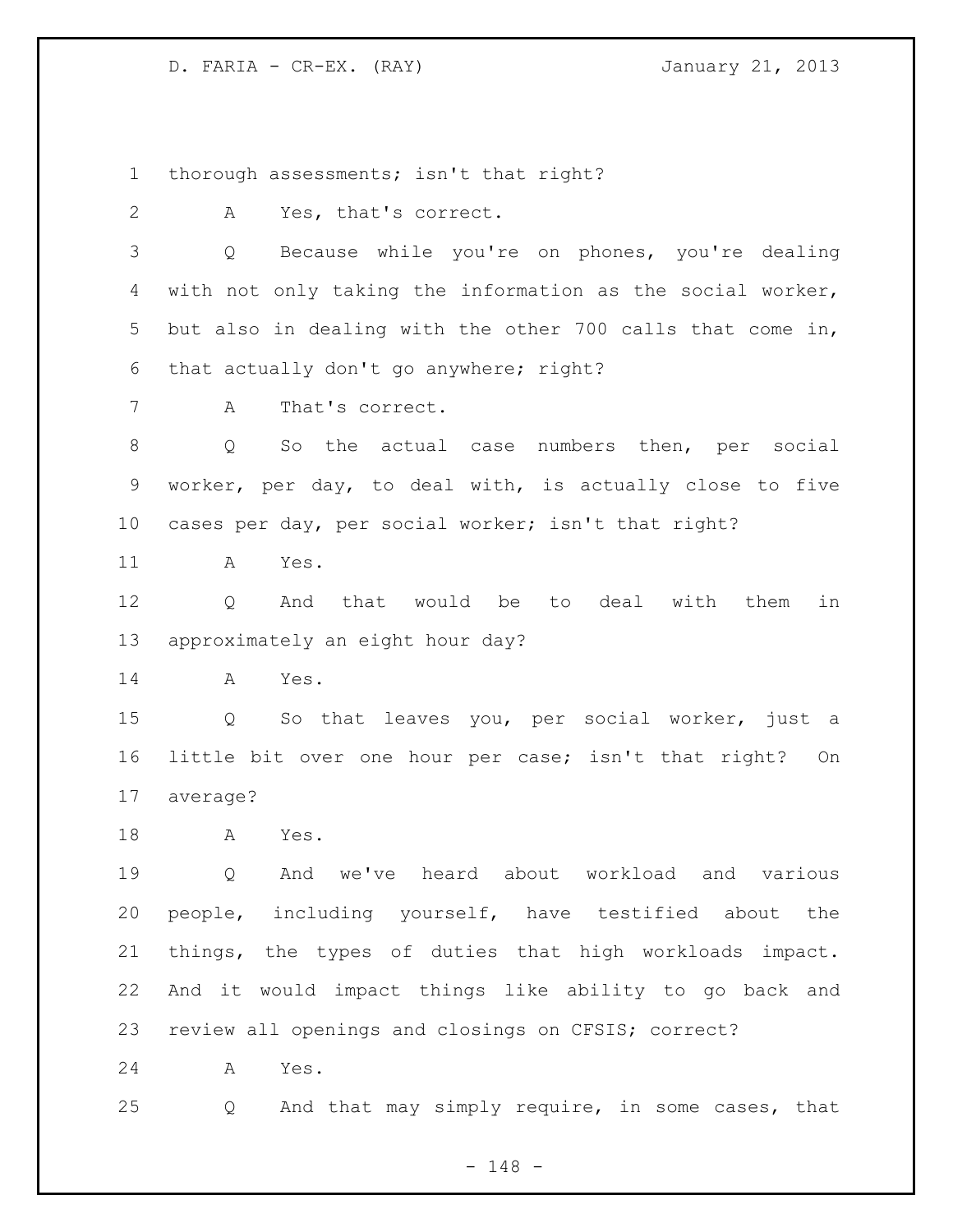D. FARIA - CR-EX. (RAY) January 21, 2013

 the worker is only capable -- although best practice would require or want a worker to deal with as much as possible, the reality is, when you have only a little over an hour 4 per case, you have to do what you can with your time; would you agree with that?

A Yes.

 Q And the cases that were the most important would be the cases where there's obvious signs of physical abuse, or sexual abuse, or very clear referrals about alleging those types of abuse, or things that are, are very, very serious; would you agree with me?

 A Well, the cases that would, we would prioritize, based on risk safety, safety level and risk level, as per the existing safety assessment at the time. So cases, for CRU, obviously, cases that were immediate to 24 hour response were the priority.

 Q And, and I think you stated, in this case, in your opinion, this case would not be one which would, you would view as an urgency, or have a particularly high priority, compared to the other cases you dealt with, which were particularly serious; is that correct?

A Yes.

 Q So just, if I can summarize workload generally, isn't it simply, and I hope I'm not over generalizing, but isn't it simply that workload impacts the amount of time

- 149 -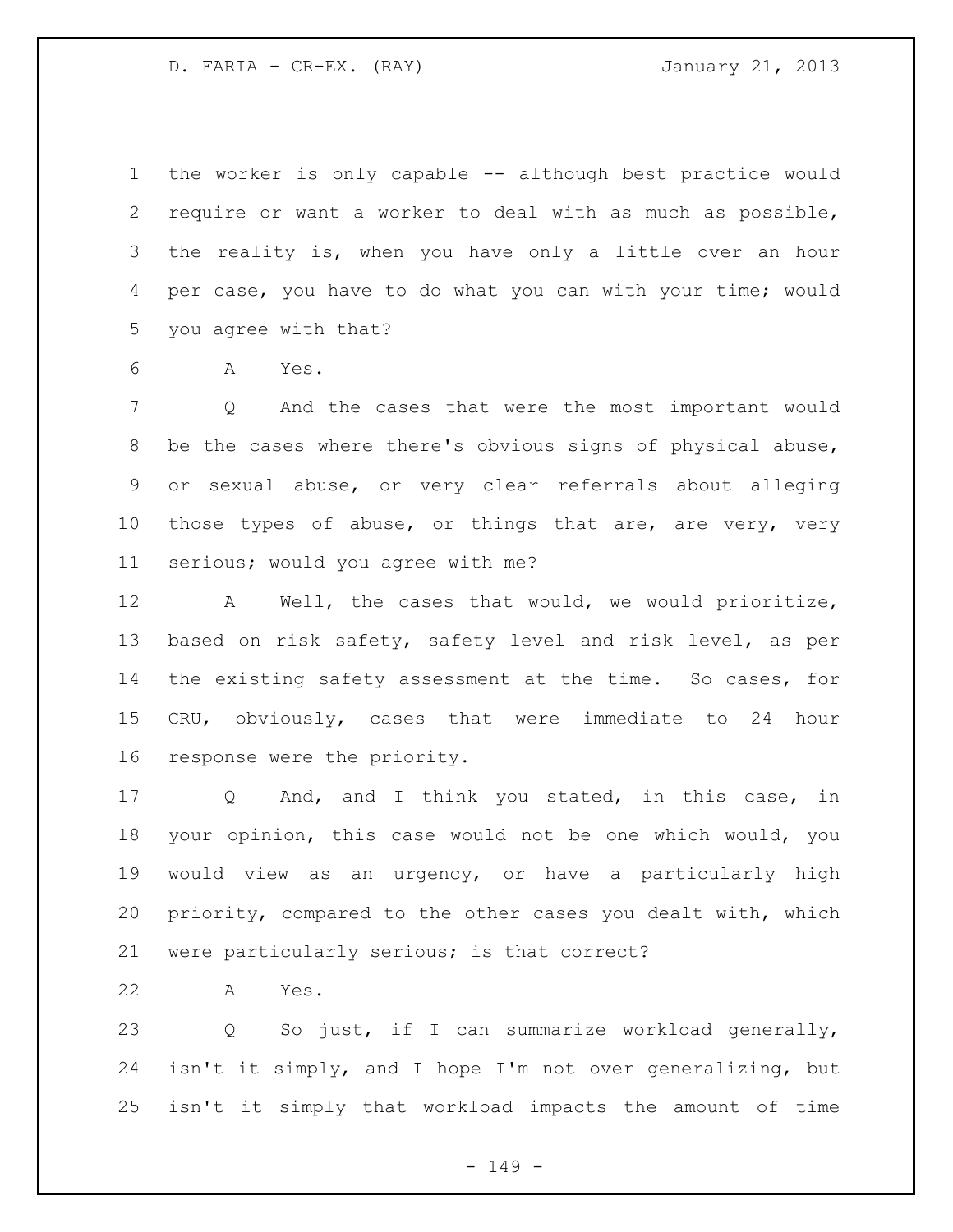that any worker can spend on a particular file, in any given case? And this may impact the ability to make a, a very informed judgment, versus your best judgment that you can, in the circumstances?

 A I think it's about the amount of time, but it's, it's more than that. It's also about the organizational context. It's about, you know, the functions that exist. It's about the policies and procedures that are in place. It's about clarity of standards. It's about measuring those standards so that we understand whether or not they're being complied with and then secondly, if they're 12 not being complied with, what are the reasons that they're not being complied with. And then ultimately, if we, if we are achieving those standards, are they resulting in, in 15 the optimum outcomes for children? So it's, it's a combination of case numbers. It's a combination of, of the time requirement. What's happening operationally and, it, it's a question of, of training and clarity of polices, procedures, legislation, regulation, standards.

 Q All of those things, combine to impact the judgment of a worker?

A Absolutely.

 Q And all of those factors can, unfortunately, while regrettable, impact the best judgment of a worker? A Yes.

 $- 150 -$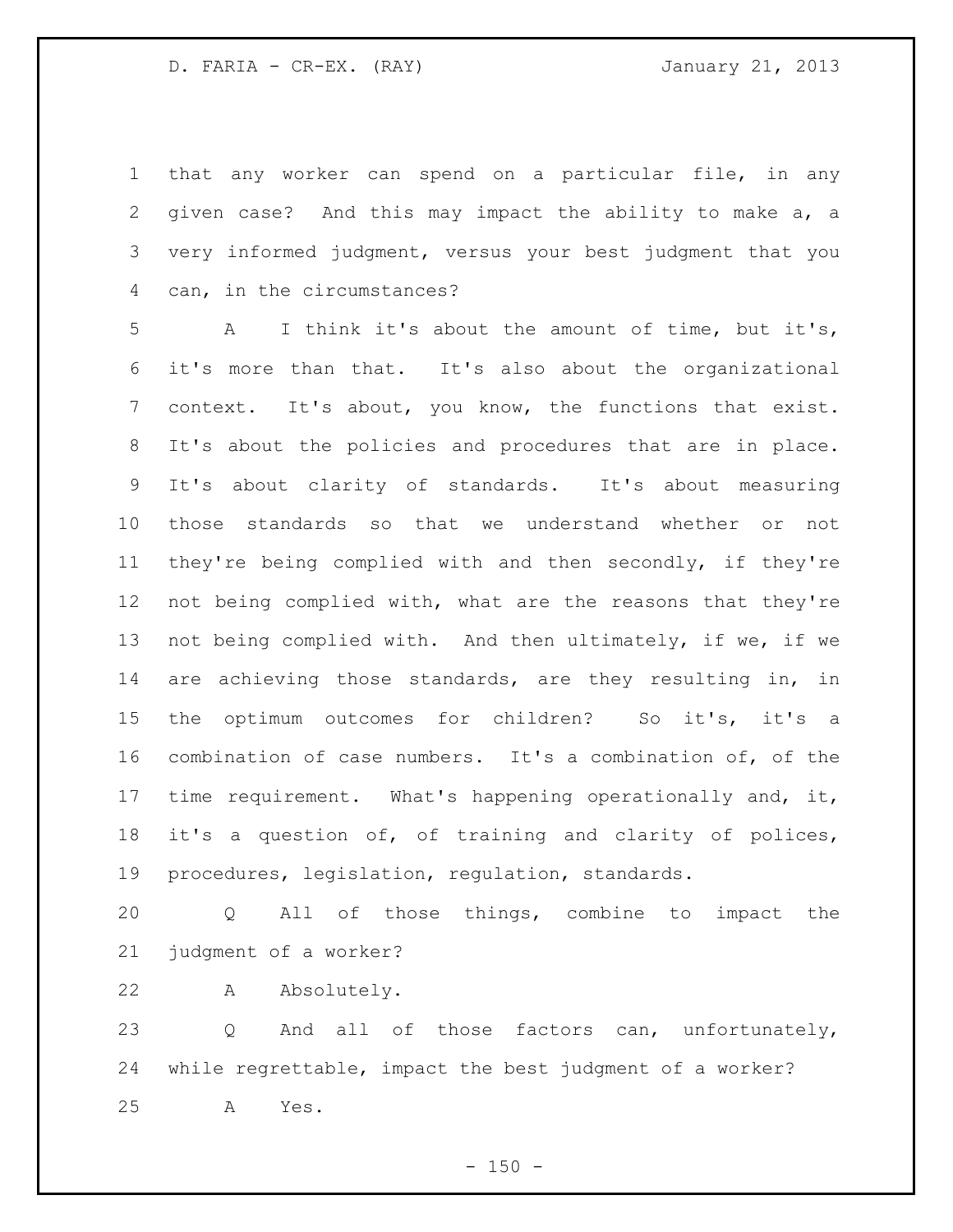1 THE COMMISSIONER: And what? BY MR. RAY: Q Can, can impact the best judgment of a worker. A Yes. Q Even though they're striving for best practice in every case, it's possible that they're not going to need best practice in every case? A That's correct, that's why it's referred to as best practice. It's something that we strive to achieve, just like optimal outcomes for children, with respect to permanency, safety, community and family support. Those are outcomes that we strive to achieve. Do we achieve optimal outcomes for children 100 percent of the time? No. Do we achieve best practices 100 percent of the time? No. Q And Mr. Paul asked you, or put to you -- just give me one moment. I'm sorry, retract that, Mr. Commissioner. In this case, Mr. Zalevich's evidence was his general practice would be to ask first, when he's at the door, whether the child was home. He noted, of course, but he did not record it in his recording. He believes that he would have asked, based on certain things in his recording. Assuming, for the moment, he did ask and assuming he was told Phoenix is not here, which is, which is what he

 $- 151 -$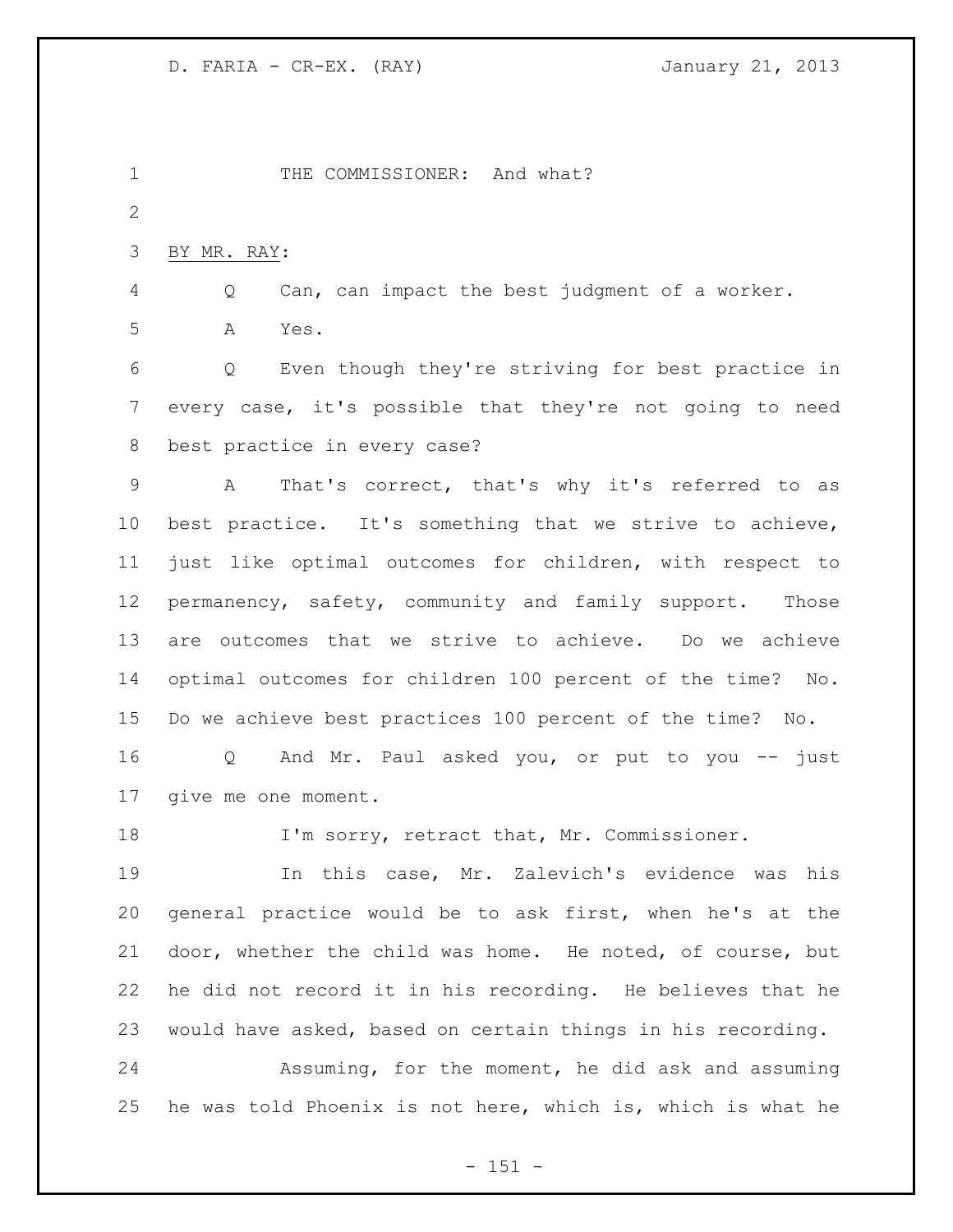D. FARIA - CR-EX. (RAY) January 21, 2013

 stated in his evidence was possible. He then goes back and the two of you discuss the case and perhaps Mr. Leskiw was there, perhaps he was not. And based on everything that the worker viewed and based on workload, that may or may not have been presenting other problems for you and your workers, and based on the fact there may have been something more serious to be dealing with at that immediate moment, that, those considerations would have impacted your, your decision and the decision of the social workers, ultimately, whether to go back and, and do more assessment; is that correct?

A That's correct.

 Q I just have one question with respect to Mr. Leskiw. You stated you relied on the recommendations of your two social workers. When, when you make that reference, with respect to Mr. Leskiw, do I understand --

 THE COMMISSIONER: Well, just one, just one moment, just one moment. Was that a recommendation from both the social workers?

 THE WITNESS: It would have been a recommendation from Mr., Mr. Zalevich.

 MR. RAY: That's what I was seeking to clarify -- 24 THE WITNESS: Yeah.

MR. RAY: -- Mr. Commissioner.

 $- 152 -$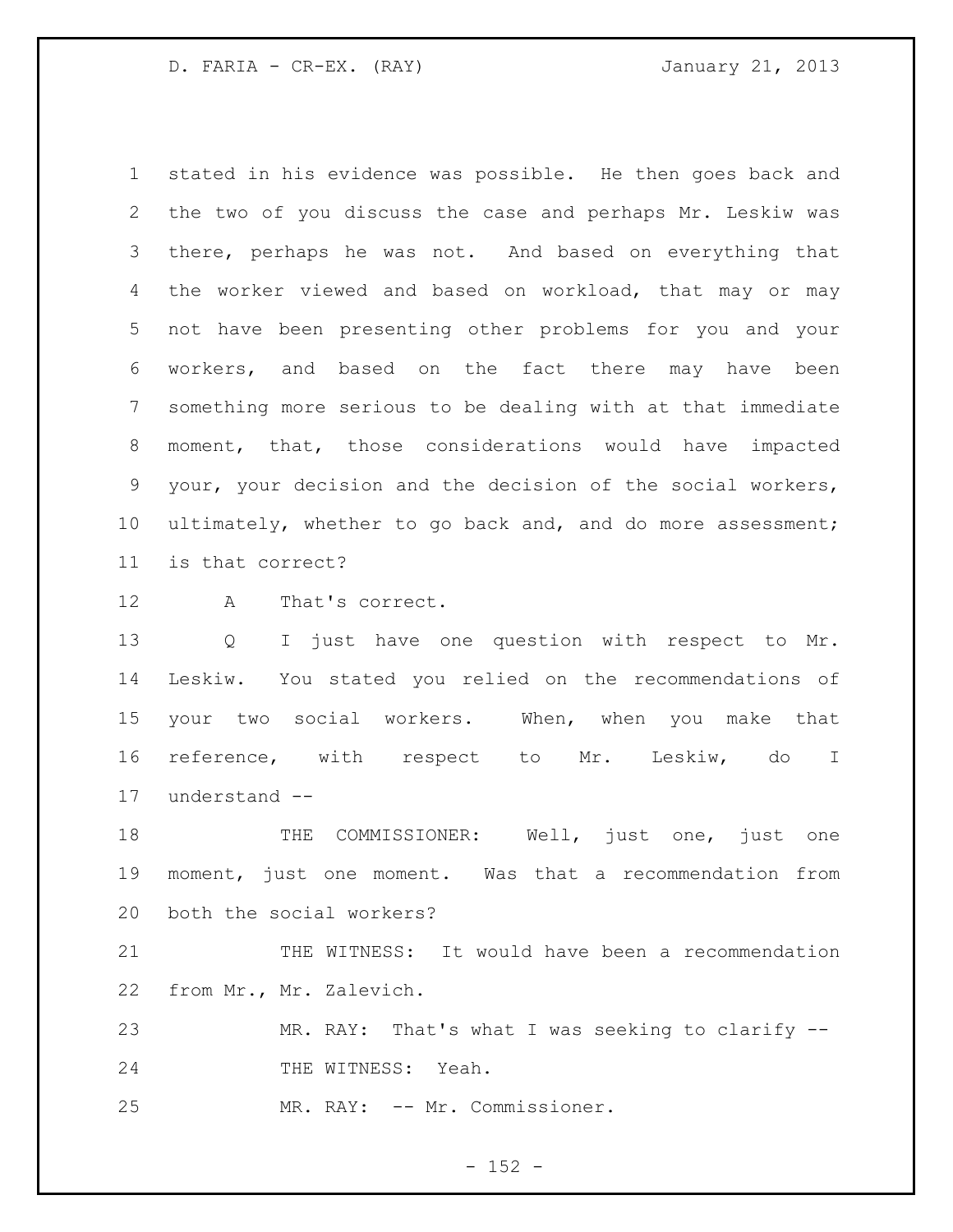1 THE COMMISSIONER: I see. BY MR. RAY: Q And, I, I, I trust what you mean by that is Mr. Zalevich made a, the express recommendation to you, in his report, Mr. Leskiw did not participate in that express recommendation? 8 A That's correct. Q But you would rely, or -- upon Mr. Leskiw, in the event he observed something of concern to him, perhaps not noted by Mr. Zalevich, that he would bring that to your attention? A That he would bring that either to Mr. Zalevich's attention, or to my attention, yes. Q And that's, and that's the way that you relied upon Mr. Leskiw? A Yes. Q I just have one question for you. It was a question that Mr. Gindin raised about the alleged conversation that you and Mr. Zalevich may have had the time he came back to see you after the field. I understood your original evidence to be that it would not be your practice to not tell him to not go back, but that, under the circumstances, you could not recall whether you did or did not and that it was possible that you did not tell him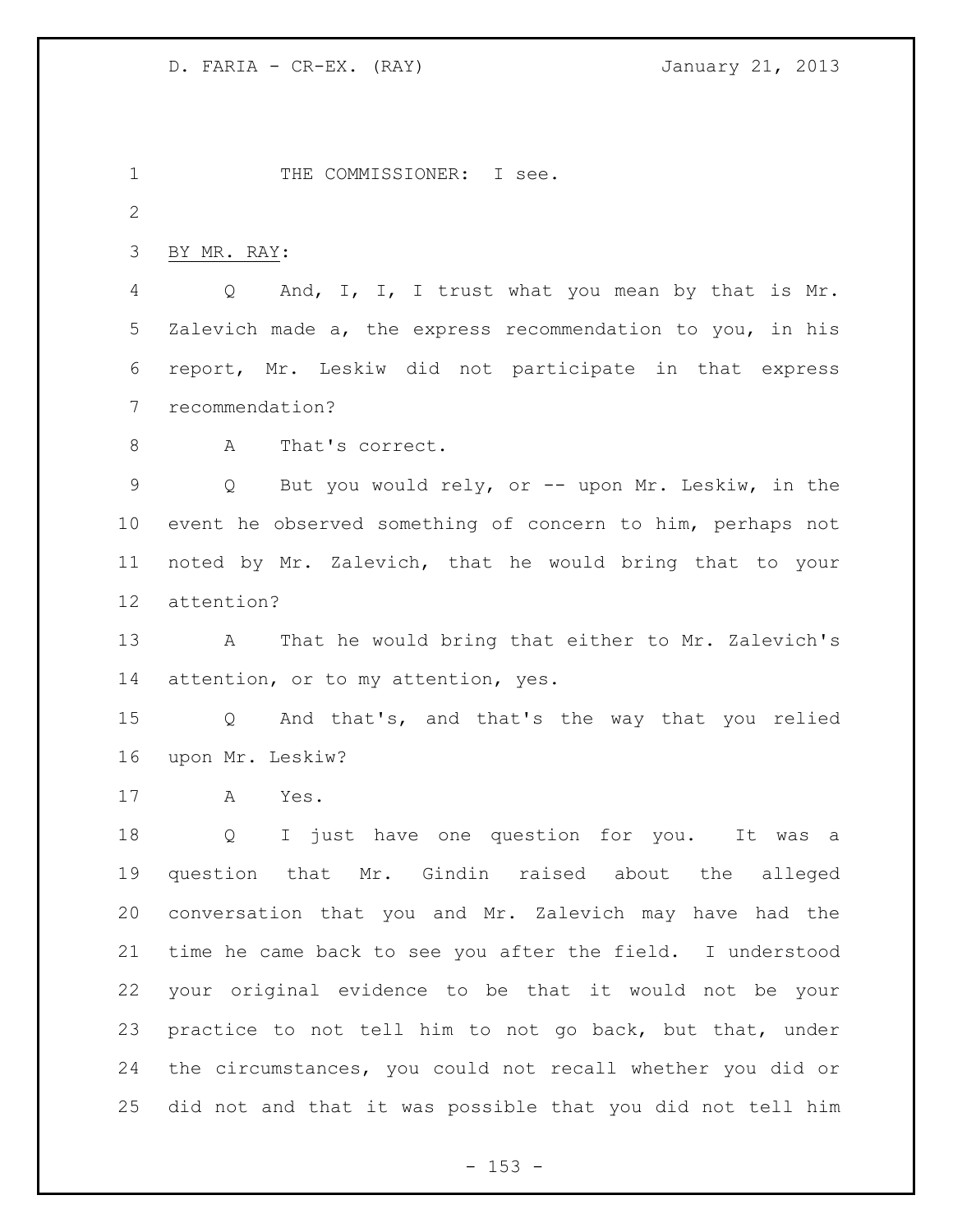D. FARIA - CR-EX. (RAY) 301 January 21, 2013

to go back; is that correct?

| $\overline{2}$  | It's -- I, I don't remember the conversation. I<br>A        |
|-----------------|-------------------------------------------------------------|
| 3               | would have not, I would have not told him, I would have not |
| 4               | said don't go out and see her. But it's possible that we    |
| 5               | could have, based on whatever discussions we had, and       |
| 6               | whatever assessment he had completed, that we made the      |
| $7\phantom{.0}$ | determination that we would close the case without seeing   |
| 8               | her.                                                        |
| $\mathsf 9$     | Q Right. Essentially that, the two of you agreed            |
| $10 \,$         | that, under the circumstances, it was not necessary to, to, |
| 11              | to see Phoenix in these circumstances and the case could be |
| 12              | closed, based on all the things you've testified            |
| 13              | about?                                                      |
| 14              | A<br>Yes.                                                   |
| 15              | THE COMMISSIONER: If you not having seen the                |
| 16              | child when he came back, I take it?                         |
| 17              | THE WITNESS: Yes.                                           |
| 18              | MR. RAY: Thank you, those are my questions.                 |
| 19              | THE COMMISSIONER: Thank you, Mr. Ray.                       |
| 20              | MR. RAY: Thank you, Mr. Commissioner.                       |
| 21              | THE COMMISSIONER: All right. I guess ready for              |
| 22              | you, Mr. Saxberg.                                           |
| 23              | MR. SAXBERG: Thank you, Mr. Commissioner. Good              |
| 24              | after to you and good afternoon, Ms. Faria.                 |
| 25              | If we could -- if the clerk could please turn up            |

- 154 -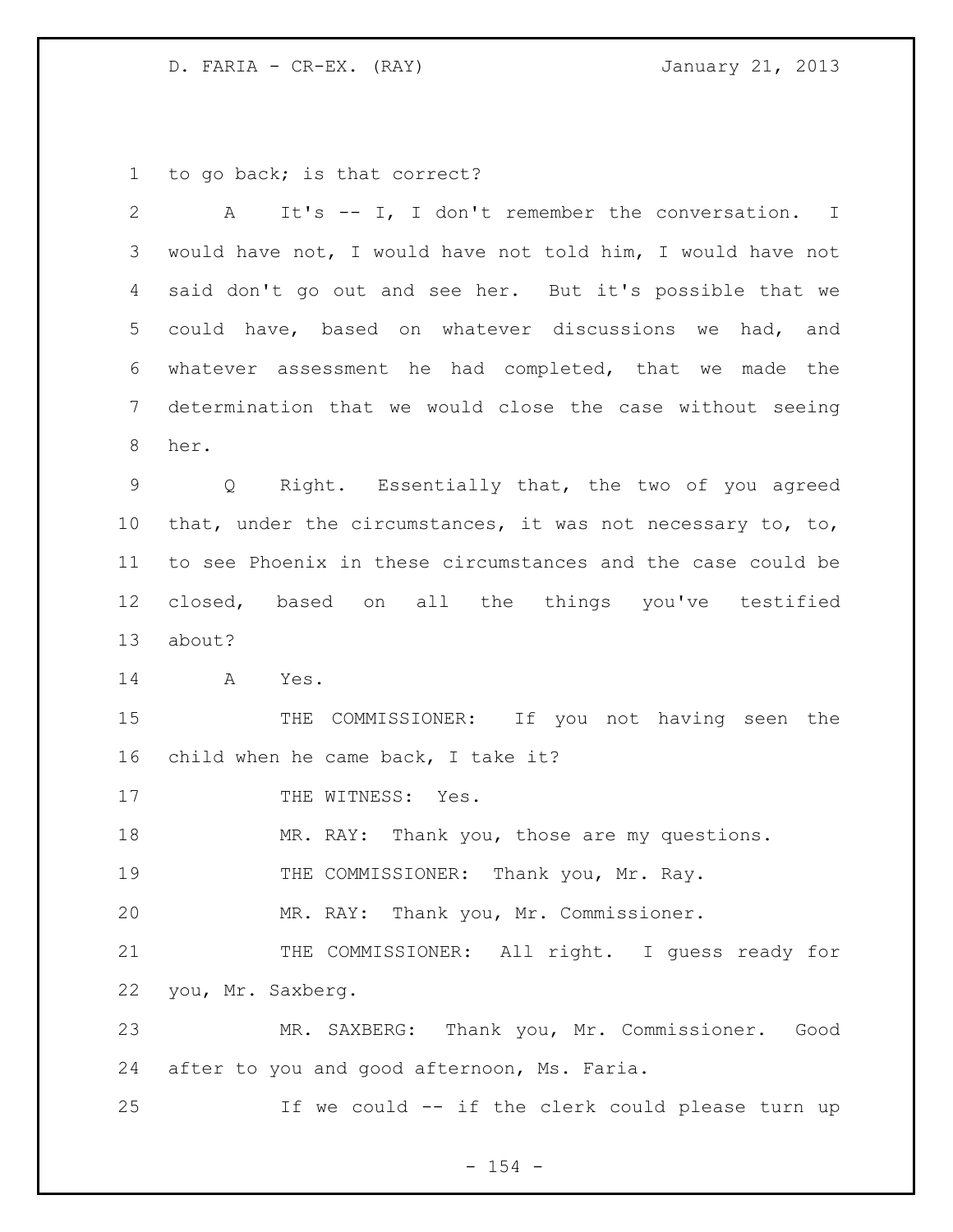page 44742? And this is from CD2113. CROSS-EXAMINATION BY MR. SAXBERG: Q And we're looking at a document entitled CRU Yearly Statistics. You were answering some questions about statistics posed to you by Mr. Ray and, and previous to that as well. And I, I thought you had said that you were speaking of the statistics for the month of December 2005? A March 2005, sorry. Q Okay. And is that where, that's then where you get the 1300 figure? A Yes, 1311, specifically. That's total requests for service. Q And if we could pan down on this document, scroll down please. Stop there. So in that month then, how many files would you have opened and closed? A We opened 411 files and we closed 192 files. So in total, that would be 603 files were opened and closed at CRU. Q And I understand that this document was provided to Mr. Koster? A Yes, it was. Q And who was that that provided it to Mr. Koster? A I provided it to Mr. Koster during my interview

 $- 155 -$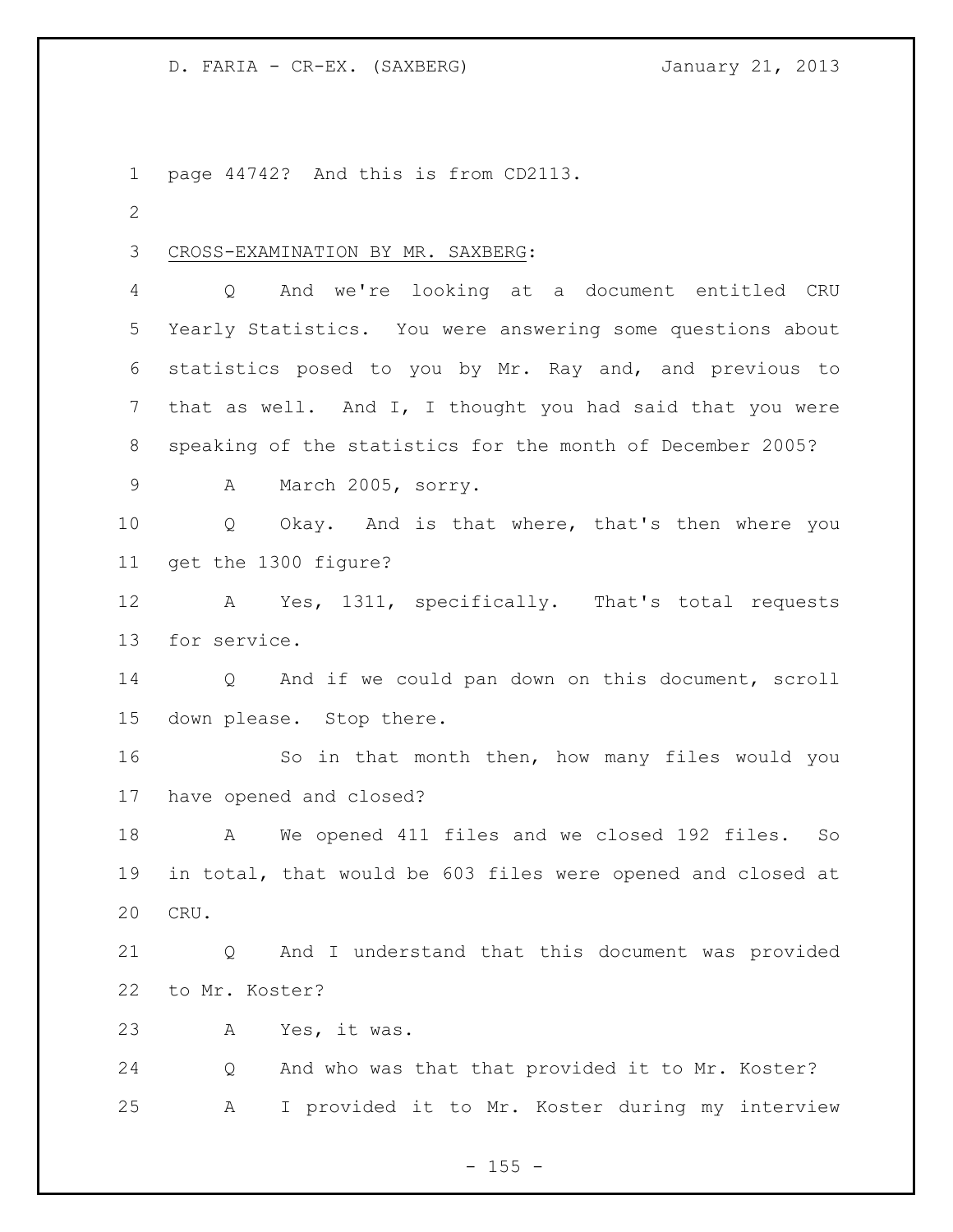with him.

| 2               | Now, you've been testifying here for almost two<br>$Q \qquad \qquad$ |
|-----------------|----------------------------------------------------------------------|
| 3               | full days, which, by my count, is, makes you one of the,             |
| 4               | the longest serving witnesses. What I want to ask is, with           |
| 5 <sup>5</sup>  | respect to your involvement in December of 2004 first, how           |
| 6               | much time, how much of your time was required to make the            |
| $7\phantom{.0}$ | decisions that you made and that have been under scrutiny            |
| 8               | here?                                                                |
| 9               | It could have been anywhere from 15 minutes to a<br>A                |
| 10 <sub>o</sub> | half an hour throughout the course of my day.                        |
| 11              | And that would involve -- and that would be for<br>Q                 |
| 12              | the period between December 1st and December 7th?                    |
| 13              | I just, I would need to look back at the report,<br>A                |
| 14              | because I don't remember -- it would have depended on what           |
| 15              | happened on $--$ I think I have that in front of me, just            |
| 16              | So this is the -- are you referring to the March 5th --              |
| 17              | December 1, 2004.<br>Q                                               |
| 18              | Sorry.<br>А                                                          |
| 19              | Perhaps you could just describe briefly what you<br>Q                |
| 20              | would have had to have done and how long it would have               |
| 21              | taken you, in this entire involvement through December?              |
| 22              | Well, it would have been the consultations that<br>A                 |
| 23              | Shelley Wiebe would have had with me and then it would have          |
| 24              | been the review of this, of this document, of the CRU after          |
| 25              | hours intake report. So in total, my whole involvement,              |

- 156 -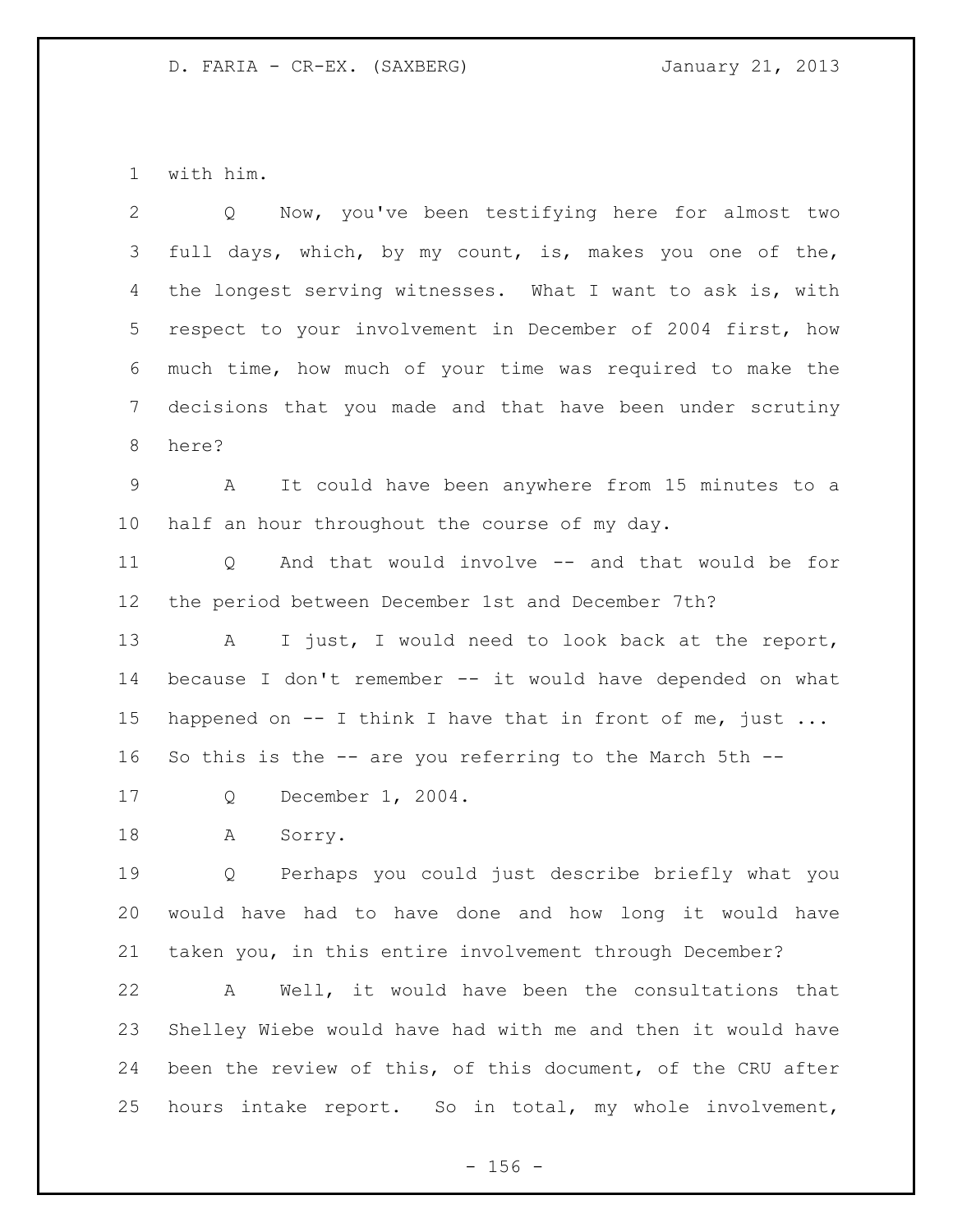you know, could have been anywhere from 15, 20 minutes, half an hour, at any given time, when I was speaking to Shelley, depending on how long we conversed for. Q So on the day the file's closed, that's the day you would be reviewing the file? A I would -- I -- probably take me 15 minutes to review the record. Q Okay. And on, on any given day, how many of those types of records would you, reports would you have had to have reviewed and sign off on? A Well, if my social workers were dealing with 50 per day and I had -- Q Sorry, you said 50 per day? 14 A If they were -- I'm just trying to think. So if 15 they were receiving 50 -- it could have been anywhere from, anywhere, at minimum, 15 to, at a high end, 30, 40, in a day. Q Reports that you'd have to read and sign off on? A Yes, plus do consultation with staff on cases. Q And then with respect to the March 2005 intake, perhaps you can take a quick look at your, at the report and give us an estimate of how much time you would have spent on that matter before making your decision? A Based solely on what's in the written record and

not being completely aware of what my discussions would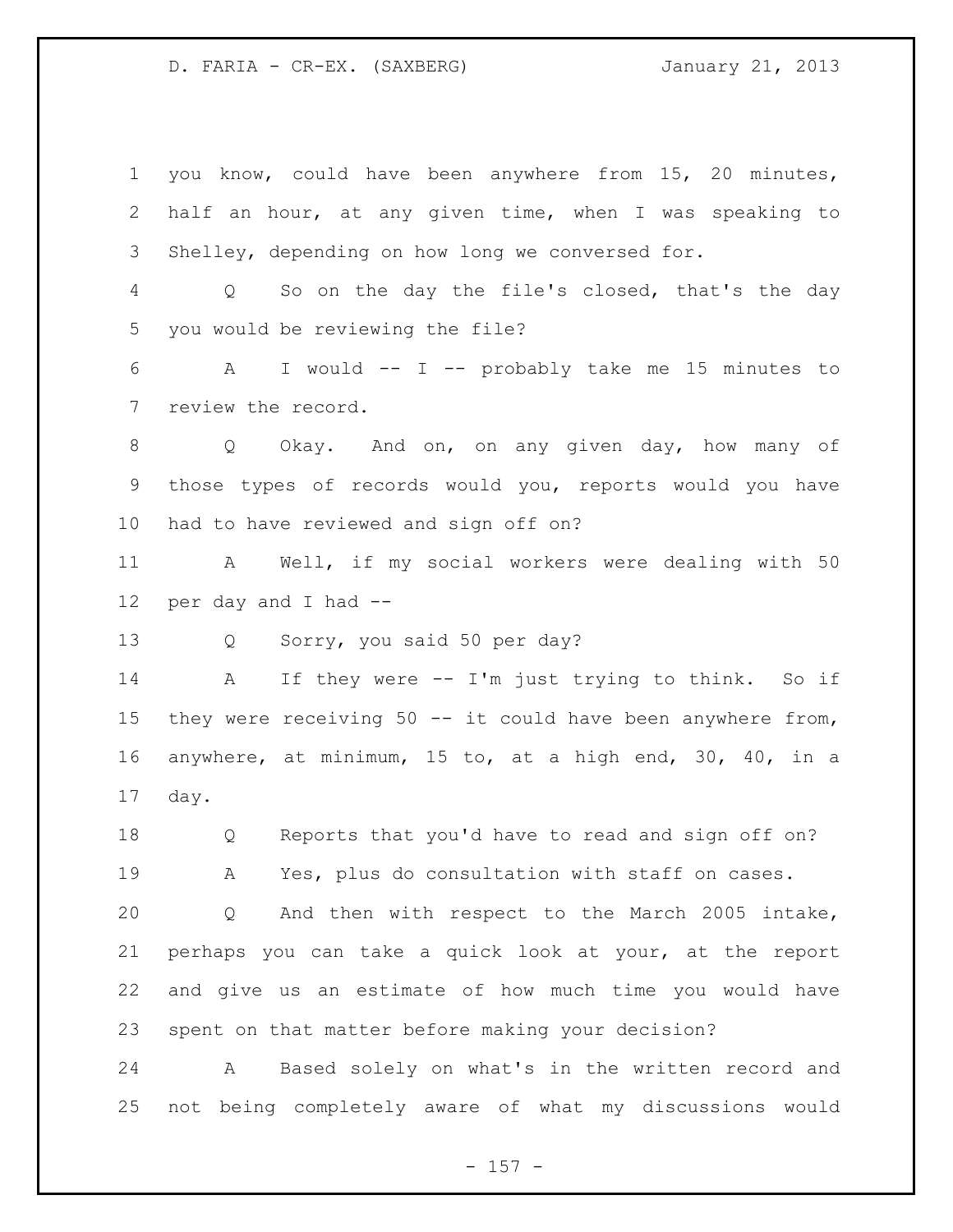have been with staff, again, it could have been anywhere between, you know, 15 minutes to a half an hour. And again, I'm speculating. Q Now, I, I -- you'd -- in your evidence, you'd commented on the fact of your assumption that intake rejected the file in March of 2005 as playing a role in your decision to close the file? A Yes. Q I want to ask if, in, with respect to the December 2004 matter, in that case, it also appears that the file went up to intake and came back down; correct? A Yes, that's correct. Q Did the fact of that, would the fact of, of the file having been rejected at intake, in December, have played a role in your decision to close that file? A Yes. Q When Mr. Zazelenchuk (sic) and Mr. Leskiw went out to Ms. Kematch's apartment March 9th, 2005, were they conducting an abuse investigation? A No, they were not. 21 Q In the entire time you were at CRU, as a supervisor, did any one of your workers ever, as a CRU worker, conduct an abuse investigation? A If one of my workers was attending to an emergency and was to uncover an abuse matter, they were to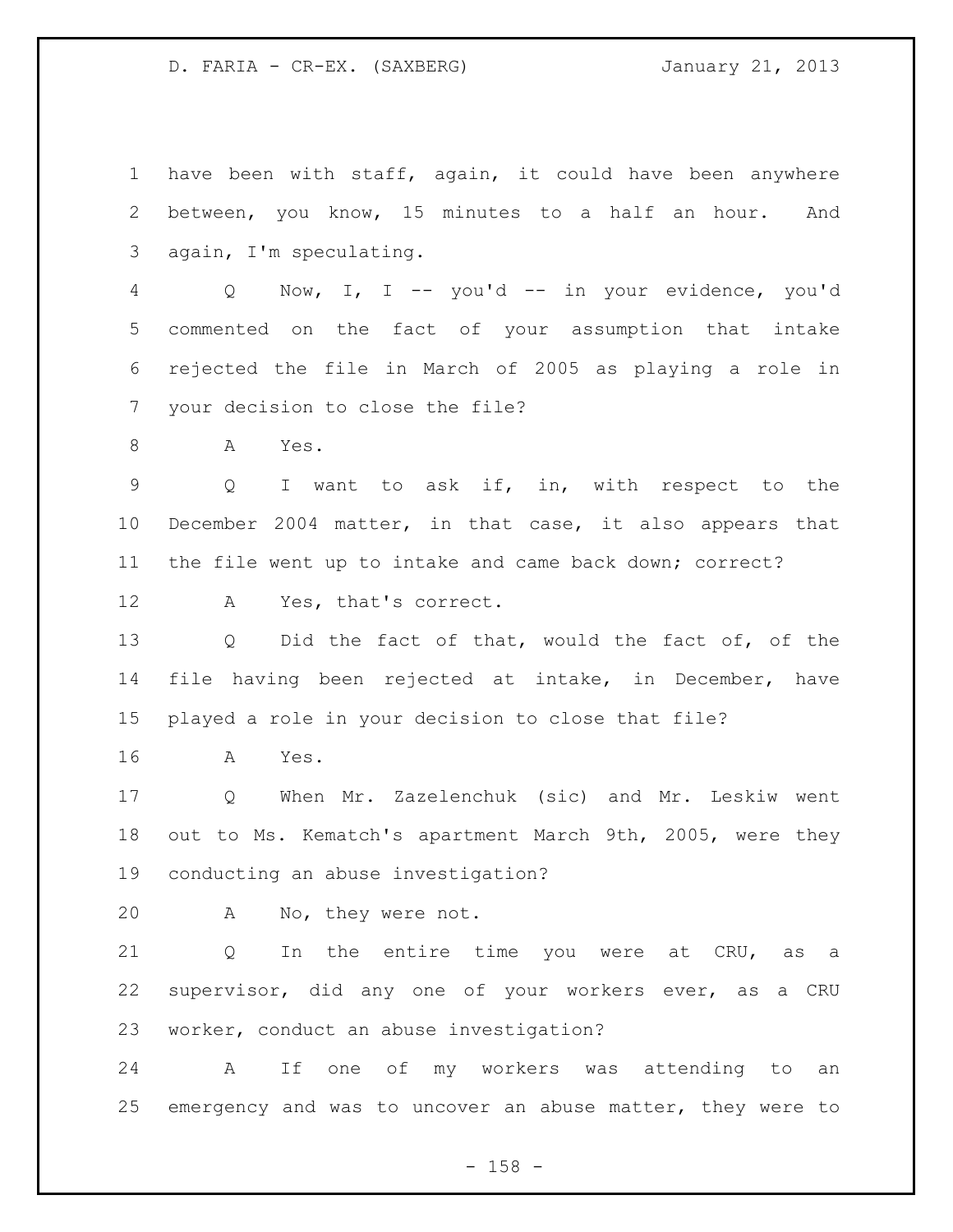intervene, to ensure the immediate safety of the child and the matter would have been immediately referred to abuse intake, for them to conduct the abuse investigation. THE COMMISSIONER: Well, well, how do you define an abuse investigation? THE WITNESS: An abuse investigation, at the time, would have been the 12 steps outlined in Mr. Koster's report. THE COMMISSIONER: And what your two workers went 10 on, the assignment they went out on that day, in, in, on March the 9th, wouldn't be an abuse investigation, notwithstanding what information they went with? THE WITNESS: That's correct. Because at the time, it did not meet the criteria for referral to abuse. 15 THE COMMISSIONER: No, no, I know it didn't meet the criteria to go to abuse -- 17 THE WITNESS: Yes. 18 THE COMMISSIONER: -- but even though abuse "was involved", that would not be an abuse investigation; is that what I hear you saying? 21 THE WITNESS: Yes, the word abuse was used, it was non-specified. So based on the information that was available at the time, based on the criteria for referral to abuse and based on, based on the definition of abuse under the Act, they would not have been conducting an abuse

 $- 159 -$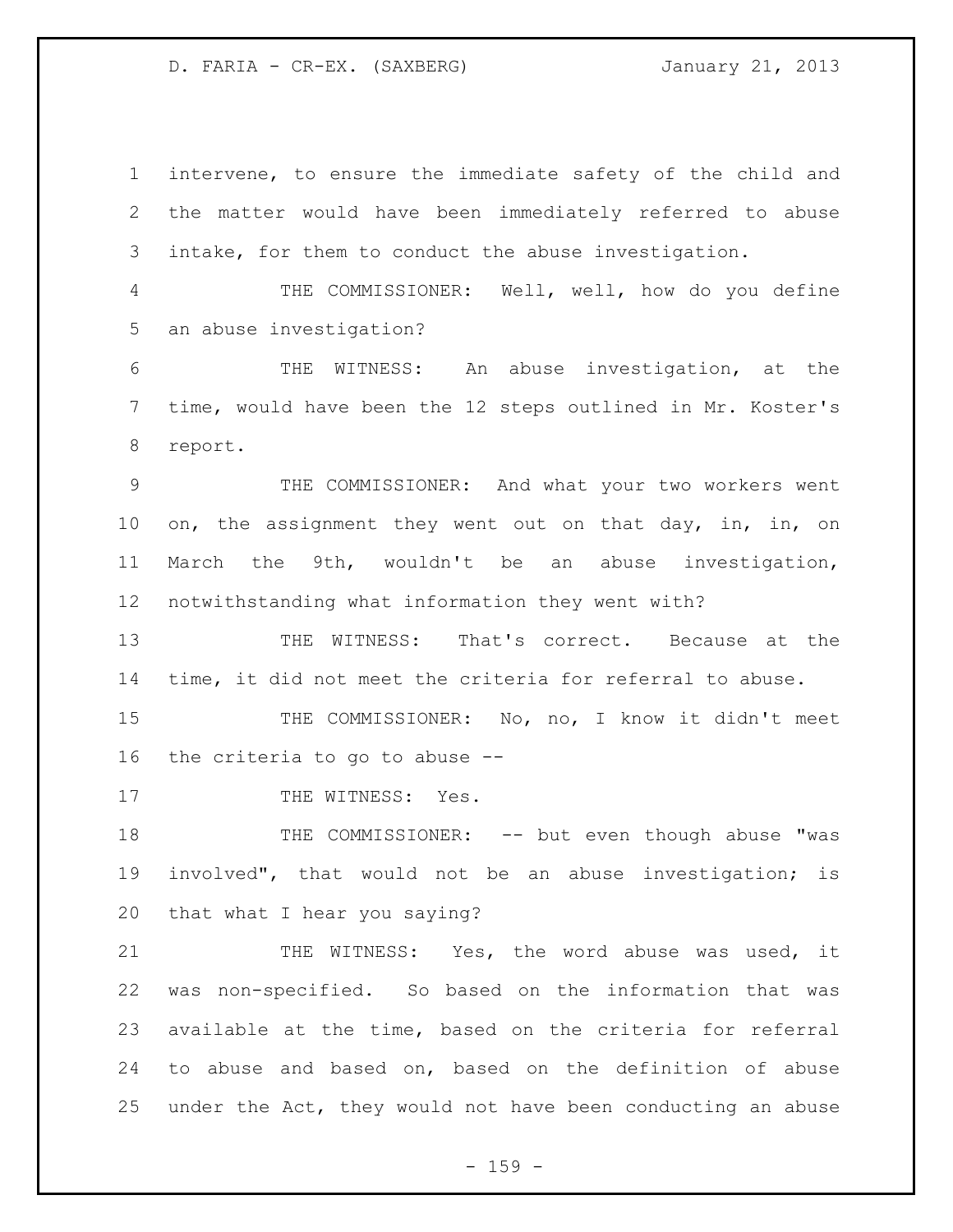investigation. And it wasn't the function of CRU to conduct an abuse investigation, given the volume of the cases that we were managing and also the gravity of the cases that we were managing.

 THE COMMISSIONER: Well, what were they supposed to do about the unspecified abuse that they were cognizant of when they went out on that visit of March the 9th?

8 THE WITNESS: They were supposed to assess that, to determine if there was any, any further information.

10 THE COMMISSIONER: Thank you.

MR. SAXBERG: Thank you, Mr. Commissioner.

# BY MR. SAXBERG:

 Q And I understand that there are special face-to- face client contact rules in conducting an abuse investigation; is that correct?

 A Yes, there are requirements with respect to face- to-face contact with, regarding abuse investigations. So it was clearly understood by all staff that if you were conducting an abuse investigation, that you were, you were to have face-to-face contact with the child.

 Q And would those face-to-face contact rules have applied to the work that Mr. Zazelenchuk and Mr. Leskiw were doing on March 9th?

A No, the standard at the time required that the,

 $- 160 -$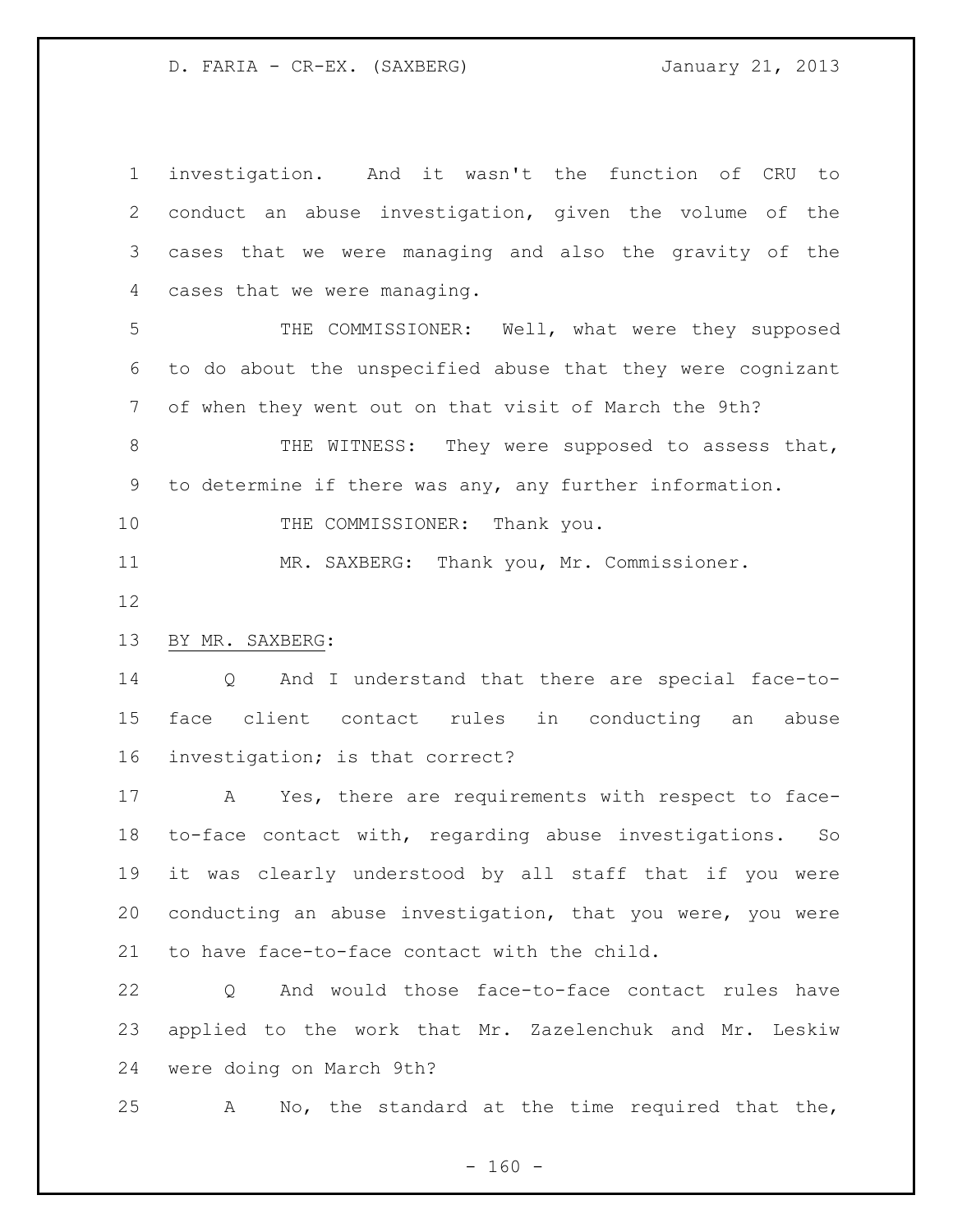D. FARIA - CR-EX. (SAXBERG) January 21, 2013 D. FARIA - RE-EX. (WALSH)

 the family or the person, be -- I can't -- be contacted. Face-to-face was required in abuse investigations.

 Q Okay. And just one final area. I took down, in answer to one of Ms. Walsh's questions, that you indicated that if you were not able to determine if there are child protection concerns, you would advance the file to intake. And my question is, is not able to identify a child protection concern similar, or different than not having child protection concerns?

 A If you're not able, you don't have any child protection concerns.

 Q Okay. And in this case, did you agree with Mr. Zazelenchuk, or Mr. Zalevich's assessment that there were no child protection concerns?

A Yes, I did.

 MR. SAXBERG: Those are my questions. Thank you, Mr. Commissioner.

18 THE COMMISSIONER: Thank you, Mr. Saxberg.

Ms. Walsh?

MS. WALSH: I just have one question.

# RE-EXAMINATION BY MS. WALSH:

 Q I just wanted to confirm, Ms. Faria, when Mr. Leskiw and Mr. Zalevich went to Samantha Kematch's apartment on March 9th, 2005, they were conducting a child

- 161 -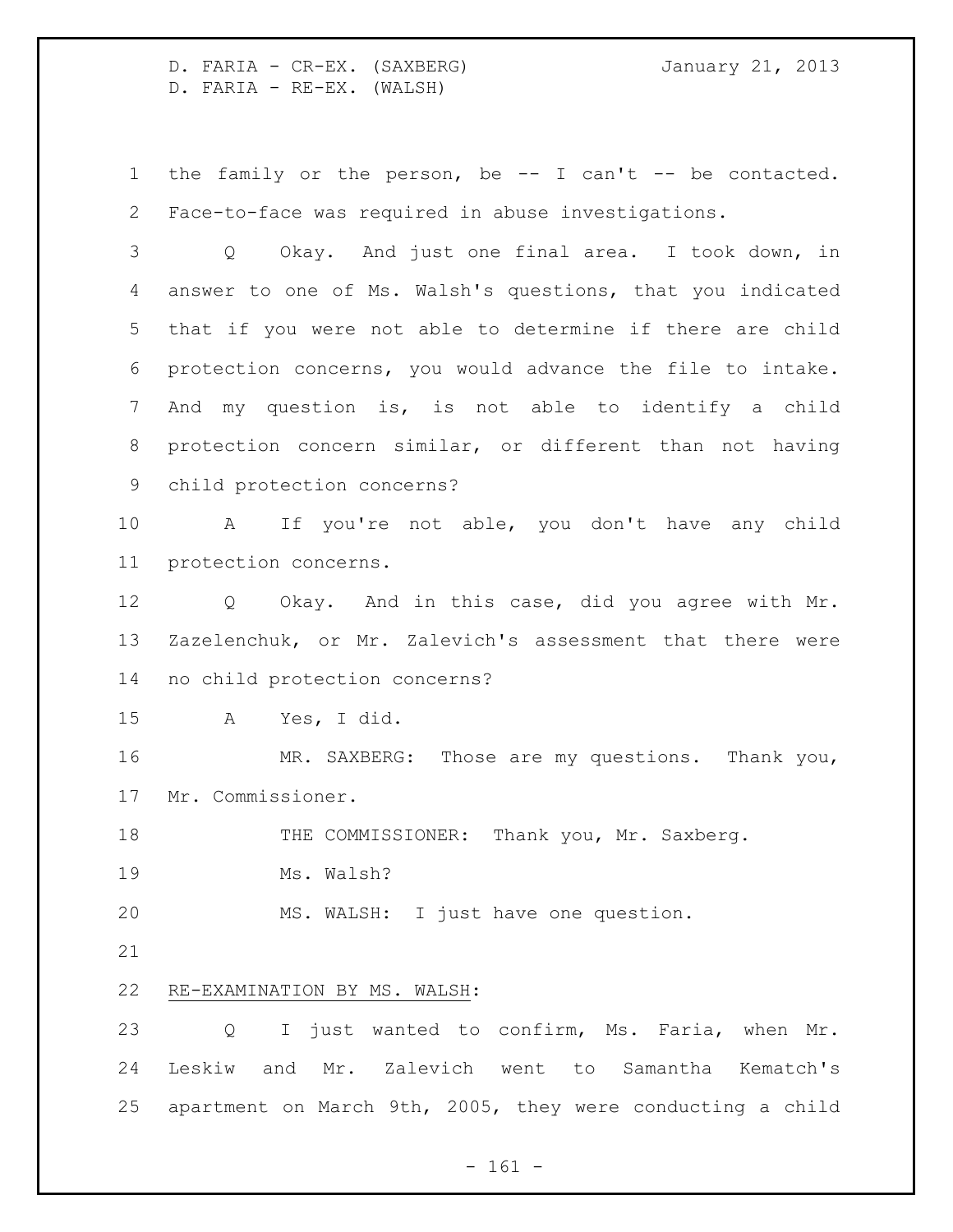D. FARIA - RE-EX. (WALSH) **January 21, 2013** D. FARIA - BY THE COMMISSION

protection investigation; is that right?

A Yes.

 MS. WALSH: Those are my questions, thank you. 

EXAMINATION BY THE COMMISSIONER:

 Q Witness, I just have one question for you. Your reference to being involved in these two matters and taking, on each occasion, somewhere, you think, in the approximately time zone of 15 minutes to half an hour, I'm not sure what I'm to take out of that. Are you suggesting you didn't have enough time to do an adequate job? Or, or, or just what is, is it I take out of that, that evidence?

 A I think the significance of that evidence is that you need to -- is the realities of what a CRU -- like, the length of time that a CRU supervisor is actually involved on a case, especially cases of this nature, which would not be high risk or emergent. Because those were the cases that, you know, I, I likely would have been spending more time on, in terms of doing consultation with staff. But generally, given the volume and the gravity of the cases that we were managing, the CRU worker really, the CRU supervisor had, you know, a limited window upon which to review reports, consult with staff and make decisions.

 Q Well, are, are you -- does -- as you reflect on the amount of time you likely hit, does that cause you to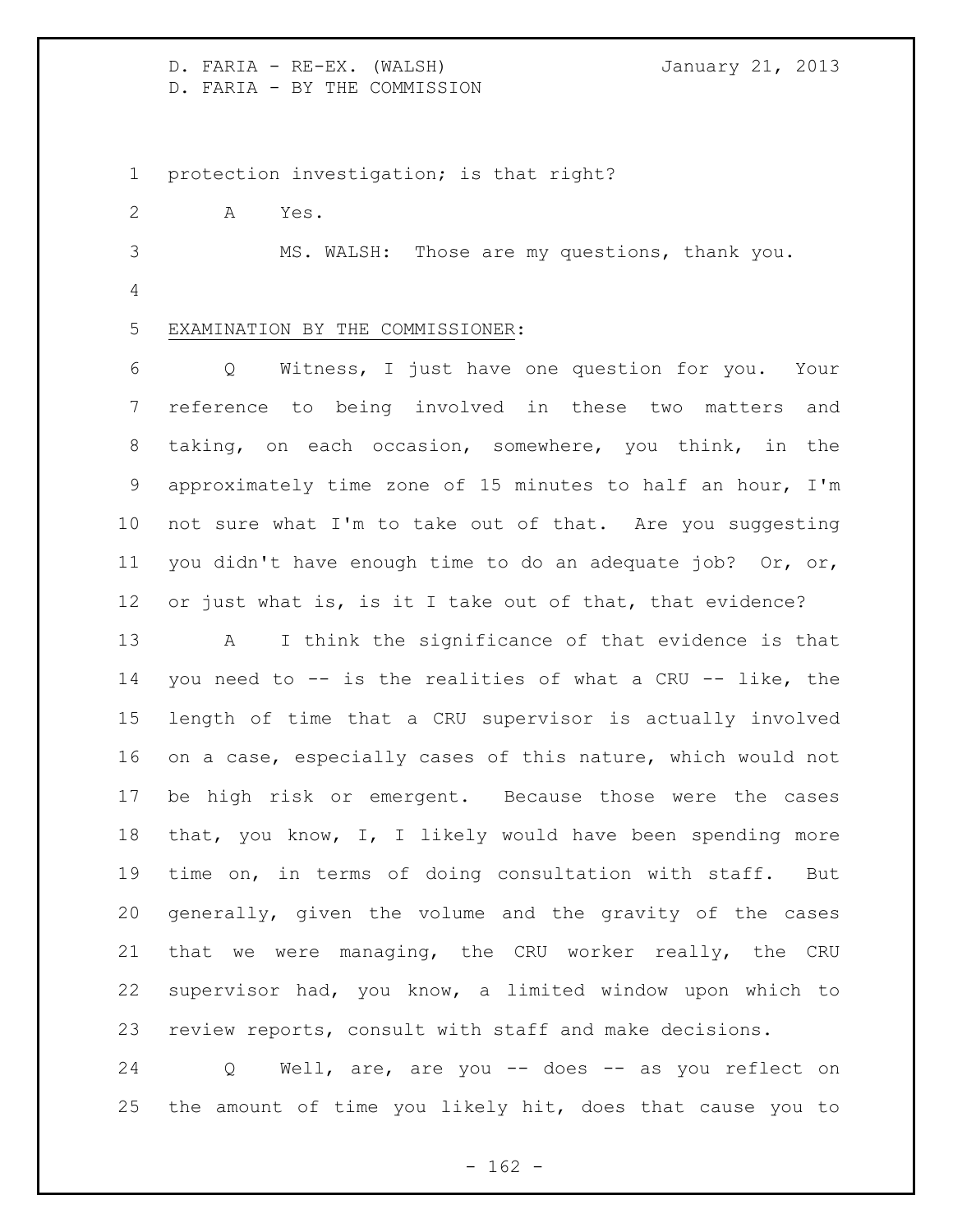### D. FARIA - BY THE COMMISSION January 21, 2013

 second guess the decision you made on those occasions? I'm just trying to relate the -- your, your reference to the timeframe to the, the decisions you made in each instance.

 A I think, you know, with more manageable workload and also given the function of CRU, which really did not allow us the capacity to do that, those longer term assessments, we were having to make a lot of decisions quickly and often based on the information that was available to us and often based on the best judgment, you know, and clinical assessment skills of our staff.

11 THE COMMISSIONER: Thank you.

 Now, does any counsel want to ask anything arising out of the questions I just put to the witness?

14 If not, then we'll leave it there and, and after, as your counsel has pointed out, nearly two days on the stand, I thank you very much for your attendance and sticking with us and being a cooperative witness.

THE WITNESS: Thank you, Mr. Commissioner.

(WITNESS EXCUSED)

 MS. WALSH: Mr. Commissioner, could we just take five minutes and then we'll start with SOR 10?

24 THE COMMISSIONER: Yeah, I, I --

MS. WALSH: But it really can't be --

- 163 -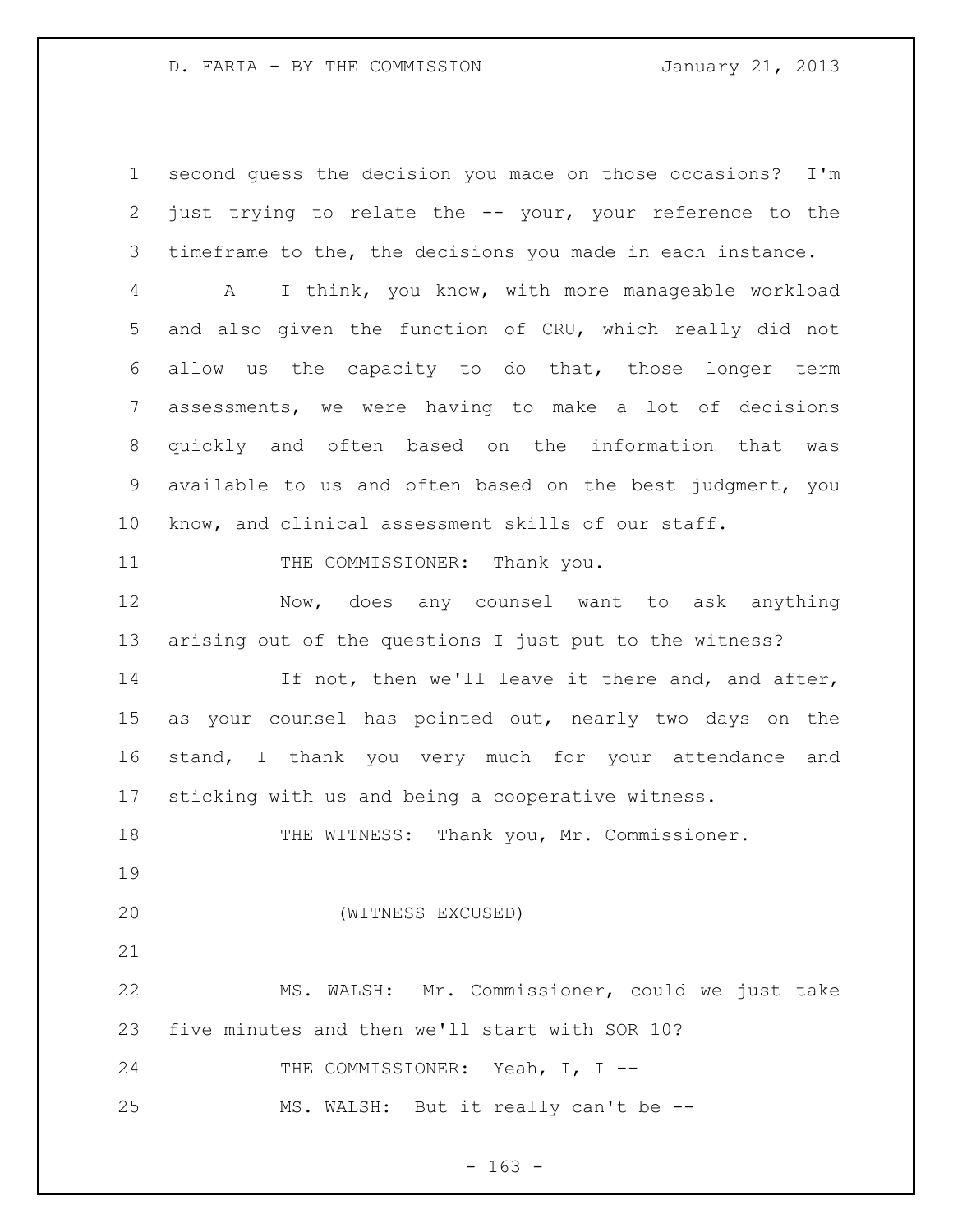PROCEEDINGS **January 21, 2013** 

1 THE COMMISSIONER: -- I've had the --2 MS. WALSH: -- more than five minutes. THE COMMISSIONER: -- I've had occasion to see the next witness on the screen and she's waited very patiently, so I don't think we should take too long. But it's time for a mid -- let, let's say 10 minutes and -- or do you think that's too long? 8 MS. WALSH: Well, it's just, I mean, I don't know what the witness' availability is for tomorrow. I do know the witness has to be out of here by 4:30 for childcare. 11 THE COMMISSIONER: All right. Well, then we'll just take five minutes then. 13 MS. WALSH: Thank you. 14 THE COMMISSIONER: All right. Thank you, witness. (BRIEF RECESS) THE COMMISSIONER: ... protocol. I think most people are aware of it. You'll all have to step outside while we have this witness sworn. MS. WALSH: Thank you. THE COMMISSIONER: And then we'll take her evidence in the public forum. 25 THE CLERK: Shall I go off the record now?

- 164 -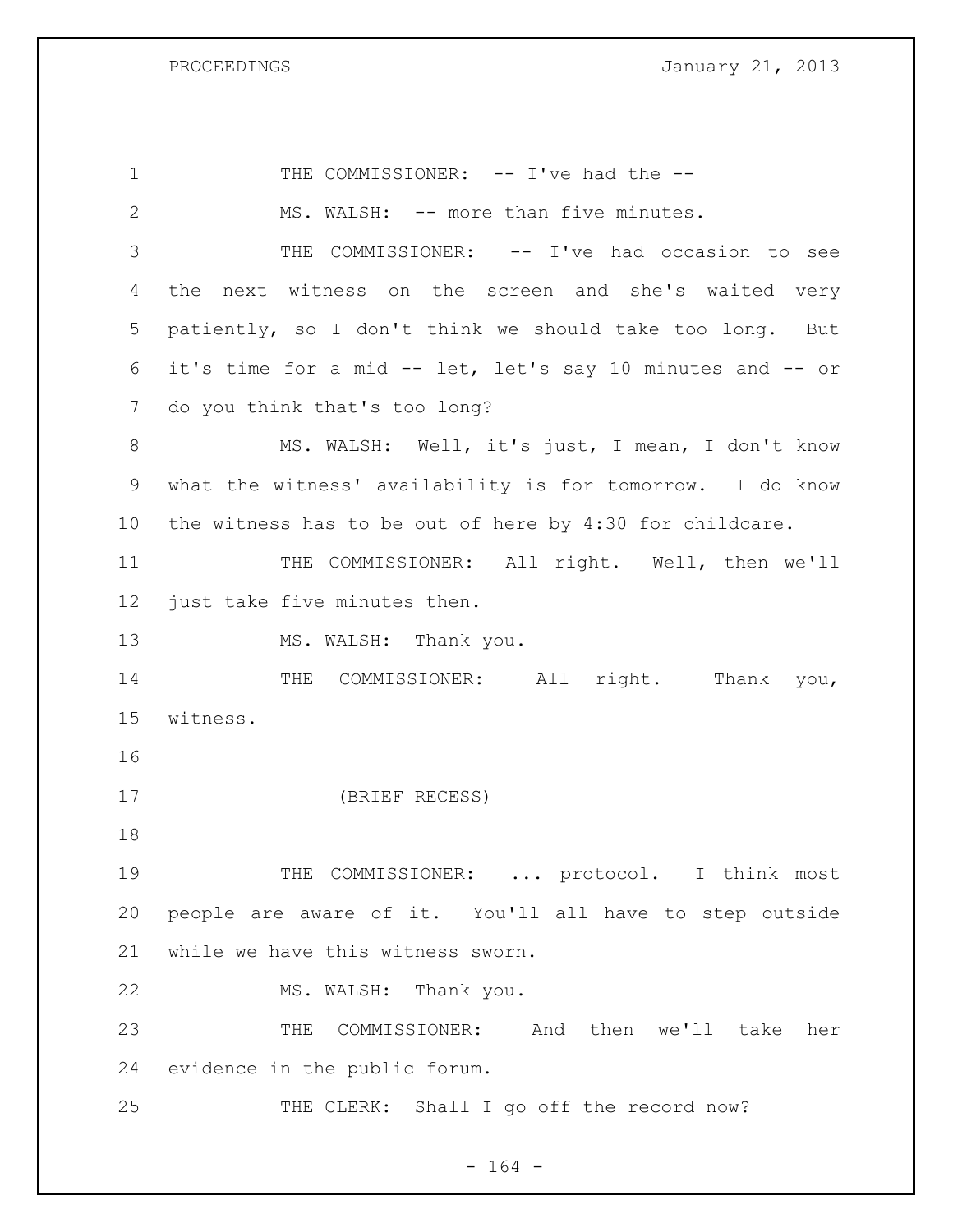PROCEEDINGS **January 21, 2013** 

1 THE COMMISSIONER: Yes. 2 THE CLERK: Off the record. (PROCEEDINGS OFF THE RECORD) MS. WALSH: Witness, we're just letting everyone back into the room. THE COMMISSIONER: We'll start the questions in just a moment. THE COMMISSIONER: This will be SOR number what, Ms. Walsh? 12 MS. WALSH: Ten. 13 THE COMMISSIONER: Ten. MS. WALSH: Mr. Commissioner, I just, for the record, want to confirm that the witness was duly affirmed in your presence. I also want to remind the audience, including the media, that our protocol for sources of referral is in effect for this witness' evidence and to pay particular attention to avoid tweeting where a name of either this witness or an individual, a child, in the event that this witness refers to the name of a child, not to identify that information. Witness, can you see me? 24 THE WITNESS: Yes, I can. MS. WALSH: Good. And you can hear me without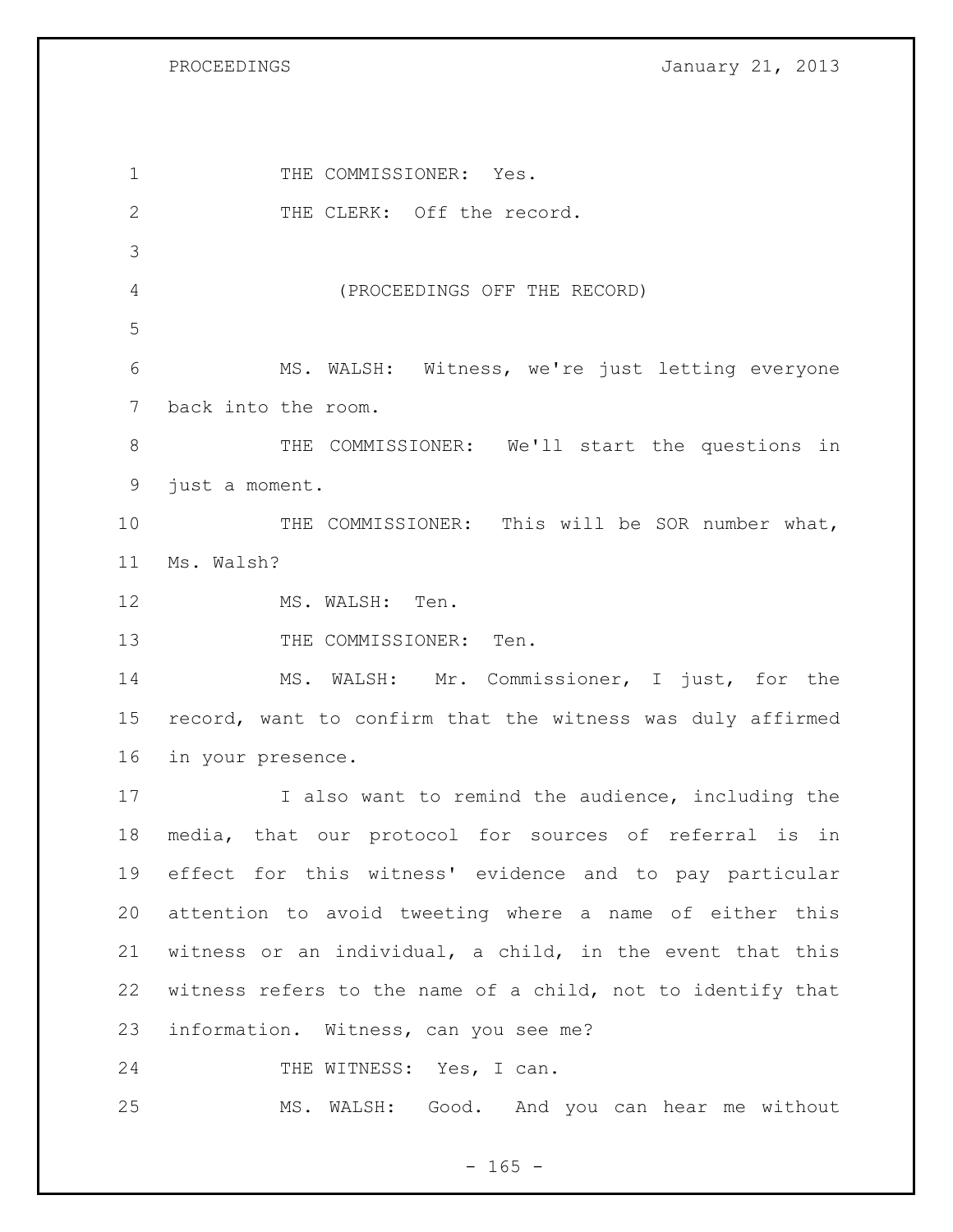any problem?

| $\mathbf{2}$  |             | THE WITNESS: Yes, I can.                                    |
|---------------|-------------|-------------------------------------------------------------|
| $\mathcal{S}$ |             | MS. WALSH: Thank you. And I just want to                    |
| 4             |             | confirm that the only person in the room who can see you is |
| 5             |             | the Commissioner. We can all hear you. And you are soft-    |
| 6             |             | spoken, so I would ask you to speak directly into the       |
| 7             |             | microphone. Are you ready?                                  |
| $\,8\,$       |             | THE WITNESS: I'm ready.                                     |
| $\mathsf 9$   |             | MS. WALSH: Thank you.                                       |
| 10            |             |                                                             |
| 11            |             | <b>SOR #10,</b> duly affirmed off the                       |
| 12            |             | record, testified as follows:                               |
| 13            |             |                                                             |
| 14            |             | DIRECT EXAMINATION BY MS. WALSH:                            |
| 15            |             | Q Now, you were related to Phoenix Sinclair; is             |
| 16            | that right? |                                                             |
| 17            | A           | That's correct.                                             |
| 18            | Q           | When did you first meet Phoenix?                            |
| 19            | Α           | April 23rd, 2000.                                           |
| 20            | Q           | The day she was born?                                       |
| 21            | Α           | That's correct.                                             |
| 22            | Q           | You took care of Phoenix on occasion?                       |
| 23            | Α           | That's correct.                                             |
| 24            | Q           | When did you start taking care of her?                      |
| 25            | Α           | It would have been the beginning of the summer of           |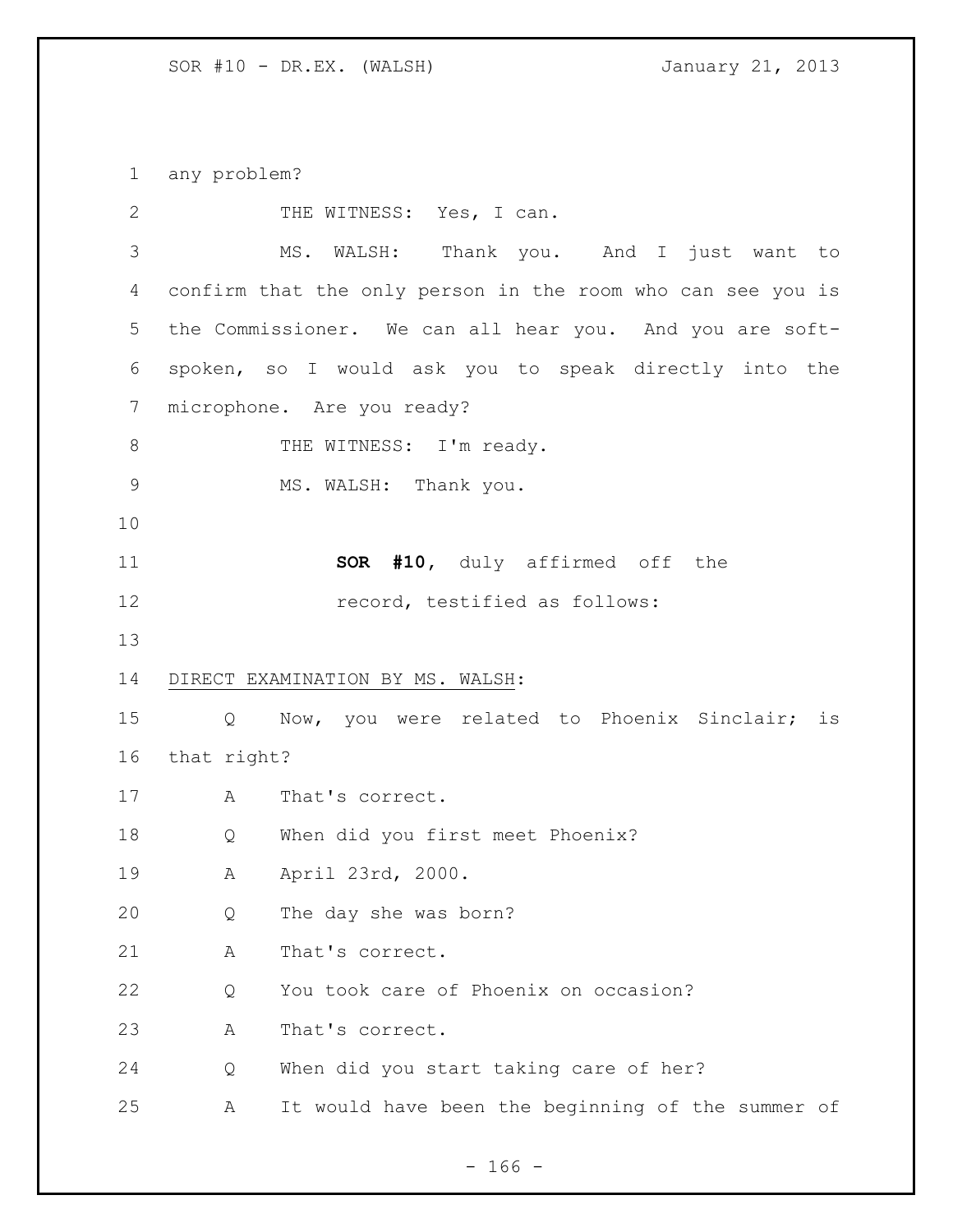2003.

 Q And how did it come to be that you took care of her?

 A Sam and Karl McKay wanted to travel together as Karl was a truck driver and Sam wanted to journey with him on his job ventures. And she asked if I would be willing to take Phoenix on these occasions.

Q That's in the summer of 2003?

A That's correct.

Q Sam is Samantha Kematch?

11 A That is correct.

Q And Karl is Karl Wesley McKay?

A That is correct.

Q Did you know Steve Sinclair?

A Yes, I did.

Q What about Rohan Stephenson?

A Yes, I do.

Q And Kim Edwards?

A Yes, I do.

 Q Now, you said you took care of Phoenix in the summer of 2003; did you see Phoenix at Christmas in 2003?

 A I did not see her on Christmas Day, but we have seen her before and after the Christmas holidays.

Q Did you give Phoenix presents?

A Yes, I did.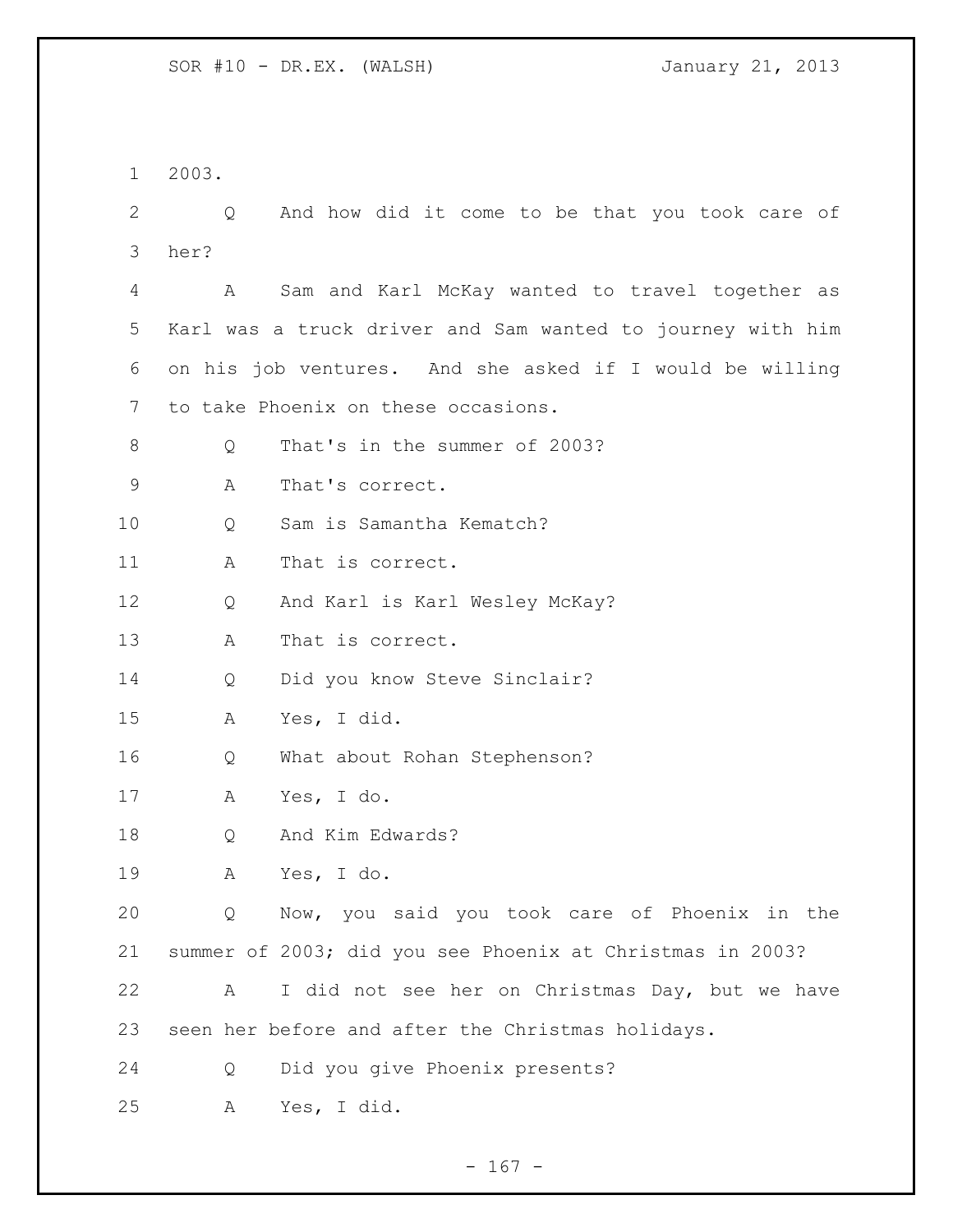| 1  | Q              | Did you give them directly to Phoenix?                      |
|----|----------------|-------------------------------------------------------------|
| 2  | А              | I gave them to Samantha and Samantha's mother.              |
| 3  | Q              | So now we're into early 2004, how often did you             |
| 4  |                | see Samantha Kematch in that period?                        |
| 5  | A              | I would say about a handful of times, give or               |
| 6  | take a little. |                                                             |
| 7  | Q              | When you saw Samantha, was Phoenix with her?                |
| 8  | A              | No.                                                         |
| 9  | Q              | Did you ask where Phoenix was?                              |
| 10 | Α              | Yes, I did.                                                 |
| 11 | Q              | What did Samantha tell you?                                 |
| 12 | Α              | That she was with Karl's niece.                             |
| 13 |                | THE COMMISSIONER: She was -- I didn't hear you.             |
| 14 |                | THE WITNESS: She was with Karl's niece.                     |
| 15 |                | THE COMMISSIONER:<br>Thank you.                             |
| 16 |                |                                                             |
| 17 | BY MS. WALSH:  |                                                             |
| 18 | Q              | In this period, I'm talking about the beginning             |
| 19 |                | of 2004, the winter, early 2004, are you able to describe   |
| 20 |                | Ms. Kematch's relationship with Phoenix?                    |
| 21 | Α              | She wasn't a good mother. She was very mentally             |
| 22 |                | and emotionally abusive to the little girl. I've never      |
| 23 |                | seen any physical abuse, but she wasn't a kind person to be |
| 24 | around.        |                                                             |
| 25 | Q              | Did you ever have an occasion to see Samantha and           |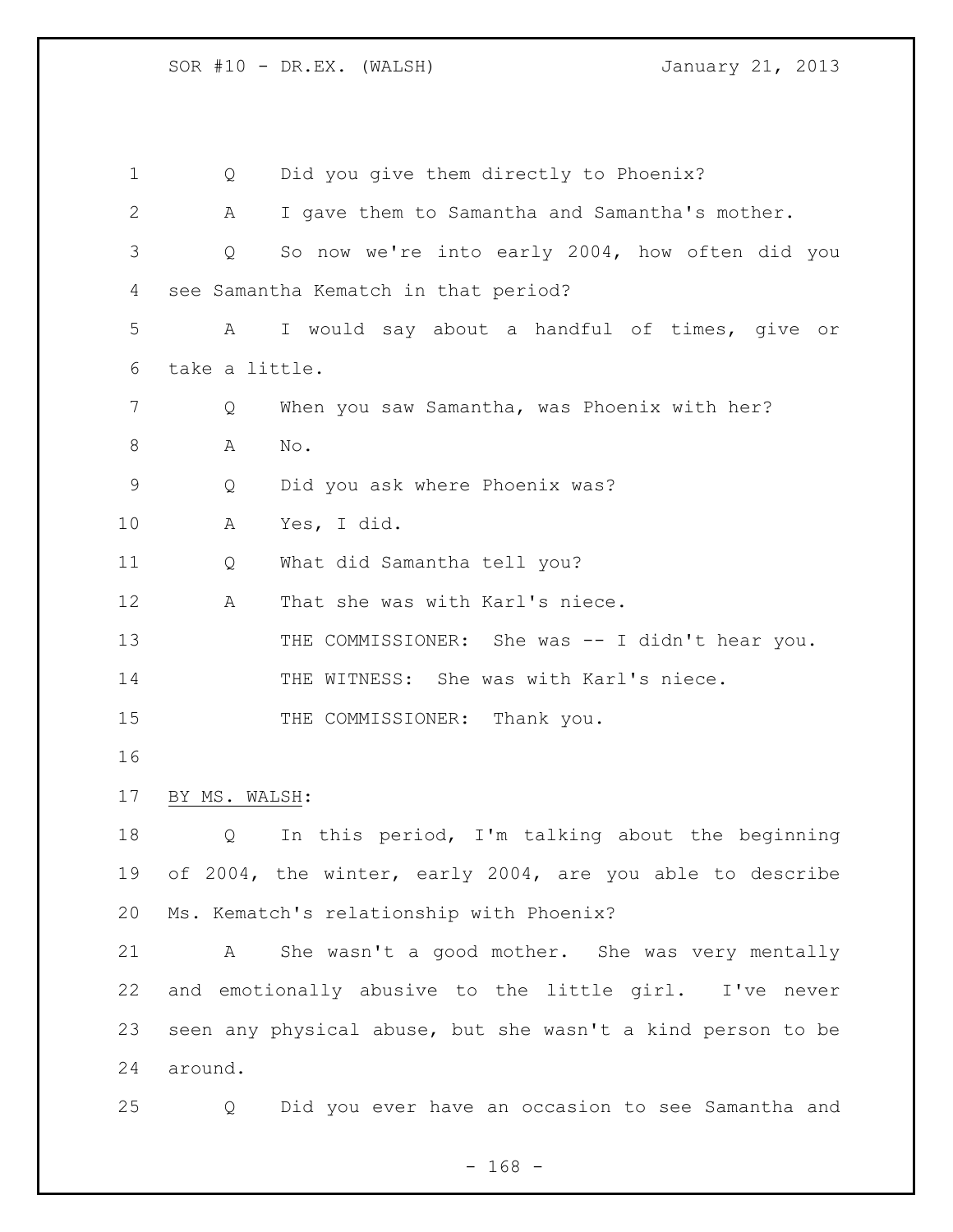Phoenix in your home in 2004?

A Yes, I have.

Q Can you describe what you observed?

 A Samantha, Karl and Phoenix had come over one afternoon and it was around suppertime, because I was just getting ready to feed my children and Phoenix was looking at the plates I was putting down on the table and I had asked Phoenix if she was hungry. And Phoenix shook her head yes and I asked her if she wanted to eat and she said yes. And Sam told me that Phoenix will eat when she's ready to feed her. And at this point, I had gotten upset and I said, you're in my fucking house and if this little girl wants to eat, she's going to eat. And at this point, I had made Phoenix a plate and sat her down with my four children.

 Q You said you had Phoenix stay with you in 2003 17 and you had occasion to see her in your house in 2004; what was Phoenix like?

19 A With or without Samantha?

Q Well, let's start without Samantha.

 A She was a loving little girl. She liked to smile. She liked to dance, She liked to play. She played with my children quite a bit. She was just like any other little three year old that wanted just to be around other children and be loved and be played with.

 $- 169 -$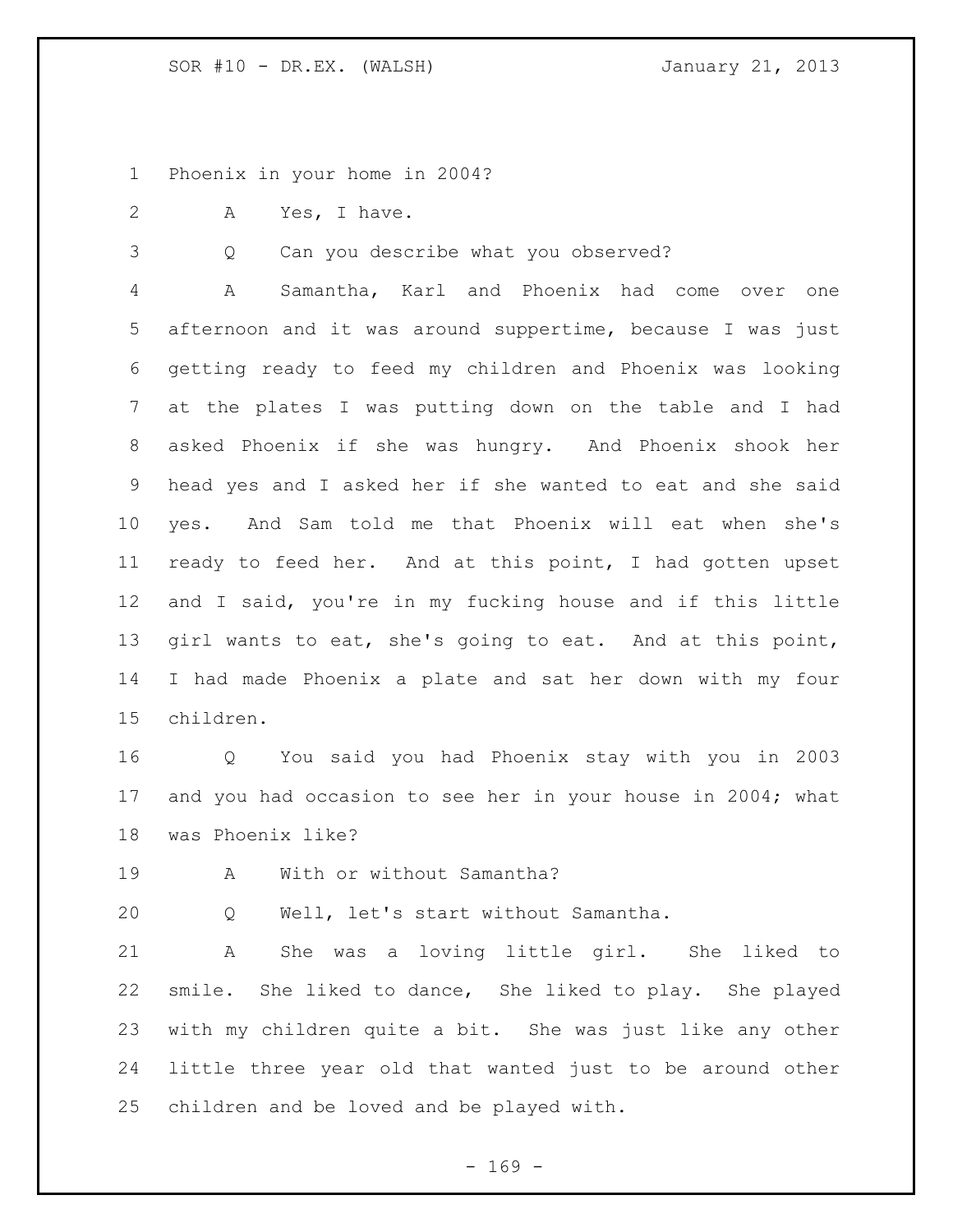Q And when Phoenix was around Samantha, what was she like?

 A She was very timid. She was withdrawn from the other kids, withdrawn from us and she would go into her own little place and stay there.

 Q What do you know about the relationship between Mr. Stephenson, Ms. Edwards and Phoenix?

 A I know that Mr. Stephenson was the primary caregiver of Phoenix, along with his other children. Ms. Edwards was around, but it was always Mr. Stephenson and the kids that were always (inaudible) on Phoenix and were the ones that were constantly caring for her.

 Q Did you know how Ms. Kematch felt about Phoenix's relationship with the Stephensons?

 A She didn't like them. She didn't care for it and she had no say, because she wasn't nowhere around.

 Q Was there ever a time when you asked Samantha Kematch to leave Phoenix with you more often?

 A Yeah, I had asked Samantha if she would permanently give her to me. I told her she could keep her welfare. She could keep her family allowance, just let her, let me have her.

Q What was her response?

A She told me it would never happen.

Q Did you ever have any indication that Phoenix was

 $- 170 -$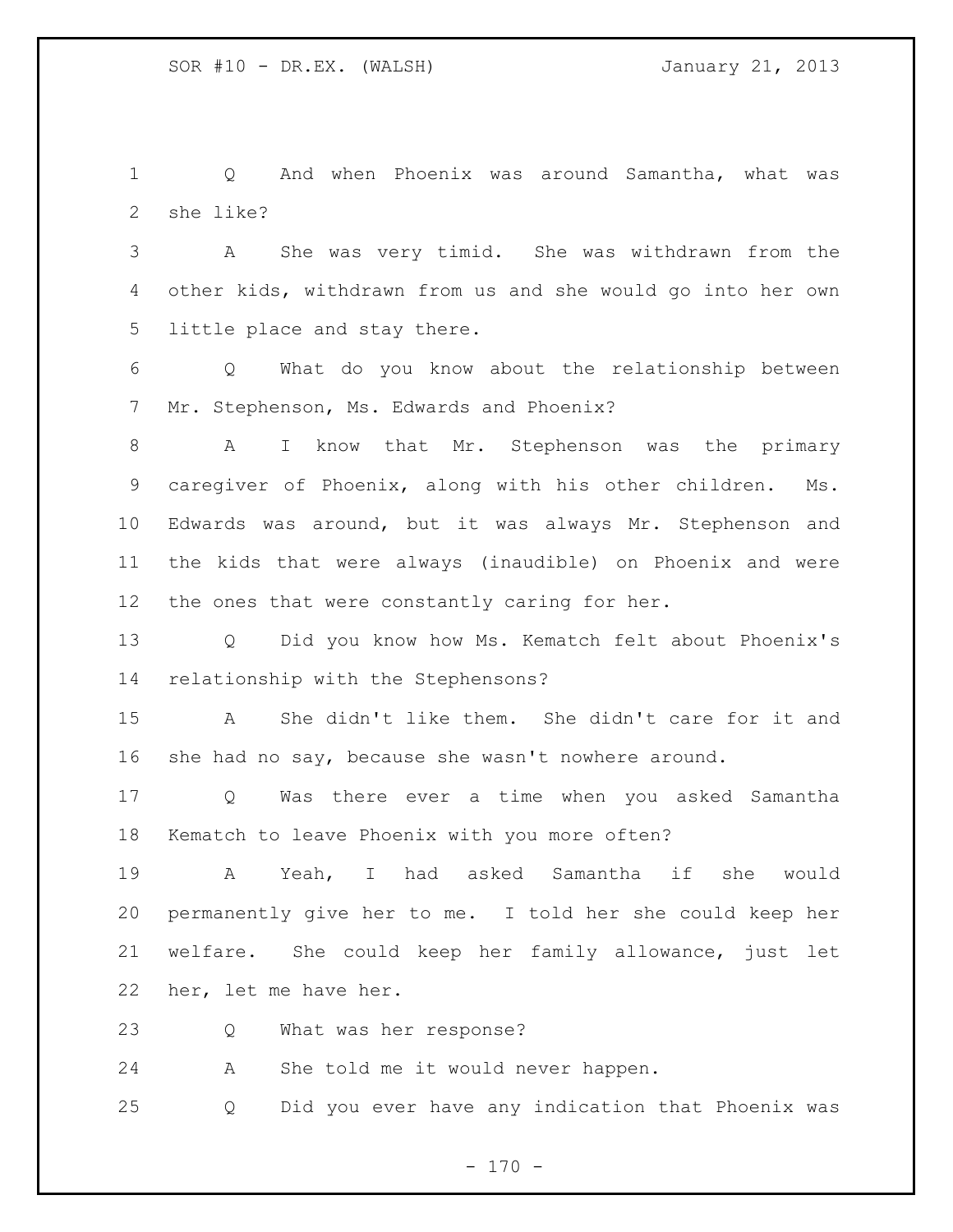being physically abused?

| $\mathbf{2}$    | No, I've never seen any bruises on her, like,<br>A             |
|-----------------|----------------------------------------------------------------|
| 3               | when I had cared for her, when I would bathe her, I have       |
| 4               | checked or signs of physical abuse, but I'd never seen any.    |
| 5               | There was minor neglect with head lice and just dirtiness,     |
| 6               | but other than that, there was no evidence of physical         |
| $7\phantom{.0}$ | abuse at the time.                                             |
| 8               | Did you have concerns about any other forms of<br>Q            |
| 9               | abuse?                                                         |
| 10 <sub>o</sub> | The emotional and verbal abuse from her. We<br>A               |
| 11              | butted heads a lot on that because I wouldn't tolerate it      |
| 12              | in my home, when Phoenix was in my presence.                   |
| 13              | And when you say "we butted heads", you mean you<br>$Q \qquad$ |
| 14              | and Samantha?                                                  |
| 15              | Yeah.<br>A                                                     |
| 16              | What did you know about Wes McKay, Karl McKay?<br>Q            |
| 17              | I didn't know him personally. I've met him a<br>A              |
| 18              | handful of times. I did know he was a truck driver, long       |
| 19              | haul and short haul. I also knew he liked his alcohol and      |
| 20              | he was physically abusive with Samantha.<br>I've<br>known      |
| 21              | there's been a few occasions of that, that went on between     |
| 22              | their relationship.                                            |
| 23              | Do you know how much time Phoenix spent with Mr.<br>Q          |
| 24              | McKay?                                                         |

A No, I don't.

- 171 -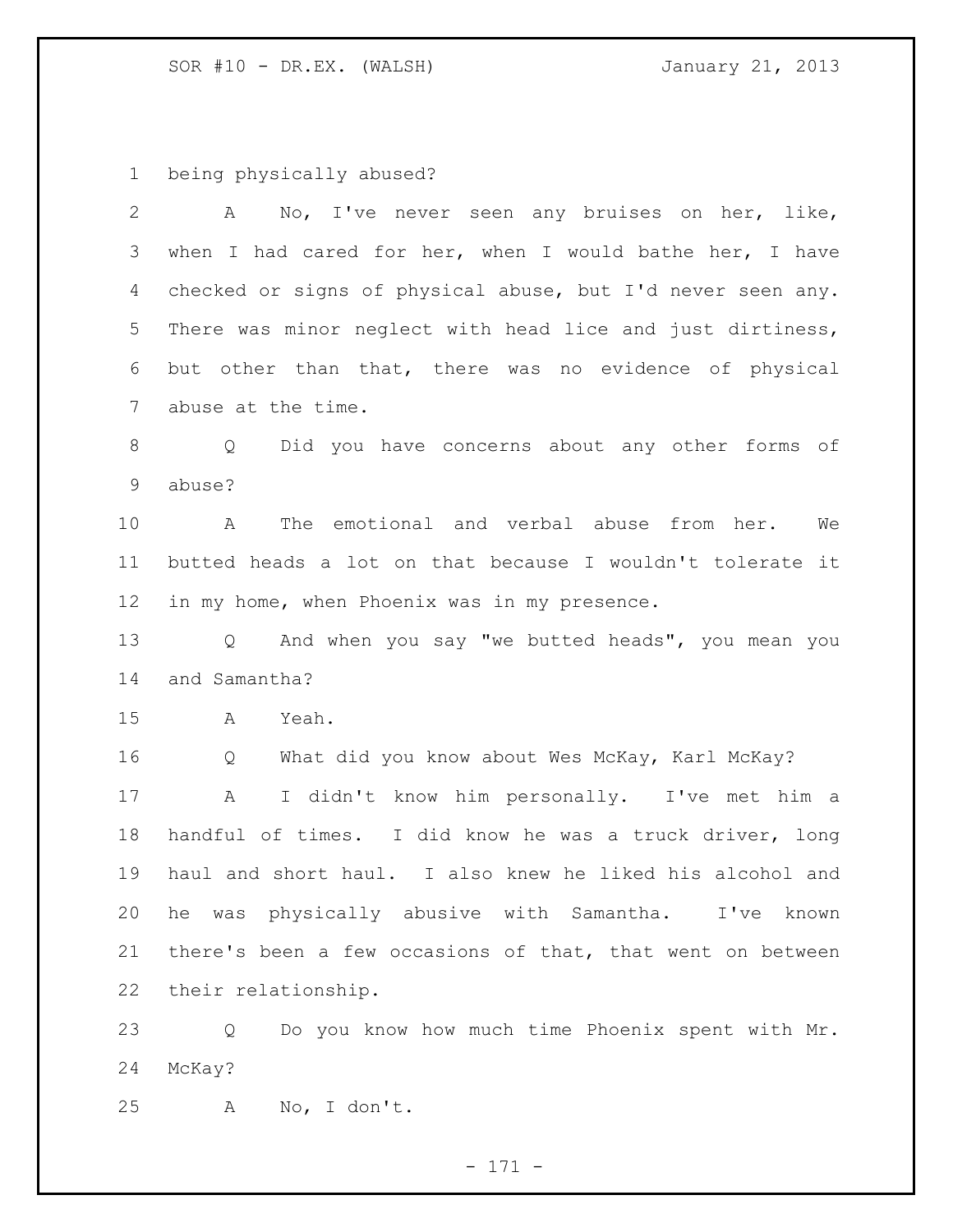Q Do you recall when it was that you last saw Phoenix? A I would have to say it was the spring of 2004. Q Now, the Commission has heard evidence that Samantha had a baby who was born at the end of November 2004; did you ever meet that child? A When the baby was approximately two months, I did. Q Where did you see this baby? A In my residence. Q Was Samantha with her? A Yes, she was. Q Was Phoenix with them? 14 A No, she wasn't. Q So this would have been in, in early 2005? A Yes. Q Did you ask Samantha where Phoenix was? A Yes, I did. Q What did she tell you? A She told me she was with Karl's niece. Q The same answer she'd given you in the past? A The same answer she always give me. Q Going into 2005, then, did you stay in touch with Samantha? A She visited my residence quite a bit. She was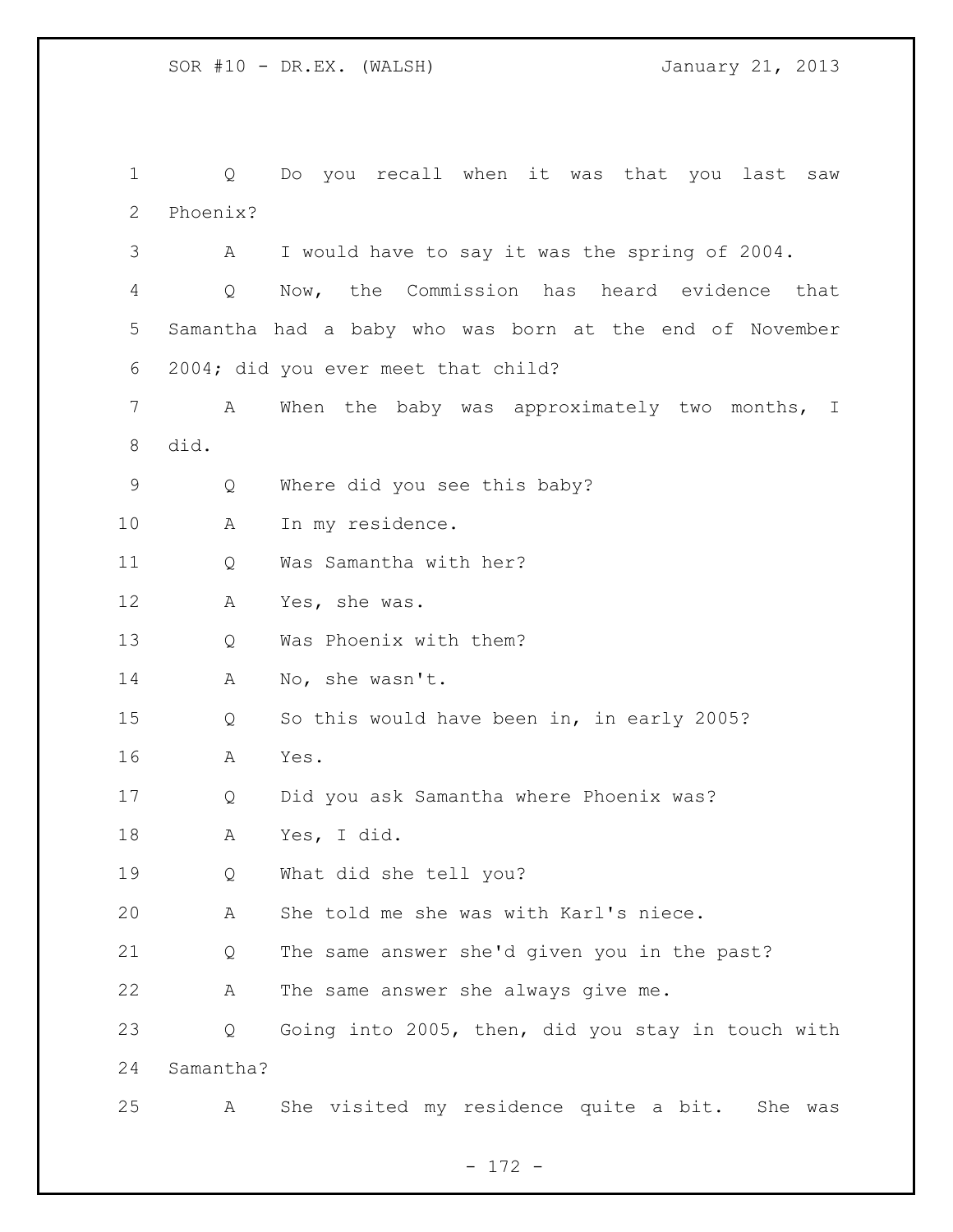coming in for checkups on the baby and also pre-natal checkups as well. So I saw her quite frequently, at least once or twice a month. Q Was Phoenix ever with her? A No, she wasn't. Q And again, did you ask where she was? A Yes, I would. 8 Q And what did Samantha tell you? A That she was with Karl's niece. Q Were you ever in Samantha's apartment on McGee? A No. Q Did you know that at some point Samantha moved out of Winnipeg, in 2005? A No, I did not. Q Did you ever discover that Samantha had moved out of Winnipeg? A Yes, I did. Samantha had (inaudible) herself when she had to come into the city for, I believe it was a baby checkup, and that would have been about the end of April, May sometime. Q Of 2005? A (Inaudible). Q Did Samantha tell you where they were living at that point? A Fisher River, I believe it was.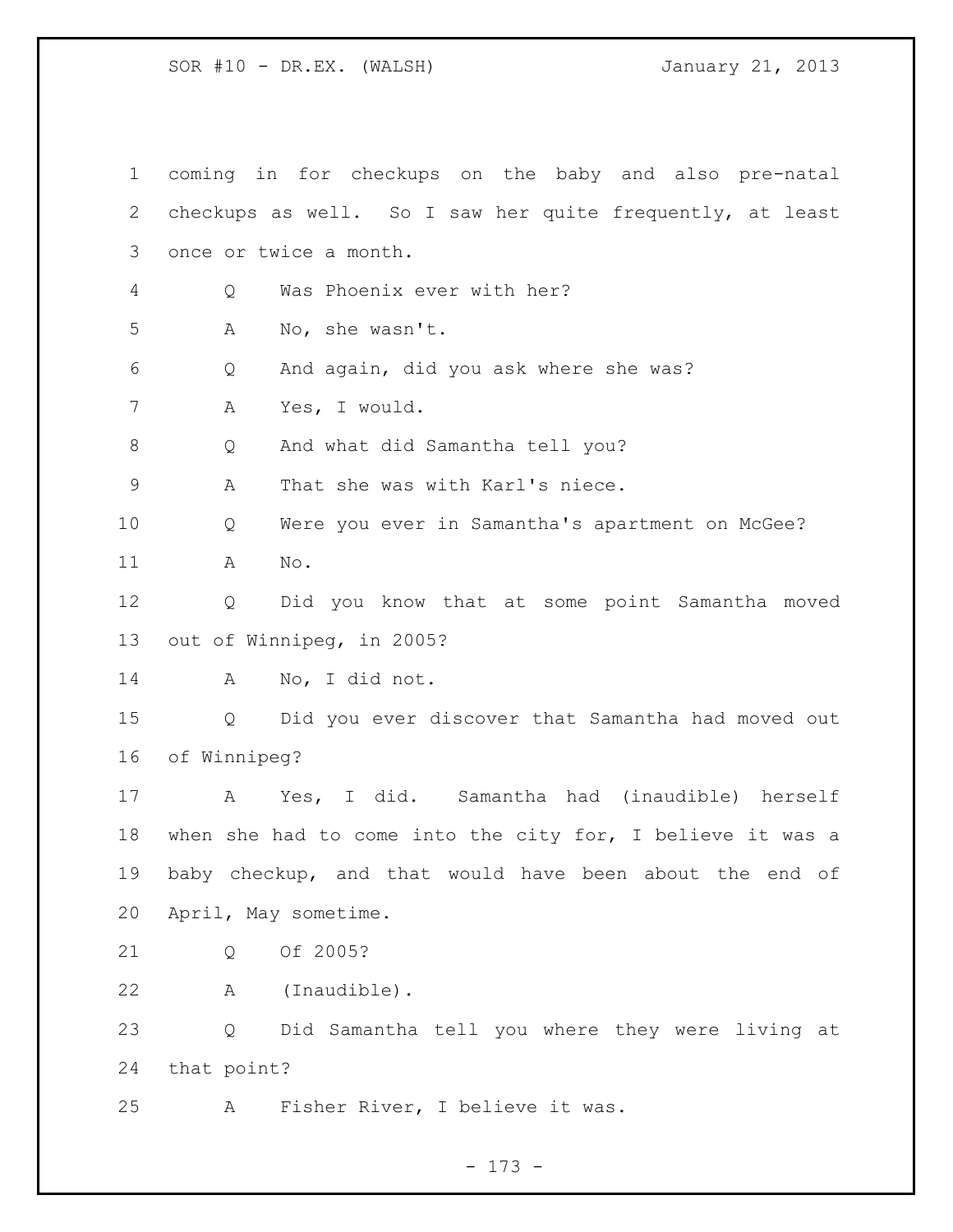Q Did she tell you who had moved there, in terms of the family?

A Her and Karl and Phoenix.

Q And the baby?

5 A And the baby.

 Q Now, going into the summer of 2005, did you continue to ask where Phoenix was?

 A Every time I saw Samantha, that was the first question out of my mouth.

 Q And at some point, you took some steps to try and locate Phoenix, beyond asking Samantha where she was?

- A Yes, that's correct.
- 

Q What did you do?

 A I contacted CFS. I spent a whole day in approximately mid-August of 2005, contacting every CFS in Manitoba and then I had contacted a mutual acquaintance of mine and Samantha's, to find out which band Steve Sinclair was from, due to that's how they place aboriginal children, is based on their bands. And I was directed to a social worker by the name of Nicole and had a brief conversation with her regarding Phoenix. She had told me she was no longer the present social worker and directed me to Sam Williamson and gave me his number and then I had contacted him. And finally, well, did not find where Phoenix was, but I was able to find someone that knew where she was.

- 174 -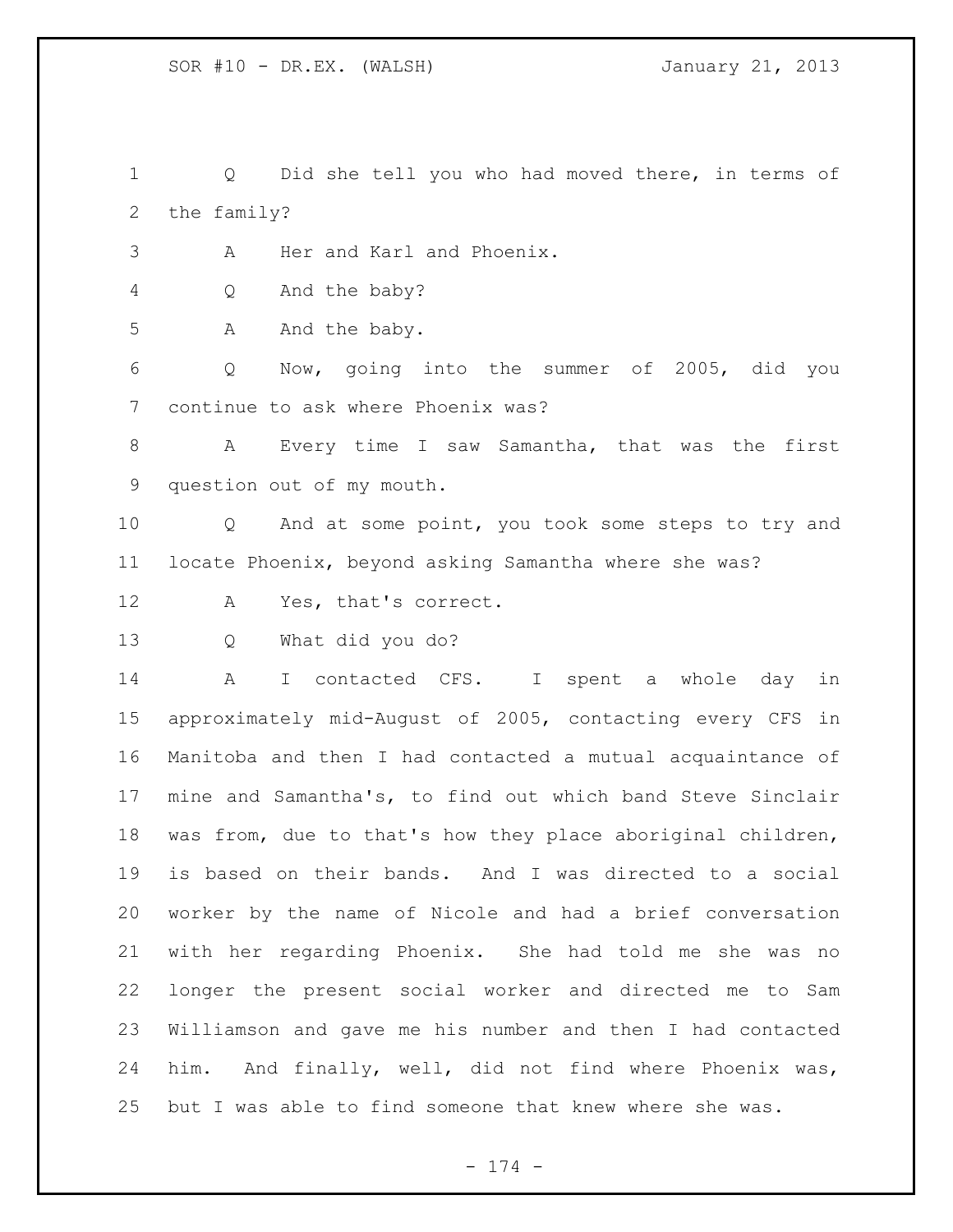Q Okay. So we'll come back, let's just back, back up to the beginning of what you've told us. You said that sometime in August, you spent a day calling CFS agencies? A Yes, that's correct. Q Where did you find the phone numbers? How did you know where to call? A Phone books, a lot of it was done through phone books and 411, assistance directory and that's how I got a hold of all my numbers. Q And do you know who answered your calls? A Most of the people were, that I had talked to were from the front desks of the agencies. It was never any actual social worker that I had spoken to, up until Nicole. Q And do you remember what information you gave the people you talked to on the phone? A Yes, I do. Q What did you tell them? A I told them that I was an aunt that was looking for my niece by the name of Phoenix Victoria Hope Sinclair, born on April 23rd, 2000. And that I hadn't seen or heard from her and I was concerned and that I wanted to get a hold of the social worker that was, that was caring for her at the time. That way, I could at least try to get some kind of knowledge or clearance that I knew she was okay, or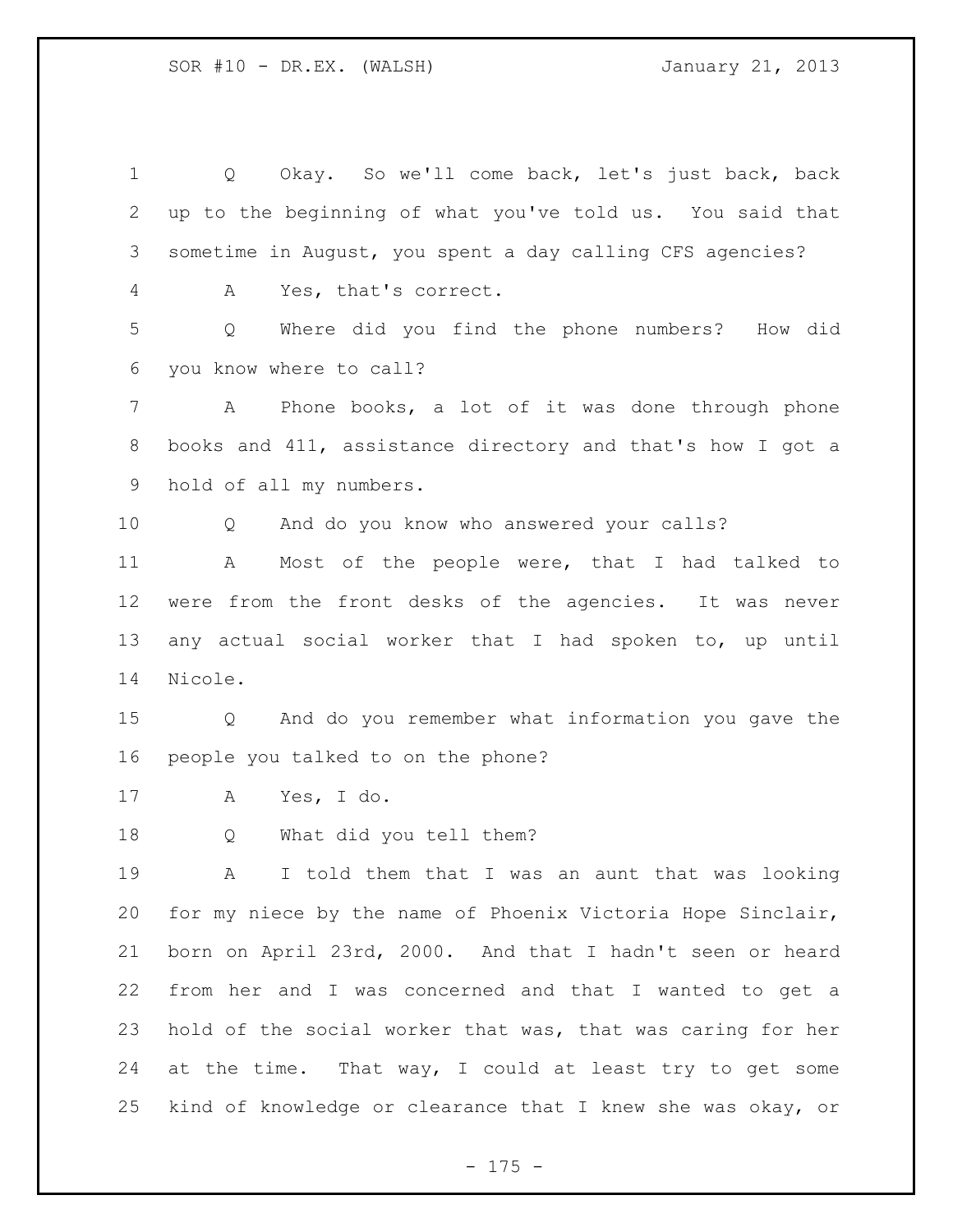that I could see her again.

 Q Did you say whether you had concerns about Phoenix?

 A I told them I was worried about her wellbeing because I knew how Samantha was and I told them that every time Samantha had come into the city, that Phoenix was never with her and that was a bit of a concern for me, because she was always bringing in the other child, but never Phoenix.

 Q You said up until the time you spoke to Nicole, you didn't get names of the workers; right?

A No, I did not.

 Q But do you recall what the workers said to you, in response to your call?

 A Every time I had, had given Phoenix's full name and her date of birth, knew one, no one knew of her, or has heard of her, so they said they couldn't help me because she wasn't in the system.

 Q Do you recall whether they asked you any questions?

A No, they did not.

 Q Then you said you spoke to someone named Nicole, so just go back to that, please.

 A Like I previously stated that, I had contacted the band that Steve was from and to locate the agency that

- 176 -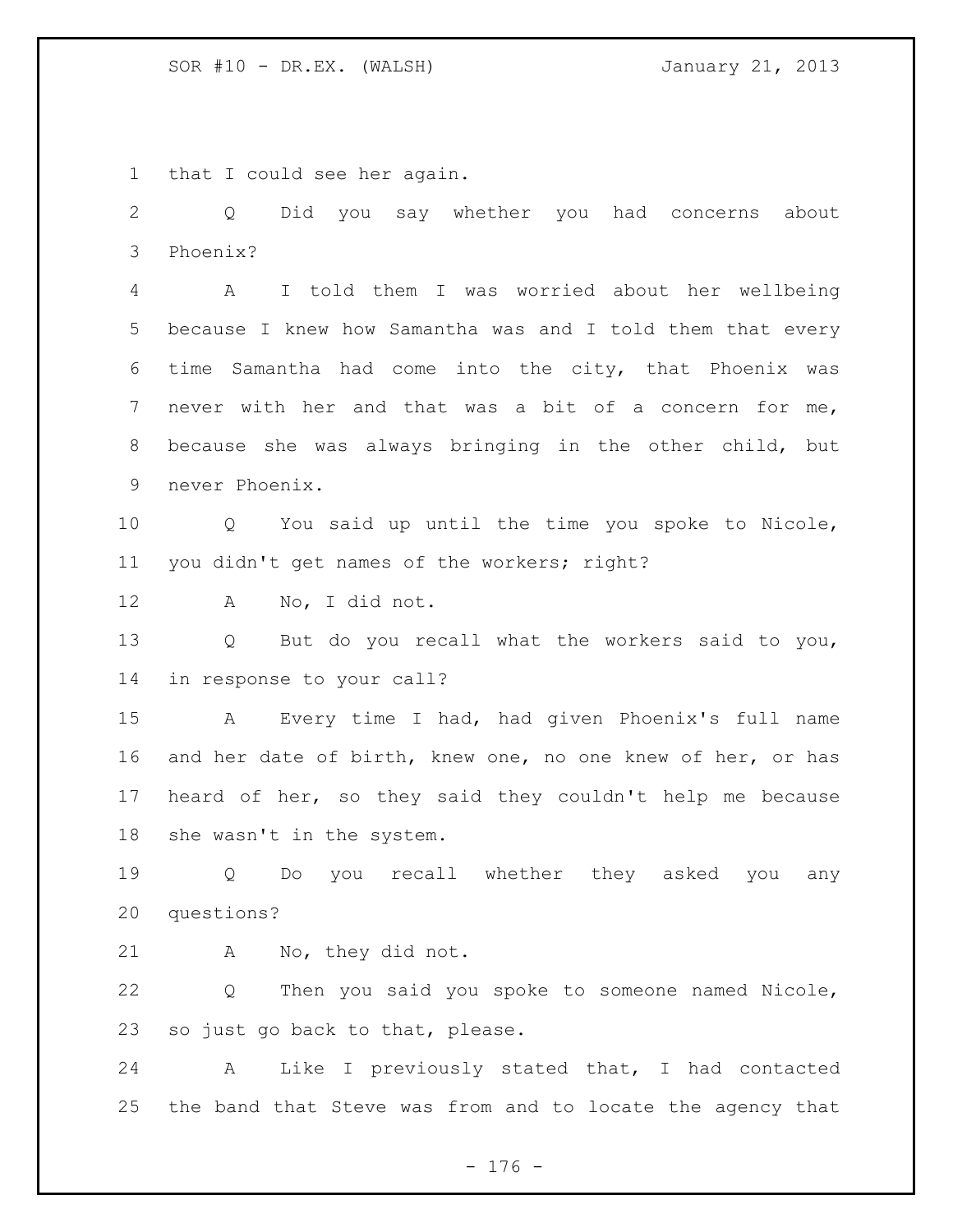| $\mathbf 1$ | Lake, Lake St. Martin deals with and it happened, so I was  |
|-------------|-------------------------------------------------------------|
| 2           | able to get a number from Lake St. Martin and was directed  |
| 3           | to Nicole from there, from the band office, to that agency. |
| 4           | And Nicole was the name that was given to me, along with    |
| 5           | her number and I contacted her.                             |
| 6           | What did Nicole tell you?<br>Q                              |
| 7           | She told me she was<br>Α<br>no longer the attending         |
| 8           | social worker for Phoenix and that she, the case<br>was     |
| 9           | transferred to Stan Williams and she had given me<br>the    |
| 10          | number to Stan.                                             |
| 11          | Did you call Mr. Williams?<br>Q                             |
| 12          | Yes, I did.<br>A                                            |
| 13          | Was this all on the same day?<br>Q                          |
| 14          | This was, everything was done the same day.<br>A            |
| 15          | Did you get through to Mr. Williams?<br>Q                   |
| 16          | Yes, I did.<br>A                                            |
| 17          | And what was the discussion?<br>Q                           |
| 18          | I told Stan who I was and that I was looking for<br>Α       |
| 19          | a little girl by the name of Phoenix, (inaudible). He had   |
| 20          | (inaudible) information. All of her information, excuse     |
| 21          | And then he asked me who I was and I told him I was<br>me.  |
| 22          | her aunt through marriage. And he told me, because I am     |
| 23          | not a blood relative, he cannot disclose any information to |
| 24          | And his last words to me was she's doing fine and<br>me.    |
| 25          | well.                                                       |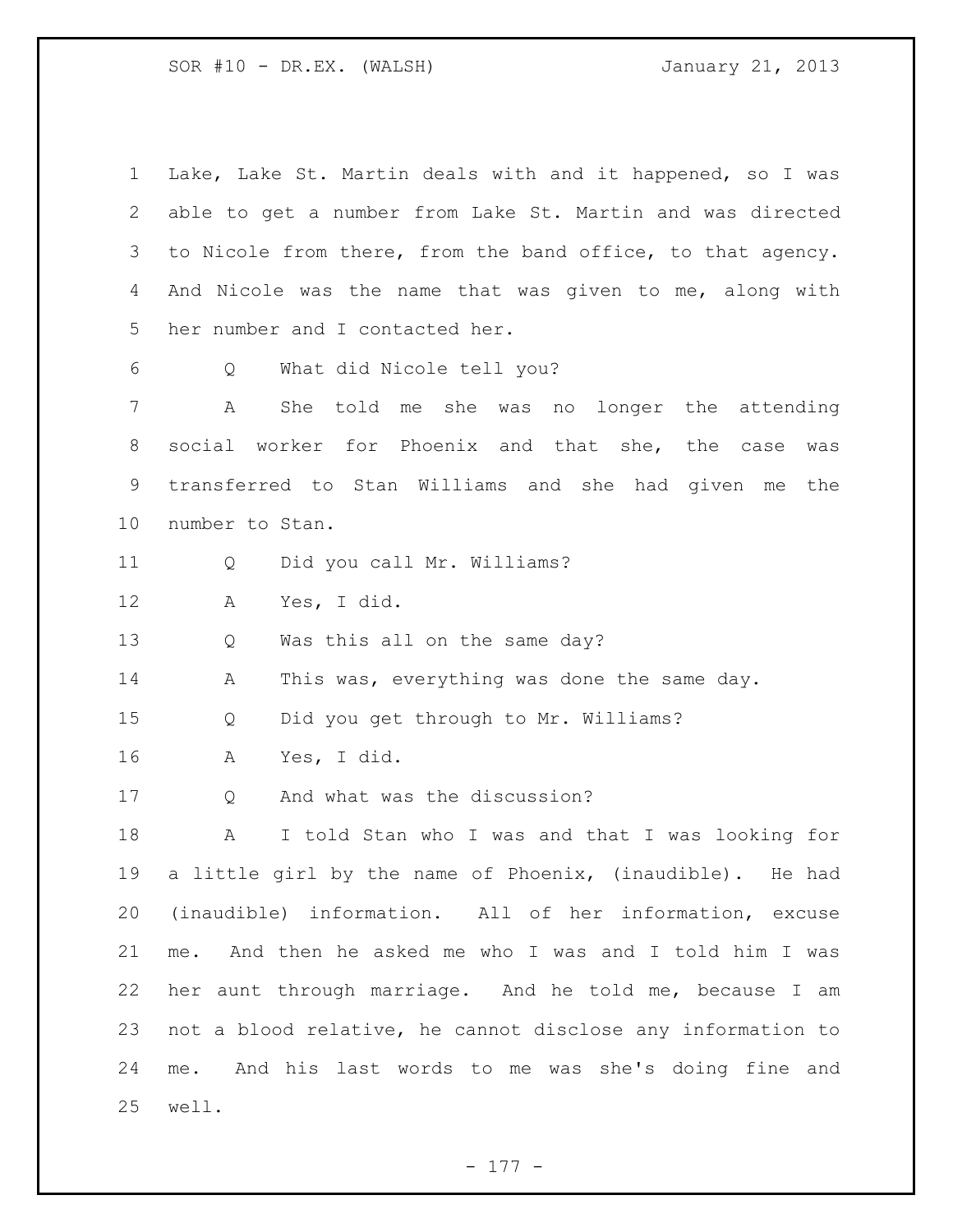SOR #10 - DR.EX. (WALSH) January 21, 2013

 Q This was in August of 2005? A That's correct. Q Did you keep in touch with Ms. Kematch after August of 2005? A Yes, we seen her a few times after that. Q Did you continue to ask her where Phoenix was? 7 A All the time. Q Did you ever tell Samantha Kematch that you had called CFS? 10 A Yes, I have. Q What was her response? A She didn't really say anything to me and I told her that I would continue calling until I saw Phoenix. Q And how did you first hear about Phoenix's death? A Through the papers. Q Is there anything else that you want to tell us about the matters I've discussed with you? A No. MS. WALSH: Thank you, those are my questions, Mr. Commissioner. 21 THE COMMISSIONER: Thank you. Witness, there'll be some more questions in just a minute, and I think, fairly quickly. Mr. Gindin? MR. GINDIN: Good afternoon, ma'am. My name is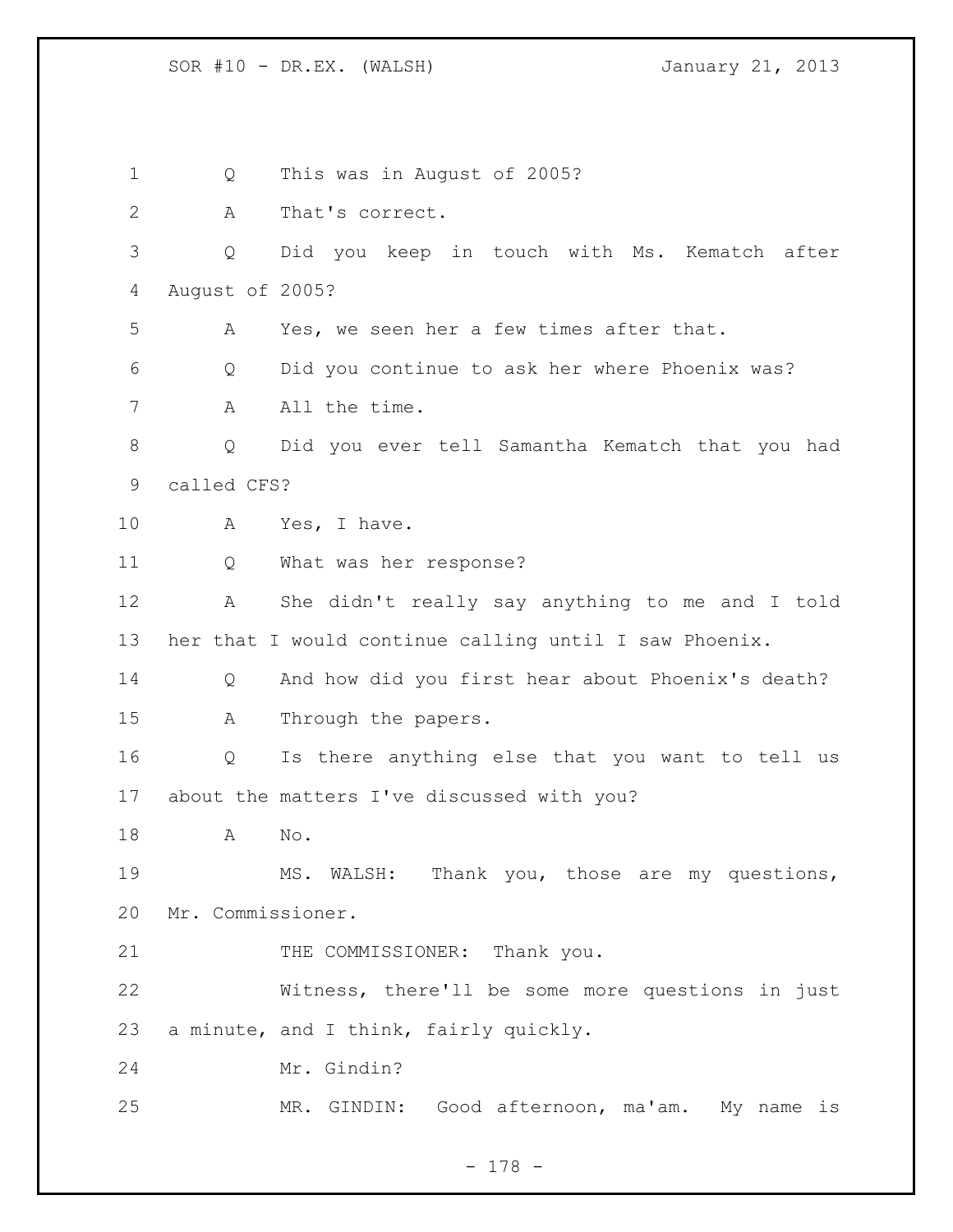Jeff Gindin. I represent Kim Edward and Steve Sinclair; can you hear me all right?

THE WITNESS: Yes, I can.

 MR. GINDIN: I just have a few questions for you. 

CROSS-EXAMINATION BY MR. GINDIN:

 Q You met Phoenix on the very day she was born; is that right?

A That's correct.

 Q And you said you took care of her on occasion during the summer of 2003?

A That's correct.

 Q And when you say on occasion, I'm just wondering what you mean? Is it on a weekly basis, or a monthly basis, or what did you mean?

16 A Well, at first it started out every weekend, then the weekend turned into weeks. And, and it just turned out that I had her for the whole summer of 2003. So it had started out that I was taking care of her at the beginning of 2003, during the spring.

 Q So when you say the summer, do you mean a period of two or three months or so?

A Yes.

 Q Okay. And the reason that Samantha would give you, whenever she asked you to take care of Phoenix was

- 179 -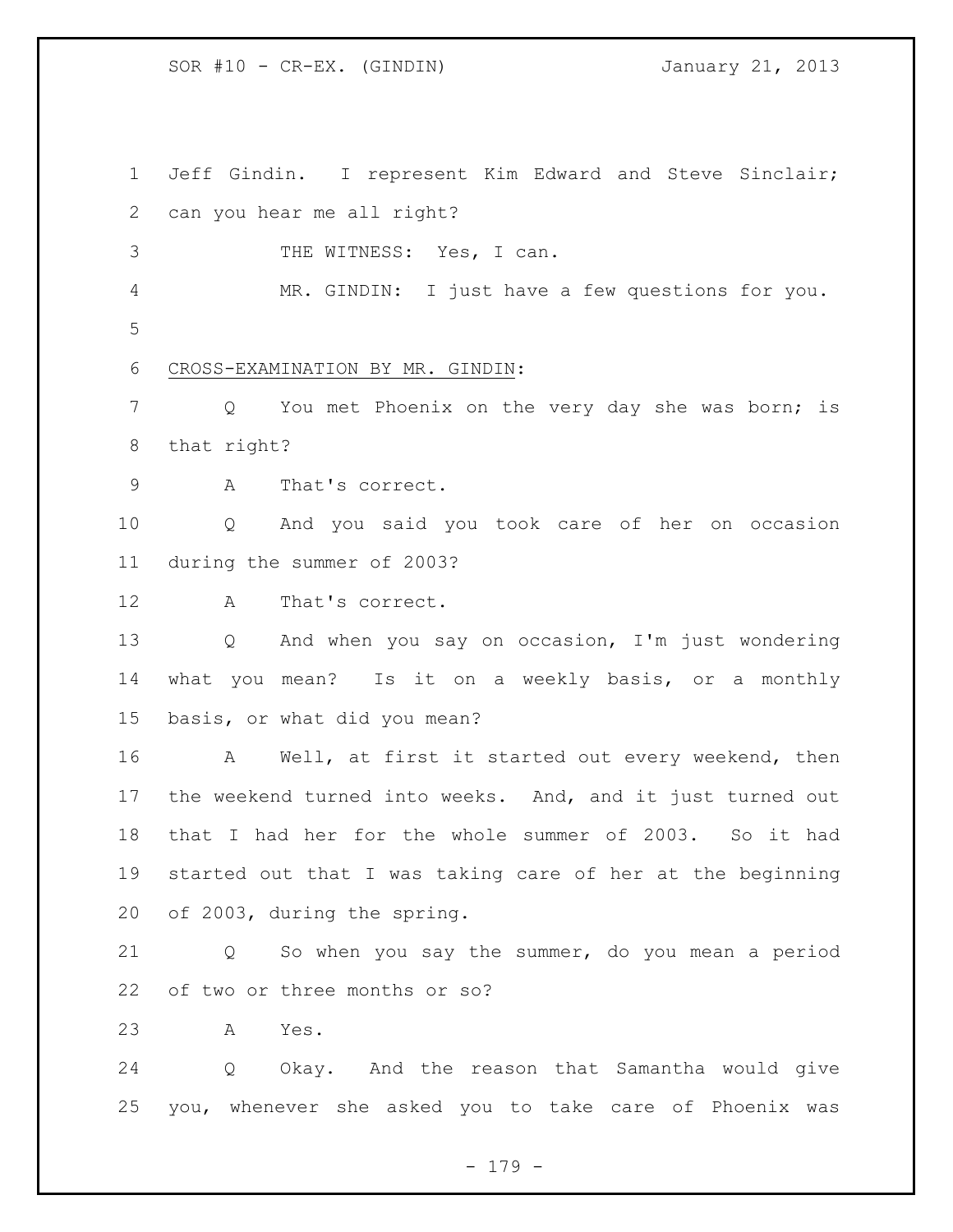that she and Karl Wesley McKay wanted to travel together? A That is correct. Q And during that time period, in the summer of '03, would you see Steve Sinclair on occasion? A No. Q Or Kim or Rohan? A No, but I was in contact with both Kim and Rohan at the time. Q Okay. So they would contact you and, and you would discuss Phoenix; right? A That is correct. Q Okay. And they expressed their interest and concern about Phoenix; right? A That is correct. Q In early '04, I think that you said that you may have seen Samantha perhaps half a dozen times; is that what you said? 18 A About a handful of times, give or take -- Q Handful of times? A -- a little. Q Okay. And again, just to be clear, regularly, or just once in awhile? A It was once in awhile. Q But you never saw her with Phoenix? A Never.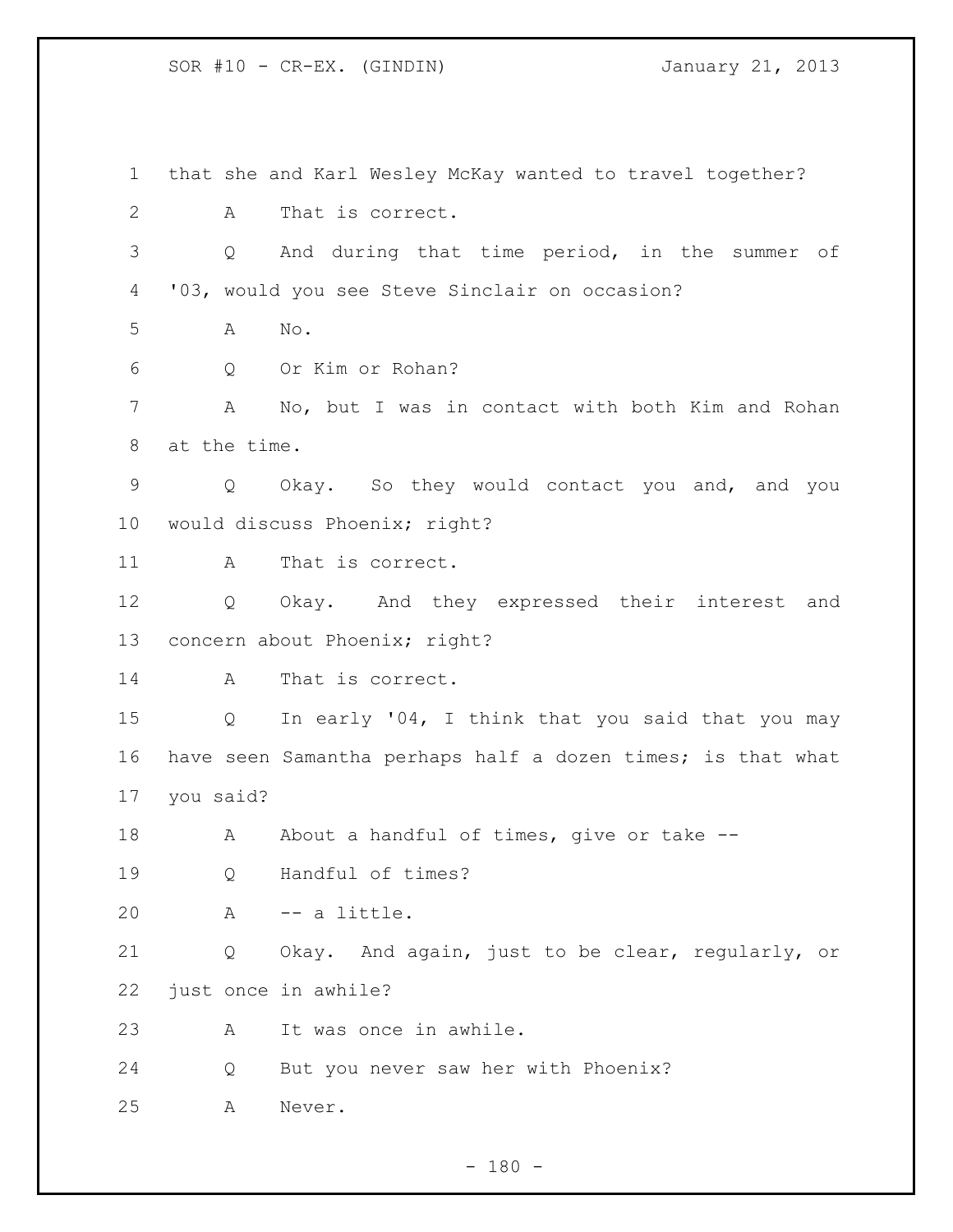Q And again, whenever you asked about Phoenix, her response was the same, she was with -- A Karl's niece. Q -- Karl's niece? Were you ever given a name as to who she actually was with? A No, it was just always Karl's niece. 7 Q And this handful of times, are you referring to 8 the first two months of 2004, or beyond? A It would have been the first couple of months. Q And did you see Phoenix very much in the fall of '03? I know you said summer of '03. A We had come into contact with Phoenix in the fall of '03 periodically. At this point, it became a time where Samantha would only allow us to see her when Samantha felt the need for us to see her. Q So you would have liked to see Phoenix more, but Samantha didn't really cooperate? A That is correct. Q And when you did see Samantha with Phoenix, you formed the impression pretty clearly, it sounds like, that she was mentally and physically abusive towards Phoenix? A Yes. Q And then you say not a kind person to be around? You mean that she was rude and (inaudible), that (inaudible)?

- 181 -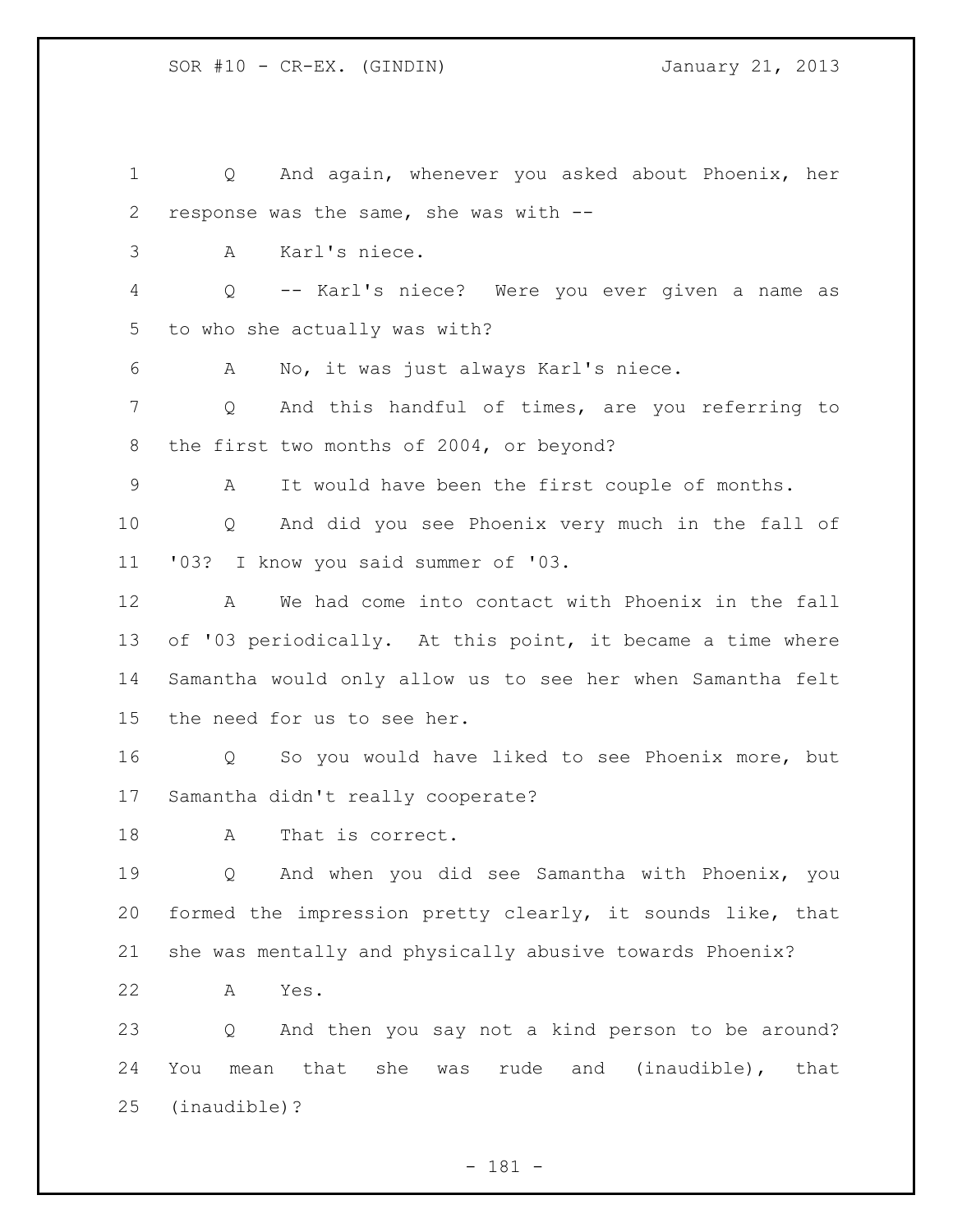A She was just -- she had a mean persona to her. She was not like a whole person. Like I had said earlier, we had butted heads, due to the way she had treated this little girl. Q So you're saying that she was mean to Phoenix? A Yes, physically -- not physically, sorry, emotionally and mentally she was. Q You described Phoenix as a loving, playful child? A That is correct. Q Fun to be around? Easy to get along with; right? When Sam wasn't around? 12 A When Sam wasn't around. Q And there was quite a difference when, when Samantha was? A That is correct. Q And we've heard that Phoenix spent some time at Kim and Rohan's place, different periods of time; were you ever there as well, at wherever Kim and Rohan, or one of them was? It was on -- A I wouldn't (inaudible). Q -- Magnus, according to the evidence, if I recall correctly? A I used to go visit Rohan and Kim on occasion, I would say at least once to twice a month, for a period of four or five months. And ever time I was in the home,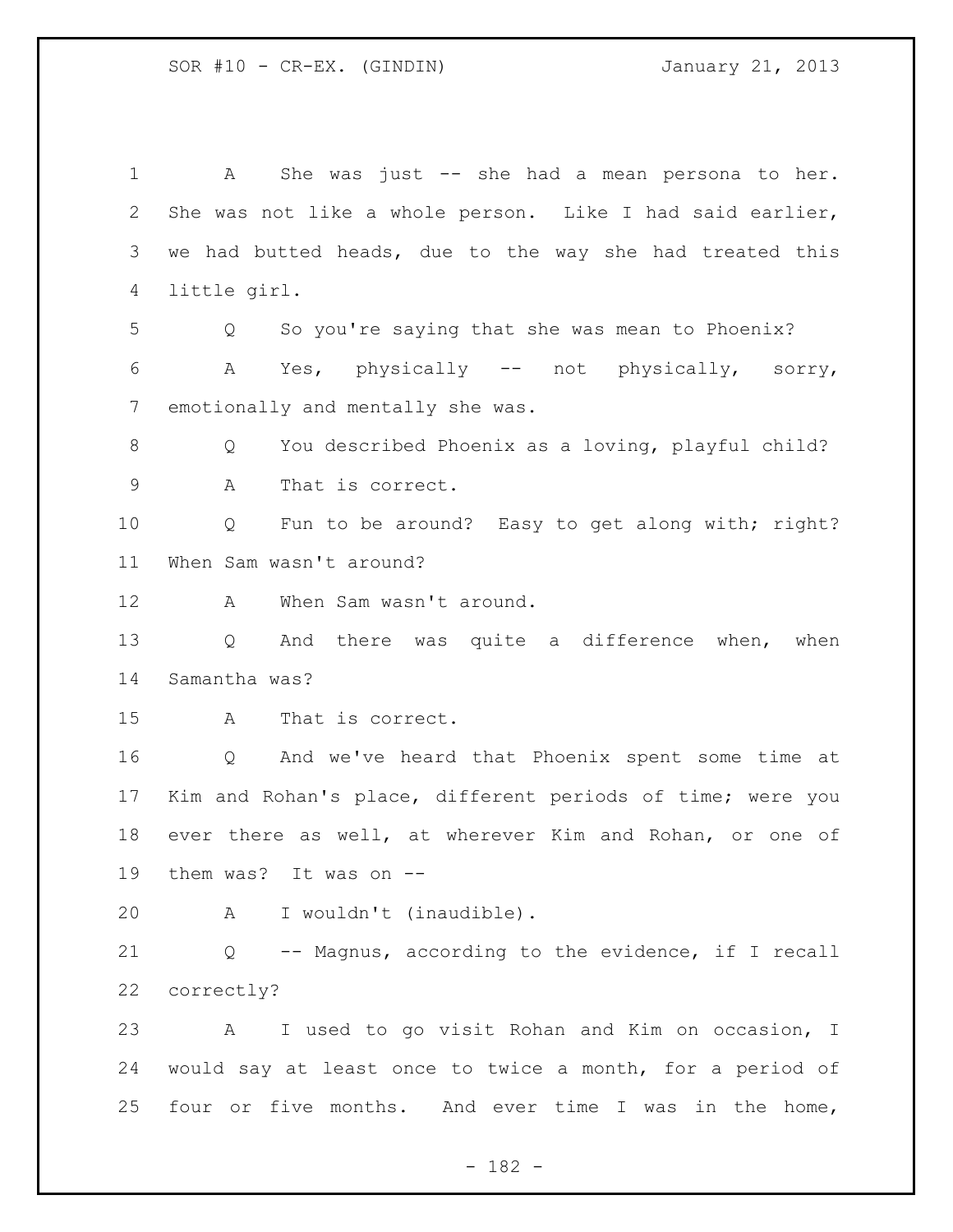Phoenix was always there and ...

| $\mathbf{2}$ | So you would have seen -- you would have been<br>Q         |
|--------------|------------------------------------------------------------|
| 3            | there perhaps 10 times, it sounds like?                    |
| 4            | Yeah. I've seen her quite a bit there.<br>A                |
| 5            | And you would see her at that home and I take it<br>Q      |
| 6            | that her demeanour, as a child, would be quite different   |
| 7            | than it was when she was with Samantha; correct?           |
| 8            | She was happy when she was at the Stephenson<br>A          |
| 9            | household.                                                 |
| 10           | Q Um-hum. And when you asked Samantha if you could         |
| 11           | see Phoenix more and, and in effect, take care of her, she |
| 12           | was not agreeable to that?                                 |
| 13           | No, she was not.<br>A                                      |
| 14           | You say you met Wes McKay a few times --<br>Q              |
| 15           | That is correct.<br>A                                      |
| 16           | -- what, what year would that be?<br>Q                     |
| 17           | That would have been in the beginning of 2003<br>A         |
| 18           | sometime, around the spring is when I first met him.       |
| 19           | This would be before Phoenix was born?<br>0                |
| 20           | No, Phoenix was way born, she was already three,<br>A      |
| 21           | going on (inaudible).                                      |
| 22           | Oh, we're talking about '03, oh pardon me.<br>Q<br>You     |
| 23           | said -- so you met him when Phoenix was around three?      |
| 24           | Yeah.<br>Α                                                 |
| 25           | And you saw him a few times?<br>Q                          |

- 183 -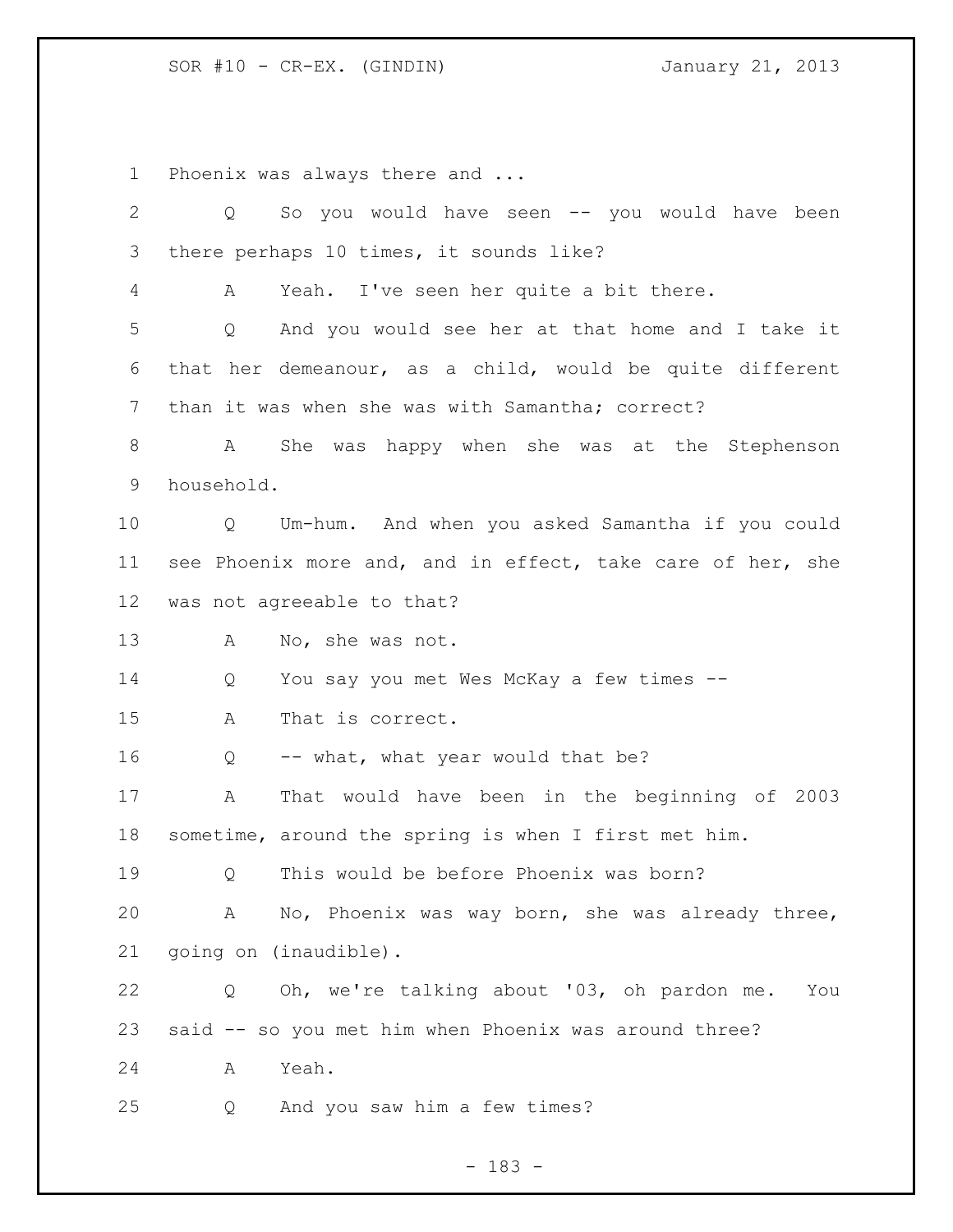1 A That is correct. Q Enough to know, or feel that he was physically abusive towards Samantha? A Well, I, I knew he was physically abusive to her, because I've seen the marks on her a few times and she had told me that it had come from him. Q I see. And when you say you, he liked alcohol, is that something you saw, or were told by Samantha? A It was something I had seen and heard from not only Samantha, but a lot of people that were in contact with these people at the time. Q Did you see him drinking alcohol -- A On a few occasions -- Q  $-$  with any  $-$  A -- when I had gone to Samantha's mother's house, there would be alcohol there. Q And would, would there be any children there as well? A No, Phoenix wouldn't be around at that time. Q And in 2005, you say that the, Samantha came to see you quite a bit? A Yes. Q Couple of times a month? A That's correct. Q And when you say '05, do you really mean from the

- 184 -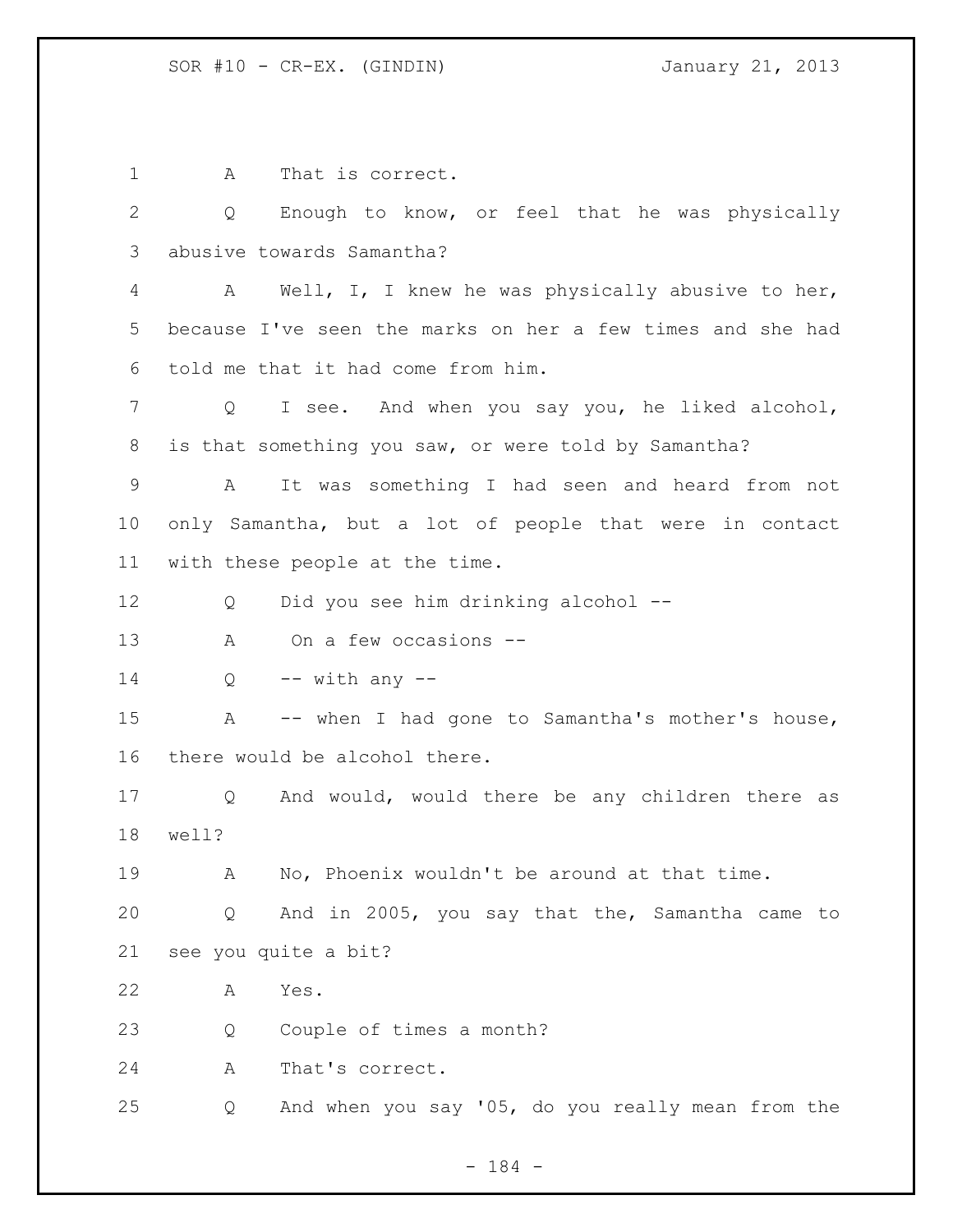beginning of '05?

 A Around spring of '05, she was coming in for prenatal checkups or baby checkups for the baby that they had just had. Q So you're talking about April or May; is that what you mean by spring? A Yes. 8 Q Okay. And Phoenix was never with her? A No. Q And she used the same excuse each time? A Every time. 12 O Phoenix is with Karl's niece? A That is correct. 14 Q When you decided to contact CFS, you made a number of calls and they were all on a particular day in August of '05; correct? A That is correct. Q And obviously you did that because you had great concern for Phoenix, you hadn't seen her, or heard about her for some time? 21 A That is correct. Q You tried to find out things directly through Samantha and weren't really getting anywhere? A No. Q Okay. So you made a number of calls that day;

 $- 185 -$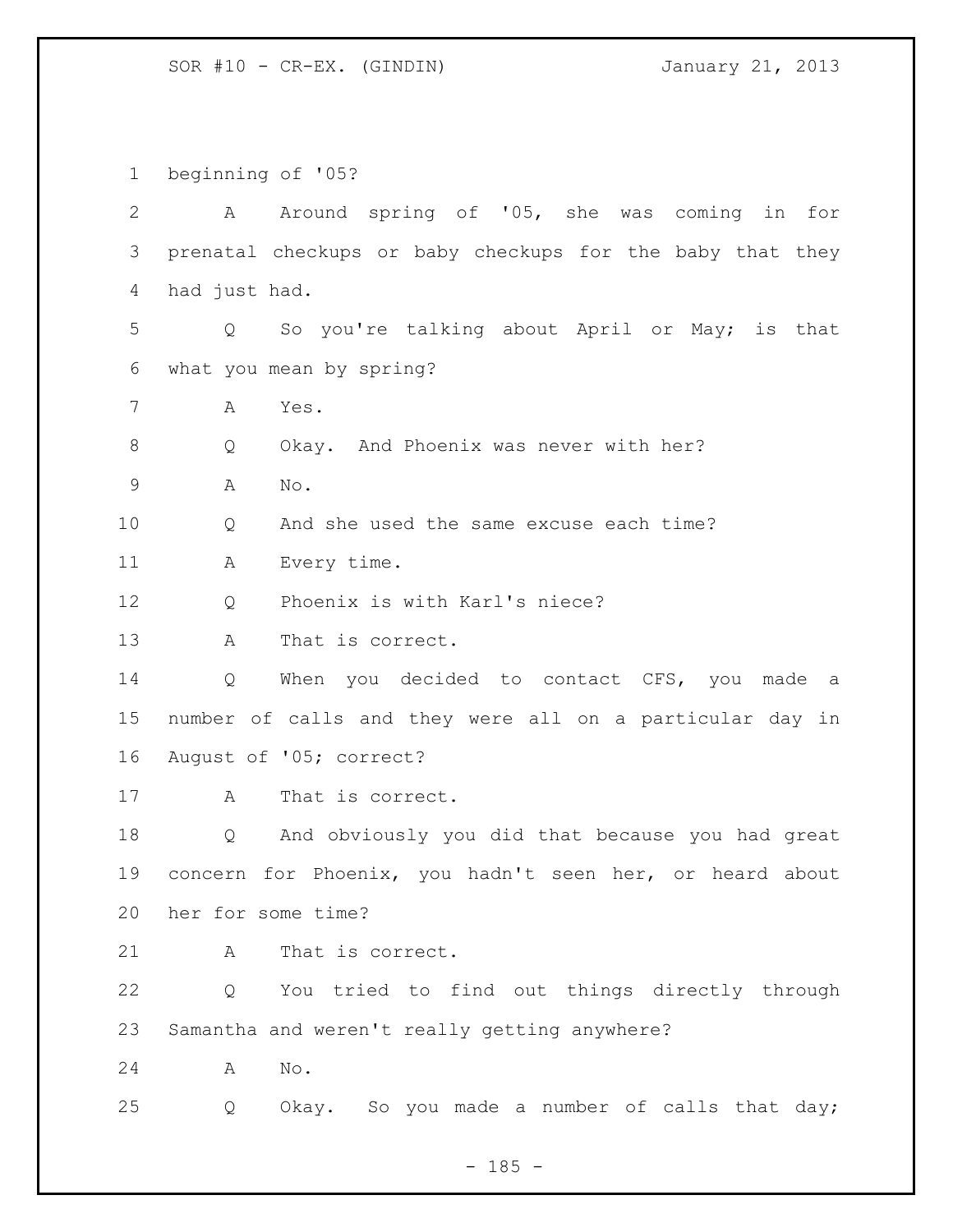did you call a number of different agencies or -- A I've called basically every single agency Manitoba has to offer. Q And would it be fair to say that it was a frustrating experience? A Indeed, it was. Q Um-hum. And, and, and how so? A Because this little girl wasn't in the system, when she should have been. And no one knew who she was, or how to locate her. Q And that's one of the things you were told on one of your phone calls, that they didn't have her in the system? A That is correct. Q And when you made these calls, you would always give the -- Phoenix's name? A Her full name, along with her birth date. Q Yeah. And basically, you were quite willing to give them whatever information you had; right? A That is correct. Q And you were told that no one knew of her and I think that you said that they didn't really ask you any questions? A No, they didn't. Q So when you voiced the fact that you were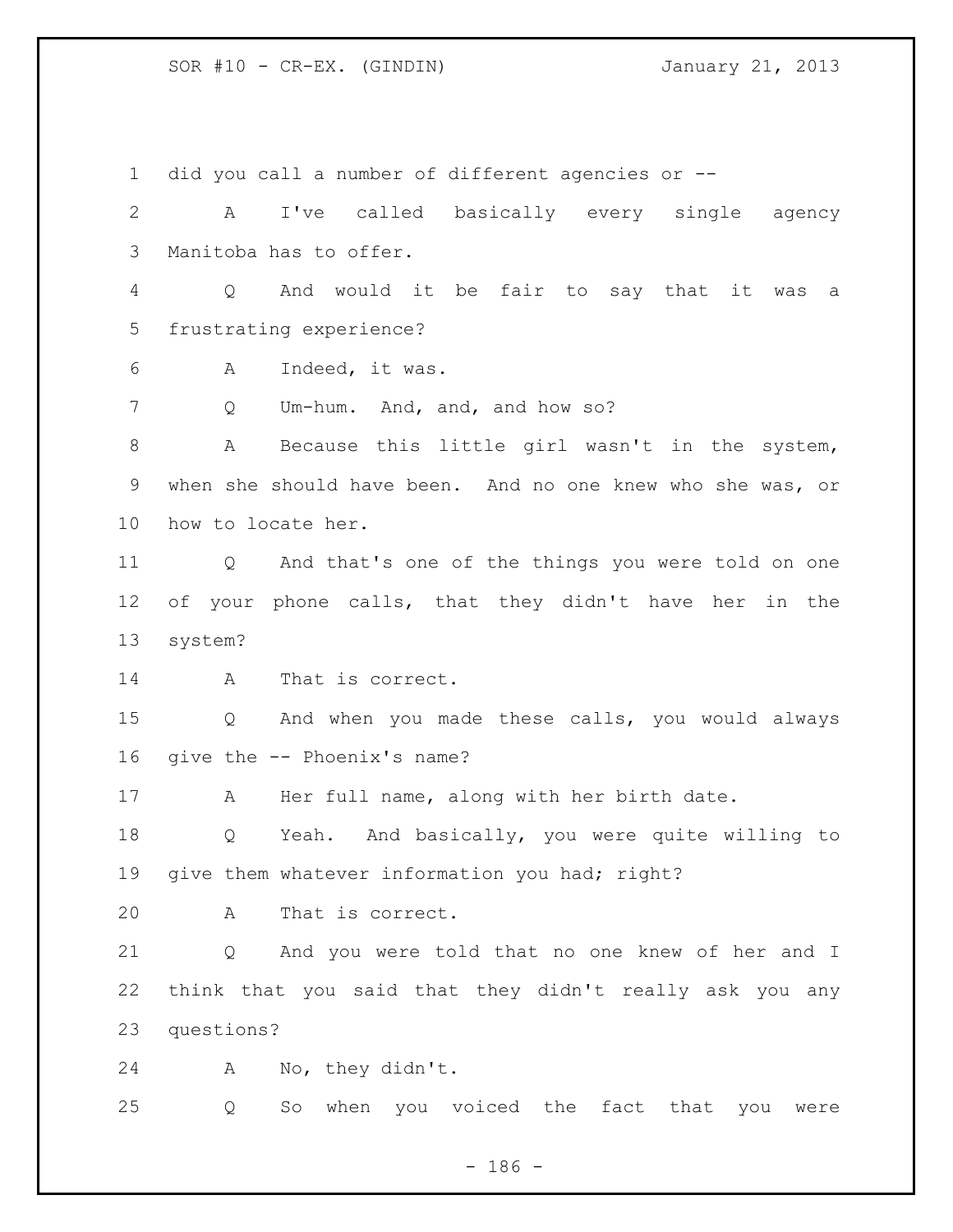concerned and hadn't heard anything about her, no one really asked you for details, did they? A No, they did not. Q And that was part of the frustration? A That is correct. Q You spoke to two social workers; is that correct? Nicole -- 8 A By the end of that day, I had finally been able to speak to, yes, two social workers. Q And the first one was Nicole; you, you don't recall her last name? A No, I don't recall her last name. Q But she said she was no longer the social worker for Phoenix? A That is correct. Q And gave you the name Stan Williams? A That is correct. Q And he, at first, didn't want to give you information because you weren't a blood relative? A That is correct. Q But he did say, in August of 2005, she's doing fine, she's doing well, or something like that? A She's fine and she is well. Q Did he ask you any questions about why you were calling, or whether you had information?

- 187 -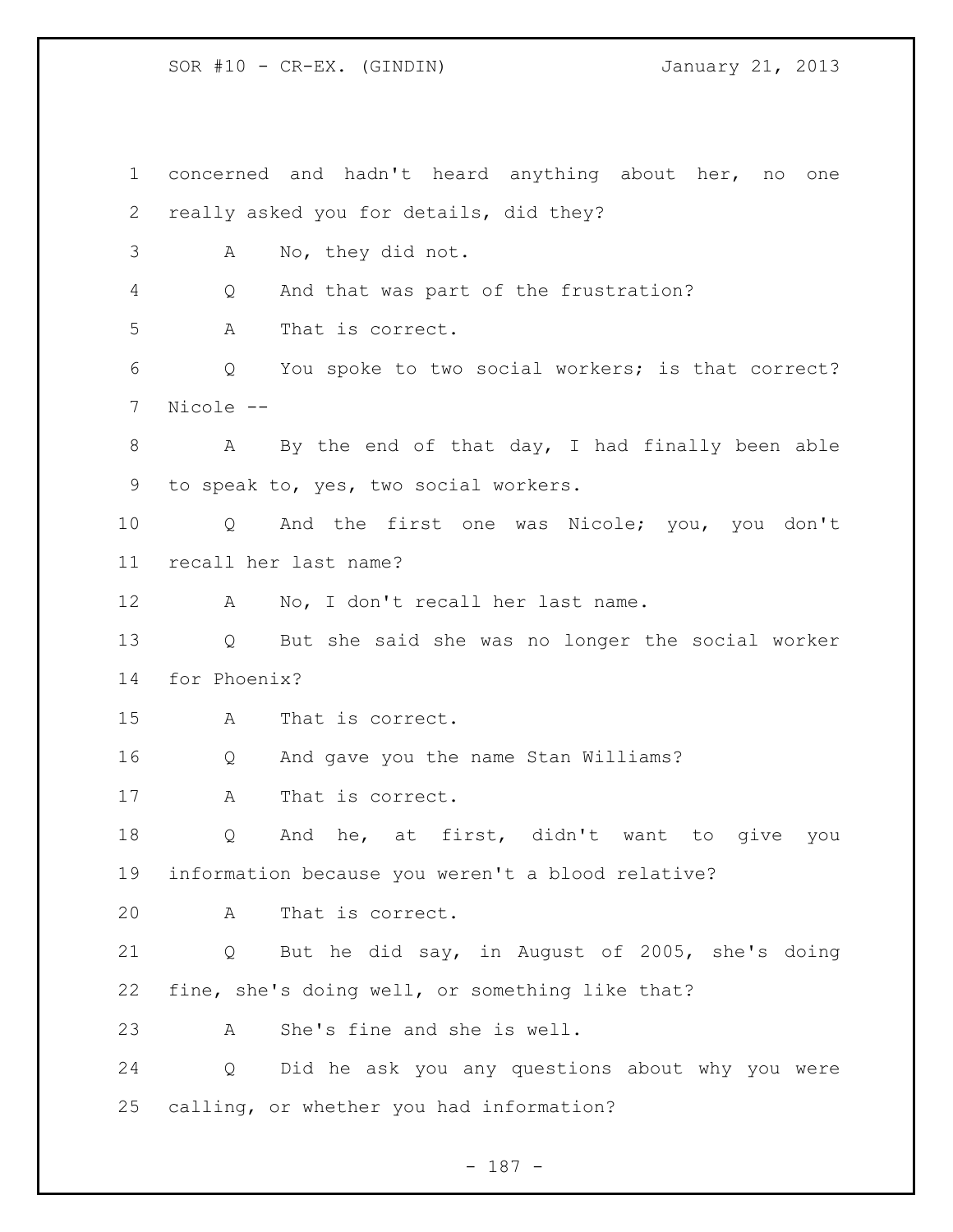A No. He just asked who I was an I explained to him who I was and that's when he told me, because you are not a blood relative, we cannot disclose any information to you. All I can tell you, she is doing fine and she is well. Q So that's what you recall him -- 7 A And that was -- $Q \leftarrow$  that's  $\leftarrow$ 9 A -- the end of the conversation. Q -- that's what you recall him saying in August of '05, she is well? 12 A Those words ring in my head -- Q I'm sure you'll never -- 14 A -- almost every day. Q -- I'm sure you'll never forget those words; right? Am I correct, you'll never -- A (Inaudible). Q -- forget those words? Yes? He never asked you when you would have seen her last, or when you would have spoken to Samantha last, or anything like that? A He didn't ask me nothing, just what my relationship to the little girl was. Q Oh. And even after Stan Williams said that she is well, you saw Samantha after that a few times?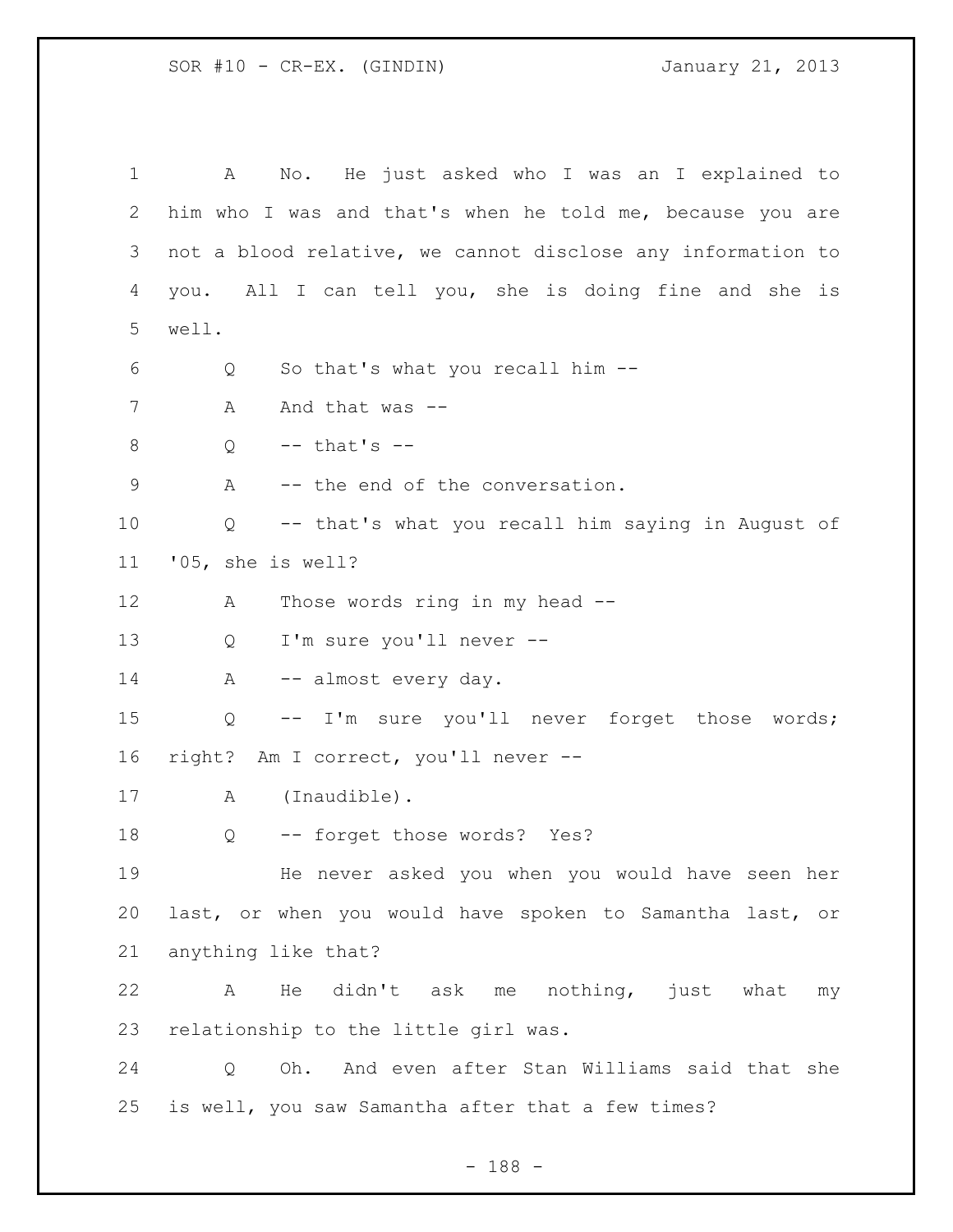A I believe it was a few weeks after I had made that call that Samantha had come to my residence. Q And how many times would you say you saw her after that call? A Once a month, to twice a month. By this time, she was coming in the city for prenatal checkups. Q And do you recall the last time you saw her, what date that would have been? A It would have been in December, just a day or two before she went into labour with her last child. Q December of? A 2005. Q Of 2005? And I take it that you heard about Phoenix's death in March of '06? A That is correct. Q From the newspapers; right? A That is correct. Q So you would have seen Samantha three or four months prior to hearing about Phoenix's death; correct? A I would say about a month after Phoenix's death (inaudible). Q Pardon me? A About a month after Phoenix's death (inaudible). So throughout the whole year of 2005. Q No, what I'm talking about, when you found out in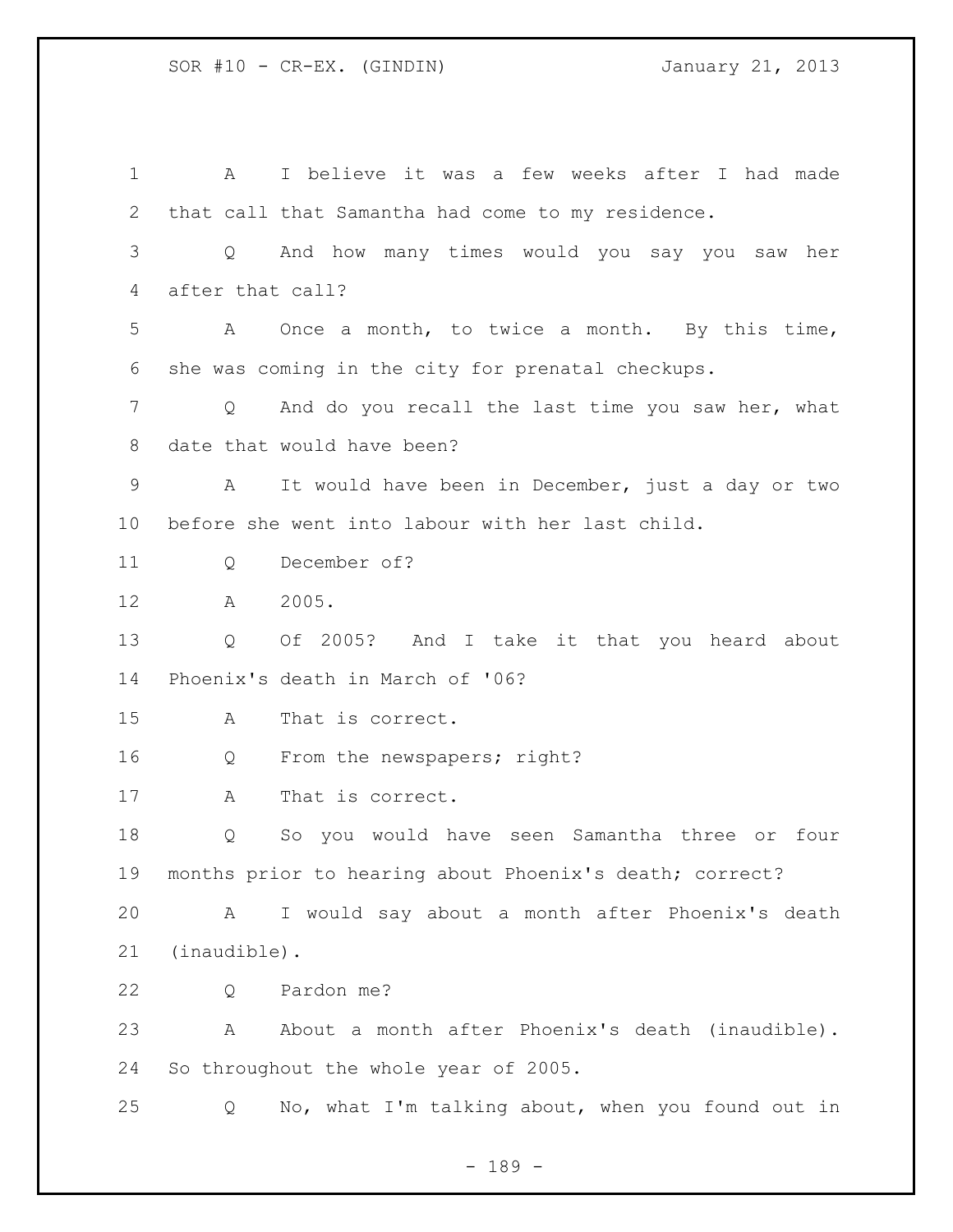March of '06, from reading the paper, what happened to Phoenix -- A Okay. Q -- how long, prior to finding out, had you last seen Samantha? A few months? A December of 2004, or 2005, sorry. Q Okay. So that would be about three months earlier, or so? A That's correct. Q And when you saw her then, she continued to say the same thing she'd always been saying, in terms of where she -- 13 A That is correct. 14 Q -- in terms of where Phoenix is; right? A That is correct. Q Do you know how many phone calls you might have made that day in August of 2005, when you were calling various agencies? A I would say anywhere from 20 to 30 calls in that day. Q Um-hum. And every one of them left you frustrated; right? A That is correct. MR. GINDIN: Those are my questions, thank you. THE COMMISSIONER: Thank you, Mr. Gindin.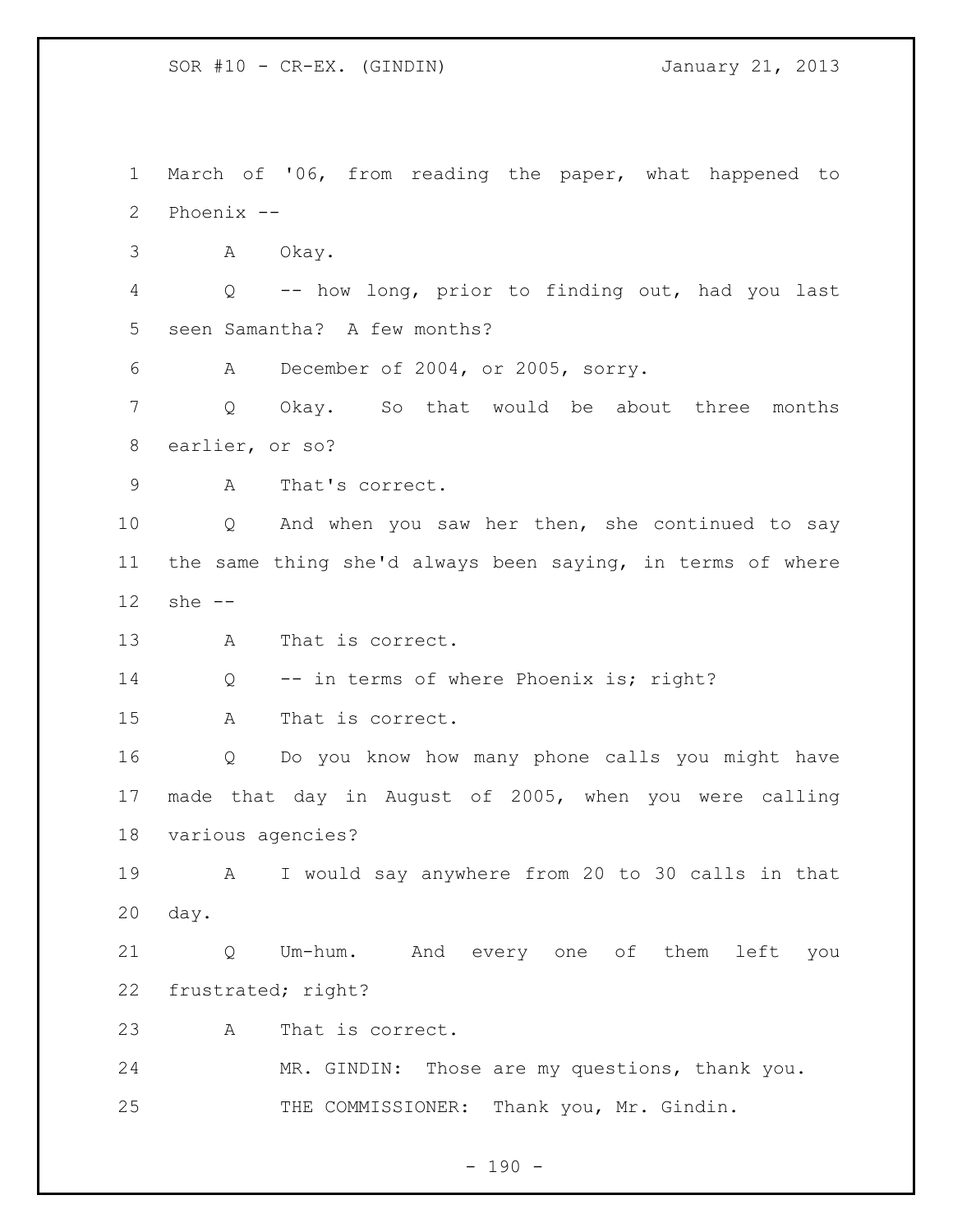| $\mathbf{1}$ | Mr. Paul?                                                      |
|--------------|----------------------------------------------------------------|
| $\mathbf{2}$ | Mr. Ray?                                                       |
| 3            | Mr. Saxberg?                                                   |
| 4            | Mr. Ray?                                                       |
| 5            | MR. RAY: Yes, Mr. Commissioner, I'm wondering if               |
| 6            | we can just take a quick five minute break? I know the         |
| 7            | witness needs to $--$ was it 4:00 or 4:30 that the witness     |
| 8            | needs to --                                                    |
| 9            | MS. WALSH: Yeah, she has to be out by 4:30.                    |
| 10           | MR. RAY: Out by 4:30? I just wanted to confirm                 |
| 11           | some, a couple facts that the witness spoke to and I --        |
| 12           | THE COMMISSIONER: All right.                                   |
| 13           | MR. RAY: -- need a couple minutes to do that.                  |
| 14           | THE COMMISSIONER: Witness, I understand that you               |
| 15           | have family responsibilities at 4:30; is that correct?         |
| 16           | THE WITNESS: That is correct.                                  |
| 17           | COMMISSIONER: Well, it's, it's just five<br>THE                |
| 18           | past 4:00, so we're going to stop for five minutes while       |
| 19           | the lawyer confer, to see what else there is, if anything,     |
| 20           | to ask you and we'll be back and, and we will let -- you       |
| 21           | will be away by $4:30$ , whether -- I think they'll be through |
| 22           | with you, but if not, we'll just make some other               |
| 23           | arrangements. So just stand by for five minutes and then       |
| 24           | we'll be back to -- with likely a few more questions.          |
| 25           | THE WITNESS: All right.                                        |

- 191 -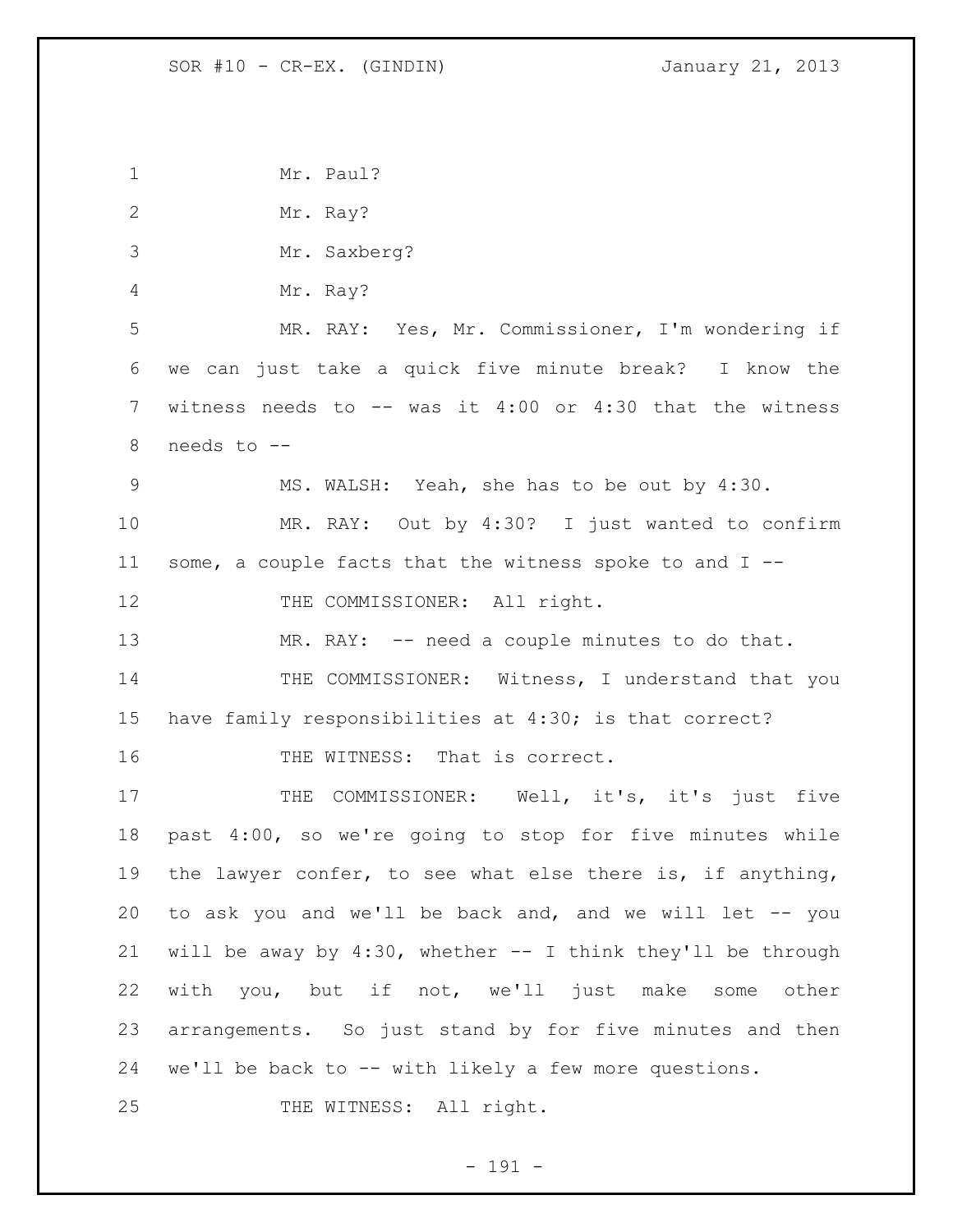MR. RAY: Thank you, Mr. Commissioner. (BRIEF RECESS) THE COMMISSIONER: All right, witness, we're, we're ready, I think, with some more questions. 7 Mr. Ray, please? 8 MR. RAY: Yes, good afternoon, witness. My name's Trevor Ray. I act for the MGEU and some social workers. I just have some, some very brief questions. CROSS-EXAMINATION BY MR. RAY: Q Firstly, with respect to the dates that you first indicate that you believed you met Mr. McKay, we've heard evidence that during the summer of 2003, now you had indicated that you were caring for her for several months, so that's June, July, August, around that period of time; is that what your, what your recollection is? A Yeah. Q Okay. Now we've heard evidence that during July of 2003, Phoenix was actually apprehended and was in the care of Child and Family Services and then she went into the care of Rohan Stephenson and Kim Edwards, under a formal place of safety. So is it possible that you misspoke and you were actually, the dates actually were the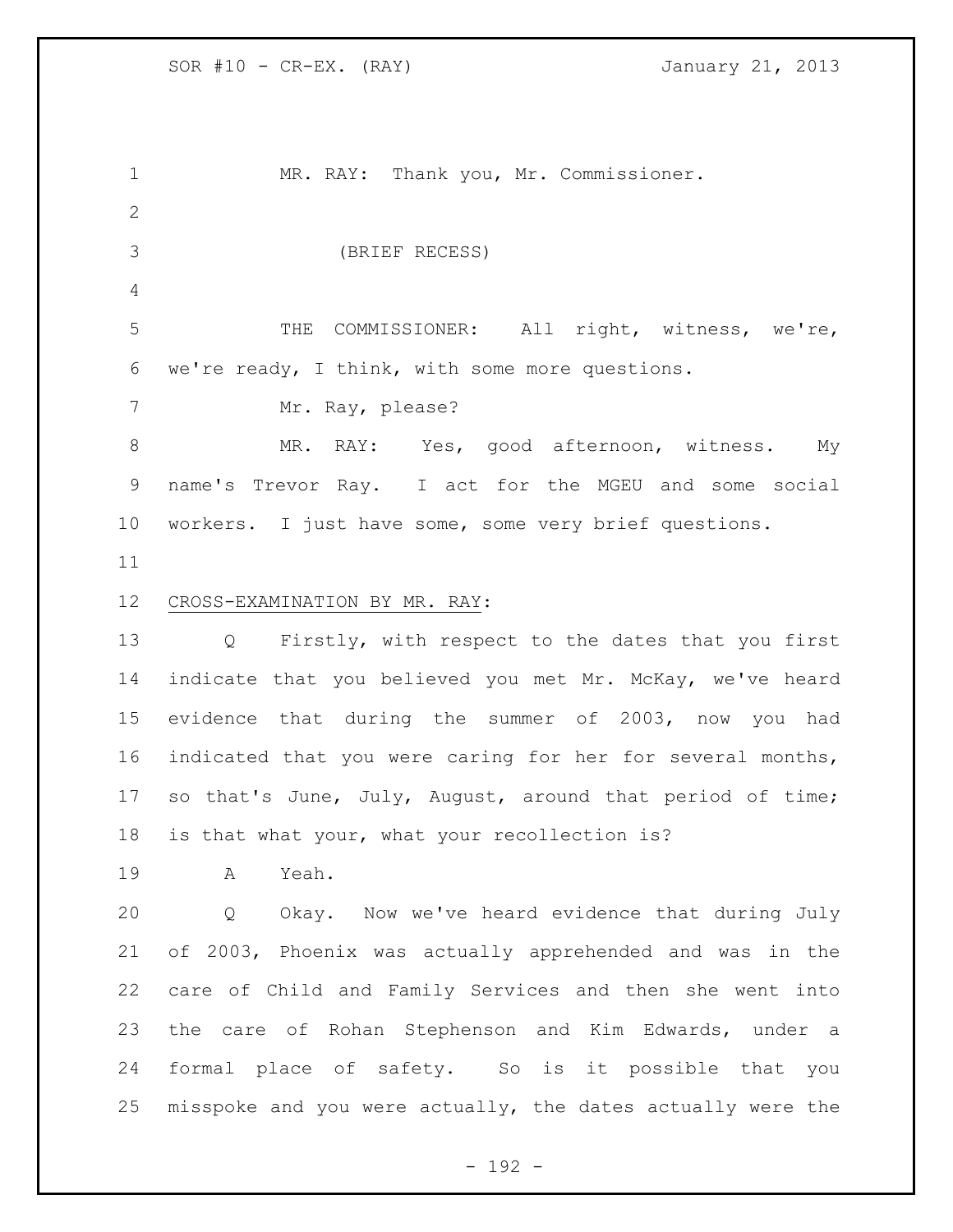summer of 2004, not the summer of 2003?

| $\overline{2}$  | No, it was the summer of 2003, because I remember<br>A                |
|-----------------|-----------------------------------------------------------------------|
| 3               | this partly because I had three three-year-olds in my care            |
| 4               | at that time and Phoenix being one of the three-year-olds.            |
| 5               | So are you saying you disagree that Phoenix was<br>Q                  |
| 6               | in care during the summer of 2003, which has been well                |
| 7               | established in this hearing?                                          |
| 8               | She was in my care for part, most of part of that<br>A                |
| 9               | summer, from the spring, right to, I'm pretty sure, until             |
| 10 <sub>o</sub> | my kids started school in the fall.                                   |
| 11              | Q Okay. So you, you disagree then that she was in                     |
| 12              | care, taken into care by Child and Family Services agency,            |
| 13              | apprehended in July 2003?                                             |
| 14              | I disagree on that.<br>A                                              |
| 15              | Possibly you could be wrong?<br>Q                                     |
| 16              | Could be a possibility. It was a long time ago,<br>Α                  |
| 17              | but I know she was three at that time and like I said, I              |
| 18              | had three three-year-olds (inaudible).                                |
| 19              | I would just like to ask you, I, if I<br>Q<br>Okay.                   |
| 20              | understand your evidence, you were in, then again, later in           |
| 21              | the summer of 2005, you were looking to locate Phoenix;               |
| 22              | correct?                                                              |
| 23              | That is correct.<br>Α                                                 |
| 24              | And you called many agencies, was your evidence,<br>$Q \qquad \qquad$ |
| 25              | 20, I think you said 20 to 30 different agencies?                     |

- 193 -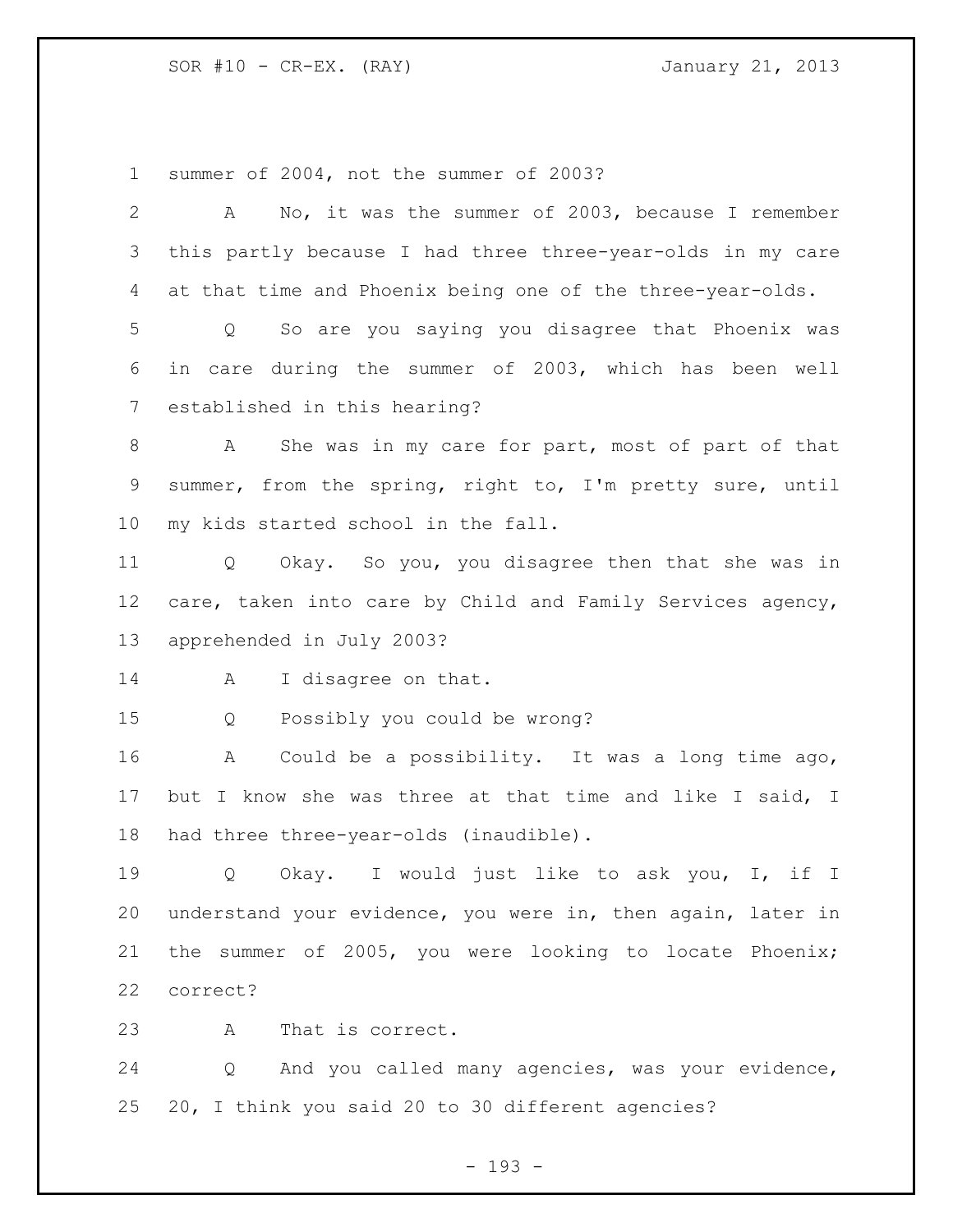1 A No, I said I placed about 20 -- Q Oh -- A -- to 30 calls -- Q -- 20 to 30 calls. A -- throughout Manitoba agencies on, in August of 2005. Q Thank you. And you were seeking information from them? A I was looking for Phoenix. Q Okay. But -- and you were seeking information from them, you didn't -- not necessarily giving them information; is that under, my understanding? A I wasn't seeking any information. I wanted to know where this little girl was and how I could get my hands onto her. Q Right. So you were asking the agency for information about Phoenix, how to locate her and how you -- A That is correct. Q -- could get her; correct? Okay. And you were frustrated because the social workers would not give you information about a private file that they had, or maybe, or perhaps didn't have; correct? A Can you say that again please? Q And you were frustrated because the social workers that you spoke to, or the agency you spoke to, were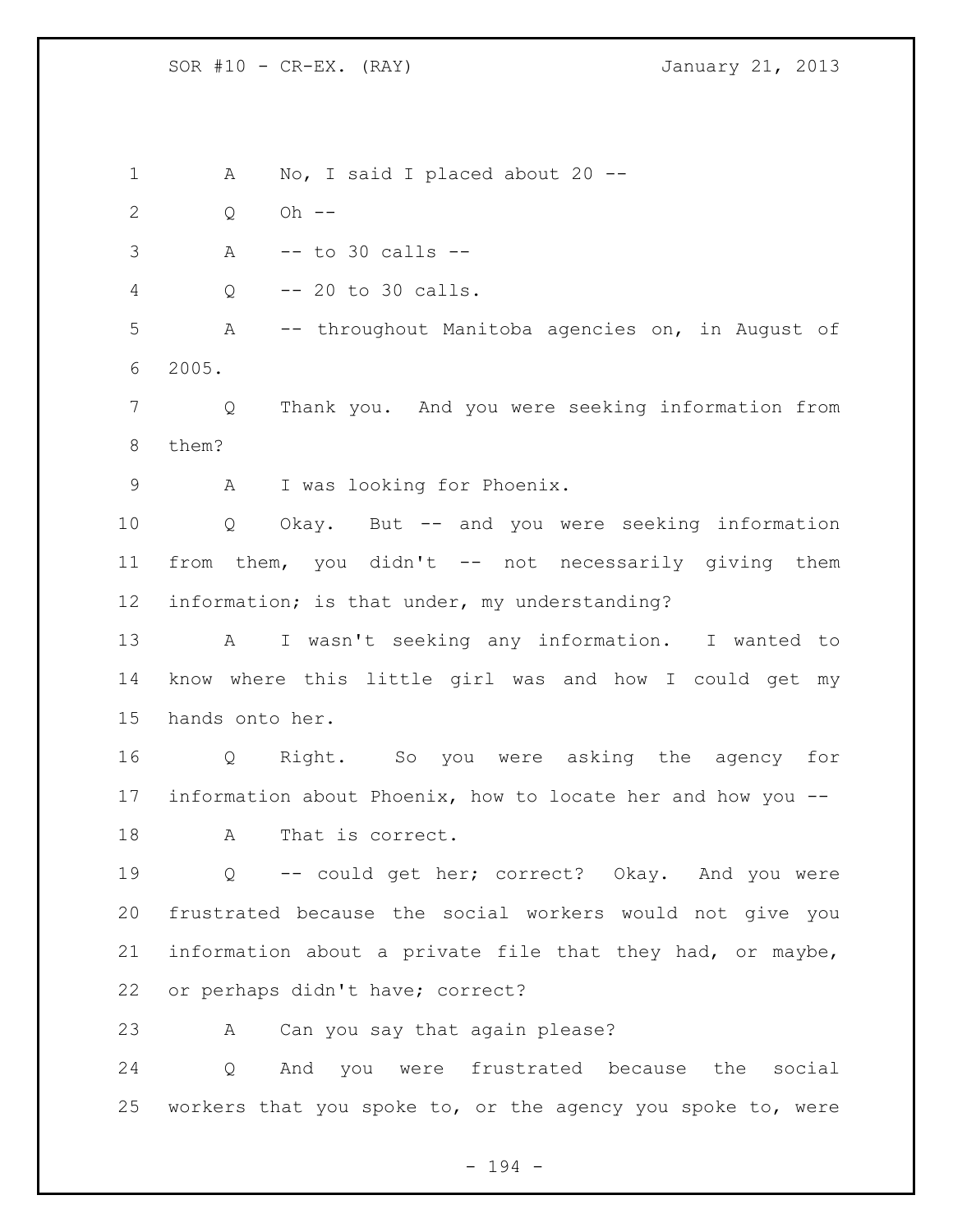not giving you out personal confidential information about one -- about their clients?

 A It's not that they weren't giving me personal information. They had told me she was not in the system, that they could not find her. There's a big difference in that.

 Q So they, they didn't, I'm going to suggest to you 8 they didn't confirm, one way or the other, whether they had a file open on her or not?

A That is correct.

 Q Correct. And you weren't calling about specific child protection concerns that you necessarily had about Phoenix, because you didn't have any at the time, you just 14 didn't know where she was; correct?

 A Well, I was concerned about her safety as well, considering I knew how Samantha was with her.

Q But you didn't convey that to any social worker?

A No, I did not.

MR. RAY: Thank you, those are my questions.

THE COMMISSIONER: Thank you, Mr. Ray.

Anyone else any questions?

Mr. Paul? No.

Mr. Saxberg? No.

All right. Anything further, Ms. Walsh?

MS. WALSH: Sorry, I, I am just a little

- 195 -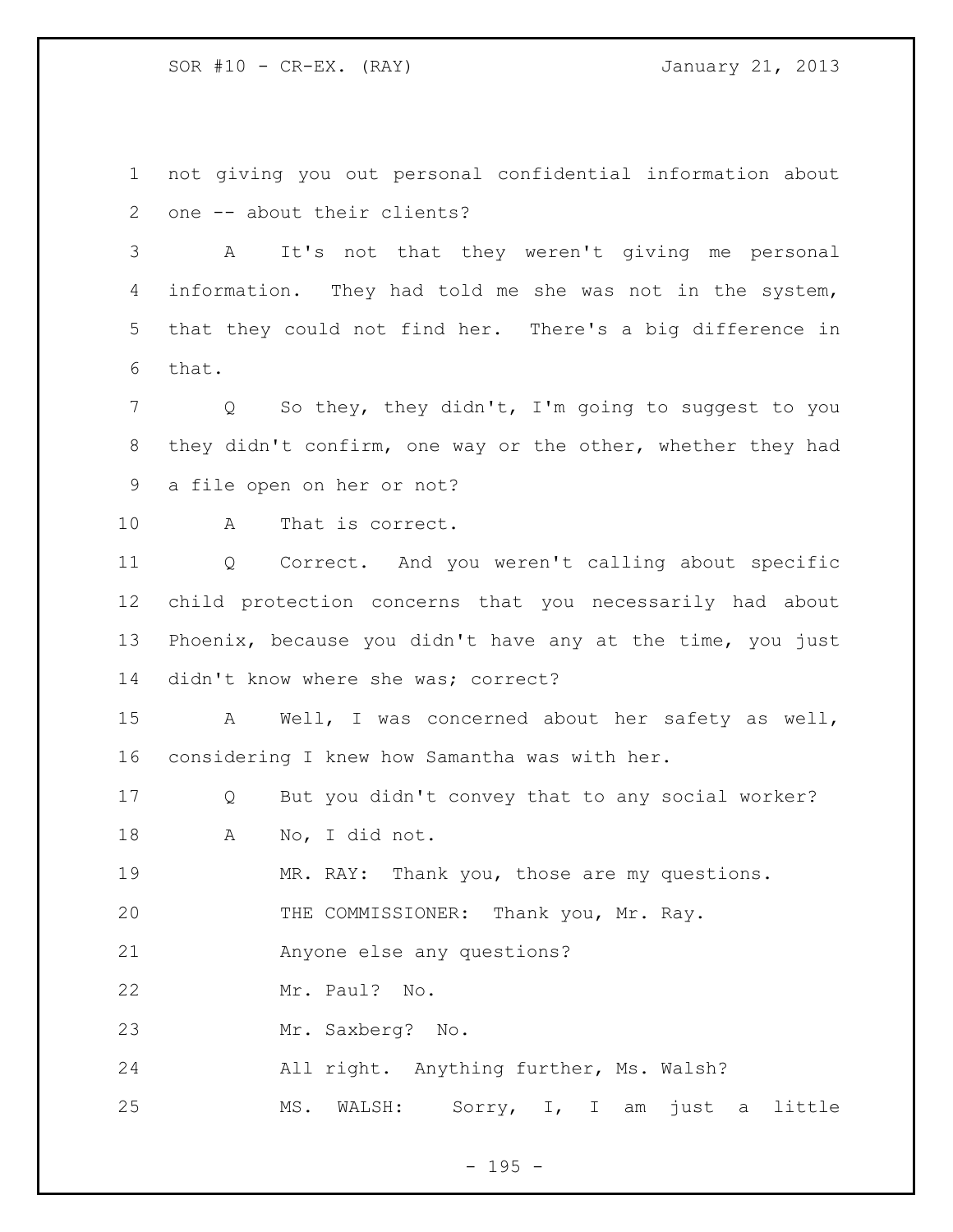confused, so I have just two questions.

## RE-EXAMINATION BY MS. WALSH:

 Q When you spoke to the various people on the phone at Child and Family Services, were you told that Phoenix was not in the system, or they couldn't tell one way or the other?

 A When I had started out the, the phone calls in the morning and was talking to numerous CFS agencies throughout northern and southern Manitoba, they had told me there was no Phoenix Victoria Hope Sinclair, born on April 23rd, 2000 in their systems. They had no recollection of her.

 Q And then did, did anyone tell you that they did have her in the system?

 A The way I found Phoenix and the social workers that were looking, that I was looking for, was through the band office that had directed me to the proper agency, because of the band she's under knew which agencies that they were dealing with and that's how I had gotten a hold of Nicole.

Q And which band was that?

A That was Lake St. Martin.

 Q And you said you gave the, the people who answered the phone Phoenix's full name and her date of

- 196 -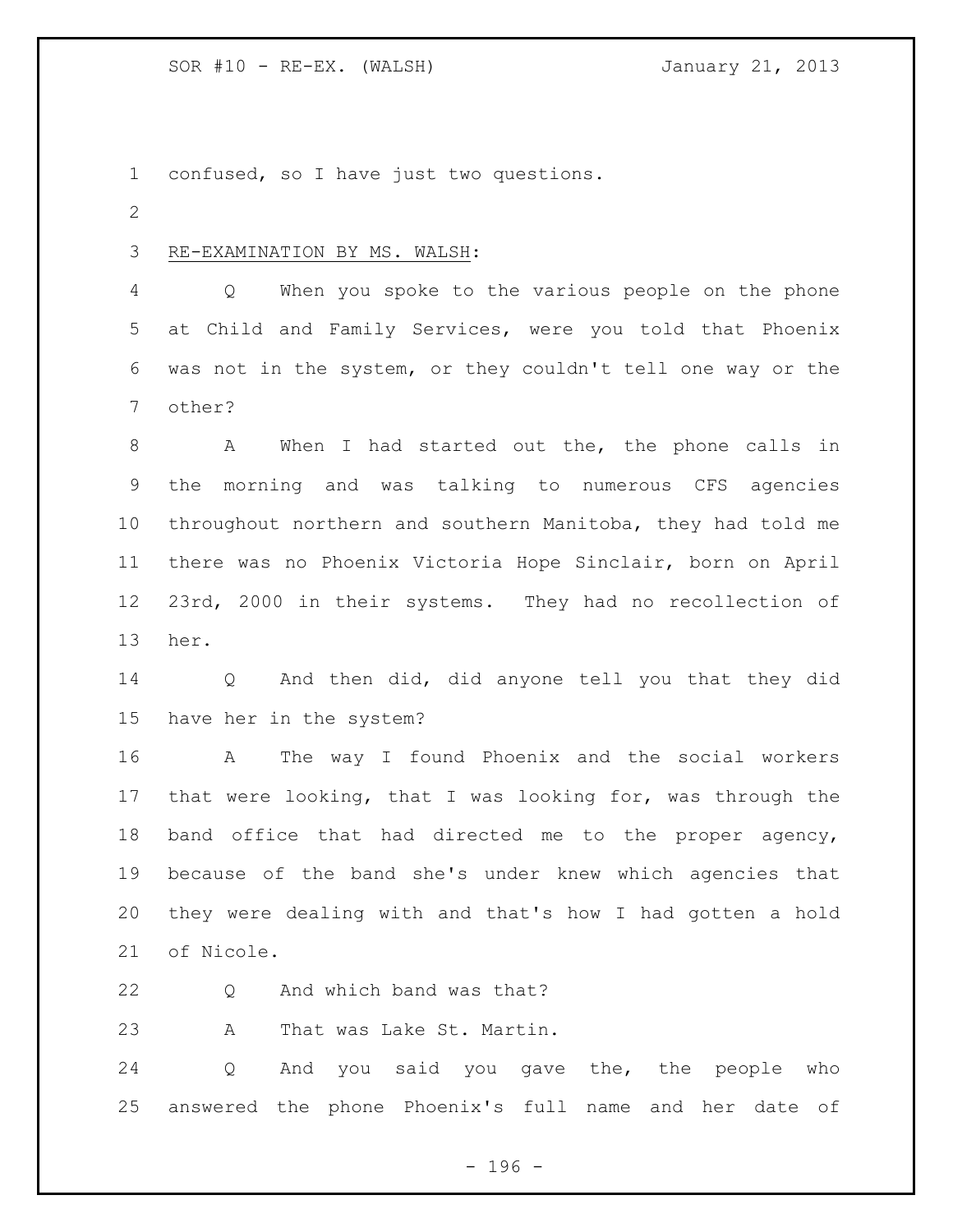birth?

A That is correct.

 Q What did you tell them the reason for your call was?

 A I explained to them that I was her aunt and I was looking for her, because every time the mother had come into the city and would come to my house, Phoenix was nowhere in sight and that she was constantly telling me that she was with Karl's niece. And I wanted to see her, to make sure she was okay.

 Q Did you say whether or not you had concerns about whether she was okay?

 A I can't remember, but I do know that I hadn't spoken to all the social workers, telling -- well, not social workers, but majority of them were the receptionists, that I was looking for a little girl that her mother was never bringing her into the city.

 Q Did you say how long it had been since you'd seen Phoenix?

 A I believe I told Nicole it was a few months since I had physically, like, visually saw the little girl.

 MS. WALSH: Those are my questions. Thank you very much.

THE COMMISSIONER: Thank you, witness. I just

- 197 -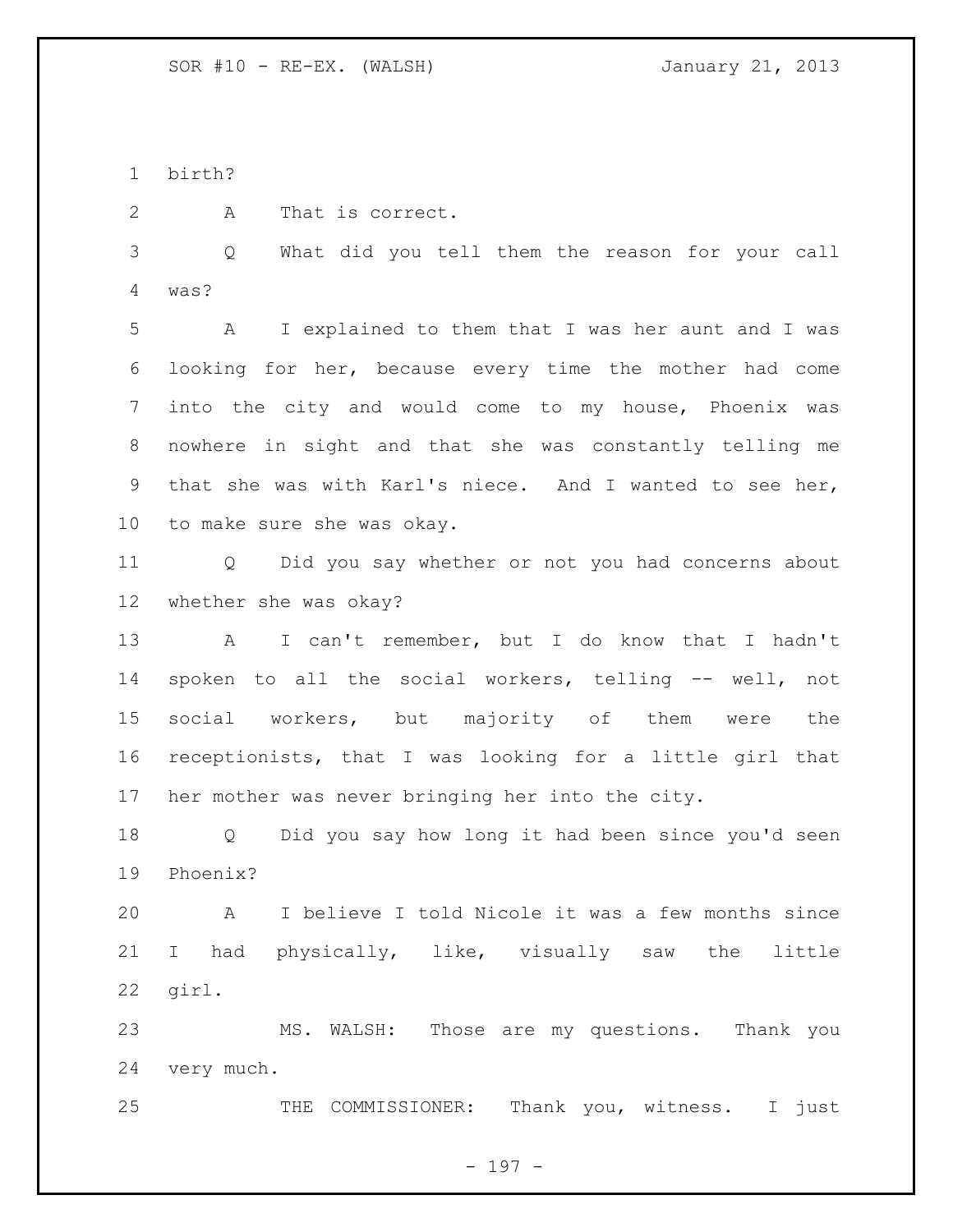SOR #10 - BY THE COMMISSIONER January 21, 2013  $SOR$   $#10$  -  $RE-EX.$  (WALSH) have one question for you. EXAMINATION BY THE COMMISSIONER: Q Do you know the phone number from which you made the calls? A I don't remember my home number, but I believe it was a 474 or a 412 number. 8 Q Four seven one, or 412? A Four seven four, or 412, or 478. It's the Osborne number district for that area. Q And was that a phone that was registered in your name? 13 A That is correct. 14 THE COMMISSIONER: All right. Does anyone want to ask any questions arising out of the question I've just asked? 17 MS. WALSH: Yes. 18 THE COMMISSIONER: Ms. Walsh? RE-EXAMINATION BY MS. WALSH: Q Was that, was that a landline, or a cell phone? A It was a landline. MS. WALSH: Thank you. THE COMMISSIONER: Any other questions? All right, witness, thank you very much for your

- 198 -